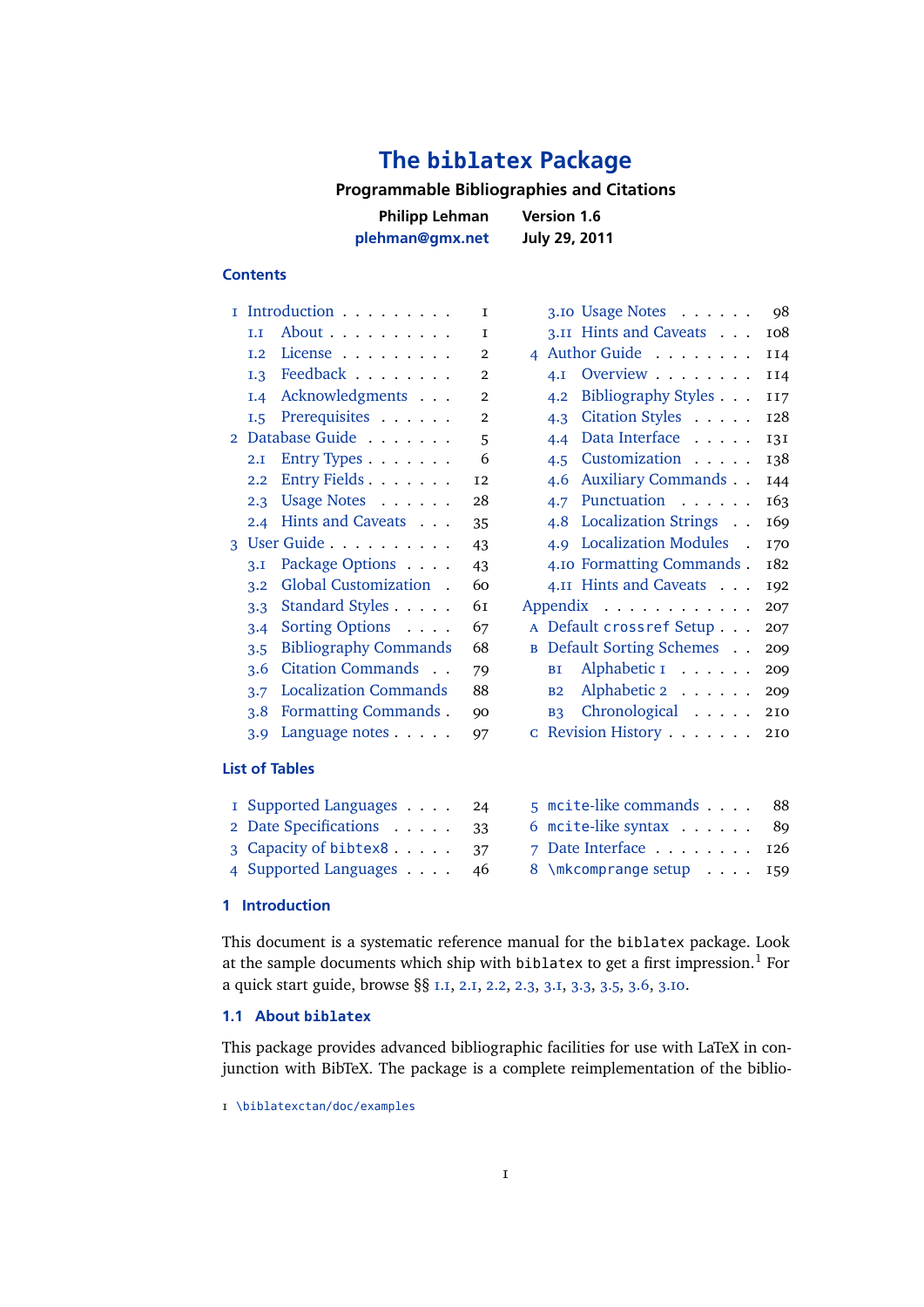<span id="page-1-0"></span>graphic facilities provided by LaTeX. It redesigns the way in which LaTeX interacts with BibTeX at a fairly fundamental level. With biblatex, BibTeX is only used to sort the bibliography and to generate labels. Instead of being implemented in bst files, the formatting of the bibliography is entirely controlled by LaTeX macros, hence the name biblatex. Good working knowledge in LaTeX should be sufficient to design new bibliography and citation styles. There is no need to learn BibTeX's postfix stack language. This package also supports subdivided bibliographies, multiple bibliographies within one document, and separate lists of bibliographic shorthands. Bibliographies may be subdivided into parts and/or segmented by topics. Just like the bibliography styles, all citation commands may be freely defined. The package is completely localized and can interface with the babel package. Please refer to table  $I$  for a list of languages currently supported by this package.

#### **1.2 License**

Copyright © 2006–2011 Philipp Lehman. Permission is granted to copy, distribute and/or modify this software under the terms of the LaTeX Project Public License, version  $1.3$ .<sup>1</sup> This package is author-maintained.

#### **1.3 Feedback**

Please use the biblatex project page on SourceForge to report bugs and submit feature requests.<sup>2</sup> There are two trackers on this page: Bugs for bug reports and Features for feature requests.<sup>3</sup> Select a tracker, then click on 'Add new' to submit your report or request. I may consider implementing a new feature if the request is reasonable, seems to be relevant to a considerable number of users, and complies with the architecture and philosophy of biblatex. Before making a feature request, please ensure that you have thoroughly studied this manual. If you do not want to report a bug or request a feature but are simply in need of assistance, you might want to consider posting your question on the comp.text.tex newsgroup. I can not provide end-user support by email or via the project page.

#### **1.4 Acknowledgments**

The language modules of this package include contributions by the following contributors (in the order of submission): Ignacio Fernández Galván (Spanish), Enrico Gregorio (Italian), Johannes Wilm (Danish/Norwegian), Per Starbäck, Carl-Gustav Werner, Filip Åsblom (Swedish), Augusto Ritter Stoffel (Brazilian), Alexander van Loon (Dutch), Apostolos Syropoulos (Greek), Hannu Väisänen (Finnish), Prokopis (Greek), Mateus Araújo (Brazilian), Andrea Marchitelli (Italian), José Carlos Santos (Portuguese).

#### **1.5 Prerequisites**

This section gives an overview of all resources required by this package and discusses compatibility issues.

<sup>1</sup> <http://www.ctan.org/tex-archive/macros/latex/base/lppl.txt>

<sup>2</sup> <http://sourceforge.net/projects/biblatex/>

<sup>3</sup> [http://sourceforge.net/tracker2/?group\\_id=244752](http://sourceforge.net/tracker2/?group_id=244752)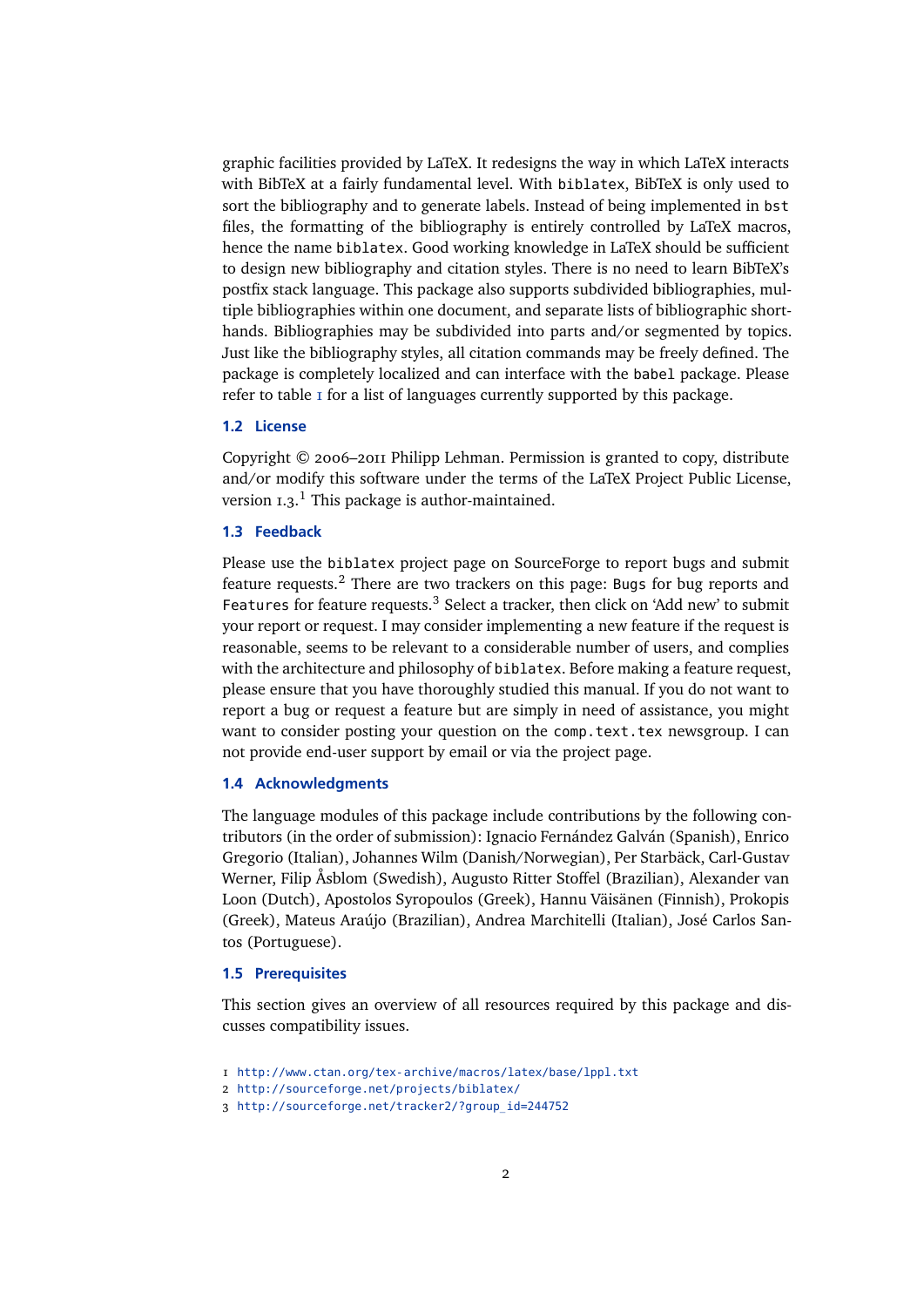#### **1.5.1 Requirements**

The resources listed in this section are strictly required for biblatex to function. The package will not work if they are not available.

- e-TeX The biblatex package requires e-TeX. TeX distributions have been shipping e-TeX binaries for quite some time, the popular distributions use them by default these days. The biblatex package checks if it is running under e-TeX. Simply try compiling your documents as you usually do, the chances are that it just works. If you get an error message, try compiling the document with elatex instead of latex or pdfelatex instead of pdflatex, respectively.
- BibTeX By default, the biblatex package uses BibTeX as a database backend. While a legacy BibTeX binary is sufficient to run biblatex, using bibtex8 is recommended. If your TeX distribution does not ship with bibtex8, you can get it from  $c$ та $\mathrm{s}$ .
- Biber Biber is the next-generation backend of biblatex. You only need one backend, either BibTeX or Biber. Biber is available from SourceForge.<sup>2</sup>
- etoolbox This LaTeX package, which is loaded automatically, provides generic programming facilities required by <code>biblatex</code>. It is available from <code>cra</code>n. $^3$ 
	- logreq This LaTeX package, which is also loaded automatically, provides a frontend for writing machine-readable messages to an auxiliary log file. It is available from ctan. 4

Apart from the above resources, biblatex also requires the standard LaTeX packages keyval and ifthen as well as the url package. These package are included in all common TeX distributions and will be loaded automatically.

## **1.5.2 Recommended Packages**

The packages listed in this section are not required for biblatex to function, but they provide recommended additional functions or enhance existing features. The package loading order does not matter.

- babel The babel package provides the core architecture for multilingual typesetting. If you are writing in a language other than American English, using this package is strongly recommended. If loaded, biblatex package will detect babel automatically.
- csquotes If this package is available, biblatex will use its language sensitive quotation facilities to enclose certain titles in quotation marks. If not, biblatex uses quotes suitable for American English as a fallback. When writing in any other language, loading csquotes is strongly recommended.<sup>5</sup>

<sup>1</sup> <http://www.ctan.org/tex-archive/biblio/bibtex/8-bit/>

<sup>2</sup> <http://biblatex-biber.sourceforge.net/>

<sup>3</sup> <http://www.ctan.org/tex-archive/macros/latex/contrib/etoolbox/>

<sup>4</sup> <http://www.ctan.org/tex-archive/macros/latex/contrib/logreq/>

<sup>5</sup> <http://www.ctan.org/tex-archive/macros/latex/contrib/csquotes/>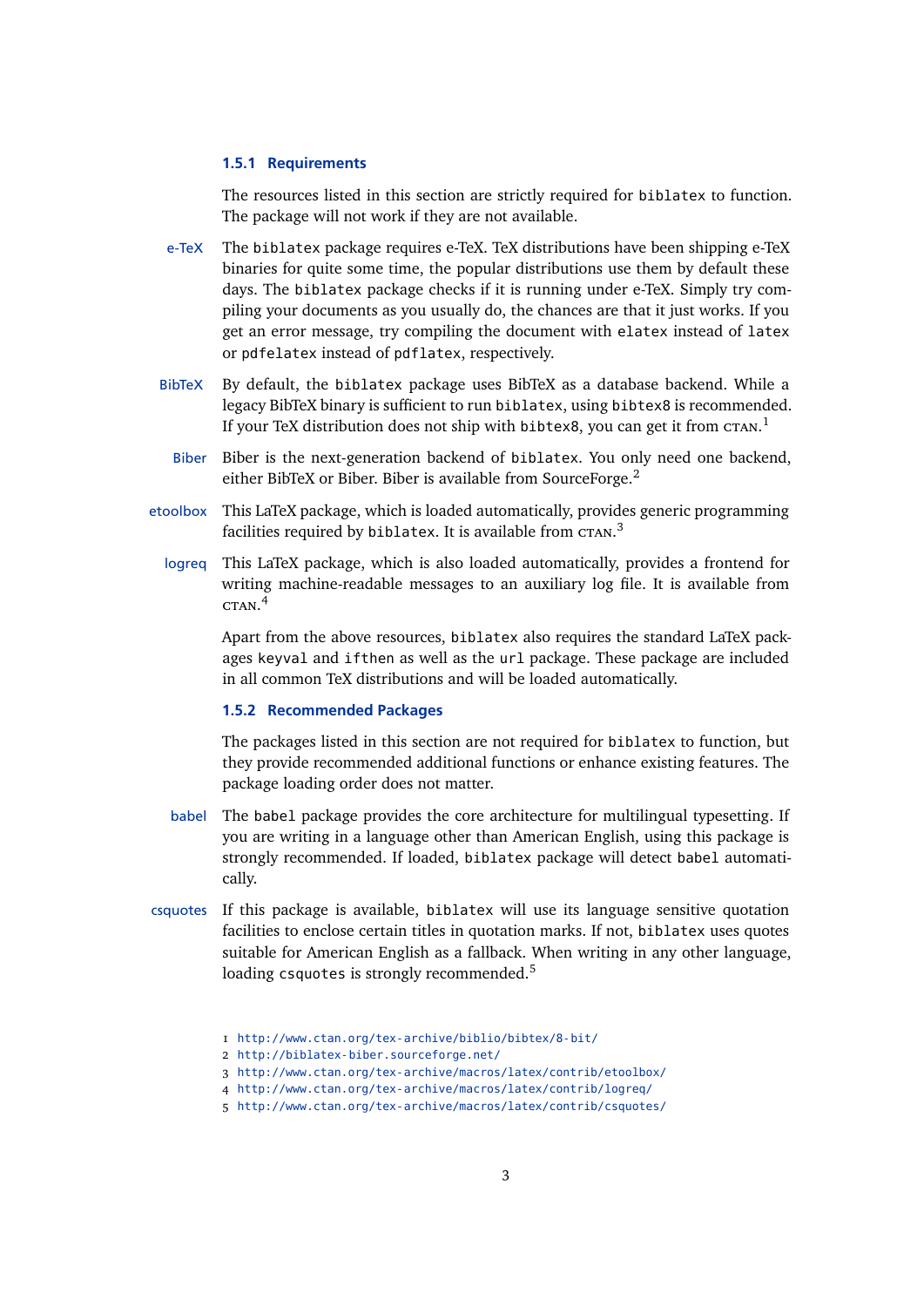#### **1.5.3 Compatible Classes and Packages**

The biblatex package provides dedicated compatibility code for the classes and packages listed in this section.

- hyperref The hyperref package transforms citations into hyperlinks. See the hyperref and backref package options in § [3.1.2.1](#page-43-0) for further details. When using the hyperref package, it is preferable to load it after biblatex.
- showkeys The showkeys package prints the internal keys of, among other things, citations in the text and items in the bibliography. The package loading order does not matter.
- memoir When using the memoir class, the default bibliography headings are adapted such that they blend well with the default layout of this class. See  $\S$  [3.11.2](#page-108-0) for further usage hints.
- KOMA-Script When using any of the scrartcl, scrbook, or scrreprt classes, the default bibliography headings are adapted such that they blend with the default layout of these classes. See § [3.11.1](#page-107-0) for further usage hints.

## **1.5.4 Incompatible Packages**

The packages listed in this section are not compatible with biblatex. Since it reimplements the bibliographic facilities of LaTeX from the ground up, biblatex naturally conflicts with all packages modifying the same facilities. This is not specific to biblatex. Some of the packages listed below are also incompatible with each other for the same reason.

- babelbib The babelbib package provides support for multilingual bibliographies. This is a standard feature of biblatex. Use the hyphenation field and the package option babel for similar functionality. Note that biblatex automatically adjusts to the main document language if babel is loaded. You only need the above mentioned features if you want to switch languages on a per-entry basis within the bibliography. See §§ [2.2.3](#page-22-0) and [3.1.2.1](#page-43-0) for details. Also see § [3.7.](#page-87-0)
- backref The backref package creates back references in the bibliography. See the package options hyperref and backref in § [3.1.2.1](#page-43-0) for comparable functionality.
- bibtopic The bibtopic package provides support for bibliographies subdivided by topic, type, or other criteria. For bibliographies subdivided by topic, see the category feature in § [3.5.6](#page-73-0) and the corresponding filters in § [3.5.2.](#page-68-0) Alternatively, you may use the keywords field in conjunction with the keyword and notkeyword filters for comparable functionality, see §§ [2.2.3](#page-22-0) and [3.5.2](#page-68-0) for details. For bibliographies subdivided by type, use the type and nottype filters. Also see  $\S$  [3.10.4](#page-101-0) for examples.
- bibunits The bibunits package provides support for multiple partial (e. g., per chapter) bibliographies. See chapterbib.
- chapterbib The chapterbib package provides support for multiple partial bibliographies. Use the refsection environment and the section filter for comparable functionality. Alternatively, you might also want to use the refsegment environment and the segment filter. See §§ [3.5.4,](#page-72-0) [3.5.5,](#page-73-0) [3.5.2](#page-68-0) for details. Also see § [3.10.3](#page-99-0) for examples.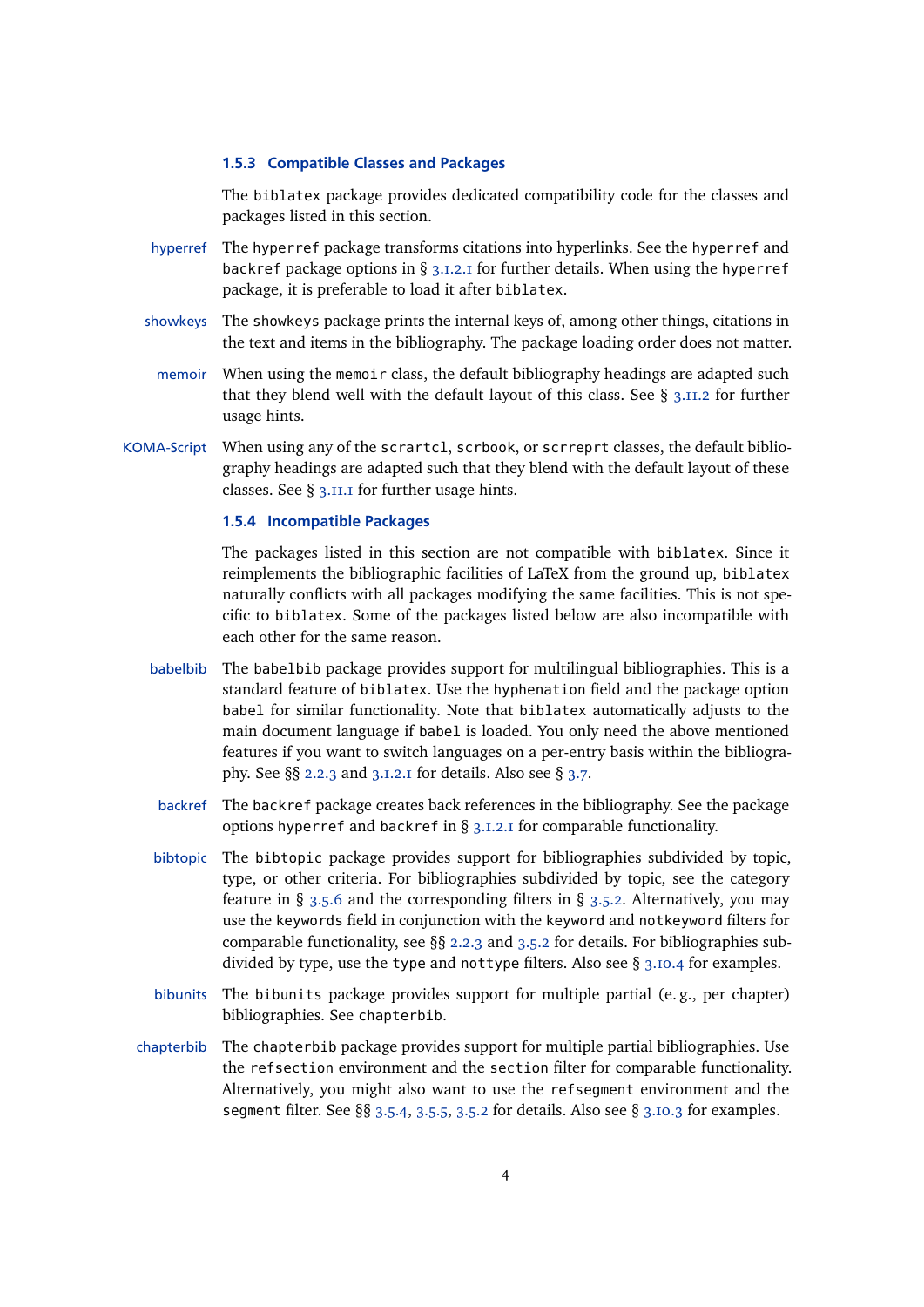- <span id="page-4-0"></span>cite The cite package automatically sorts numeric citations and can compress a list of consecutive numbers to a range. It also makes the punctuation used in citations configurable. For sorted and compressed numeric citations, see the sortcites package option in § [3.1.2.1](#page-43-0) and the numeric-comp citation style in § [3.3.1.](#page-60-0) For configurable punctuation, see § [3.8.](#page-89-0)
- citeref Another package for creating back references in the bibliography. See backref.
- inlinebib The inlinebib package is designed for traditional citations given in footnotes. For comparable functionality, see the verbose citation styles in § [3.3.1.](#page-60-0)
	- jurabib Originally designed for citations in law studies and (mostly German) judicial documents, the jurabib package also provides features aimed at users in the humanities. In terms of the features provided, there are some similarities between jurabib and biblatex but the approaches taken by both packages are quite different. Since both jurabib and biblatex are full-featured packages, the list of similarities and differences is too long to be discussed here.
	- mcite The mcite package provides support for grouped citations, i. e., multiple items can be cited as a single reference and listed as a single block in the bibliography. The citation groups are defined as the items are cited. This only works with unsorted bibliographies. The biblatex package also supports grouped citations, which are called 'entry sets' or 'reference sets' in this manual. See §§ [3.10.5,](#page-104-0) [3.5.10,](#page-77-0) [3.6.10](#page-86-0) for details.
- mciteplus A significantly enhanced reimplementation of the mcite package which supports grouping in sorted bibliographies. See mcite.
- multibib The multibib package provides support for bibliographies subdivided by topic or other criteria. See bibtopic.
	- natbib The natbib package supports numeric and author-year citation schemes, incorporating sorting and compression code found in the cite package. It also provides additional citation commands and several configuration options. See the numeric and author-year citation styles and their variants in §  $3.3.1$ , the sortcites package option in  $\S$  [3.1.2.1,](#page-43-0) the citation commands in  $\S$  [3.6,](#page-78-0) and the facilities discussed in §§ [3.5.7,](#page-74-0) [3.5.8,](#page-76-0) [3.8](#page-89-0) for comparable functionality. Also see § [3.6.9.](#page-86-0)
- splitbib The splitbib package provides support for bibliographies subdivided by topic. See bibtopic.
	- ucs The ucs package provides support for UTF-8 encoded input. Either use inputenc's standard utf8 module or a Unicode enabled engine such as XeTeX or LuaTeX instead.

## **2 Database Guide**

This part of the manual documents the BibTeX interface of this package. Note that you can not use biblatex in conjunction with arbitrary bst files because the package depends on a special BibTeX interface.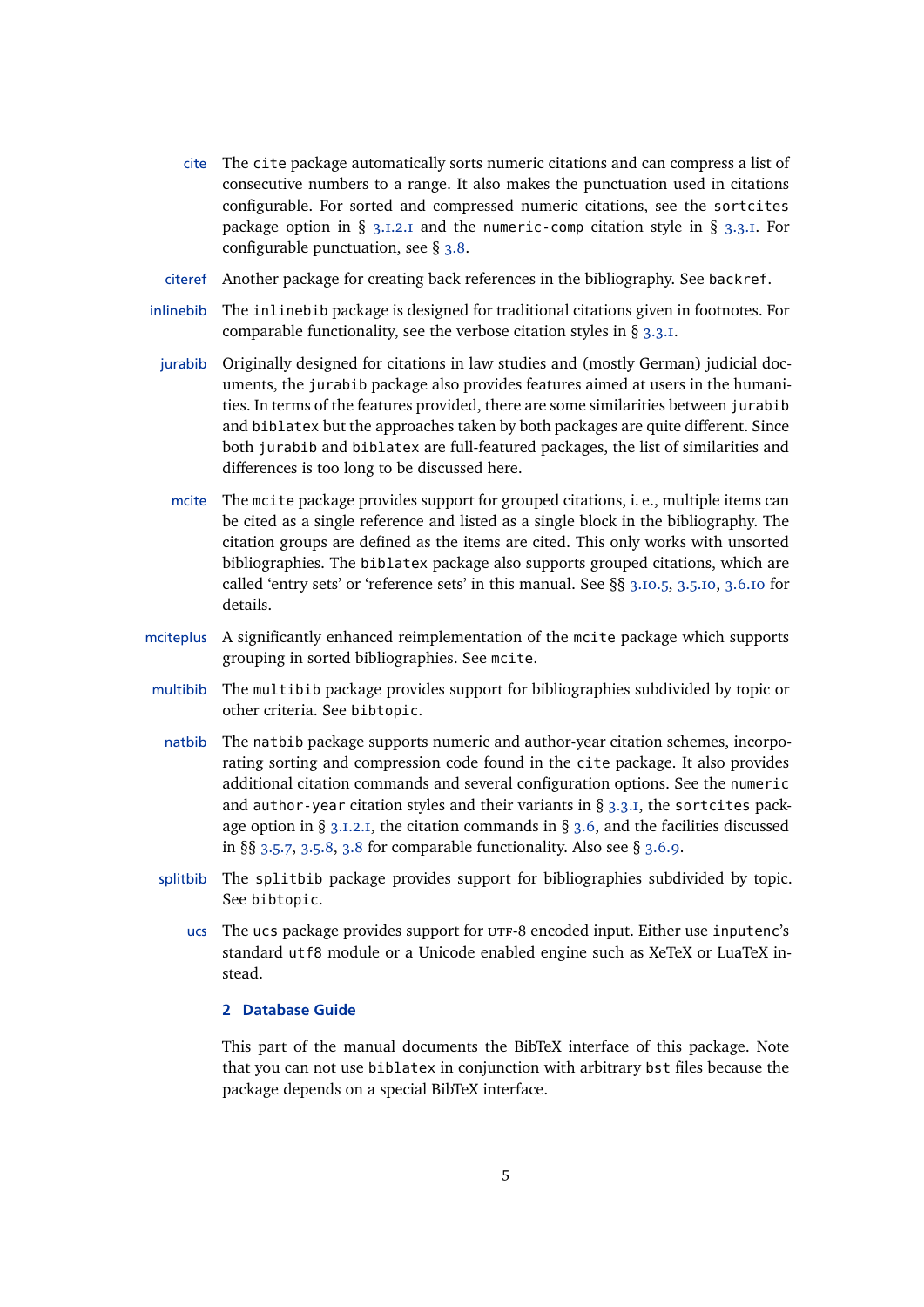## <span id="page-5-0"></span>**2.1 Entry Types**

This section gives an overview of the entry types supported by biblatex along with the fields supported by each type.

## **2.1.1 Regular Types**

The lists below indicate the fields supported by each entry type. Note that the mapping of fields to an entry type is ultimately at the discretion of the bibliography style. The lists below therefore serve two purposes. They indicate the fields supported by the standard styles which ship with this package and they also serve as a model for custom styles. Note that the 'required' fields are not strictly required in all cases, see § [2.3.2](#page-27-0) for details. The fields marked as 'optional' are optional in a technical sense. Bibliographical formatting rules usually require more than just the 'required' fields. The standard styles will generally not perform any formal validity checks, but custom styles may do so. Generic fields like abstract and annotation or label and shorthand are not included in the lists below because they are independent of the entry type. The special fields discussed in  $\S$  [2.2.3,](#page-22-0) which are also independent of the entry type, are not included in the lists either.

article An article in a journal, magazine, newspaper, or other periodical which forms a self-contained unit with its own title. The title of the periodical is given in the journaltitle field. If the issue has its own title in addition to the main title of the periodical, it goes in the issuetitle field. Note that editor and related fields refer to the journal while translator and related fields refer to the article.

Required fields: author, title, journaltitle, year/date

Optional fields: translator, annotator, commentator, subtitle, titleaddon, editor, editora, editorb, editorc, journalsubtitle, issuetitle, issuesubtitle, language, origlanguage, series, volume, number, eid, issue, month, pages, version, note, issn, addendum, pubstate, doi, eprint, eprintclass, eprinttype, url, urldate

book A single-volume book with one or more authors where the authors share credit for the work as a whole. This entry type also covers the function of the @inbook type of traditional BibTeX, see § [2.3.1](#page-27-0) for details.

Required fields: author, title, year/date

Optional fields: editor, editora, editorb, editorc, translator, annotator, commentator, introduction, foreword, afterword, subtitle, titleaddon, maintitle, mainsubtitle, maintitleaddon, language, origlanguage, volume, part, edition, volumes, series, number, note, publisher, location, isbn, chapter, pages, pagetotal, addendum, pubstate, doi, eprint, eprintclass, eprinttype, url, urldate

mvbook A multi-volume @book. For backwards compatibility, multi-volume books are also supported by the entry type @book. However, it is advisable to make use of the dedicated entry type @mvbook.

Required fields: author, title, year/date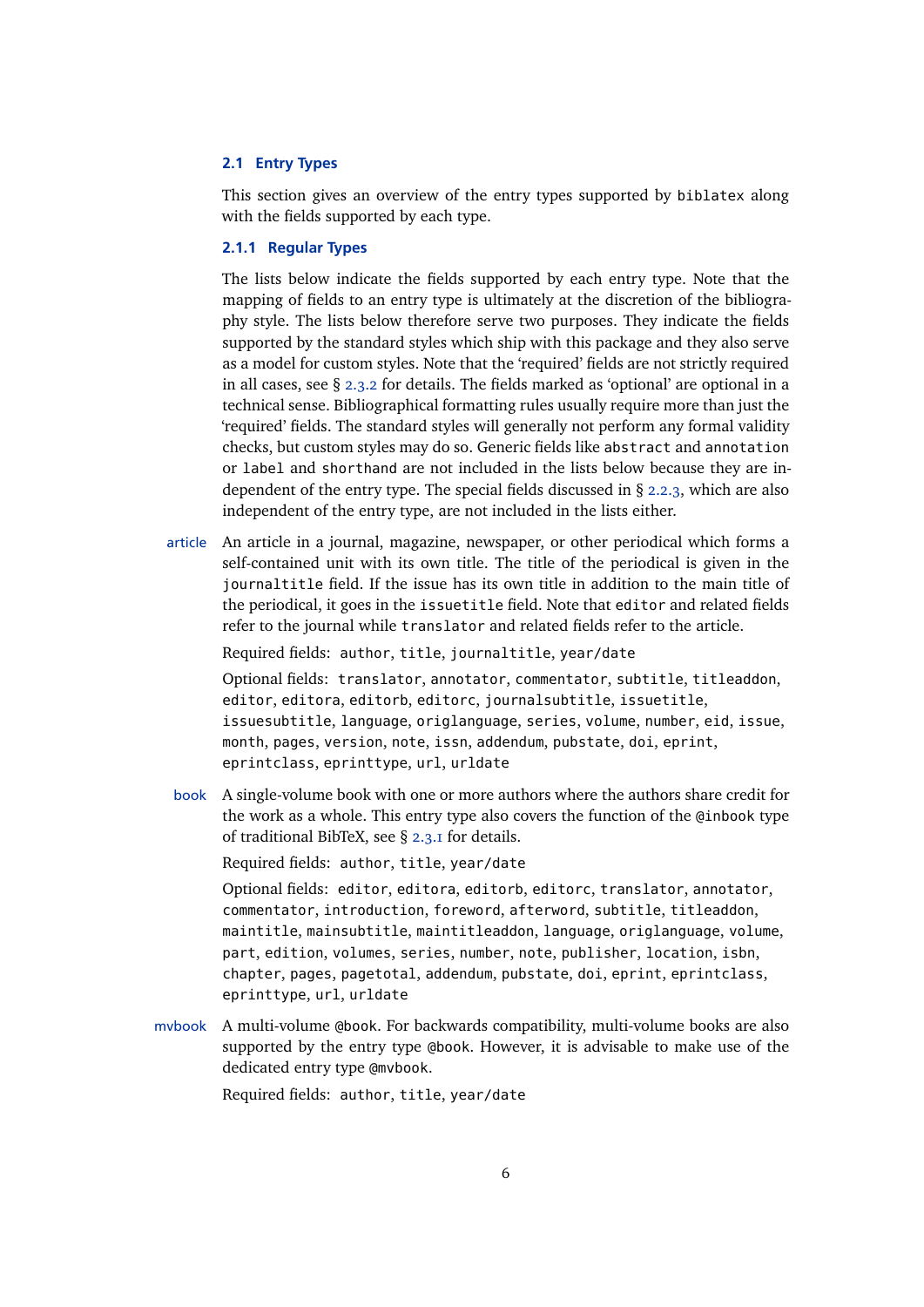Optional fields: editor, editora, editorb, editorc, translator, annotator, commentator, introduction, foreword, afterword, subtitle, titleaddon, language, origlanguage, edition, volumes, series, number, note, publisher, location, isbn, pagetotal, addendum, pubstate, doi, eprint, eprintclass, eprinttype, url, urldate

inbook A part of a book which forms a self-contained unit with its own title. Note that the profile of this entry type is different from standard BibTeX, see  $\S$  [2.3.1.](#page-27-0)

Required fields: author, title, booktitle, year/date

Optional fields: bookauthor, editor, editora, editorb, editorc, translator, annotator, commentator, introduction, foreword, afterword, subtitle, titleaddon, maintitle, mainsubtitle, maintitleaddon, booksubtitle, booktitleaddon, language, origlanguage, volume, part, edition, volumes, series, number, note, publisher, location, isbn, chapter, pages, addendum, pubstate, doi, eprint, eprintclass, eprinttype, url, urldate

- bookinbook This type is similar to @inbook but intended for works originally published as a stand-alone book. A typical example are books reprinted in the collected works of an author.
	- suppbook Supplemental material in a @book. This type is closely related to the @inbook entry type. While @inbook is primarily intended for a part of a book with its own title (e. g., a single essay in a collection of essays by the same author), this type is provided for elements such as prefaces, introductions, forewords, afterwords, etc. which often have a generic title only. Style guides may require such items to be formatted differently from other @inbook items. The standard styles will treat this entry type as an alias for @inbook.
		- booklet A book-like work without a formal publisher or sponsoring institution. Use the field howpublished to supply publishing information in free format, if applicable. The field type may be useful as well.

Required fields: author/editor, title, year/date

Optional fields: subtitle, titleaddon, language, howpublished, type, note, location, chapter, pages, pagetotal, addendum, pubstate, doi, eprint, eprintclass, eprinttype, url, urldate

collection A single-volume collection with multiple, self-contained contributions by distinct authors which have their own title. The work as a whole has no overall author but it will usually have an editor.

Required fields: editor, title, year/date

Optional fields: editora, editorb, editorc, translator, annotator, commentator, introduction, foreword, afterword, subtitle, titleaddon, maintitle, mainsubtitle, maintitleaddon, language, origlanguage, volume, part, edition, volumes, series, number, note, publisher, location, isbn, chapter, pages, pagetotal, addendum, pubstate, doi, eprint, eprintclass, eprinttype, url, urldate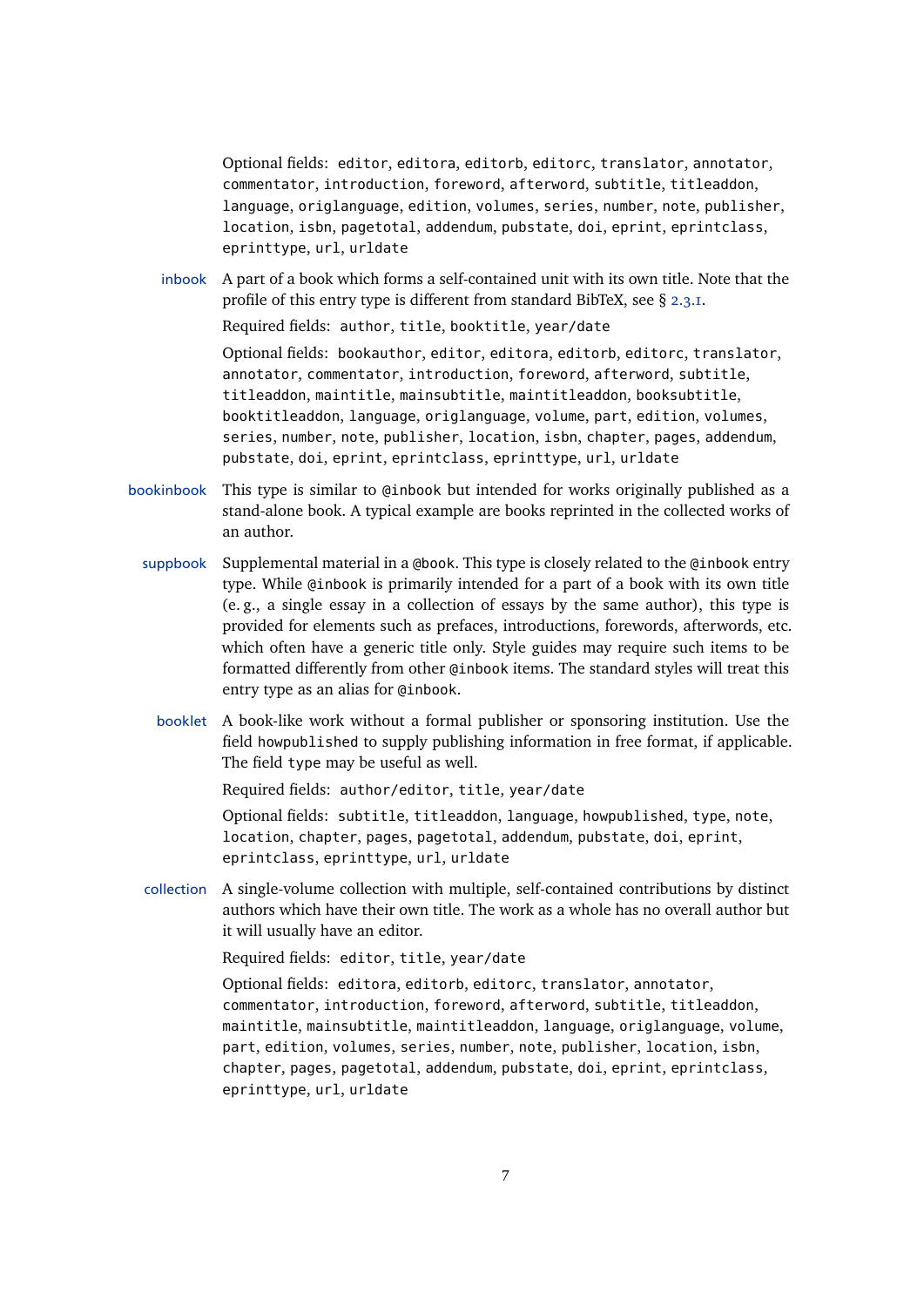mvcollection A multi-volume @collection. For backwards compatibility, multi-volume collections are also supported by the entry type @collection. However, it is advisable to make use of the dedicated entry type @mvcollection.

Required fields: editor, title, year/date

Optional fields: editora, editorb, editorc, translator, annotator, commentator, introduction, foreword, afterword, subtitle, titleaddon, language, origlanguage, edition, volumes, series, number, note, publisher, location, isbn, pagetotal, addendum, pubstate, doi, eprint, eprintclass, eprinttype, url, urldate

incollection A contribution to a collection which forms a self-contained unit with a distinct author and title. The author refers to the title, the editor to the booktitle, i. e., the title of the collection.

> Required fields: author, editor, title, booktitle, year/date Optional fields: editora, editorb, editorc, translator, annotator, commentator, introduction, foreword, afterword, subtitle, titleaddon, maintitle, mainsubtitle, maintitleaddon, booksubtitle, booktitleaddon, language, origlanguage, volume, part, edition, volumes, series, number, note, publisher, location, isbn, chapter, pages, addendum, pubstate, doi, eprint, eprintclass, eprinttype, url, urldate

- suppcollection Supplemental material in a @collection. This type is similar to @suppbook but related to the @collection entry type. The standard styles will treat this entry type as an alias for @incollection.
	- manual Technical or other documentation, not necessarily in printed form. The author or editor is omissible in terms of § [2.3.2.](#page-27-0)

Required fields: author/editor, title, year/date

Optional fields: subtitle, titleaddon, language, edition, type, series, number, version, note, organization, publisher, location, isbn, chapter, pages, pagetotal, addendum, pubstate, doi, eprint, eprintclass, eprinttype, url, urldate

misc A fallback type for entries which do not fit into any other category. Use the field howpublished to supply publishing information in free format, if applicable. The field type may be useful as well. author, editor, and year are omissible in terms of § [2.3.2.](#page-27-0)

Required fields: author/editor, title, year/date

Optional fields: subtitle, titleaddon, language, howpublished, type, version, note, organization, location, date, month, year, addendum, pubstate, doi, eprint, eprintclass, eprinttype, url, urldate

online An online resource, author, editor, and year are omissible in terms of  $\S$  [2.3.2.](#page-27-0) This entry type is intended for sources such as web sites which are intrinsicly online resources. Note that all entry types support the url field. For example,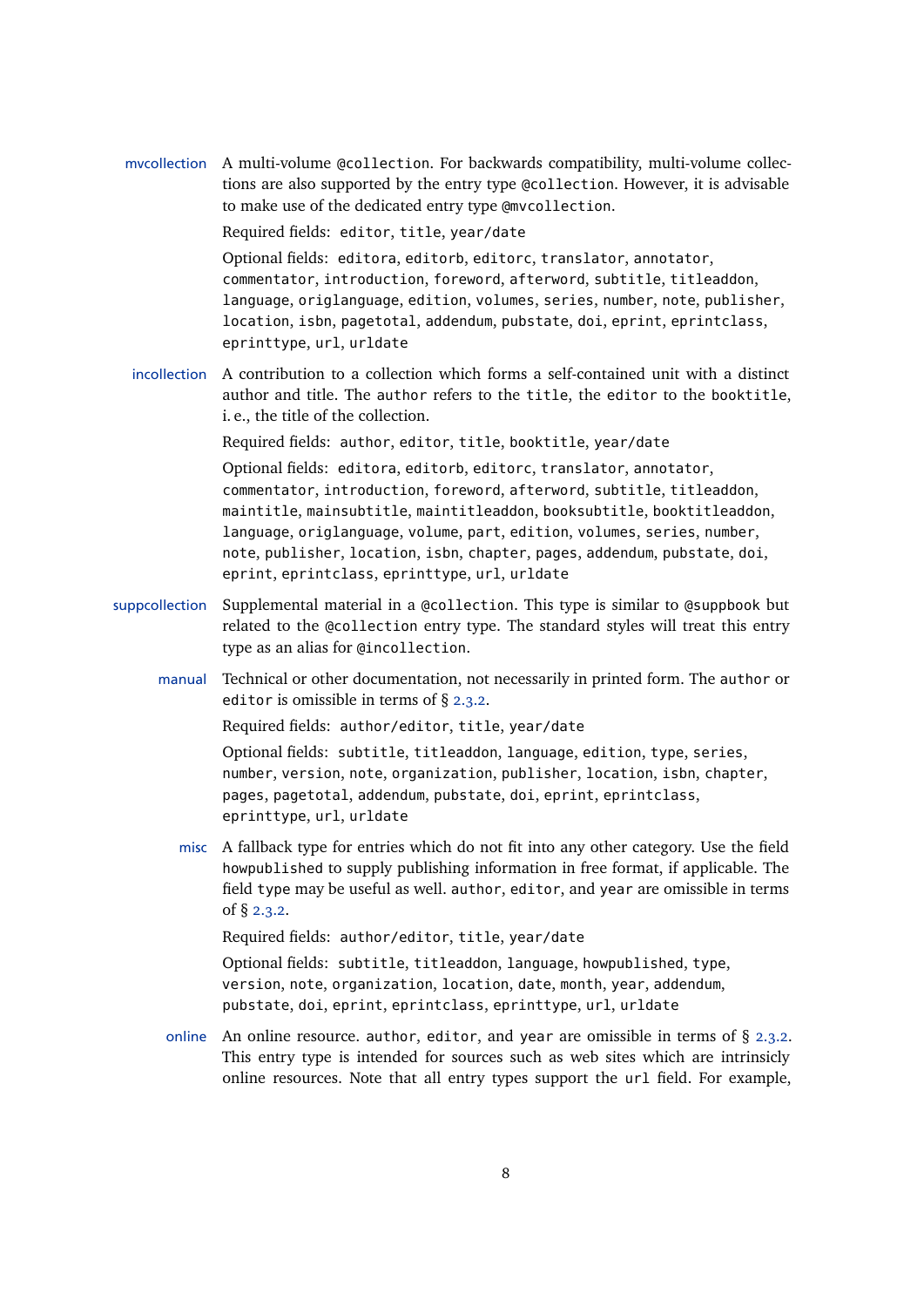when adding an article from an online journal, it may be preferable to use the @article type and its url field.

Required fields: author/editor, title, year/date, url

Optional fields: subtitle, titleaddon, language, version, note, organization, date, month, year, addendum, pubstate, urldate

patent A patent or patent request. The number or record token is given in the number field. Use the type field to specify the type and the location field to indicate the scope of the patent, if different from the scope implied by the type. Note that the location field is treated as a key list with this entry type, see § [2.2.1](#page-11-0) for details.

Required fields: author, title, number, year/date

Optional fields: holder, subtitle, titleaddon, type, version, location, note, date, month, year, addendum, pubstate, doi, eprint, eprintclass, eprinttype, url, urldate

periodical An complete issue of a periodical, such as a special issue of a journal. The title of the periodical is given in the title field. If the issue has its own title in addition to the main title of the periodical, it goes in the issuetitle field. The editor is omissible in terms of § [2.3.2.](#page-27-0)

Required fields: editor, title, year/date

Optional fields: editora, editorb, editorc, subtitle, issuetitle, issuesubtitle, language, series, volume, number, issue, date, month, year, note, issn, addendum, pubstate, doi, eprint, eprintclass, eprinttype, url, urldate

- suppperiodical Supplemental material in a @periodical. This type is similar to @suppbook but related to the @periodical entry type. The role of this entry type may be more obvious if you bear in mind that the @article type could also be called @inperiodical. This type may be useful when referring to items such as regular columns, obituaries, letters to the editor, etc. which only have a generic title. Style guides may require such items to be formatted differently from articles in the strict sense of the word. The standard styles will treat this entry type as an alias for @article.
	- proceedings A single-volume conference proceedings. This type is very similar to @collection. It supports an optional organization field which holds the sponsoring institution. The editor is omissible in terms of  $\S$  [2.3.2.](#page-27-0)

Required fields: editor, title, year/date

Optional fields: subtitle, titleaddon, maintitle, mainsubtitle, maintitleaddon, eventtitle, eventdate, venue, language, volume, part, volumes, series, number, note, organization, publisher, location, month, isbn, chapter, pages, pagetotal, addendum, pubstate, doi, eprint, eprintclass, eprinttype, url, urldate

mvproceedings A multi-volume @proceedings entry. For backwards compatibility, multi-volume proceedings are also supported by the entry type @proceedings. However, it is advisable to make use of the dedicated entry type @mvproceedings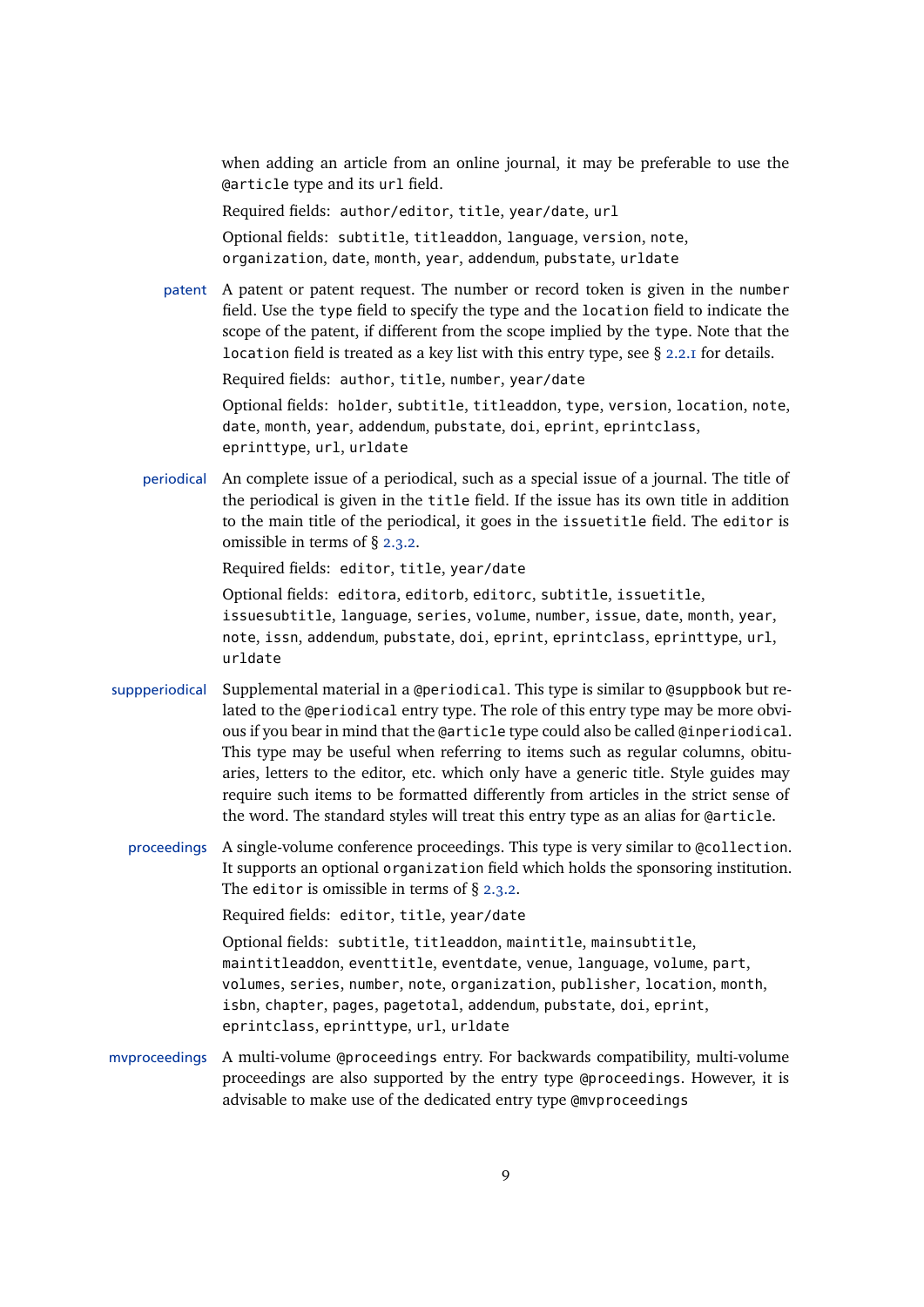Required fields: editor, title, year/date

Optional fields: subtitle, titleaddon, eventtitle, eventdate, venue, language, volumes, series, number, note, organization, publisher, location, month, isbn, pagetotal, addendum, pubstate, doi, eprint, eprintclass, eprinttype, url, urldate

inproceedings An article in a conference proceedings. This type is similar to @incollection. It supports an optional organization field.

Required fields: author, editor, title, booktitle, year/date

Optional fields: subtitle, titleaddon, maintitle, mainsubtitle, maintitleaddon, booksubtitle, booktitleaddon, eventtitle, eventdate, venue, language, volume, part, volumes, series, number, note, organization, publisher, location, month, isbn, chapter, pages, addendum, pubstate, doi, eprint, eprintclass, eprinttype, url, urldate

- reference A single-volume work of reference such as an encyclopedia or a dictionary. This is a more specific variant of the generic @collection entry type. The standard styles will treat this entry type as an alias for @collection.
- mvreference A multi-volume @reference entry. The standard styles will treat this entry type as an alias for @mvcollection. For backwards compatibility, multi-volume references are also supported by the entry type @reference. However, it is advisable to make use of the dedicated entry type @mvreference.
- inreference An article in a work of reference. This is a more specific variant of the generic @incollection entry type. The standard styles will treat this entry type as an alias for @incollection.
	- report A technical report, research report, or white paper published by a university or some other institution. Use the type field to specify the type of report. The sponsoring institution goes in the institution field.

Required fields: author, title, type, institution, year/date

Optional fields: subtitle, titleaddon, language, number, version, note, location, month, isrn, chapter, pages, pagetotal, addendum, pubstate, doi, eprint, eprintclass, eprinttype, url, urldate

- set An entry set. This entry type is special, see  $\S$  [3.10.5](#page-104-0) for details.
- thesis A thesis written for an educational institution to satisfy the requirements for a degree. Use the type field to specify the type of thesis.

Required fields: author, title, type, institution, year/date

Optional fields: subtitle, titleaddon, language, note, location, month, isbn, chapter, pages, pagetotal, addendum, pubstate, doi, eprint, eprintclass, eprinttype, url, urldate

unpublished A work with an author and a title which has not been formally published, such as a manuscript or the script of a talk. Use the fields howpublished and note to supply additional information in free format, if applicable.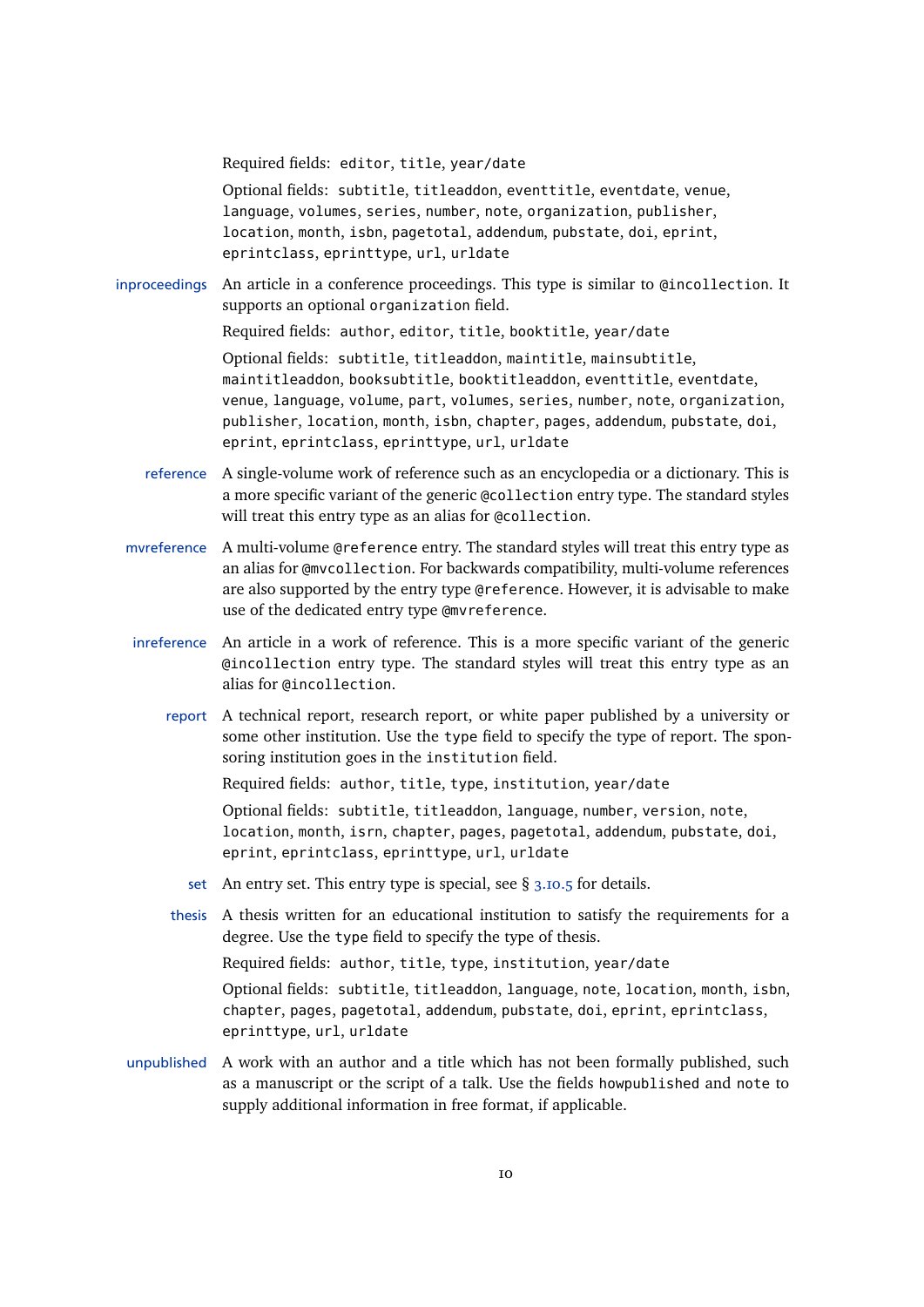Required fields: author, title, year/date

Optional fields: subtitle, titleaddon, language, howpublished, note, location, isbn, date, month, year, addendum, pubstate, url, urldate

<span id="page-10-0"></span>custom[a–f] Custom types for special bibliography styles. Not used by the standard styles.

#### **2.1.2 Type Aliases**

The entry types listed in this section are provided for backwards compatibility with traditional BibTeX styles. These aliases are resolved by BibTeX as the data is exported. Bibliography styles will see the entry type the alias points to, not the alias name. All unknown entry types are generally exported as @misc.

conference A BibTeX legacy alias for @inproceedings.

electronic An alias for @online.

- mastersthesis Similar to @thesis except that the type field is optional and defaults to the localized term 'Master's thesis'. You may still use the type field to override that.
	- phdthesis Similar to @thesis except that the type field is optional and defaults to the localized term 'PhD thesis'. You may still use the type field to override that.
	- techreport Similar to @report except that the type field is optional and defaults to the localized term 'technical report'. You may still use the type field to override that.
		- www An alias for @online, provided for jurabib compatibility.

## **2.1.3 Unsupported Types**

The types in this section are similar to the custom types  $Q$ custom $[a-f]$ , i.e., the standard bibliography styles provide no support for these types. When using the standard styles, they will be treated as @misc entries.

- artwork Works of the visual arts such as paintings, sculpture, and installations.
	- audio Audio recordings, typically on audio cp, pvp, audio casette, or similar media. See also @music.
- bibnote This special entry type is not meant to be used in the bib file like other types. It is provided for third-party packages like notes2bib which merge notes into the bibliography. The notes should go into the note field. Be advised that the @bibnote type is not related to the \defbibnote command in any way. \defbibnote is for adding comments at the beginning or the end of the bibliography, whereas the @bibnote type is meant for packages which render endnotes as bibliography entries.
- commentary Commentaries which have a status different from regular books, such as legal commentaries.
	- image Images, pictures, photographs, and similar media.
- jurisdiction Court decisions, court recordings, and similar things.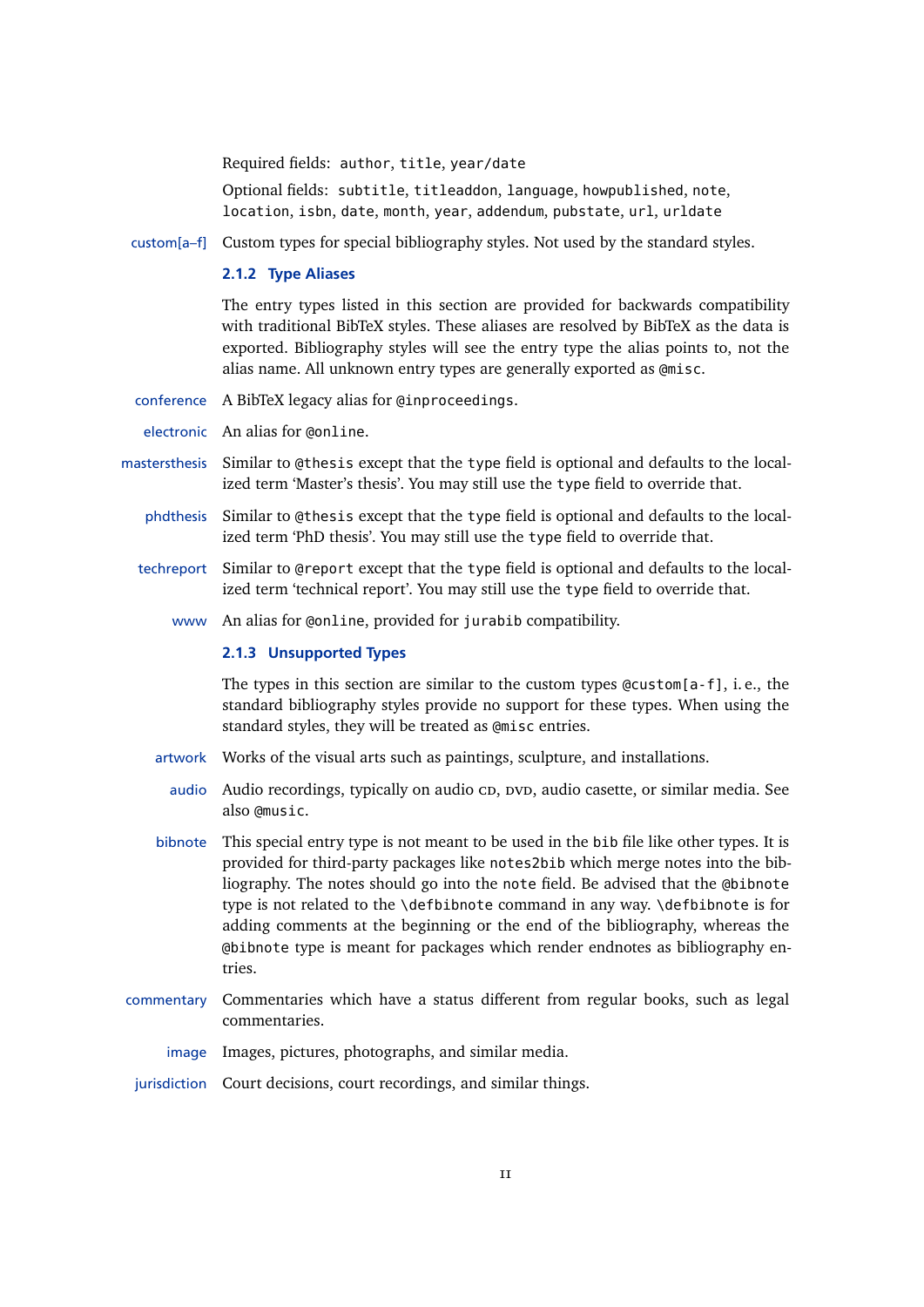<span id="page-11-0"></span>

|             | legislation Laws, bills, legislative proposals, and similar things.                                                                                                        |
|-------------|----------------------------------------------------------------------------------------------------------------------------------------------------------------------------|
|             | legal Legal documents such as treaties.                                                                                                                                    |
|             | letter Personal correspondence such as letters, emails, memoranda, etc.                                                                                                    |
|             | movie Motion pictures. See also @video.                                                                                                                                    |
|             | music Musical recordings. This is a more specific variant of @audio.                                                                                                       |
| performance | Musical and theatrical performances as well as other works of the performing arts.<br>This type refers to the event as opposed to a recording, a score, or a printed play. |
| review      | Reviews of some other work. This is a more specific variant of the Carticle type.<br>The standard styles will treat this entry type as an alias for @article.              |
|             | software Computer software.                                                                                                                                                |
|             | standard National and international standards issued by a standards body such as the Inter-<br>national Organization for Standardization.                                  |
| video       | Audiovisual recordings, typically on DVD, VHS casette, or similar media. See also<br>@movie.                                                                               |

#### **2.2 Entry Fields**

This section gives an overview of the fields supported by biblatex. See § 2.2.1 for an introduction to the data types supported by this package and §§ [2.2.2](#page-13-0) and [2.2.3](#page-22-0) for the actual field listings.

## **2.2.1 Data Types**

In bib files all bibliographic data is specified in fields. Some of those fields, for example author and editor, may contain a list of items. This list structure is implemented by BibTeX via the keyword 'and', which is used to separate the individual items in the list. The biblatex package implements three distinct data types to handle bibliographic data: name lists, literal lists, and fields. There are also several list and field subtypes. This section gives an overview of the data types supported by this package. See §§ [2.2.2](#page-13-0) and [2.2.3](#page-22-0) for information about the mapping of BibTeX's fields to biblatex's data types.

- **Name lists** are parsed and split up into the individual items at the and delimiter. Each item in the list is then dissected into four name components: the first name, the name prefix (von, van, of, da, de, della, . . . ), the last name, and the name suffix (junior, senior,  $\dots$ ). Name lists may be truncated in the bib file with the keyword 'and others'. Typical examples of name lists are author and editor.
- **Literal lists** are parsed and split up into the individual items at the and delimiter but not dissected further. Literal lists may be truncated in the bib file with the keyword 'and others'. There are two subtypes:
	- **Literal lists** in the strict sense are handled as described above. The individual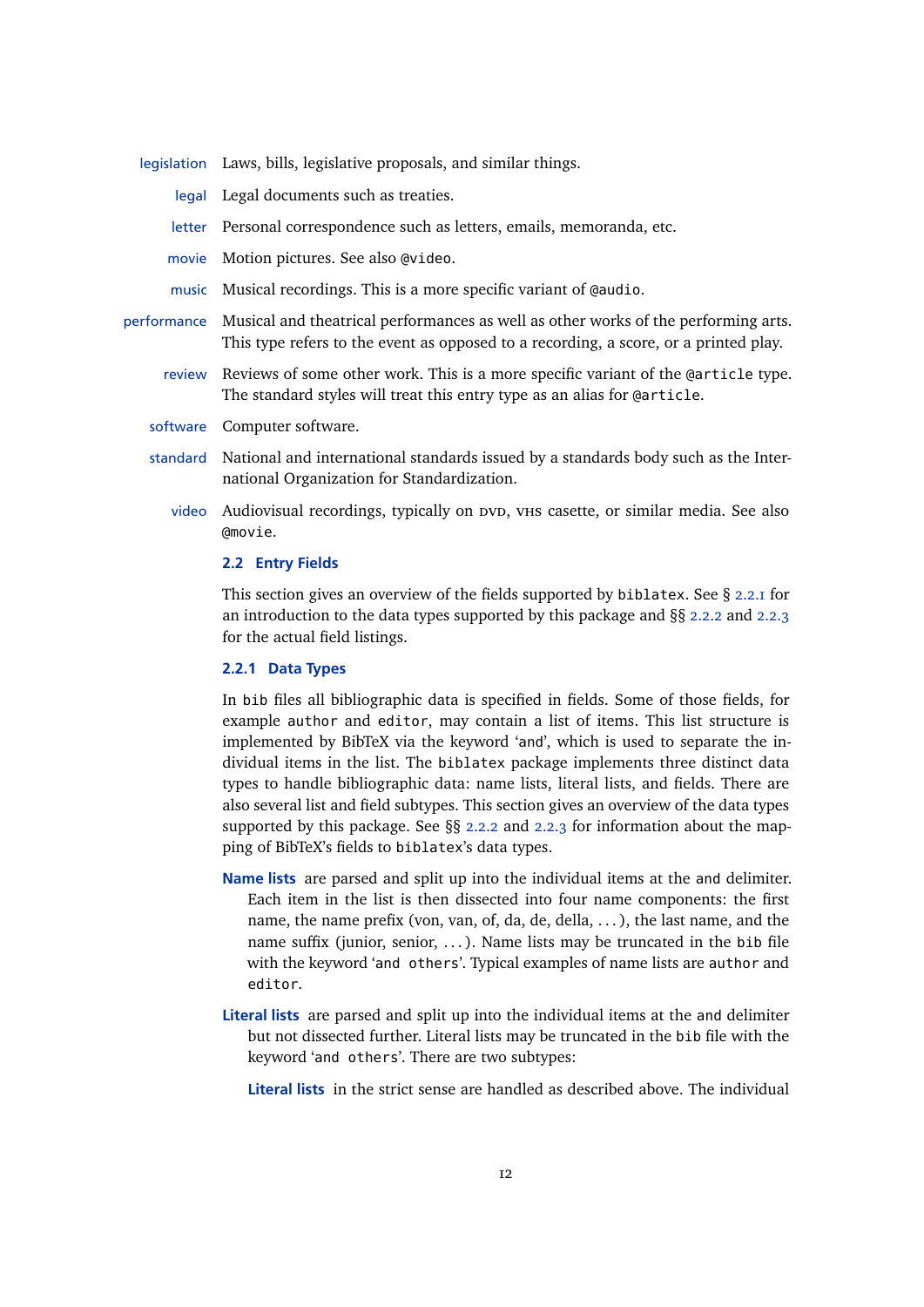items are simply printed as is. Typical examples of such literal lists are publisher and location.

- **Key lists** are a variant of literal lists which may hold printable data or localization keys. For each item in the list, a test is performed to determine whether it is a known localization key (the localization keys defined by default are listed in § [4.9.2\)](#page-172-0). If so, the localized string is printed. If not, the item is printed as is. A typical example of a key list is language.
- **Fields** are usually printed as a whole. There are several subtypes:
	- **Literal fields** are printed as is. Typical examples of literal fields are title and note.
	- **Range fields** are literal fields with one special feature: all dashes are normalized and replaced by the command \bibrangedash. Any number of consecutive dashes will only yield a single range dash. A typical example of a range field is the pages field.
	- **Integer fields** hold unformatted integers which may be converted to ordinals or strings as they are printed. A typical example is the month field.
	- **Date fields** hold a date specification in yyyy-mm-dd format or a date range in yyyy-mm-dd/yyyy-mm-dd format. Date fields are special in that the date is parsed and split up into its components. See § [2.3.8](#page-32-0) for details. A typical example is the date field.
	- **Verbatim fields** are processed in verbatim mode and may contain special characters. Typical examples of verbatim fields are url and doi.
	- **Key fields** may hold printable data or localization keys. A test is performed to determine whether the value of the field is a known localization key (the localization keys defined by default are listed in § [4.9.2\)](#page-172-0). If so, the localized string is printed. If not, the value is printed as is. A typical example is the type field.
	- **Special fields** are fields which require a special format not mentioned above. The field description will include details on the required format in this case. Typical examples are the fields hyphenation, keywords, and gender from § [2.2.3.](#page-22-0)

The data type of a field will usually not change, regardless of the type of entry it is used in. However, there are a few special cases. The field descriptions in § [2.2.2](#page-13-0) include the details or pointers to the relevant sections in this manual in such cases. For example, the location field, which is a literal list by default, is treated as a key list when used in @patent entries. The series field, which is a literal field by default, is handled in a special way when used in @article entries, see § [2.3.7](#page-31-0) for details.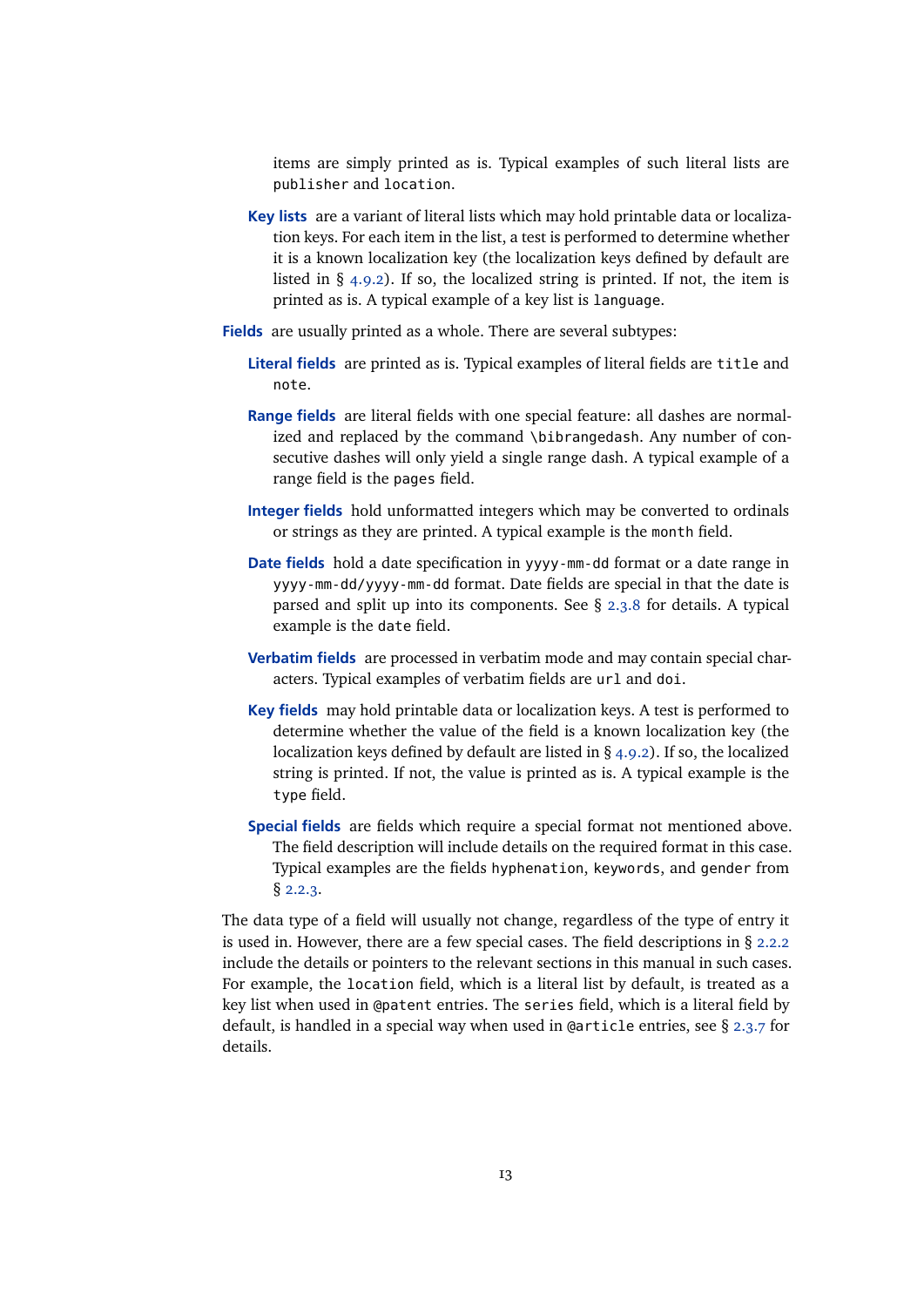## <span id="page-13-0"></span>**2.2.2 Data Fields**

The fields listed in this section are the regular ones holding printable data. The name on the left is the name of the field, as used by both BibTeX and biblatex. The biblatex data type is given to the right of the name. See  $\S$  [2.2.1](#page-11-0) for explanation of the various data types.

abstract field (literal)

This field is intended for recording abstracts in a bib file, to be printed by a special bibliography style. It is not used by all standard bibliography styles.

addendum field (literal)

Miscellaneous bibliographic data to be printed at the end of the entry. This is similar to the note field except that it is printed at the end of the bibliography entry.

afterword list (name)

The author(s) of an afterword to the work. If the author of the afterword is identical to the editor and/or translator, the standard styles will automatically concatenate these fields in the bibliography. See also introduction and foreword.

annotation field (literal)

This field may be useful when implementing a style for annotated bibliographies. It is not used by all standard bibliography styles. Note that this field is completely unrelated to annotator. The annotator is the author of annotations which are part of the work cited.

annotator list (name)

The author(s) of annotations to the work. If the annotator is identical to the editor and/or translator, the standard styles will automatically concatenate these fields in the bibliography. See also commentator.

author list (name)

The author(s) of the title.

authortype field (key)

The type of author. This field will affect the string (if any) used to introduce the author. Not used by the standard bibliography styles.

bookauthor list (name)

The author(s) of the booktitle.

bookpagination field (key)

If the work is published as part of another one, this is the pagination scheme of the enclosing work, i. e., bookpagination relates to pagination like booktitle to title. The value of this field will affect the formatting of the pages and pagetotal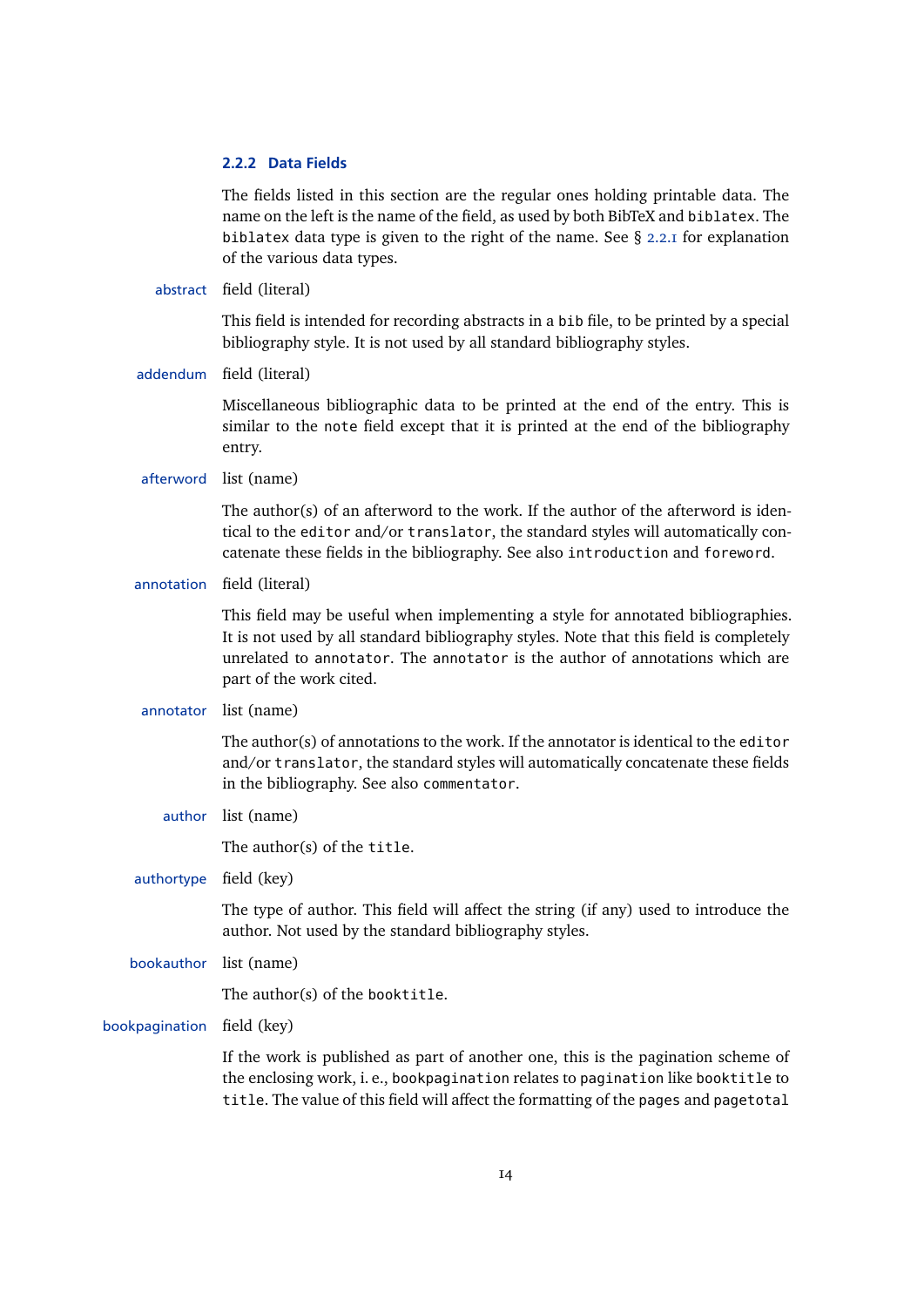|                | fields. The key should be given in the singular form. Possible keys are page, column,<br>line, verse, section, and paragraph. See also pagination as well as § 2.3.10.                                                                                                                                                                                                                                                                          |
|----------------|-------------------------------------------------------------------------------------------------------------------------------------------------------------------------------------------------------------------------------------------------------------------------------------------------------------------------------------------------------------------------------------------------------------------------------------------------|
|                | booksubtitle field (literal)                                                                                                                                                                                                                                                                                                                                                                                                                    |
|                | The subtitle related to the booktitle. If the subtitle field refers to a work which<br>is part of a larger publication, a possible subtitle of the main work is given in this<br>field. See also subtitle.                                                                                                                                                                                                                                      |
|                | booktitle field (literal)                                                                                                                                                                                                                                                                                                                                                                                                                       |
|                | If the title field indicates the title of a work which is part of a larger publication,<br>the title of the main work is given in this field. See also title.                                                                                                                                                                                                                                                                                   |
| booktitleaddon | field (literal)                                                                                                                                                                                                                                                                                                                                                                                                                                 |
|                | An annex to the booktitle, to be printed in a different font.                                                                                                                                                                                                                                                                                                                                                                                   |
| chapter        | field (literal)                                                                                                                                                                                                                                                                                                                                                                                                                                 |
|                | A chapter or section or any other unit of a work.                                                                                                                                                                                                                                                                                                                                                                                               |
| commentator    | list (name)                                                                                                                                                                                                                                                                                                                                                                                                                                     |
|                | The author(s) of a commentary to the work. Note that this field is intended for<br>commented editions which have a commentator in addition to the author. If the<br>work is a stand-alone commentary, the commentator should be given in the author<br>field. If the commentator is identical to the editor and/or translator, the stan-<br>dard styles will automatically concatenate these fields in the bibliography. See also<br>annotator. |
| date           | field (date)                                                                                                                                                                                                                                                                                                                                                                                                                                    |
|                | The publication date. See also month and year as well as $\S$ 2.3.8.                                                                                                                                                                                                                                                                                                                                                                            |
|                | doi field (verbatim)                                                                                                                                                                                                                                                                                                                                                                                                                            |
|                | The Digital Object Identifier of the work.                                                                                                                                                                                                                                                                                                                                                                                                      |
| edition        | field (integer or literal)                                                                                                                                                                                                                                                                                                                                                                                                                      |
|                | The edition of a printed publication. This must be an integer, not an ordinal. Don't<br>say edition={First} or edition={1st} but edition={1}. The bibliography style<br>converts this to a language dependent ordinal. It is also possible to give the edition<br>as a literal string, for example "Third, revised and expanded edition".                                                                                                       |
|                | editor list (name)                                                                                                                                                                                                                                                                                                                                                                                                                              |
|                | The editor(s) of the title, booktitle, or maintitle, depending on the entry<br>type. Use the editortype field to specifiy the role if it is different from 'editor'.<br>See $\S$ 2.3.6 for further hints.                                                                                                                                                                                                                                       |
| editora        | list (name)                                                                                                                                                                                                                                                                                                                                                                                                                                     |
|                | A secondary editor performing a different editorial role, such as compiling, redact-                                                                                                                                                                                                                                                                                                                                                            |
|                |                                                                                                                                                                                                                                                                                                                                                                                                                                                 |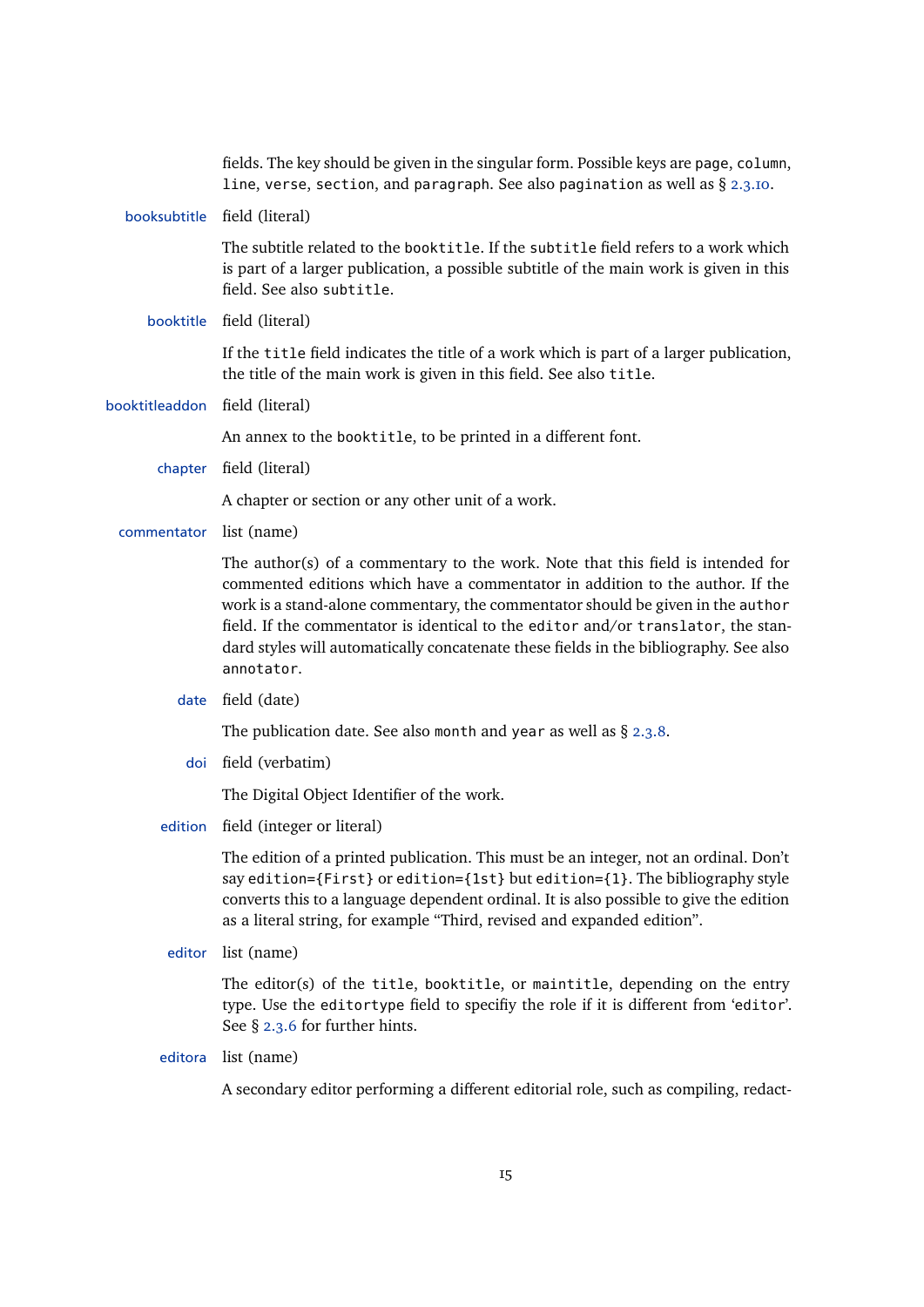ing, etc. Use the editoratype field to specifiy the role. See  $\S$  [2.3.6](#page-30-0) for further hints. editorb list (name) Another secondary editor performing a different role. Use the editorbtype field to specifiy the role. See § [2.3.6](#page-30-0) for further hints. editorc list (name) Another secondary editor performing a different role. Use the editorctype field to specifiy the role. See § [2.3.6](#page-30-0) for further hints. editortype field (key) The type of editorial role performed by the editor. Roles supported by default are editor, compiler, founder, continuator, redactor, reviser, collaborator. The role 'editor' is the default. In this case, the field is omissible. See  $\S$  [2.3.6](#page-30-0) for further hints. editoratype field (key) Similar to editortype but referring to the editora field. See § [2.3.6](#page-30-0) for further hints. editorbtype field (key) Similar to editortype but referring to the editorb field. See § [2.3.6](#page-30-0) for further hints. editorctype field (key) Similar to editortype but referring to the editorc field. See  $\S$  [2.3.6](#page-30-0) for further hints. eid field (literal) The electronic identifier of an @article. eprint field (verbatim) The electronic identifier of an online publication. This is roughly comparable to a por but specific to a certain archive, repository, service, or system. See  $\S$  [3.10.6](#page-105-0) for details. Also see eprinttype and eprintclass. eprintclass field (literal) Additional information related to the resource indicated by the eprinttype field. This could be a section of an archive, a path indicating a service, a classification of some sort, etc. See § [3.10.6](#page-105-0) for details. Also see eprint and eprinttype. eprinttype field (literal) The type of eprint identifier, e. g., the name of the archive, repository, service, or system the eprint field refers to. See § [3.10.6](#page-105-0) for details. Also see eprint and eprintclass.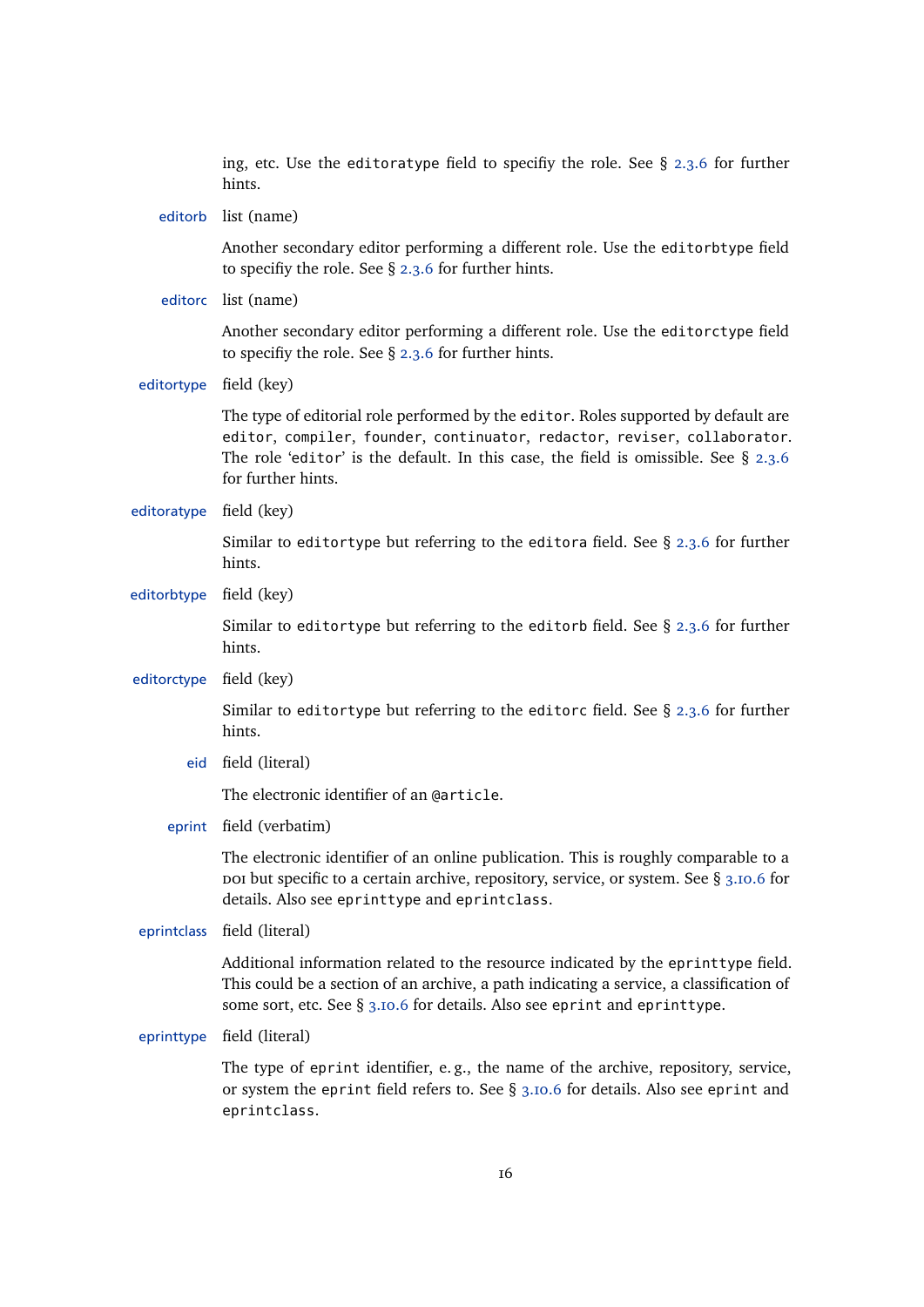#### eventdate field (date)

The date of a conference, a symposium, or some other event in @proceedings and @inproceedings entries. This field may also be useful for the custom types listed in § [2.1.3.](#page-10-0) See also eventtitle and venue as well as § [2.3.8.](#page-32-0)

#### eventtitle field (literal)

The title of a conference, a symposium, or some other event in @proceedings and @inproceedings entries. This field may also be useful for the custom types listed in § [2.1.3.](#page-10-0) Note that this field holds the plain title of the event. Things like "Proceedings of the Fifth XYZ Conference" go into the titleaddon or booktitleaddon field, respectively. See also eventdate and venue.

file field (verbatim)

A local link to a PDF or other version of the work. Not used by the standard bibliography styles.

## foreword list (name)

The author(s) of a foreword to the work. If the author of the foreword is identical to the editor and/or translator, the standard styles will automatically concatenate these fields in the bibliography. See also introduction and afterword.

holder list (name)

The holder(s) of a @patent, if different from the author. Not that corporate holders need to be wrapped in an additional set of braces, see  $\S$  [2.3.3](#page-28-0) for details. This list may also be useful for the custom types listed in § [2.1.3.](#page-10-0)

## howpublished field (literal)

A publication notice for unusual publications which do not fit into any of the common categories.

## indextitle field (literal)

A title to use for indexing instead of the regular title field. This field may be useful if you have an entry with a title like "An Introduction to ..." and want that indexed as "Introduction to . . . , An". Style authors should note that biblatex automatically copies the value of the title field to indextitle if the latter field is undefined.

#### institution list (literal)

The name of a university or some other institution, depending on the entry type. Traditional BibTeX uses the field name school for theses, which is supported as an alias. See also §§ [2.2.5](#page-26-0) and [2.3.4.](#page-28-0)

## introduction list (name)

The author(s) of an introduction to the work. If the author of the introduction is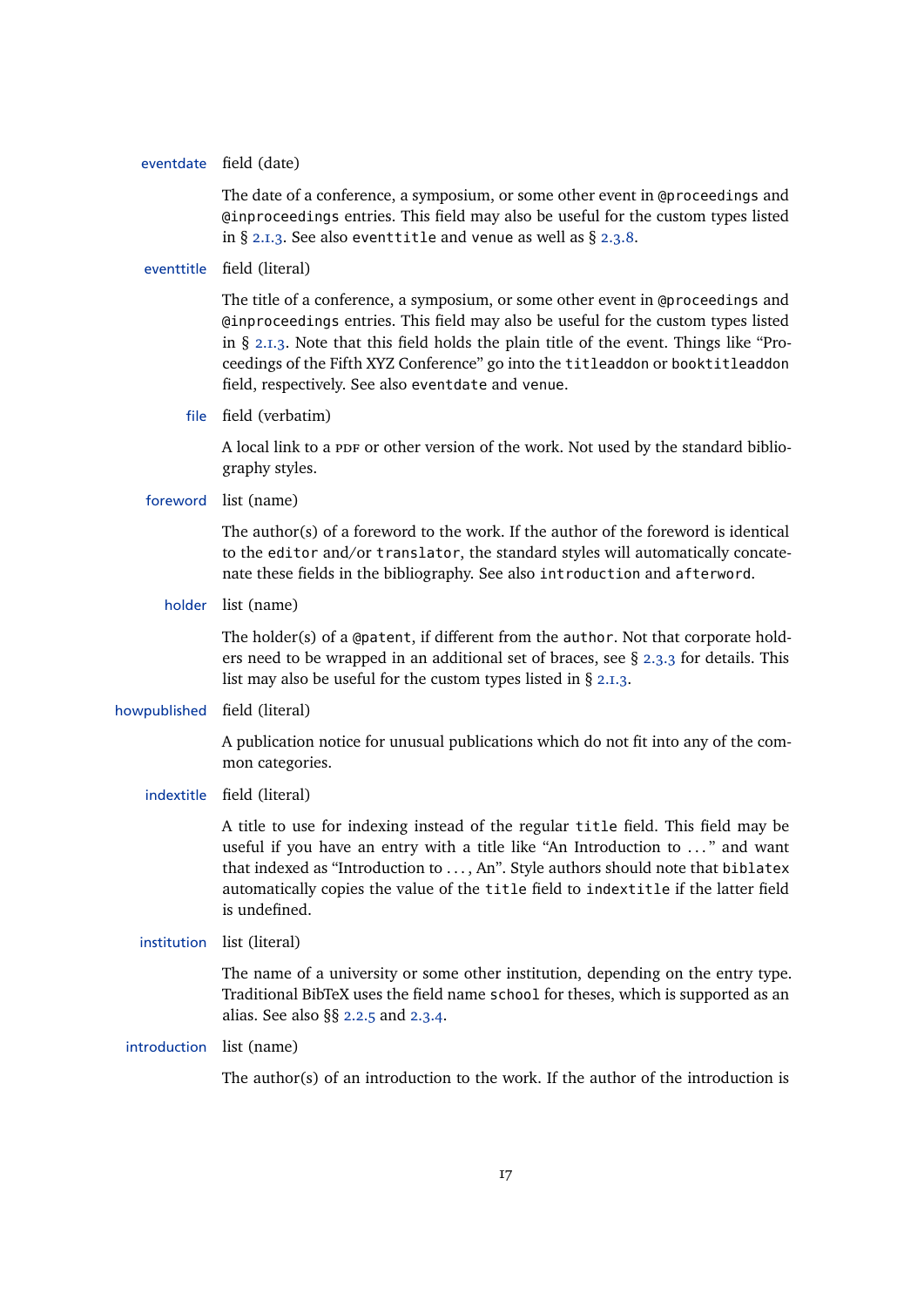identical to the editor and/or translator, the standard styles will automatically concatenate these fields in the bibliography. See also foreword and afterword.

isan field (literal)

The International Standard Audiovisual Number of an audiovisual work. Not used by the standard bibliography styles.

isbn field (literal)

The International Standard Book Number of a book.

ismn field (literal)

The International Standard Music Number for printed music such as musical scores. Not used by the standard bibliography styles.

isrn field (literal)

The International Standard Technical Report Number of a technical report.

issn field (literal)

The International Standard Serial Number of a periodical.

issue field (literal)

The issue of a journal. This field is intended for journals whose individual issues are identified by a designation such as 'Spring' or 'Summer' rather than the month or a number. Since the placement of issue is similar to month and number, this field may also be useful with double issues and other special cases. See also month, number, and  $\S$  [2.3.9.](#page-33-0)

issuesubtitle field (literal)

The subtitle of a specific issue of a journal or other periodical.

issuetitle field (literal)

The title of a specific issue of a journal or other periodical.

iswc field (literal)

The International Standard Work Code of a musical work. Not used by the standard bibliography styles.

journalsubtitle field (literal)

The subtitle of a journal, a newspaper, or some other periodical.

journaltitle field (literal)

The name of a journal, a newspaper, or some other periodical.

label field (literal)

A designation to be used by the citation style as a substitute for the regular label if any data required to generate the regular label is missing. For example, when an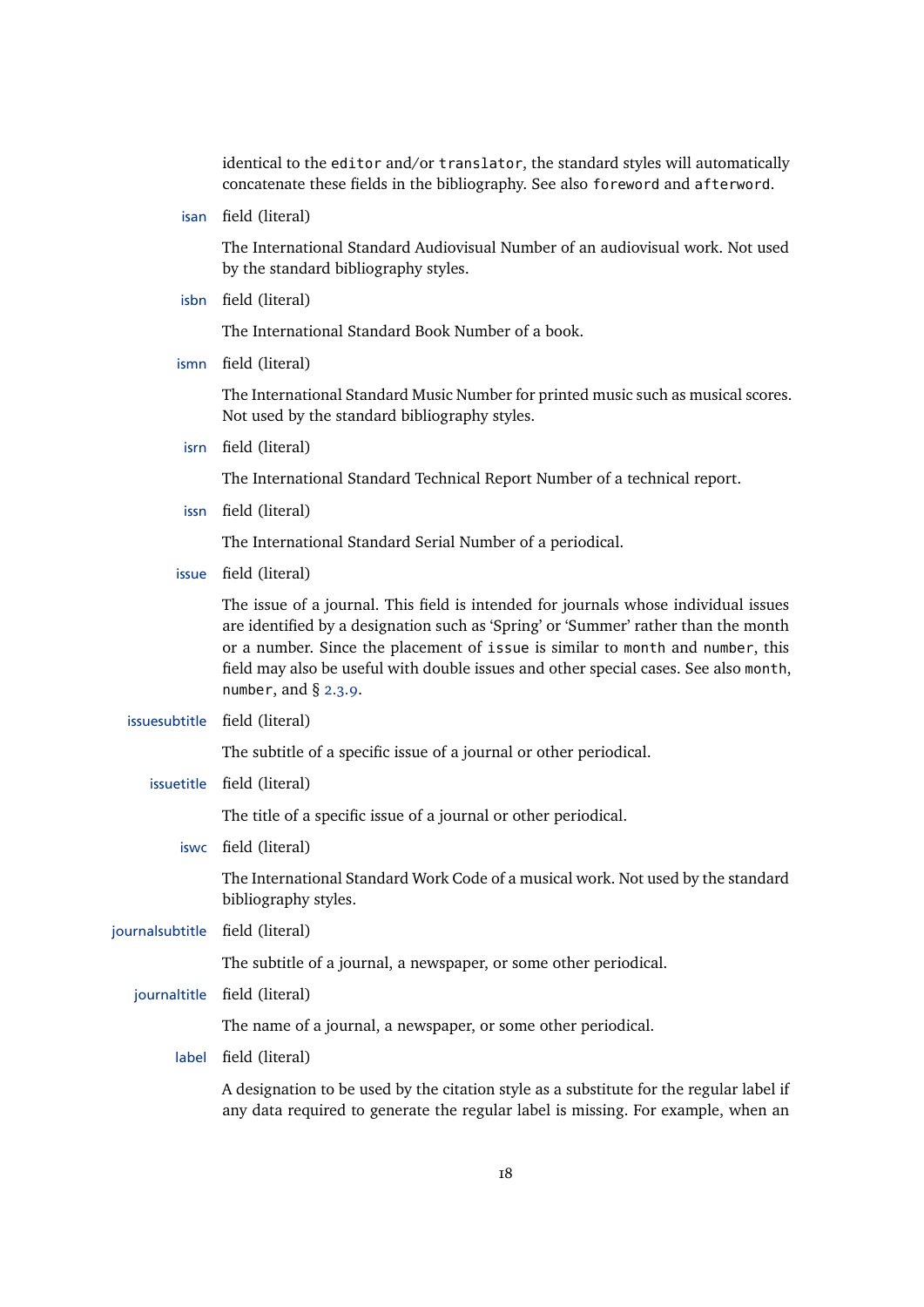author-year citation style is generating a citation for an entry which is missing the author or the year, it may fall back to label. See § [2.3.2](#page-27-0) for details. Note that, in contrast to shorthand, label is only used as a fallback. See also shorthand.

language list (key)

The language(s) of the work. Languages may be specified literally or as localization keys. If localization keys are used, the prefix lang is omissible. See also origlanguage and compare hyphenation in § [2.2.3.](#page-22-0)

library field (literal)

This field may be useful to record information such as a library name and a call number. This may be printed by a special bibliography style if desired. Not used by the standard bibliography styles.

location list (literal)

The place(s) of publication, i. e., the location of the publisher or institution, depending on the entry type. Traditional BibTeX uses the field name address, which is supported as an alias. See also  $\S6$  [2.2.5](#page-26-0) and [2.3.4.](#page-28-0) With @patent entries, this list indicates the scope of a patent and is treated as a key list. This list may also be useful for the custom types listed in § [2.1.3.](#page-10-0)

mainsubtitle field (literal)

The subtitle related to the maintitle. See also subtitle.

maintitle field (literal)

The main title of a multi-volume book, such as *Collected Works*. If the title or booktitle field indicates the title of a single volume which is part of multi-volume book, the title of the complete work is given in this field.

maintitleaddon field (literal)

An annex to the maintitle, to be printed in a different font.

month field (integer)

The publication month. This must be an integer, not an ordinal or a string. Don't say month={January} but month={1}. The bibliography style converts this to a language dependent string or ordinal where required. See also date as well as §§ [2.3.9](#page-33-0) and [2.3.8.](#page-32-0)

nameaddon field (literal)

An addon to be printed immediately after the author name in the bibliography. Not used by the standard bibliography styles. This field may be useful to add an alias or pen name (or give the real name if the pseudonym is commonly used to refer to that author).

note field (literal)

Miscellaneous bibliographic data which does not fit into any other field. The note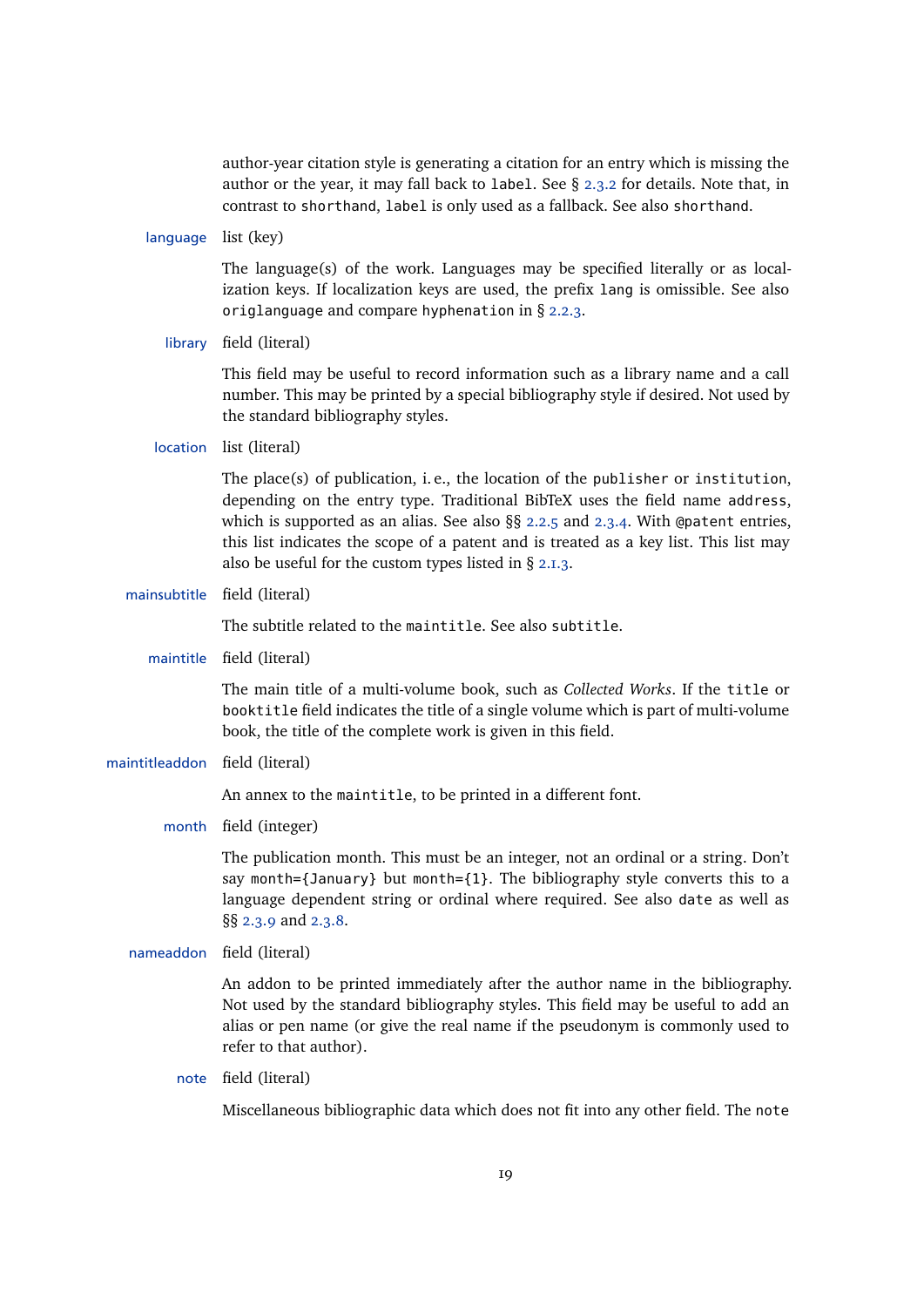field may be used to record bibliographic data in a free format. Publication facts such as "Reprint of the edition London 1831" are typical candidates for the note field. See also addendum.

number field (literal)

The number of a journal or the volume/number of a book in a series. See also issue as well as §§ [2.3.7](#page-31-0) and [2.3.9.](#page-33-0) With @patent entries, this is the number or record token of a patent or patent request.

organization list (literal)

The organization(s) that published a  $\alpha$  and  $\alpha$  and  $\alpha$  and  $\alpha$  resource, or sponsored a conference. See also § [2.3.4.](#page-28-0)

origdate field (date)

If the work is a translation, a reprint, or something similar, the publication date of the original edition. Not used by the standard bibliography styles. See also date.

origlanguage field (key)

If the work is a translation, the language of the original work. See also language.

origlocation list (literal)

If the work is a translation, a reprint, or something similar, the location of the original edition. Not used by the standard bibliography styles. See also location and § [2.3.4.](#page-28-0)

origpublisher list (literal)

If the work is a translation, a reprint, or something similar, the publisher of the original edition. Not used by the standard bibliography styles. See also publisher and § [2.3.4.](#page-28-0)

origtitle field (literal)

If the work is a translation, the title of the original work. Not used by the standard bibliography styles. See also title.

pages field (range)

One or more page numbers or page ranges. If the work is published as part of another one, such as an article in a journal or a collection, this field holds the relevant page range in that other work. It may also be used to limit the reference to a specific part of a work (a chapter in a book, for example).

pagetotal field (literal)

The total number of pages of the work.

pagination field (key)

The pagination of the work. The value of this field will affect the formatting the *(postnote)* argument to a citation command. The key should be given in the singu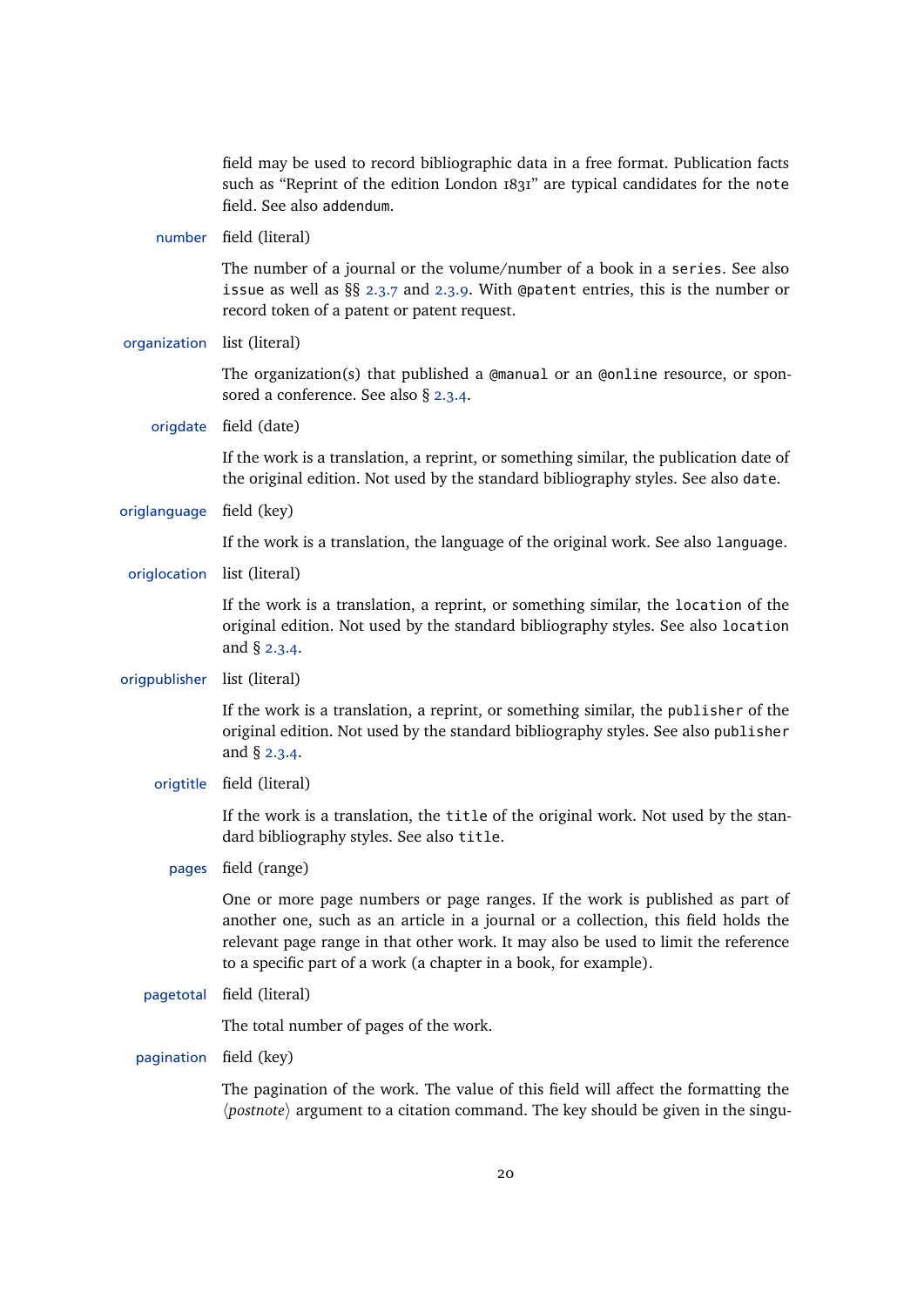lar form. Possible keys are page, column, line, verse, section, and paragraph. See also bookpagination as well as  $\S$ § [2.3.10](#page-33-0) and [3.11.3.](#page-109-0)

part field (literal)

The number of a partial volume. This field applies to books only, not to journals. It may be used when a logical volume consists of two or more physical ones. In this case the number of the logical volume goes in the volume field and the number of the part of that volume in the part field. See also volume.

publisher list (literal)

The name(s) of the publisher(s). See also  $\S$  [2.3.4.](#page-28-0)

pubstate field (key)

The publication state of the work, e.g., in press'. See  $\S$  [4.9.2.11](#page-177-0) for known publication states.

reprinttitle field (literal)

The title of a reprint of the work. Not used by the standard styles.

series field (literal)

The name of a publication series, such as "Studies in ...", or the number of a journal series. Books in a publication series are usually numbered. The number or volume of a book in a series is given in the number field. Note that the @article entry type makes use of the series field as well, but handles it in a special way. See § [2.3.7](#page-31-0) for details.

shortauthor list (name)

The author(s) of the work, given in an abbreviated form. This field is mainly intended for abbreviated forms of corporate authors, see § [2.3.3](#page-28-0) for details.

shorteditor list (name)

The editor(s) of the work, given in an abbreviated form. This field is mainly intended for abbreviated forms of corporate editors, see § [2.3.3](#page-28-0) for details.

shorthand field (literal)

A special designation to be used by the citation style instead of the usual label. This field is intended for citation aliasing. If defined, it overrides the default label. If any of the cited bibliography entries includes a shorthand field, biblatex automatically builds a list of shorthands which may be printed in addition to the regular bibliography; see § [3.5.3](#page-71-0) for details. See also label.

shorthandintro field (literal)

The verbose citation styles which comes with this package use a phrase like "henceforth cited as [shorthand]" to introduce shorthands on the first citation. If the shorthandintro field is defined, it overrides the standard phrase. Note that the alternative phrase must include the shorthand.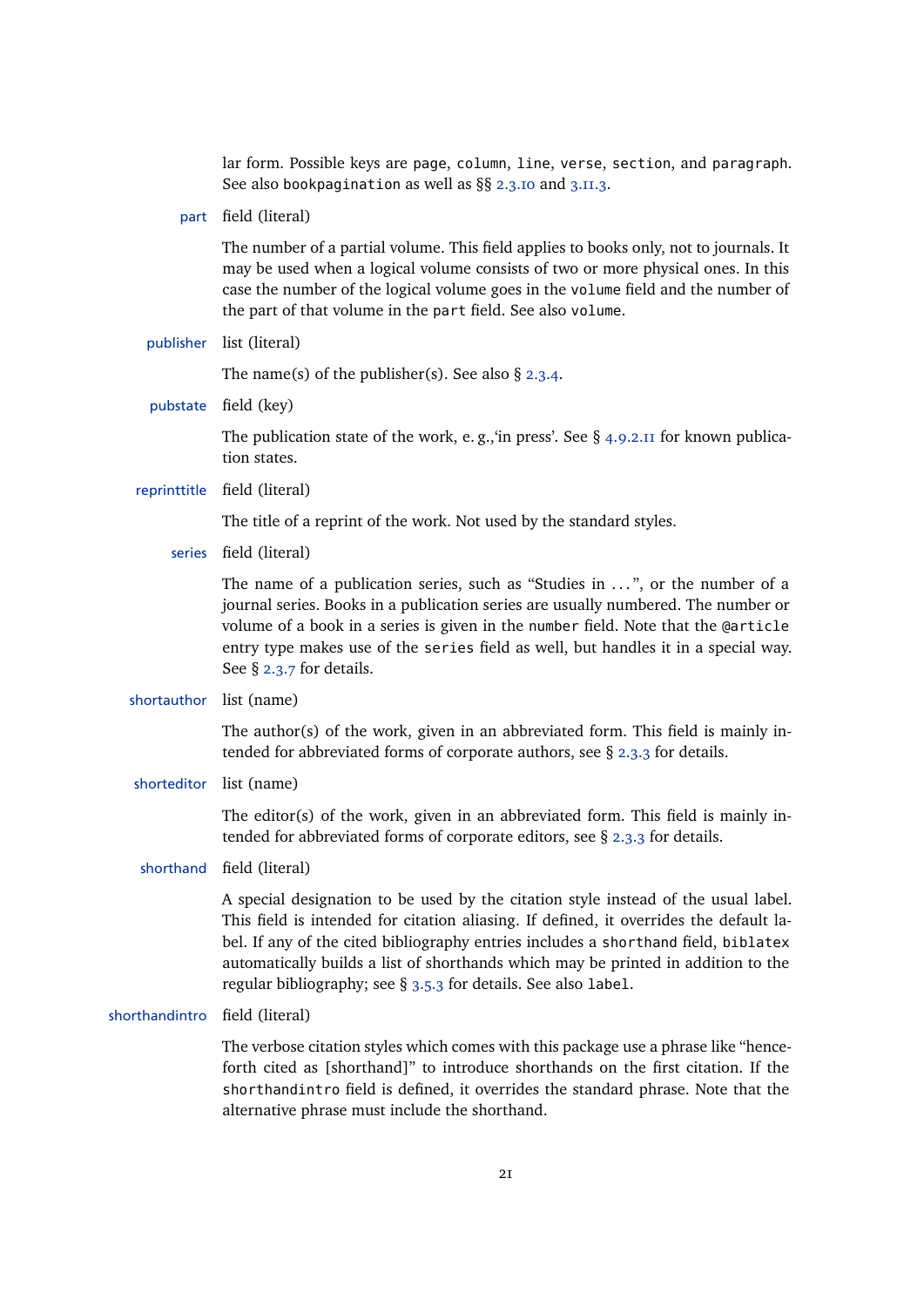|            | shortjournal field (literal)                                                                                                                                                                                                                                                                                                                                                                                          |
|------------|-----------------------------------------------------------------------------------------------------------------------------------------------------------------------------------------------------------------------------------------------------------------------------------------------------------------------------------------------------------------------------------------------------------------------|
|            | A short version or an acronym of the journaltitle. Not used by the standard<br>bibliography styles.                                                                                                                                                                                                                                                                                                                   |
|            | shortseries field (literal)                                                                                                                                                                                                                                                                                                                                                                                           |
|            | A short version or an acronym of the series field. Not used by the standard bib-<br>liography styles.                                                                                                                                                                                                                                                                                                                 |
|            | shorttitle field (literal)                                                                                                                                                                                                                                                                                                                                                                                            |
|            | The title in an abridged form. This field is usually not included in the bibliography.<br>It is intended for citations in author-title format. If present, the author-title citation<br>styles use this field instead of title.                                                                                                                                                                                       |
| subtitle   | field (literal)                                                                                                                                                                                                                                                                                                                                                                                                       |
|            | The subtitle of the work.                                                                                                                                                                                                                                                                                                                                                                                             |
| title      | field (literal)                                                                                                                                                                                                                                                                                                                                                                                                       |
|            | The title of the work.                                                                                                                                                                                                                                                                                                                                                                                                |
|            | titleaddon field (literal)                                                                                                                                                                                                                                                                                                                                                                                            |
|            | An annex to the title, to be printed in a different font.                                                                                                                                                                                                                                                                                                                                                             |
| translator | list (name)                                                                                                                                                                                                                                                                                                                                                                                                           |
|            | The translator(s) of the title or booktitle, depending on the entry type. If the<br>translator is identical to the editor, the standard styles will automatically concate-<br>nate these fields in the bibliography.                                                                                                                                                                                                  |
| type       | field (key)                                                                                                                                                                                                                                                                                                                                                                                                           |
|            | The type of a manual, patent, report, or thesis. This field may also be useful for<br>the custom types listed in $\S$ 2.1.3.                                                                                                                                                                                                                                                                                          |
| url        | field (verbatim)                                                                                                                                                                                                                                                                                                                                                                                                      |
|            | The URL of an online publication.                                                                                                                                                                                                                                                                                                                                                                                     |
| urldate    | field (date)                                                                                                                                                                                                                                                                                                                                                                                                          |
|            | The access date of the address specified in the $url$ field. See also $\S$ 2.3.8.                                                                                                                                                                                                                                                                                                                                     |
| venue      | field (literal)                                                                                                                                                                                                                                                                                                                                                                                                       |
|            | The location of a conference, a symposium, or some other event in @proceedings<br>and @inproceedings entries. This field may also be useful for the custom types<br>listed in § 2.1.3. Note that the location list holds the place of publication. It there-<br>fore corresponds to the publisher and institution lists. The location of the<br>event is given in the venue field. See also eventdate and eventtitle. |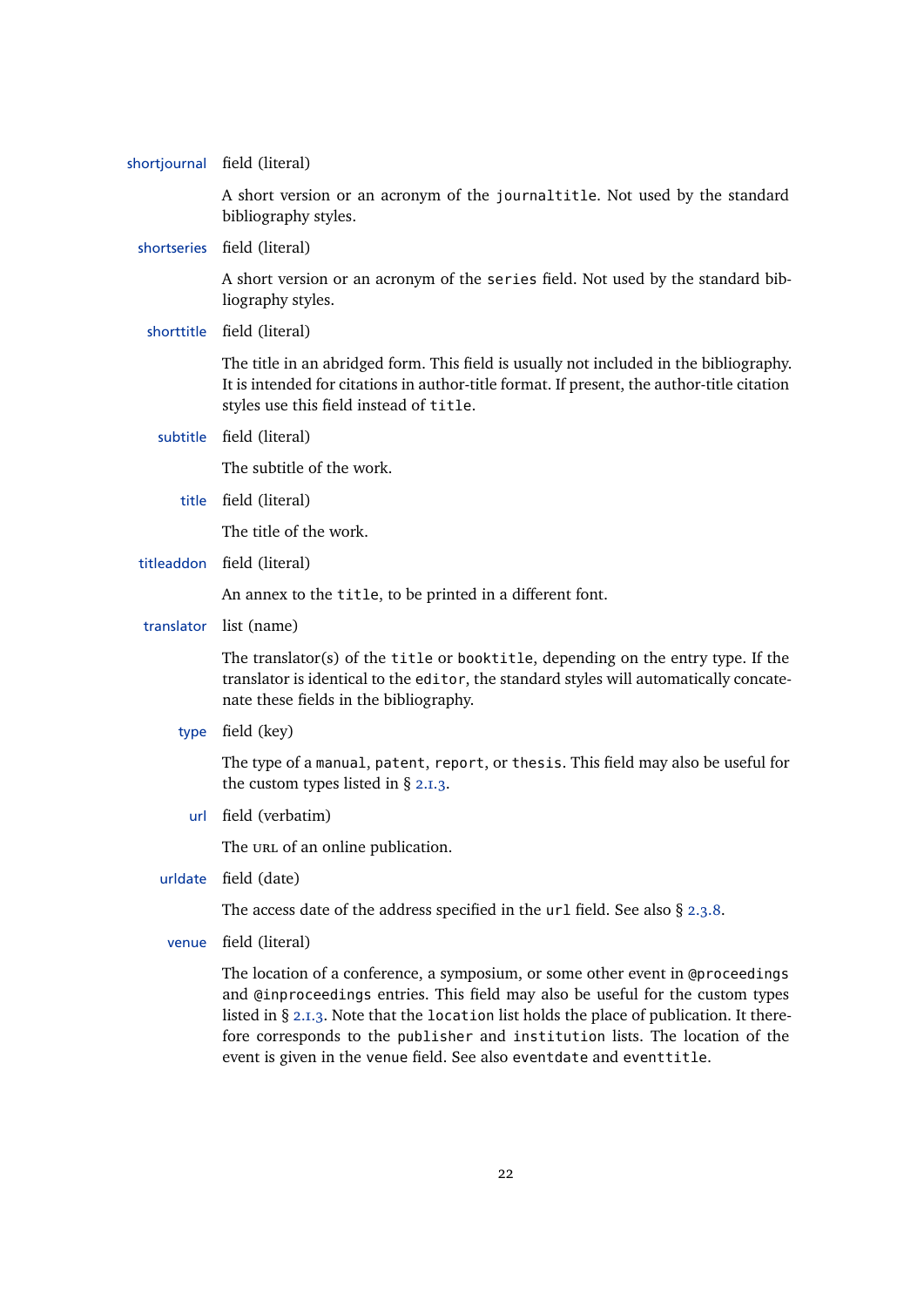<span id="page-22-0"></span>version field (literal)

The revision number of a piece of software, a manual, etc.

volume field (literal)

The volume of a multi-volume book or a periodical. See also part.

volumes field (literal)

The total number of volumes of a multi-volume work. Depending on the entry type, this field refers to title or maintitle.

year field (literal)

The year of publication. See also date and § [2.3.8.](#page-32-0)

## **2.2.3 Special Fields**

The fields listed in this section do not hold printable data but serve a different purpose. They apply to all entry types.

crossref field (entry key)

This field holds an entry key for the cross-referencing feature. Child entries with a crossref field inherit data from the parent entry specified in the crossref field. If the number of child entries referencing a specific parent entry hits a certain threshold, the parent entry is automatically added to the bibliography even if it has not been cited explicitly. The threshold is settable with the mincrossrefs package option from  $\S$  [3.1.2.1.](#page-43-0) Style authors should note that whether or not the crossref fields of the child entries are defined on the biblatex level depends on the availability of the parent entry. If the parent entry is available, the crossref fields of the child entries will be defined. If not, the child entries still inherit the data from the parent entry but their crossref fields will be undefined. Whether the parent entry is added to the bibliography implicitly because of the threshold or explicitly because it has been cited does not matter. See also the xref field in this section as well as § [2.4.1.](#page-34-0)

entryset field (comma-separated values)

This field is specific to entry sets. See § [3.10.5](#page-104-0) for details.

entrysubtype field (identifier)

This field, which is not used by the standard styles, may be used to specify a subtype of an entry type. This may be useful for bibliography styles which support a finer-grained set of entry types.

execute field (code)

A special field which holds arbitrary TeX code to be executed whenever the data of the respective entry is accessed. This may be useful to handle special cases. Conceptually, this field is comparable to the hooks \AtEveryBibitem, \AtEveryLositem, and \AtEveryCitekey from § [4.10.6,](#page-190-0) except that it is definable on a per-entry basis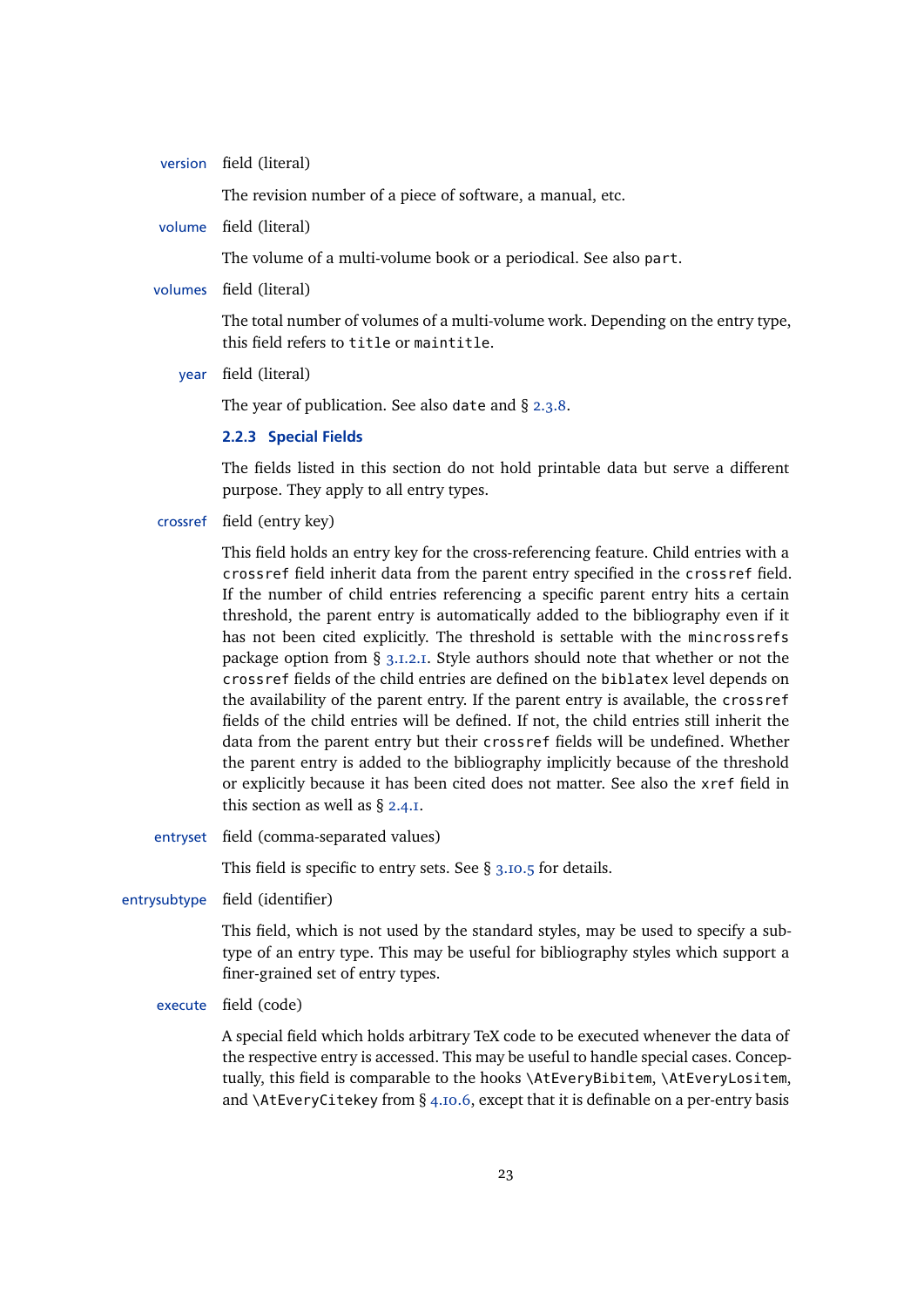<span id="page-23-0"></span>

| Language   | <b>Region/Dialect</b> | <b>Babel Identifiers</b>     |  |
|------------|-----------------------|------------------------------|--|
| Danish     | Denmark               | danish                       |  |
| Dutch      | <b>Netherlands</b>    | dutch                        |  |
| English    | USA                   | american, USenglish, english |  |
|            | United Kingdom        | british, UKenglish           |  |
|            | Canada                | canadian                     |  |
|            | Australia             | australian                   |  |
|            | New Zealand           | newzealand                   |  |
| Finnish    | Finland               | finnish                      |  |
| French     | France, Canada        | french, francais, canadien   |  |
| German     | Germany               | german, ngerman              |  |
|            | Austria               | austrian, naustrian          |  |
| Greek      | Greece                | greek                        |  |
| Italian    | Italy                 | italian                      |  |
| Norwegian  | Norway                | norsk, nynorsk               |  |
| Portuguese | Brazil                | brazil                       |  |
|            | Portugal              | portuges                     |  |
| Spanish    | Spain                 | spanish                      |  |
| Swedish    | Sweden                | swedish                      |  |

**Table 1: Supported Languages**

in the bib file. Any code in this field is executed automatically immediately after these hooks.

#### gender field (sf, sm, sn, pf, pm, pn, pp)

The gender of the author or the gender of the editor, if there is no author. The following identifiers are supported: sf (feminine singular, a single female name), sm (masculine singular, a single male name), sn (neuter singular, a single neuter name), pf (feminine plural, a list of female names), pm (masculine plural, a list of male names), pn (neuter plural, a list of neuter names), pp (plural, a mixed gender list of names). This information is only required by special bibliography and citation styles and only in certain languages. For example, a citation style may replace recurrent author names with a term such as 'idem'. If the Latin word is used, as is custom in English and French, there is no need to specify the gender. In German publications, however, such key terms are usually given in German and in this case they are gender-sensitive.

#### hyphenation field (identifier)

The language of the bibliography entry. The identifier must be a language name known to the babel package. This information may be used to switch hyphenation patterns and localize strings in the bibliography. Note that the language names are case sensitive. The languages currently supported by this package are given in table 1. Note that babel treats the identifier english as an alias for british or american, depending on the babel version. The biblatex package always treats it as an alias for american. It is preferable to use the language identifiers american and british to avoid any possible confusion. Compare language in § [2.2.2.](#page-13-0)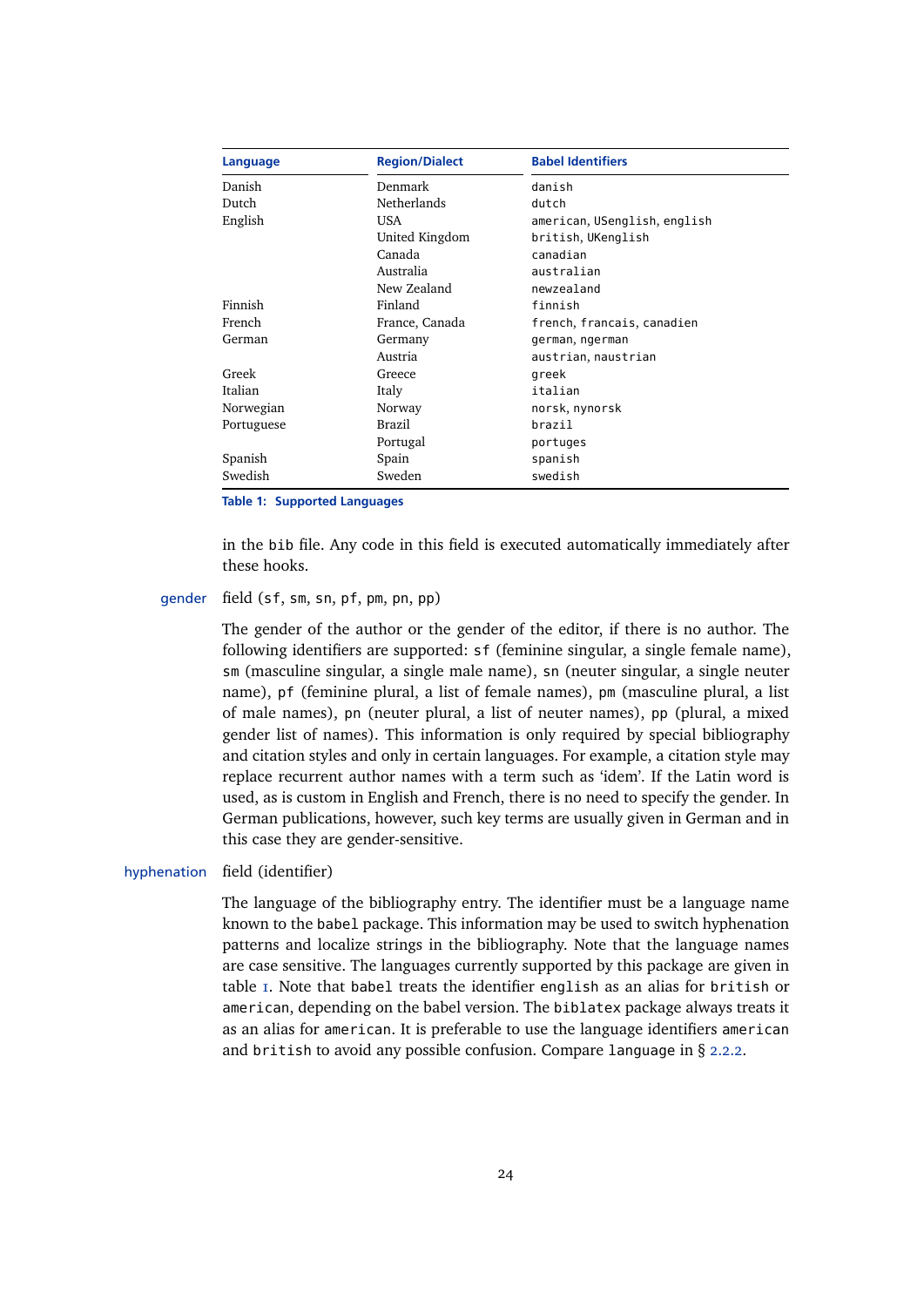#### indexsorttitle field (literal)

The title used when sorting the index. In contrast to indextitle, this field is used for sorting only. The printed title in the index is the indextitle or the title field. This field may be useful if the title contains special characters or commands which interfere with the sorting of the index. Consider this example:

title  $=$  {The \LaTeX\ Companion}.  $indextitle = {\text{.\lambda}\text{ Common.} The}.$ indexsorttitle = {LATEX Companion},

Style authors should note that biblatex automatically copies the value of either the indextitle or the title field to indexsorttitle if the latter field is undefined.

keywords field (comma-separated values)

A comma-separated list of keywords. These keywords are intended for the bibliography filters (see  $\S$ § [3.5.2](#page-68-0) and [3.10.4\)](#page-101-0), they are usually not printed. Note that spaces after commas are ignored.

options field (comma-separated  $\langle key \rangle = \langle value \rangle$  options)

A comma-separated list of entry options in  $\langle key \rangle = \langle value \rangle$  notation. This field is used to set options on a per-entry basis. See  $\S$  [3.1.3](#page-57-0) for details. Note that citation and bibliography styles may define additional entry options.

presort field (string)

A special field used to modify the sorting order of the bibliography. This field is the first item the sorting routine considers when sorting the bibliography, hence it may be used to arrange the entries in groups. This may be useful when creating subdivided bibliographies with the bibliography filters. This field is only used internally during sorting. Please refer to  $\S$  [3.4](#page-66-0) for further details. Also see  $\S$  [4.5.1.](#page-137-0)

sortkey field (literal)

A field used to modify the sorting order of the bibliography. Think of this field as the master sort key. If present, biblatex uses this field during sorting and ignores everything else, except for the presort field. This field is only used internally during sorting. Please refer to § [3.4](#page-66-0) for further details.

sortname list (name)

A name or a list of names used to modify the sorting order of the bibliography. If present, this list is used instead of author or editor when sorting the bibliography. It is only used internally during sorting. Please refer to § [3.4](#page-66-0) for further details.

sortshorthand field (literal) and the social biber only and the social biber only and the social biber only and  $B$ iber only

Similar to sortkey but used in the list of shorthands. If present, biblatex uses this field instead of shorthand when sorting the list of shorthands. This is useful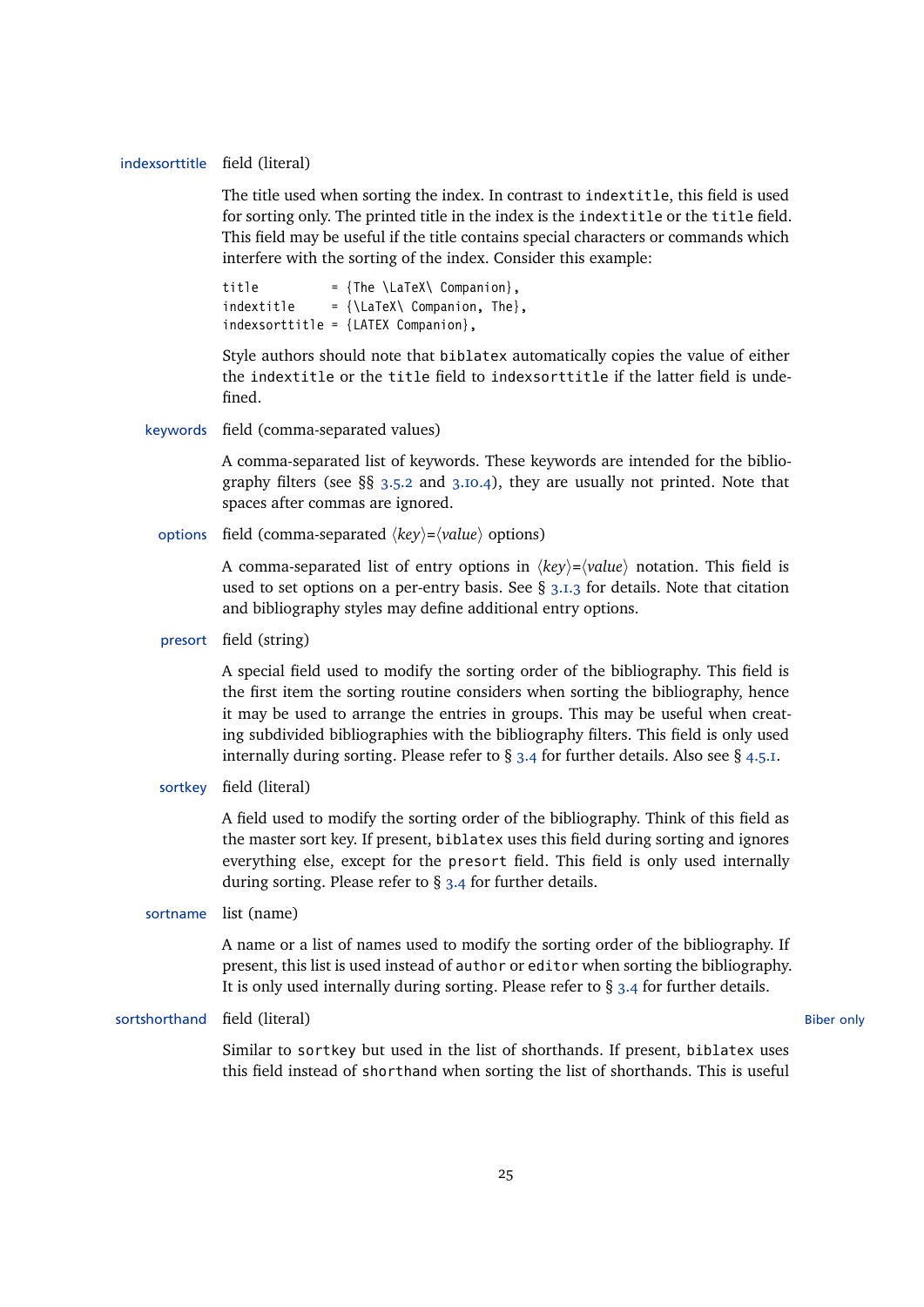if the shorthand field holds shorthands with formatting commands such as \emph or \textbf. This field is only used internally during sorting.

sorttitle field (literal)

A field used to modify the sorting order of the bibliography. If present, this field is used instead of the title field when sorting the bibliography. It is only used internally during sorting. The sorttitle field may come in handy if you have an entry with a title like "An Introduction to. . . " and want that alphabetized under 'I' rather than 'A'. In this case, you could put "Introduction to. . . " in the sorttitle field. Please refer to § [3.4](#page-66-0) for further details.

#### sortyear field (literal)

A field used to modify the sorting order of the bibliography. If present, this field is used instead of the year field when sorting the bibliography. It is only used internally during sorting. Please refer to § [3.4](#page-66-0) for further details.

xref field (entry key)

This field is an alternative cross-referencing mechanism. It differs from crossref in that the child entry will not inherit any data from the parent entry specified in the xref field. If the number of child entries referencing a specific parent entry hits a certain threshold, the parent entry is automatically added to the bibliography even if it has not been cited explicitly. The threshold is settable with the mincrossrefs package option from § [3.1.2.1.](#page-43-0) Style authors should note that whether or not the xref fields of the child entries are defined on the biblatex level depends on the availability of the parent entry. If the parent entry is available, the xref fields of the child entries will be defined. If not, their xref fields will be undefined. Whether the parent entry is added to the bibliography implicitly because of the threshold or explicitly because it has been cited does not matter. See also the crossref field in this section as well as § [2.4.1.](#page-34-0)

#### **2.2.4 Custom Fields**

The fields listed in this section are intended for special bibliography styles. They are not used by the standard bibliography styles.

name[a–c] list (name)

Custom lists for special bibliography styles. Not used by the standard bibliography styles.

name[a–c]type field (key)

Similar to authortype and editortype but referring to the fields name[a-c]. Not used by the standard bibliography styles.

list[a–f] list (literal)

Custom lists for special bibliography styles. Not used by the standard bibliography styles.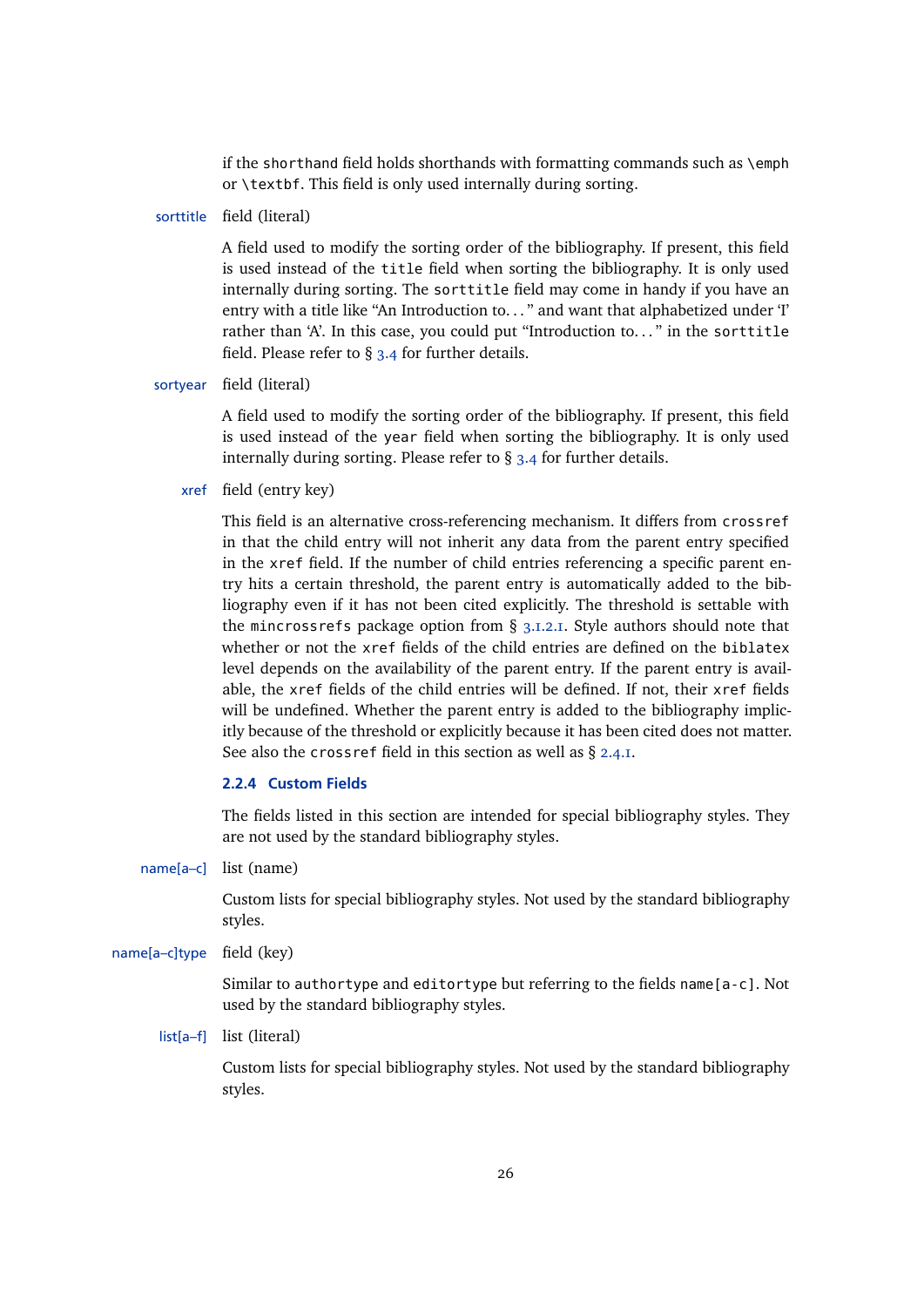<span id="page-26-0"></span>user[a–f] field (literal)

Custom fields for special bibliography styles. Not used by the standard bibliography styles.

verb[a–c] field (literal)

Similar to the custom fields above except that these are verbatim fields. Not used by the standard bibliography styles.

## **2.2.5 Field Aliases**

The aliases listed in this section are provided for backwards compatibility with traditional BibTeX and other applications based on traditional BibTeX styles. Note that these aliases are immediately resolved as the bib file is processed. All bibliography and citation styles must use the names of the fields they point to, not the alias. In bib files, you may use either the alias or the field name but not both at the same time.

## address list (literal)

An alias for location, provided for BibTeX compatibility. Traditional BibTeX uses the slightly misleading field name address for the place of publication, i. e., the location of the publisher, while biblatex uses the generic field name location. See §§ [2.2.2](#page-13-0) and [2.3.4.](#page-28-0)

annote field (literal)

An alias for annotation, provided for jurabib compatibility. See § [2.2.2.](#page-13-0)

archiveprefix field (literal)

An alias for eprinttype, provided for arXiv compatibility. See §§ [2.2.2](#page-13-0) and [3.10.6.](#page-105-0)

journal field (literal)

An alias for journaltitle, provided for BibTeX compatibility. See § [2.2.2.](#page-13-0)

key field (literal)

An alias for sortkey, provided for BibTeX compatibility. See § [2.2.3.](#page-22-0)

pdf field (verbatim)

An alias for file, provided for JabRef compatibility. See § [2.2.2.](#page-13-0)

primaryclass field (literal)

An alias for eprintclass, provided for arXiv compatibility. See §§ [2.2.2](#page-13-0) and [3.10.6.](#page-105-0)

school list (literal)

An alias for institution, provided for BibTeX compatibility. The institution field is used by traditional BibTeX for technical reports whereas the school field holds the institution associated with theses. The biblatex package employs the generic field name institution in both cases. See §§ [2.2.2](#page-13-0) and [2.3.4.](#page-28-0)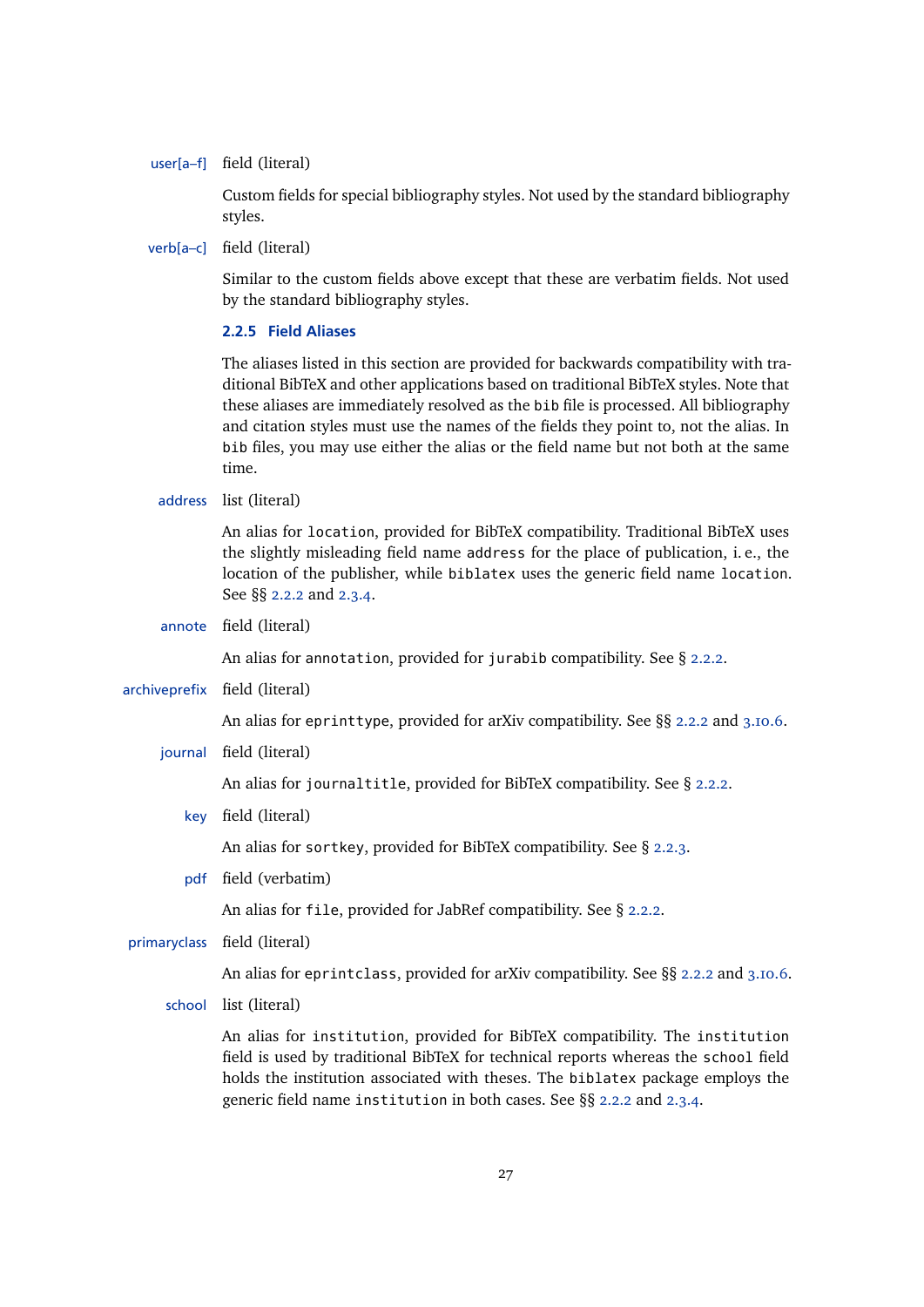#### <span id="page-27-0"></span>**2.3 Usage Notes**

The entry types and fields supported by this package should for the most part be intuitive to use for anyone familiar with BibTeX. However, apart from the additional types and fields provided by this package, some of the familiar ones are handled in a way which is in need of explanation. This package includes some compatibility code for bib files which were generated with a traditional BibTeX style in mind. Unfortunately, it is not possible to handle all legacy files automatically because biblatex's data model is slightly different from traditional BibTeX. Therefore, such bib files will most likely require editing in order to work properly with this package. In sum, the following items are different from traditional BibTeX styles:

- The entry type @inbook. See §§ [2.1.1](#page-5-0) and 2.3.1 for details.
- The fields institution, organization, and publisher as well as the aliases address and school. See §§ [2.2.2,](#page-13-0) [2.2.5,](#page-26-0) [2.3.4](#page-28-0) for details.
- The handling of certain types of titles. See § [2.3.5](#page-29-0) for details.
- The field series. See §§ [2.2.2](#page-13-0) and [2.3.7](#page-31-0) for details.
- The fields year and month. See §§ [2.2.2,](#page-13-0) [2.3.8,](#page-32-0) [2.3.9](#page-33-0) for details.
- The field edition. See § [2.2.2](#page-13-0) for details.
- The field key. See § 2.3.2 for details.

Users of the jurabib package should note that the shortauthor field is treated as a name list by biblatex, see § [2.3.3](#page-28-0) for details.

#### **2.3.1 The Entry Type @inbook**

Use the @inbook entry type for a self-contained part of a book with its own title only. It relates to @book just like @incollection relates to @collection. See § [2.3.5](#page-29-0) for examples. If you want to refer to a chapter or section of a book, simply use the book type and add a chapter and/or pages field. Whether a bibliography should at all include references to chapters or sections is controversial because a chapter is not a bibliographic entity.

## **2.3.2 Missing and Omissible Data**

The fields marked as 'required' in  $\S$  [2.1.1](#page-5-0) are not strictly required in all cases. The bibliography styles which ship with this package can get by with as little as a title field for most entry types. A book published anonymously, a periodical without an explicit editor, or a software manual without an explicit author should pose no problem as far as the bibliography is concerned. Citation styles, however, may have different requirements. For example, an author-year citation scheme obviously requires an author/editor and a year field.

You may generally use the label field to provide a substitute for any missing data required for citations. How the label field is employed depends on the citation style. The author-year citation styles which come with this package use the label field as a fallback if either the author/editor or the year is missing. The numeric styles, on the other hand, do not use it at all since the numeric scheme is independent of the available data. The author-title styles ignore it as well, be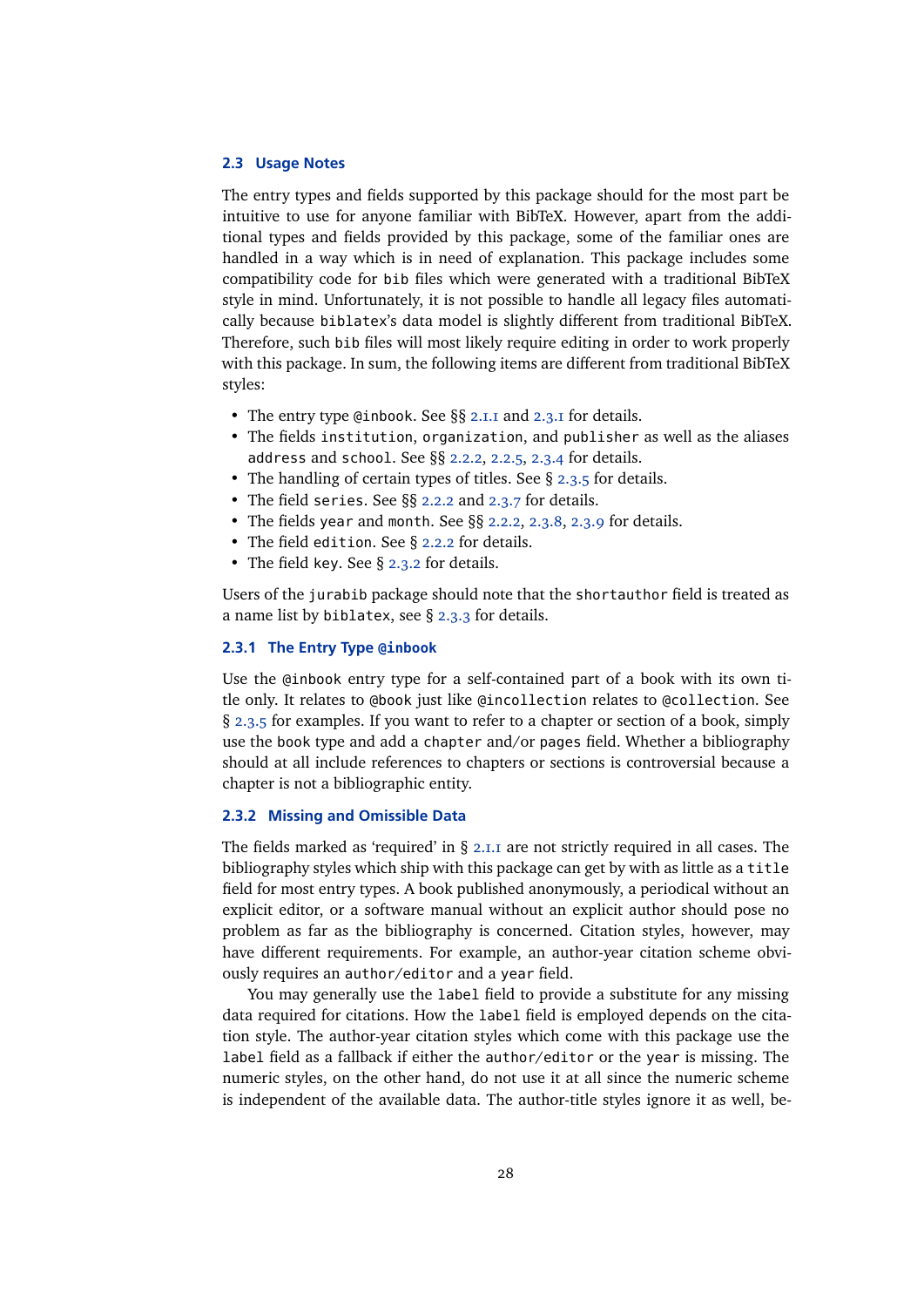<span id="page-28-0"></span>cause the bare title is usually sufficient to form a unique citation and a title is expected to be available in any case. The label field may also be used to override the non-numeric portion of the automatically generated labelalpha field used by alphabetic citation styles. See § [4.2.4](#page-120-0) for details.

Note that traditional BibTeX styles support a key field which is used for alphabetizing if both author and editor are missing. The biblatex package treats key as an alias for sortkey. In addition to that, it offers very fine-grained sorting controls, see §§ [2.2.3](#page-22-0) and [3.4](#page-66-0) for details. The natbib package employs the key field as a fallback label for citations. Use the label field instead.

## **2.3.3 Corporate Authors and Editors**

Corporate authors and editors are given in the author or editor field, respectively. Note that they must be wrapped in an extra pair of curly braces to prevent BibTeX from treating them as personal names which are to be dissected into their components. Use the shortauthor field if you want to give an abbreviated form of the name or an acronym for use in citations.

author  $= {\{\text{National Aeronautics and Space Administration}\},$ shortauthor =  $\{NASA\}$ ,

The default citation styles will use the short name in all citations while the full name is printed in the bibliography. For corporate editors, use the corresponding fields editor and shorteditor. Since all of these fields are treated as name lists, it is possible to mix personal names and corporate names, provided that the names of all corporations and institutions are wrapped in braces.

editor  $= \{$ {National Aeronautics and Space Administration} and Doe, John}, shorteditor =  $\{NASA \text{ and } Doe$ . John $\}$ .

Users switching from the jurabib package to biblatex should note that the shortauthor field is treated as a name list.

## **2.3.4 Literal Lists**

The fields institution, organization, publisher, and location are literal lists in terms of § [2.2.](#page-11-0) This also applies to origlocation, origpublisher and to the field aliases address and school. All of these fields may contain a list of items separated by the keyword 'and'. If they contain a literal 'and', it must be wrapped in braces.

```
publisher = \{William Reid \{ and \} Company\},
institution = {Office of Information Management {and} Communications},
organization = {American Society for Photogrammetry {and} Remote Sensing
                and
                American Congress on Surveying {and} Mapping},
```
Note the difference between a literal '{and}' and the list separator 'and' in the above examples. You may also wrap the entire name in braces:

publisher =  ${\{William \; Reid \; and \; Company\}}$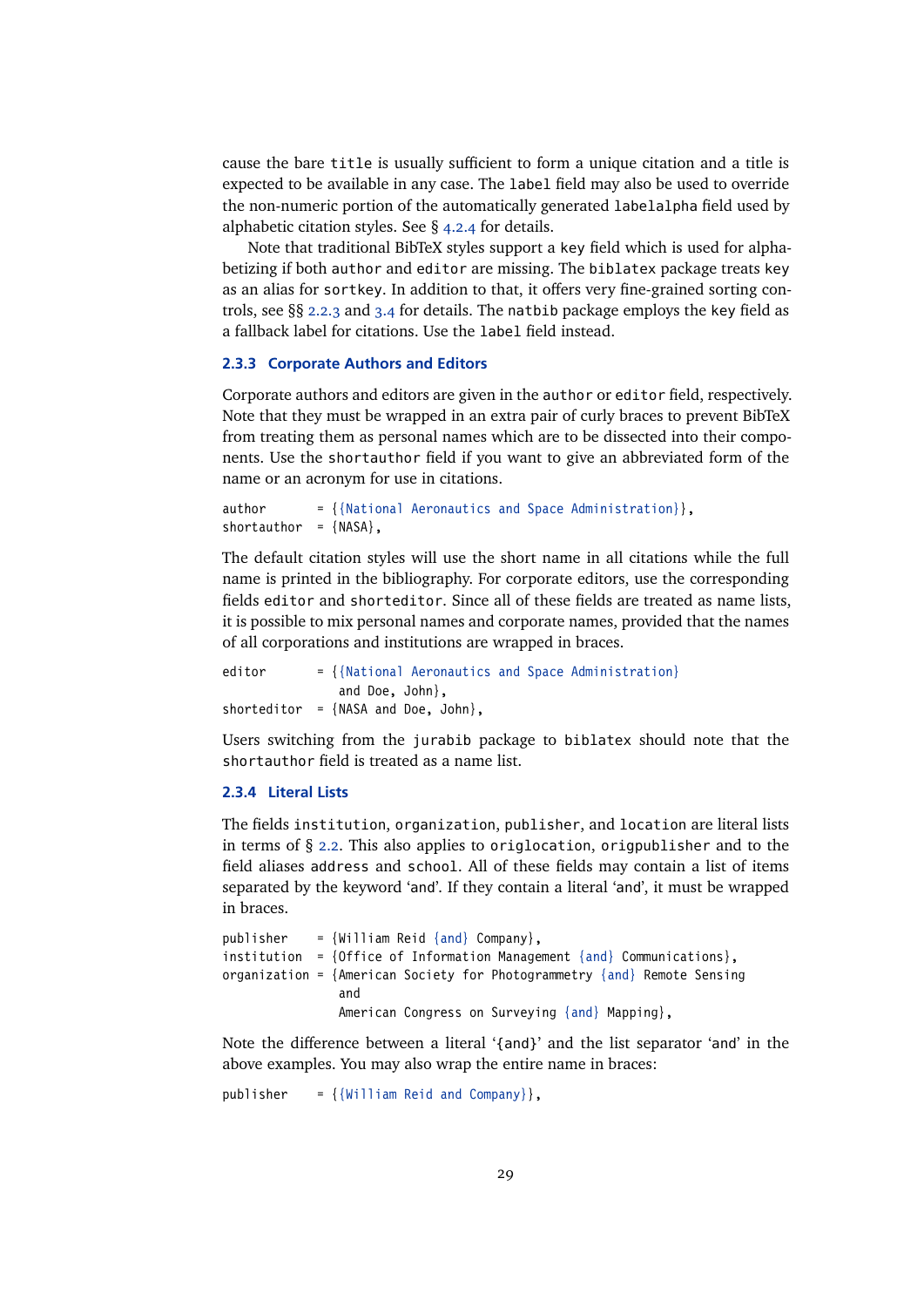```
institution = {{Office of Information Management and Communications}},
organization = \{ {American Society for Photogrammetry and Remote Sensing}
                and
                {American Congress on Surveying and Mapping}},
```
Legacy files which have not been updated for use with biblatex will still work if these fields do not contain a literal 'and'. However, note that you will miss out on the additional features of literal lists in this case, such as configurable formatting and automatic truncation.

## **2.3.5 Titles**

The following examples demonstrate how to handle different types of titles. Let's start with a five-volume work which is referred to as a whole:

```
@MvBook{works,
 author = {Shakespeare, William},
 title = {Collected Works},
 volumes = {5},
  ...
```
The individual volumes of a multi-volume work usually have a title of their own. Suppose the fourth volume of the *Collected Works* includes Shakespeare's sonnets and we are referring to this volume only:

```
@Book{works:4,
 author = {Shakespeace, William},maintitle = {Collected Works}.
 title = {Sonnets},
 volume = {4}.
  ...
```
If the individual volumes do not have a title, we put the main title in the title field and include a volume number:

```
@Book{works:4,
 author = {Shakespeace, William}.title = {Collected Works},
 volume = {4},
  ...
```
In the next example, we are referring to a part of a volume, but this part is a selfcontained work with its own title. The respective volume also has a title and there is still the main title of the entire edition:

```
@InBook{lear,
 author = {Shakespeace, William},bookauthor = {Shakespeare, William},
 maintitle = {Collected Works},
 booktitle = {Tragedies},
 title = {King Learn},
 volume = {1},
 pages = {53-159},
  ...
```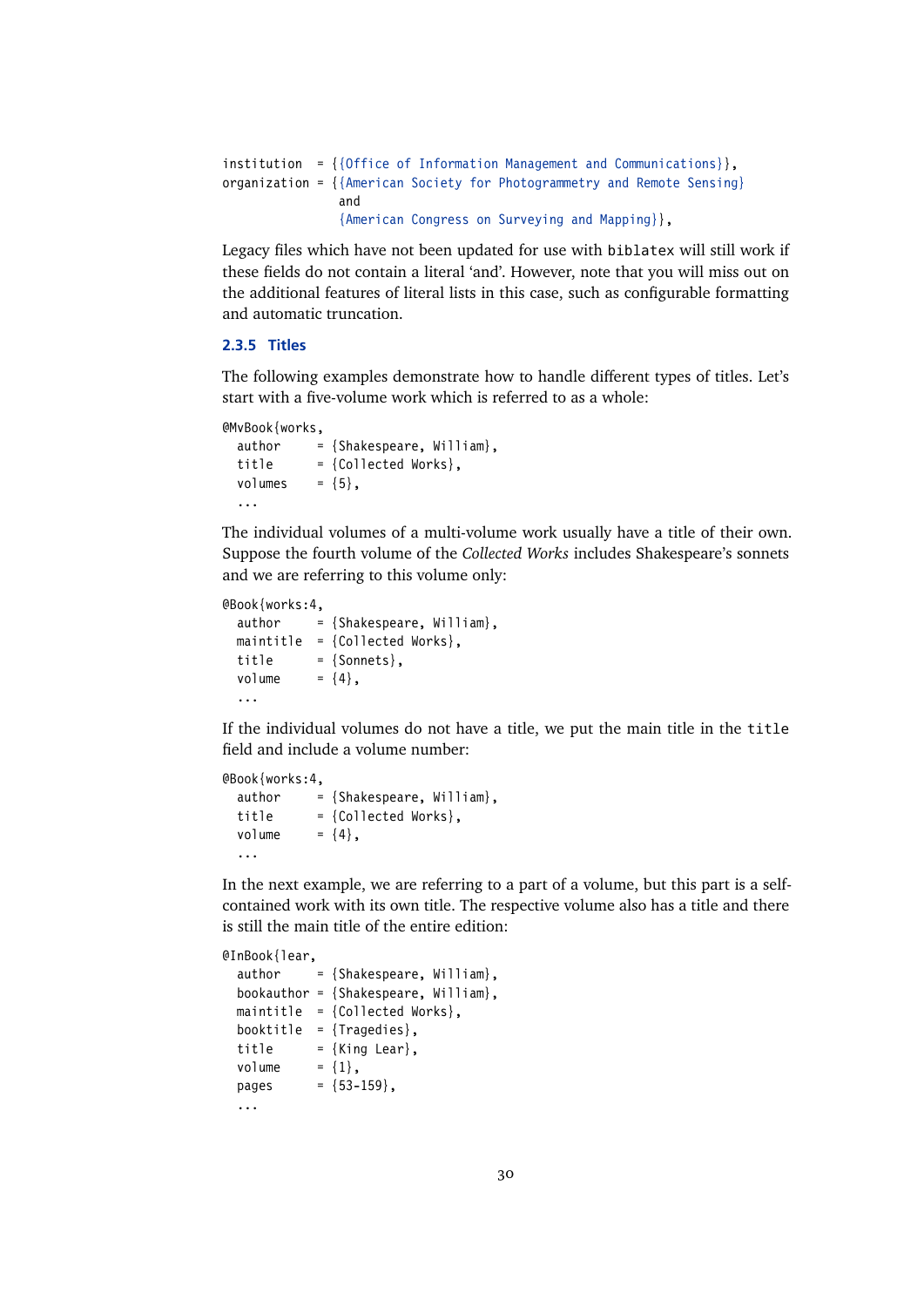<span id="page-30-0"></span>Suppose the first volume of the *Collected Works* includes a reprinted essay by a wellknown scholar. This is not the usual introduction by the editor but a self-contained work. The *Collected Works* also have a separate editor:

#### @InBook{stage,

| author | = {Expert, Edward},                          |
|--------|----------------------------------------------|
| title  | $=$ {Shakespeare and the Elizabethan Stage}. |
|        | bookauthor = $\{Shakespeace, William\}$ ,    |
| editor | = {Bookmaker, Bernard},                      |
|        | maintitle = ${Collected Works}$ ,            |
|        | booktitle = $\{Tragedies\}$ ,                |
| volume | $= \{1\}$ .                                  |
| pages  | $= \{7-49\}$ .                               |
|        |                                              |

See § [2.3.7](#page-31-0) for further examples.

#### **2.3.6 Editorial Roles**

The type of editorial role performed by an editor in one of the editor fields (i. e., editor, editora, editorb, editorc) may be specified in the corresponding editor...type field. The following roles are supported by default. The role 'editor' is the default. In this case, the editortype field is omissible.

editor The main editor. This is the most generic editorial role and the default value. compiler Similar to editor but used if the task of the editor is mainly compiling. founder The founding editor of a periodical or a comprehensive publication project such as a 'Collected Works' edition or a long-running legal commentary. continuator An editor who continued the work of the founding editor (founder) but was subsequently replaced by the current editor (editor). redactor A secondary editor whose task is redacting the work. reviser A secondary editor whose task is revising the work. collaborator A secondary editor or a consultant to the editor.

> For example, if the task of the editor is compiling, you may indicate that in the corresponding editortype field:

```
@Collection{...,
 editor = {Editor, Edward},editortype = {compiler},
  ...
```
There may also be secondary editors in addition to the main editor:

```
@Book{...,
 author = \{ \ldots \},\editor = {Editor, Edward},editora = {Redactor, Randomph},editoratype = {redactor},
 editorb = {Consultant, Conrad},
 editorbtype = {collaborator},
  ...
```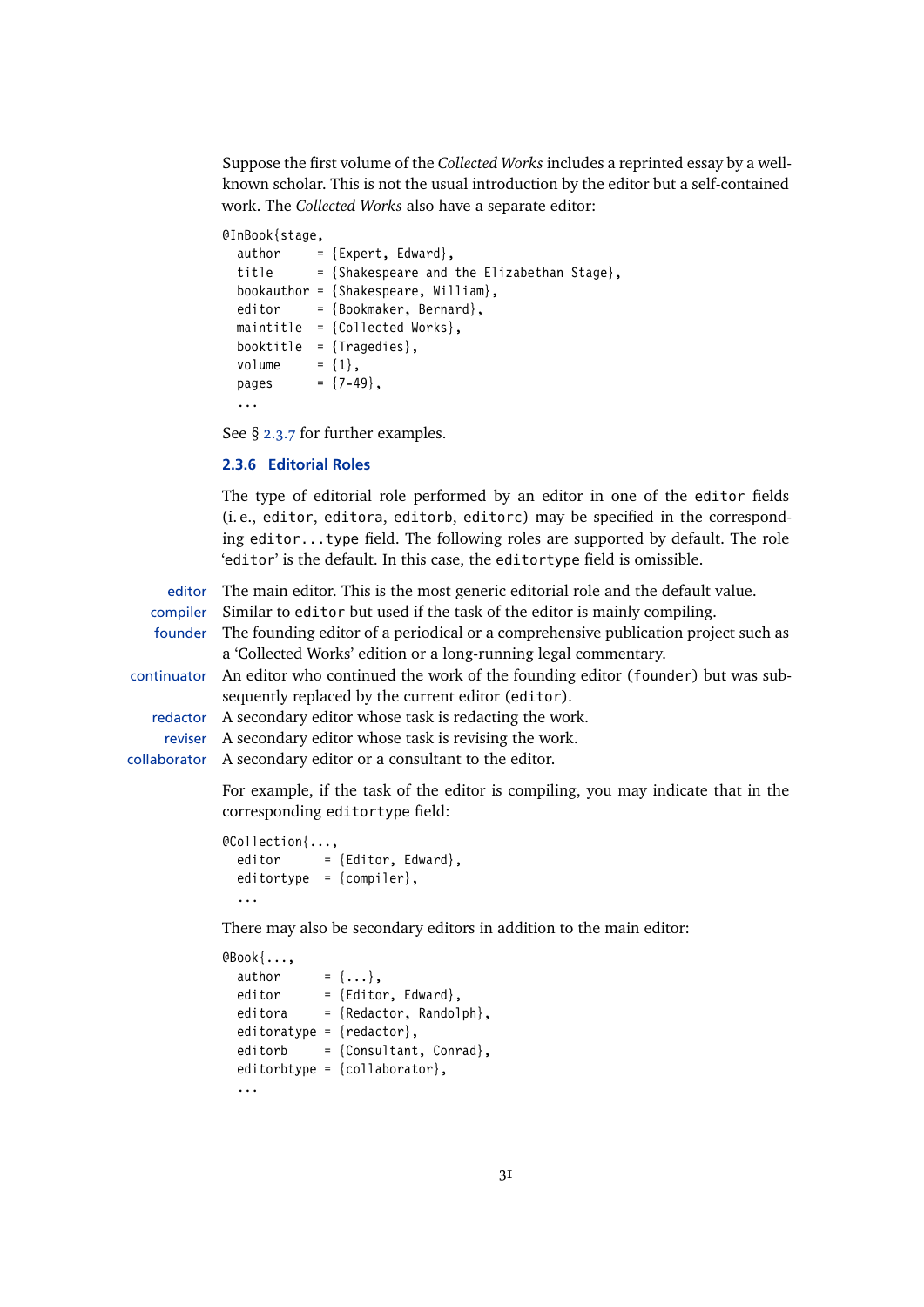<span id="page-31-0"></span>Periodicals or long-running publication projects may see several generations of editors. For example, there may be a founding editor in addition to the current editor:

```
@Book{...,
  author = \{ \ldots \},\editor = {Editor, Edward},editora = {Founder, Frederic},
  editoratype = \{founder\},
  ...
```
Note that only the editor is considered in citations and when sorting the bibliography. If an entry is typically cited by the founding editor (and sorted accordingly in the bibliography), the founder goes into the editor field and the current editor moves to one of the editor... fields:

```
@Collection{...,
 editor = {Founder, Frederic},
 editortype = {founder},
 editora = {Editor, Edward},...
```
You may add more roles by initializing and defining a new localization key whose name corresponds to the identifier in the editor...type field. See  $\S$ § [3.7](#page-87-0) and [4.9.1](#page-169-0) for details.

## **2.3.7 Publication and Journal Series**

The series field is used by traditional BibTeX styles both for the main title of a multi-volume work and for a publication series, i. e., a loosely related sequence of books by the same publisher which deal with the same general topic or belong to the same field of research. This may be ambiguous. This package introduces a maintitle field for multi-volume works and employs series for publication series only. The volume or number of a book in the series goes in the number field in this case:

```
@Book{...,
 author = {Expert, Edward},title = {Shakespeare and the Elizabethan Age},
 series = {Studies in English Literature and Drama},
 number = \{57\},
 ...
```
The @article entry type makes use of the series field as well, but handles it in a special way. First, a test is performed to determine whether the value of the field is an integer. If so, it will be printed as an ordinal. If not, another test is performed to determine whether it is a localization key. If so, the localized string is printed. If not, the value is printed as is. Consider the following example of a journal published in numbered series:

```
@Article{...,
 journal = {Journal Name},
```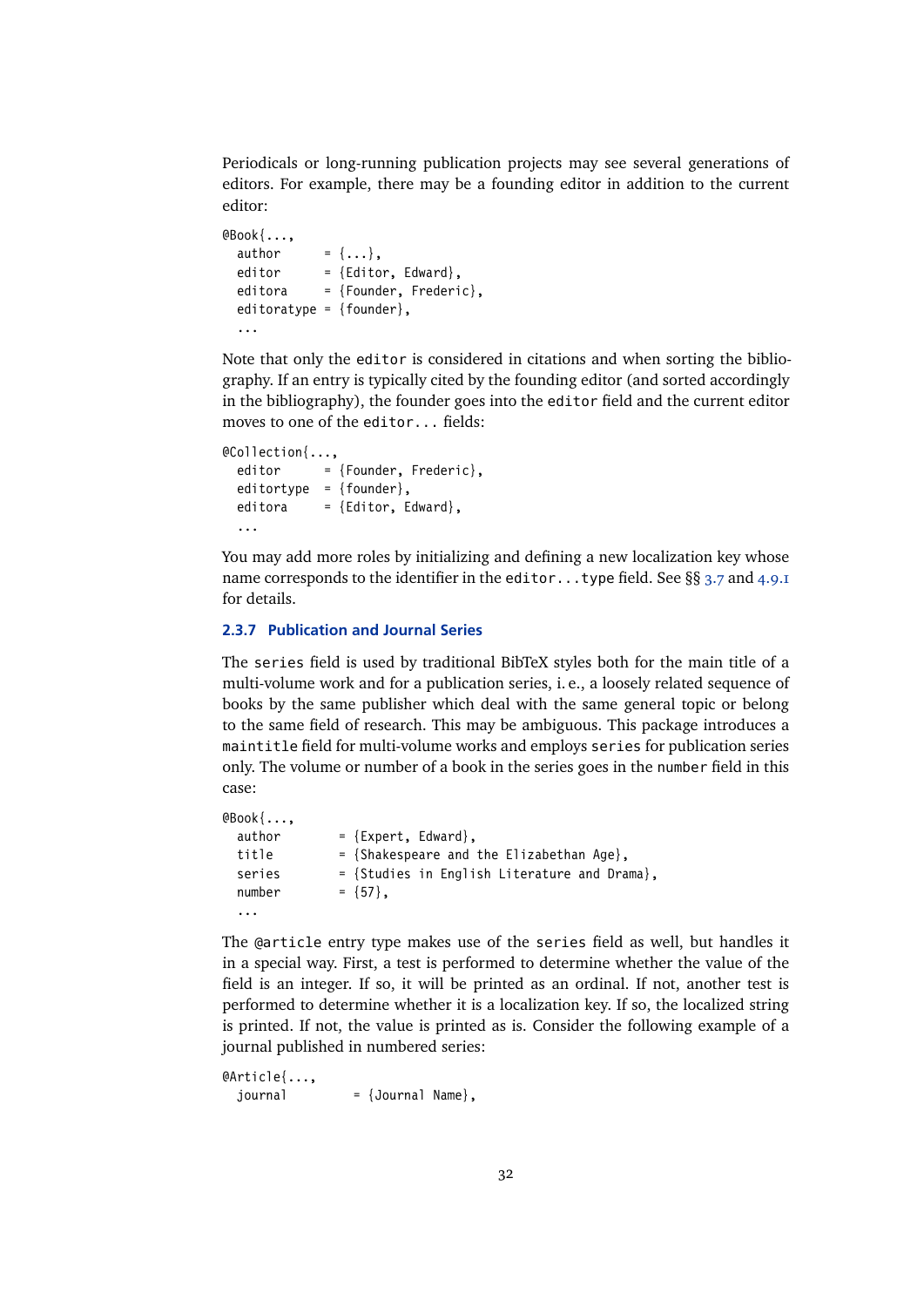<span id="page-32-0"></span>

| <b>Date Specification</b>     | <b>Formatted Date (Examples)</b> |                                |  |  |
|-------------------------------|----------------------------------|--------------------------------|--|--|
|                               | <b>Short Format</b>              | <b>Long Format</b>             |  |  |
| 1850                          | 1850                             | 1850                           |  |  |
| 1997/                         | $I997-$                          | $1997-$                        |  |  |
| 1967-02                       | 02/1967                          | February 1967                  |  |  |
| $2009 - 01 - 31$              | 3I/0I/2009                       | 31st January 2009              |  |  |
| 1988/1992                     | 1988-1992                        | 1988-1992                      |  |  |
| 2002-01/2002-02               | 0I/2002-02/2002                  | January 2002-February 2002     |  |  |
| 1995 - 03 - 30/1995 - 04 - 05 | 30/03/1995-05/04/1995            | 30th March 1995-5th April 1995 |  |  |

```
Table 2: Date Specifications
```

| series | $= \{3\}$ ,    |
|--------|----------------|
| volume | $= \{15\}$ ,   |
| number | $= \{7\}$ .    |
| year   | $= \{1995\}$ , |
|        |                |

This entry will be printed as "*Journal Name*. 3rd ser. 15.7 (1995)". Some journals use designations such as "old series" and "new series" instead of a number. Such designations may be given in the series field as well, either as a literal string or as a localization key. Consider the following example which makes use of the localization key newseries:

```
@Article{...,
 journal = {Journal Name},
 series = {newseries},
 volume = \{9\},
 year = {1998}...
```
This entry will be printed as "*Journal Name*. New ser. 9 (1998)". See § [4.9.2](#page-172-0) for a list of localization keys defined by default.

## **2.3.8 Date Specifications**

The date fields date, origdate, eventdate, and urldate require a date specification in yyyy-mm-dd format. Date ranges are given as yyyy-mm-dd/yyyy-mm-dd. Partial dates are valid provided that date components are omitted at the end only. You may specify an open ended date range by giving the range separator and omitting the end date (e. g., yyyy/). See table 2 for some examples of valid date specifications and the formatted date autmatically generated by biblatex. The formatted date is language specific and will be adapted automatically. If there is no date field in an entry, biblatex will also consider the fields year and month for backwards compatibility with traditional BibTeX. Style author should note that date fields like date or origdate are only available in the bib file. All dates are parsed and dissected into their components as the bib file is processed. The date components are made available to styles by way of the special fields discussed in § [4.2.4.3.](#page-124-0) See this section and table [7](#page-125-0) on page [126](#page-125-0) for further information.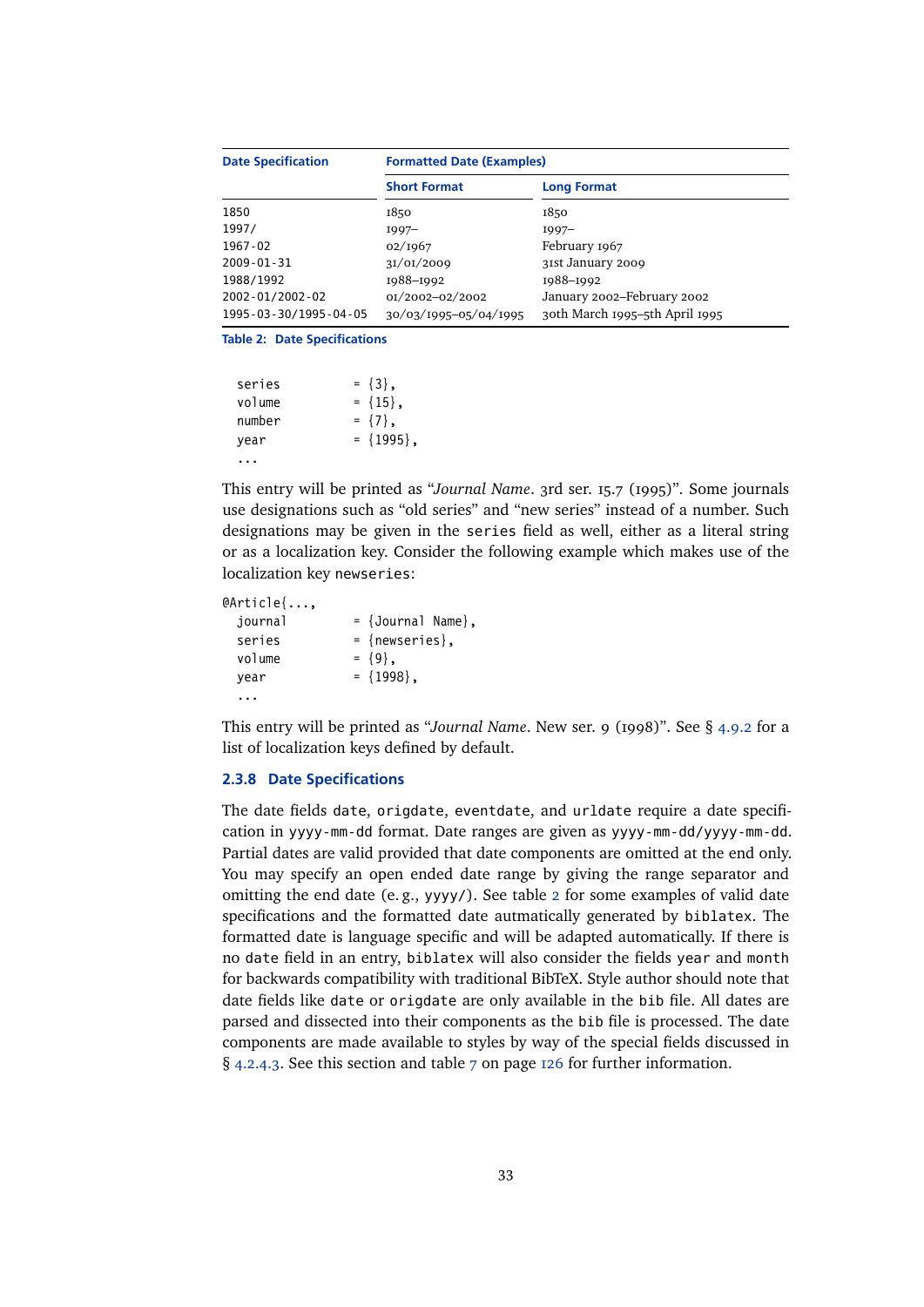#### <span id="page-33-0"></span>**2.3.9 Months and Journal Issues**

The month field is an integer field. The bibliography style converts the month to a language-dependent string as required. For backwards compatibility, you may also use the following three-letter abbreviations in the month field: jan, feb, mar, apr, may, jun, jul, aug, sep, oct, nov, dec. Note that these abbreviations are BibTeX strings which must be given without any braces or quotes. When using them, don't say month={jan} or month="jan" but month=jan. It is not possible to specify a month such as month={8/9}. Use the date field for date ranges instead. Quarterly journals are typically identified by a designation such as 'Spring' or 'Summer' which should be given in the issue field. The placement of the issue field in @article entries is similar to and overrides the month field.

## **2.3.10 Pagination**

When specifying a page or page range, either in the pages field of an entry or in the *(postnote)* argument to a citation command, it is convenient to have biblatex add prefixes like 'p.' or 'pp.' automatically and this is indeed what this package does by default. However, some works may use a different pagination scheme or may not be cited by page but rather by verse or line number. This is when the pagination and bookpagination fields come into play. As an example, consider the following entry:

@InBook{key,

```
title = \{ \ldots \},\pagination = \{verse\},\booktitle = \{ \ldots \},
bookpagination = {page},
pages = {53--65},
...
```
The bookpagination field affects the formatting of the pages and pagetotal fields in the list of references. Since page is the default, this field is omissible in the above example. In this case, the page range will be formatted as 'pp. 53–65'. Suppose that, when quoting from this work, it is customary to use verse numbers rather than page numbers in citations. This is reflected by the pagination field, which affects the formatting of the  $\langle$ *postnote* $\rangle$  argument to any citation command. With a citation like  $\cite[17]{key}$ , the postnote will be formatted as 'v. 17'. Setting the pagination field to section would yield  $\S$  17'. See  $\S$  [3.11.3](#page-109-0) for further usage instructions.

The pagination and bookpagination fields are key fields. This package will try to use their value as a localization key, provided that the key is defined. Always use the singular form of the key name in bib files, the plural is formed automatically. The keys page, column, line, verse, section, and paragraph are predefined, with page being the default. The string 'none' has a special meaning when used in a pagination or bookpagination field. It suppresses the prefix for the respective entry. If there are no predefined localization keys for the pagination scheme required by a certain entry, you can simply add them. See the commands \NewBibliographyString and \DefineBibliographyStrings in § [3.7.](#page-87-0) You need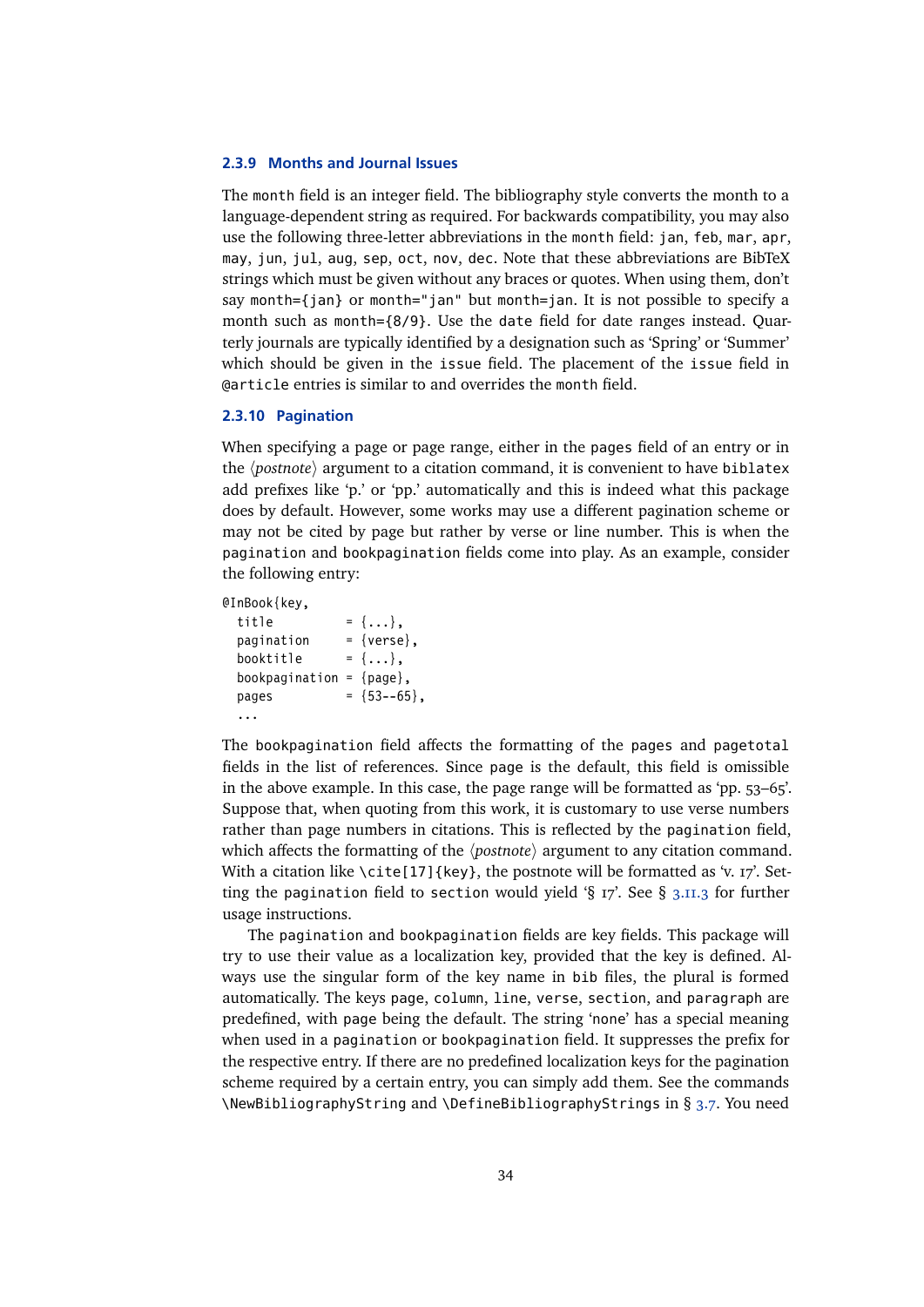<span id="page-34-0"></span>to define two localization strings for each additional pagination scheme: the singular form (whose localization key corresponds to the value of the pagination field) and the plural form (whose localization key must be the singular plus the letter 's'). See the predefined keys in § [4.9.2](#page-172-0) for examples.

## **2.4 Hints and Caveats**

This section provides some additional hints concerning the data interface of this package. It also addresses some common problems.

#### **2.4.1 Cross-referencing**

#### **2.4.1.1 The crossref field (BibTeX)**

The crossref field is a convenient way to establish a parent/child relation between two associated entries. Unfortunately, BibTeX uses symmetric field mapping which reduces the usefulness of the crossref field significantly. The are two issues with symmetric field mapping, as seen in the following example:

#### @Book{book,

|                 | $=$ {Author},     |
|-----------------|-------------------|
|                 | $=$ {Author},     |
|                 | = {Booktitle},    |
|                 | = {Booktitle},    |
|                 | = {Booksubtitle}, |
|                 | = {Booksubtitle}, |
|                 | = {Publisher},    |
|                 | $=$ {Location},   |
|                 | $= \{1995\}$ ,    |
|                 |                   |
| @InBook{inbook, |                   |
|                 | $=$ {book},       |
|                 | $=$ {Title},      |
|                 | $= \{ \}$ .       |
|                 | $= \{5 - -25\}$ , |
|                 |                   |
|                 |                   |

As BibTeX is not capable of mapping the title field of the parent to the booktitle field of the child, the title of the book needs to be given twice. The style then needs to ignore the booktitle of the parent since it is only required to work around this fundamental limitation of BibTeX. The problem with the subtitle field is the inverse of that. Since the subtitle of the parent would become the subtitle, rather than in the booksubtitle, of the child, we need to add an empty subtitle field to the child entry to prevent inheritance of this field. Of course we also need to duplicate the subtitle in the parent entry to ensure that it is available as booksubtitle in the child entry. In short, using BibTeX's crossref field tends to bloat database files and corrupt the data model.

## **2.4.1.2 The crossref field (Biber)**

With Biber, the limitations of BibTeX's crossref field belong to the past. Biber features a highly customizable cross-referencing mechanism with flexible data in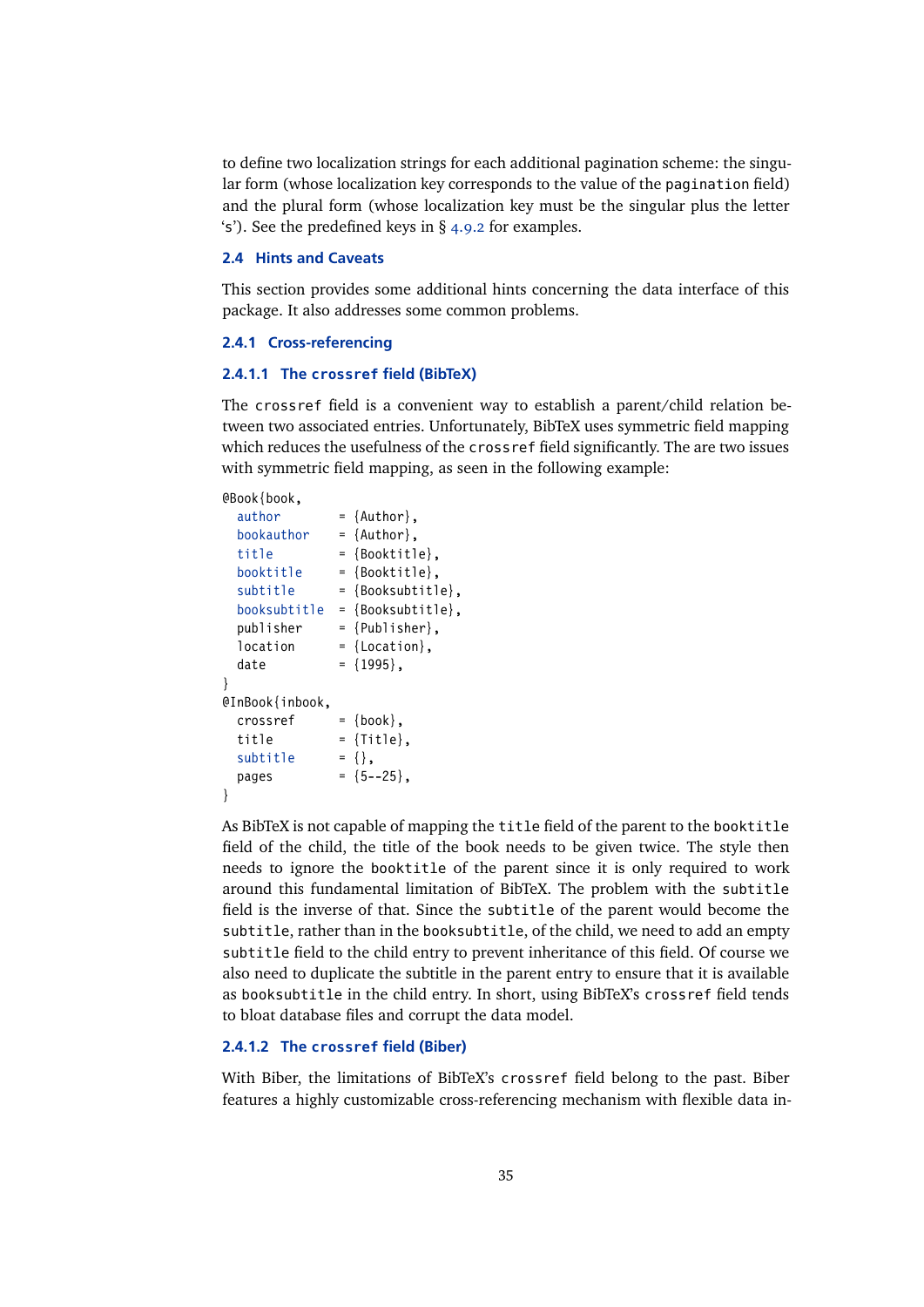heritance rules. Duplicating certain fields in the parent entry or adding empty fields to the child entry is longer required. Entries are specified in a natural way:

```
@Book{book,
 author = {Author},title = {Booktitle}subtitle = {Booksubtitle},
 publisher = {Publistner},
 location = {Location},
 date = {1995},
}
@InBook{inbook,
 \cscrossref = {book},
 title = {Title},pages = {5--25}}
```
The title field of the parent will be copied to the booktitle field of the child, the subtitle becomes the booksubtitle. The author of the parent becomes the bookauthor of the child and, since the child does not provide an author field, it is also duplicated as the author of the child. After data inheritance, the child entry is similar to this:

| author       | $=$ {Author},     |
|--------------|-------------------|
| bookauthor   | $=$ {Author},     |
| title        | $=$ {Title},      |
| booktitle    | $=$ {Booktitle},  |
| booksubtitle | = {Booksubtitle}, |
| publisher    | $=$ {Publisher},  |
| location     | $=$ {Location},   |
| date         | $= \{1995\}$ ,    |
| pages        | $= \{5 - -25\}$ , |

See appendix [a](#page-206-0) for a list of mapping rules set up by default. Note that all of this is customizable. See § [4.5.3](#page-141-0) on how to configure Biber's cross-referencing mechanism. See also § [2.2.3.](#page-22-0)

## **2.4.1.3 The xref field**

In addition to the crossref field, biblatex supports a simplified cross-referencing mechanism based on the xref field. This is useful if you want to establish a parent/ child relation between two associated entries but prefer to keep them independent as far as the data is concerned. The xref field differs from crossref in that the child entry will not inherit any data from the parent. If the parent is referenced by a certain number of child entries, biblatex will automatically add it to the bibliography. The threshold is controlled by the mincrossrefs package option from § [3.1.2.1.](#page-43-0) The xref field is supported with all backends. See also § [2.2.3.](#page-22-0)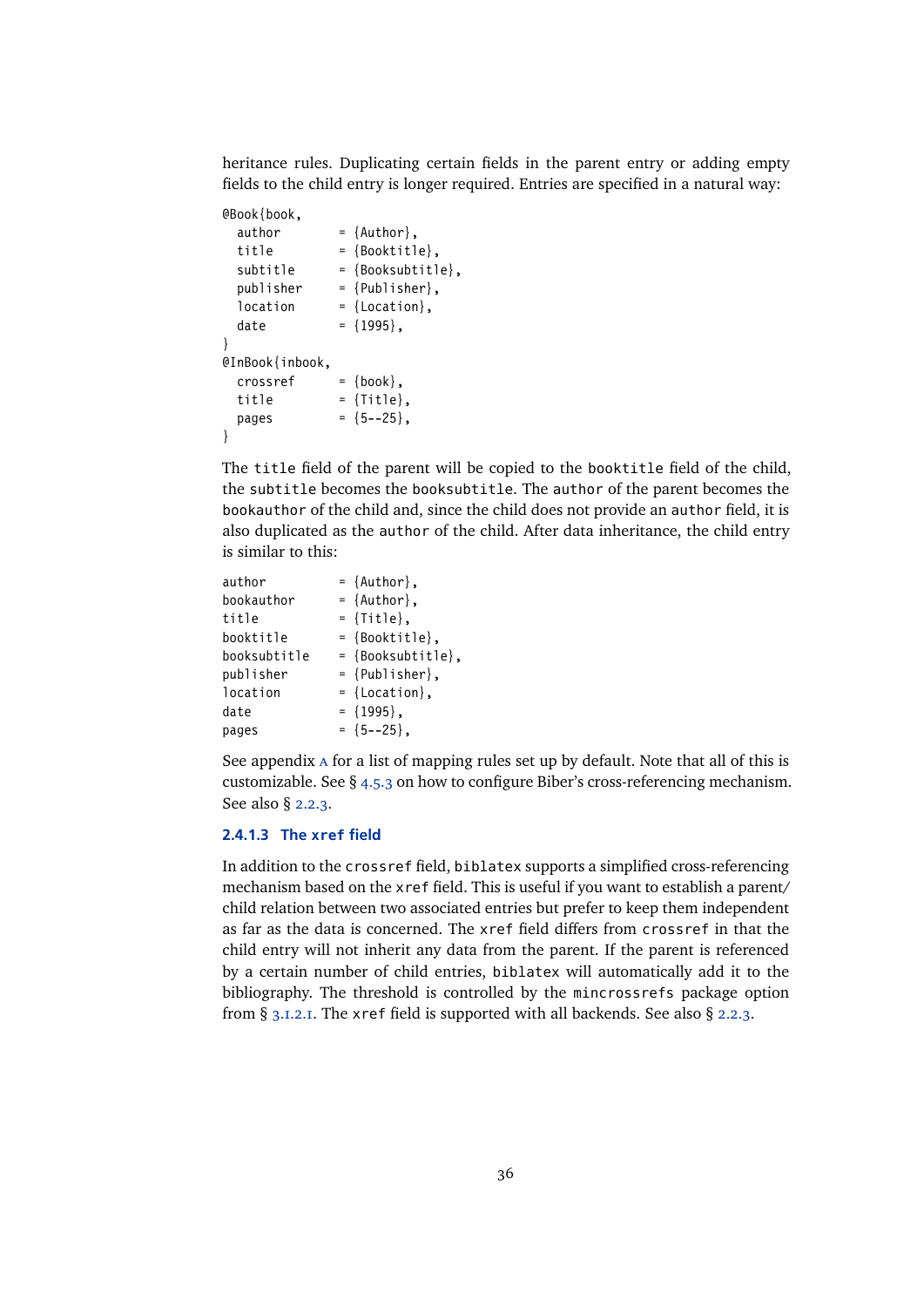<span id="page-36-0"></span>

| <b>Parameter</b> | <b>Switch</b> | <b>Capacity</b> |         |               |            |
|------------------|---------------|-----------------|---------|---------------|------------|
|                  |               | <b>Default</b>  | $-$ biq | $- - h u q e$ | --wolfgang |
| max cites        | --mcites      | 750             | 2000    | 5000          | 7500       |
| max ent ints     | --mentints    | 3000            | 4000    | 5000          | 7500       |
| max ent strs     | --mentstrs    | 3000            | 6000    | 10000         | 10000      |
| max fields       | --mfields     | 17250           | 30000   | 85000         | 125000     |
| max strings      | --mstrings    | 4000            | 10000   | 19000         | 30000      |
| pool size        | $-$ -mpool    | 65530           | 130000  | 500000        | 750000     |
| wiz fn space     | --mwizfuns    | 3000            | 6000    | 10000         | 10000      |
| hash prime       |               | 4253            | 8501    | 16319         | 30011      |
| hash size        |               | 5000            | 10000   | 19000         | 35000      |

**Table 3: Capacity and Switches of bibtex8**

## **2.4.2 Capacity Issues**

# **2.4.2.1 BibTeX**

A venerable tool originally developed in the 1980s, BibTeX uses static memory allocation, much to the dismay of users working with large bibliographical databases. With a large bib file which contains several hundred entries, BibTeX is very likely to run out of memory. The number of entries it can cope with depends on the number of fields defined by the BibTeX style (bst). Style files which define a considerable number of fields, such as biblatex.bst, are more likely to trigger such problems. Unfortunately, traditional BibTeX does not output a clear error message when it runs out of memory but exposes a rather cryptical kind of faulty behavior. The warning messages printed in this case look like this:

```
Warning--I'm ignoring Jones1995's extra "year" field
--line 422 of file huge.bib
Warning--I'm ignoring Jones1995's extra "volume" field
--line 423 of file huge.bib
```
These warning messages could indeed indicate that the entry Jones1995 is faulty because it includes two year and two volume fields. If that is not the case and the bib file is fairly large, this is most likely a capacity issue. What makes these warnings so confusing is that they are not tied to a specific entry. If you remove the allegedly faulty entry, a different one will trigger similar warnings. This is one reason why switching to bibtex8 or Biber is advisable.

## **2.4.2.2 bibtex8**

bibtex8 is a venerable tool as well and will also run out of memory with its default capacity. Switching from traditional BibTeX to bibtex8 is still an improvement because the capacity of the latter may be increased at run-time via command-line switches and it also prints unambiguous error messages, for example:

17289 fields: Sorry---you've exceeded BibTeX's total number of fields 17250

Table 3 gives an overview of the various capacity parameters of bibtex8 and the command-line switches used to increase their default values. There are two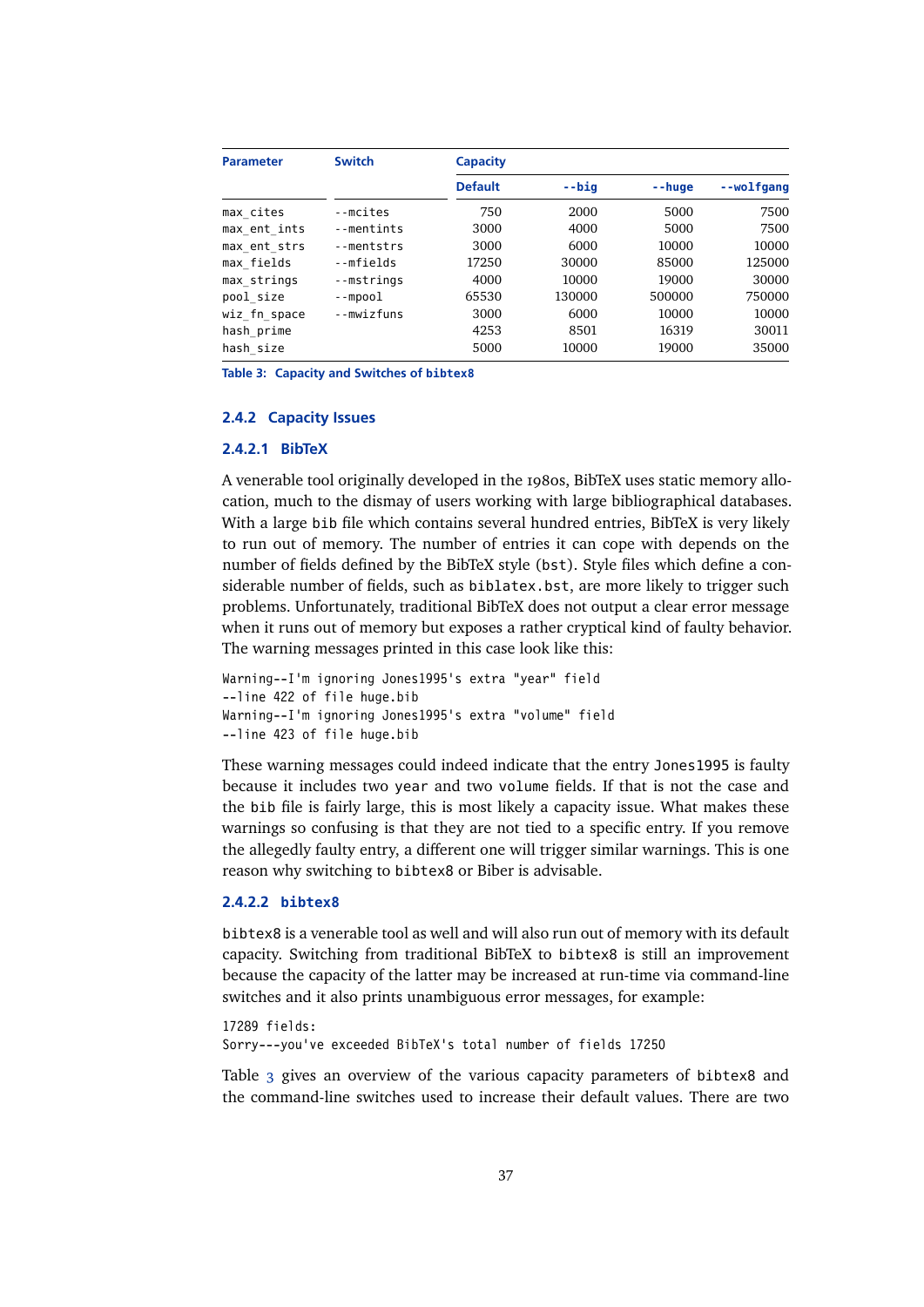<span id="page-37-0"></span>ways to increase the capacity on the command-line. You may use a high-level switch like --huge to select a different set of defaults or low-level switches such as --mfields to modify a single parameter. The first thing you should always do is run bibtex8 with the --wolfgang switch. Don't even bother trying anything else. With a very large database, however, even that capacity may be too small. In this case, you need to resort to the low-level switches. Here is an example of a set of switches which should cope with a bib file containing about 1000 entries:

```
bibtex8 --wolfgang --mcites 30000 --mentints 30000 --mentstrs 40000
  --mfields 250000 --mstrings 35000 --mpool 750000 --csfile csfile.csf
  auxfile
```
When taking a closer look at table [3,](#page-36-0) you will notice that there are two parameters which can not be modified directly, hash prime and hash size. Increasing these values is only possible with the high-level switches. That is why the above command includes the --wolfgang switch in addition to the low-level switches. This situation is very unfortunate because the hash size effectively sets a cap on some other parameters. For example, max\_strings can not be greater than hash\_size. If you hit this cap, all you can do is recompile bibtex8 with a larger capacity. Also note that the wiz fn space parameter is not related to the bib file but to the memory requirements of the bst file. biblatex.bst needs a value of about 6000. The value 10000 implicitly used by the --wolfgang switch is fine.

# **2.4.2.3 Biber**

Biber eliminates all of the above limitations.

### **2.4.3 Sorting and Encoding Issues**

### **2.4.3.1 BibTeX**

Traditional BibTeX can only alphabetize Ascii characters correctly. If the bibliographic data includes non-Ascii characters, they have to be given in Ascii notation. For example, instead of typing a letter like 'ä' directly, you need to input it as  $\mathcal{N}$ a, using an accent command and the Ascii letter. This Ascii notation needs to be wrapped in a pair of curly braces. Traditional BibTeX will then ignore the accent and use the Ascii letter for sorting. Here are a few examples:

```
author = {S\{\langle a\}nchez, Jos{\langle 'e \} \},
editor = {Ma{\s}mann, R{\l'u}diger},translator = \{Ferdi\} \geq \frac{Ferdi}{\right)re, Fr\{ \c\}ois},
title = {\{\Delta E\}}uvres compl{\Delta E}
```
Apart from it being inconvenient, there are two major issues with this convention. One subtle problem is that the extra set of braces suppresses the kerning on both sides of all non-Ascii letters. But first and foremost, simply ignoring all accents may not be the correct way to handle them. For example, in Danish, the letter 'å' is the very last letter of the alphabet, so it should be alphabetized after 'z'. BibTeX will sort it like an 'a'. The 'æ' ligature and the letter ' $\varphi$ ' are also sorted after 'z' in this language. There are similar cases in Norwegian. In Swedish, the letter 'ö' is the very last letter of the alphabet and the letters 'å' and 'ä' are also alphabetized after 'z',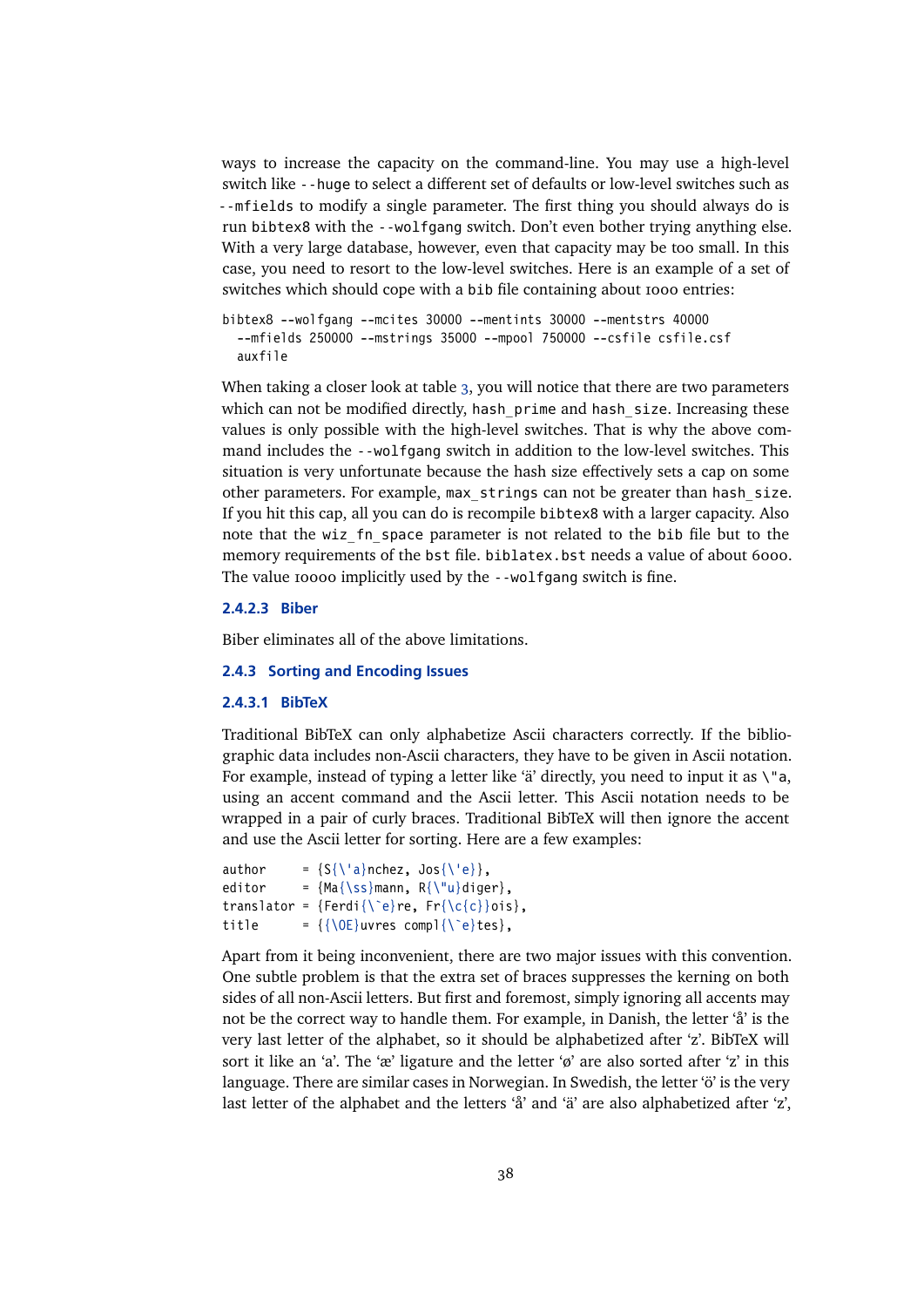<span id="page-38-0"></span>rather than like an 'a'. What's more, even the sorting of Ascii characters is done in a rather peculiar way by traditional BibTeX because the sorting algorithm uses Ascii codepage order (0-9,A-Z,a-z). This implies that the lowercase letter 'a' would end up after the uppercase 'Z', which is not even acceptable in the language BibTeX was originally designed for. The traditional bst files work around this problem by converting all strings used for sorting to lowercase, i.e., sorting is effectively caseinsensitive. See also § [2.4.3.4.](#page-39-0)

### **2.4.3.2 bibtex8**

Switching to bibtex8 will help in such cases. bibtex8 can sort case-sensitively and it can handle 8-bit characters properly, provided that you supply it with a suitable csf file and give the --csfile switch on the command line. This also implies that it is possible to apply language specific sorting rules to the bibliography. The biblatex package comes with csf files for some common Western European encodings. bibtex8 also ships with a few csf files. Note that biblatex.bst can not detect if it is running under traditional BibTeX or bibtex8, hence the bibtex8 package option. By default, sorting is case-insensitive since this is required for traditional BibTeX. If the bibtex8 package option is enabled, sorting is case-sensitive.

Since bibtex8 is backwards compatible with traditional BibTeX, it is possible to mix 8-bit input and Ascii notation. This is useful if the encoding used in the bib file does not cover all required characters. There are also a few marginal cases in which the Ascii notation scheme would yield better sorting results. A typical example is the ligature 'œ'. bibtex8 will handle this ligature like a single character. Depending on the sorting scheme defined in the csf file, it could be treated like an 'o' or alphabetized after the letter 'o' but it can not be sorted as 'oe'. The Ascii notation (\oe) is equivalent to 'oe' during sorting:

```
title = {Euvres complètes},
title = {\{\setminus 0E\}}uvres complètes},
```
Sometimes even that is not sufficient and further tricks are required. For example, the letter 'ß' in German is particularly tricky. This letter is essentially alphabetized as 'ss' but after 'ss'. The name 'Baßmann' would be alphabetized as follows: Basmann/Bassmann/Baßmann/Bastmann. In this case, the Ascii notation (\ss) would yield slightly better sorting results than 'ß' in conjunction with a csf file which treats 'ß' like 's':

author =  ${Ba{\s}mann, Paul}$ ,

To get it absolutely right, however, you need to resort to the sortname field:

```
author = {BaBmann, Paul}.sortname = {Basszzmann, Paul},
```
Not only BibTeX, LaTeX needs to know about the encoding as well. See § [2.4.3.4](#page-39-0) on how to specify encodings.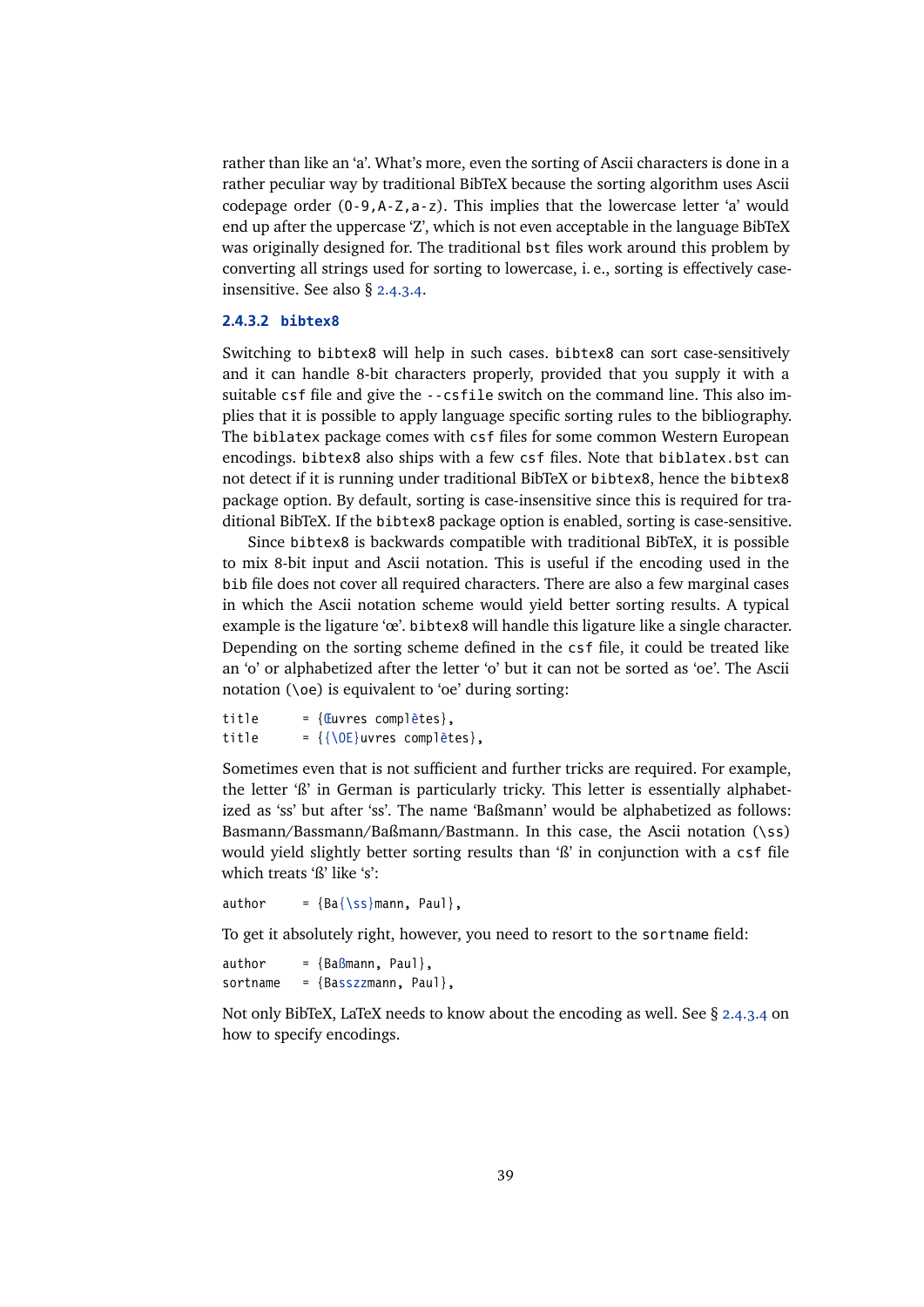## <span id="page-39-0"></span>**2.4.3.3 Biber**

Biber handles Ascii, 8-bit encodings such as Latin I, and UTF-8. It features true Unicode support and is capable of reencoding the bib data on the fly in a robust way. For sorting, Biber uses a Perl implementation of the Unicode Collation Algorithm (UCA), as outlined in Unicode Technical Standard  $\#$ 10.<sup>1</sup> Collation tailoring based on the Unicode Common Locale Data Repository (CLDR) is in the process of being added.<sup>2</sup> The bottom line is that Biber will deliver sorting results far superior to both BibTeX and bibtex8 in many cases. If you are interested in the technical details, section 1.8 of Unicode Technical Standard #10 will provide you with a very concise summary of why the inadequateness of traditional BibTeX and even bibtex8 is of a very general nature and not limited to the lack of  $UTF-8$  support.<sup>3</sup>

Supporting Unicode implies much more than handling UTF-8 input. Unicode is a complex standard covering more than its most well-known parts, the Unicode character encoding and transport encodings such as  $UTF-8$ . It also standardizes aspects such as string collation, which is required for language-sensitive sorting. For example, by using the Unicode Collation Algorithm, Biber can handle the character 'ß' mentioned as an example in § [2.4.3.2](#page-38-0) without any manual intervention. All you need to do to get localized sorting is specify the locale:

\usepackage[backend=biber,sortlocale=de]{biblatex}

If the language of the document corresponds to the main locale of the operating system, sortlocale is omissible as Biber will detect the locale settings of the environment automatically. Note that this will also work with 8-bit encodings such as Latin 9, i. e., you can take advantage of Unicode-based sorting even though you are not using  $UTF-8$  input. See § 2.4.3.4 on how to specify input and data encodings properly.

## **2.4.3.4 Specifying Encodings**

When using a non-Ascii encoding in the bib file, it is important to understand what biblatex can do for you and what may require manual intervention. The package takes care of the LaTeX side, i. e., it ensures that the data imported from the bbl file is interpreted correctly, provided that the bibencoding package option is set properly. Depending on the backend, the BibTeX side may demand attention, too. When using bibtex8, you need to supply bibtex8 with a matching csf file as it needs to know about the encoding of the bib file to be able to alphabetize the entries correctly. Unfortunately, there is no way for biblatex to pass this information to bibtex8 automatically. The only way is setting its --csfile option on the command line when running bibtex8. When using Biber, all of this is handled automatically and no further steps, apart from setting the bibencoding option in certain cases, are required. Here are a few typical usage scenarios along with the relevant lines from the document preamble:

<sup>1</sup> <http://unicode.org/reports/tr10/>

<sup>2</sup> <http://cldr.unicode.org/>

<sup>3</sup> [http://unicode.org/reports/tr10/#Common\\_Misperceptions](http://unicode.org/reports/tr10/##Common_Misperceptions)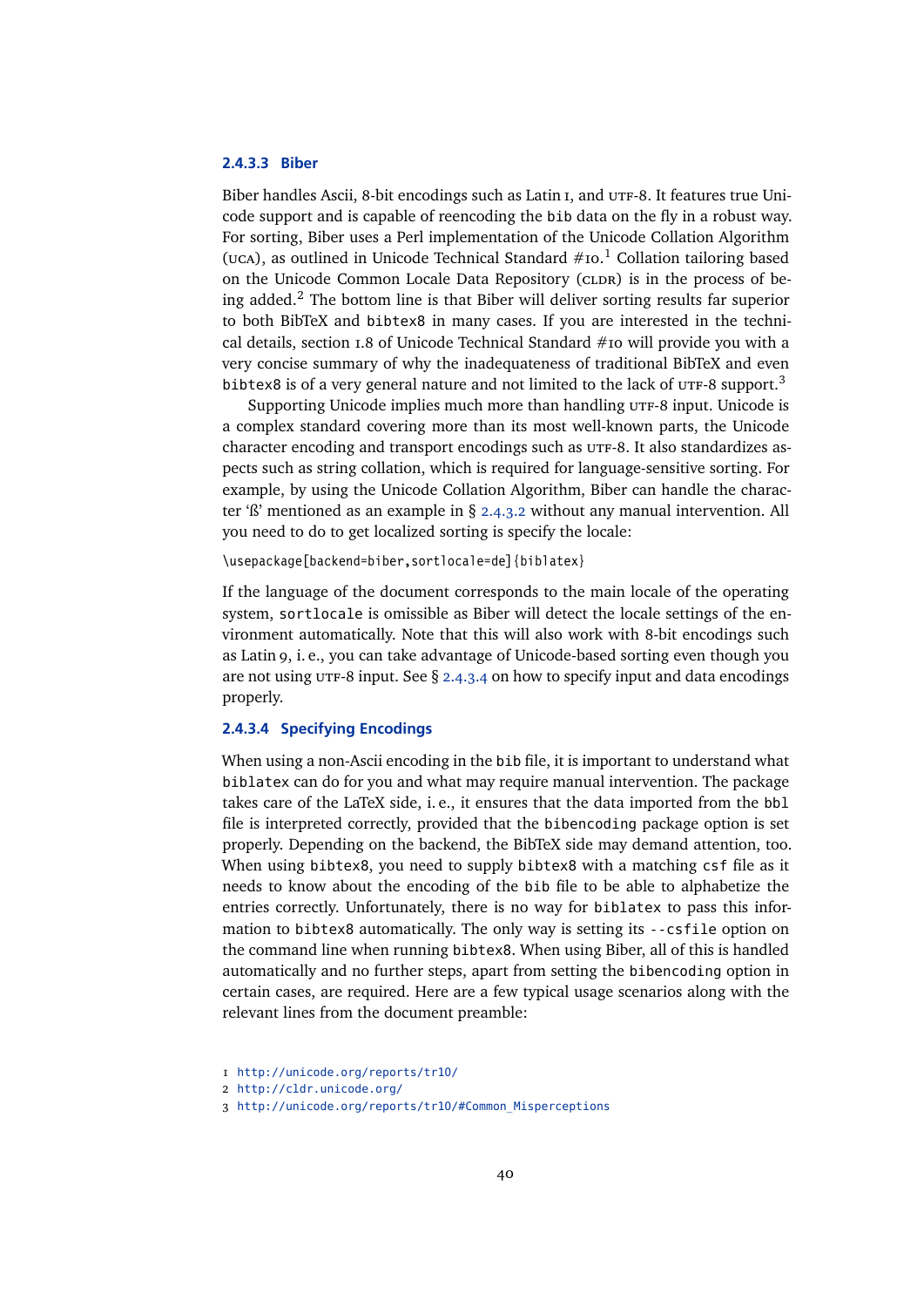• Ascii notation in both the tex and the bib file with pdfTeX or traditional TeX (this will work with BibTeX, bibtex8, and Biber):

\usepackage{biblatex}

• Latin I encoding (ISO-8859-I) in the tex file, Ascii notation in the bib file with pdfTeX or traditional TeX (BibTeX, bibtex8, Biber):

```
\usepackage[latin1]{inputenc}
\usepackage[bibencoding=ascii]{biblatex}
```
• Latin 9 encoding (iso-8859-15) in both the tex and the bib file with pdfTeX or traditional TeX (bibtex8, Biber):

```
\usepackage[latin9]{inputenc}
\usepackage[bibencoding=auto]{biblatex}
```
Since bibencoding=auto is the default setting, the option is omissible. The following setup will have the same effect:

\usepackage[latin9]{inputenc} \usepackage{biblatex}

• UTF-8 encoding in the tex file, Latin I (ISO-8859-I) in the bib file with pdfTeX or traditional TeX (bibtex8, Biber):

```
\usepackage[utf8]{inputenc}
\usepackage[bibencoding=latin1]{biblatex}
```
The same scenario with XeTeX or LuaTeX in native UTF-8 mode:

```
\usepackage[bibencoding=latin1]{biblatex}
```
• Using utf-8 encoding in both the tex and the bib file is not possible with traditional BibTeX or bibtex8 since neither of them is capable of handling utf-8. Unless you switch to Biber, you need to use an 8-bit encoding such as Latin I (see above) or resort to Ascii notation in this case:

```
\usepackage[utf8]{inputenc}
\usepackage[bibencoding=ascii]{biblatex}
```
The same scenario with XeTeX or LuaTeX in native UTF-8 mode:

\usepackage[bibencoding=ascii]{biblatex}

Biber can handle Ascii notation, 8-bit encodings such as Latin I, and UTF-8. It is also capable of reencoding the bib data on the fly (replacing the limited macrolevel reencoding feature of biblatex). This will happen automatically if required, provided that you specify the encoding of the bib files properly. In addition to the scenarios discussed above, Biber can also handle the following cases:

• Transparent UTF-8 workflow, i.e., UTF-8 encoding in both the tex and the bib file with pdfTeX or traditional TeX:

```
\usepackage[utf8]{inputenc}
\usepackage[bibencoding=auto]{biblatex}
```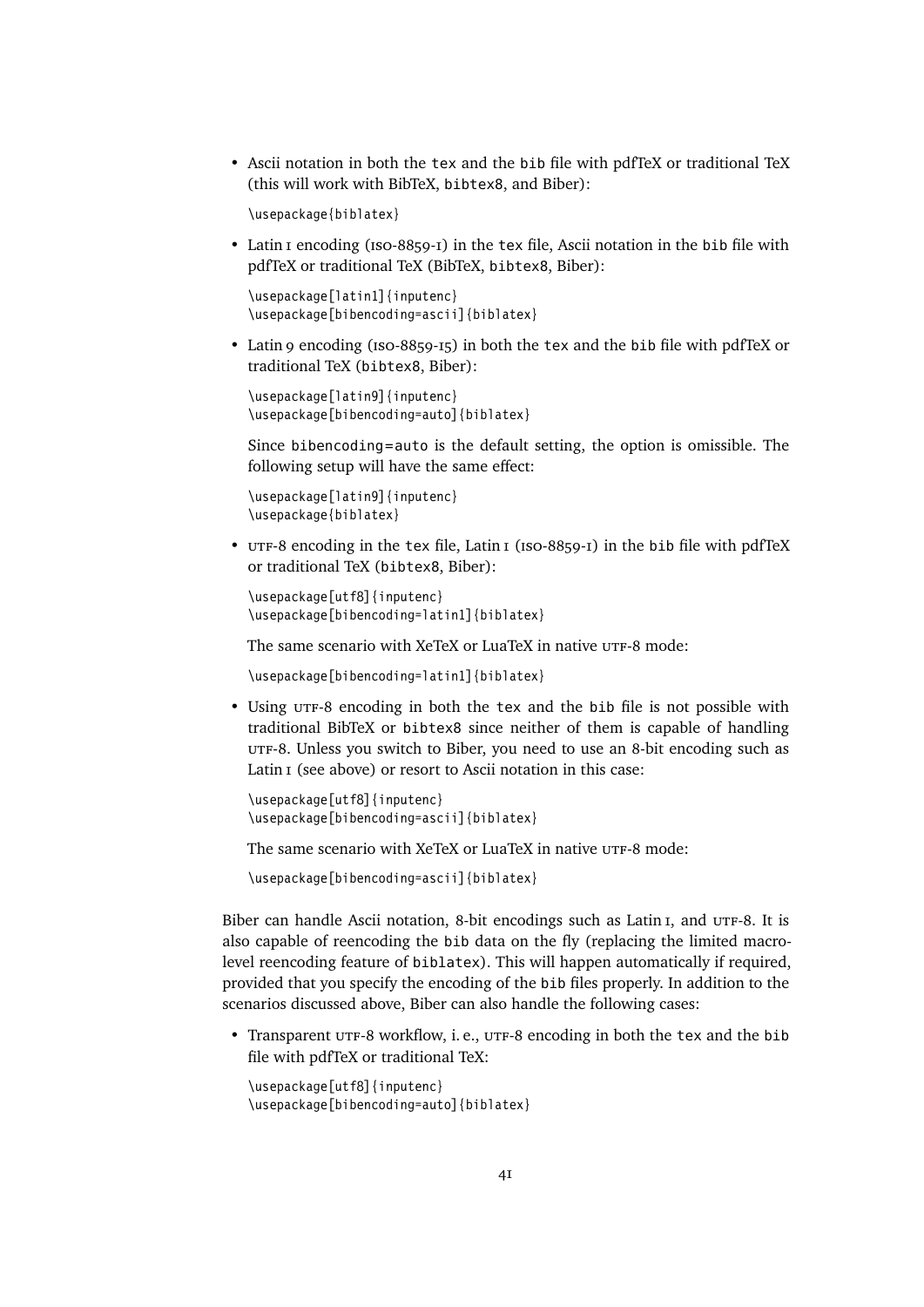Since bibencoding=auto is the default setting, the option is omissible:

```
\usepackage[utf8]{inputenc}
\usepackage{biblatex}
```
The same scenario with XeTeX or LuaTeX in native UTF-8 mode:

\usepackage{biblatex}

• It is even possible to combine an 8-bit encoded tex file with UTF-8 encoding in the bib file, provided that all characters in the bib file are also covered by the selected 8-bit encoding:

```
\usepackage[latin1]{inputenc}
\usepackage[bibencoding=utf8]{biblatex}
```
Some workarounds may be required when using traditional TeX or pdfTeX with UTF-8 encoding because inputenc's utf8 module does not cover all of Unicode. Roughly speaking, it only convers the Western European Unicode range. When loading inputenc with the utf8 option, biblatex will normally instruct Biber to reencode the bib data to UTF-8. This may lead to inputenc errors if some of the characters in the bib file are outside the limited Unicode range supported by inputenc.

• If you are affected by this problem, try setting the safeinputenc option:

```
\usepackage[utf8]{inputenc}
\usepackage[safeinputenc]{biblatex}
```
If this option is enabled, biblatex will ignore inputenc's utf8 option and use Ascii. Biber will then try to convert the bib data to Ascii notation. For example, it will convert  $S$  to  $\kappa_{S}$ . This option is similar to setting texencoding=ascii but will only take effect in this specific scenario (inputenc/inputenx with utf-8). This workaround takes advantage of the fact that both Unicode and the UTF-8 transport encoding are backwards compatible with Ascii.

This solution may be acceptable as a workaround if the data in the bib file is mostly Ascii anyway, with only a few strings, such as some authors' names, causing problems. However, keep in mind that it will not magically make traditional TeX or pdfTeX support Unicode. It may help if the occasional odd character is not supported by inputenc, but may still be processed by TeX when using an accent command (e.g.,  $\dagger$ d{S} instead of S). If you need full Unicode support, however, switch to XeTeX or LuaTeX.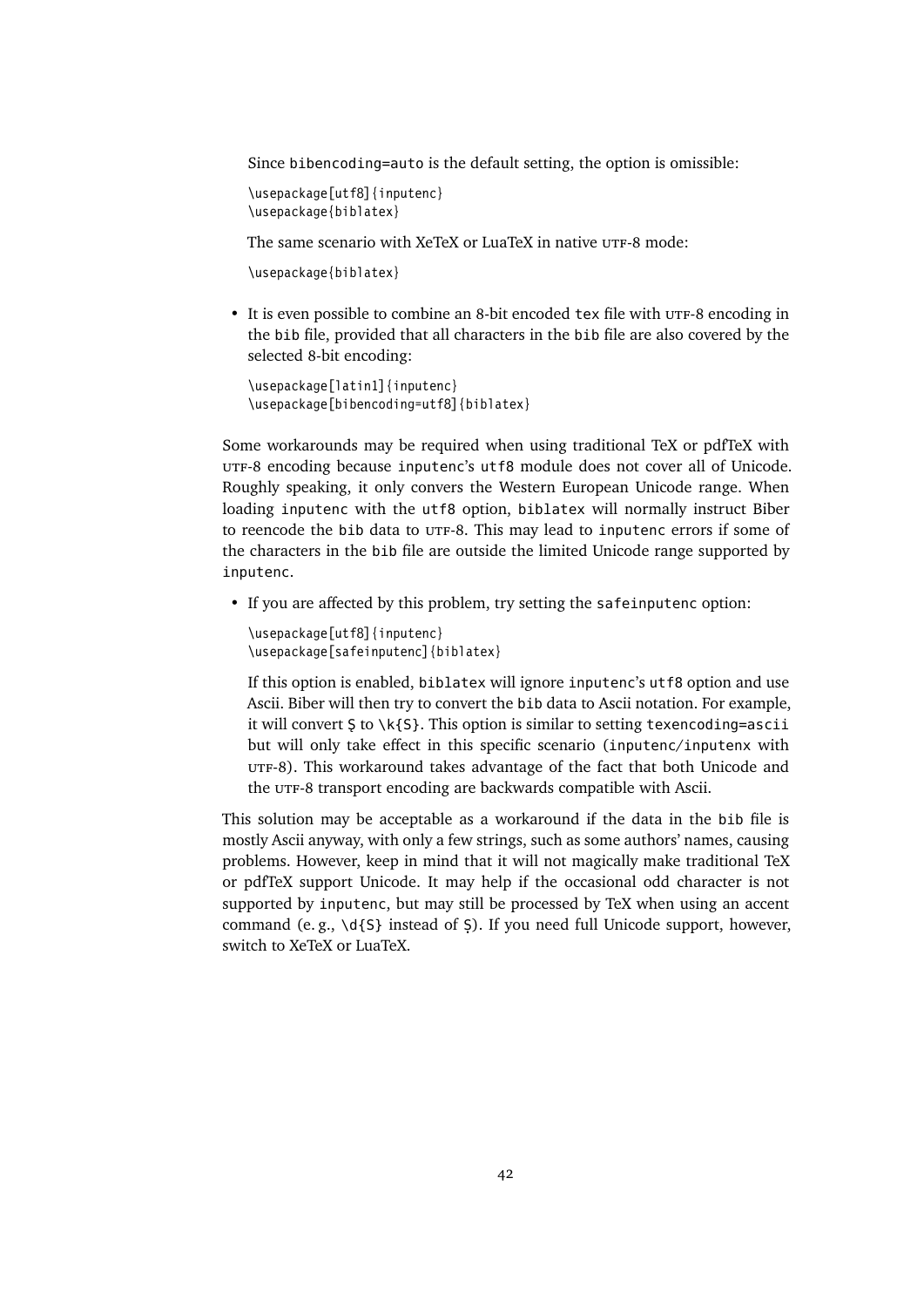## <span id="page-42-0"></span>**2.4.4 Editors and Compiler Scripts**

This section is in need of an update to match the new script interface used by biblatex. For the time being, see the documentation of the logreq package $^1$  and the Biblatex Developer's Wiki for a draft spec.<sup>2</sup>

### **3 User Guide**

This part of the manual documents the user interface of the biblatex package. The user guide covers everything you need to know in order to use biblatex with the default styles that come with this package. You should read the user guide first in any case. If you want to write your own citation and/or bibliography styles, continue with the author guide afterwards.

# **3.1 Package Options**

All package options are given in  $\langle key \rangle = \langle value \rangle$  notation. The value true is omissible with all boolean keys. For example, giving sortcites without a value is equivalent to sortcites=true.

### **3.1.1 Load-time Options**

The following options must be used as biblatex is loaded, i. e., in the optional argument to \usepackage.

style= $\langle file \rangle$  default: numeric

Loads the bibliography style file.bbx and the citation style file.cbx. See  $\S$  [3.3](#page-60-0) for an overview of the standard styles.

bibstyle= $\langle file \rangle$  default: numeric

Loads the bibliography style file.bbx. See  $\S$  [3.3.2](#page-64-0) for an overview of the standard bibliography styles.

### citestyle= $\langle file \rangle$  default: numeric

Loads the citation style file.cbx. See  $\S$  [3.3.1](#page-60-0) for an overview of the standard citation styles.

# natbib=true, false default: false

Loads compatibility module which provides aliases for the citation commands of the natbib package. See § [3.6.9](#page-86-0) for details.

# mcite=true, false default: false

Loads a citation module which provides mcite/mciteplus-like citation commands. See § [3.6.10](#page-86-0) for details.

<sup>1</sup> <http://www.ctan.org/tex-archive/macros/latex/contrib/logreq/>

<sup>2</sup> [http://sourceforge.net/apps/mediawiki/biblatex/index.php?title=Workflow\\_](http://sourceforge.net/apps/mediawiki/biblatex/index.php?title=Workflow_Automation) [Automation](http://sourceforge.net/apps/mediawiki/biblatex/index.php?title=Workflow_Automation)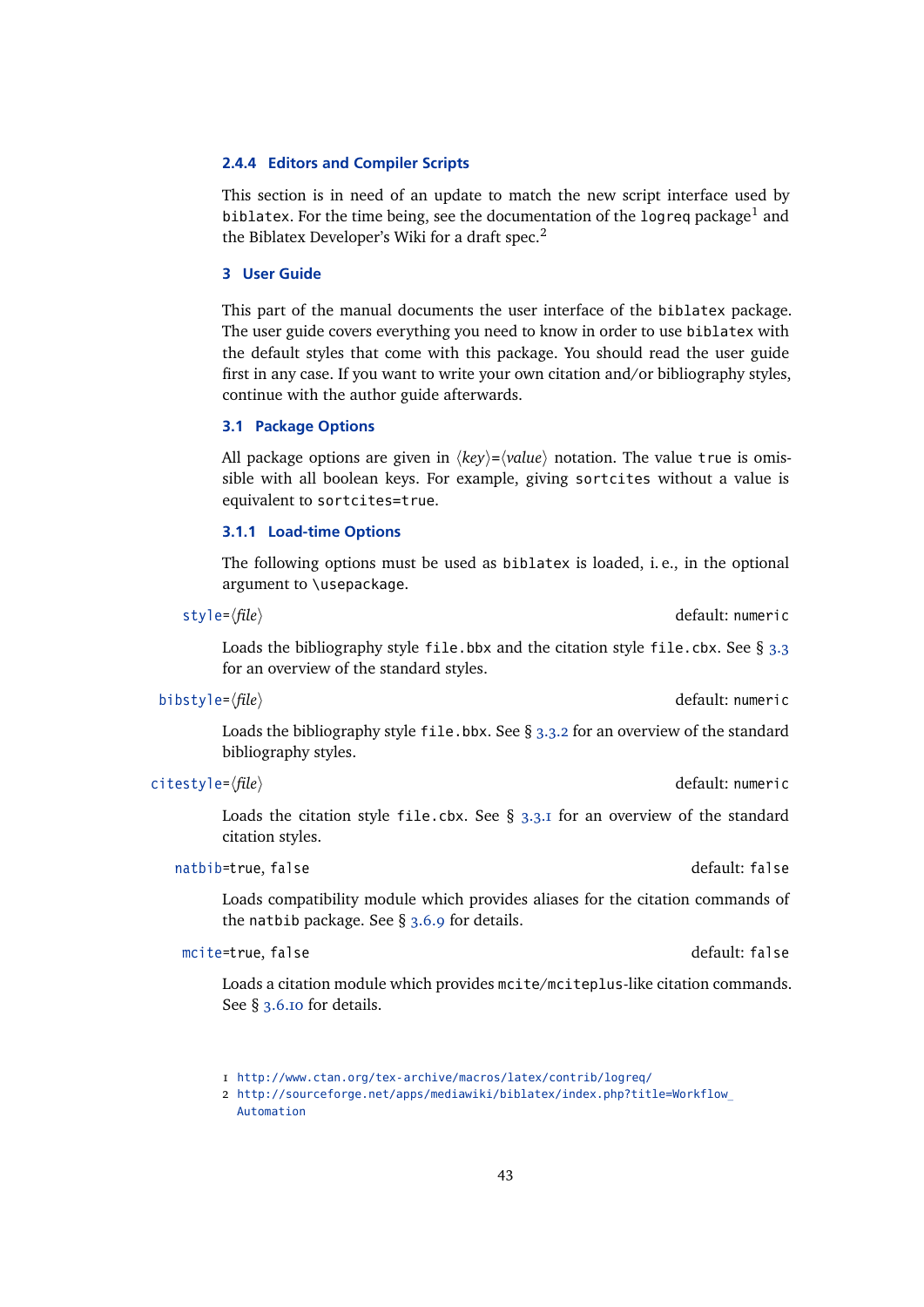## <span id="page-43-0"></span>**3.1.2 Preamble Options**

### **3.1.2.1 General**

The following options may be used in the optional argument to \usepackage as well as in the configuration file and the document preamble. The default value listed to the right is the package default. Note that bibliography and citation styles may modify the default setting at load time, see § [3.3](#page-60-0) for details.

sorting=nty, nyt, nyvt, anyt, anyvt, ynt, ydnt, none, debug,  $\langle name \rangle$  default: nty

The sorting order of the bibliography. Unless stated otherwise, the entries are sorted in ascending order. The following choices are available by default:

| nty                    | Sort by name, title, year.                                                           |                   |
|------------------------|--------------------------------------------------------------------------------------|-------------------|
| nyt                    | Sort by name, year, title.                                                           |                   |
| nyvt                   | Sort by name, year, volume, title.                                                   |                   |
| anyt                   | Sort by alphabetic label, name, year, title.                                         |                   |
| anyvt                  | Sort by alphabetic label, name, year, volume, title.                                 |                   |
| ynt                    | Sort by year, name, title.                                                           |                   |
| ydnt                   | Sort by year (descending), name, title.                                              |                   |
| none                   | Do not sort at all. All entries are processed in citation order.                     |                   |
| debug                  | Sort by entry key. This is intended for debugging only.                              |                   |
| $\langle name \rangle$ | Use $\langle name \rangle$ , as defined with $\Delta$ DeclareSortingScheme (§ 4.5.1) | <b>Biber only</b> |
|                        |                                                                                      |                   |

Using any of the 'alphabetic' sorting schemes only makes sense in conjunction with a bibliography style which prints the corresponding labels. Note that some bibliography styles initialize this package option to a value different from the package default (nty). See § [3.3.2](#page-64-0) for details. Please refer to § [3.4](#page-66-0) for an in-depth explanation of the above sorting options as well as the fields considered in the sorting process. See also  $\S$  [4.5.1](#page-137-0) on how to adapt the predefined schemes or define new ones.

### sortcase=true, false default: true default: true

Whether or not to sort the bibliography and the list of shorthands case-sensitively. Note that case-sensitive sorting is only supported by the bibtex8 and Biber backends. Sorting is always case-insensitive with legacy BibTeX. See the backend option for details.

This option corresponds to Biber's --sortupper command-line option. It has no effect with any other backend. If enabled, the bibliography is sorted in 'uppercase before lowercase' order. Disabling this option means 'lowercase before uppercase' order.

## sortlocale= $\langle locale \rangle$  Biber only

This option corresponds to Biber's --sortlocale command-line option. It has no effect with any other backend. If set, it specifies the locale to be used for sorting.

sortupper=true, false default: true Biber only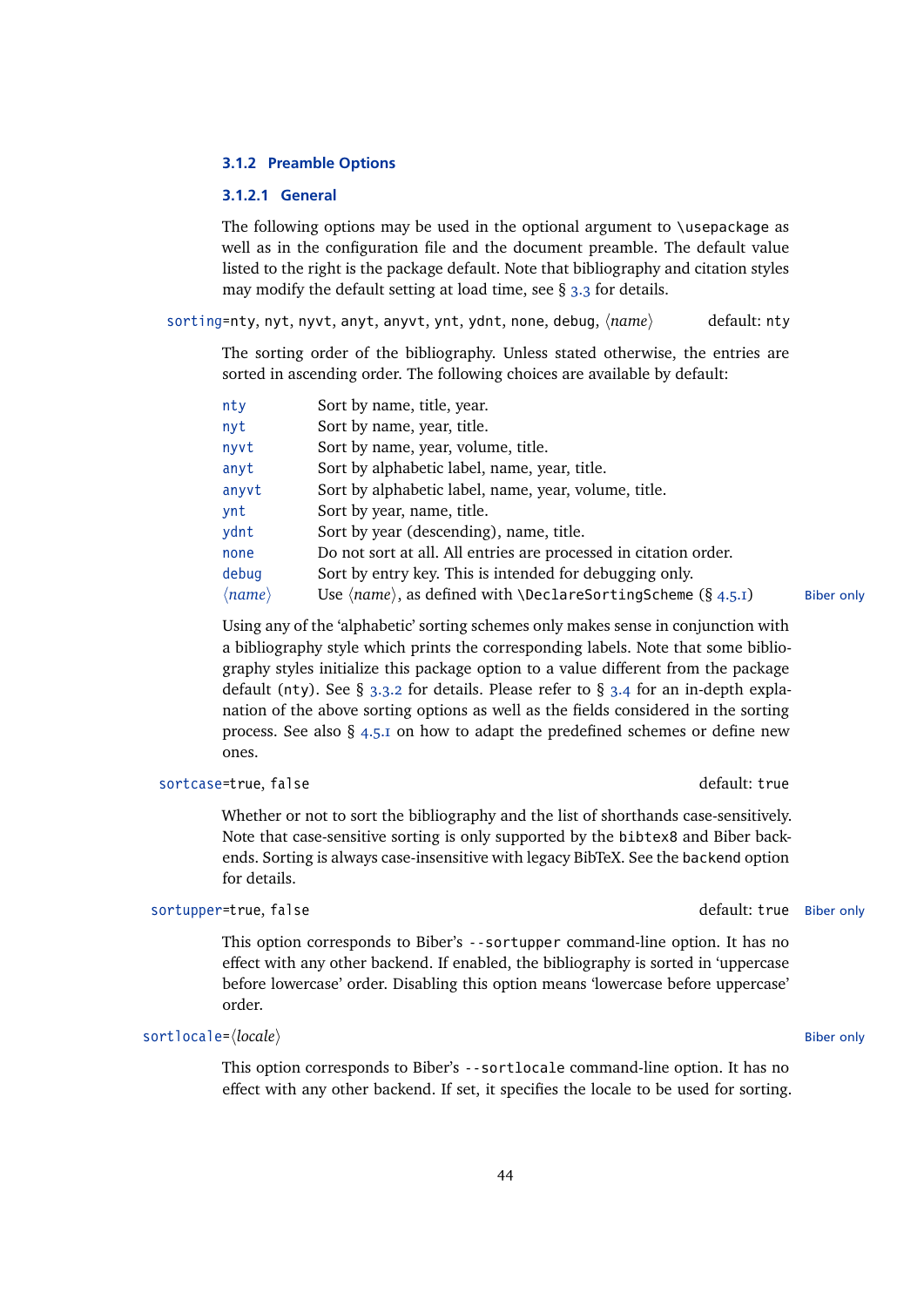While biblatex provides no default value for this option, Biber will inherit the locale settings from the environment if no locale has been specified explicitly.

# sortlos=bib, los default: los default: los default: los default: los default: los

The sorting order of the list of shorthands. The following choices are available:

| bib        | Sort according to the sorting order of the bibliography. |
|------------|----------------------------------------------------------|
| <b>los</b> | Sort by shorthand.                                       |

sortcites=true, false default: false

Whether or not to sort citations if multiple entry keys are passed to a citation command. If this option is enabled, citations are sorted according to the sorting order of the bibliography. This feature works with all citation styles.

```
maxnames={integer} default: 3
```
A threshold affecting all lists of names (author, editor, etc.). If a list exceeds this threshold, i. e., if it holds more than  $\langle$ *integer* $\rangle$  names, it is automatically truncated according to the setting of the minnames option. maxnames is the master option which sets both maxbibnames and maxcitenames.

minnames= $\langle integer \rangle$  default: 1

A limit affecting all lists of names (author, editor, etc.). If a list holds more than  $\langle maxnames \rangle$  names, it is automatically truncated to  $\langle minnames \rangle$  names. The  $\langle minnames\rangle$  value must be smaller than or equal to  $\langle maxnames\rangle$ . minnames is the master option which sets both minbibnames and mincitenames.

| $maxbinames = \langle integer \rangle$ |  |
|----------------------------------------|--|

Similar to maxnames but affects only the bibliography.

```
minbibnames=\langleinteger\rangle default: \langleminnames\rangle
```
Similar to minnames but affects only the bibliography.

maxcitenames= $\langle$ *integer* $\rangle$ 

Similar to maxnames but affects only the citations in the document body.

```
mincitenames=\langle integer \rangle default: \langle minnames \rangle
```
Similar to minnames but affects only the citations in the document body.

```
maxitems=\langleinteger\rangle default: 3
```
Similar to maxnames, but affecting all literal lists (publisher, location, etc.).

```
minitems=\langle integer \rangle default: 1
```
Similar to minnames, but affecting all literal lists (publisher, location, etc.).

autocite=plain, inline, footnote, superscript, ...

This option controls the behavior of the \autocite command discussed in  $\S$  [3.6.4.](#page-81-0)

default:  $\langle maxnames \rangle$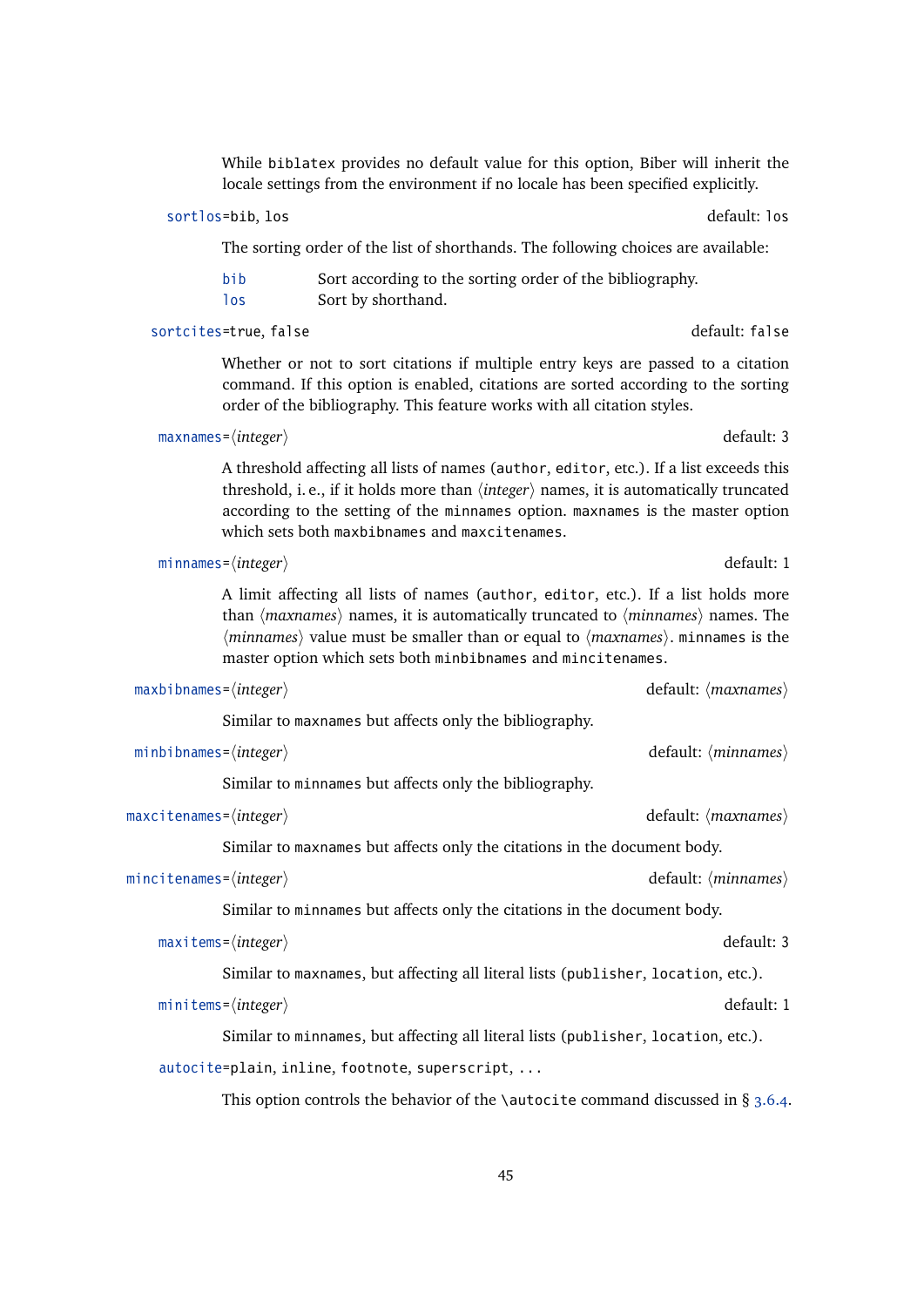| Language     | <b>Region/Dialect</b> | <b>Identifier</b> |
|--------------|-----------------------|-------------------|
| Danish       | Denmark               | danish            |
| Dutch        | Netherlands           | dutch             |
| English      | <b>USA</b>            | american          |
|              | United Kingdom        | british           |
|              | Canada                | canadian          |
|              | Australia             | australian        |
|              | New Zealand           | newzealand        |
| Finnish      | Finland               | finnish           |
| French       | France, Canada        | french            |
| German       | Germany               | german            |
|              | Austria               | austrian          |
| German (new) | Germany               | ngerman           |
|              | Austria               | naustrian         |
| Greek        | Greece                | greek             |
| Italian      | Italy                 | italian           |
| Norwegian    | Norway                | norwegian         |
| Portuguese   | Brazil                | brazilian         |
|              | Portugal              | portuguese        |
| Spanish      | Spain                 | spanish           |
| Swedish      | Sweden                | swedish           |

**Table 4: Supported Languages**

The plain option makes \autocite behave like \cite, inline makes it behave like \parencite, footnote makes it behave like \footcite, and superscript makes it behave like \supercite. The options plain, inline, and footnote are always available, the superscript option is only provided by the numeric citation styles which come with this package. The citation style may also define additional options. The default setting of this option depends on the selected citation style, see § [3.3.1.](#page-60-0)

# autopunct=true, false default: true default: true

This option controls whether the citation commands scan ahead for punctuation marks. See § [3.6](#page-78-0) and \DeclareAutoPunctuation in § [4.7.5](#page-165-0) for details.

# language=auto, *(language*) and *default: auto* default: auto

This option controls multilingual support. When set to auto, biblatex will try to get the main document language from the babel package (and fall back to English if babel is not available). This is the default behavior. It is also possible to select the document language manually. In this case, the babel option below will have no effect. Please refer to table  $4$  for a list of supported languages and the corresponding identifiers.

## clearlang=true, false default: true default: true

If this option is enabled, biblatex will automatically clear the language field of all entries whose language matches the babel language of the document (or the language specified explicitly with the language option) in order to omit redundant language specifications. The language mappings required by this feature are provided by the \DeclareRedundantLanguages command from § [4.9.1.](#page-169-0)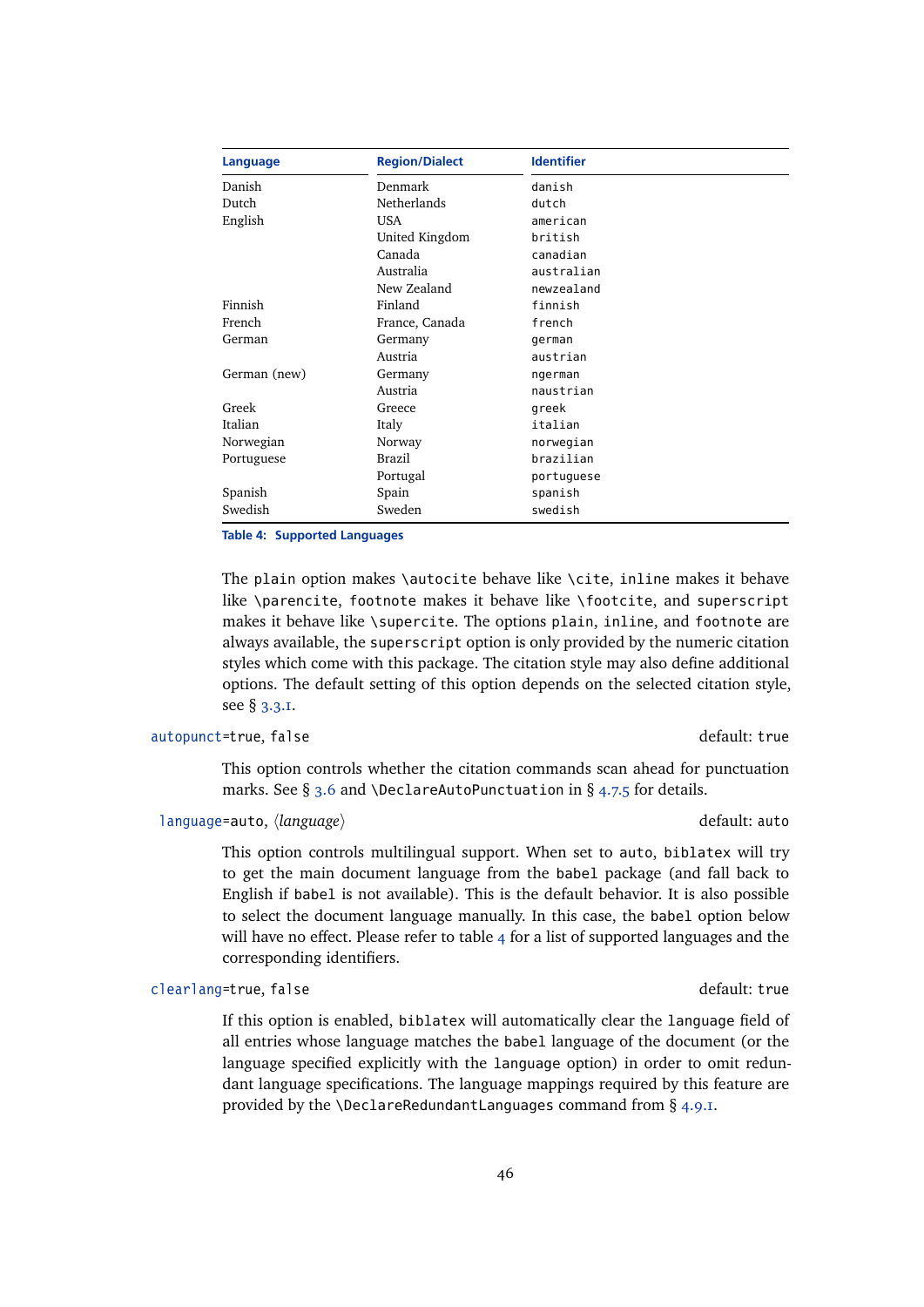# babel=none, hyphen, other, other\* default: none

This option controls which language environment is used if the babel package is loaded and a bibliography entry includes a hyphenation field (see § [2.2.3\)](#page-22-0). Note that biblatex automatically adjusts to the main document language if babel is loaded. In multilingual documents, it will also continually adjust to the current language as far as citations and the default language of the bibliography is concerned. This option is for switching languages on a per-entry basis within the bibliography. The possible choices are:

- none Disable this feature, i. e., do not use any language environment at all.
- hyphen Enclose the entry in a hyphenrules environment. This will load hyphenation patterns for the language specified in the hyphenation field of the entry, if available.
- other Enclose the entry in an otherlanguage environment. This will load hyphenation patterns for the specified language, enable all extra definitions which babel and biblatex provide for the respective language, and translate key terms such as 'editor' and 'volume'. The extra definitions include localizations of the date format, of ordinals, and similar things.
- other\* Enclose the entry in an otherlanguage\* environment. Please note that biblatex treats otherlanguage\* like otherlanguage but other packages may make a distinction in this case.

block=none, space, par, nbpar, ragged default: none

This option controls the extra spacing between blocks, i. e., larger segments of a bibliography entry. The possible choices are:

| none   | Do not add anything at all.                                           |
|--------|-----------------------------------------------------------------------|
| space  | Insert additional horizontal space between blocks. This is similar to |
|        | the default behavior of the standard LaTeX document classes.          |
| par    | Start a new paragraph for every block. This is similar to the openbib |
|        | option of the standard LaTeX document classes.                        |
| nbpar  | Similar to the par option, but disallows page breaks at block bound-  |
|        | aries and within an entry.                                            |
| ragged | Inserts a small negative penalty to encourage line breaks at block    |
|        | boundaries and sets the bibliography ragged right.                    |
|        |                                                                       |

The \newblockpunct command may also be redefined directly to achieve different results, see § [3.8.1.](#page-89-0) Also see § [4.7.1](#page-162-0) for additional information.

notetype=foot+end, footonly, endonly default: foot+end

This option controls the behavior of \mkbibfootnote, \mkbibendnote, and similar wrappers from § [4.10.4.](#page-185-0) The possible choices are:

foot+end Support both footnotes and endnotes, i.e., \mkbibfootnote will generate footnotes and \mkbibendnote will generate endnotes.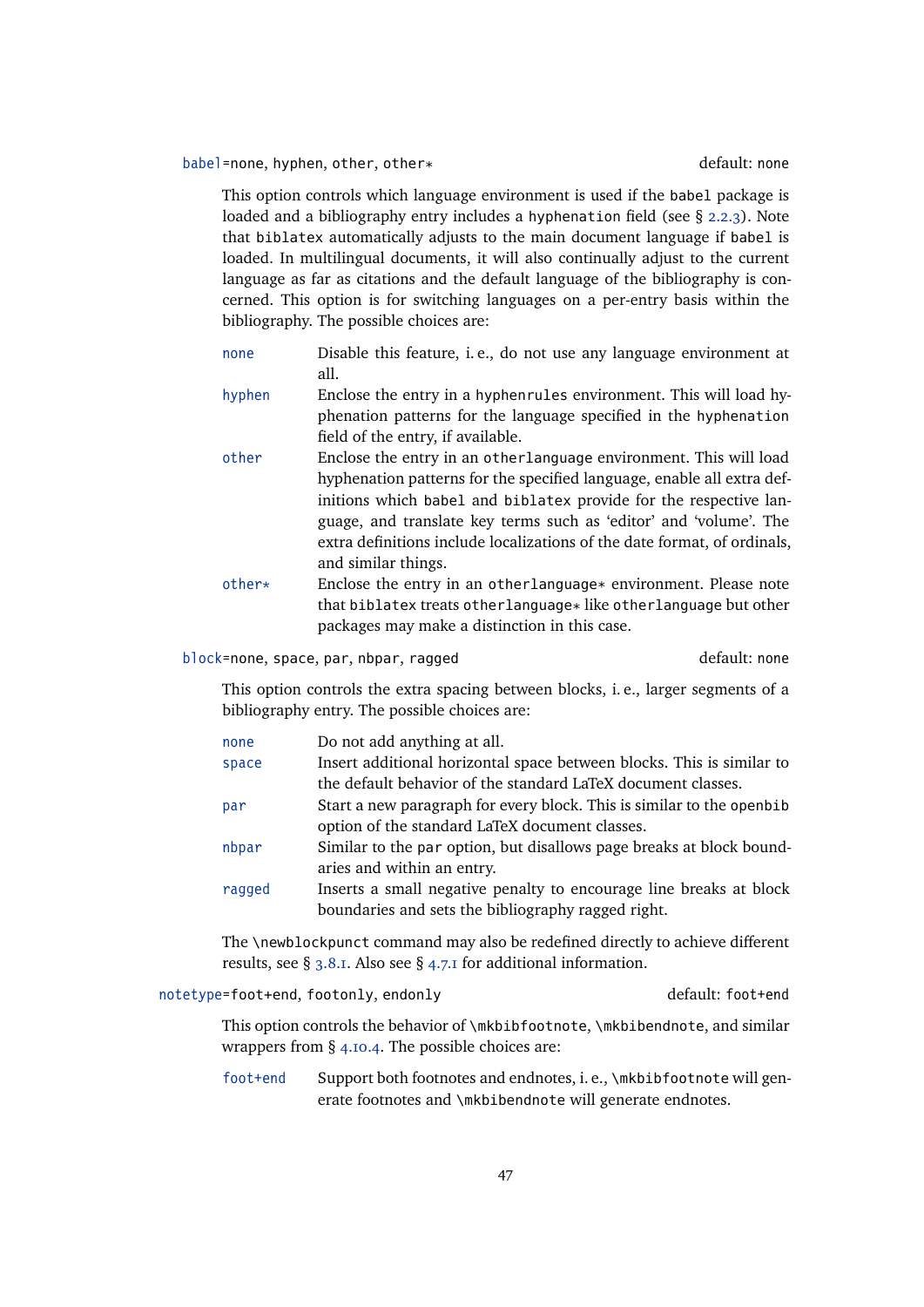| footonly | Force footnotes, i.e., make \mkbibendnote generate footnotes. |
|----------|---------------------------------------------------------------|
| endonly  | Force endnotes, i.e., make \mkbibfootnote generate endnotes.  |

## hyperref=true, false, auto default: auto default: auto

Whether or not to transform citations and back references into clickable hyperlinks. This feature requires the hyperref package. It also requires support by the selected citation style. All standard styles which ship with this package support hyperlinks. hyperref=auto automatically detects if the hyperref package has been loaded.

## backref=true, false default: false

Whether or not to print back references in the bibliography. The back references are a list of page numbers indicating the pages on which the respective bibliography entry is cited. If there are refsection environments in the document, the back references are local to the reference sections. Strictly speaking, this option only controls whether the biblatex package collects the data required to print such references. This feature still has to be supported by the selected bibliography style. All standard styles which ship with this package do so.

backrefstyle=none, three, two, two+, three+, all+ default: three

This option controls how sequences of consecutive pages in the list of back references are formatted. The following styles are available:

| none      | Disable this feature, i.e., do not compress the page list.                    |
|-----------|-------------------------------------------------------------------------------|
| three     | Compress any sequence of three or more consecutive pages to a                 |
|           | range, e.g., the list '1, 2, 11, 12, 13, 21, 22, 23, 24' is compressed to     |
|           | $1, 2, II-I3, 2I-24$                                                          |
| two       | Compress any sequence of two or more consecutive pages to a range,            |
|           | e.g., the above list is compressed to ' $I$ –2, $I$ I– $I$ 3, 2I–24'.         |
| $two+$    | Similar in concept to two but a sequence of exactely two consecutive          |
|           | pages is printed using the starting page and the localization string          |
|           | sequens, e.g., the above list is compressed to ' $sq.$ , $I1-I3$ , $2I-24$ '. |
| three+    | Similar in concept to two+ but a sequence of exactly three consec-            |
|           | utive pages is printed using the starting page and the localization           |
|           | string sequentes, e.g., the above list is compressed to '1 sq., 11 sqq.,      |
|           | $2I - 24'$ .                                                                  |
| $a$ ] $+$ | Similar in concept to three+ but any sequence of consecutive pages            |
|           | is printed as an open-ended range, e.g., the above list is compressed         |
|           | to 'I sq., II sqq., 2I sqq.'.                                                 |
|           |                                                                               |

All styles support both Arabic and Roman numerals. In order to avoid potentially ambiguous lists, different sets of numerals will not be mixed when generating ranges, e.g., the list 'iii, iv, v, 6, 7, 8' is compressed to 'iii-v,  $6-8$ '.

backrefsetstyle=setonly, memonly, setormem, setandmem, memandset, setplusmem default: setonly

> This option controls how back references to @set entires and their members are handled. The following options are available: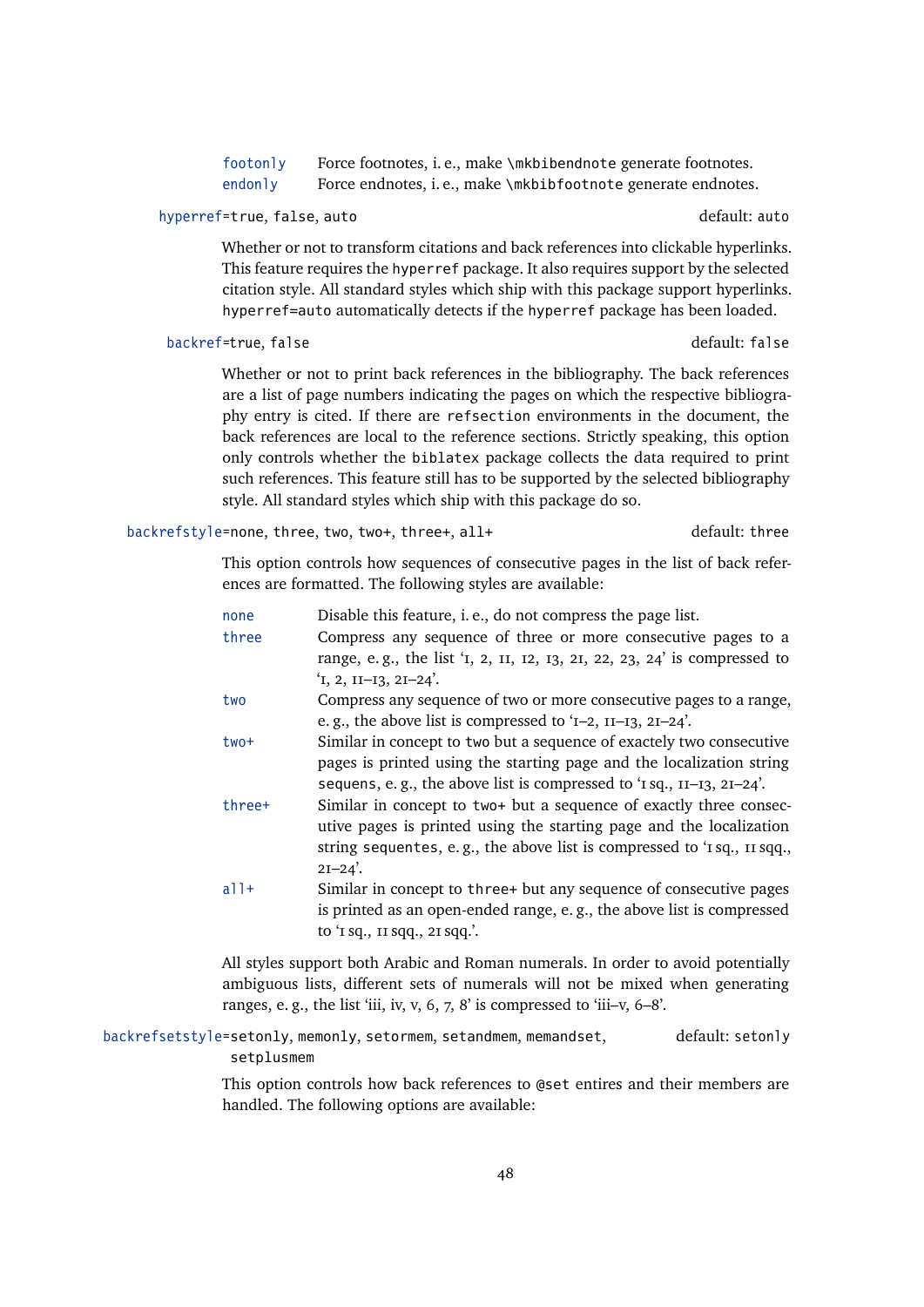| setonly    | All back references are added to the @set entry. The pageref lists of |
|------------|-----------------------------------------------------------------------|
|            | set members remain blank.                                             |
| $m$ emonly | References to set members are added to the respective member. Ref-    |
|            | erences to the @set entry are added to all members. The pageref       |
|            | list of the @set entry remains blank.                                 |
| setormem   | References to the @set entry are added to the @set entry. References  |
|            | to set members are added to the respective member.                    |
| setandmem  | References to the @set entry are added to the @set entry. References  |
|            | to set members are added to the respective member and to the @set     |
|            | entry.                                                                |
| memandset  | References to the @set entry are added to the @set entry and to       |
|            | all members. References to set members are added to the respective    |
|            | member.                                                               |
| setplusmem | References to the @set entry are added to the @set entry and to       |
|            | all members. References to set members are added to the respective    |
|            | member and to the @set entry.                                         |

## indexing=true, false, cite, bib default: false

This option controls indexing in citations and in the bibliography. More precisely, it affects the \ifciteindex and \ifbibindex commands from  $\S$  [4.6.2.](#page-145-0) The option is settable on a global, a per-type, or on a per-entry basis. The possible choices are:

| true  | Enable indexing globally.                 |
|-------|-------------------------------------------|
| false | Disable indexing globally.                |
| cite  | Enable indexing in citations only.        |
| bib   | Enable indexing in the bibliography only. |

This feature requires support by the selected citation style. All standard styles which ship with this package support indexing of both citations and entries in the bibliography. Note that you still need to enable indexing globally with \makeindex to get an index.

# loadfiles=true, false default: false

This option controls whether external files requested by way of the \printfile command are loaded. See also  $\S$  [3.10.7](#page-107-0) and \printfile in  $\S$  [4.4.1.](#page-130-0) Note that this feature is disabled by default for performance reasons.

# refsection=none, part, chapter, section, subsection default: none

This option automatically starts a new reference section at a document division such as a chapter or a section. This is equivalent to the \newrefsection command, see § [3.5.4](#page-72-0) for details. The following choice of document divisions is available:

| none    | Disable this feature.                                              |
|---------|--------------------------------------------------------------------|
| part    | Start a reference section at every \part command.                  |
| chapter | Start a reference section at every \chapter command.               |
| section | Start a reference section at every \section command.               |
|         | subsection Start a reference section at every \subsection command. |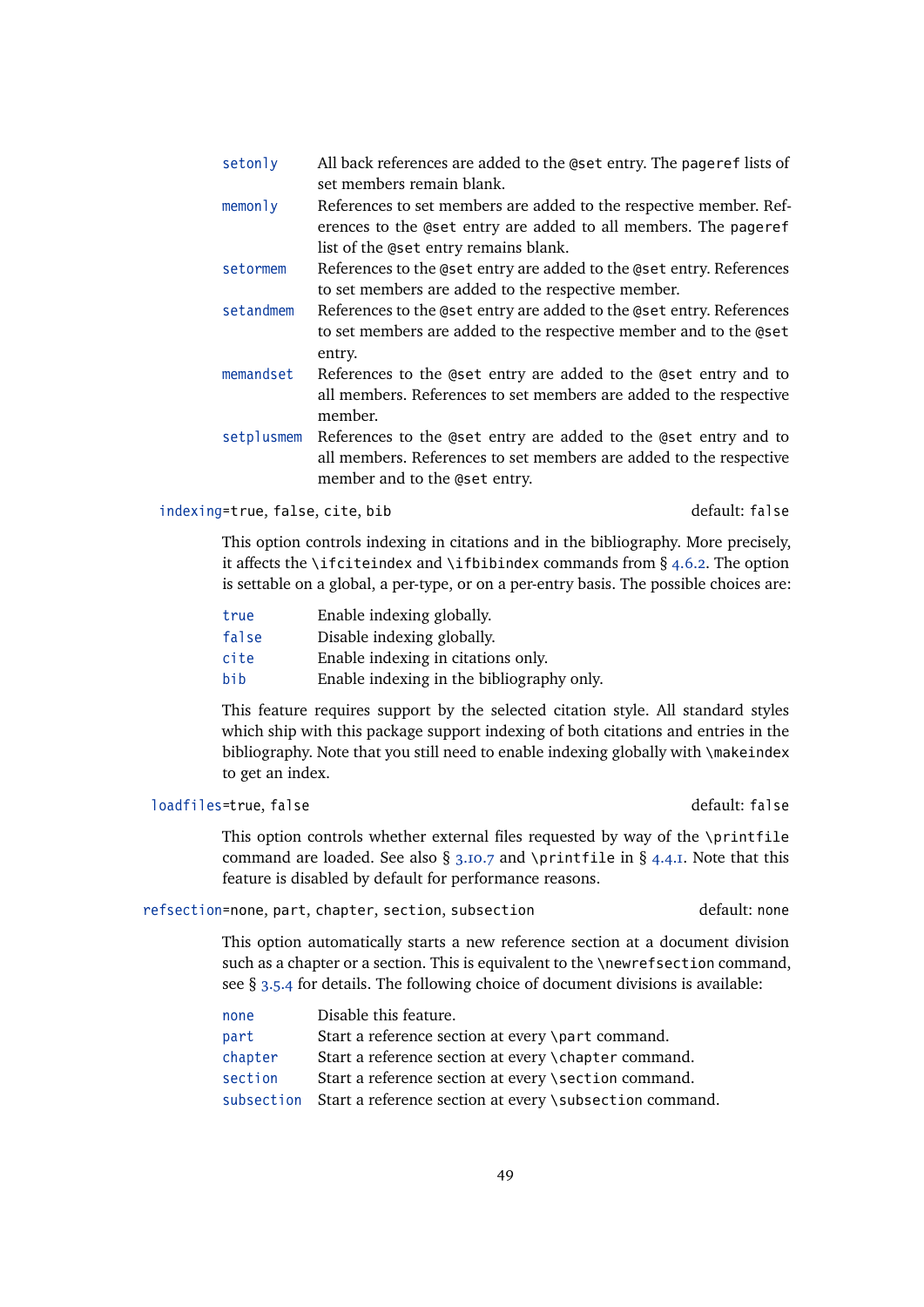The starred versions if these commands will not start a new reference section.

refsegment=none, part, chapter, section, subsection default: none

Similar to the refsection option but starts a new reference segment. This is equivalent to the \newrefseqment command, see  $\S$  [3.5.5](#page-73-0) for details. When using both options, note that you can only apply this option to a lower-level document division than the one refsection is applied to and that nested reference segments will be local to the enclosing reference section.

citereset=none, part, chapter, section, subsection default: none

This option automatically executes the \citereset command from  $\S$  [3.6.8](#page-85-0) at a document division such as a chapter or a section. The following choice of document divisions is available:

| none    | Disable this feature.                                    |
|---------|----------------------------------------------------------|
| part    | Perform a reset at every \part command.                  |
| chapter | Perform a reset at every \chapter command.               |
| section | Perform a reset at every \section command.               |
|         | subsection Perform a reset at every \subsection command. |

The starred versions if these commands will not trigger a reset.

## abbreviate=true, false default: true

Whether or not to use long or abbreviated strings in citations and in the bibliography. This option affects the localization modules. If this option is enabled, key terms such as 'editor' are abbreviated. If not, they are written out.

### date=short, long, terse, comp, iso8601 default: comp

This option controls the basic format of printed date specifications. The following choices are available:

| short   | Use the short format with verbose ranges, for example:  |
|---------|---------------------------------------------------------|
|         | 0I/0I/20I0                                              |
|         | 2I/0I/20I0-30/0I/20I0                                   |
|         | 0I/2I/20I0-0I/30/20I0                                   |
| long    | Use the long format with verbose ranges, for example:   |
|         | Ist January 2010                                        |
|         | 21st January 2010–30th January 2010                     |
|         | January 21, 2010–January 30, 2010                       |
| terse   | Use the short format with compact ranges, for example:  |
|         | $2I - 30/0I/20I0$                                       |
|         | $0I/2I - 0I/30/20I0$                                    |
| comp    | Use the long format with compact ranges, for example:   |
|         | 21st-30th January 2010                                  |
|         | January 21-30, 2010                                     |
| iso8601 | Use extended ISO-860I format (yyyy-mm-dd), for example: |
|         | 2010-01-01                                              |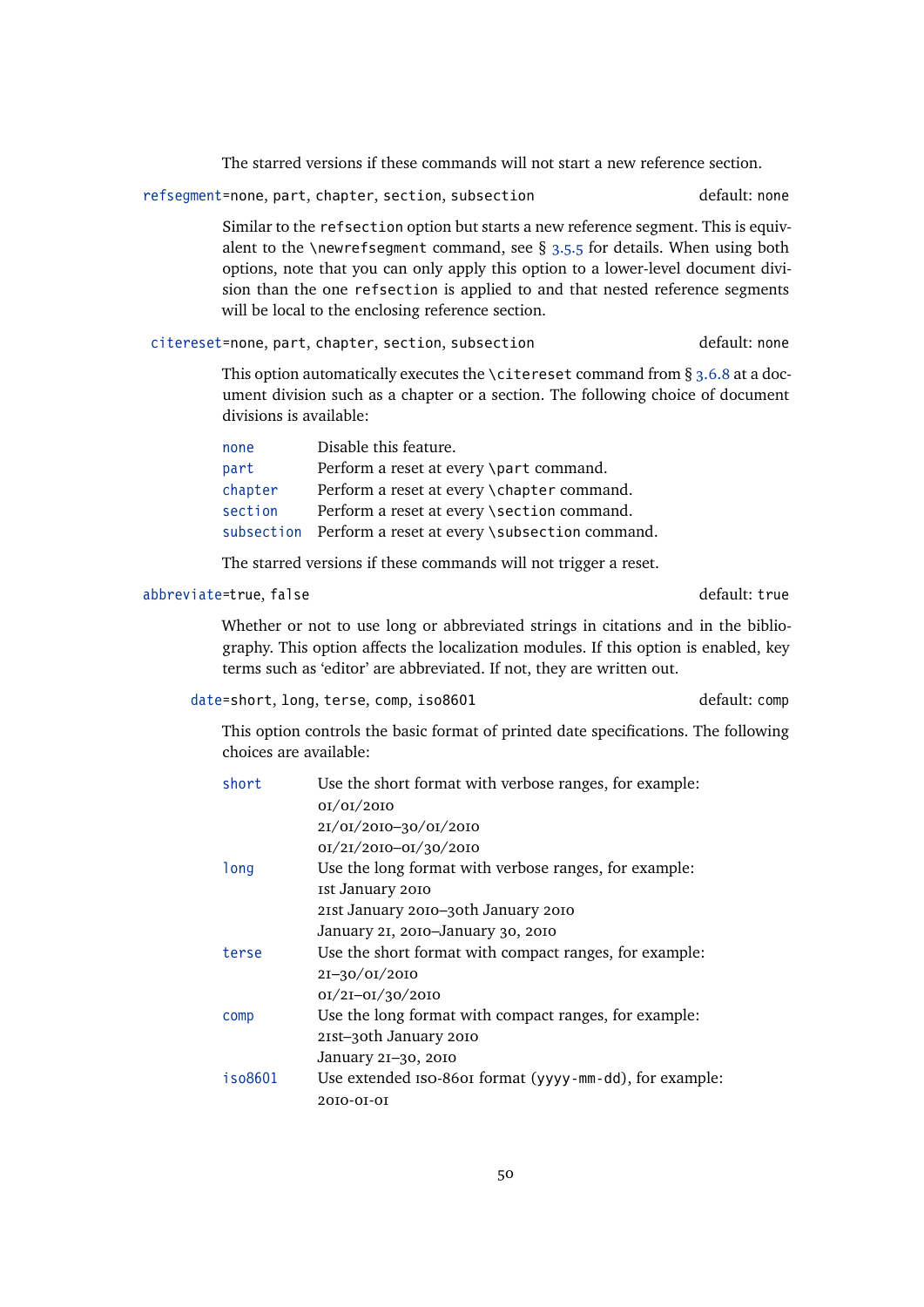### 2010-01-21/2010-01-30

As seen in the above examples, the actual date format is language specific. Note that the month name in all long formats is responsive to the abbreviate package option. The leading zeros in all short formats may be controlled separately with the datezeros package option.

origdate=short, long, terse, comp, iso8601 default: comp

Similar to the date option but controls the format of the origdate.

eventdate=short, long, terse, comp, iso8601 default: comp

Similar to the date option but controls the format of the eventdate.

urldate=short, long, terse, comp, iso8601 default: short

Similar to the date option but controls the format of the urldate.

alldates=short, long, terse, comp, iso8601

Sets all of the above date options to the same value.

datezeros=true, false default: true default: true default: true

This option controls whether short and terse dates are printed with leading zeros.

dateabbrev=true, false default: true default: true default: true

This option controls whether long and comp dates are printed with long or abbreviated month names. The option is similar to the generic abbreviate option but specific to the date formatting.

### defernumbers=true, false default: false

In contrast to standard LaTeX, the numeric labels generated by this package are normally assigned to the full list of references at the beginning of the document body. If this option is enabled, numeric labels (i. e., the labelnumber field discussed in § [4.2.4\)](#page-120-0) are assigned the first time an entry is printed in any bibliography. See § [3.11.5](#page-112-0) for further explanation.

# punctfont=true, false default: false

This option enables an alternative mechanism for dealing with unit punctuation after a field printed in a different font (for example, a title printed in italics). See \setpunctfont in § [4.7.1](#page-162-0) for details.

arxiv=abs, ps, pdf, format default: abs

Path selector for arXiv links. If hyperlink support is enabled, this option controls which version of the document the arXiv eprint links will point to. The following choices are available:

abs Link to the abstract page.

ps Link to the PostScript version.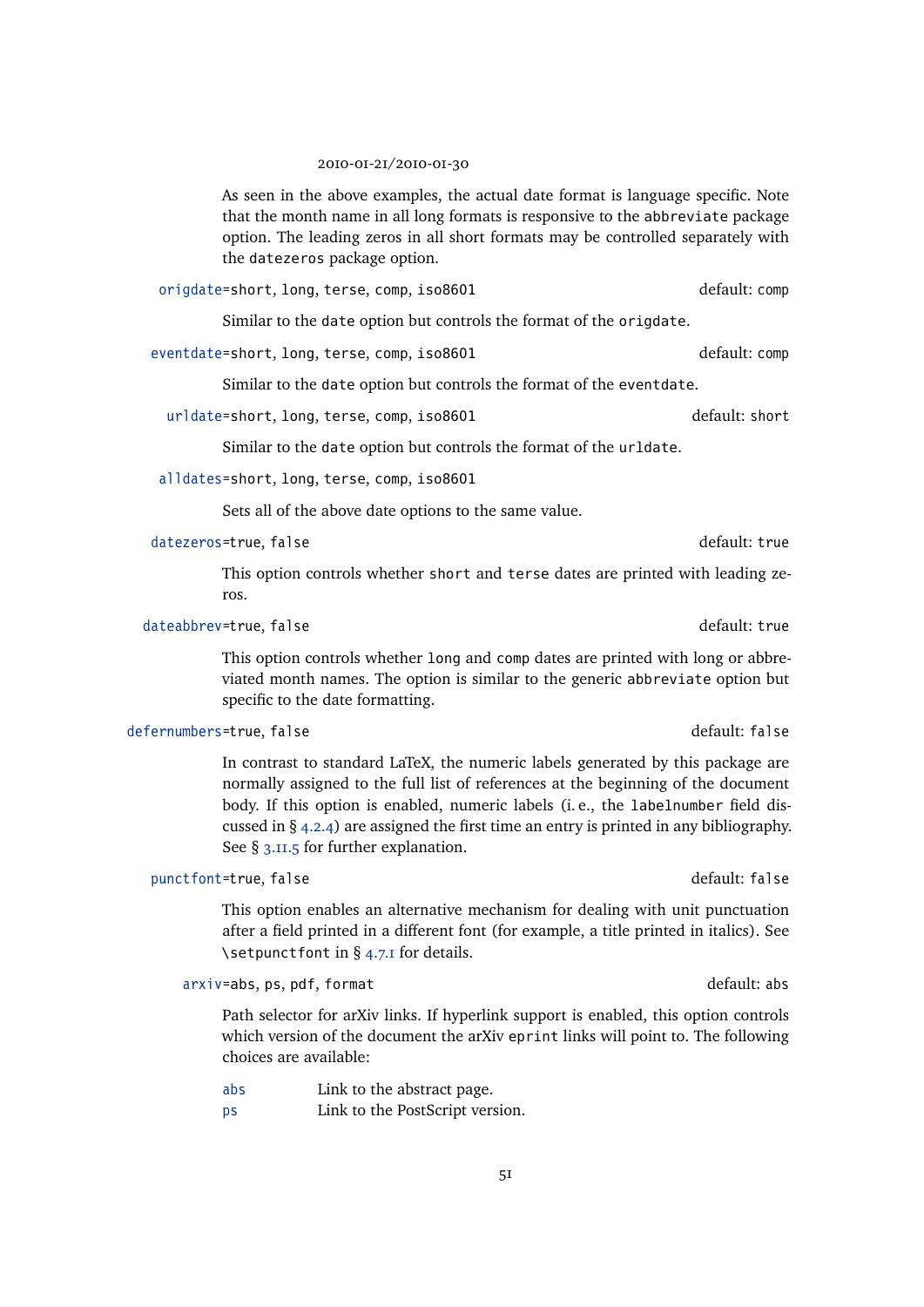| pdf    | Link to the PDF version.          |
|--------|-----------------------------------|
| format | Link to the format selector page. |

See § [3.10.6](#page-105-0) for details on support for arXiv and electronic publishing information.

backend=bibtex, bibtex8, bibtexu, biber default: bibtex

Specifies the database backend. The following backends are supported:

- bibtex Legacy BibTeX. Traditional BibTeX supports Ascii encoding only. Sorting is always case-insensitive.
- bibtex8 bibtex8, the 8-bit implementation of BibTeX, supports Ascii and 8 bit encodings such as Latin 1. Depending on the csf file, case-sensitive sorting may be supported.
- bibtexu bibtexu is a Unicode-enabled implementation of BibTeX which supports UTF-8. Note that bibtexu is not actively supported by biblatex and has not been tested as backend in any way. Biber is the recommended backend.
- biber Biber, the next-generation backend of biblatex, supports Ascii, 8 bit encodings, UTF-8, on-the-fly reencoding, locale-specific sorting, and many other features. Locale-specific sorting, case-sensitive sorting, and upper/lowercase precedence are controlled by the options sortlocale, sortcase, and sortupper, respectively.

This option will typically be set permanently in the configuration file, see  $\S$  [3.2](#page-59-0) for details. Also see § [2.4.3](#page-37-0) for further instructions concerning the encoding of bib files.

# texencoding=auto,  $\langle encoding \rangle$  default: auto

Specifies the encoding of the tex file. This option affects the data transfered from the backend to biblatex. When using Biber, this corresponds to Biber's --bblencoding option. The following choices are available:

- auto Try to auto-detect the input encoding. If the inputenc/inputenx/ luainputenc package is available, biblatex will get the main encoding from that package. If not, it assumes UTF-8 encoding if XeTeX or LuaTeX has been detected, and Ascii otherwise.
- $\langle encoding \rangle$  Specifies the  $\langle encoding \rangle$  explicitly. This is for odd cases in which autodetection fails or you want to force a certain encoding for some reason.

Note that setting texencoding= $\langle encoding \rangle$  will also affect the bibencoding option if bibencoding=auto.

bibencoding=auto,  $\langle encoding \rangle$  default: auto

Specifies the encoding of the bib files. When using Biber, this corresponds to Biber's --bibencoding option. The following choices are available:

auto Use this option if the workflow is transparent, i. e., if the encoding of the bib file is identical to the encoding of the tex file.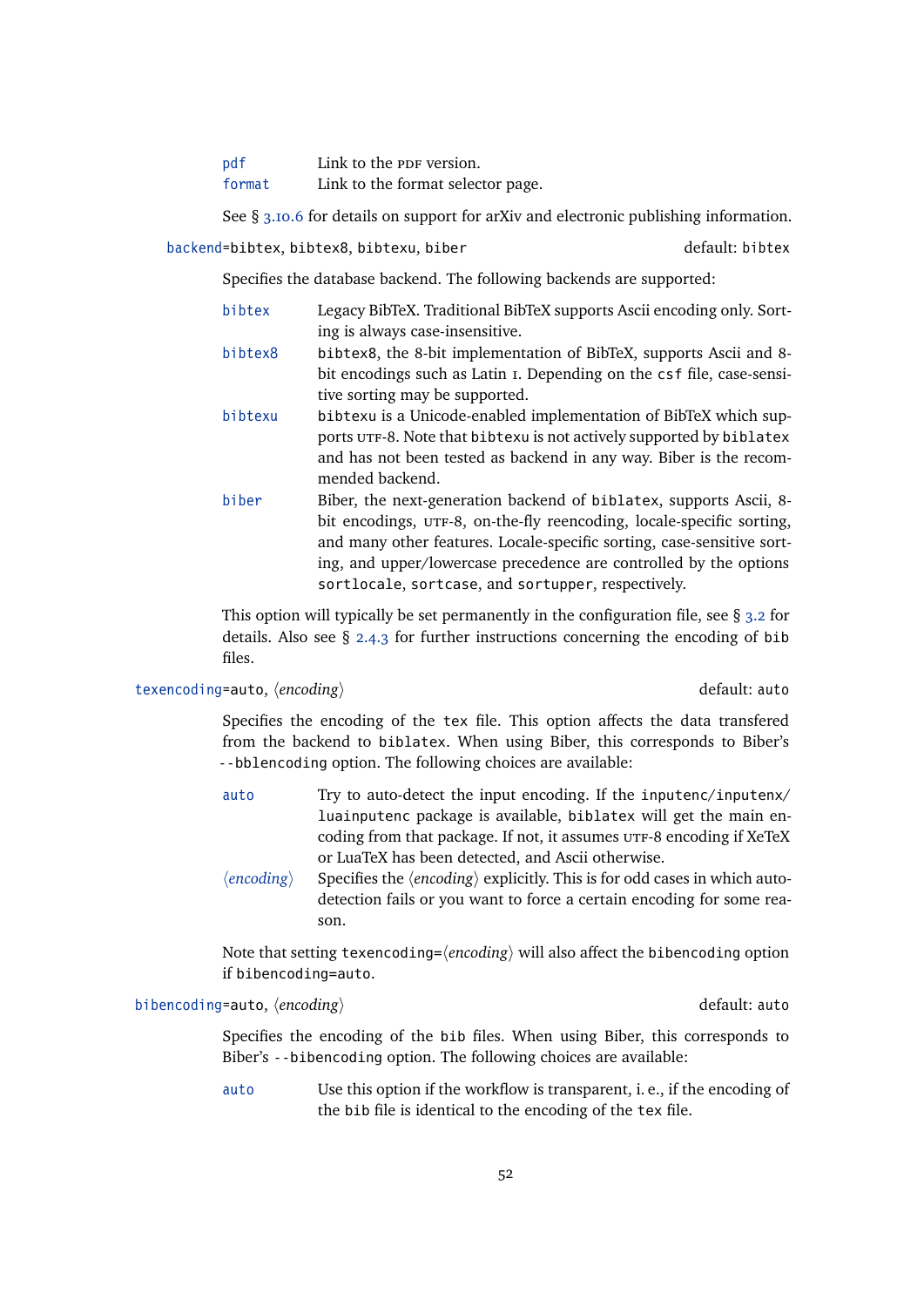$\langle encoding \rangle$  If the encoding of the bib file is different from the one of the tex file, you need to specify it explicitly.

By default, biblatex assumes that the tex file and the bib file use the same encoding (bibencoding=auto). Note that some backends only support a limited number of encodings. See § [2.4.3](#page-37-0) for further instructions.

## safeinputenc=true, false default: false Biber only

If this option is enabled, biblatex will automatically force texencoding=ascii if the inputenc/inputenx package has been loaded and the input encoding is UTF-8, i. e., it will ignore any macro-based UTF-8 support and use Ascii only. Biber will then try to convert any non-Ascii data in the bib file to Ascii. For example, it will convert S to \d{S}. See § [2.4.3.4](#page-39-0) for an explanation of why you may want to enable this option.

### bibwarn=true, false default: true default: true

By default, biblatex will report warnings issued by the backend concerning the data in the bib file as LaTeX warnings. Use this option to suppress such warnings.

## mincrossrefs=(*integer*) default: 2

Sets the minimum number of cross references to  $\langle$ *integer* $\rangle$  when requesting a BibTeX run.<sup>1</sup> Note that this package option merely affects the format of certain requests written to the transcript file. It will not have any effect if the editor or compiler script launching BibTeX does not include dedicated biblatex support or if BibTeX is manually launched from the command-line.<sup>2</sup> See § [2.4.4](#page-42-0) for details. This option also affects the handling of the xref field. See the field description in § [2.2.3](#page-22-0) as well as § [2.4.1](#page-34-0) for details.

## **3.1.2.2 Style-specific**

The following options are provided by the standard styles (as opposed to the core package). Technically, they are preamble options like those in § [3.1.2.1.](#page-43-0)

## isbn=true, false default: true

This option controls whether the fields isbn/issn/isrn are printed.

## url=true, false default: true default: true

This option controls whether the url field and the access date is printed. The option only affects entry types whose url information is optional. The url field of @online entries is always printed.

<sup>1</sup> If an entry which is cross-referenced by other entries in the bib file hits this threshold, it is included in the bibliography even if it has not been cited explicitly. This is a standard feature of BibTeX and not specific to biblatex. See the description of the crossref field in § [2.2.3](#page-22-0) for further information.

<sup>2</sup> As of this writing, no LaTeX editors or compiler scripts with dedicated biblatex support are known, but this will hopefully change in the future.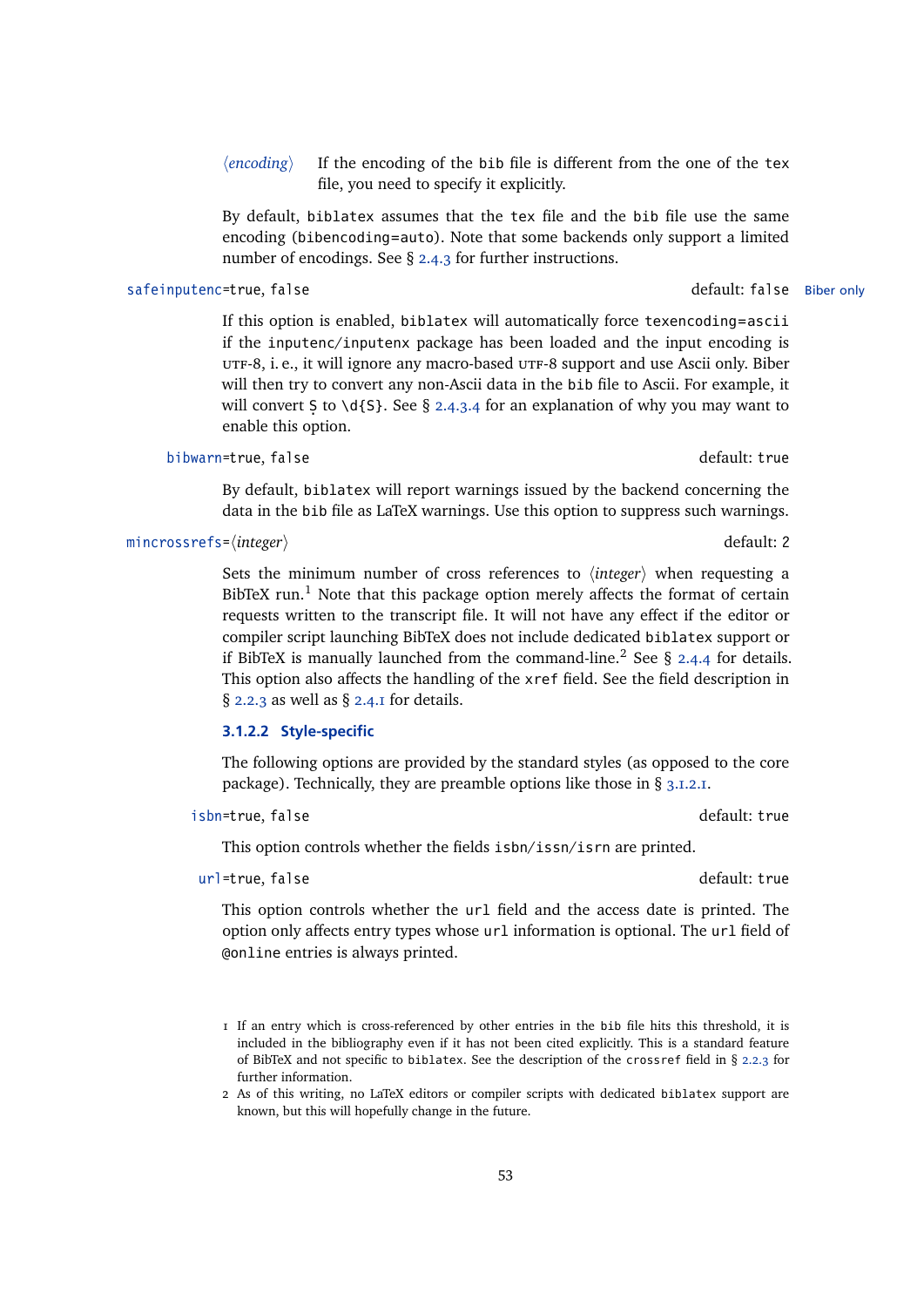doi=true, false default: true default: true

This option controls whether the field doi is printed.

eprint=true, false default: true default: true default: true default: true

This option controls whether eprint information is printed.

## **3.1.2.3 Internal**

The default settings of the following preamble options are controlled by bibliography and citation styles. Apart from the pagetracker and firstinits options, which you may want to adapt, there is normally no need to set them explicitly.

pagetracker=true, false, page, spread default: false

This option controls the page tracker which is required by the \ifsamepage and \iffirstonpage tests from § [4.6.2.](#page-145-0) The possible choices are:

| true   | Enable the tracker in automatic mode. This is like spread if LaTeX is |
|--------|-----------------------------------------------------------------------|
|        | in twoside mode, and like page otherwise.                             |
| false  | Disable the tracker.                                                  |
| page   | Enable the tracker in page mode. In this mode, tracking works on a    |
|        | per-page basis.                                                       |
| spread | Enable the tracker in spread mode. In this mode, tracking works on    |
|        | a per-spread (double page) basis.                                     |

Note that this tracker is disabled in all floats, see § [4.11.5.](#page-198-0)

## citecounter=true, false, context default: false

This option controls the citation counter which is required by citecounter from § [4.6.2.](#page-145-0) The possible choices are:

- true Enable the citation counter in global mode.
- false Disable the citation counter.
- context Enable the citation counter in context-sensitive mode. In this mode, citations in footnotes and in the body text are counted independently.

# citetracker=true, false, context, strict, constrict default: false

This option controls the citation tracker which is required by the \ifciteseen and \ifentryseen tests from  $\S$  [4.6.2.](#page-145-0) The possible choices are:

- true Enable the tracker in global mode.
- false Disable the tracker.
- context Enable the tracker in context-sensitive mode. In this mode, citations in footnotes and in the body text are tracked independently.
- strict Enable the tracker in strict mode. In this mode, an item is only considered by the tracker if it appeared in a stand-alone citation, i. e., if a single entry key was passed to the citation command.
- constrict This mode combines the features of context and strict.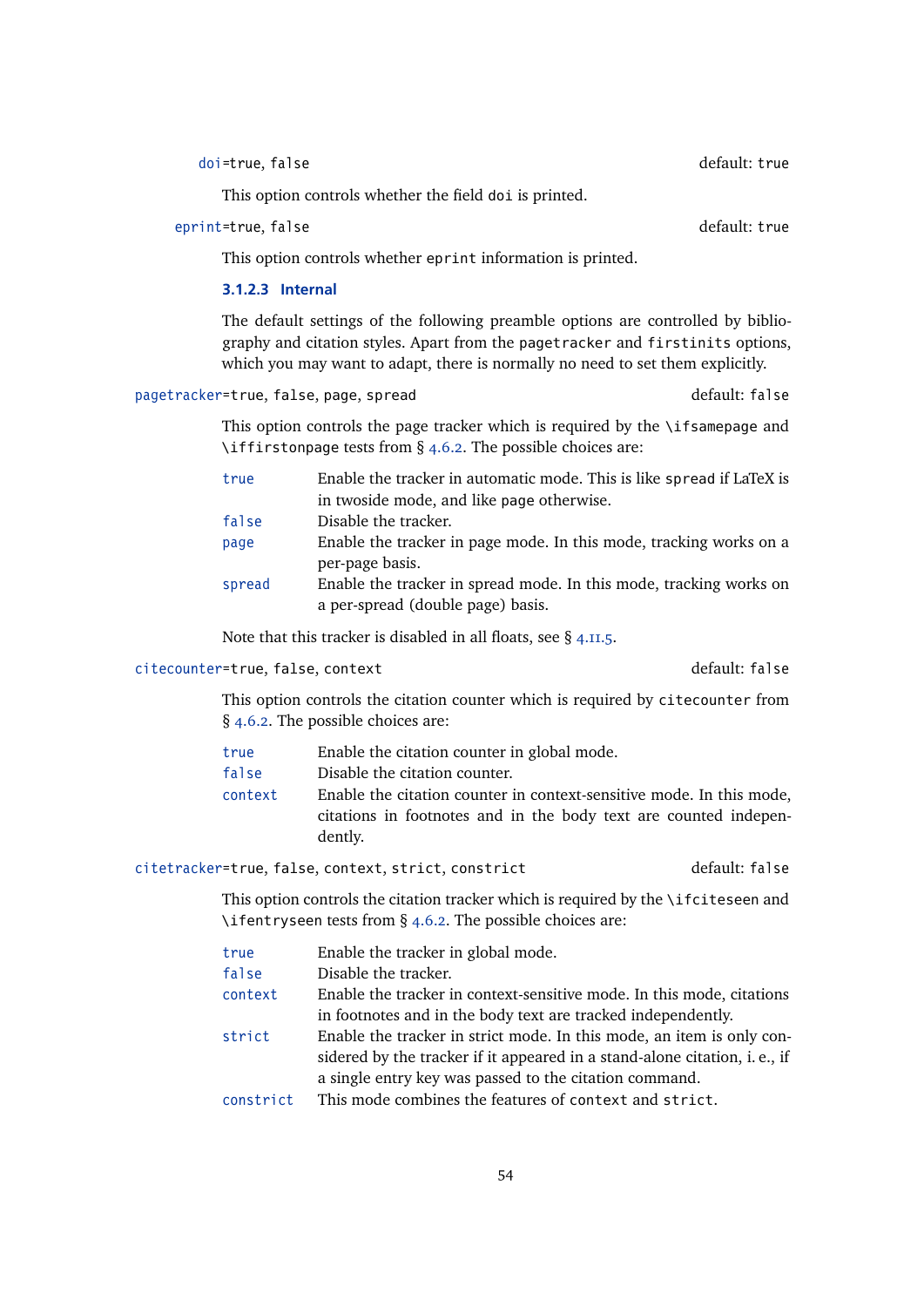Note that this tracker is disabled in all floats, see  $\S$  [4.11.5.](#page-198-0)

ibidtracker=true, false, context, strict, constrict default: false

This option controls the 'ibidem' tracker which is required by the \ifciteibid test from § [4.6.2.](#page-145-0) The possible choices are:

| true      | Enable the tracker in global mode.                                       |
|-----------|--------------------------------------------------------------------------|
| false     | Disable the tracker.                                                     |
| context   | Enable the tracker in context-sensitive mode. In this mode, citations    |
|           | in footnotes and in the body text are tracked separately.                |
| strict    | Enable the tracker in strict mode. In this mode, potentially ambigu-     |
|           | ous references are suppressed. A reference is considered ambiguous       |
|           | if either the current citation (the one including the 'ibidem') or the   |
|           | previous citation (the one the 'ibidem' refers to) consists of a list of |
|           | references. $1$                                                          |
| constrict | This mode combines the features of context and strict. It also           |
|           | keeps track of footnote numbers and detects potentially ambiguous        |
|           | references in footnotes in a stricter way than the strict option. In     |
|           | addition to the conditions imposed by the strict option, a reference     |
|           | in a footnote will only be considered as unambiguous if the current      |
|           | citation and the previous citation are given in the same footnote or     |
|           | in immediately consecutive footnotes.                                    |

Note that this tracker is disabled in all floats, see § [4.11.5.](#page-198-0)

opcittracker=true, false, context, strict, constrict default: false

This option controls the 'opcit' tracker which is required by the \ifopcit test from § [4.6.2.](#page-145-0) This feature is similar to the 'ibidem' tracker, except that it tracks citations on a per-author/editor basis, i. e., \ifopcit will yield true if the cited item is the same as the last one by this author/editor. The possible choices are:

| true      | Enable the tracker in global mode.                                    |
|-----------|-----------------------------------------------------------------------|
| false     | Disable the tracker.                                                  |
| context   | Enable the tracker in context-sensitive mode. In this mode, citations |
|           | in footnotes and in the body text are tracked separately.             |
| strict    | Enable the tracker in strict mode. In this mode, potentially ambigu-  |
|           | ous references are suppressed. See ibidtracker=strict for details.    |
| constrict | This mode combines the features of context and strict. See the        |
|           | explanation of ibidtracker=constrict for details.                     |
|           |                                                                       |

Note that this tracker is disabled in all floats, see § [4.11.5.](#page-198-0)

<sup>1</sup> For example, suppose the initial citation is "Jones, *Title*; Williams, *Title*" and the following one "ibidem". From a technical point of view, it is fairly clear that the 'ibidem' refers to 'Williams' because this is the last reference processed by the previous citation command. To a human reader, however, this may not be obvious because the 'ibidem' may also refer to both titles. The strict mode avoids such ambiguous references.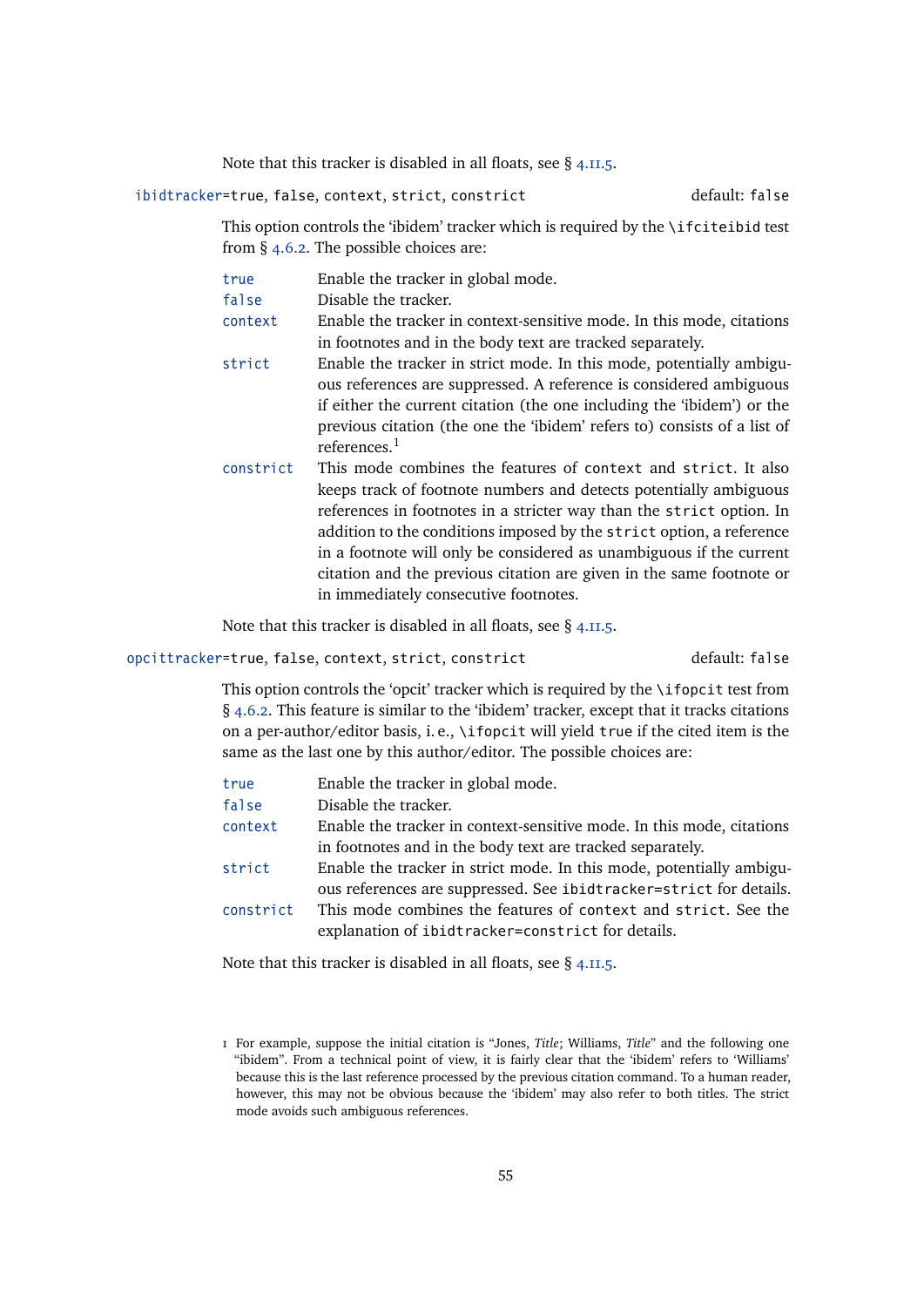# loccittracker=true, false, context, strict, constrict default: false

This option controls the 'loccit' tracker which is required by the \ifloccit test from § [4.6.2.](#page-145-0) This feature is similar to the 'opcit' tracker except that it also checks whether the  $\langle postnote \rangle$  arguments match, i.e., \ifloccit will yield true if the citation refers to the same page cited before. The possible choices are:

| true      | Enable the tracker in global mode.                                                             |
|-----------|------------------------------------------------------------------------------------------------|
| false     | Disable the tracker.                                                                           |
| context   | Enable the tracker in context-sensitive mode. In this mode, citations                          |
|           | in footnotes and in the body text are tracked separately.                                      |
| strict    | Enable the tracker in strict mode. In this mode, potentially ambigu-                           |
|           | ous references are suppressed. See ibidtracker=strict for details.                             |
|           | In addition to that, this mode also checks if the $\langle$ <i>postnote</i> $\rangle$ argument |
|           | is numerical (based on \ifnumerals from $\S$ 4.6.2).                                           |
| constrict | This mode combines the features of context and strict. See the                                 |
|           | explanation of ibidtracker=constrict for details. In addition to                               |
|           | that, this mode also checks if the $\langle$ <i>postnote</i> $\rangle$ argument is numerical   |
|           | (based on \ifnumerals from $\S$ 4.6.2).                                                        |
|           |                                                                                                |

Note that this tracker is disabled in all floats, see § [4.11.5.](#page-198-0)

# idemtracker=true, false, context, strict, constrict default: false

This option controls the 'idem' tracker which is required by the \ifciteidem test from § [4.6.2.](#page-145-0) The possible choices are:

| true      | Enable the tracker in global mode.                                    |
|-----------|-----------------------------------------------------------------------|
| false     | Disable the tracker.                                                  |
| context   | Enable the tracker in context-sensitive mode. In this mode, citations |
|           | in footnotes and in the body text are tracked separately.             |
| strict    | This is an alias for true, provided only for consistency with the     |
|           | other trackers. Since 'idem' replacements do not get ambiguous in     |
|           | the same way as 'ibidem' or 'op. cit.', the strict tracking mode does |
|           | not apply to them.                                                    |
| constrict | This mode is similar to context with one additional condition: a      |
|           | reference in a footnote will only be considered as unambiguous if     |
|           | the current citation and the previous citation are given in the same  |
|           | footnote or in immediately consecutive footnotes.                     |

Note that this tracker is disabled in all floats, see § [4.11.5.](#page-198-0)

# parentracker=true, false default: true

This option controls the parenthesis tracker which keeps track of nested parentheses and brackets. This information is used by \parentext and \brackettext from § [3.6.5,](#page-82-0) \mkbibparens and \mkbibbrackets from § [4.10.4](#page-185-0) and \bibopenparen, \bibcloseparen, \bibopenbracket, \bibclosebracket (also § [4.10.4\)](#page-185-0).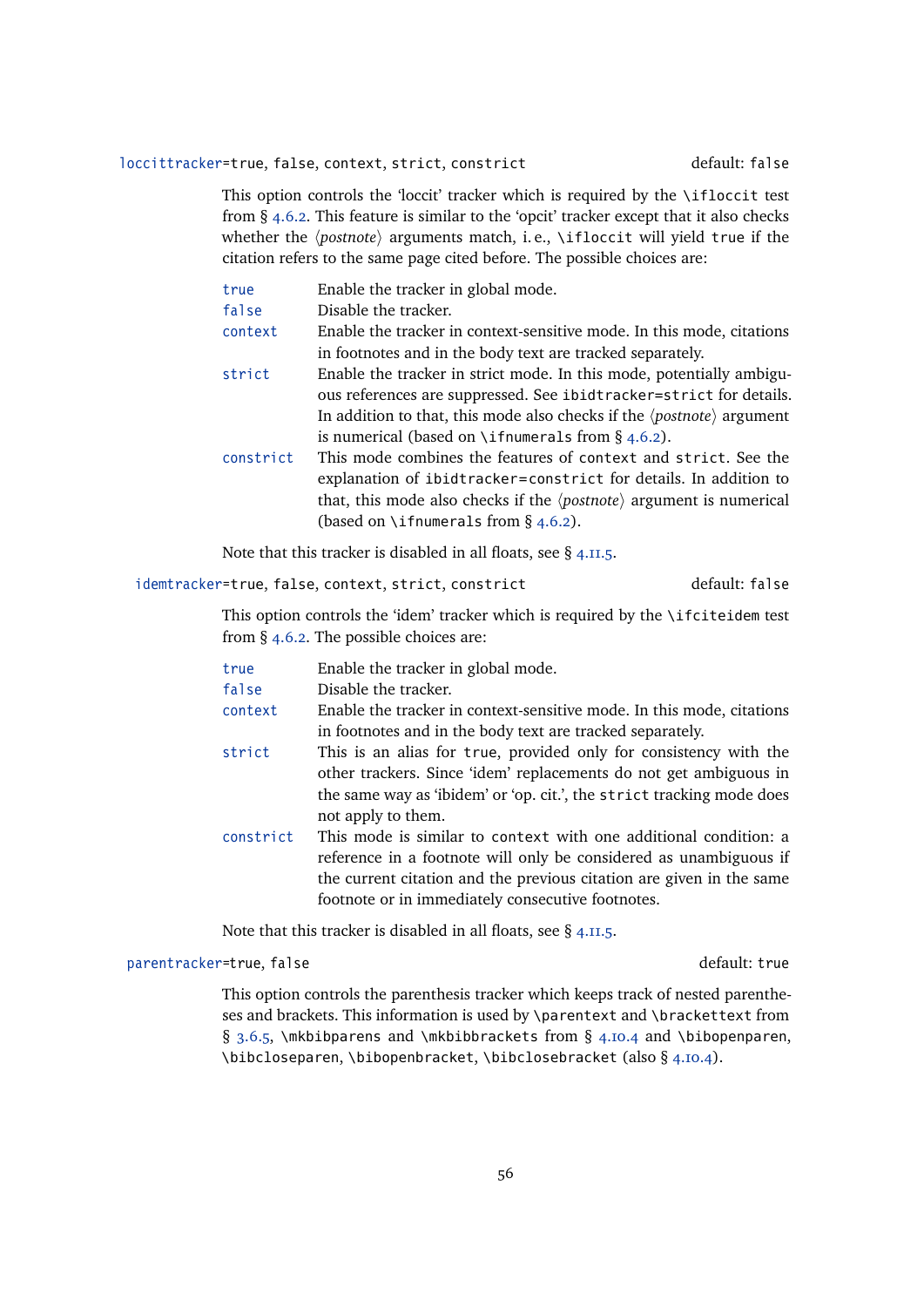|                   | default: 3                                                                                                                                                                                                                                                                                                                                                                                                                | $maxparams = \langle integer \rangle$                                |
|-------------------|---------------------------------------------------------------------------------------------------------------------------------------------------------------------------------------------------------------------------------------------------------------------------------------------------------------------------------------------------------------------------------------------------------------------------|----------------------------------------------------------------------|
|                   | The maximum permitted nesting level of parentheses and brackets. If parentheses<br>and brackets are nested deeper than this value, biblatex will issue errors.                                                                                                                                                                                                                                                            |                                                                      |
|                   | default: false                                                                                                                                                                                                                                                                                                                                                                                                            | firstinits=true, false                                               |
|                   | When enabled, all first and middle names will be rendered as initials. The option<br>will affect the \iffirstinits test from $\S$ 4.6.2.                                                                                                                                                                                                                                                                                  |                                                                      |
|                   | default: false                                                                                                                                                                                                                                                                                                                                                                                                            | terseinits=true, false                                               |
| <b>Biber only</b> | This option controls the format of initials generated by biblatex. If enabled, ini-<br>tals are rendered using a terse format without dots and spaces. For example, the<br>initials of Donald Ervin Knuth would be rendered as 'D. E.' by default, and as 'DE'<br>if this option is enabled. With Biber, the option works by redefining some macros<br>which control the format of initials. See $\S$ 3.11.4 for details. |                                                                      |
|                   | default: false                                                                                                                                                                                                                                                                                                                                                                                                            | labelalpha=true, false                                               |
| <b>Biber only</b> | Whether or not to provide the special fields labelalpha and extraalpha, see<br>§ 4.2.4 for details. With Biber, this option is also settable on a per-type basis. See<br>also maxalphanames and minalphanames.                                                                                                                                                                                                            |                                                                      |
| <b>Biber only</b> | default: 3                                                                                                                                                                                                                                                                                                                                                                                                                | <code>maxalphanames=</code> $\langle$ <code>integer</code> $\rangle$ |
|                   | Similar to the maxnames option but customizes the format of the labelalpha field.                                                                                                                                                                                                                                                                                                                                         |                                                                      |
| <b>Biber only</b> | default: 1                                                                                                                                                                                                                                                                                                                                                                                                                | minalphanames= $\langle integer \rangle$                             |
|                   | Similar to the minnames option but customizes the format of the labelalpha field.                                                                                                                                                                                                                                                                                                                                         |                                                                      |
|                   | default: false                                                                                                                                                                                                                                                                                                                                                                                                            | labelnumber=true, false                                              |
|                   | Whether or not to provide the special field labelnumber, see $\S$ 4.2.4 for details.<br>This option is also settable on a per-type basis.                                                                                                                                                                                                                                                                                 |                                                                      |
|                   | default: false                                                                                                                                                                                                                                                                                                                                                                                                            | labelyear=true, false                                                |
| Biber only        | Whether or not to provide the special fields labelyear and extrayear, see § 4.2.4<br>for details. With Biber, this option is also settable on a per-type basis.                                                                                                                                                                                                                                                           |                                                                      |
|                   | default: false                                                                                                                                                                                                                                                                                                                                                                                                            | singletitle=true, false                                              |
| <b>Biber only</b> | Whether or not to provide the data required by the \ifsingletitle test, see<br>$\S$ 4.6.2 for details. With Biber, this option is also settable on a per-type basis.                                                                                                                                                                                                                                                      |                                                                      |
| <b>Biber only</b> | default: false<br>uniquename=true, false, init, full, allinit, allfull, mininit,                                                                                                                                                                                                                                                                                                                                          | minfull                                                              |
|                   | Whether or not to update the uniquename counter, see $\S$ 4.6.2 for details. This<br>feature will disambiguate individual names in the labelname list. This option is<br>also settable on a per-type basis. The possible choices are:                                                                                                                                                                                     |                                                                      |
|                   | An alias for full.<br>Disable this feature.                                                                                                                                                                                                                                                                                                                                                                               | true<br>false                                                        |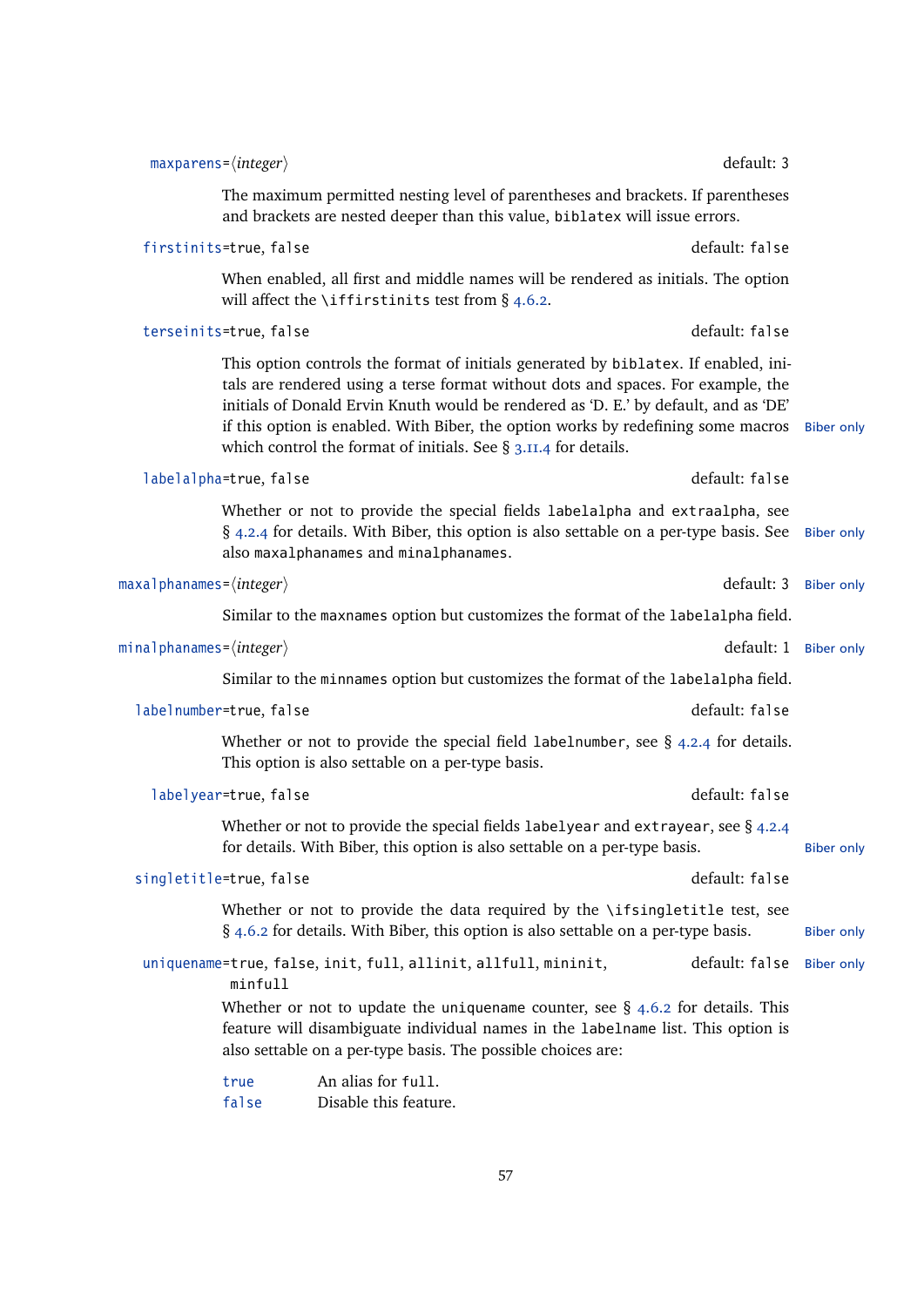| init    | Disambiguate names using initials only.                              |
|---------|----------------------------------------------------------------------|
| ful1    | Disambiguate names using initials or full names, as required.        |
| allinit | Similar to init but disambiguates all names in the labelname list,   |
|         | beyond maxnames/minnames/uniquelist.                                 |
| allfull | Similar to full but disambiguates all names in the labelname list,   |
|         | beyond maxnames/minnames/uniquelist.                                 |
| mininit | A variant of init which only disambiguates names in lists with iden- |
|         | tical last names.                                                    |
| minfull | A variant of full which only disambiguates names in lists with iden- |
|         | tical last names.                                                    |
|         |                                                                      |

Note that the uniquename option will also affect uniquelist, the \ifsingletitle test, and the extrayear field. See  $\S$  [4.11.4](#page-193-0) for further details and practical examples.

# uniquelist=true, false, minyear default: false Biber only

Whether or not to update the uniquelist counter, see  $\S$  [4.6.2](#page-145-0) for details. This feature will disambiguate the labelname list if it has become ambiguous after maxnames/minnames truncation. Essentially, it overrides maxnames/minnames on a per-field basis. This option is also settable on a per-type basis. The possible choices are:

| true    | Disambiguate the labelname list.                                        |
|---------|-------------------------------------------------------------------------|
| false   | Disable this feature.                                                   |
| minyear | Disambiguate the labelname list only if the truncated list is identical |
|         | to another one with the same labelyear. This mode of operation is       |
|         | useful for author-year styles and requires labelyear=true.              |
|         |                                                                         |

Note that the uniquelist option will also affect the \ifsingletitle test and the extrayear field. See § [4.11.4](#page-193-0) for further details and practical examples. See § [4.11.4](#page-193-0) for further details and practical examples.

# **3.1.3 Entry Options**

Entry options are package options which can be adjusted on a per-entry basis in the options field from § [2.2.3.](#page-22-0)

## **3.1.3.1 Preamble/Type/Entry Options**

The following options are settable on a per-entry basis in the options field. In addition to that, they may also be used in the optional argument to \usepackage as well as in the configuration file and the document preamble. This is useful if you want to change the default behavior globally.

## useauthor=true, false default: true default: true

Whether the author is used in labels and considered during sorting. This may be useful if an entry includes an author field but is usually not cited by author for some reason. Setting useauthor=false does not mean that the author is ignored completely. It means that the author is not used in labels and ignored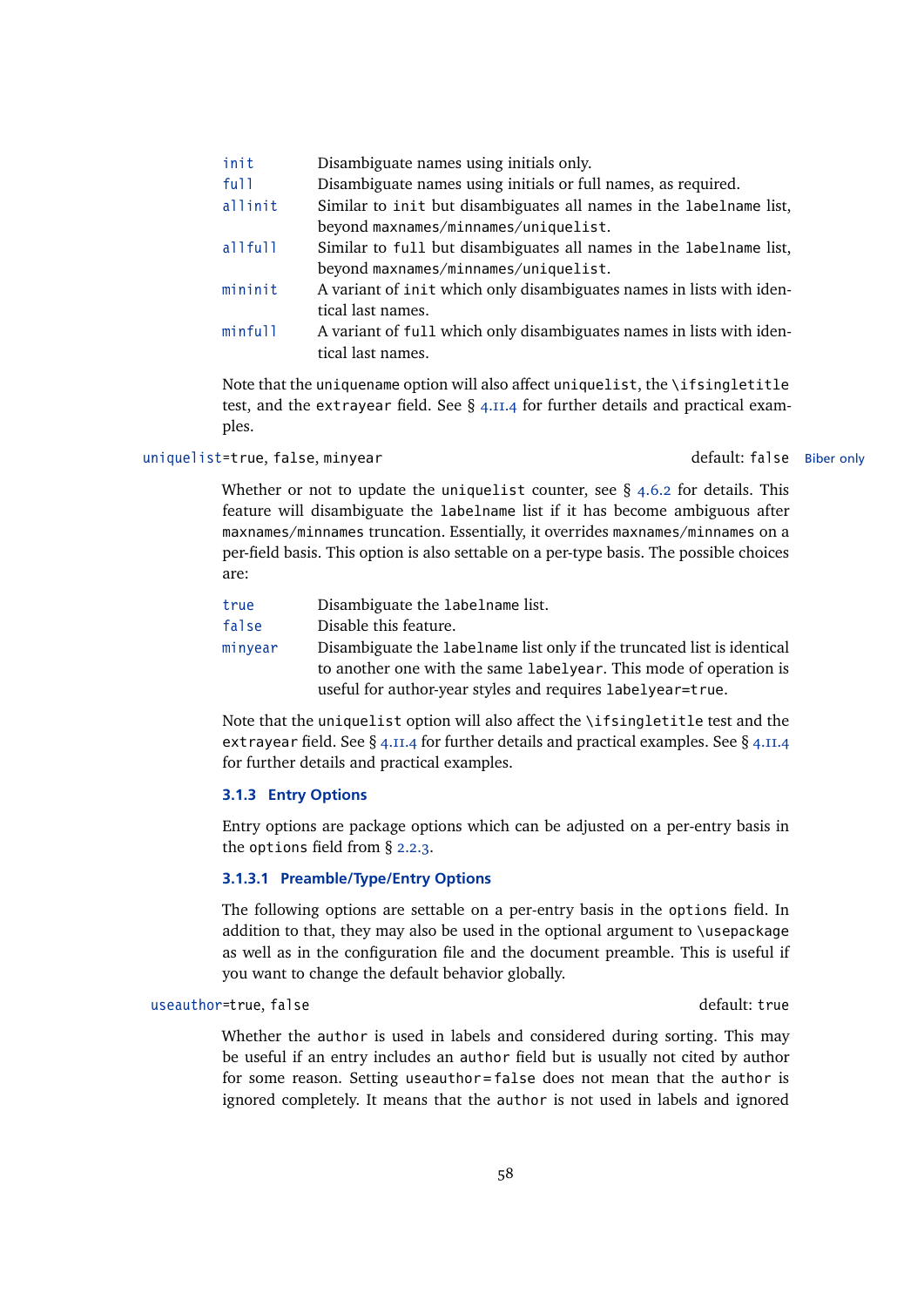during sorting. The entry will then be alphabetized by editor or title. With the standard styles, the author is printed after the title in this case. See also  $\S$  [3.4.](#page-66-0) With Biber, this option is also settable on a per-type basis. Biber only

## useeditor=true, false default: true default: true

Whether the editor replaces a missing author in labels and during sorting. This may be useful if an entry includes an editor field but is usually not cited by editor. Setting useeditor=false does not mean that the editor is ignored completely. It means that the editor does not replace a missing author in labels and during sorting. The entry will then be alphabetized by title. With the standard styles, the editor is printed after the title in this case. See also  $\S$  [3.4.](#page-66-0) With Biber, this Biber only option is also settable on a per-type basis.

### usetranslator=true, false default: false

Whether the translator replaces a missing author/editor in labels and during sorting. Setting usetranslator=true does not mean that the translator overrides the author/editor. It means that the translator is considered as a fallback if the author/editor is missing or if useauthor and useeditor are set to false. In other words, in order to cite a book by translator rather than by author, you need to set the following options: With Biber, this option is also settable on a Biber only per-type basis.

```
@Book{...,
  options = {useauthor=false,usetranslator=true},
  author = \{ \ldots \},\translator = \{ \ldots \},
  ...
```
With the standard styles, the translator is printed after the title by default. See also § [3.4.](#page-66-0)

# useprefix=true, false default: false

Whether the name prefix (von, van, of, da, de, della, etc.) is considered when printing the last name in citations. This also affects the sorting and formatting of the bibliography as well as the generation of certain types of labels. If this option is enabled, biblatex always precedes the last name with the prefix. For example, Ludwig van Beethoven would be cited as "Beethoven" and alphabetized as "Beethoven, Ludwig van" by default. If this option is enabled, he is cited as "van Beethoven" and alphabetized as "Van Beethoven, Ludwig" instead. With Biber, this Biber only option is also settable on a per-type basis.

indexing=true, false, cite, bib

The indexing option is also settable per-type or per-entry basis. See  $\S$  [3.1.2.1](#page-43-0) for details.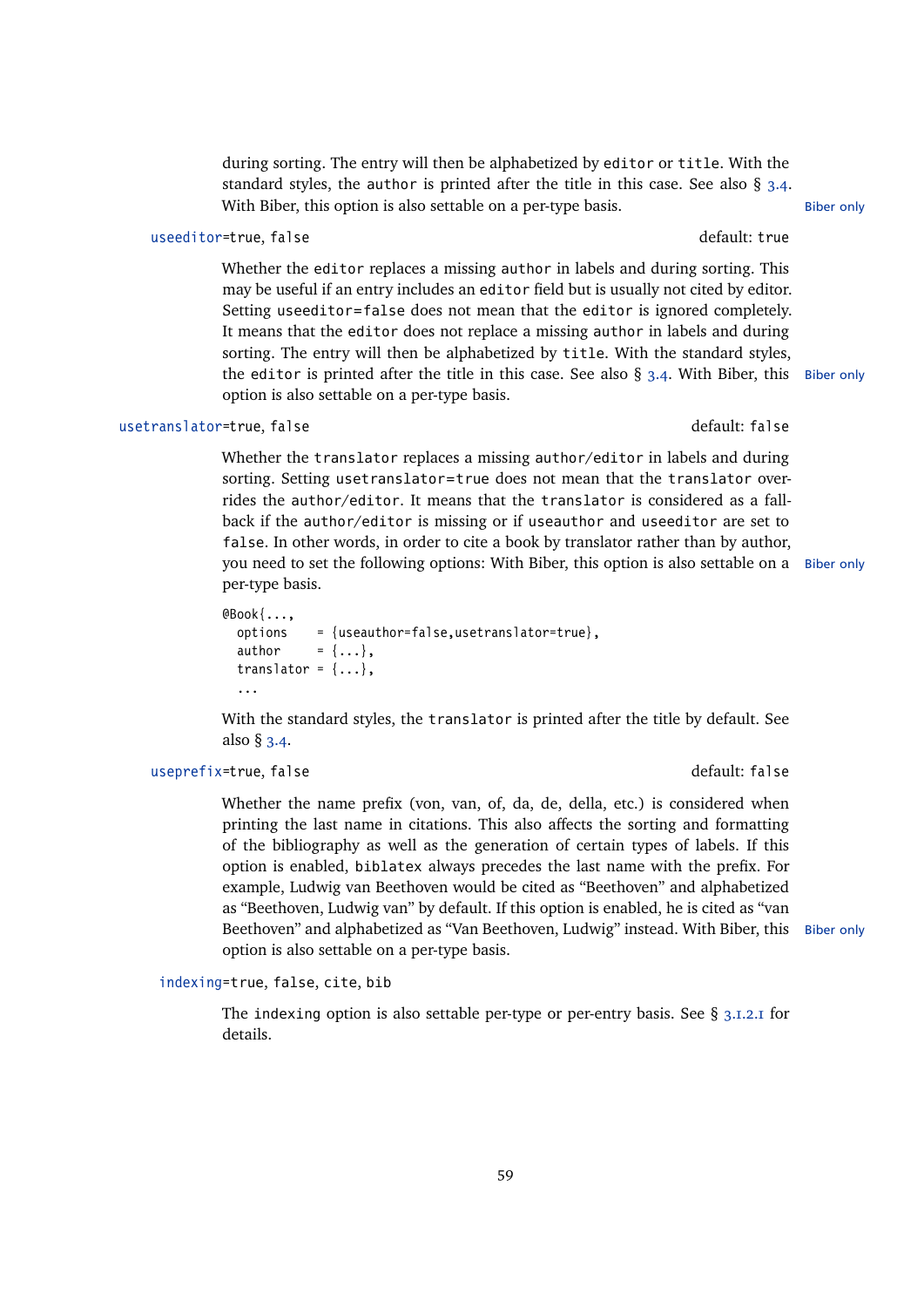## <span id="page-59-0"></span>**3.1.3.2 Type/Entry Options**

The following options are only settable on a per-entry basis in the options field. They are not available globally.

If this option is enabled, the entry is excluded from the bibliography but it may still be cited. With Biber, this option is also settable on a per-type basis. Biber only

skipbib=true, false default: false default: false

skiplos=true, false default: false

If this option is enabled, the entry is excluded from the list of shorthands. It is still included in the bibliography and it may also be cited by shorthand. With Biber, Biber only this option is also settable on a per-type basis.

### skiplab=true, false default: false default: false

If this option is enabled, biblatex will not assign any labels to the entry. It is not required for normal operation. Use it with care. If enabled, biblatex can not guarantee unique citations for the respective entry and citations styles which require labels may fail to create valid citations for the entry. With Biber, this option Biber only is also settable on a per-type basis.

Setting this option is equivalent to skipbib, skiplos, and skiplab. It is not required for normal operation. Use it with care. With Biber, this option is also set- Biber only table on a per-type basis.

### **3.1.4 Legacy Options**

The following legacy option may be used globally in the optional argument to \documentclass or locally in the optional argument to \usepackage:

openbib This option is provided for backwards compatibility with the standard LaTeX doc- Deprecated ument classes. openbib is similar to block=par.

# **3.2 Global Customization**

Apart from writing new citation and bibliography styles, there are numerous ways to customize the styles which ship with this package. Customization will usually take place in the preamble, but there is also a configuration file for permanent adaptions. The configuration file may also be used to initialize the package options to a value different from the package default.

## **3.2.1 Configuration File**

If available, this package will load the configuration file biblatex.cfg. This file is read at the end of the package, immediately after the citation and bibliography styles have been loaded.

dataonly=true, false default: false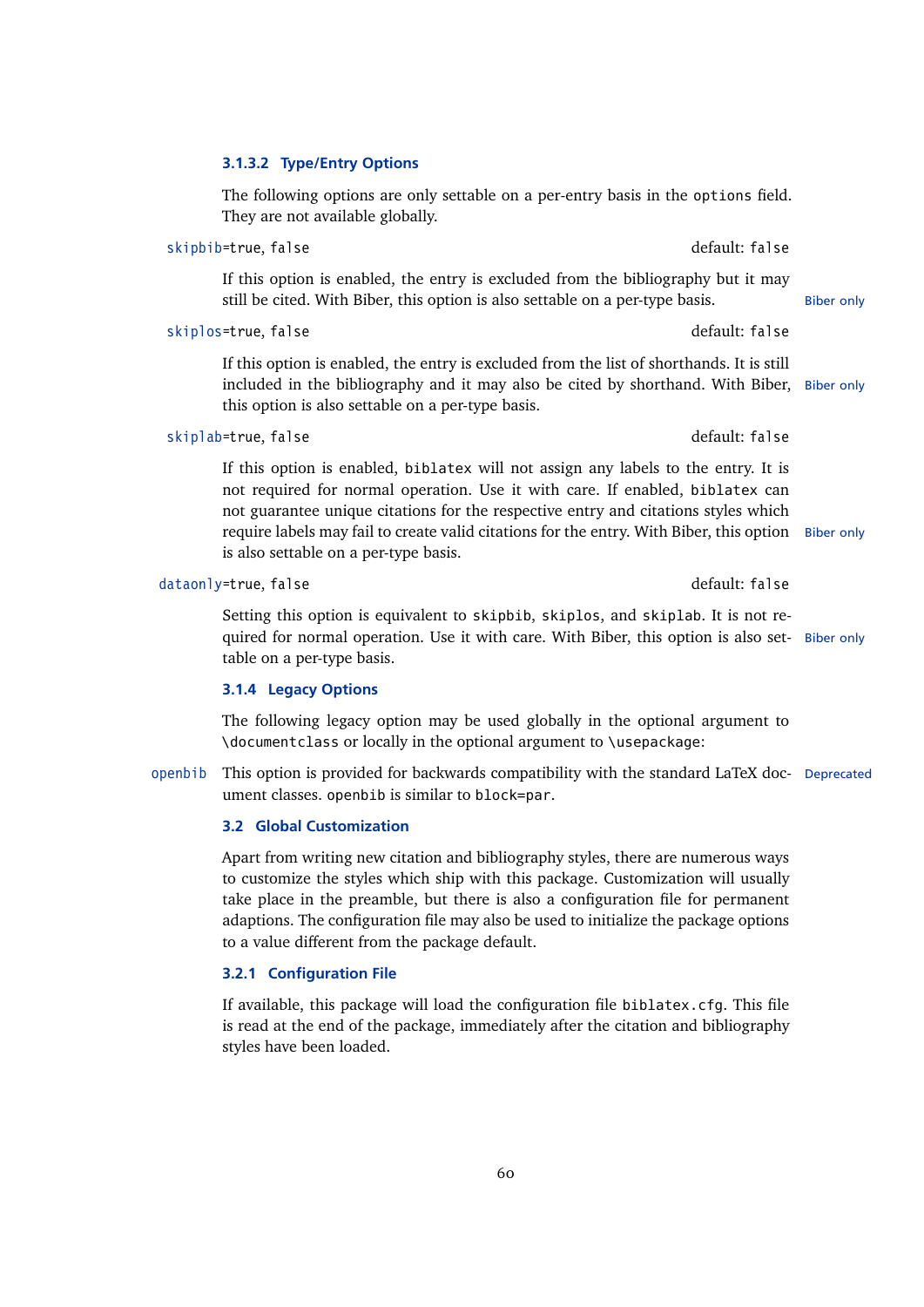## **3.2.2 Setting Package Options**

The load-time package options in  $\S$  [3.1.1](#page-42-0) must be given in the optional argument to \usepackage. The package options in  $\S$  [3.1.2](#page-43-0) may also be given in the preamble. The options are executed with the following command:

<span id="page-60-0"></span>\ExecuteBibliographyOptions[\\tentrytype, ... \)]{\\tellequanglegy ... \}

This command may also be used in the configuration file to modify the default setting of a package option. Certain options are also settable on a per-type basis. In this case, the optional  $\langle entrytype \rangle$  argument specifies the entry type. The  $\langle$ *entrytype* $\rangle$  argument may be a comma-separated list of values.

### **3.3 Standard Styles**

This section provides a short description of all bibliography and citation styles which ship with the biblatex package. If you want to write your own styles, see  $§$  [4.](#page-113-0)

# **3.3.1 Citation Styles**

The citation styles which come with this package implement several common citation schemes. All standard styles cater for the shorthand field and support hyperlinks as well as indexing.

numeric This style implements a numeric citation scheme similar to the standard bibliographic facilities of LaTeX. It should be employed in conjunction with a numeric bibliography style which prints the corresponding labels in the bibliography. It is intended for in-text citations. The style will set the following package options at load time: autocite=inline, labelnumber=true. This style also provides an additional preamble option called subentry which affects the handling of entry sets. If this option is disabled, citations referring to a member of a set will point to the entire set. If it is enabled, the style supports citations like "[5c]" which point to a subentry in a set (the third one in this example). See the style example for details.

- numeric-comp A compact variant of the numeric style which prints a list of more than two consecutive numbers as a range. This style is similar to the cite package and the sort&compress option of the natbib package in numerical mode. For example, instead of " $[8, 3, 1, 7, 2]$ " this style would print " $[I-3, 7, 8]$ ". It is intended for in-text citations. The style will set the following package options at load time: autocite= inline, sortcites=true, labelnumber=true. It also provides the subentry option.
- numeric-verb A verbose variant of the numeric style. The difference affects the handling of a list of citations and is only apparent when multiple entry keys are passed to a single citation command. For example, instead of " $[2, 5, 6]$ " this style would print " $[2]$ ; [5]; [6]". It is intended for in-text citations. The style will set the following package options at load time: autocite=inline, labelnumber=true. It also provides the subentry option.

alphabetic This style implements an alphabetic citation scheme similar to the alpha.bst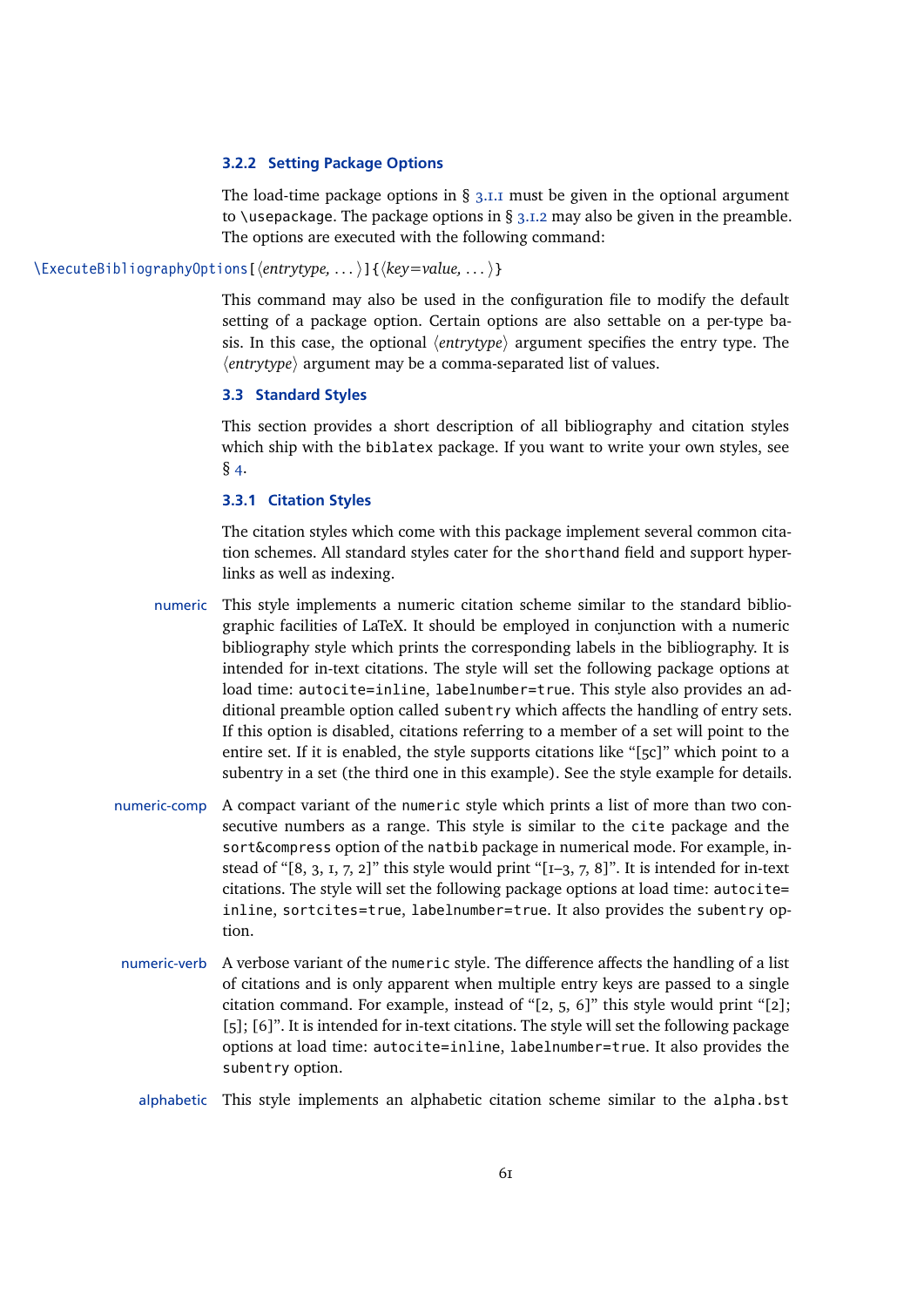style of traditional BibTeX. The alphabetic labels resemble a compact author-year style to some extent, but the way they are employed is similar to a numeric citation scheme. For example, instead of "Jones 1995" this style would use the label "[Jon95]". "Jones and Williams 1986" would be rendered as "[JW86]". This style should be employed in conjunction with an alphabetic bibliography style which prints the corresponding labels in the bibliography. It is intended for in-text citations. The style will set the following package options at load time: autocite= inline, labelalpha=true.

- alphabetic-verb A verbose variant of the alphabetic style. The difference affects the handling of a list of citations and is only apparent when multiple entry keys are passed to a single citation command. For example, instead of "[Doe92; Doe95; Jon98]" this style would print "[Doe92]; [Doe95]; [Jon98]". It is intended for in-text citations. The style will set the following package options at load time: autocite=inline, labelalpha=true.
	- authoryear This style implements an author-year citation scheme. If the bibliography contains two or more works by the same author which were all published in the same year, a letter is appended to the year. For example, this style would print citations such as "Doe 1995a; Doe 1995b; Jones 1998". This style should be employed in conjunction with an author-year bibliography style which prints the corresponding labels in the bibliography. It is primarily intended for in-text citations, but it could also be used with citations given in footnotes. The style will set the following package options at load time: autocite=inline, labelyear=true, uniquename=full, uniquelist= true.
- authoryear-comp A compact variant of the authoryear style which prints the author only once if subsequent references passed to a single citation command share the same author. If they share the same year as well, the year is also printed only once. For example, instead of "Doe 1995b; Doe 1992; Jones 1998; Doe 1995a" this style would print "Doe 1992, 1995a,b; Jones 1998". It is primarily intended for in-text citations, but it could also be used with citations given in footnotes. The style will set the following package options at load time: autocite=inline, sortcites=true, labelyear= true, uniquename=full, uniquelist=true.
- authoryear-ibid A variant of the authoryear style which replaces repeated citations by the abbreviation *ibidem* unless the citation is the first one on the current page or double-page spread, or the *ibidem* would be ambiguous in the sense of the package option ibidtracker=constrict. The style will set the following package options at load time: autocite=inline, labelyear=true, uniquename=full, uniquelist=true, ibidtracker=constrict, pagetracker=true. This style also provides an additional preamble option called ibidpage. See the style example for details.
- authoryear-icomp A style combining authoryear-comp and authoryear-ibid. The style will set the following package options at load time: autocite=inline, labelyear=true, uniquename=full, uniquelist=true, ibidtracker=constrict, pagetracker= true, sortcites = true. This style also provides an additional preamble option called ibidpage. See the style example for details.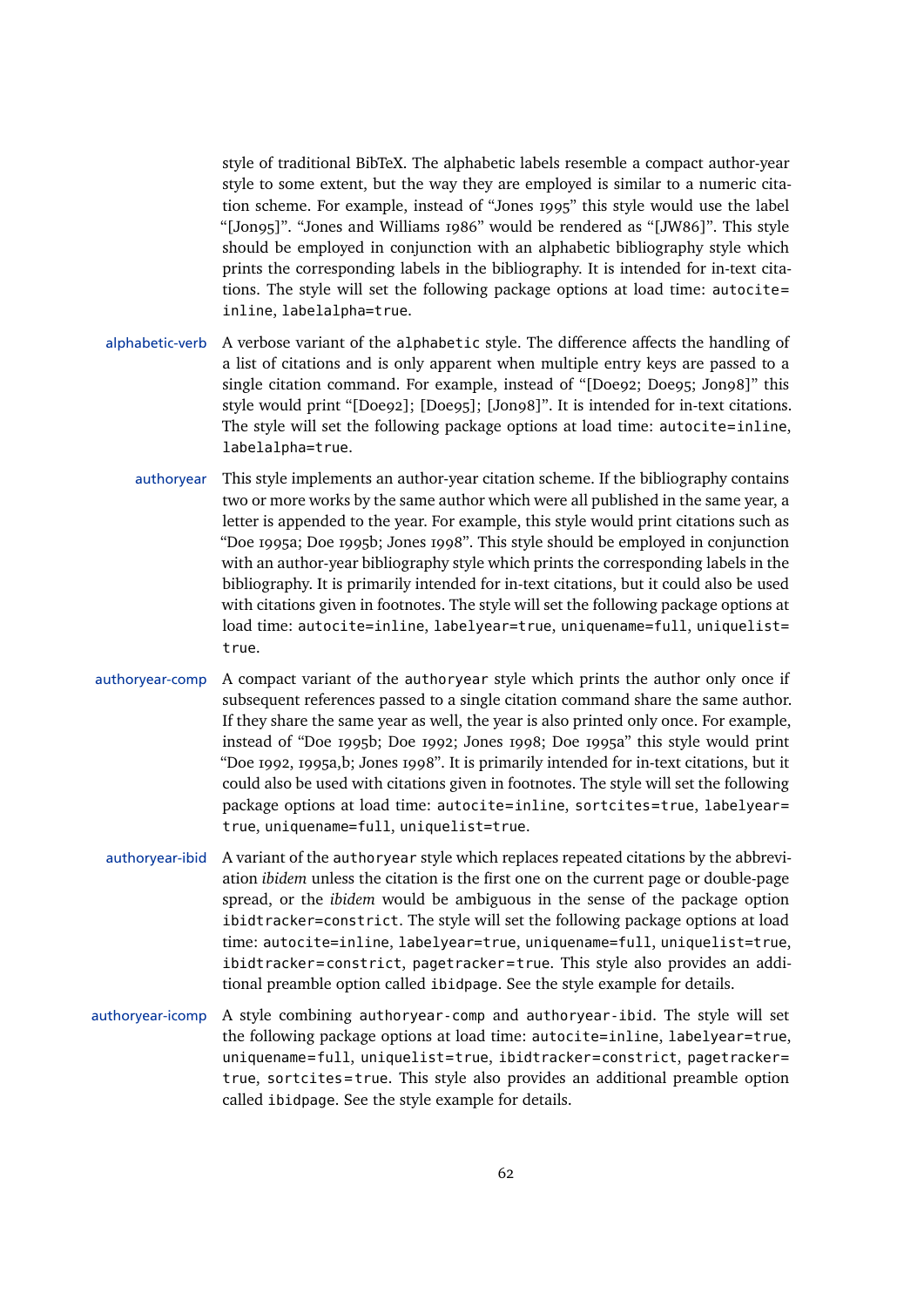- authortitle This style implements a simple author-title citation scheme. It will make use of the shorttitle field, if available. It is intended for citations given in footnotes. The style will set the following package options at load time: autocite=footnote, uniquename=full, uniquelist=true.
- authortitle-comp A compact variant of the authortitle style which prints the author only once if subsequent references passed to a single citation command share the same author. For example, instead of "Doe, *First title*; Doe, *Second title*" this style would print "Doe, *First title*, *Second title*". It is intended for citations given in footnotes. The style will set the following package options at load time: autocite=footnote, sortcites=true, uniquename=full, uniquelist=true.
- authortitle-ibid A variant of the authortitle style which replaces repeated citations by the abbreviation *ibidem* unless the citation is the first one on the current page or doublepage spread, or the *ibidem* would be ambiguous in the sense of the package option ibidtracker=constrict. It is intended for citations given in footnotes. The style will set the following package options at load time: autocite = footnote, uniquename=full, uniquelist=true, ibidtracker=constrict, pagetracker= true. This style also provides an additional preamble option called ibidpage. See the style example for details.
- authortitle-icomp A style combining the features of authortitle-comp and authortitle-ibid. The style will set the following package options at load time: autocite=footnote, uniquename=full, uniquelist=true, ibidtracker=constrict, pagetracker= true, sortcites = true. This style also provides an additional preamble option called ibidpage. See the style example for details.
- authortitle-terse A terse variant of the authortitle style which only prints the title if the bibliography contains more than one work by the respective author/editor. This style will make use of the shorttitle field, if available. It is suitable for in-text citations as well as citations given in footnotes. The style will set the following package options at load time: autocite=inline, singletitle=true, uniquename=full, uniquelist=true.
- authortitle-tcomp A style combining the features of authortitle-comp and authortitle-terse. This style will make use of the shorttitle field, if available. It is suitable for intext citations as well as citations given in footnotes. The style will set the following package options at load time: autocite=inline, sortcites=true, singletitle= true, uniquename=full, uniquelist=true.
- authortitle-ticomp A style combining the features of authortitle-icomp and authortitle-terse. In other words: a variant of the authortitle-tcomp style with an *ibidem* feature. This style is suitable for in-text citations as well as citations given in footnotes. It will set the following package options at load time: autocite=inline, ibidtracker=constrict, pagetracker=true, sortcites=true, singletitle= true, uniquename=full, uniquelist=true. This style also provides an additional preamble option called ibidpage. See the style example for details.

verbose A verbose citation style which prints a full citation similar to a bibliography entry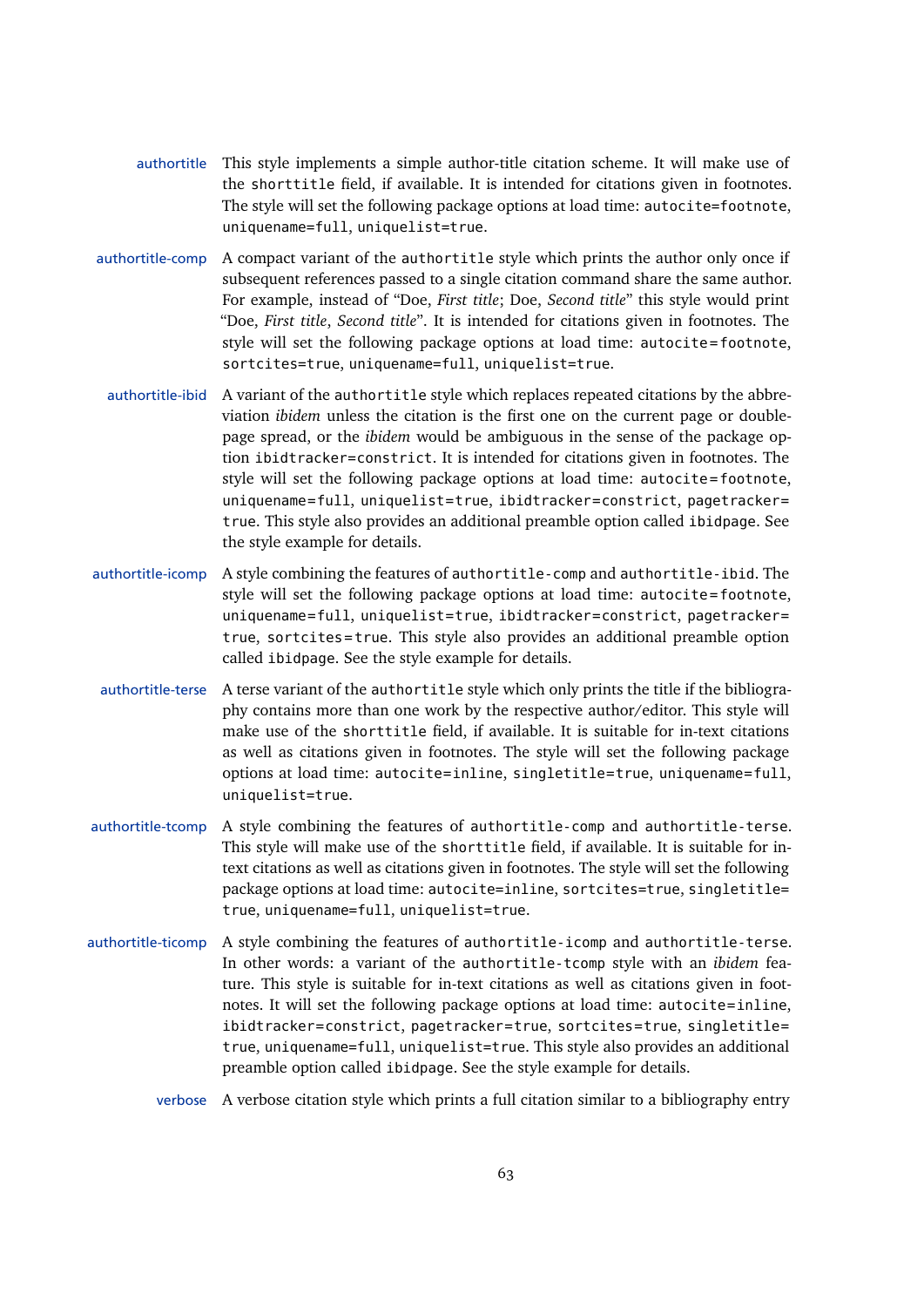when an entry is cited for the first time, and a short citation afterwards. If available, the shorttitle field is used in all short citations. If the shorthand field is defined, the shorthand is introduced on the first citation and used as the short citation thereafter. This style may be used without a list of references and shorthands since all bibliographic data is provided on the first citation. It is intended for citations given in footnotes. The style will set the following package options at load time: autocite=footnote, citetracker=context. This style also provides an additional preamble option called citepages. See the style example for details.

- verbose-ibid A variant of the verbose style which replaces repeated citations by the abbreviation *ibidem* unless the citation is the first one on the current page or double-page spread, or the *ibidem* would be ambiguous in the sense of ibidtracker=strict. This style is intended for citations given in footnotes. The style will set the following package options at load time: autocite=footnote, citetracker=context, ibidtracker=constrict, pagetracker=true. This style also provides additional preamble options called ibidpage and citepages. See the style example for details.
- verbose-note This style is similar to the verbose style in that it prints a full citation similar to a bibliography entry when an entry is cited for the first time, and a short citation afterwards. In contrast to the verbose style, the short citation is a pointer to the footnote with the full citation. If the bibliography contains more than one work by the respective author/editor, the pointer also includes the title. If available, the shorttitle field is used in all short citations. If the shorthand field is defined, it is handled as with the verbose style. This style may be used without a list of references and shorthands since all bibliographic data is provided on the first citation. It is exclusively intended for citations given in footnotes. The style will set the following package options at load time: autocite=footnote, citetracker= context, singletitle=true. This style also provides additional preamble options called pageref and citepages. See the style example for details.
- verbose-inote A variant of the verbose-note style which replaces repeated citations by the abbreviation *ibidem* unless the citation is the first one on the current page or double-page spread, or the *ibidem* would be ambiguous in the sense of ibidtracker=strict. This style is exclusively intended for citations given in footnotes. It will set the following package options at load time: autocite=footnote, citetracker=context, ibidtracker=constrict, singletitle=true, pagetracker=true. This style also provides additional preamble options called ibidpage, pageref, and citepages. See the style example for details.
- verbose-trad1 This style implements a traditional citation scheme. It is similar to the verbose style in that it prints a full citation similar to a bibliography entry when an item is cited for the first time, and a short citation afterwards. Apart from that, it uses the scholarly abbreviations *ibidem*, *idem*, *op. cit.*, and *loc. cit.* to replace recurrent authors, titles, and page numbers in repeated citations in a special way. If the shorthand field is defined, the shorthand is introduced on the first citation and used as the short citation thereafter. This style may be used without a list of references and shorthands since all bibliographic data is provided on the first citation. It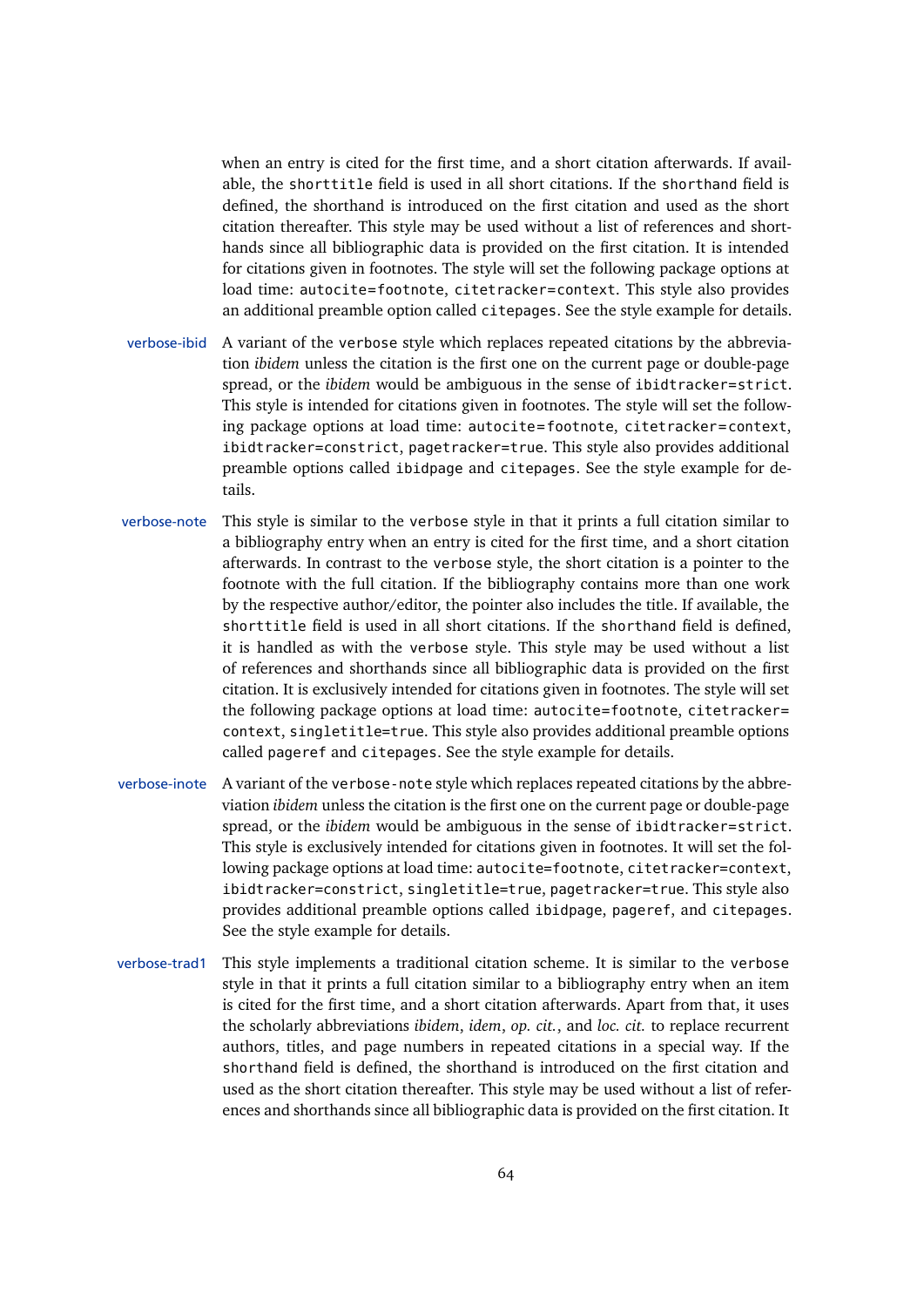<span id="page-64-0"></span>is intended for citations given in footnotes. The style will set the following package options at load time: autocite=footnote, citetracker=context, ibidtracker= constrict, idemtracker=constrict, opcittracker=context, loccittracker= context. This style also provides additional preamble options called ibidpage, strict, and citepages. See the style example for details.

- verbose-trad2 Another traditional citation scheme. It is also similar to the verbose style but uses scholarly abbreviations like *ibidem* and *idem* in repeated citations. In contrast to the verbose-trad1 style, the logic of the *op. cit.* abbreviations is different in this style and *loc. cit.* is not used at all. It is in fact more similar to verbose-ibid and verbose-inote than to verbose-trad1. The style will set the following package options at load time: autocite=footnote, citetracker=context, ibidtracker= constrict, idemtracker=constrict. This style also provides additional preamble options called ibidpage, strict, and citepages. See the style example for details.
- verbose-trad3 Yet another traditional citation scheme. It is similar to the verbose-trad2 style but uses the scholarly abbreviations *ibidem* and *op. cit.* in a slightly different way. The style will set the following package options at load time: autocite=footnote, citetracker = context, ibidtracker = constrict, loccittracker = constrict. This style also provides additional preamble options called strict and citepages. See the style example for details.
	- reading A citation style which goes with the bibliography style by the same name. It simply loads the authortitle style.

The following citation styles are special purpose styles. They are not intended for the final version of a document:

- draft A draft style which uses the entry keys in citations. The style will set the following package options at load time: autocite=plain.
- debug This style prints the entry key rather than some kind of label. It is intended for debugging only and will set the following package options at load time: autocite= plain.

## **3.3.2 Bibliography Styles**

All bibliography styles which come with this package use the same basic format for the individual bibliography entries. They only differ in the kind of label printed in the bibliography and the overall formatting of the list of references. There is a matching bibliography style for every citation style. Note that some bibliography styles are not mentioned below because they simply load a more generic style. For example, the bibligraphy style authortitle-comp will load the authortitle style.

numeric This style prints a numeric label similar to the standard bibliographic facilities of LaTeX. It is intended for use in conjunction with a numeric citation style. Note that the shorthand field overrides the default label. The style will set the following package options at load time: labelnumber=true. This style also provides an addi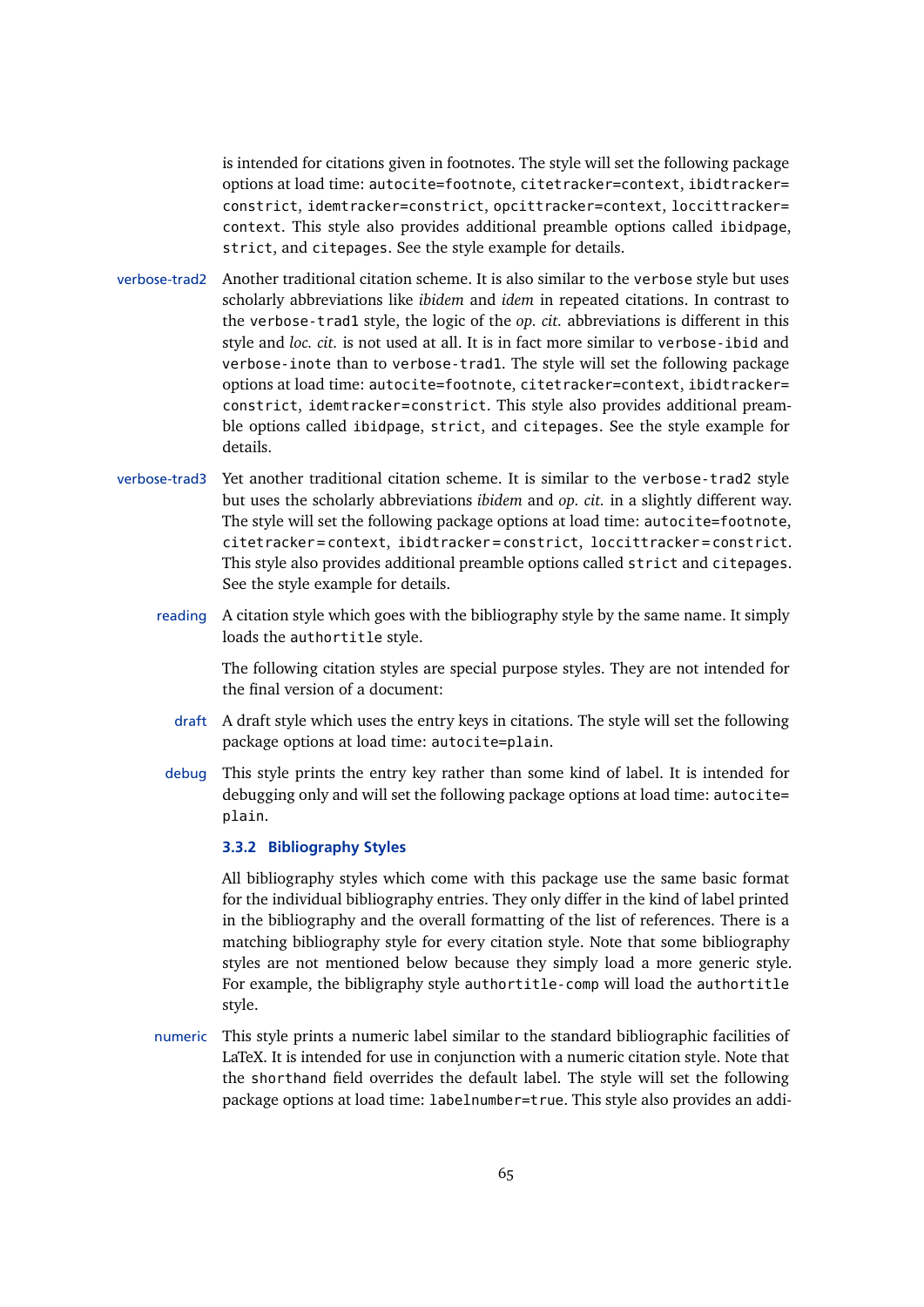tional preamble option called subentry which affects the formatting of entry sets. If this option is enabled, all members of a set are marked with a letter which may be used in citations referring to a set member rather than the entire set. See the style example for details.

- alphabetic This style prints an alphabetic label similar to the alpha.bst style of traditional BibTeX. It is intended for use in conjunction with an alphabetic citation style. Note that the shorthand field overrides the default label. The style will set the following package options at load time: labelalpha=true, sorting=anyt.
- authoryear This style differs from the other styles in that the publication date is not printed towards the end of the entry but rather after the author/editor. It is intended for use in conjunction with an author-year citation style. Recurring author and editor names are replaced by a dash unless the entry is the first one on the current page or double-page spread. This style provides an additional preamble option called dashed which controls this feature. It also provided a preamble option called mergedate. See the style example for details. The style will set the following package options at load time: labelyear = true, sorting = nyt, pagetracker = true, mergedate=true.
- authortitle This style does not print any label at all. It is intended for use in conjunction with an author-title citation style. Recurring author and editor names are replaced by a dash unless the entry is the first one on the current page or double-page spread. This style also provides an additional preamble option called dashed which controls this feature. See the style example for details. The style will set the following package options at load time: pagetracker=true.
	- verbose This style is similar to the authortitle style. It also provides an additional preamble option called dashed. See the style example for details. The style will set the following package options at load time: pagetracker=true.
	- reading This special bibliography style is designed for personal reading lists, annotated bibliographies, and similar applications. It optionally includes the fields annotation, abstract, library, and file in the bibliography. If desired, it also adds various kinds of short headers to the bibliography. This style also provides the additional preamble options entryhead, entrykey, annotation, abstract, library, and file which control whether or not the corresponding items are printed in the bibliography. See the style example for details. See also § [3.10.7.](#page-107-0) The style will set the following package options at load time: loadfiles=true, entryhead=true, entrykey=true, annotation=true, abstract=true, library=true, file=true.

The following bibliography styles are special purpose styles. They are not intended for the final version of a document:

- draft This draft style includes the entry keys in the bibliography. The bibligraphy will be sorted by entry key. The style will set the following package options at load time: sorting=debug.
- debug This style prints all bibliographic data in tabular format. It is intended for debugging only and will set the following package options at load time: sorting=debug.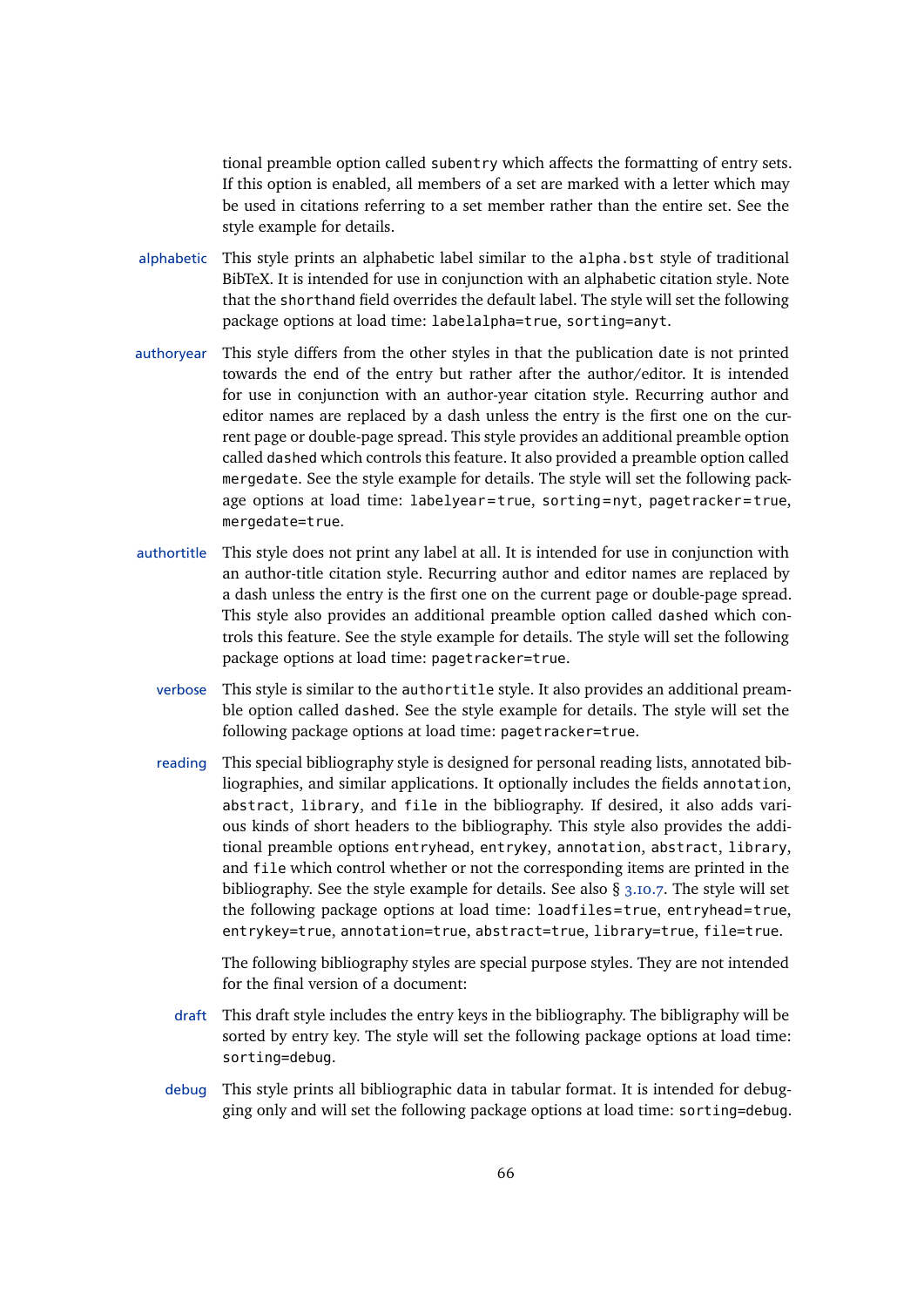### <span id="page-66-0"></span>**3.4 Sorting Options**

This package supports various sorting schemes for the bibliography. The sorting scheme is selected with the sorting package option from  $\S$  [3.1.2.1.](#page-43-0) Apart from the regular data fields there are also some special fields which may be used to optimize the sorting of the [b](#page-208-0)ibliography. Appendices BI and B[2](#page-208-0) give an outline of the alphabetic sorting schemes supported by biblatex. Chronological sorting schemes are listed in appendix  $B_3$ . A few explanations concerning these schemes are in order.

The first item considered in the sorting process is always the presort field of the entry. If this field is undefined, biblatex will use the default value 'mm' as a presort string. The next item considered is the sortkey field. If this field is defined, it serves as the master sort key. Apart from the presort field, no further data is considered in this case. If the sortkey field is undefined, sorting continues with the name. The package will try using the sortname, author, editor, and translator fields, in this order. Which fields are considered also depends on the setting of the useauthor, useeditor, and usetranslator options. If all three of them are disabled, the sortname field is ignored as well. Note that all name fields are responsive to maxnames and minnames. If no name field is available, either because all of them are undefined or because useauthor, useeditor, and usetranslator are disabled, biblatex will fall back to the sorttitle and title fields as a last resort. The remaining items are, in various order: the sortyear field, if defined, or the first four digits of the year field otherwise; the sorttitle field, if defined, or the title field otherwise; the volume field, which is padded to four digits with leading zeros, or the string 0000 otherwise. Note that the sorting schemes shown in appendix  $B2$  $B2$  include an additional item: labelalpha is the label used by 'alphabetic' bibliography styles. Strictly speaking, the string used for sorting is labelalpha + extraalpha. The sorting schemes in appendix  $B2$  $B2$  are intended to be used in conjunction with alphabetic styles only.

The chronological sorting schemes presented in appendix  $B_3$  $B_3$  also make use of the presort and sortkey fields, if defined. The next item considered is the sortyear or the year field, depending on availability. The ynt scheme extracts the first four Arabic figures from the field. If both fields are undefined, the string 9999 is used as a fallback value. This means that all entries without a year will be moved to the end of the list. The ydnt scheme is similar in concept but sorts the year in descending order. As with the ynt scheme, the string 9999 is used as a fallback value. The remaining items are similar to the alphabetic sorting schemes discussed above. Note that the ydnt sorting scheme will only sort the date in descending order. All other items are sorted in ascending order as usual.

Using special fields such as sortkey, sortname, or sorttitle is usually not required. The biblatex package is quite capable of working out the desired sorting order by using the data found in the regular fields of an entry. You will only need them if you want to manually modify the sorting order of the bibliography or if any data required for sorting is missing. Please refer to the field descriptions in § [2.2.3](#page-22-0) for details on possible uses of the special fields. Also note that using bibtex8 or Biber instead of legacy bibtex is strongly recommended.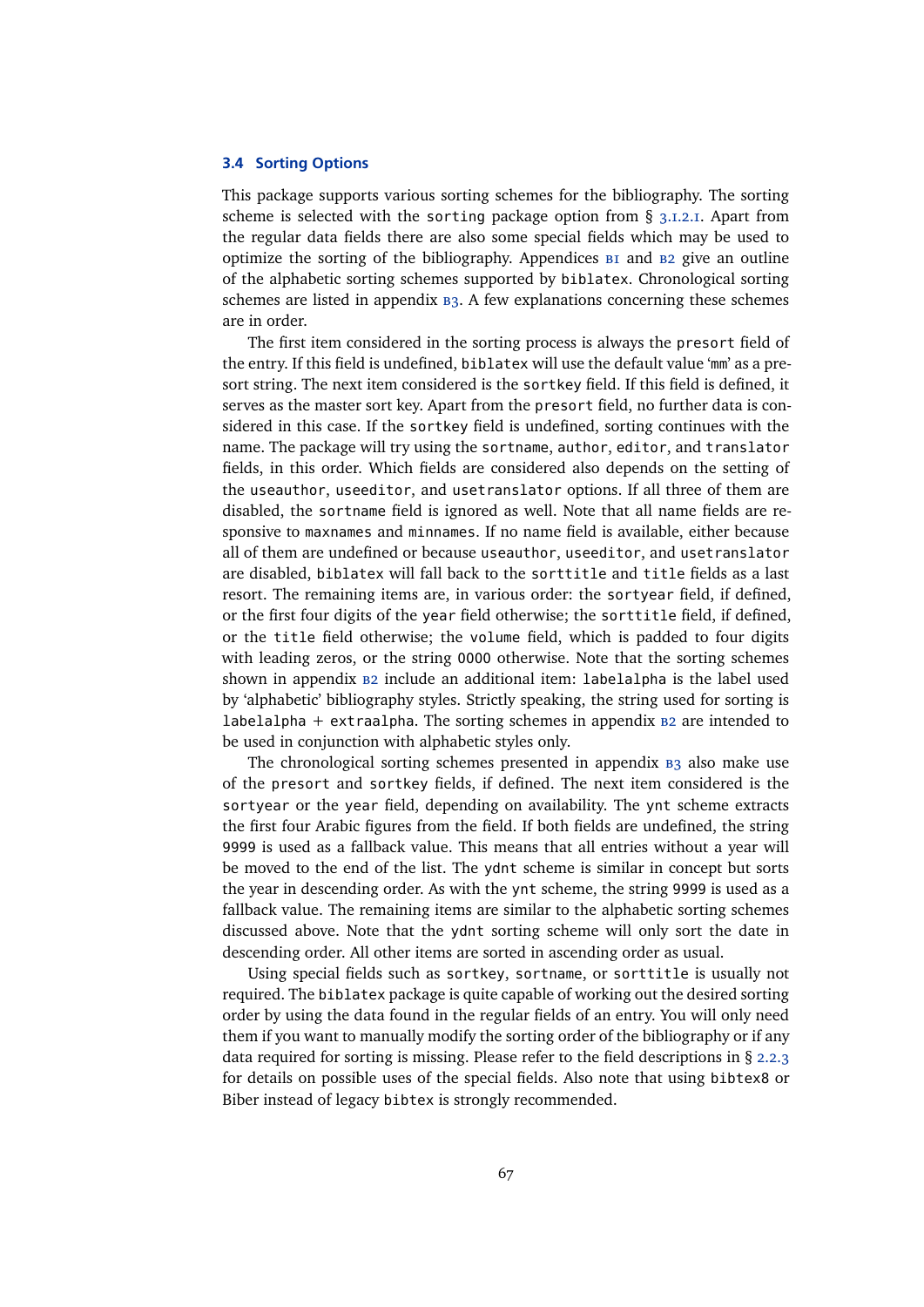## **3.5 Bibliography Commands**

## **3.5.1 Resources**

### \addbibresource[\*options*\]{\*resource*\}

Adds a  $\langle resource \rangle$ , such as a .bib file, to the default resource list. This command is only available in the preamble. It replaces the \bibliography legacy command. Note that files must be specified with their full name, including the extension. Do not omit the .bib extension from the filename. Also note that the  $\langle resource \rangle$  is a single resource. Invoke \addbibresource multiple times to add more resources, for example:

```
\addbibresource{bibfile1.bib}
\addbibresource{bibfile2.bib}
\addbibresource[location=remote]{http://www.citeulike.org/bibtex/group/9517}
\addbibresource[location=remote,label=lan]{ftp://192.168.1.57/~user/file.bib}
```
Since the *(resource)* string is read in a verbatim-like mode, it may contain arbitrary characters. The only restriction is that any curly braces must be balanced. The following *(options)* are available:

```
label=/identifier)
```
Assigns a label to a resource. The *(identifier)* may be used in place of the full resource name in the optional argument of refsection (see [3.5.4\)](#page-72-0).

```
location=(location) default: local
```
The location of the resource. The  $\langle location \rangle$  may be either local for local resources or remote for urls. Remote resources require Biber. The protocols HTTP and FTP are supported. The remote url must be a fully qualified path to a bib file or a URL which returns a bib file.

```
type=\langle type \rangle default: file
```
The type of resource. Currently, the only supported type is file.

```
datatype=\langle datatype \rangle datatype<sup>{</sup>datatype}
```
The data type (format) of the resource. The following formats are currently supported:

| bibtex       | BibTeX format.                                                                                                      |  |
|--------------|---------------------------------------------------------------------------------------------------------------------|--|
| ris          | Research Information Systems (RIS) format. <sup>1</sup> Note that an ID tag Biber only                              |  |
|              | is required in all RIS records. The ID value corresponds to the entry                                               |  |
|              | key. Support for this format is experimental.                                                                       |  |
| zoterordfxml | Zotero RDF/XML format. Support for this format is experimental. Biber only                                          |  |
|              | Refer to the Biber manual for details.                                                                              |  |
| endnotexml   | EndNote xML format. Support for this format is experimental. Re- Biber only<br>fer to the Biber manual for details. |  |
|              |                                                                                                                     |  |

1 [http://en.wikipedia.org/wiki/RIS\\_\(file\\_format\)](http://en.wikipedia.org/wiki/RIS_(file_format))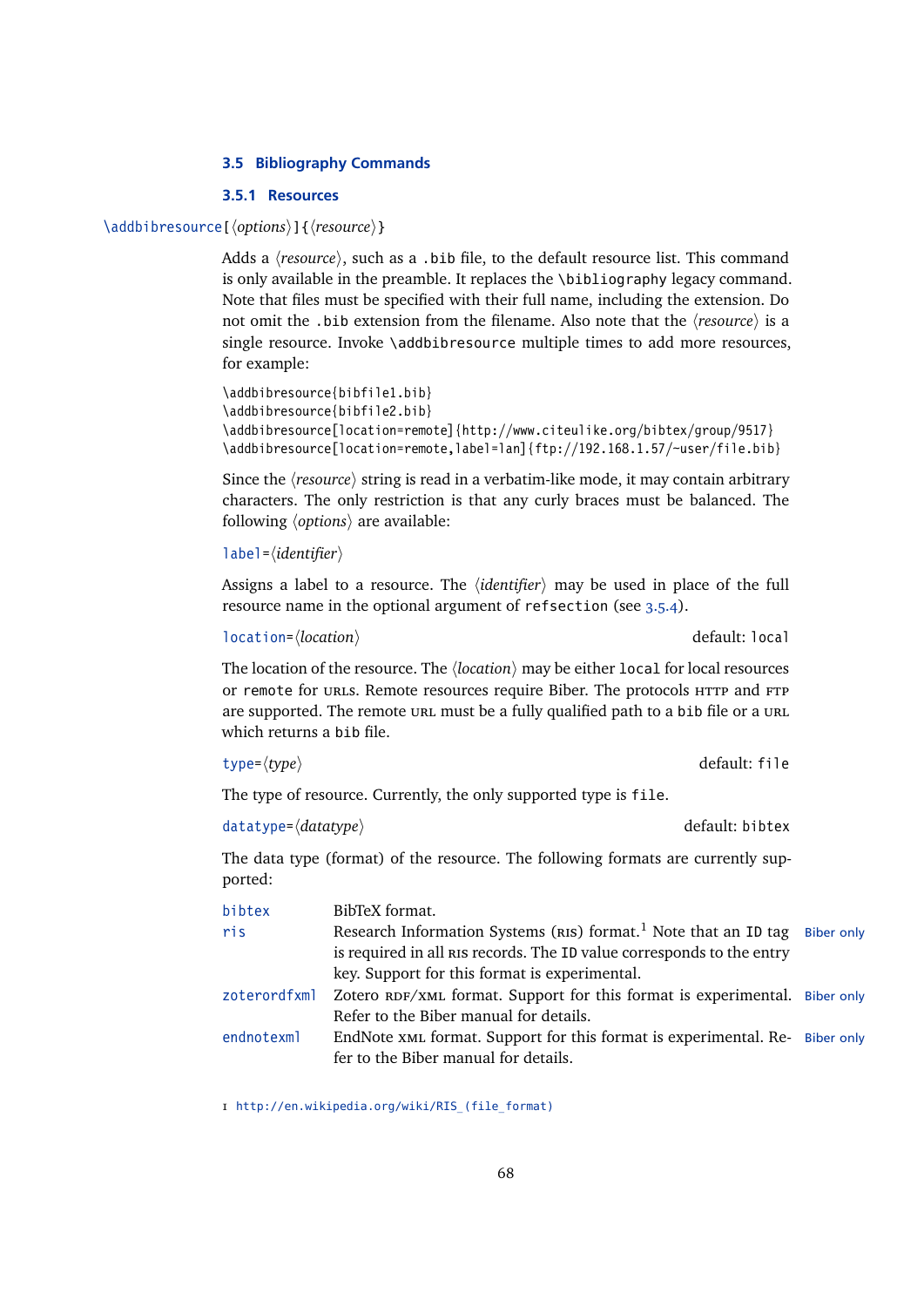This command differs from \addbibresource in that the  $\langle resource \rangle$  is added to the global resource list. The difference between default resources and global resources is only relevant if there are reference sections in the document and the optional argument of refsection  $(§ 3.5.4)$  $(§ 3.5.4)$  is used to specify alternative resources which replace the default resource list. Any global resources are added to all reference sections.

## \addsectionbib[\*options*\]{\*resource*\}

This command differs from \addbibresource in that the resource  $\langle options \rangle$  are registered but the  $\langle resource \rangle$  not added to any resource list. This is only required for resources which 1) are given exclusively in the optional argument of refsection  $(3.5.4)$  and 2) require options different from the default settings. In this case, \addsectionbib is employed to qualify the h*resource*i prior to using it by setting the appropriate  $\langle options \rangle$  in the preamble. The label option may be useful to assign a short name to the resource.

# \bibliography{*\bibfile, ...* }} Deprecated

The legacy command for adding bibliographic resources, supported for backwards compatibility. Like \addbibresource, this command is only available in the preamble and adds resources to the default resource list. Its argument is a comma-separated list of bib files. The .bib extension may be omitted from the filename. Invoking this command multiple times to add more files is permissible. This command is deprecated. Please consider using \addbibresource instead.

# **3.5.2 The Bibliography**

# \printbibliography[ $\langle key = value, ...\rangle$ ]

This command prints the bibliography. It takes one optional argument, which is a list of options given in  $\langle key \rangle = \langle value \rangle$  notation. The following options are available:

env= $\langle name \rangle$  default: bibliography/shorthands

The 'high-level' layout of the bibliography and the list of shorthands is controlled by enviroments defined with \defbibenvironment. This option selects an environment. The  $\langle name \rangle$  corresponds to the identifier used when defining the environment with \defbibenvironment. By default, the \printbibliography command uses the identifier bibliography; \printshorthands uses shorthands. See also §§ [3.5.3](#page-71-0) and [3.5.7.](#page-74-0)

heading= $\langle name \rangle$  default: bibliography/shorthands

The bibliography and the list of shorthands typically have a chapter or section heading. This option selects the heading  $\langle name \rangle$ , as defined with **\defbibheading**. By default, the \printbibliography command uses the heading bibliography; \printshorthands uses shorthands. See also §§ [3.5.3](#page-71-0) and [3.5.7.](#page-74-0)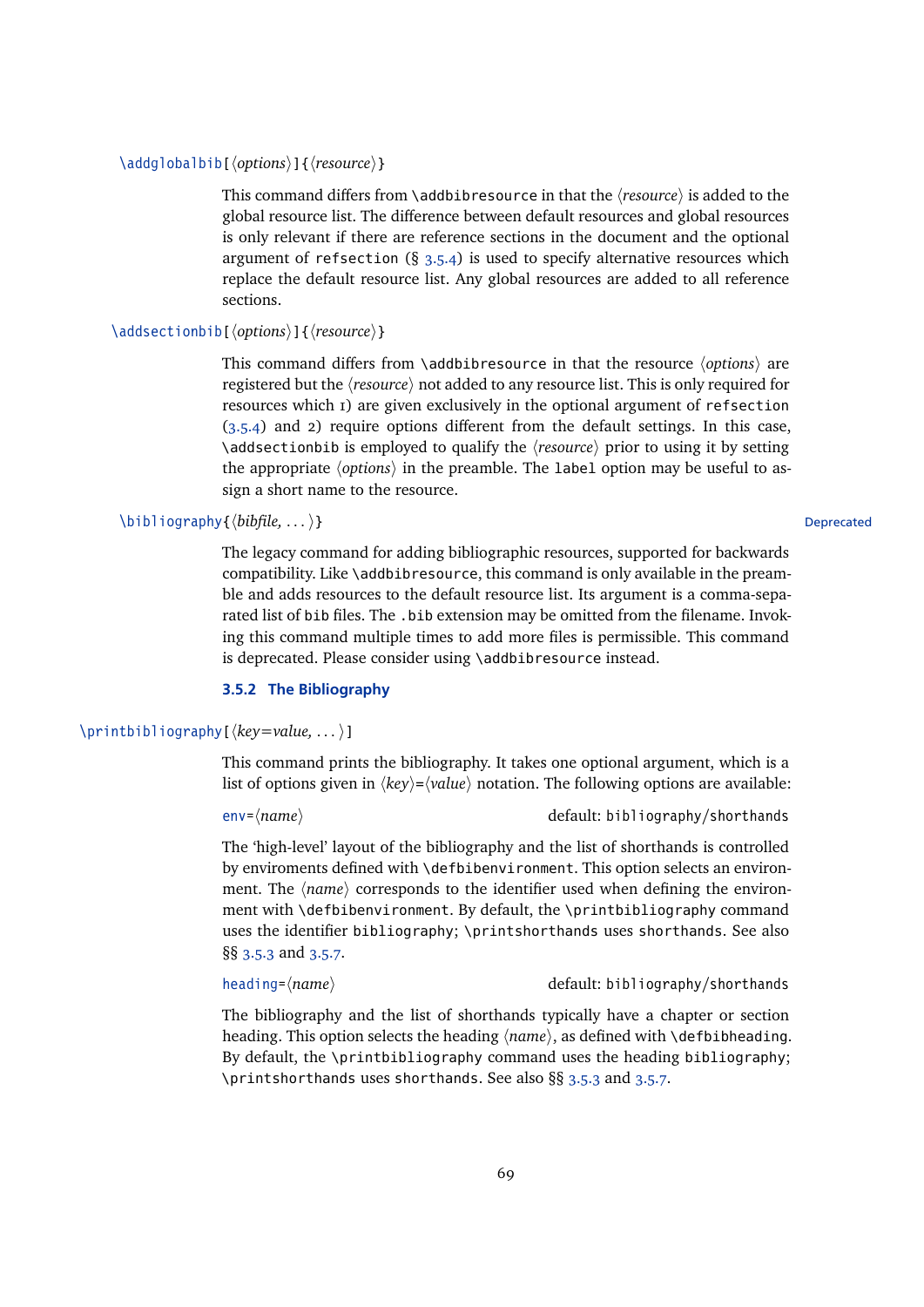# title= $\langle text \rangle$

This option overrides the default title provided by the heading selected with the heading option, if supported by the heading definition. See §  $3.5.7$  for details.

### prenote= $\langle name \rangle$

The prenote is an arbitrary piece of text to be printed after the heading but before the list of references. This option selects the prenote  $\langle name \rangle$ , as defined with \defbibnote. By default, no prenote is printed. The note is printed in the standard text font. It is not affected by \bibsetup and \bibfont but it may contain its own font declarations. See § [3.5.8](#page-76-0) for details.

```
postnote=\langle name \rangle
```
The postnote is an arbitrary piece of text to be printed after the list of references. This option selects the postnote  $\langle name \rangle$ , as defined with  $\{\delta\}$  defbibnote. By default, no postnote is printed. The note is printed in the standard text font. It is not affected by \bibsetup and \bibfont but it may contain its own font declarations. See § [3.5.8](#page-76-0) for details.

```
section=/integer} default: 0
```
Print only entries cited in reference section  $\langle$ *integer* $\rangle$ . The reference sections are numbered starting at 1. All citations given outside a refsection environment are assigned to section 0. See § [3.5.4](#page-72-0) for details and § [3.10.3](#page-99-0) for usage examples. When giving a chain of multiple filters, the section filter must always be given first.

```
segment=\langle integer \rangle default: 0
```
Print only entries cited in reference segment  $\langle$ *integer* $\rangle$ . The reference segments are numbered starting at 1. All citations given outside a refsegment environment are assigned to segment o. See  $\S$  [3.5.5](#page-73-0) for details and  $\S$  [3.10.3](#page-99-0) for usage examples.

```
type=\langleentrytype\rangle
```
Print only entries whose entry type is  $\langle$ *entrytype* $\rangle$ .

```
nottype=hentrytypei
```
Print only entries whose entry type is not *{entrytype}*. This option may be used multiple times.

subtype= $\langle subtype\rangle$ 

Print only entries whose entrysubtype is defined and  $\langle subtype \rangle$ .

```
notsubtype=\langle subtype \rangle
```
Print only entries whose entrysubtype is undefined or not  $\langle subtype \rangle$ . This option may be used multiple times.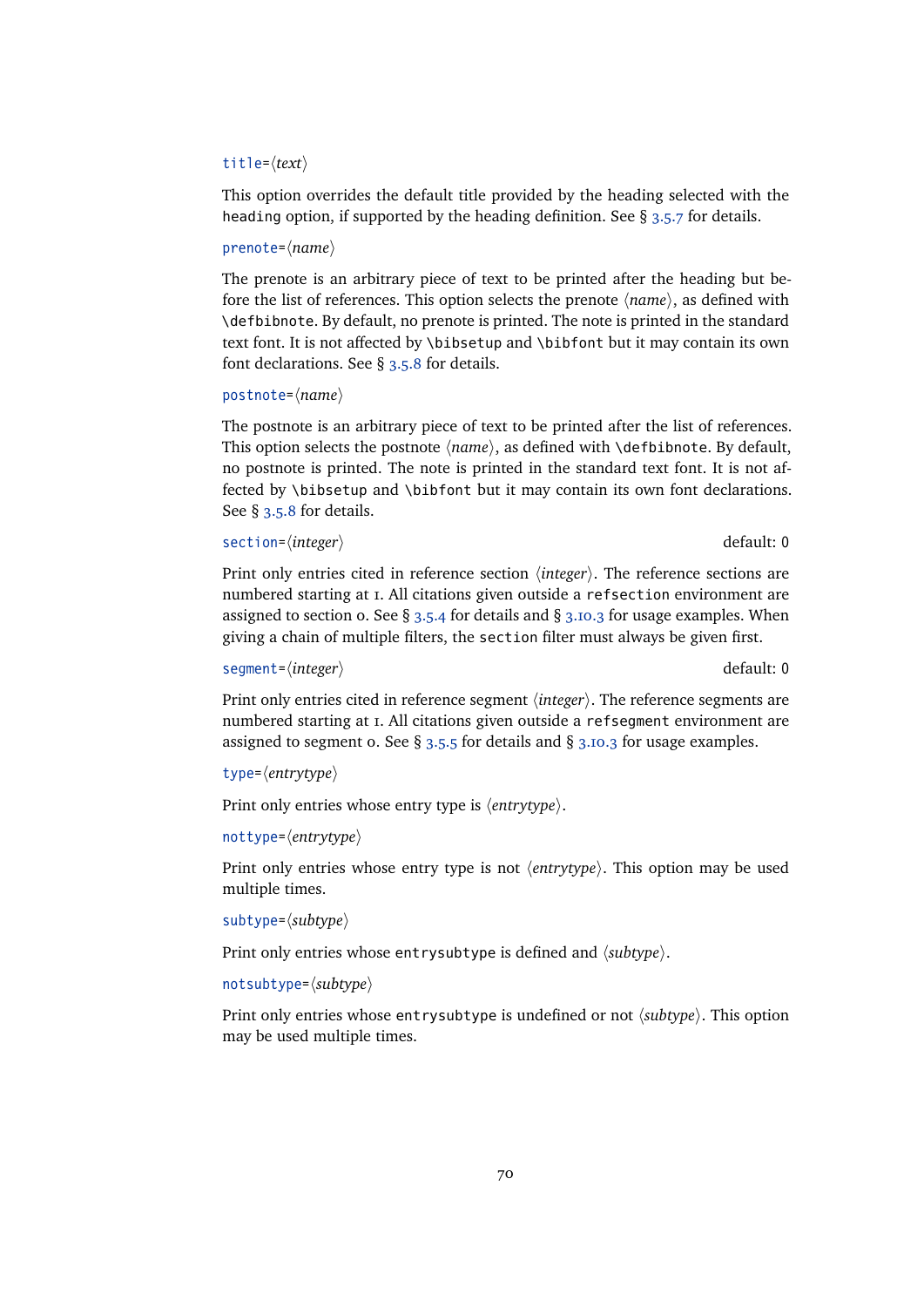### keyword= $\langle$ *keyword* $\rangle$

Print only entries whose keywords field includes  $\langle keyword \rangle$ . This option may be used multiple times.

notkeyword=h*keyword*i

Print only entries whose keywords field does not include (*keyword*). This option may be used multiple times.

# category= $\langle category\rangle$

Print only entries assigned to category  $\langle category \rangle$ . This option may be used multiple times.

```
notcategory=hcategoryi
```
Print only entries not assigned to category  $\langle category \rangle$ . This option may be used multiple times.

```
filter=\langle name \rangle
```
Filter the entries with filter  $\langle name \rangle$ , as defined with  $\delta$  befbibfilter. See § [3.5.9](#page-76-0) for details.

```
check=\langle name \rangle
```
Filter the entries with check  $\langle name \rangle$ , as defined with  $\delta$  defbibcheck. See § [3.5.9](#page-76-0) for details.

## prefixnumbers= $\langle string \rangle$

This option applies to numerical citation/bibliography styles only and requires that the defernumbers option from § [3.1.2.1](#page-43-0) be enabled globally. Setting this option will implicitly enable resetnumbers for the current bibliography. The option assigns the  $\langle$ *string* $\rangle$  as a prefix to all entries in the respective bibliography. For example, if the  $\langle$ *string* $\rangle$  is A, the numerical labels printed will be [A1], [A2], [A3], etc. This is useful for subdivided numerical bibliographies where each subbibliography uses a different prefix. The *(string)* is available to styles in the prefixnumber field of all affected entries. See § [4.2.4.2](#page-122-0) for details.

```
resetnumbers=true, false
```
This option applies to numerical citation/bibliography styles only and requires that the defernumbers option from § [3.1.2.1](#page-43-0) be enabled globally. If enabled, it will reset the numerical labels assigned to the entries in the respective bibliography, i. e., the numbering will restart at 1. Use this option with care as biblatex can not guarantee unique labels globally if they are reset manually.

## omitnumbers=true, false

This option applies to numerical citation/bibliography styles only and requires that the defernumbers option from  $\S$  [3.1.2.1](#page-43-0) be enabled globally. If enabled, biblatex will not assign a numerical label to the entries in the respective bibliography. This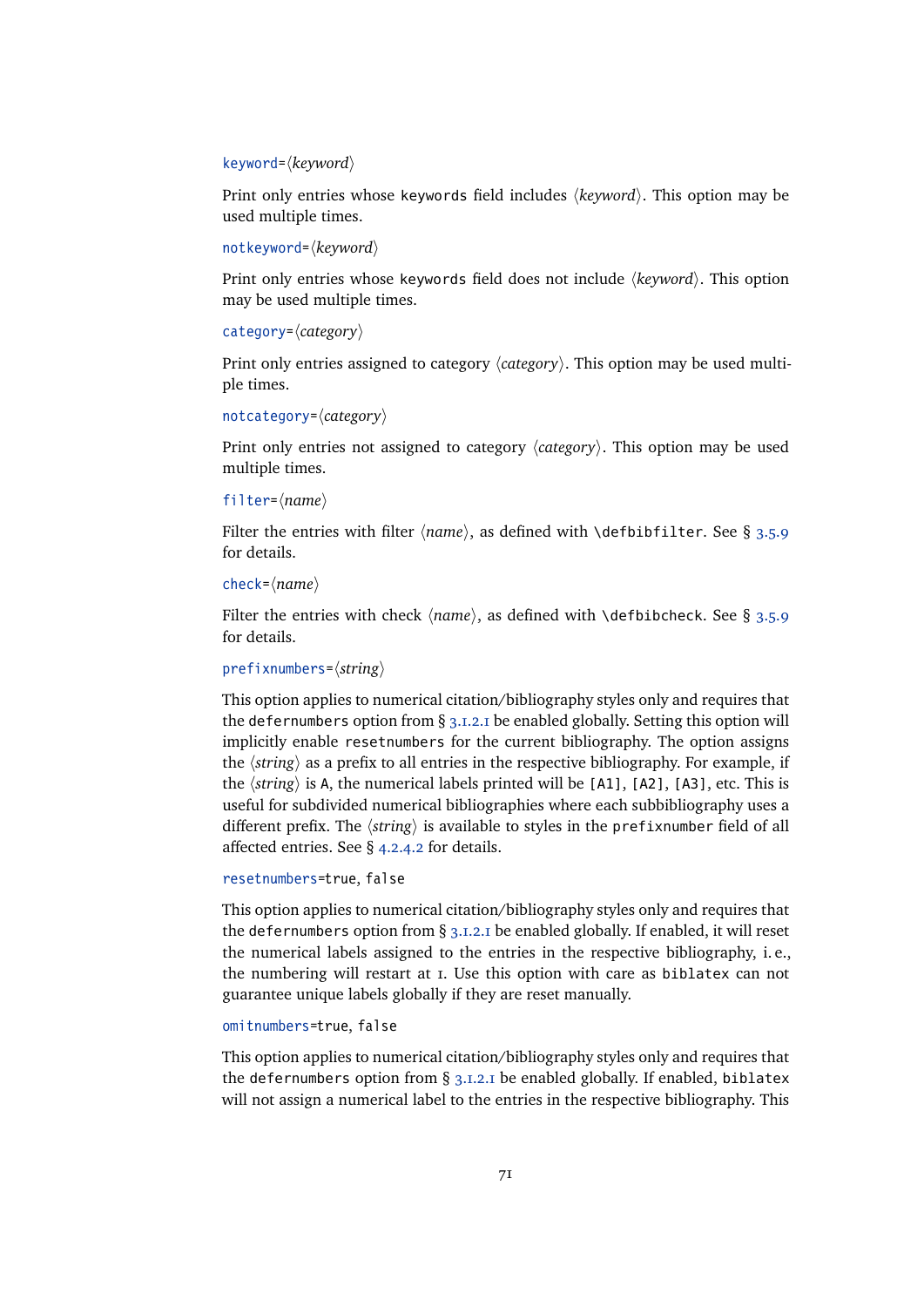is useful when mixing a numerical subbibliography with one or more subbibliographies using a different scheme (e.g., author-title or author-year).

# <span id="page-71-0"></span> $\big\{\begin{array}{c}\n\text{bibbysection} \quad \text{key}=value, \ldots\big\}\n\end{array}$

This command automatically loops over all reference sections. This is equivalent to giving one \printbibliography command for every section but has the additional benefit of automatically skipping sections without references. Note that \bibbysection starts looking for references in section 1. It will ignore references given outside of refsection environments since they are assigned to section 0. See  $\S$  [3.10.3](#page-99-0) for usage examples. The options are a subset of those supported by \printbibliography. Valid options are env, heading, prenote, postnote.

## \bibbysegment[ $\langle key = value, ...\rangle$ ]

This command automatically loops over all reference segments. This is equivalent to giving one \printbibliography command for every segment but has the additional benefit of automatically skipping segments without references. Note that \bibbysegment starts looking for references in segment 1. It will ignore references given outside of refsegment environments since they are assigned to segment 0. See § [3.10.3](#page-99-0) for usage examples. The options are a subset of those supported by \printbibliography. Valid options are env, heading, prenote, postnote.

# \bibbycategory[ $\langle key=value, ...\rangle$ ]

This command loops over all bibliography categories. This is equivalent to giving one \printbibliography command for every category but has the additional benefit of automatically skipping empty categories. The categories are processed in the order in which they were declared. See  $\S$  [3.10.3](#page-99-0) for usage examples. The options are a subset of those supported by \printbibliography. Valid options are env, prenote, postnote, section. Note that heading is not available with this command. The name of the current category is automatically used as the heading name. This is equivalent to passing heading= $\langle category \rangle$  to \printbibliography and implies that there must be a matching heading definition for every category.

# \printbibheading[ $\langle key = value, ...\rangle$ ]

This command prints a bibliography heading defined with \defbibheading. It takes one optional argument, which is a list of options given in  $\langle key \rangle = \langle value \rangle$  notation. The options are a small subset of those supported by \printbibliography. Valid options are heading and title. By default, this command uses the heading bibliography. See § [3.5.7](#page-74-0) for details. Also see §§ [3.10.3](#page-99-0) and [3.10.4](#page-101-0) for usage examples.

# **3.5.3 The List of Shorthands**

If any entry includes a shorthand field, biblatex automatically builds a list of shorthands which may be printed in addition to the regular bibliography. The following command prints the list of shorthands.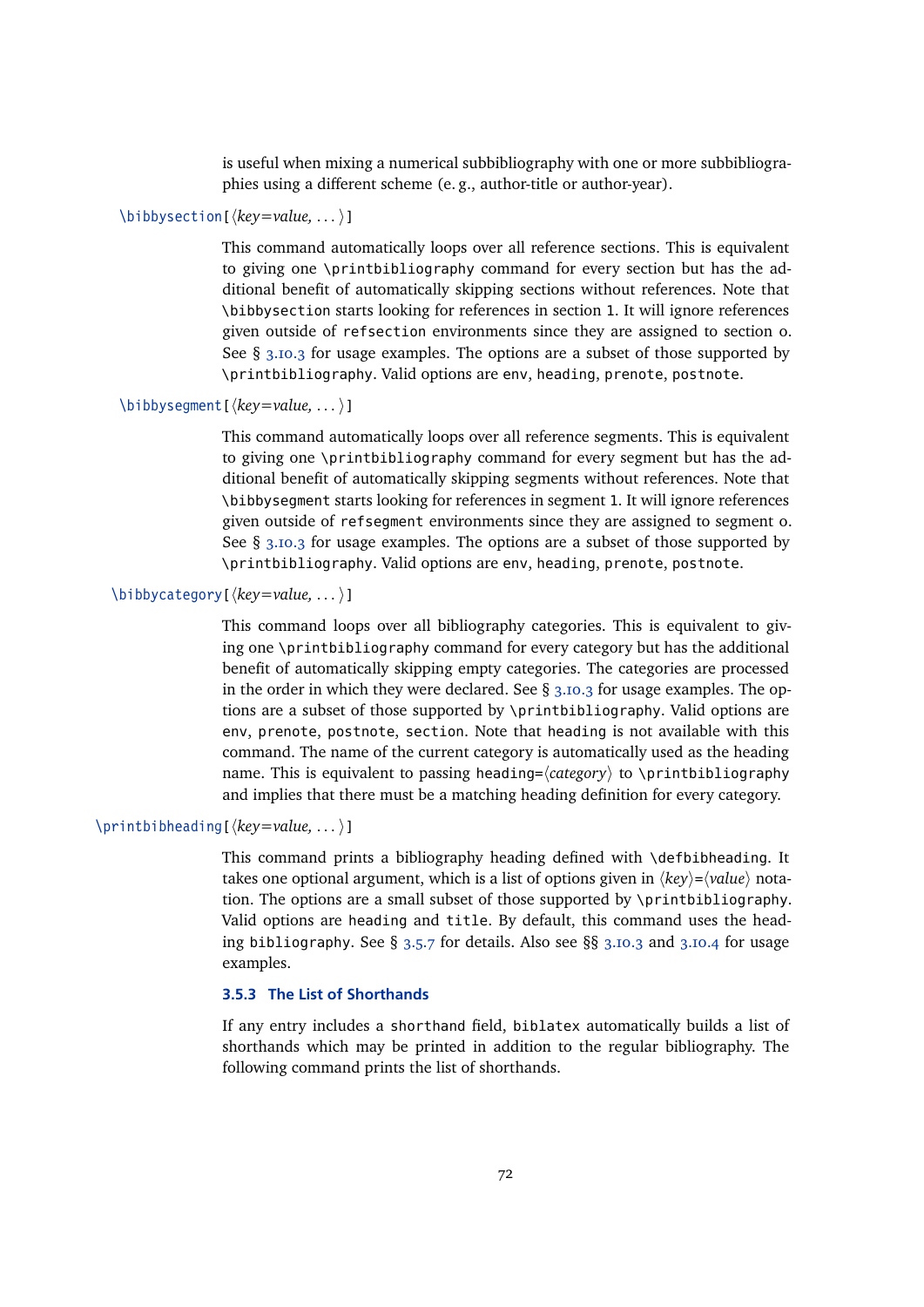# \printshorthands[ $\langle key = value, ...\rangle$ ]

This command prints the list of shorthands. It takes one optional argument, which is a list of options given in  $\langle key \rangle = \langle value \rangle$  notation. Valid options are all options supported by \printbibliography  $(§ 3.5.2)$  $(§ 3.5.2)$  except prefixnumbers, resetnumbers, and omitnumbers. If there are any refsection environments in the document, the list of shorthands will be local to these environments; see § 3.5.4 for details. By default, this command uses the heading shorthands. See § [3.5.7](#page-74-0) for details.

# **3.5.4 Bibliography Sections**

The refsection environment is used in the document body to mark a reference section. This environment is useful if you want separate, independent bibliographies and lists of shorthands in each chapter, section, or any other part of a document. Within a reference section, all cited works are assigned labels which are local to the environment. Technically, reference sections are completely independent from document divisions such as \chapter and \section even though they will most likely be used per chapter or section. See the refsection package option in §  $3.1.2.1$  for a way to automate this. Also see §  $3.10.3$  for usage examples.

# \begin{refsection}[\*resource, ...* )] \end{refsection}

The optional argument is a comma-separated list of resources specific to the reference section. If the argument is omitted, the reference section will use the default resource list, as specified with \addbibresource in the preamble. If the argument is provided, it replaces the default resource list. Global resources specified with \addqlobalbib are always considered. refsection environments may not be nested, but you may use refsegment environments within a refsection to subdivide it into segments. Use the section option of \printbibliography to select a section when printing the bibliography, and the corresponding option of \printshorthands when printing the list of shorthands. Bibliography sections are numbered starting at 1. The number of the current section is also written to the transcript file. All citations given outside a refsection environment are assigned to section 0. If \printbibliography is used within a refsection, it will automatically select the current section. The section option is not required in this case. This also applies to \printshorthands.

### \newrefsection[\*resource, ...* )]

This command is similar to the refsection environment except that it is a standalone command rather than an environment. It automatically ends the previous reference section (if any) and immediately starts a new one. Note that the reference section started by the last \newrefsection command in the document will extend to the very end of the document. Use \endrefsection if you want to terminate it earlier.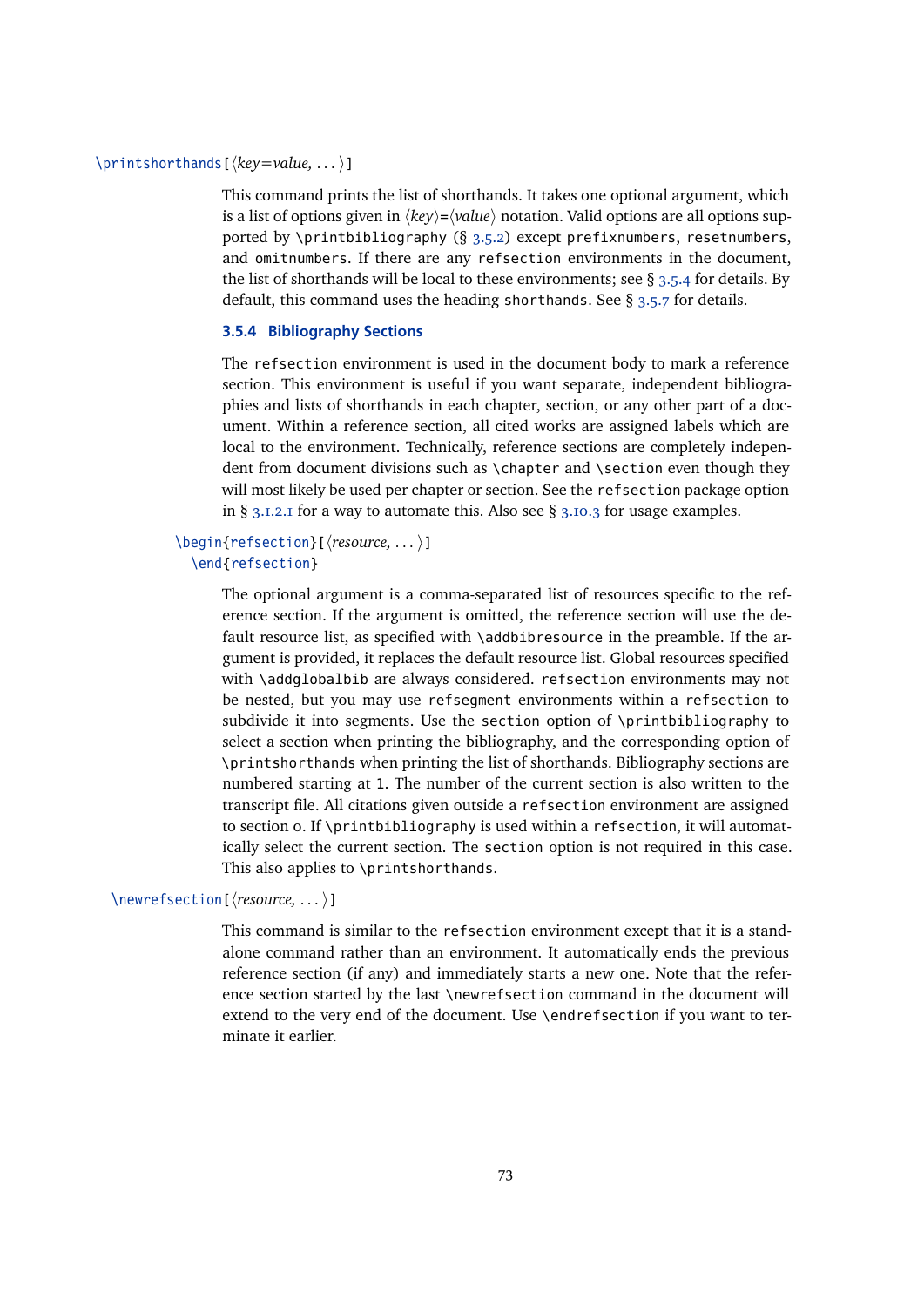#### **3.5.5 Bibliography Segments**

The refsegment environment is used in the document body to mark a reference segment. This environment is useful if you want one global bibliography which is subdivided by chapter, section, or any other part of the document. Technically, reference segments are completely independent from document divisions such as \chapter and \section even though they will typically be used per chapter or section. See the refsegment package option in  $\S$  [3.1.2.1](#page-43-0) for a way to automate this. Also see § [3.10.3](#page-99-0) for usage examples.

# \begin{refsegment}

### \end{refsegment}

The difference between a refsection and a refsegment environment is that the former creates labels which are local to the environment whereas the latter provides a target for the segment filter of  $\prime$  printbibliography without affecting the labels. They will be unique across the entire document. refsegment environments may not be nested, but you may use them in conjunction with refsection to subdivide a reference section into segments. In this case, the segments are local to the enclosing refsection environment. Use the refsegment option of \printbibliography to select a segment when printing the bibliography. The reference segments are numbered starting at 1 and the number of the current segment will be written to the transcript file. All citations given outside a refsegment environment are assigned to segment 0. In contrast to the refsection environment, the current segment is not selected automatically if \printbibliography is used within a refsegment environment.

\newrefsegment This command is similar to the refsegment environment except that it is a standalone command rather than an environment. It automatically ends the previous reference segment (if any) and immediately starts a new one. Note that the reference segment started by the last \newrefsegment command will extend to the end of the document. Use \endrefsegment if you want to terminate it earlier.

## **3.5.6 Bibliography Categories**

Bibliography categories allow you to split the bibliography into multiple parts dedicated to different topics or different types of references, for example primary and secondary sources. See § [3.10.4](#page-101-0) for usage examples.

## \DeclareBibliographyCategory{ $\langle category\rangle$ }

Declares a new  $\langle category \rangle$ , to be used in conjunction with \addtocategory and the category and notcategory filters of \printbibliography. This command is used in the document preamble.

# \addtocategory{ $\langle category\rangle$ }{ $\langle key\rangle$ }

Assigns a  $\langle key \rangle$  to a  $\langle category \rangle$ , to be used in conjunction with the category and notcategory filters of \printbibliography. This command may be used in the preamble and in the document body. The  $\langle key \rangle$  may be a single entry key or a comma-separated list of keys. The assignment is global.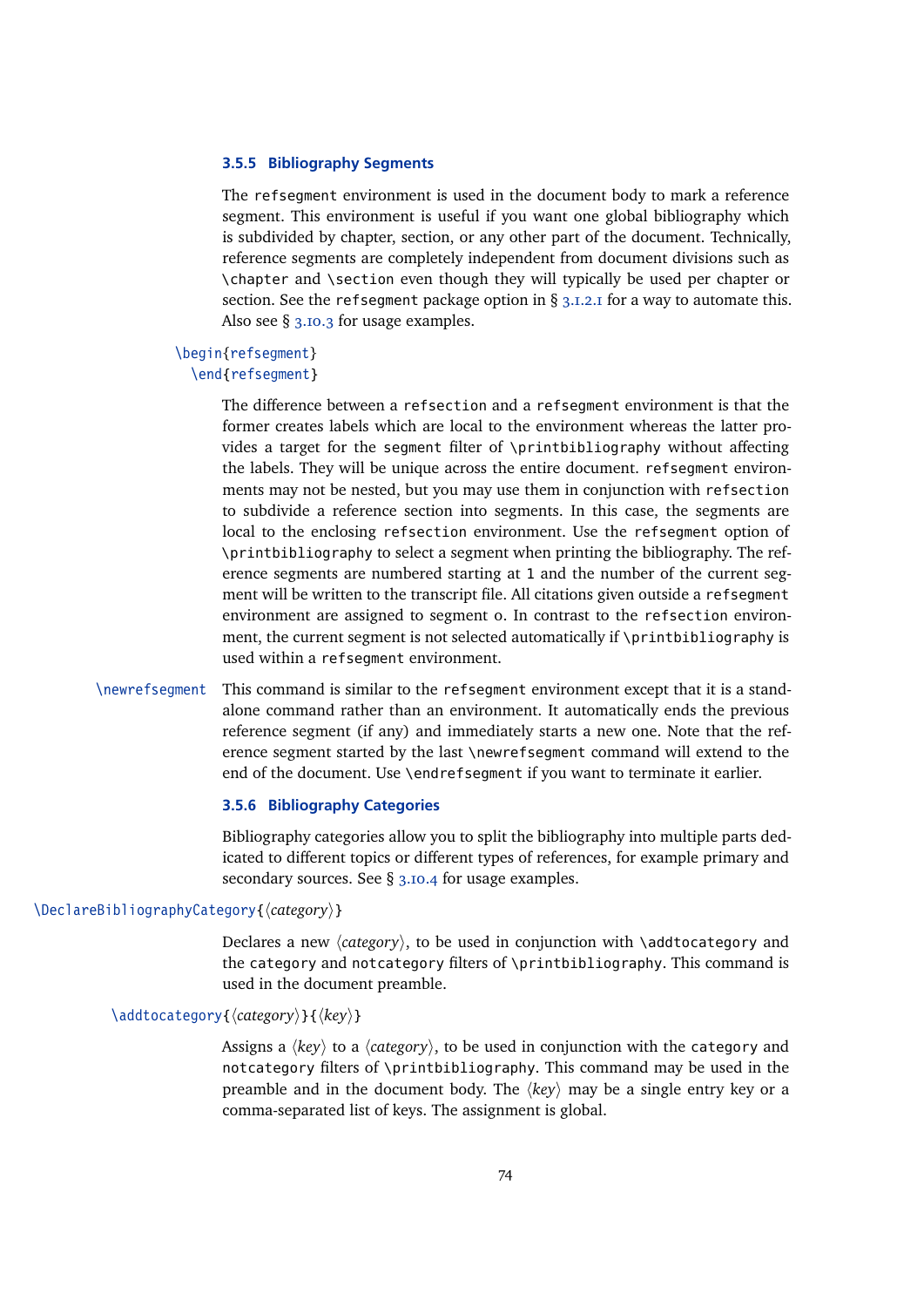# **3.5.7 Bibliography Headings and Environments**

<span id="page-74-0"></span>\defbibenvironment{\*name*}}{\*begin code*}}{\\*end code*}}{\*item code*}}

This command defines bibliography environments. The  $\langle name \rangle$  is an identifier passed to the env option of \printbibliography and \printshorthands when selecting the environment. The *(begin code)* is LaTeX code to be executed at the beginning of the environment; the  $\langle end \, code \rangle$  is executed at the end of the environment; the  $\langle item code \rangle$  is code to be executed at the beginning of each entry in the bibliography or the list of shorthands. Here is an example of a definition based on the standard LaTeX list environment:

```
\defbibenvironment{bibliography}
```

```
\{\{\}ist\}{\setlength{\leftmargin}{\bibhang}%
   \setlength{\itemindent}{-\leftmargin}%
   \setlength{\itemsep}{\bibitemsep}%
   \setlength{\parsep}{\bibparsep}}}
{\endlist}
{\item}
```
As seen in the above example, usage of \defbibenvironment is roughly similar to \newenvironment except that there is an additional mandatory argument for the  $\langle$ *item code* $\rangle$ .

#### \defbibheading{*\name*}}[*\title*}]{*\code*}}

This command defines bibliography headings. The  $\langle name \rangle$  is an identifier to be passed to the heading option of \printbibliography or \printbibheading and \printshorthands when selecting the heading. The  $\langle code \rangle$  should be LaTeX code generating a fully-fledged heading, including page headers and an entry in the table of contents, if desired. If \printbibliography or \printshorthands are invoked with a title option, the title will be passed to the heading definition as #1. If not, the default title specified by the optional  $\langle title \rangle$  argument is passed as #1 instead. The *(title)* argument will typically be \bibname, \refname, or \losname (see § [4.9.2.1\)](#page-172-0). Here is an example of a simple heading definition:

```
\defbibheading{bibliography}[\bibname]{%
  \chapter*{#1}%
  \markboth{#1}{#1}}
```
The following headings, which are intended for use with \printbibliography and \printbibheading, are predefined:

# bibliography

This is the default heading used by \printbibliography if the heading option is not given. Its default definition depends on the document class. If the class provides a \chapter command, the heading is similar to the bibliography heading of the standard LaTeX book class, i. e., it uses \chapter\* to create an unnumbered chapter heading which is not included in the table of contents. If there is no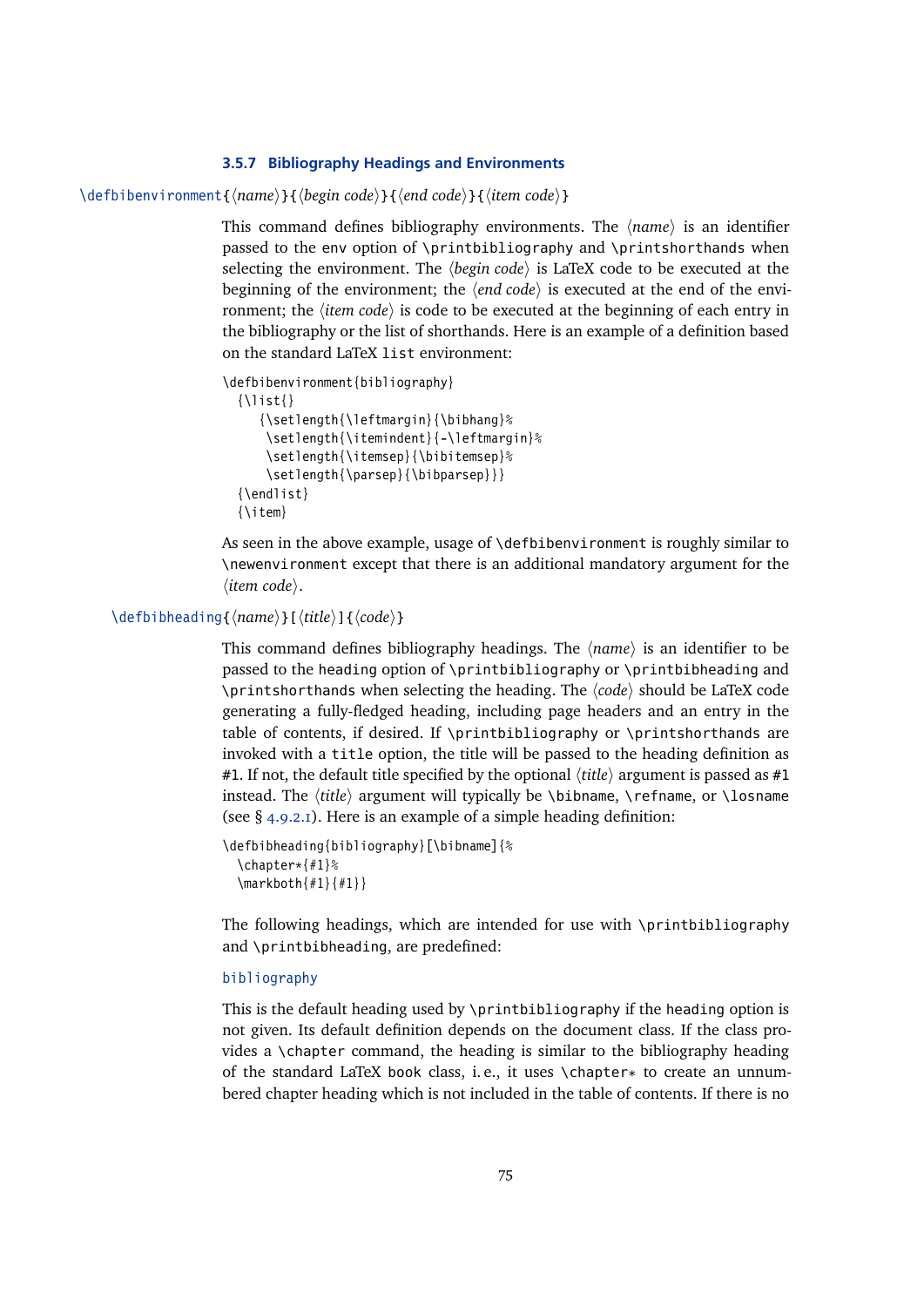\chapter command, it is similar to the bibliography heading of the standard LaTeX article class, i. e., it uses \section\* to create an unnumbered section heading which is not included in the table of contents. The string used in the heading also depends on the document class. With book-like classes the localization string bibliography is used, with other classes it is references (see  $\S$  [4.9.2\)](#page-172-0). See also §§ [3.11.1](#page-107-0) and [3.11.2](#page-108-0) for class-specific hints.

#### subbibliography

Similar to bibliography but one sectioning level lower. This heading definition uses \section\* instead of \chapter\* with a book-like class and \subsection\* instead of \section\* otherwise.

### bibintoc

Similar to bibliography above but adds an entry to the table of contents.

# subbibintoc

Similar to subbibliography above but adds an entry to the table of contents.

#### bibnumbered

Similar to bibliography above but uses \chapter or \section to create a numbered heading which is also added to the table of contents.

#### subbibnumbered

Similar to subbibliography above but uses \section or \subsection to create a numbered heading which is also added to the table of contents.

#### none

A blank heading definition. Use this to suppress the heading.

The following headings intended for use with \printshorthands are predefined:

# shorthands

This is the default heading used by \printshorthands if the heading option is not given. It is similar to bibliography above except that it uses the localization string shorthands instead of bibliography or references (see § [4.9.2\)](#page-172-0). See also §§ [3.11.1](#page-107-0) and [3.11.2](#page-108-0) for class-specific hints.

#### losintoc

Similar to shorthands above but adds an entry to the table of contents.

#### losnumbered

Similar to shorthands above but uses \chapter or \section to create a numbered heading which is also added to the table of contents.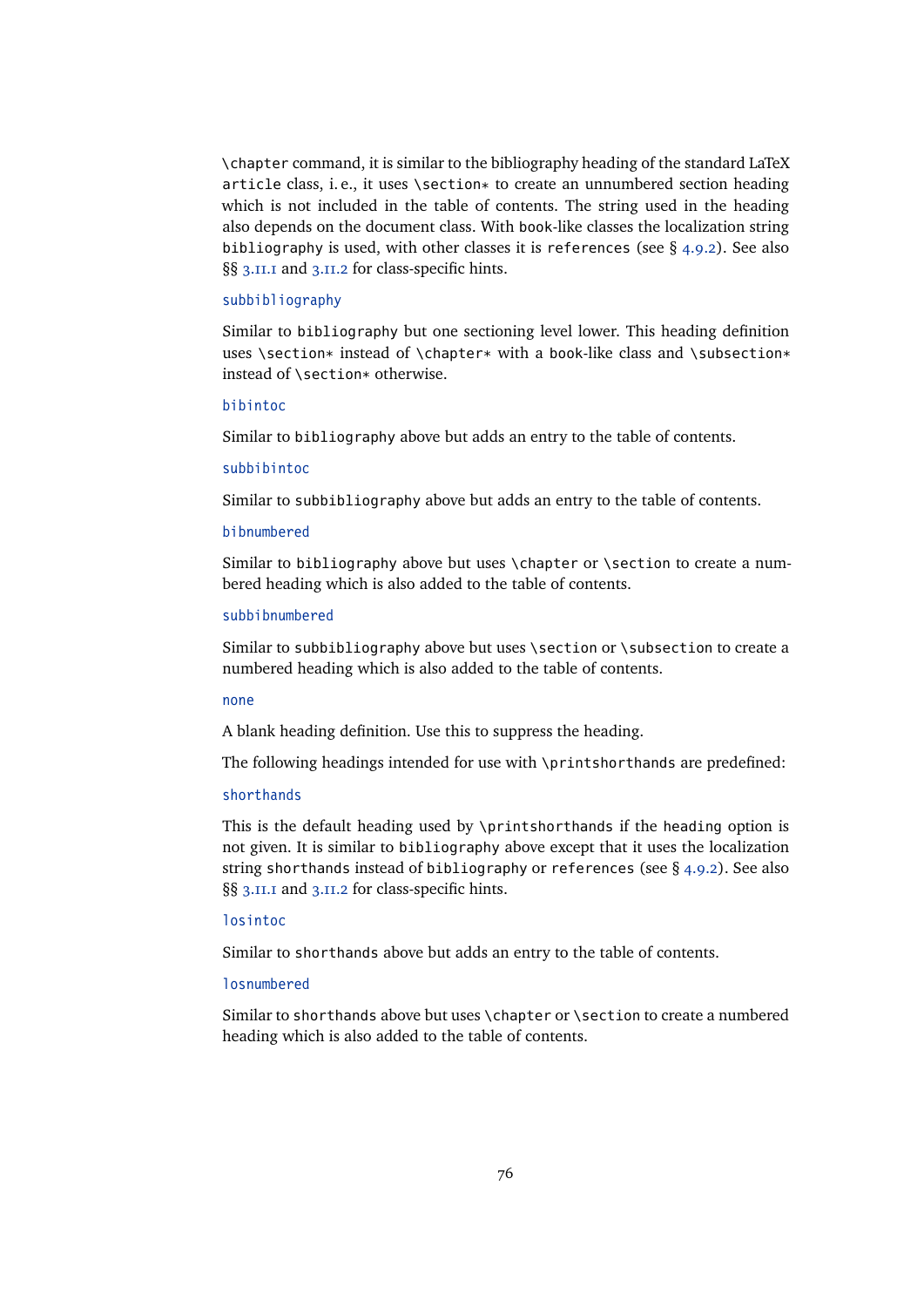# **3.5.8 Bibliography Notes**

<span id="page-76-0"></span>\defbibnote{\*name*}}{\*text*}}

Defines the bibliography note  $\langle name \rangle$ , to be used via the prenote and postnote options of \printbibliography and \printshorthands. The  $\langle text \rangle$  may be any arbitrary piece of text, possibly spanning several paragraphs and containing font declarations. Also see § [3.11.6.](#page-112-0)

### **3.5.9 Bibliography Filters and Checks**

\defbibfilter{*\name*}}{*\expression*}}

Defines the custom bibliography filter  $\langle name \rangle$ , to be used via the filter option of \printbibliography. The  $\langle expression \rangle$  is a complex test based on the logical operators and, or, not, the group separator (...), and the following atomic tests:

segment= $\langle$ *integer* $\rangle$ 

Matches all entries cited in reference segment *(integer)*.

type= $\langle$ *entrytype* $\rangle$ 

Matches all entries whose entry type is  $\langle$ *entrytype* $\rangle$ .

```
subtype=\langle subtype \rangle
```
Matches all entries whose entrysubtype is  $\langle subtype \rangle$ .

keyword= $\langle$ *keyword* $\rangle$ 

Matches all entries whose keywords field includes  $\langle keyword \rangle$ . If the  $\langle keyword \rangle$ contains spaces, it needs to be wrapped in braces.

```
category=\langle category \rangle
```
Matches all entries assigned to  $\langle category \rangle$  with \addtocategory.

Here is an example of a filter expression:

```
\defbibfilter{example}{%
  ( type=book or type=inbook )
  and keyword=abc
  and not keyword=\{x \mid y \mid z\}}
```
This filter will match all entries whose entry type is either @book or @inbook and whose keywords field includes the keyword 'abc' but not 'x  $y$  z'. As seen in the above example, all elements are separated by whitespace (spaces, tabs, or line endings). There is no spacing around the equal sign. The logical operators are evaluated with the \ifboolexpr command from the etoolbox package. See the etoolbox manual for details about the syntax. The syntax of the \ifthenelse command from the ifthen package, which has been employed in older versions of biblatex, is still supported. This is the same test using ifthen-like syntax:

```
\defbibfilter{example}{%
```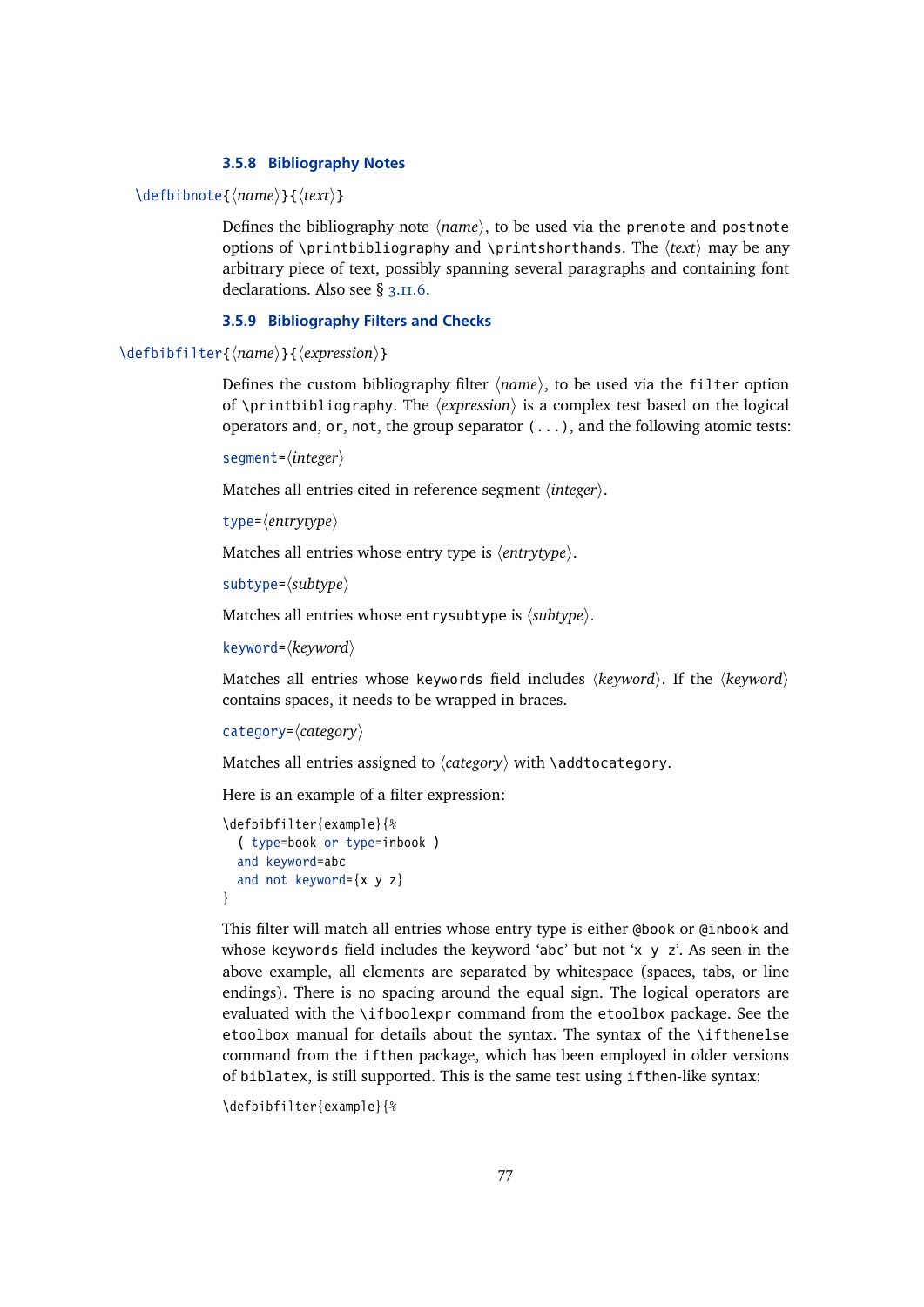```
\( \type{book} \or \type{inbook} \)
  \and \keyword{abc}
  \and \not \keyword{x y z}
}
```
Note that custom filters are local to the reference section in which they are used. Use the section filter of \printbibliography to select a different section. This is not possible from within a custom filter.

# \defbibcheck{\*name*}}{\*code*}}

Defines the custom bibliography filter  $\langle name \rangle$ , to be used via the check option of \printbibliography. \defbibcheck is similar in concept to \defbibfilter but much more low-level. Rather than a high-level expression, the  $\langle code \rangle$  is LaTeX code, much like the code used in driver definitions, which may perform arbitrary tests to decide whether or not a given entry is to be printed. The bibliographic data of the respective entry is available when the  $\langle code \rangle$  is executed. Issuing the command \skipentry in the  $\langle code \rangle$  will cause the current entry to be skipped. For example, the following filter will only output entries with an abstract field:

```
\defbibcheck{abstract}{%
 \iffieldundef{abstract}{\skipentry}{}}
...
\printbibliography[check=abstract]
```
The following check will exclude all entries published before the year 2000:

```
\defbibcheck{recent}{%
  \iffieldint{year}
    {\ifnumless{\thefield{year}}{2000}
       {\skipentry}
       {}}
    {\skipentry}}
```
See the author guide, in particular §§ [4.6.2](#page-145-0) and [4.6.3,](#page-153-0) for further details.

#### **3.5.10 Dynamic Entry Sets**

In addition to the @set entry type, biblatex also supports dynamic entry sets defined on a per-document/per-refsection basis. The following command, which may be used in the dcument preamble or the document body, defines the set  $\langle key \rangle$ :

\defbibentryset{(key)}{(key1,key2,key3, . . . )} Biber only

The  $\langle key \rangle$  is the entry key of the set, which is used like any other entry key when referring to the set. The  $\langle kev \rangle$  must be unique and it must not conflict with any other entry key. The second argument is a comma-separated list of the entry keys which make up the set. \defbibentryset implies the equivalent of a \nocite command, i. e., all sets which are declared are also added to the bibliography. When declaring the same set more than once, only the first invocation of \defbibentryset will define the set. Subsequent definitions of the same h*key*i are ignored and work like  $\langle key \rangle$ . Dynamic entry sets defined in the document body are local to the enclosing refsection environment, if any. Otherwise, they are assigned to refer-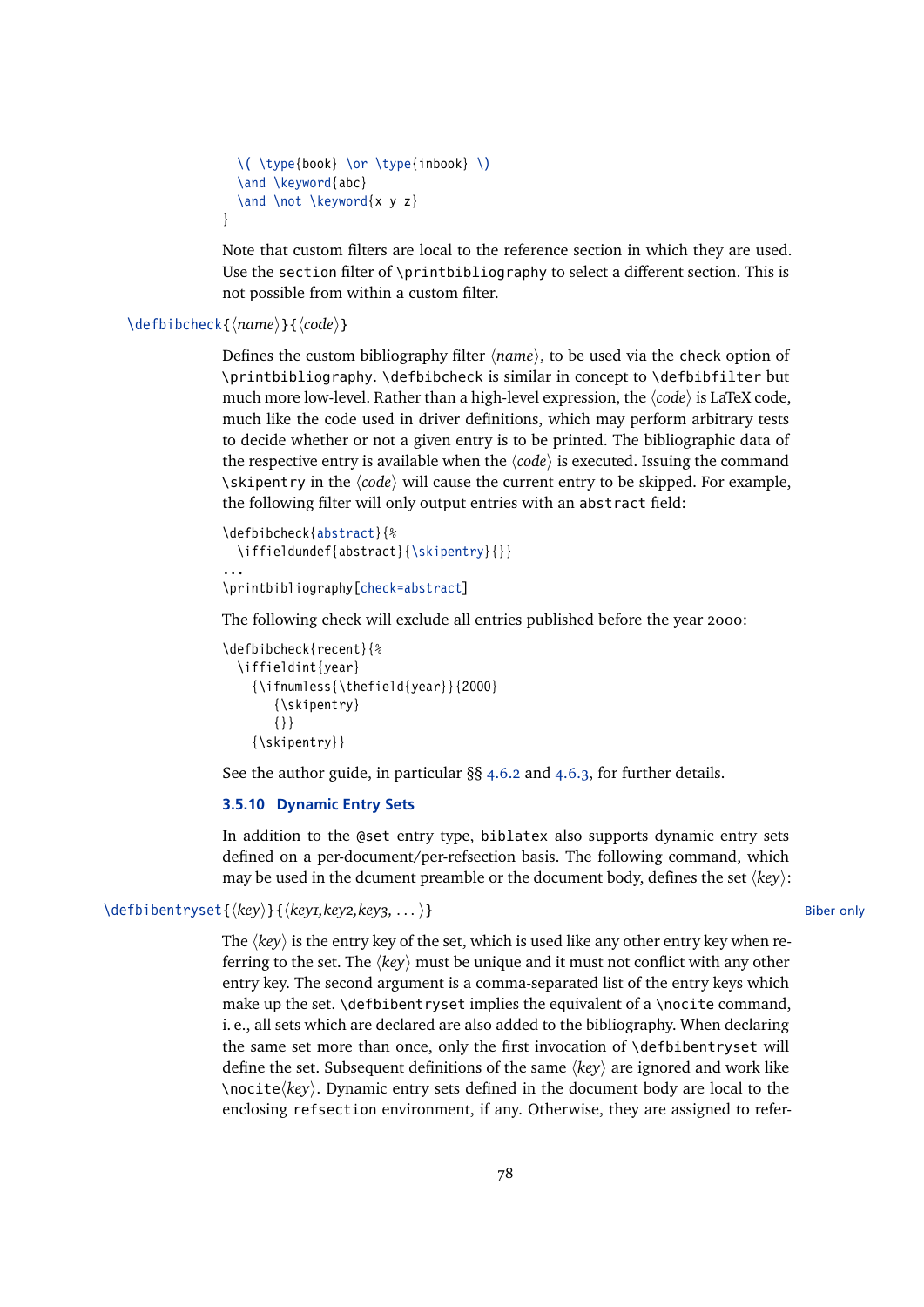<span id="page-78-0"></span>ence section 0. Those defined in the preamble are assigned to reference section 0. Note that dynamic entry sets require Biber. They will not work with any other backend. See § [3.10.5](#page-104-0) for further details.

### **3.6 Citation Commands**

All citation commands generally take one mandatory and two optional arguments. The  $\langle$ *prenote* $\rangle$  is text to be printed at the beginning of the citation. This is usually a notice such as 'see' or 'compare'. The  $\langle$ *postnote* $\rangle$  is text to be printed at the very end of the citation. This is usually a page number. If only one of these arguments is given, it is taken as a postnote. If you want to specify a prenote but no postnote, you need to leave the second optional argument empty, as in  $\cite[see][\&e\$ . The  $\langle key \rangle$  argument to all citation commands is mandatory. This is the entry key or a comma-separated list of keys corresponding to the entry keys in the bib file. In sum, all basic citations commands listed further down have the following syntax:

\command[\prenote\][\postnote\]{\\teys\}\punctuation\

If the autopunct package option from  $\S$  [3.1.2.1](#page-43-0) is enabled, they will scan ahead for any *(punctuation)* immediately following their last argument. This is useful to avoid spurious punctuation marks after citations. This feature is configured with \DeclareAutoPunctuation, see § [4.7.5](#page-165-0) for details.

# **3.6.1 Standard Commands**

The following commands are defined by the citation style. Citation styles may provide any arbitrary number of specialized commands, but these are the standard commands typically provided by general-purpose styles.

```
\left\{\langleite[\langleprenote\rangle][\langlepostnote\rangle]{\langlekey\rangle}
\Cite[\langleprenote\rangle][\langlepostnote\rangle]{\langlekey\rangle}
```
These are the bare citation commands. They print the citation without any additions such as parentheses. The numeric and alphabetic styles still wrap the label in square brackets since the reference may be ambiguous otherwise. \Cite is similar to \cite but capitalizes the name prefix of the first name in the citation if the useprefix option is enabled, provided that there is a name prefix and the citation style prints any name at all.

```
\parencite[\prenote\][\postnote\]{\\hey\}
\Parencite[\langleprenote)][\langlepostnote)]{\langlekey}}
```
These commands use a format similar to \cite but enclose the entire citation in parentheses. The numeric and alphabetic styles use square brackets instead. \Parencite is similar to \parencite but capitalizes the name prefix of the first name in the citation if the useprefix option is enabled, provided that there is a name prefix and the citation style prints any name at all.

```
\footcite[\prenote\][\postnote\]{\hey\}
\footcitetext[\prenote\][\postnote\]{\\hey\}
```
These command use a format similar to \cite but put the entire citation in a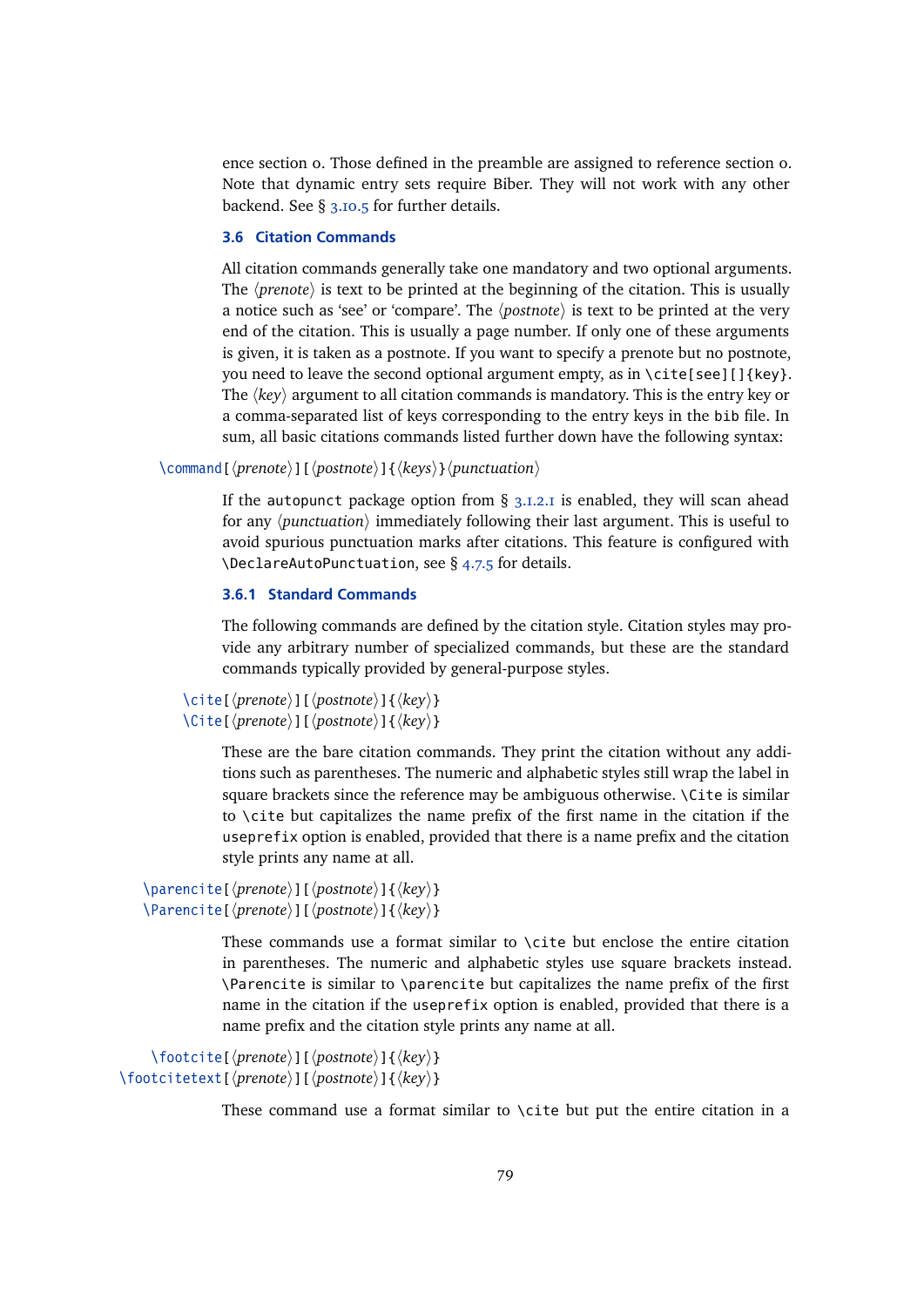<span id="page-79-0"></span>footnote and add a period at the end. In the footnote, they automatically capitalize the name prefix of the first name if the useprefix option is enabled, provided that there is a name prefix and the citation style prints any name at all. \footcitetext differs from  $\cdot$  footcite in that it uses  $\cdot$  footnotetext instead of  $\cdot$  footnote.

# **3.6.2 Style-specific Commands**

The following additional citation commands are only provided by some of the citation styles which ship with this package.

```
\textcite[\prenote\][\postnote\]{\ley\}
\Textcite[\langleprenote)][\langlepostnote)]{\langlekey}}
```
These citation commands are provided by all non-verbose styles which ship with this package. They are intended for use in the flow of text, replacing the subject of a sentence. They print the authors or editors followed by a citation label which is enclosed in parentheses. Depending on the citation style, the label may be a number, the year of publication, an abridged version of the title, or something else. The numeric and alphabetic styles use square brackets instead of parentheses. \Textcite is similar to \textcite but capitalizes the name prefix of the first name in the citation if the useprefix option is enabled, provided that there is a name prefix.

\smartcite[h*prenote*i][h*postnote*i]{h*key*i} \Smartcite[ $\langle$ *prenote*)][ $\langle$ *postnote*)]{ $\langle$ *key*}}

Like \parencite in a footnote and like \footcite in the body.

```
\cite*[\prenote\][\postnote\]{\hey\}
```
This command is provided by all author-year and author-title styles. It is similar to the regular \cite command but merely prints the year or the title, respectively.

```
\parencite*[\langleprenote}][\langlepostnote}]{\langlekey}}
```
This command is provided by all author-year and author-title styles. It is similar to the regular \parencite command but merely prints the year or the title, respectively.

\supercite{ $\langle key \rangle$ }

This command, which is only provided by the numeric styles, prints numeric citations as superscripts without brackets. It uses \supercitedelim instead of \multicitedelim as citation delimiter. Note that any  $\langle$ *prenote* $\rangle$  and  $\langle$ *postnote* $\rangle$  arguments are ignored. If they are given, \supercite will discard them and issue a warning message.

# **3.6.3 Qualified Citation Lists**

This package supports a class of special citation commands called 'multicite' commands. The point of these commands is that their argument is a list of citations where each item forms a fully qualified citation with a pre- and/or postnote. This is particularly useful with parenthetical citations and citations given in footnotes.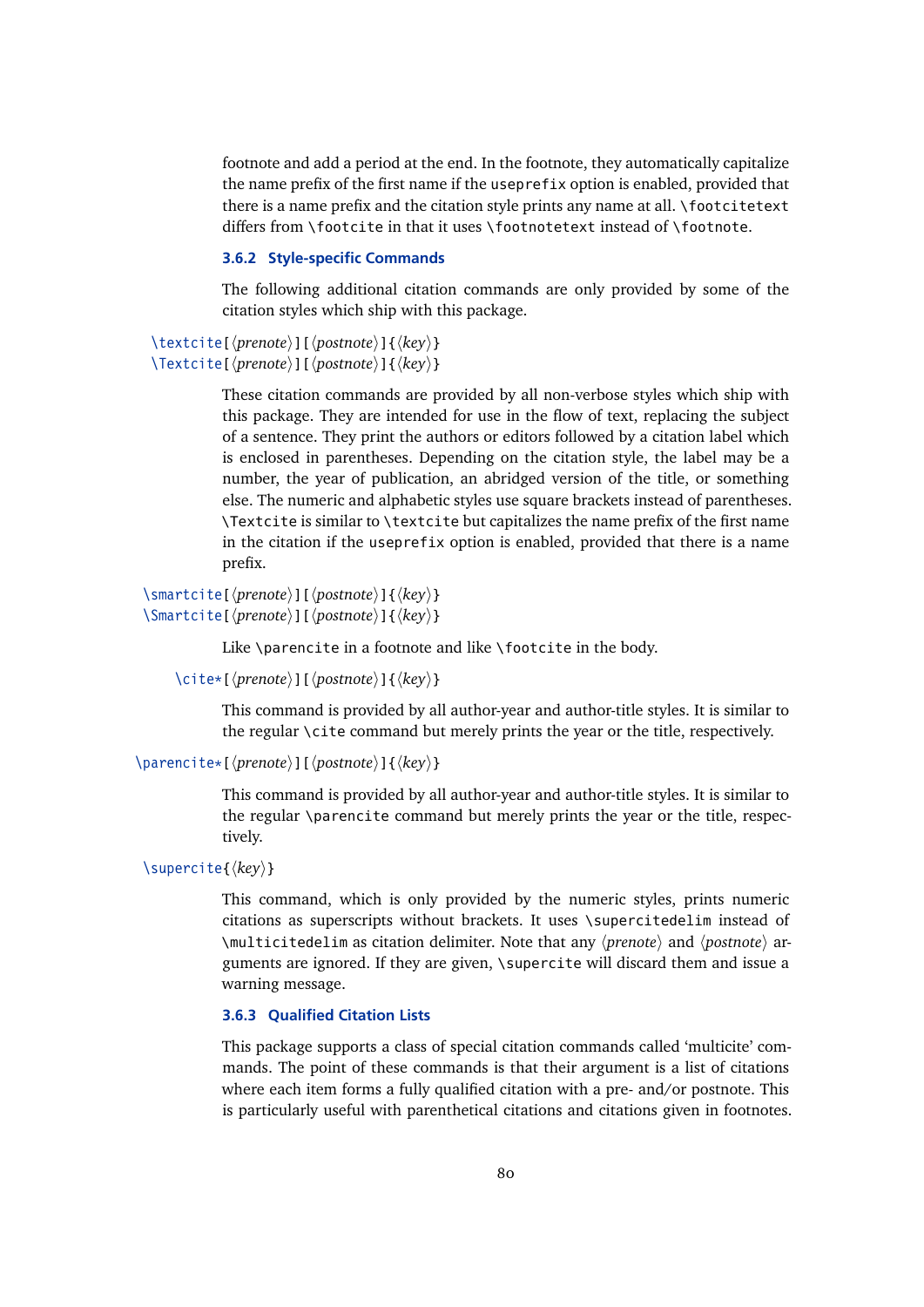It is also possible to assign a pre- and/or postnote to the entire list. The multicite commands are built on top of backend commands like \parencite and \footcite. The citation style provides a multicite definition with \DeclareMultiCiteCommand (see  $\S$  [4.3.1\)](#page-127-0). The following example illustrates the syntax of multicite commands:

\parencites[35]{key1}[88--120]{key2}[23]{key3}

The format of the arguments is similar to that of the regular citation commands, except that only one citation command is given. If only one optional argument is given for an item in the list, it is taken as a postnote. If you want to specify a prenote but no postnote, you need to leave the second optional argument of the respective item empty:

```
\parencites[35]{key1}[chapter 2 in][]{key2}[23]{key3}
```
In addition to that, the entire citation list may also have a pre- and/or postnote. The syntax of these global notes differs from other optional arguments in that they are given in parentheses rather than the usual brackets:

```
\parencites(and chapter 3)[35]{key1}[78]{key2}[23]{key3}
\parencites(Compare)()[35]{key1}[78]{key2}[23]{key3}
\parencites(See)(and the introduction)[35]{key1}[78]{key2}[23]{key3}
```
Note that the multicite commands keep on scanning for arguments until they encounter a token that is not the start of an optional or mandatory argument. If a left brace or bracket follows a multicite command, you need to mask it by adding \relax or a control space (a backslash followed by a space) after the last valid argument. This will cause the scanner to stop.

```
\partial[25]{key1}[78]{key2}\relax[...]
\{parrencies[35]\{key1\}[78]\{key2\}\...
```
By default, this package provides the following multicite commands which correspond to regular commands from §§ [3.6.1](#page-78-0) and [3.6.2:](#page-79-0)

\cites(\pre\)(\post\)[\pre\][\post\epsil{\biddend{hey\}}...[\pre\][\post\]{\key\} \Cites(\pre\)(\post\)[\pre\)[\post\epsile \frac{\lambdat{hi}}{\lambdat{\lambdat{h}}}\$ \cdot \left(\post\) \lambdat{\lambdat{\lambdat{\lambdat{\lambdat{\lambdat{\lambdat{\lambdat{\lambdat{\lambdat{\lambdat{\lambdat{\lambda

The multicite version of \cite and \Cite, respectively.

 $\langle$  \parencites( $\langle pre \rangle$ )( $\langle post \rangle$ ][ $\langle pre \rangle$ ][ $\langle key \rangle$ ]...[ $\langle pre \rangle$ ][ $\langle post \rangle$ ]{ $\langle key \rangle$ }  $\Phi$  \Parencites( $\langle pre \rangle$ )( $\langle post \rangle$ ][ $\langle pre \rangle$ ][ $\langle post \rangle$ ]{ $\langle key \rangle$ }...[ $\langle pre \rangle$ ][ $\langle post \rangle$ ]{ $\langle key \rangle$ }

The multicite version of \parencite and \Parencite, respectively.

 $\otimes$  (*hpre*)( $\langle ppe \rangle$ )( $\langle post \rangle$ ][ $\langle pre \rangle$ ][ $\langle post \rangle$ ] $\{ \langle key \rangle$ }...[ $\langle pre \rangle$ ][ $\langle post \rangle$ ] $\{ \langle key \rangle \}$  $\{foott{ of the following property holds}$  $(\langle pre \rangle) (\langle post \rangle) [\langle pre \rangle] [\langle post \rangle] {\{ \langle key \rangle \} \dots [\langle pre \rangle] [\langle post \rangle] {\{ \langle key \rangle \} \}$ 

The multicite version of \footcite and \footcitetext, respectively.

\smartcites(\pre\)(\post\)[\pre\][\post\)]{\key\}...[\pre\][\post\]{\key\}  $\mathrm{Simarticites}(\langle pre \rangle)(\langle post \rangle)[\langle pre \rangle][\langle post \rangle]{\langle key \rangle}.$ ..[ $\langle pre \rangle][\langle post \rangle]{\langle key \rangle}$ 

The multicite version of \smartcite and \Smartcite, respectively.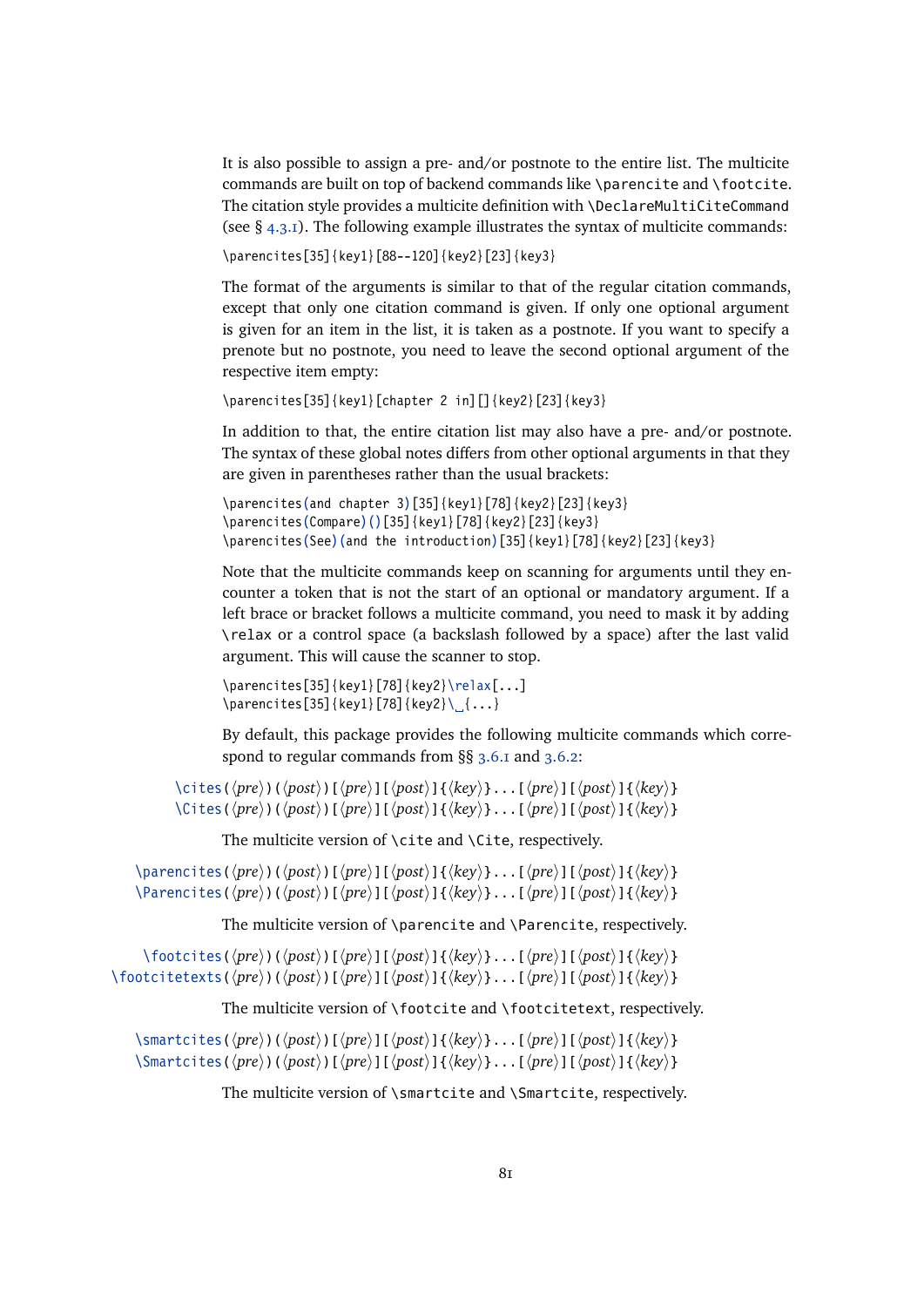$\text{textities}(\langle pre \rangle)(\langle post \rangle)[\langle pre \rangle][\langle post \rangle]{\langle key \rangle}.$ ..[ $\langle pre \rangle][\langle post \rangle]{\langle key \rangle}$  $\text{Textcites}(\langle pre \rangle)(\langle post \rangle)[\langle pre \rangle][\langle post \rangle]{\langle key \rangle}.$ ..[ $\langle pre \rangle][\langle post \rangle]{\langle key \rangle}$ 

> The multicite version of \textcite and \Textcite, respectively. This command is only provided by non-verbose styles.

 $\langle$ supercites( $\langle pre \rangle$ )( $\langle post \rangle$ ][ $\langle pre \rangle$ ][ $\langle post \rangle$ ] $\langle key \rangle$ ...[ $\langle pre \rangle$ ][ $\langle post \rangle$ ] $\{ \langle key \rangle \}$ 

The multicite version of \supercite. This command is only provided by the numeric styles.

# **3.6.4 Style-independent Commands**

Sometimes it is desirable to give the citations in the source file in a format that is not tied to a specific citation style and can be modified globally in the preamble. The format of the citations is easily changed by loading a different citation style. However, when using commands such as \parencite or \footcite, the way the citations are integrated with the text is still effectively hard-coded. The idea behind the \autocite command is to provide higher-level citation markup which makes global switching from inline citations to citations given in footnotes (or as superscripts) possible. The \autocite command is built on top of backend commands like \parencite and \footcite. The citation style provides an \autocite definition with \DeclareAutoCiteCommand (see  $\S$  [4.3.1\)](#page-127-0). This definition may be activated with the autocite package option from § [3.1.2.1.](#page-43-0) The citation style will usually initialize this package option to a value which is suitable for the style, see § [3.3.1](#page-60-0) for details. Note that there are certain limits to high-level citation markup. For example, inline author-year citation schemes often integrate citations so tightly with the text that it is virtually impossible to automatically convert them to footnotes. The \autocite command is only applicable in cases in which you would normally use \parencite or \footcite (or \supercite, with a numeric style). The citations should be given at the end of a sentence or a partial sentence, immediately preceding the terminal punctuation mark, and they should not be a part of the sentence in a grammatical sense (like \textcite, for example).

\autocite[ $\langle$ *prenote*}][ $\langle$ *postnote*}]{ $\langle$ *key*}} \Autocite[ $\langle$ *prenote*)][ $\langle$ *postnote*)]{ $\langle$ *key*}}

> In contrast to other citation commands, the \autocite command does not only scan ahead for punctuation marks following its last argument to avoid double punctuation marks, it actually moves them around if required. For example, with autocite = footnote, a trailing punctuation mark will be moved such that the footnote mark is printed after the punctuation. \Autocite is similar to \autocite but capitalizes the name prefix of the first name in the citation if the useprefix option is enabled, provided that there is a name prefix and the citation style prints any name at all.

\autocite\*[\*prenote*\][\*postnote*\]{\*key*\} \Autocite\*[\prenote\][\postnote\]{\hey\}

The starred variants of \autocite do not behave differently from the regular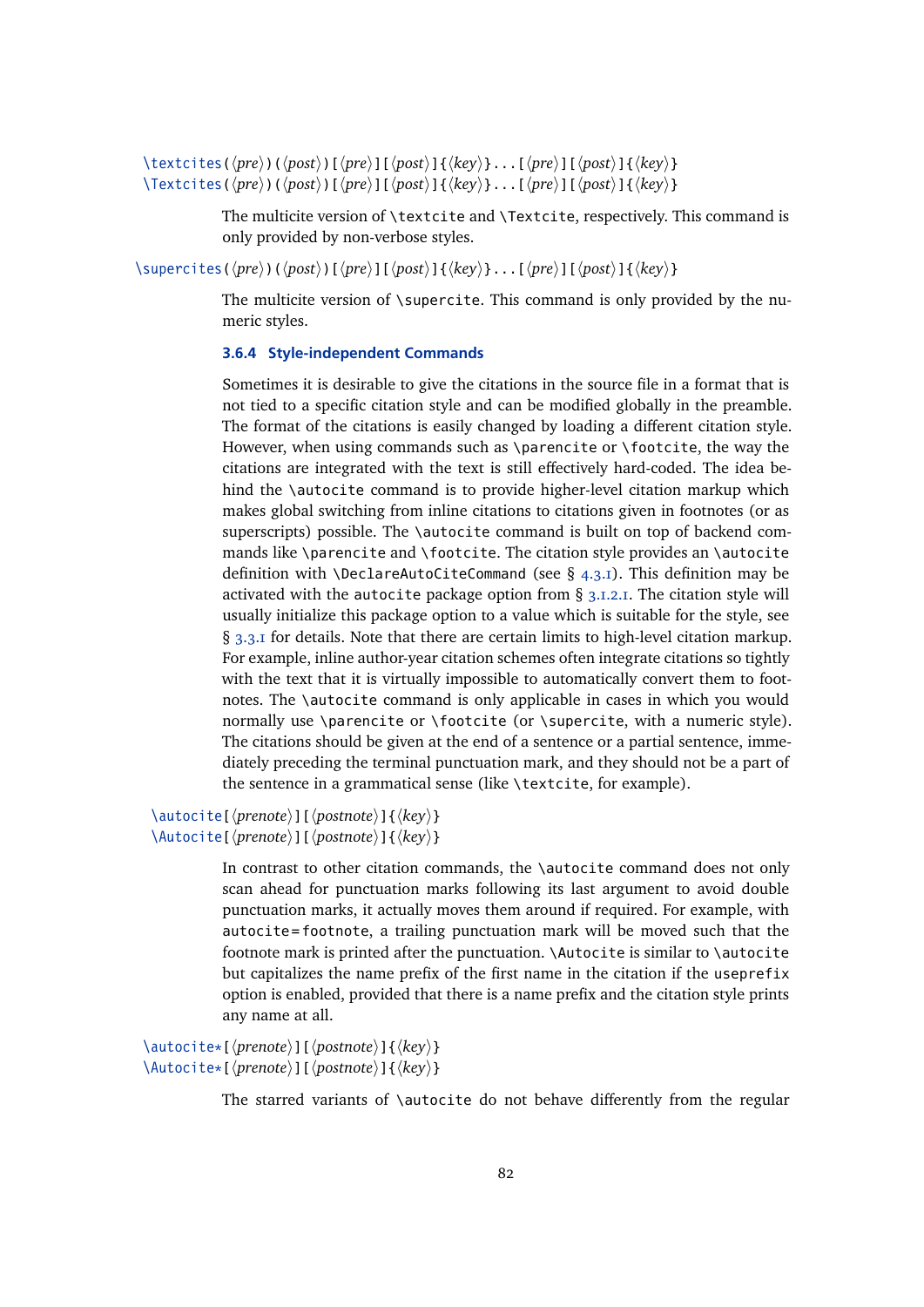ones. The asterisk is simply passed on to the backend command. For example, if \autocite is configured to use \parencite, then \autocite\* will execute \parencite\*.

\autocites( $\langle pre \rangle$ )( $\langle post \rangle$ ][ $\langle pre \rangle$ ][ $\langle post \rangle$ ]{ $\langle key \rangle$ }...[ $\langle pre \rangle$ ][ $\langle post \rangle$ ]{ $\langle key \rangle$ }  $\{ \hat{\phi}(h) \in \langle \phi \rangle \}$  (hpreinted  $\langle \phi \rangle$ ) [ $\langle \phi \rangle$ ] [ $\langle \phi \rangle$ ] [ $\langle \phi \rangle$ ] [ $\langle \phi \rangle$ ]  $\{ \langle \phi \rangle \}$ 

> This is the multicite version of \autocite. It also detects and moves punctuation if required. Note that there is no starred variant. \Autocites is similar to \autocites but capitalizes the name prefix of the first name in the citation if the useprefix option is enabled, provided that there is a name prefix and the citation style prints any name at all.

# **3.6.5 Text Commands**

The following commands are provided by the core of biblatex. They are intended for use in the flow of text. Note that all text commands are excluded from citation tracking.

```
\citeauthor[\langleprenote}][\langlepostnote}]{\langlekey}}
\Citeauthor[\langleprenote)][\langlepostnote)]{\langlekey}}
```
These commands print the authors. Strictly speaking, it prints the labelname list, which may be the author, the editor, or the translator. \Citeauthor is similar to \citeauthor but capitalizes the name prefix of the first name in the citation if the useprefix option is enabled, provided that there is a name prefix.

```
\citetitle[\prenote\][\postnote\]{\\hey\}
\citetitle*[\prenote\][\postnote\]{\\famp{key\}
```
This command prints the title. It will use the abridged title in the shorttitle field, if available. Otherwise it falls back to the full title found in the title field. The starred variant always prints the full title.

```
\citeyear[\prenote\][\postnote\]{\key\}
```
This command prints the year (year field or year component of date).

\citedate[ $\langle$ *prenote*}][ $\langle$ *postnote*}]{ $\langle$ *key*}}

This command prints the full date (date or year).

```
\citeurl[\prenote\][\postnote\]{\key\}
```
This command prints the url field.

\parentext{*\text*}}

This command wraps the  $\langle text \rangle$  in context sensitive parentheses.

\brackettext{*\text*}}

This command wraps the  $\langle text \rangle$  in context sensitive brackets.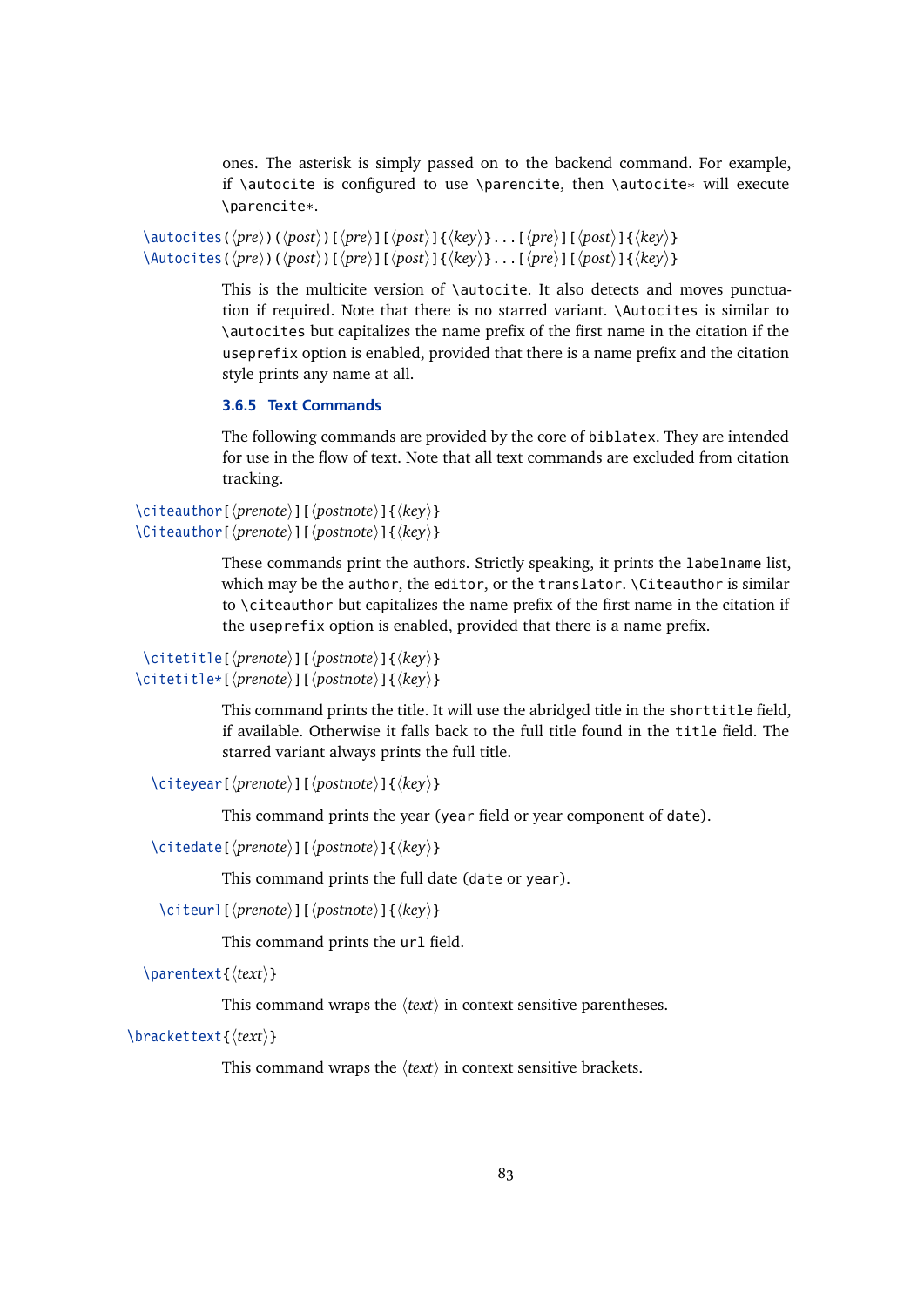### **3.6.6 Special Commands**

The following special commands are also provided by the core of biblatex.

 $\langle$ hocite{ $\langle$ *key*}} \nocite{\*}

> This command is similar to the standard LaTeX \nocite command. It adds the  $\langle key \rangle$  to the bibliography without printing a citation. If the  $\langle key \rangle$  is an asterisk, all entries available in the bib file are added to the bibliography. Like all other citation commands, \nocite commands in the document body are local to the enclosing refsection environment, if any. In contrast to standard LaTeX, \nocite may also be used in the document preamble. In this case, the references are assigned to reference section 0.

\fullcite[\*prenote*\][\*postnote*\]{\*key*\}

This command uses the bibliography driver for the respective entry type to create a full citation similar to the bibliography entry. It is thus related to the bibliography style rather than the citation style.

```
\footfullcite[\prenote\][\postnote\]{\hey\}
```
Similar to \fullcite but puts the entire citation in a footnote and adds a period at the end.

```
\volcite[\langleprenote}]{\langle volume \rangle}[\langle page \rangle]{\langle key \rangle}
\forallolcite[\langleprenote)]{\langlevolume}}[\langlepage}]{\langlekey}}
```
These commands are similar to \cite and \Cite but intended for references to multi-volume works which are cited by volume and page number. Instead of the *(postnote)*, they take a mandatory *(volume)* and an optional *(page)* argument. Since they merely compose the postnote and pass it to the \cite command provided by the citation style as a  $\langle$ *postnote* $\rangle$  argument, these commands are style independent. The format of the volume portion is controlled by the field formatting directive volcitevolume, the format of the page/text portion is controlled by the field formatting directive volcitepages.

 $\pmb{\text{violet}(\text{prenote})}{\pmb{\text{volume}}}$ [ $\pmb{\text{page}}$ ] $\pmb{\text{key}}$ \Pvolcite[\prenote\ead{*\tegsil{\bidgey}*]{\bidge}]{\*key*}}

Similar to \volcite but based on \parencite.

\fvolcite[\prenote\]{\/volume\}[\page\]{\/key\} \ftvolcite[\prenote\]{\/volume\}[\page\]{\\hey\}

Similar to \volcite but based on \footcite and \footcitetext, respectively.

\svolcite[\prenote\evel]{\bid{volume\evel}[\page\evel]{\bid{key\} \Svolcite[\prenote\ead{*\terpsil{\frage\inege\inege\inege\inege\inege\inegrame\}* 

Similar to \volcite but based on \smartcite.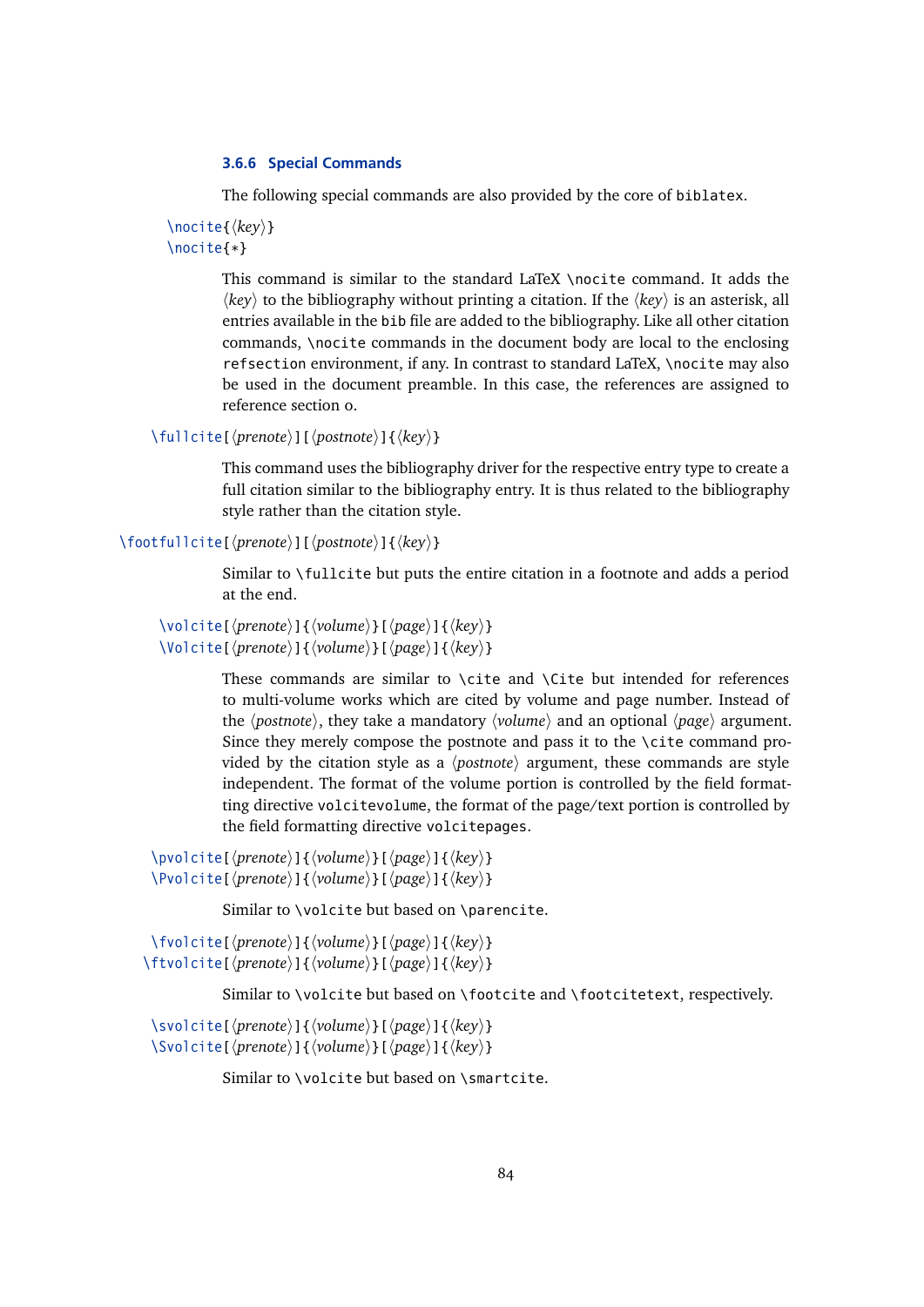\tvolcite[ $\langle$ *prenote*}]{ $\langle$ *volume*}}[ $\langle$ *page*}]{ $\langle$ *key*}} \Tvolcite[\prenote\ead{*\terpsime\terpsime\terpsime\terpsime\terpsime\terpsime\terpsime\terpsime\terpsime\terpsime\terpsime\terpsime\terpsime\terpsime\terpsime\terpsime\terpsime\terpsime\terpsime\terpsime\terpsime\terpsime* 

Similar to \volcite but based on \textcite.

\avolcite[\prenote\]{\bpage\}[\page\]{\\bpage\}}  $\langle Avolcite[\langle prenote \rangle] {\langle}volume\rangle\}[\langle page\rangle] {\langle} \langle key \rangle\}$ 

Similar to \volcite but based on \autocite.

```
\langlenotecite[\langleprenote\rangle][\langlepostnote\rangle]{\langlekey\rangle}
\Notecite[\langleprenote)][\langlepostnote)]{\langlekey}}
```
These commands print the  $\langle$ *prenote* $\rangle$  and  $\langle$ *postnote* $\rangle$  arguments but no citation. Instead, a \nocite command is issued for every  $\langle key \rangle$ . This may be useful for authors who incorporate implicit citations in their writing, only giving information not mentioned before in the running text, but who still want to take advantage of the automatic *(postnote)* formatting and the implicit *\nocite function*. This is a generic, style-independent citation command. Special citation styles may provide smarter facilities for the same purpose. The capitalized version forces capitalization (note that this is only applicable if the note starts with a command which is sensitive to biblatex's punctuation tracker).

\pnotecite[\prenote\][\postnote\]{\\sideg|\textl\}} \Pnotecite[\prenote\][\postnote\]{\\ hey \right}

Similar to \notecite but the notes are printed in parentheses.

\fnotecite[\prenote\][\postnote\]{\\famp{key\}

Similar to \notecite but the notes are printed in a footnote.

### **3.6.7 Low-level Commands**

The following commands are also provided by the core of biblatex. They grant access to all lists and fields at a lower level.

\citename[\prenote\][\postnote\]{\left\defact}}[\format\]{\ame list\}

The *(format)* is a formatting directive defined with **\DeclareNameFormat. Format**ting directives are discussed in  $\S$  [4.4.2.](#page-134-0) If this optional argument is omitted, this command falls back to the format citename. The last argument is the name of a  $\langle$ *name list* $\rangle$ , in the sense explained in § [2.2.](#page-11-0)

\citelist[\prenote\][\postnote\]{\\tey\}[\format\]{\literal list\}

The  $\langle format \rangle$  is a formatting directive defined with \DeclareListFormat. Formatting directives are discussed in  $\S$  [4.4.2.](#page-134-0) If this optional argument is omitted, this command falls back to the format citelist. The last argument is the name of a  $\langle$ *literal list* $\rangle$ , in the sense explained in § [2.2.](#page-11-0)

\citefield[\*prenote*\][\/postnote\]{\/\/key\}[\/format\]{\/\/field\}

The *(format)* is a formatting directive defined with \DeclareFieldFormat. For-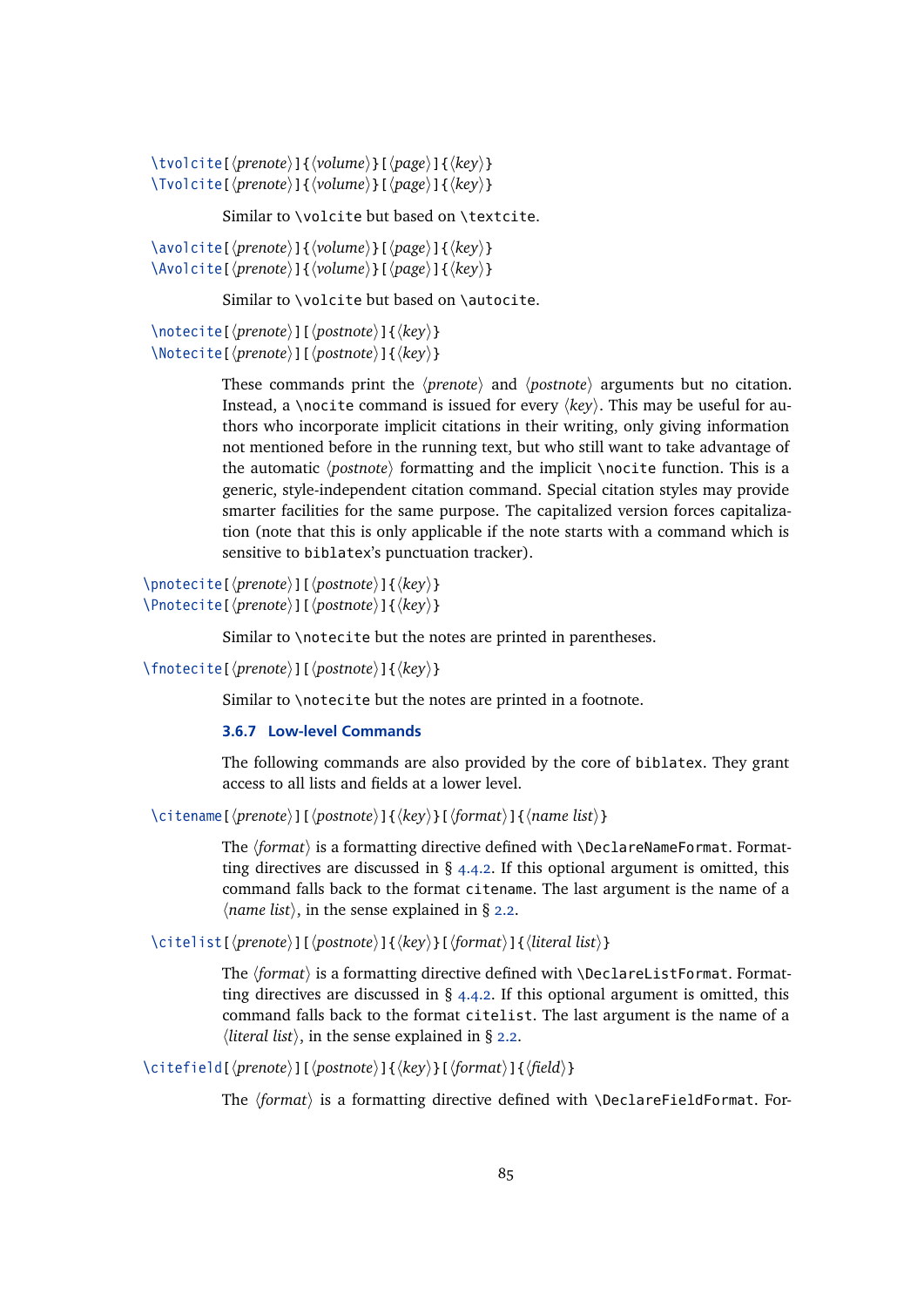matting directives are discussed in  $\S$  [4.4.2.](#page-134-0) If this optional argument is omitted, this command falls back to the format citefield. The last argument is the name of a  $\langle$ *field* $\rangle$ , in the sense explained in § [2.2.](#page-11-0)

### **3.6.8 Miscellaneous Commands**

The commands in this section are little helpers related to citations.

- \citereset This command resets the citation style. This may be useful if the style replaces repeated citations with abbreviations like *ibidem*, *idem*, *op. cit.*, etc. and you want to force a full citation at the beginning of a new chapter, section, or some other location. The command executes a style specific initialization hook defined with the \InitializeCitationStyle command from § [4.3.1.](#page-127-0) It also resets the internal citation trackers of this package. The reset will affect the \ifciteseen, \ifentryseen, \ifciteibid, and \ifciteidem tests discussed in § [4.6.2.](#page-145-0) When used inside a refsection environment, the reset of the citation tracker is local to the current refsection environment. Also see the citereset package option in § [3.1.2.1.](#page-43-0)
- \citereset\* Similar to \citereset but only executes the style's initialization hook, without resetting the internal citation trackers.
	- \mancite Use this command to mark manually inserted citations if you mix automatically generated and manual citations. This is particularly useful if the citation style replaces repeated citations by an abbreviation like *ibidem* which may get ambiguous or misleading otherwise. Always use \mancite in the same context as the manual citation, e. g., if the citation is given in a footnote, include \mancite in the footnote. The \mancite command executes a style specific reset hook defined with the \OnManualCitation command from  $\S$  [4.3.1.](#page-127-0) It also resets the internal 'ibidem' and 'idem' trackers of this package. The reset will affect the  $\iota$ ifciteibid and \ifciteidem tests discussed in § [4.6.2.](#page-145-0)
		- $\pmod{\text{ This command forces a single page prefix in the } postnote$  argument to a citation command. See  $\S$  [3.11.3](#page-109-0) for further details and usage instructions. Note that this command is only available locally in citations and the bibliography.
		- \ppno Similar to \pno but forces a range prefix. See § [3.11.3](#page-109-0) for further details and usage instructions. Note that this command is only available locally in citations and the bibliography.
		- \nopp Similar to \pno but suppresses all prefixes. See § [3.11.3](#page-109-0) for further details and usage instructions. Note that this command is only available locally in citations and the bibliography.
		- \psq In the  $\langle$ *postnote* $\rangle$  argument to a citation command, this command indicates a range of two pages where only the starting page is given. See  $\S$  [3.11.3](#page-109-0) for further details and usage instructions. The suffix printed is the localization string sequens, see  $\S$  [4.9.2.](#page-172-0) The spacing inserted between the suffix and the page number may be modified by redefining the macro \sqspace. The default is an unbreakable interword space. Note that this command is only available locally in citations and the bibliography.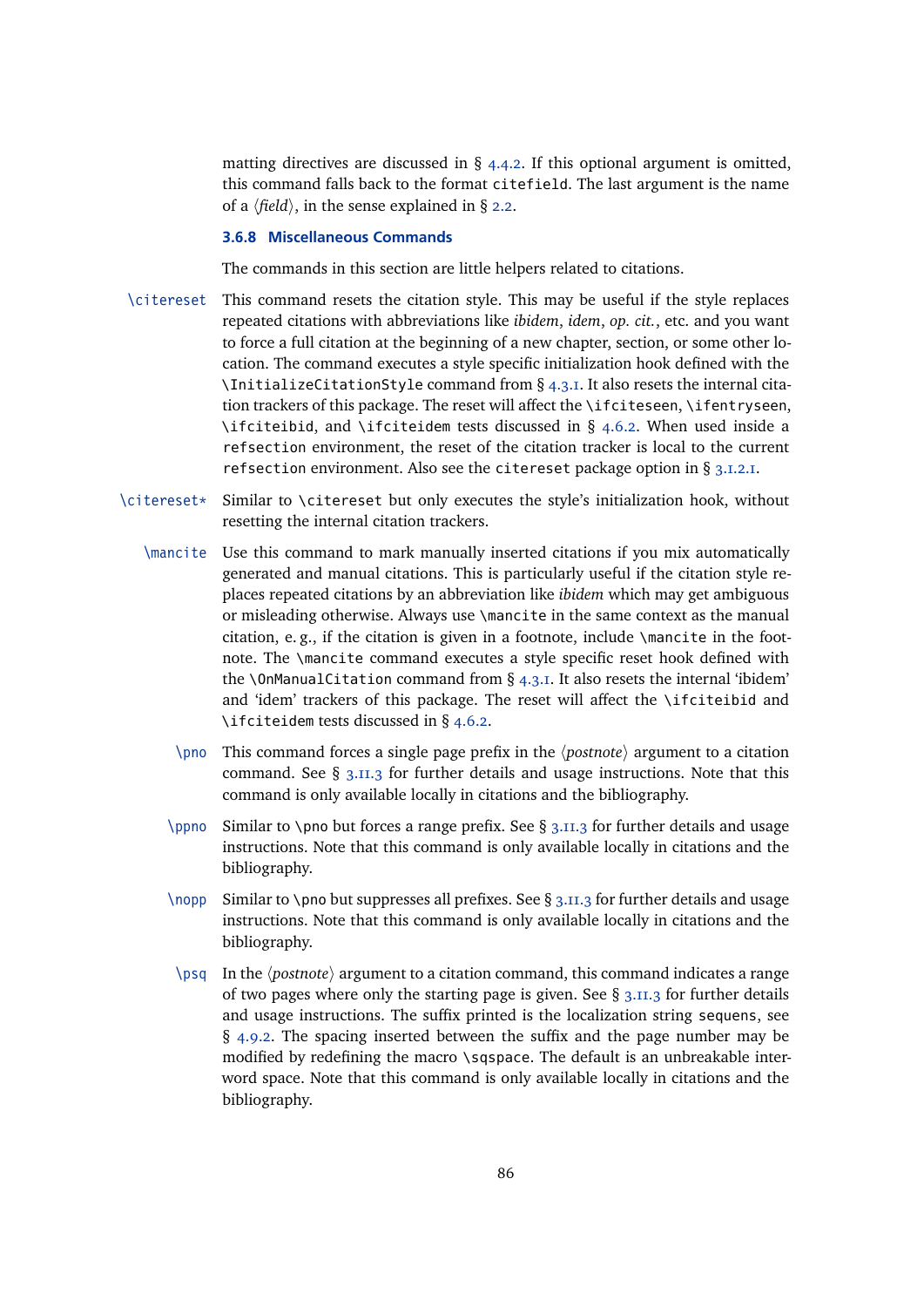$\log q$  Similar to  $\log q$  but indicates an open-ended page range. See § [3.11.3](#page-109-0) for further details and usage instructions. The suffix printed is the localization string sequentes, see § [4.9.2.](#page-172-0) This command is only available locally in citations and the bibliography.

# $\langle$ RN{ $\langle$ *integer*}}

This command prints an integer as an uppercase Roman numeral. The formatting applied to the numeral may be modified by redefining the macro \RNfont.

 $\ln{\frac{\langle \text{integer} \rangle}{\}$ 

Similar to \RN but prints a lowercase Roman numeral. The formatting applied to the numeral may be modified by redefining the macro \Rnfont.

#### **3.6.9 natbib Compatibility Commands**

The natbib package option loads a natbib compatibility module. The module defines aliases for the citation commands provided by the natbib package. This includes aliases for the core citation commands \citet and \citep as well as the variants \citealt and \citealp. The starred variants of these commands, which print the full author list, are also supported. The \cite command, which is handled in a particular way by natbib, is not treated in a special way. The text commands (\citeauthor, \citeyear, etc.) are also supported, as are all commands which capitalize the name prefix (\Citet, \Citep, \Citeauthor, etc.). Aliasing with \defcitealias, \citetalias, and \citepalias is possible as well. Note that the compatibility commands will not emulate the citation format of the natbib package. They merely alias natbib's commands to functionally equivalent facilities of the biblatex package. The citation format depends on the main citation style. However, the compatibility style will adapt \nameyeardelim to match the default style of the natbib package.

### **3.6.10 mcite-like Citation Commands Biber only and Structure Biber only Biber only**

The mcite package option loads a special citation module which provides mcite/ mciteplus-like citation commands. Strictly speaking, what the module provides are wrappers for the commands of the main citation style. For example, the following command:

```
\mcite{key1,setA,*keyA1,*keyA2,*keyA3,key2,setB,*keyB1,*keyB2,*keyB3}
```
is essentially equivalent to this:

```
\defbibentryset{setA}{keyA1,keyA2,keyA3}%
\defbibentryset{setB}{keyB1,keyB2,keyB3}%
\cite{key1,setA,key2,setB}
```
The \mcite command will work with any style since the \cite backend command is controlled by the main citation style as usual. The mcite module provides wrappers for the standard commands in §§ [3.6.1](#page-78-0) and [3.6.2.](#page-79-0) See table [6](#page-88-0) for an overview. Pre and postnotes as well as starred variants of all commands are also supported. The parameters will be passed to the backend command. For example: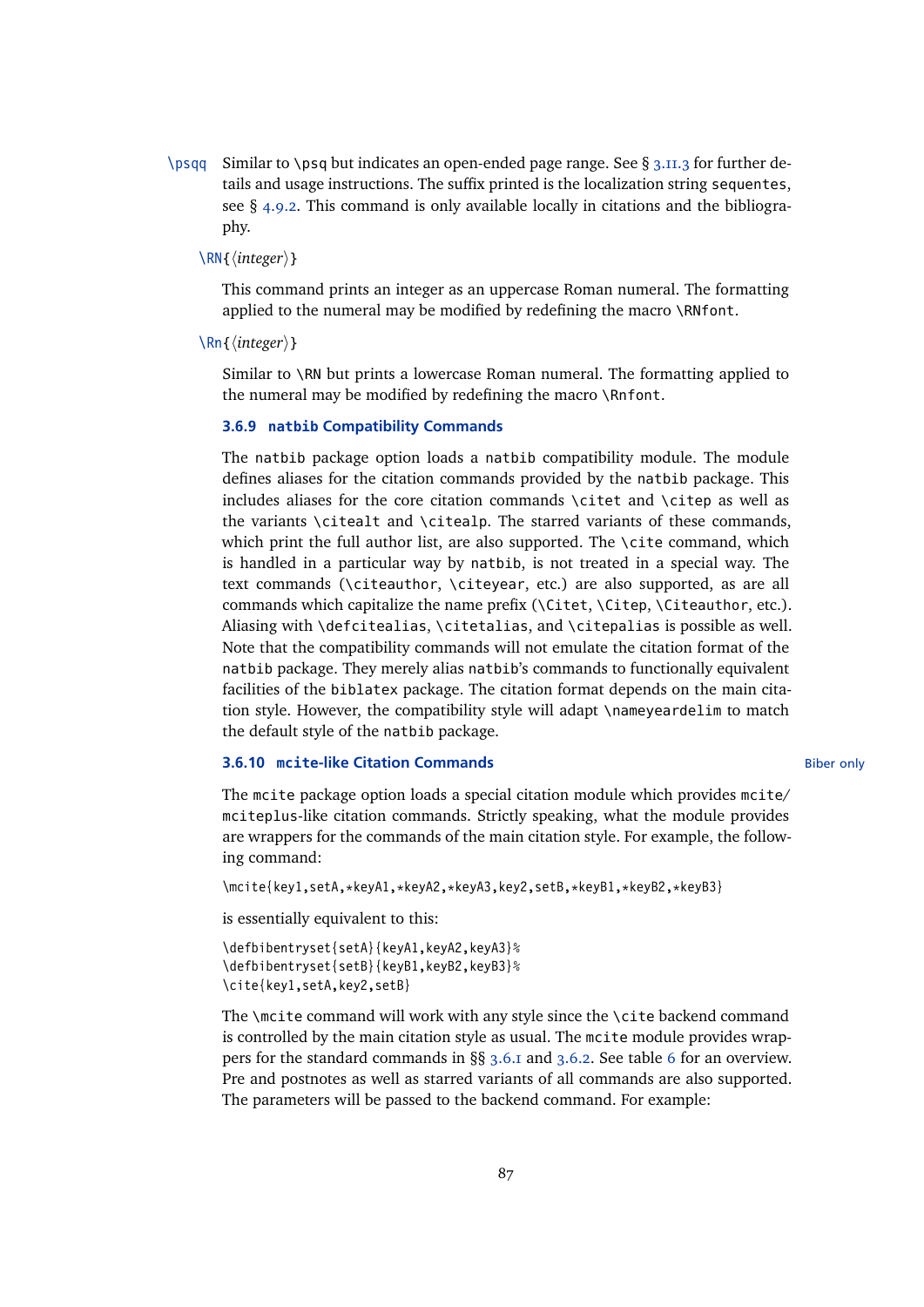<span id="page-87-0"></span>

| <b>Standard Command</b>        | mcite-like Command |  |
|--------------------------------|--------------------|--|
| \cite                          | \mcite             |  |
| <b>\Cite</b>                   | \Mcite             |  |
| \parencite                     | \mparencite        |  |
| <i><u><b>Narencite</b></u></i> | \Mparencite        |  |
| \footcite                      | \mfootcite         |  |
| \footcitetext                  | \mfootcitetext     |  |
| \textcite                      | \mtextcite         |  |
| \Textcite                      | \Mtextcite         |  |
| \supercite                     | \msupercite        |  |

**Table 5: mcite-like commands**

\mcite\*[pre][post]{setA,\*keyA1,\*keyA2,\*keyA3}

will execute:

\defbibentryset{setA}{keyA1,keyA2,keyA3}% \cite\*[pre][post]{setA}

Note that the mcite module is not a compatibility module. It provides commands which are very similar but not identical in syntax and function to mcite's commands. When migrating from mcite/mciteplus to biblatex, legacy files must be updated. With mcite, the first member of the citation group is also the identifier of the group as a whole. Borrowing an example from the mcite manual, this group:

```
\cite{glashow,*salam,*weinberg}
```
consists of three entries and the entry key of the first one also serves as identifier of the entire group. In contrast to that, a biblatex entry set is an entity in its own right. Therefore, it requires a unique entry key which is assigned to the set as it is defined:

```
\mcite{set1,*glashow,*salam,*weinberg}
```
Once defined, an entry set is handled like any regular entry in a bib file. When using one of the numeric styles which ship with biblatex and activating its subentry option, it is even possible to refer to set members. See table [6](#page-88-0) for some examples. Restating the original definition of the set is redundant, but permissible. In contrast to mciteplus, however, restating a part of the original definition is invalid. Use the entry key of the set instead.

# **3.7 Localization Commands**

The biblatex package provides translations for key terms such as 'edition' or 'volume' as well as definitions for language specific features such as the date format and ordinals. These definitions, which are loaded automatically, may be modified or extended in the document preamble or the configuration file with the commands introduced in this section.

# \DefineBibliographyStrings{\language\}{\definitions\}

This command is used to define localization strings. The *(language)* must be a language name known to the babel package, i. e., one of the identifiers listed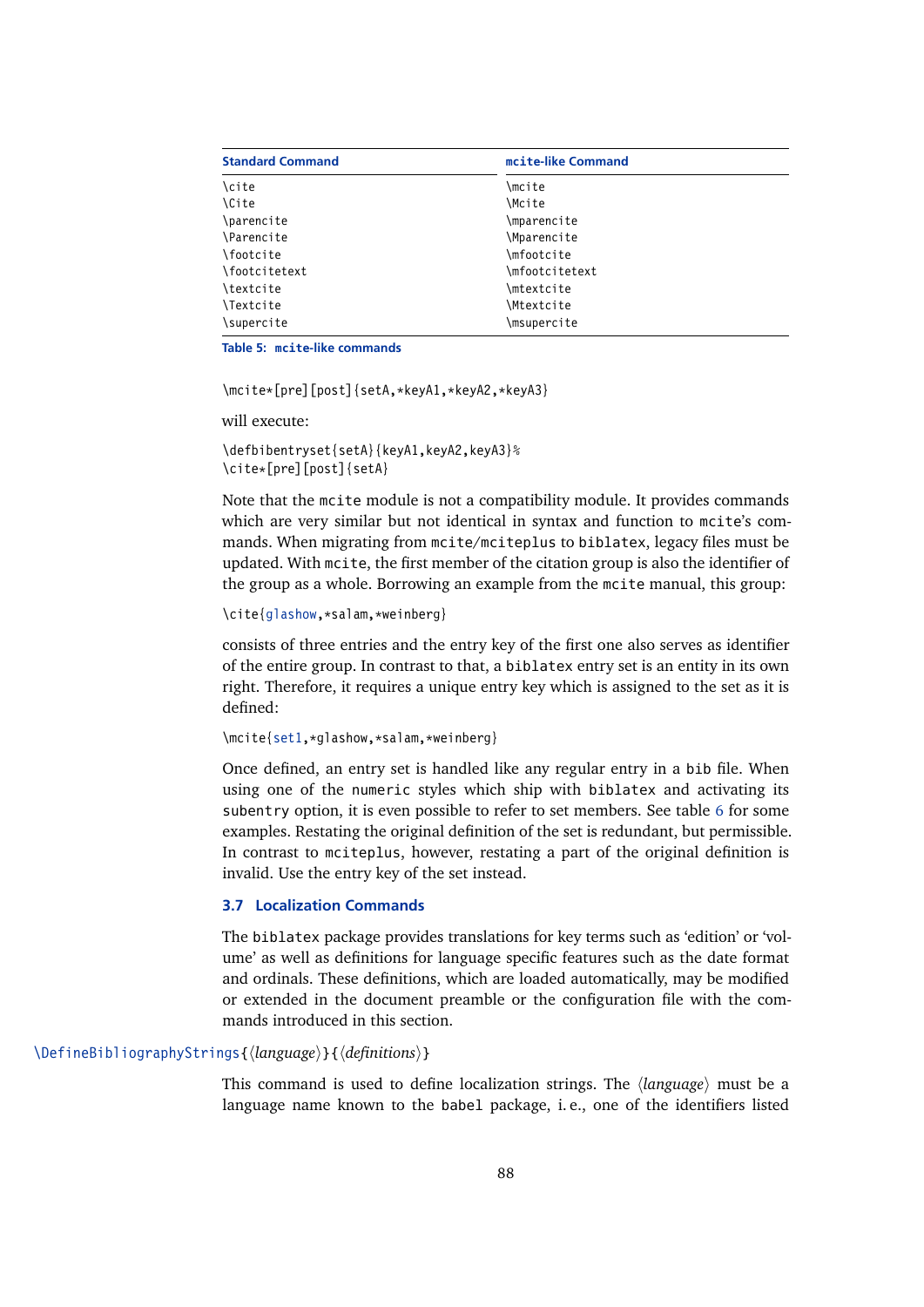<span id="page-88-0"></span>

| Input                                  | Output            | <b>Comment</b>                 |
|----------------------------------------|-------------------|--------------------------------|
| \mcite{set1,*glashow,*salam,*weinberg} | [1]               | Defining and citing the set    |
| $\met{set1}$                           | $\lceil 1 \rceil$ | Subsequent citation of the set |
| \cite{set1}                            | [1]               | Regular \cite works as usual   |
| \mcite{set1,*glashow,*salam,*weinberg} | [1]               | Redundant, but permissible     |
| $\met{glashow}$                        | [1a]              | Citing a set member            |
| \cite{weinberg}                        | [1c]              | Regular \cite works as well    |

**Table 6: mcite-like syntax (sample output with style=numeric and subentry option)**

in table [1](#page-23-0) on page [24.](#page-23-0) The  $\langle definitions \rangle$  are  $\langle key \rangle = \langle value \rangle$  pairs which assign an expression to an identifier:

```
\DefineBibliographyStrings{american}{%
 bibliography = {Bibliography},
 shorthands = {Abbreviations},
 editor = {editor},
 editors = {editors},
}
```
A complete list of all keys supported by default is given is  $\S$  [4.9.2.](#page-172-0) Note that all expressions should be capitalized as they usually are when used in the middle of a sentence. The biblatex package will automatically capitalize the first word when required at the beginning of a sentence. Expressions intended for use in headings should be capitalized in a way that is suitable for titling. In contrast to \DeclareBibliographyStrings, \DefineBibliographyStrings overrides both the full and the abbreviated version of the string. See § [4.9.1](#page-169-0) for further details.

# \DefineBibliographyExtras{\language\}{\code\}

This command is used to adapt language specific features such as the date format and ordinals. The  $\langle \text{language} \rangle$  must be a language name known to the babel package. The  $\langle code \rangle$ , which may be arbitrary LaTeX code, will usually consist of redefinitions of the formatting commands from § [3.8.2.](#page-92-0)

\UndefineBibliographyExtras{\*language*}}{\*code*}}

This command is used to restore the original definition of any commands modified with \DefineBibliographyExtras. If a redefined command is included in § [3.8.2,](#page-92-0) there is no need to restore its previous definition since these commands are adapted by all language modules anyway.

# \DefineHyphenationExceptions{\*language*}}{\*text*}}

This is a LaTeX frontend to TeX's \hyphenation command which defines hyphenation exceptions. The *{language}* must be a language name known to the babel package. The  $\langle text \rangle$  is a whitespace-separated list of words. Hyphenation points are marked with a dash:

```
\DefineHyphenationExceptions{american}{%
  hy-phen-ation ex-cep-tion
}
```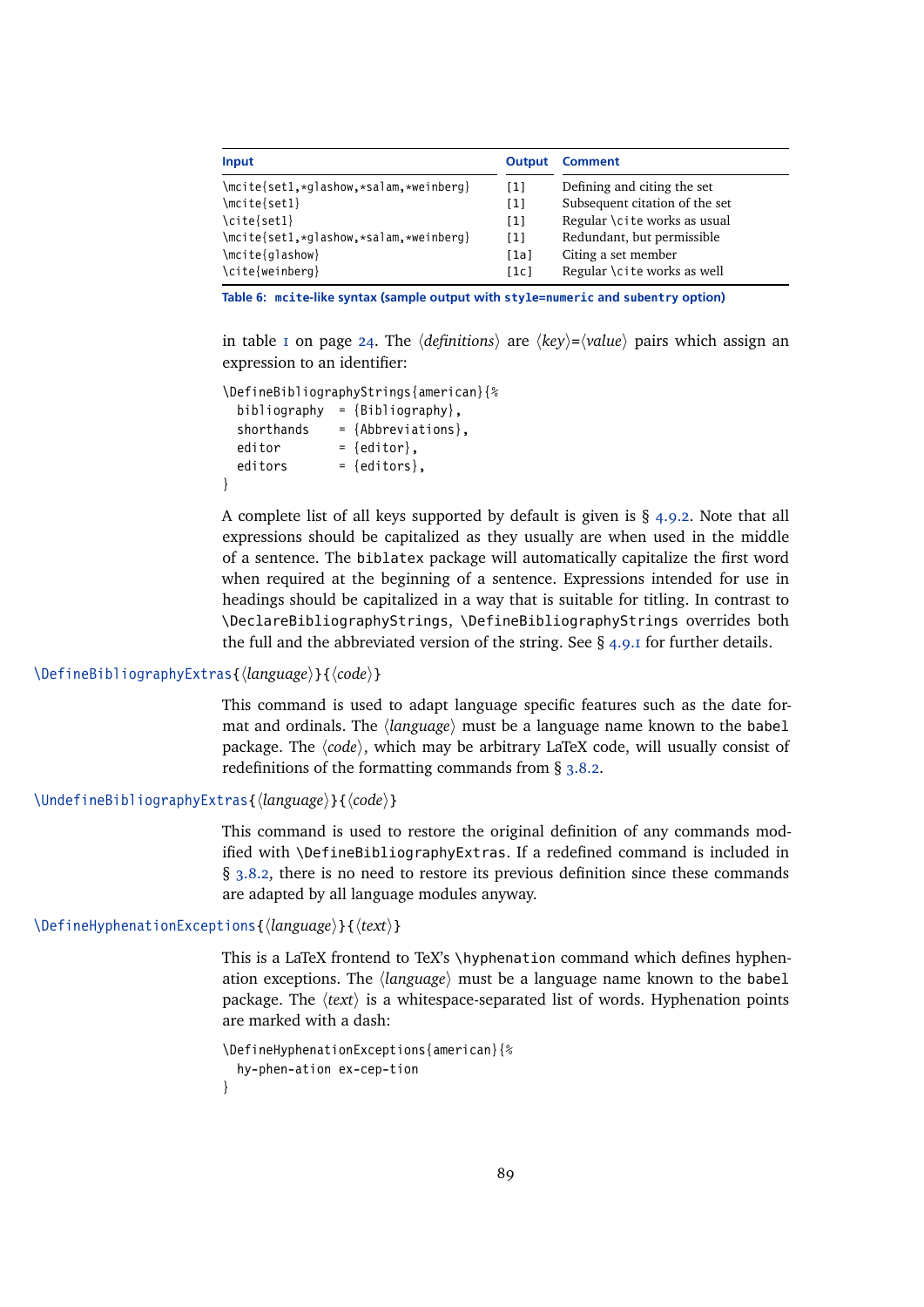# <span id="page-89-0"></span>\NewBibliographyString{*{key}*}

This command declares new localization strings, i. e., it initializes a new  $\langle key \rangle$  to be used in the *(definitions)* of **\DefineBibliographyStrings. The** *(key)* argument may also be a comma-separated list of key names. The keys listed in  $\S$  [4.9.2](#page-172-0) are defined by default.

#### **3.8 Formatting Commands**

The commands and facilities presented in this section may be used to adapt the format of citations and the bibliography.

### **3.8.1 Generic Commands and Hooks**

The commands in this section may be redefined with \renewcommand in the document preamble. Note that all commands starting with  $\m{\mathsf{m}}$ ... take one argument. All of these commands are defined in biblatex.def.

- \bibsetup Arbitrary code to be executed at the beginning of the bibliography, intended for commands which affect the layout of the bibliography.
- \bibfont Arbitrary code setting the font used in the bibliography. This is very similar to \bibsetup but intended for switching fonts.
- \citesetup Arbitrary code to be executed at the beginning of each citation command.
- $\neq$  \newblockpunct The separator inserted between 'blocks' in the sense explained in § [4.7.1.](#page-162-0) The default definition is controlled by the package option block (see  $\S$  [3.1.2.1\)](#page-43-0).
- $\neq$  \newunitpunct The separator inserted between 'units' in the sense explained in § [4.7.1.](#page-162-0) This will usually be a period or a comma plus an interword space. The default definition is a period and a space.
- \finentrypunct The punctuation printed at the very end of every bibliography entry, usually a period. The default definition is a period.
- \bibnamedelima This delimiter controls the spacing between the elements which make up a name Biber only part. It is inserted automatically after the first name element if the element is less than three characters long and before the last element. The default definition is an interword space penalized by the value of the highnamepenalty counter  $(\S 3.8.3)$  $(\S 3.8.3)$ . Please refer to § [3.11.4](#page-110-0) for further details.
- \bibnamedelimb This delimiter is inserted between the elements which make up a name part where Biber only \bibnamedelima does not apply. The default definition is an interword space penalized by the value of the lownamepenalty counter  $(\S 3.8.3)$  $(\S 3.8.3)$ . Please refer to  $\S 3.11.4$  $\S 3.11.4$ for further details.
- \bibnamedelimc This delimiter controls the spacing between name parts. It is inserted between the name prefix and the last name if useprefix=true. The default definition is an interword space penalized by the value of the highnamepenalty counter  $(\S 3.8.3)$  $(\S 3.8.3)$ . Please refer to § [3.11.4](#page-110-0) for further details.

\bibnamedelimd This delimiter is inserted between all name parts where \bibnamedelimc does not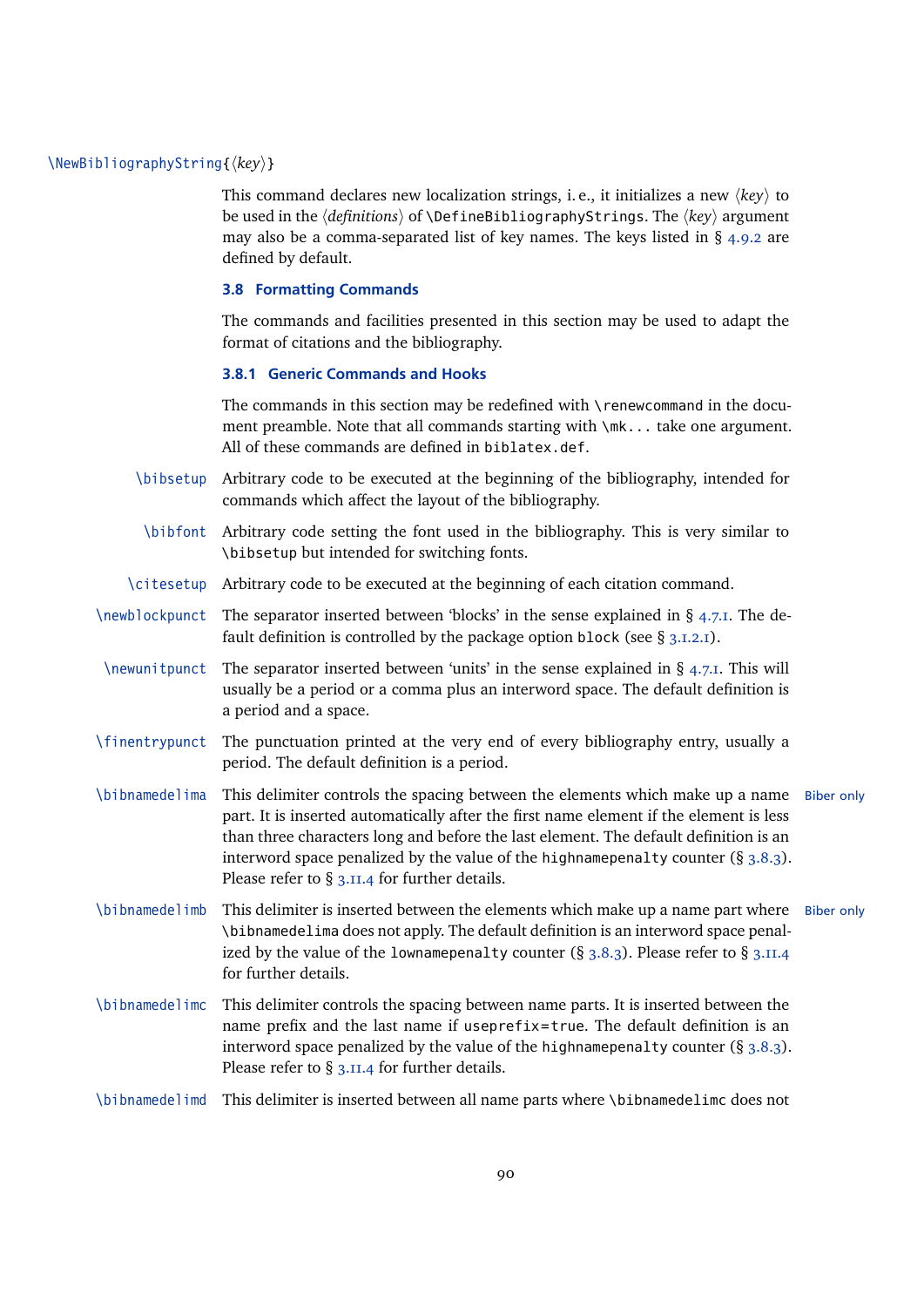|                     | apply. The default definition is an interword space penalized by the value of the<br>lownamepenalty counter (§ 3.8.3). Please refer to § 3.11.4 for further details.                                                                                                                                                                                                                                         |                   |
|---------------------|--------------------------------------------------------------------------------------------------------------------------------------------------------------------------------------------------------------------------------------------------------------------------------------------------------------------------------------------------------------------------------------------------------------|-------------------|
| \bibnamedelimi      | This delimiter replaces \bibnamedelima/b after initials. Note that this only applies<br>to initials given as such in the bib file, not to the initials automatically generated<br>by biblatex which use their own set of delimiters.                                                                                                                                                                         | <b>Biber only</b> |
| \bibinitperiod      | The punctuation inserted after initials unless \bibinithyphendelim applies. The<br>default definition is a period ( $\delta$ ) denoted. Please refer to § 3.11.4 for further details.                                                                                                                                                                                                                        | <b>Biber only</b> |
| \bibinitdelim       | The spacing inserted between multiple initials unless \bibinithyphendelim ap- Biber only<br>plies. The default definition is an unbreakable interword space. Please refer to<br>§ 3.11.4 for further details.                                                                                                                                                                                                |                   |
| \bibinithyphendelim | The punctuation inserted between the initials of hyphenated name parts, replacing<br>\bibinitperiod and \bibinitdelim. The default definition is a period followed<br>by an unbreakable hyphen. Please refer to § 3.11.4 for further details.                                                                                                                                                                | <b>Biber only</b> |
| \bibindexnamedelima | Replaces \bibnamedelima in the index.                                                                                                                                                                                                                                                                                                                                                                        |                   |
| \bibindexnamedelimb | Replaces \bibnamedelimb in the index.                                                                                                                                                                                                                                                                                                                                                                        |                   |
| \bibindexnamedelimc | Replaces \bibnamedelimc in the index.                                                                                                                                                                                                                                                                                                                                                                        |                   |
| \bibindexnamedelimd | Replaces \bibnamedelimd in the index.                                                                                                                                                                                                                                                                                                                                                                        |                   |
| \bibindexnamedelimi | Replaces \bibnamedelimi in the index.                                                                                                                                                                                                                                                                                                                                                                        |                   |
| \bibindexinitperiod | Replaces \bibinitperiod in the index.                                                                                                                                                                                                                                                                                                                                                                        |                   |
|                     | \bibindexinitdelim Replaces \bibinitdelim in the index.                                                                                                                                                                                                                                                                                                                                                      |                   |
|                     | \bibindexinithyphendelim Replaces \bibinithyphendelim in the index.                                                                                                                                                                                                                                                                                                                                          |                   |
| \bibnamedash        | The dash to be used as a replacement for recurrent authors or editors in the bib-<br>liography. The default is an 'em' or an 'en' dash, depending on the indentation of<br>the list of references.                                                                                                                                                                                                           |                   |
| \labelnamepunct     | The separator printed after the name used for alphabetizing in the bibliography<br>(author or editor, if the author field is undefined). With the default styles,<br>this separator replaces \newunitpunct at this location. The default definition is<br>\newunitpunct, i.e., it is not handled differently from regular unit punctuation.                                                                  |                   |
| \subtitlepunct      | The separator printed between the fields title and subtitle, booktitle and<br>booksubtitle, as well as maintitle and mainsubtitle. With the default styles,<br>this separator replaces \newunitpunct at this location. The default definition is<br>\newunitpunct, i.e., it is not handled differently from regular unit punctuation.                                                                        |                   |
| \intitlepunct       | The separator between the word "in" and the following title in entry types such<br>as @article, @inbook, @incollection, etc. The default definition is a colon plus<br>an interword space (e.g., "Article, in: Journal" or "Title, in: Book"). Note that this<br>is the separator string, not only the punctuation mark. If you don't want a colon<br>after "in", \intitlepunct should still insert a space. |                   |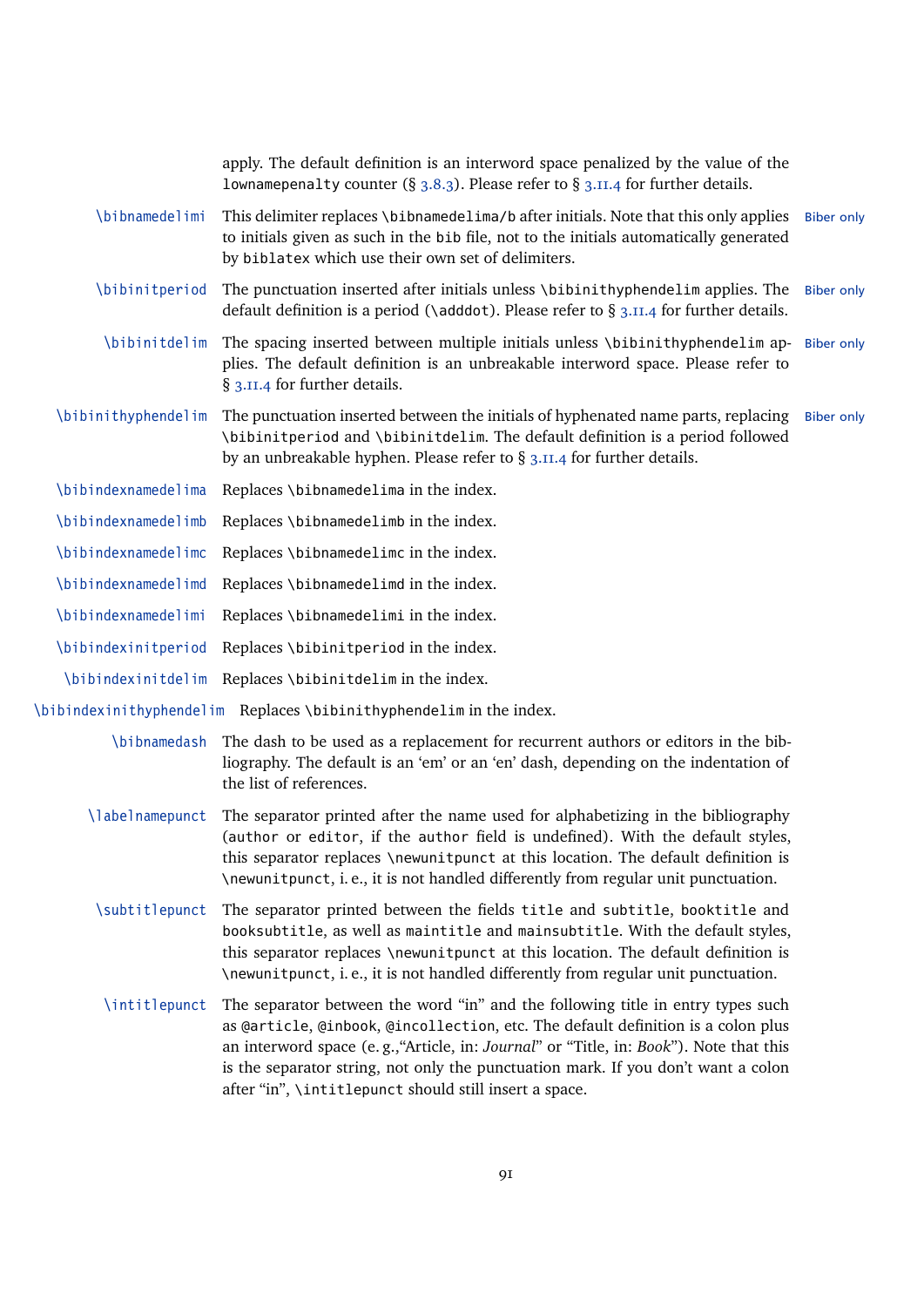| \bibpagespunct   | The separator printed before the pages field. The default is a comma plus an<br>interword space.                                                                                                                                                      |
|------------------|-------------------------------------------------------------------------------------------------------------------------------------------------------------------------------------------------------------------------------------------------------|
| \bibpagerefpunct | The separator printed before the pageref field. The default is an interword space.                                                                                                                                                                    |
| \multinamedelim  | The delimiter printed between multiple items in a name list like author or editor<br>if there are more than two names in the list. The default is a comma plus an<br>interword space. See \finalnamedelim for an example. <sup>1</sup>                |
| \finalnamedelim  | The delimiter printed instead of \multinamedelim before the final name in a name<br>list. The default is the localized term 'and', separated by interword spaces. Here is<br>an example:                                                              |
|                  | Michel Goossens, Frank Mittelbach and Alexander Samarin<br>Edward Jones and Joe Williams                                                                                                                                                              |
|                  | The comma in the first example is the \multinamedelim whereas the string 'and'<br>in both examples is the $\theta$ inalnamedelim. See also $\theta$ inaland comma in § 3.8.2.                                                                         |
| \revsdnamedelim  | An extra delimiter printed after the first name in a name list if the first name is<br>reversed. The default is an empty string, i.e., no extra delimiter will be printed.<br>Here is an example showing a name list with a comma as \revsdnamedelim: |
|                  | Jones, Edward, and Joe Williams                                                                                                                                                                                                                       |
|                  | In this example, the comma after 'Edward' is the \revsdnamedelim whereas the<br>string 'and' is the \finalnamedelim, printed in addition to the former.                                                                                               |
| \andothersdelim  | The delimiter printed before the localization string 'andothers' if a name list like<br>author or editor is truncated. The default is an interword space.                                                                                             |
| \multilistdelim  | The delimiter printed between multiple items in a literal list like publisher or<br>location if there are more than two items in the list. The default is a comma plus<br>an interword space. See \multinamedelim for further explanation.            |
| \finallistdelim  | The delimiter printed instead of \multilistdelim before the final item in a literal<br>list. The default is the localized term 'and', separated by interword spaces. See<br>\finalnamedelim for further explanation.                                  |
|                  | \andmoredelim The delimiter printed before the localization string 'andmore' if a literal list like<br>publisher or location is truncated. The default is an interword space.                                                                         |
| \multicitedelim  | The delimiter printed between citations if multiple entry keys are passed to a single<br>citation command. The default is a semicolon plus an interword space.                                                                                        |
| \supercitedelim  | Similar to \multicitedelim, but used by the \supercite command only. The<br>default is a comma.                                                                                                                                                       |
| \compcitedelim   | Similar to \multicitedelim, but used by certain citation styles when 'compress-<br>ing' multiple citations. The default definition is a comma plus an interword space.                                                                                |
|                  |                                                                                                                                                                                                                                                       |

1 Note that \multinamedelim is not used at all if there are only two names in the list. In this case, the default styles use the \finalnamedelim.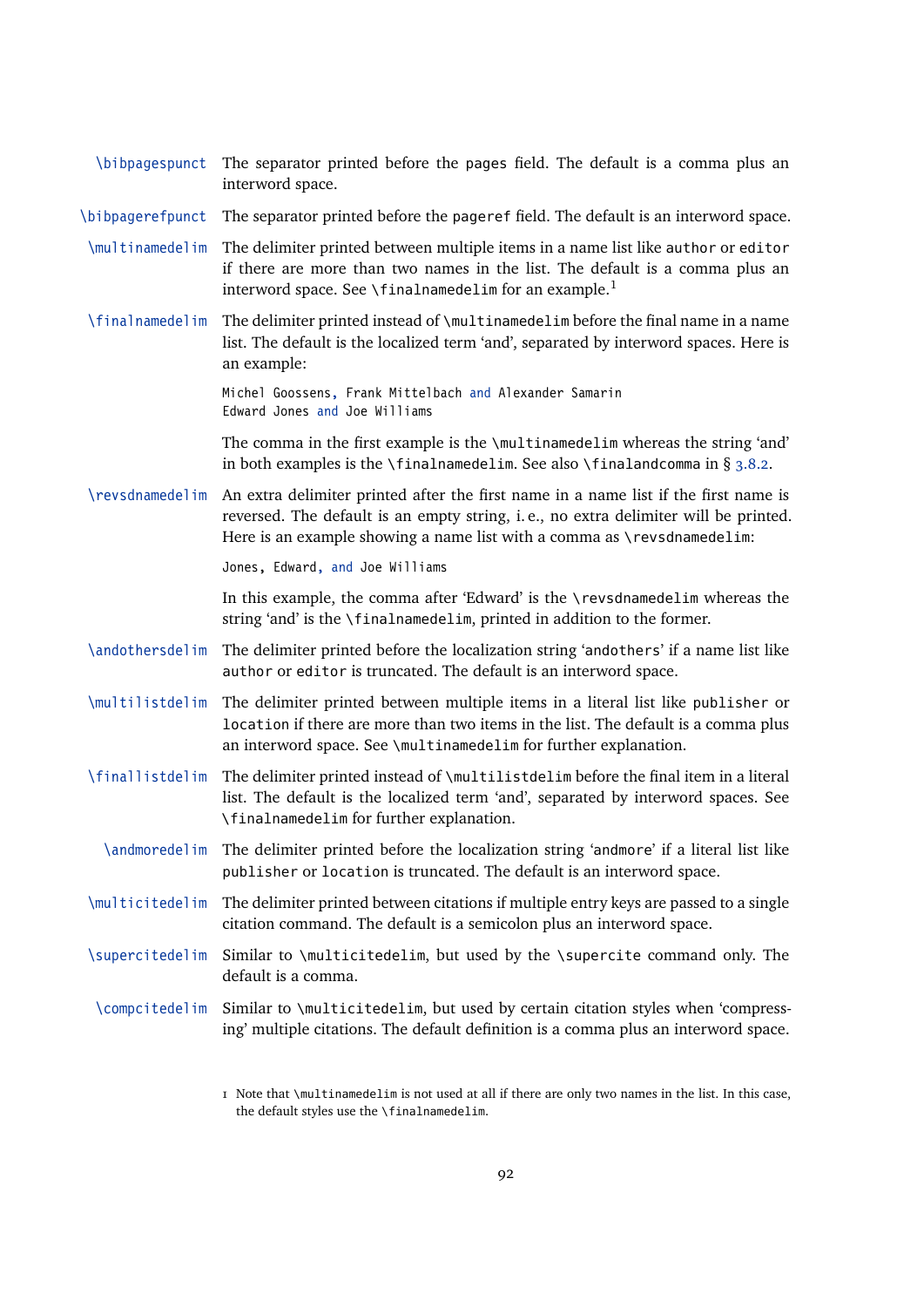- <span id="page-92-0"></span>\nametitledelim The delimiter printed between the author/editor and the title by author-title and some verbose citation styles. The default definition is a comma plus an interword space.
- \nameyeardelim The delimiter printed between the author/editor and the year by author-year citation styles. The default definition is an interword space.
- \labelalphaothers A string to be appended to the non-numeric portion of the labelalpha field (i. e., the field holding the citation label used by alphabetic citation styles) if the number of authors/editors exceeds the maxalphanames threshold or the author/editor list was truncated in the bib file with the keyword 'and others'. This will typically be a single character such as a plus sign or an asterisk. The default is a plus sign. This command may also be redefined to an empty string to disable this feature. In any case, it must be redefined in the preamble.
- \sortalphaothers Similar to \labelalphaothers but used in the sorting process. Setting it to a dif- Biber only ferent value is advisable if the latter contains formatting commands, for example:

\renewcommand\*{\labelalphaothers}{\textbf{+}} \renewcommand\*{\sortalphaothers}{+}

If \sortalphaothers is not redefined, it defaults to \labelalphaothers.

- \prenotedelim The delimiter printed after the *\prenote*} argument of a citation command. See § [3.6](#page-78-0) for details. The default is an interword space.
- \postnotedelim The delimiter printed before the *\postnote*} argument of a citation command. See § [3.6](#page-78-0) for details. The default is a comma plus an interword space.
	- \mkbibnamelast{h*text*i}

This command, which takes one argument, is used to format the last name of all authors, editors, translators, etc.

\mkbibnamefirst{h*text*i}

Similar to \mkbibnamelast, but intended for the first name.

\mkbibnameprefix{h*text*i}

Similar to \mkbibnamelast, but intended for the name prefix.

\mkbibnameaffix{h*text*i}

Similar to \mkbibnamelast, but intended for the name affix.

### **3.8.2 Language-specific Commands**

The commands in this section are language specific. When redefining them, you need to wrap the new definition in a \DeclareBibliographyExtras command, see § [3.7](#page-87-0) for details. Note that all commands starting with  $\mathcal{N}_k$ ... take one or more arguments.

\bibrangedash The language specific dash to be used for ranges of numbers.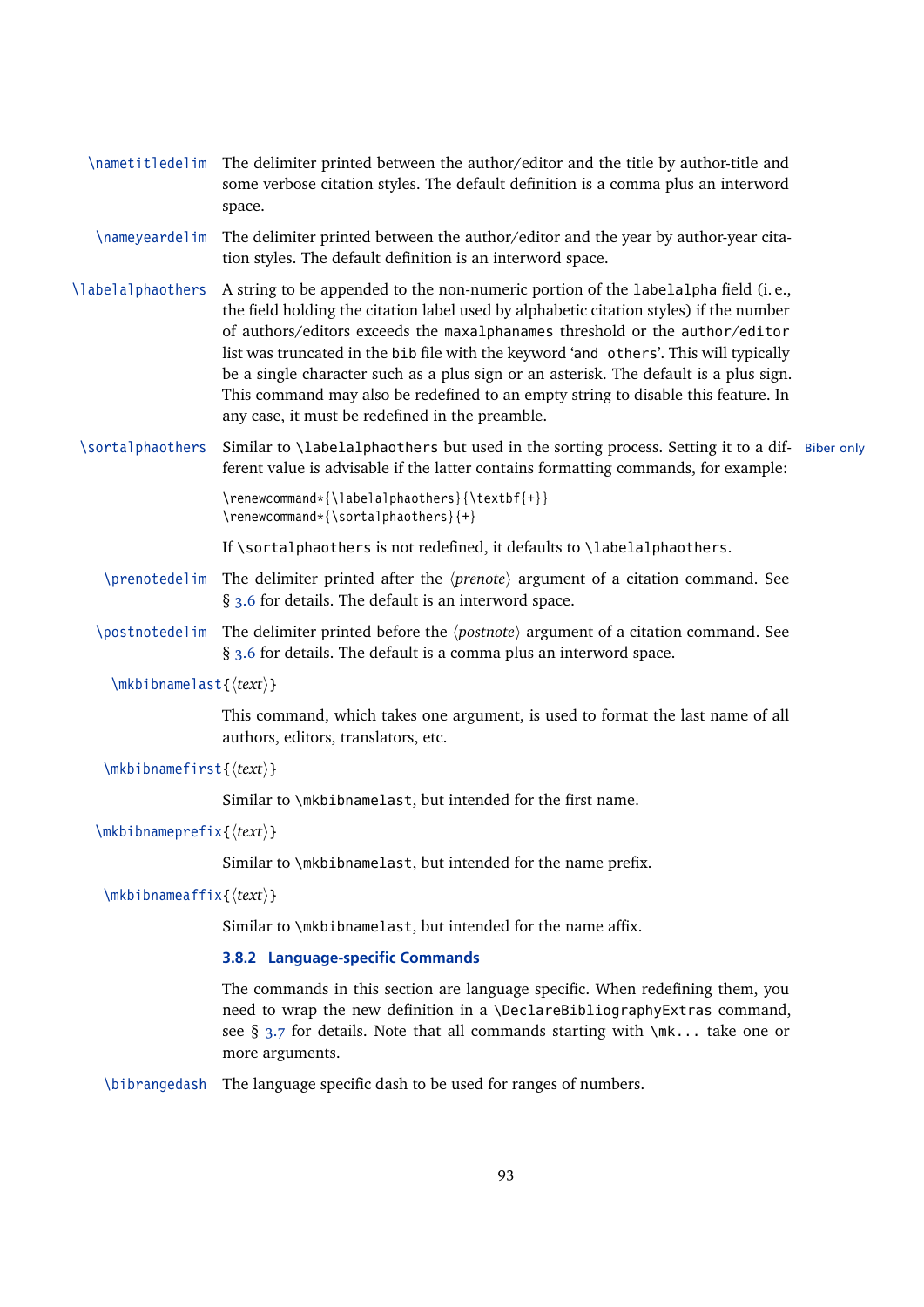<span id="page-93-0"></span>\bibdatedash The language specific dash to be used for date ranges.

- \mkbibdatelong Takes the names of three field as arguments which correspond to three date components (in the order year/month/day) and uses their values to print the date in the language specific long date format.
- \mkbibdateshort Similar to \mkbibdatelong but using the language specific short date format.
- \finalandcomma Prints the comma to be inserted before the final 'and' in a list, if applicable in the respective language. Here is an example:

Michel Goossens, Frank Mittelbach, and Alexander Samarin

\finalandcomma is the comma before the word 'and'. See also \multinamedelim, \finalnamedelim, and \revsdnamedelim in § [3.8.1.](#page-89-0)

\mkbibordinal{*\integer*}}

This command, which takes an integer as its argument, prints an ordinal number.

\mkbibmascord{*\integer*}}

Similar to \mkbibordinal, but prints a masculine ordinal, if applicable in the respective language.

```
\mkbibfemord{\integer}}
```
Similar to \mkbibordinal, but prints a feminine ordinal, if applicable in the respective language.

\mkbibordedition{*\integer*}}

Similar to \mkbibordinal, but intended for use with the term 'edition'.

\mkbibordseries{*\integer*}}

Similar to \mkbibordinal, but intended for use with the term 'series'.

# **3.8.3 Lengths and Counters**

The length registers and counters in this section may be changed in the document preamble with \setlength and \setcounter, respectively.

- \bibhang The hanging indentation of the bibliography, if applicable. This length is initialized to \parindent at load-time.
- \biblabelsep The horizontal space between entries and their corresponding labels in the bibliography. This only applies to bibliography styles which print labels, such as the numeric and alphabetic styles. This length is initialized to twice the value of \labelsep at load-time.
- \bibitemsep The vertical space between the individual entries in the bibliography. This length is initialized to \itemsep at load-time. Note that \bibitemsep, \bibnamesep, and \bibinitsep are cumulative. When they coincide, the largest value will be applied.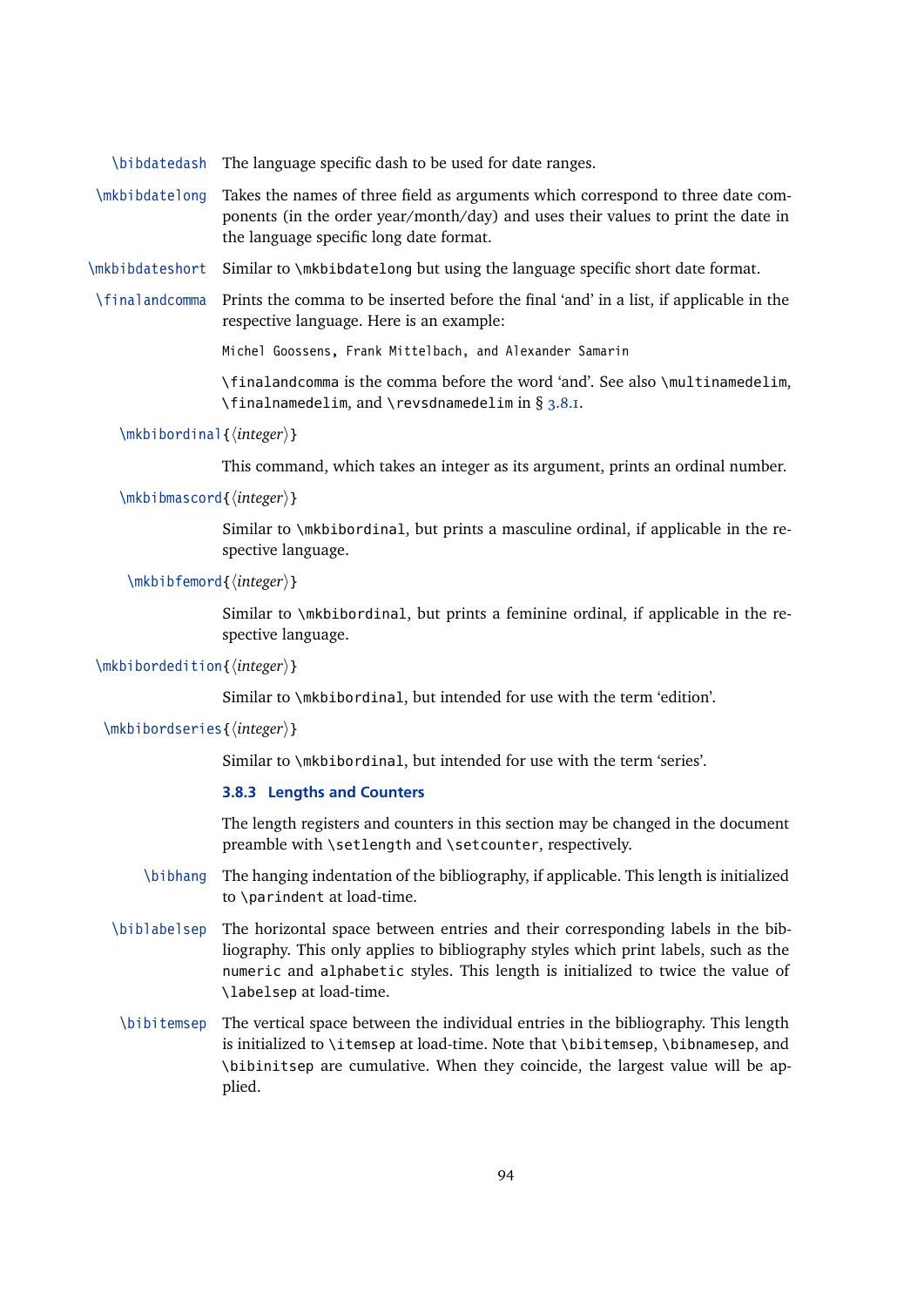- \bibnamesep Vertical space to be inserted between two entries in the bibliography whenever an entry starts with a name which is different from the initial name of the previous entry. The default value is zero. Setting this length to a positive value greater than \bibitemsep will group the bibliography by author/editor name. Note that \bibitemsep, \bibnamesep, and \bibinitsep are cumulative. When they coincide, the largest value will be applied.
- \bibinitsep Vertical space to be inserted between two entries in the bibliography whenever an entry starts with a letter which is different from the initial letter of the previous entry. The default value is zero. Setting this length to a positive value greater than \bibitemsep will group the bibliography alphabetically. Note that \bibitemsep, \bibnamesep, and \bibinitsep are cumulative. When they coincide, the largest value will be applied.
- \bibparsep The vertical space between paragraphs within an entry in the bibliography. The default value is zero.
- abbrvpenalty This counter, which is used by the localization modules, holds the penalty used in short or abbreviated localization strings. For example, a linebreak in expressions such as "et al." or "ed. by" is unfortunate, but should still be possible to prevent overfull boxes. This counter is initialized to \hyphenpenalty at load-time. The idea is making TeX treat the whole expression as if it were a single, hyphenatable word as far as line-breaking is concerned. If you dislike such linebreaks, use a higher value. If you do not mind them at all, set this counter to zero. If you want to suppress them unconditionally, set it to 'infinite' (10 000 or higher).<sup>1</sup>
- highnamepenalty This counter holds a penalty affecting line-breaking in names. Please refer to §§ [3.11.4](#page-110-0) and [3.8.1](#page-89-0) for explanation. The counter is initialized to \hyphenpenalty at load-time. Use a higher value if you dislike the respective linebreaks. If you do not mind them at all, set this counter to zero. If you prefer the traditional BibTeX behavior (no linebreaks at highnamepenalty breakpoints), set it to 'infinite' (10 000 or higher).
- lownamepenalty Similar to highnamepenalty. Please refer to §§ [3.11.4](#page-110-0) and [3.8.1](#page-89-0) for explanation. The counter is initialized to half the \hyphenpenalty at load-time. Use a higher value if you dislike the respective linebreaks. If you do not mind them at all, set this counter to zero.

#### **3.8.4 All-purpose Commands**

The commands in this section are all-purpose text commands which are generally available, not only in citations and the bibliography.

1 The default values assigned to abbrvpenalty, lownamepenalty, and highnamepenalty are deliberately very low to prevent overfull boxes. This implies that you will hardly notice any effect on line-breaking if the text is set justified. If you set these counters to 10 000 to suppress the respective breakpoints, you will notice their effect but you may also be confronted with overfull boxes. Keep in mind that line-breaking in the bibliography is often more difficult than in the body text and that you can not resort to rephrasing a sentence. In some cases it may be preferable to set the entire bibliography \raggedright to prevent suboptimal linebreaks. In this case, even the fairly low default penalties will make a visible difference.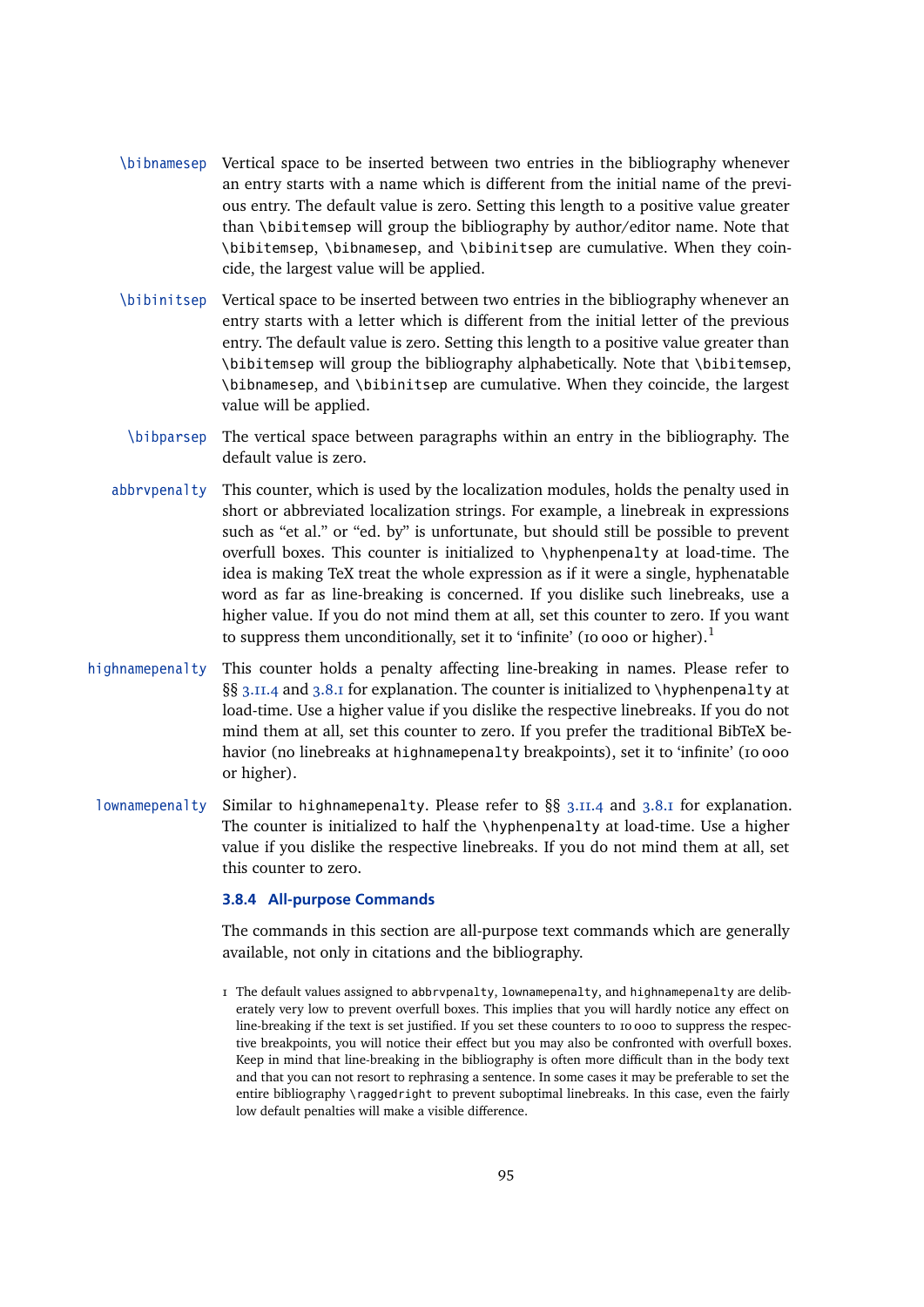- \bibellipsis An ellipsis symbol with brackets: '[. . .]'.
- \noligature Disables ligatures at this position and adds some space. Use this command to break up standard ligatures like 'fi' and 'fl'. It is similar to the "| shorthand provided by some language modules of the babel package.
- \hyphenate A conditional hyphen. In contrast to the standard \- command, this one allows hyphenation in the rest of the word. It is similar to the "- shorthand provided by some language modules of the babel package.
	- \hyphen An explicit, breakable hyphen intended for compound words. In contrast to a literal '-', this command allows hyphenation in the rest of the word. It is similar to the "= shorthand provided by some language modules of the babel package.
- \nbhyphen An explicit, non-breakable hyphen intended for compound words. In contrast to a literal '-', this command does not permit line breaks at the hyphen but still allows hyphenation in the rest of the word. It is similar to the "~ shorthand provided by some language modules of the babel package.
- \nohyphenation A generic switch which suppresses hyphenation locally. Its scope should normally be confined to a group.

# \textnohyphenation{ $\langle text \rangle$ }

Similar to \nohyphenation but restricted to the  $\langle text \rangle$  argument.

\mknumalph{*\integer*}}

Takes an integer in the range 1–702 as its argument and converts it to a string as follows:  $i = a, \ldots, 26 = z, 27 = aa, \ldots, 702 = zz$ . This is intended for use in formatting directives for the extrayear and extraalpha fields.

# \mkbibacro{ $\langle text \rangle$ }

Generic command which typesets an acronym using the small caps variant of the current font, if available, and as-is otherwise. The acronym should be given in uppercase letters.

# \autocap{*(character)*}

Automatically converts the  $\langle character \rangle$  to its uppercase form if biblatex's punctuation tracker would capitalize a localization string at the current location. This command is robust. It is useful for conditional capitalization of certain strings in an entry. Note that the  $\langle character \rangle$  argument is a single character given in lowercase. For example:

\autocap{s}pecial issue

will yield 'Special issue' or 'special issue', as appropriate. If the string to be capitalized starts with an inflected character given in Ascii notation, include the accent command in the  $\langle character \rangle$  argument as follows:

```
\autocap{\'e}dition sp\'eciale
```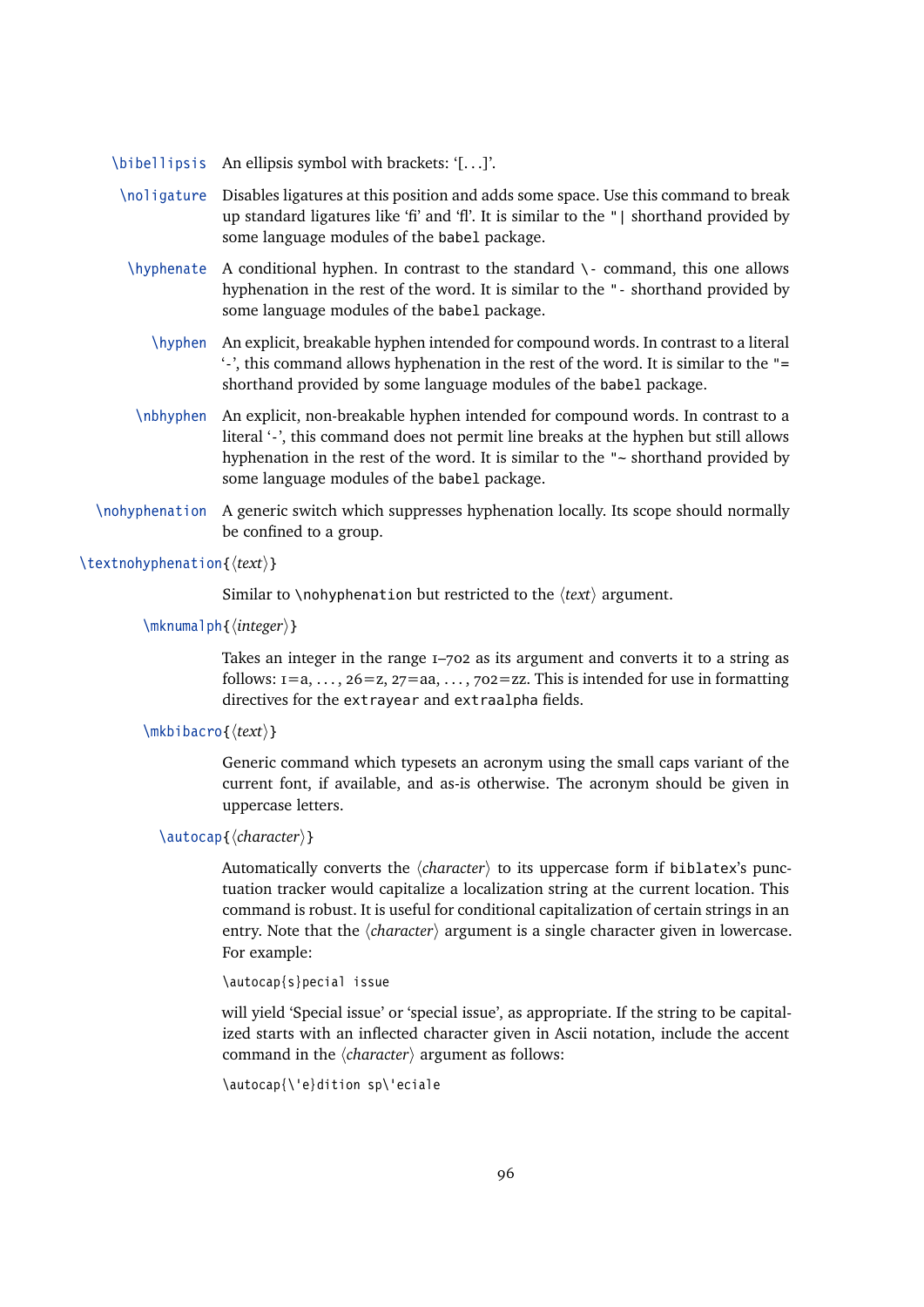This will yield 'Édition spéciale' or 'édition spéciale'. If the string to be capitalized starts with a command which prints a character, such as  $\alpha \cdot \alpha$ , simply put the command in the  $\langle character \rangle$  argument:

\autocap{\oe}uvres

This will yield 'Œuvres' or 'œuvres'.

# **3.9 Language-specific Notes**

The facilities discussed in this section are specific to certain localization modules.

#### **3.9.1 American**

The American localization module uses \uspunctuation from § [4.7.5](#page-165-0) to enable 'American-style' punctuation. If this feature is enabled, all trailing commas and periods after \mkbibquote will be moved inside the quotes. If you want to disable this feature, use \stdpunctuation as follows:

```
\DefineBibliographyExtras{american}{%
  \stdpunctuation
}
```
By default, the 'American punctuation' feature is enabled by the american localization module only. The above code is only required if you want American localization without American punctuation. Since standard punctuation is the package default, it would be redundant with any other language.

It is highly advisable to always specify american, british, australian, etc. rather than english when loading the babel package to avoid any possible confusion. Older versions of the babel package used to treat english as an alias for british; more recent ones treat it as an alias for american. The biblatex package essentially treats english as an alias for american, except for the above feature which is only enabled if american is requested explicitly.

# **3.9.2 Spanish**

Handling the word 'and' is more difficult in Spanish than in the other languages supported by this package because it may be 'y' or 'e', depending on the initial sound of the following word. Therefore, the Spanish localization module does not use the localization string 'and' but a special internal 'smart and' command. The behavior of this command is controlled by the smartand counter.

- smartand This counter controls the behavior of the internal 'smart and' command. When set to 1, it prints 'y' or 'e', depending on the context. When set to 2, it always prints 'y'. When set to 3, it always prints 'e'. When set to 0, the 'smart and' feature is disabled. This counter is initialized to 1 at load-time and may be changed in the preamble. Note that setting this counter to a positive value implies that the Spanish localization module ignores \finalnamedelim and \finallistdelim.
- \forceE Use this command in bib files if biblatex gets the 'and' before a certain name wrong. As its name suggests, it will enforce 'e'. This command must be used in a special way to prevent confusing BibTeX. Here is an example: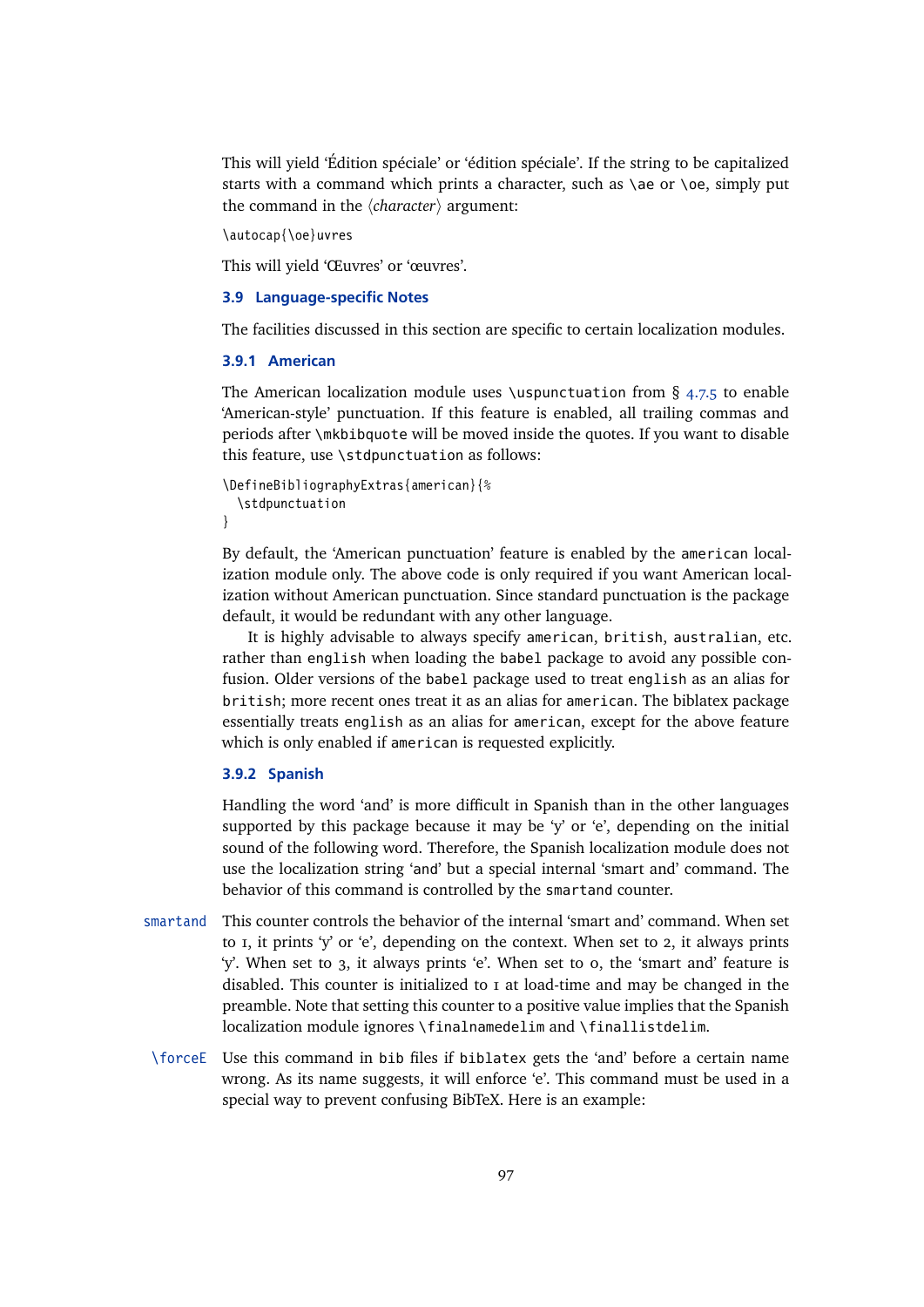```
author = {Edward Jones and Eoin Maguire},
author = {Edward Jones and {\forceE{E}}oin Maguire},
```
Note that the initial letter of the respective name component is given as an argument to \forceE and that the entire construct is wrapped in an additional pair of curly braces.

\forceY Similar to \forceE but enforces 'y'.

# **3.9.3 Greek**

The Greek localization module requires  $UTF-8$  support. It will not work with any other encoding. Generally speaking, the biblatex package is compatible with the inputenc package and with XeLaTeX. The ucs package will not work. Since inputenc's standard utf8 module is missing glyph mappings for Greek, this leaves Greek users with XeLaTeX. Note that you may need to load additional packages which set up Greek fonts. As a rule of thumb, a setup which works for regular Greek documents should also work with biblatex. However, there is one fundamental limitation. As of this writing, biblatex has no support for switching scripts. Greek titles in the bibliography should work fine, provided that you use Biber as a backend, but English and other titles in the bibliography may be rendered in Greek letters. If you need multi-script bibliographies, using XeLaTeX is the only sensible choice.

### **3.10 Usage Notes**

The following sections give a basic overview of the biblatex package and discuss some typical usage scenarios.

#### **3.10.1 Overview**

Using the biblatex package is slightly different from using traditional BibTeX styles and related packages. Before we get to specific usage scenarios, we will therefore have a look at the structure of a typical document first:

```
\documentclass{...}
\usepackage[...]{biblatex}
\addbibresource{bibfile.bib}
\begin{document}
\cite{...}
...
\printbibliography
\end{document}
```
With traditional BibTeX, the \bibliography command serves two purposes. It marks the location of the bibliography and it also specifies the bib file(s). The file extension is omitted. With biblatex, resources are specified in the preamble with \addbibresource using the full name with .bib suffix. The bibliography is printed using the \printbibliography command which may be used multiple times (see § [3.5](#page-67-0) for details). The document body may contain any number of citation commands (§ [3.6\)](#page-78-0). Processing this example file requires that a certain procedure be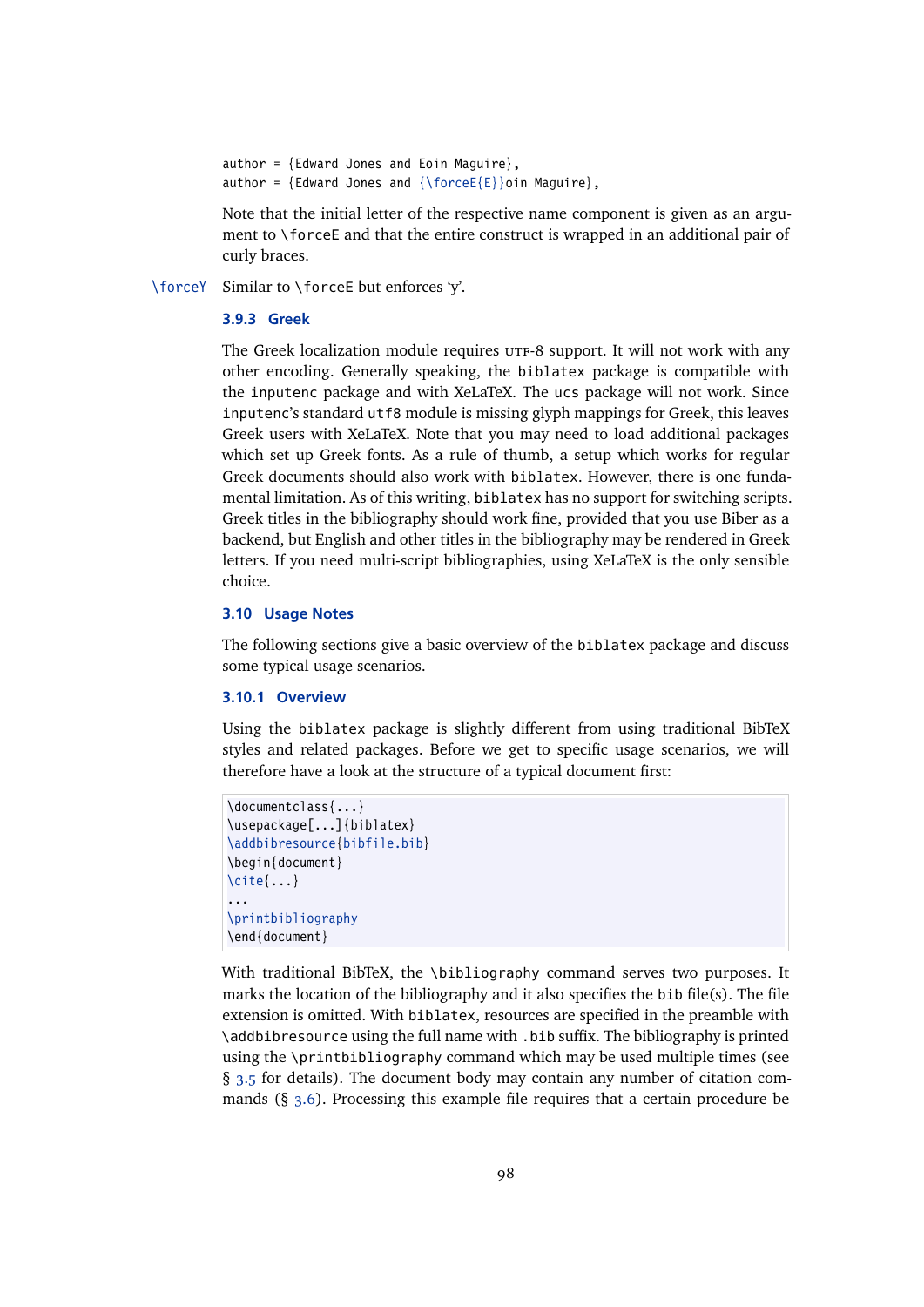<span id="page-98-0"></span>followed. Suppose our example file is called example.tex and our bibliographic data is in bibfile.bib. The procedure, then, is as follows:

- 1. Run latex on example.tex. If the file contains any citations, biblatex will request the respective data from BibTeX by writing commands to the auxiliary file example.aux.
- 2. Run bibtex on example.aux. BibTeX will retrieve the data from bibfile.bib and write it to the auxiliary file example.bbl in a format which can be processed by biblatex.
- 3. Run latex on example.tex. biblatex will read the data from example.bbl and print all citations as well as the bibliography.

Whenever a reference to a work which has not been cited before is added, this procedure must be repeated. This is also the case if the last reference to a work which has been cited before is removed because some citation labels may change in this case. In contrast to traditional BibTeX, there is normally no need to run latex twice after running bibtex as far as the handling of bibliographic data is concerned.<sup>1</sup> Note that this only applies to the most basic case. Using the  $xref$ field or the entryset field may require an additional LaTeX/BibTeX/LaTeX cycle. Some other facilities provided by biblatex may also require an additional latex run to get certain references and the page tracking right. In this case, the usual warning messages such as "There were undefined references" and "Label(s) may have changed. Rerun to get cross-references right" will be printed. When using Biber as a backend, the workflow is essentially the same.

#### **3.10.2 Auxiliary Files**

By default, the biblatex package uses the main aux file only. Even if there are citation commands in a file included via \include, which has its own aux file, you only need to run BibTeX on the main aux file. If you are using refsection environments in a document (see § [3.10.3\)](#page-99-0) biblatex will create one additional aux file for every refsection environment. In this case, you also need to run bibtex on each additional aux file. The name of the additional aux files is the base name of the main input file with the string -blx and a running number appended at the end. The biblatex package issues a warning listing the files which require an additional BibTeX run. With the basic example presented in  $\S$  [3.10.1,](#page-97-0) it would issue the following warning:

| Package biblatex Warning: Please (re)run BibTeX on the file(s): |             |                             |  |  |
|-----------------------------------------------------------------|-------------|-----------------------------|--|--|
| (biblatex)                                                      | example.aux |                             |  |  |
| (biblatex)                                                      |             | and rerun LaTeX afterwards. |  |  |

If the input file contained three refsection environments, the warning would read as follows:

Package biblatex Warning: Please (re) run BibTeX on the file(s):

<sup>1</sup> That is, unless the defernumbers package option is enabled. This option requires two LaTeX runs after the data has been exported to the bbl file by BibTeX.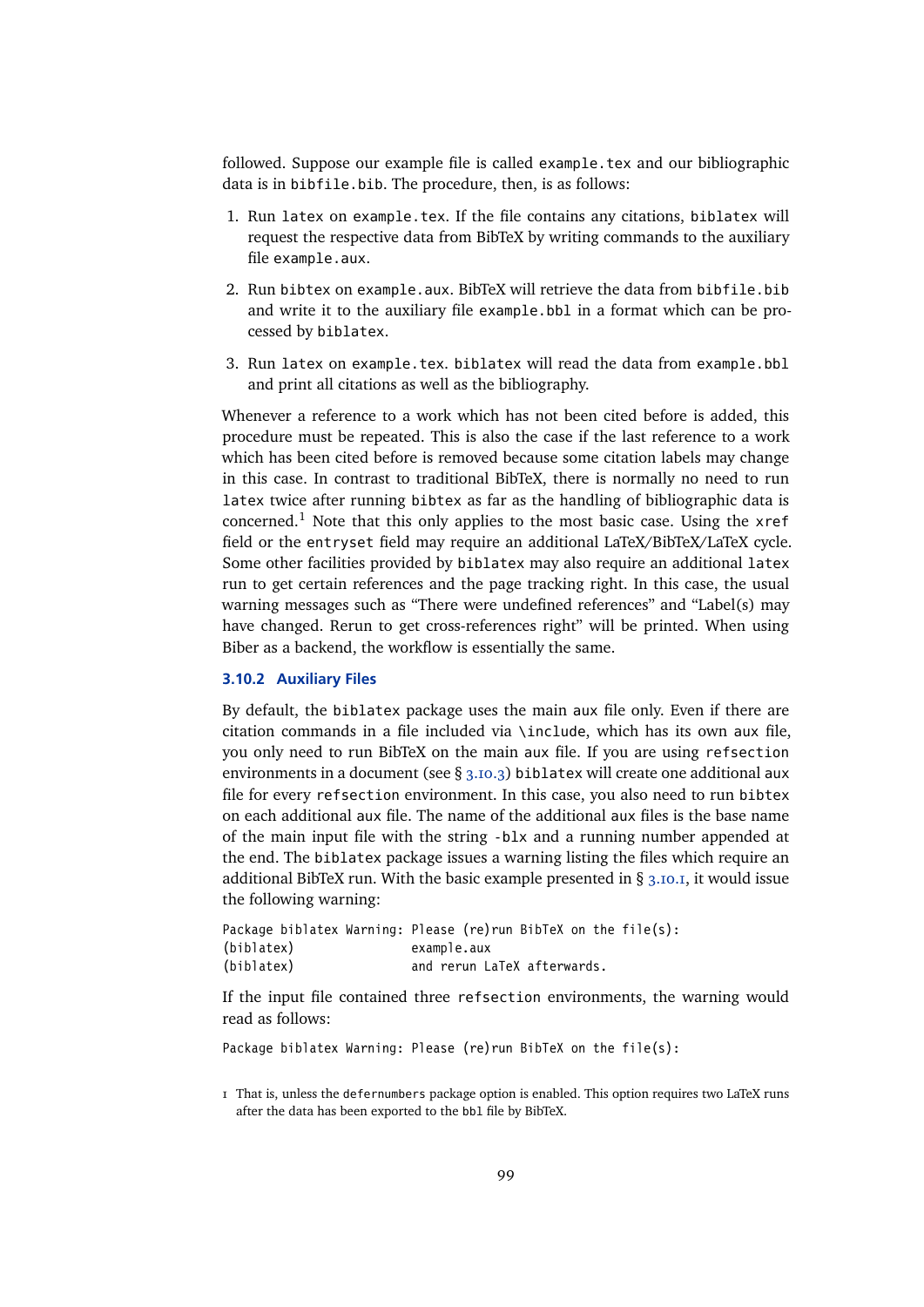<span id="page-99-0"></span>

| (biblatex) | $example1-b1x.aux$          |
|------------|-----------------------------|
| (biblatex) | $example2-b1x.aux$          |
| (biblatex) | $example3-b1x.aux$          |
| (biblatex) | and rerun LaTeX afterwards. |
|            |                             |

Apart from these aux files, biblatex uses an additional bib file with the same suffix to pass certain control parameters to BibTeX. In the example above, this file would be named example-blx.bib. In the event of a file name conflict, you can change the suffix by redefining the macro  $\blacksquare$ preamble. When using Biber, biblatex writes a control file named example.bcf and ignores \blxauxsuffix. There is also no auxiliary bib file in this case.

Note that biblatex will not overwrite any files it did not create. All auxiliary files created automatically by this package start with a special signature line. Before overwriting a file (excluding the main aux file, which is managed by LaTeX), biblatex inspects the first line of the file to make sure that there is no file name conflict. If the file in question is missing the signature line, biblatex will immediately issue an error message and abort before opening the output stream. In this case you should delete any spurious files accidentally left in the working directory. If the error persists, there may be a file name conflict with a file found in one of the TeX installation trees. Since the installation trees usually do not contain any aux files and the string -blx is fairly exotic in the name of a bib file, this is rather unlikely but theoretically possible. If you find out that this is indeed the case, you should redefine \blxauxsuffix permanently in the biblatex configuration file, biblatex.cfg.

#### **3.10.3 Multiple Bibliographies**

In a collection of articles by different authors, such as a conference proceedings volume for example, it is very common to have one bibliography for each article rather than a global one for the entire book. In the example below, each article would be presented as a separate \chapter with its own bibliography. Note that biblatex creates one additional aux file for every refsection environment. These files have to be processed by BibTeX as well, see § [3.10.2](#page-98-0) for details.

```
\documentclass{...}
\usepackage{biblatex}
\addbibresource{...}
\begin{document}
\chapter{...}
\begin{refsection}
...
\printbibliography[heading=subbibliography]
\end{refsection}
\chapter{...}
\begin{refsection}
...
\printbibliography[heading=subbibliography]
\end{refsection}
\end{document}
```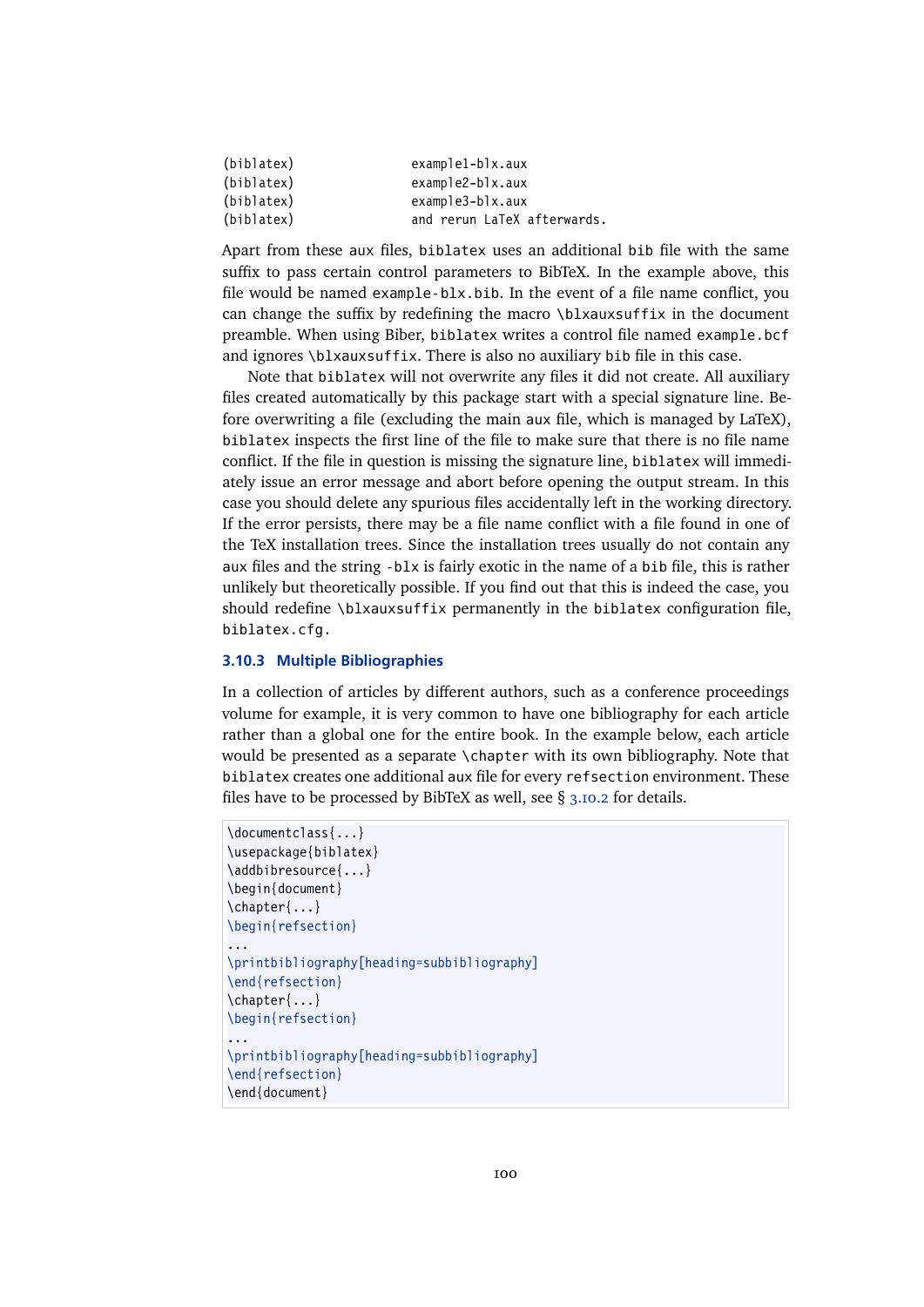If \printbibliography is used inside a refsection environment, it automatically restricts the scope of the list of references to the enclosing refsection environment. For a cumulative bibliography which is subdivided by chapter but printed at the end of the book, use the section option of \printbibliography to select a reference section, as shown in the next example.

```
\documentclass{...}
\usepackage{biblatex}
\defbibheading{subbibliography}{%
 \section*{References for Chapter \ref{refsection:\therefsection}}}
\addbibresource{...}
\begin{document}
\chapter{...}
\begin{refsection}
...
\end{refsection}
\chapter{...}
\begin{refsection}
...
\end{refsection}
\printbibheading
\printbibliography[section=1,heading=subbibliography]
\printbibliography[section=2,heading=subbibliography]
\end{document}
```
Note the definition of the bibliography heading in the above example. This is the definition taking care of the subheadings in the bibliography. The main heading is generated with a plain \chapter command in this case. The biblatex package automatically sets a label at the beginning of every refsection environment, using the standard \label command. The identifier used is the string refsection: followed by the number of the respective refsection environment. The number of the current section is accessible via the refsection counter. When using the section option of \printbibliography, this counter is also set locally. This means that you may use the counter in heading definitions to print subheadings like "References for Chapter 3", as shown above. You could also use the title of the respective chapter as a subheading by loading the nameref package and using \nameref instead of \ref:

```
\usepackage{nameref}
\defbibheading{subbibliography}{%
  \section*{\nameref{refsection:\therefsection}}}
```
Since giving one \printbibliography command for each part of a subdivided bibliography is tedious, biblatex provides a shorthand. The \bibbysection command automatically loops over all reference sections. This is equivalent to giving one \printbibliography command for every section but has the additional benefit of automatically skipping sections without references. In the example above, the bibliography would then be generated as follows:

\printbibheading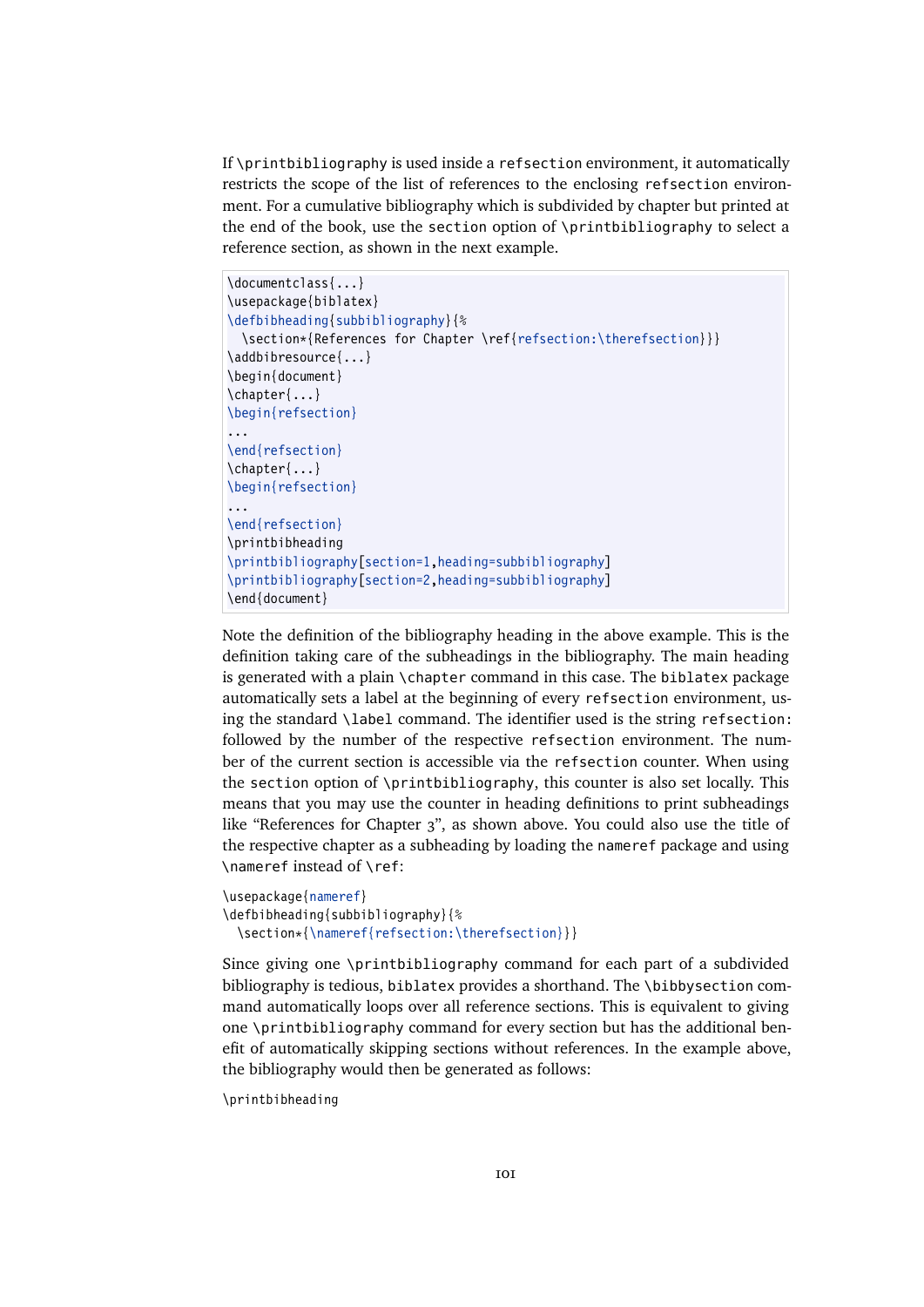#### <span id="page-101-0"></span>\bibbysection[heading=subbibliography]

When using a format with one cumulative bibliography subdivided by chapter (or any other document division) it may be more appropriate to use refsegment rather than refsection environments. The difference is that the refsection environment generates labels local to the environment while refsegment does not affect the generation of labels, hence they will be unique across the entire document. Note that refsegment environments do not require additional aux files. The next example could also be given in § 3.10.4 because, visually, it creates one global bibliography subdivided into multiple segments.

```
\documentclass{...}
\usepackage{biblatex}
\defbibheading{subbibliography}{%
 \section*{References for Chapter \ref{refsegment:\therefsegment}}}
\addbibresource{...}
\begin{document}
\chapter{...}
\begin{refsegment}
...
\end{refsegment}
\chapter{...}
\begin{refsegment}
...
\end{refsegment}
\printbibheading
\printbibliography[segment=1,heading=subbibliography]
\printbibliography[segment=2,heading=subbibliography]
\end{document}
```
The use of refsegment is similar to refsection and there is also a corresponding segment option for \printbibliography. The biblatex package automatically sets a label at the beginning of every refsegment environment using the string refsegment: followed by the number of the respective refsegment environment as an identifier. There is a matching refsegment counter which may be used in heading definitions, as shown above. As with reference sections, there is also a shorthand command which automatically loops over all reference segments:

```
\printbibheading
\bibbysegment[heading=subbibliography]
```
This is equivalent to giving one \printbibliography command for every segment.

#### **3.10.4 Subdivided Bibliographies**

It is very common to subdivide a bibliography by certain criteria. For example, you may want to list printed and online resources separately or divide a bibliography into primary and secondary sources. The former case is straightforward because you can use the entry type as a criterion for the type and nottype filters of \printbibliography. The next example also demonstrates how to generate matching subheadings for the two parts of the bibliography.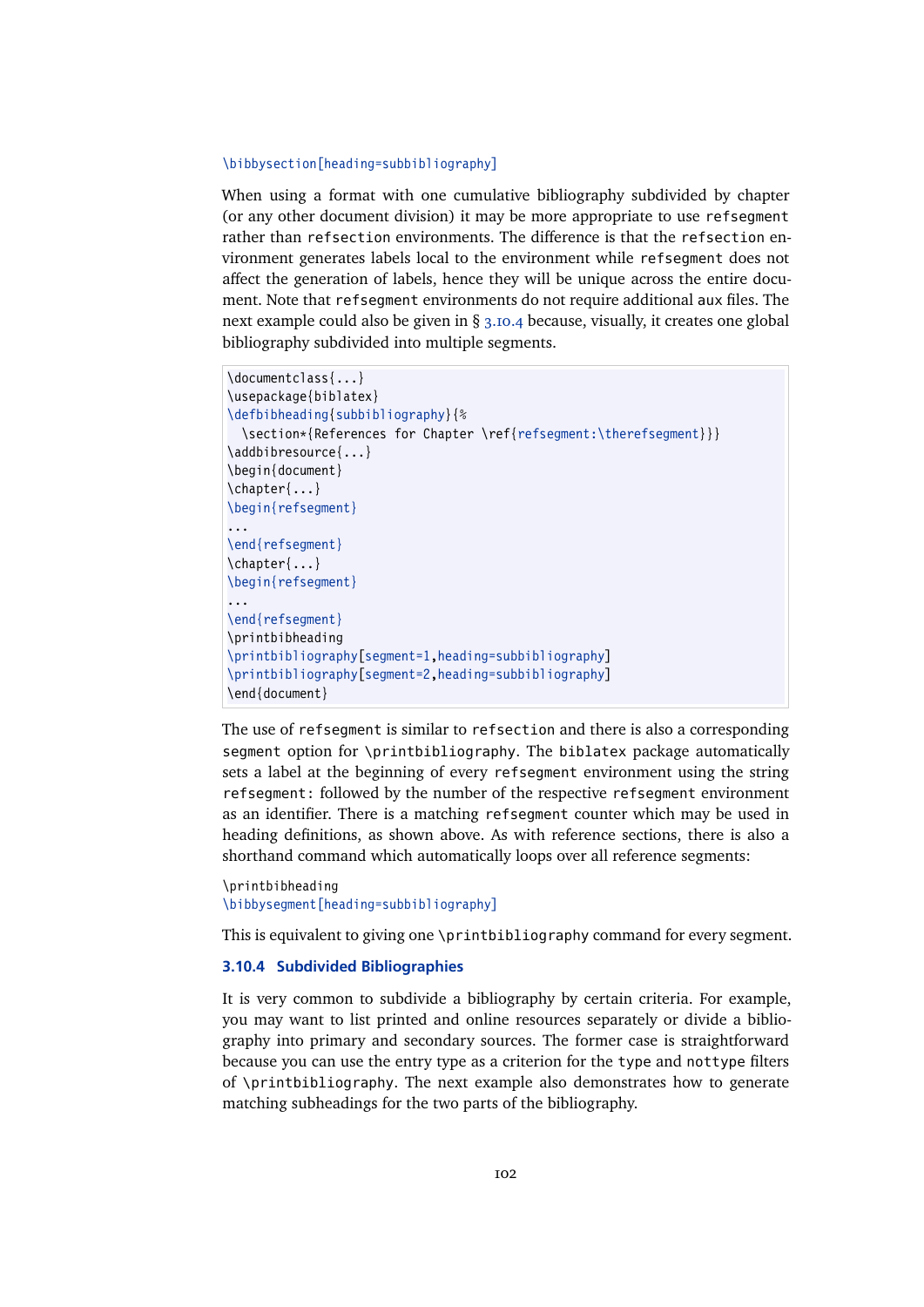```
\documentclass{...}
\usepackage{biblatex}
\addbibresource{...}
\begin{document}
...
\printbibheading
\printbibliography[nottype=online,heading=subbibliography,
                   title={Printed Sources}]
\printbibliography[type=online,heading=subbibliography,
                   title={Online Sources}]
```

```
\end{document}
```
You may also use more than two subdivisions:

```
\printbibliography[type=article,...]
\printbibliography[type=book,...]
\printbibliography[nottype=article,nottype=book,...]
```
It is even possible to give a chain of different types of filters:

```
\printbibliography[section=2,type=book,keyword=abc,notkeyword=xyz]
```
This would print all works cited in reference section 2 whose entry type is @book and whose keywords field includes the keyword 'abc' but not 'xyz'. When using bibliography filters in conjunction with a numeric style, see  $\S$  [3.11.5.](#page-112-0) If you need complex filters with conditional expressions, use the filter option in conjunction with a custom filter defined with \defbibfilter. See § [3.5.9](#page-76-0) for details on custom filters.

```
\documentclass{...}
\usepackage{biblatex}
\addbibresource{...}
\begin{document}
...
\printbibheading
\printbibliography[keyword=primary,heading=subbibliography,%
                   title={Primary Sources}]
\printbibliography[keyword=secondary,heading=subbibliography,%
                   title={Secondary Sources}]
\end{document}
```
Dividing a bibliography into primary and secondary sources is possible with a keyword filter, as shown in the above example. In this case, with only two subdivisions, it would be sufficient to use one keyword as filter criterion:

```
\printbibliography[keyword=primary,...]
\printbibliography[notkeyword=primary,...]
```
Since biblatex has no way of knowing if an item in the bibliography is considered to be primary or secondary literature, we need to supply the bibliography filter with the required data by adding a keywords field to each entry in the bib file.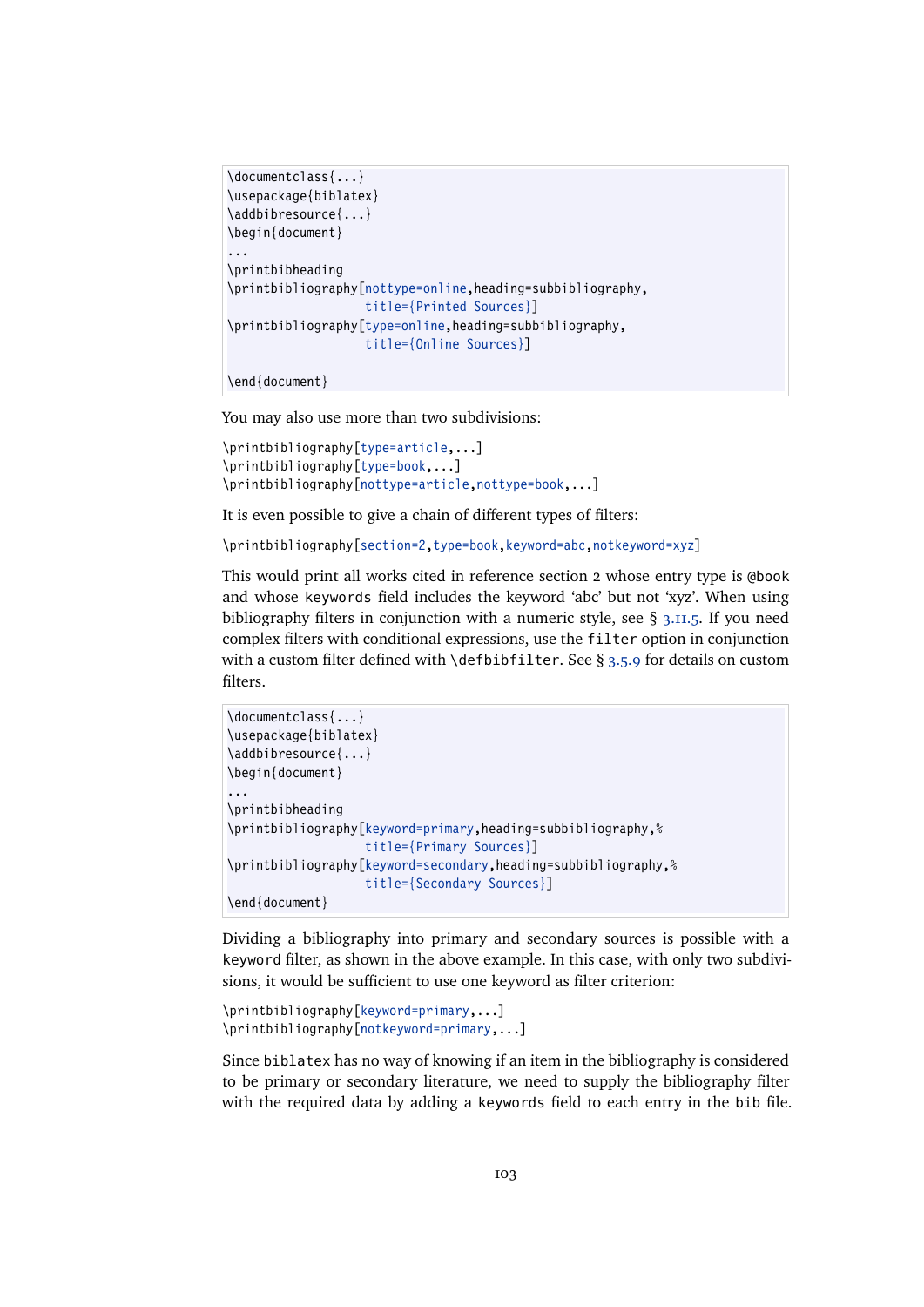These keywords may then be used as targets for the keyword and notkeyword filters, as shown above. It may be a good idea to add such keywords right away while building a bib file.

```
@Book{key,
  keywords = \{primary, some,other, keywords\}...
```
An alternative way of subdividing the list of references are bibliography categories. They differ from the keywords-based approach shown in the example above in that they work on the document level and do not require any changes to the bib file.

```
\documentclass{...}
\usepackage{biblatex}
\DeclareBibliographyCategory{primary}
\DeclareBibliographyCategory{secondary}
\addtocategory{primary}{key1,key3,key6}
\addtocategory{secondary}{key2,key4,key5}
\addbibresource{...}
\begin{document}
...
\printbibheading
\printbibliography[category=primary,heading=subbibliography,%
                   title={Primary Sources}]
\printbibliography[category=secondary,heading=subbibliography,%
                   title={Secondary Sources}]
\end{document}
```
In this case it would also be sufficient to use one category only:

```
\printbibliography[category=primary,...]
\printbibliography[notcategory=primary,...]
```
It is still a good idea to declare all categories used in the bibliography explicitly because there is a \bibbycategory command which automatically loops over all categories. This is equivalent to giving one \printbibliography command for every category, in the order in which they were declared.

```
\documentclass{...}
\usepackage{biblatex}
\DeclareBibliographyCategory{primary}
\DeclareBibliographyCategory{secondary}
\addtocategory{primary}{key1,key3,key6}
\addtocategory{secondary}{key2,key4,key5}
\defbibheading{primary}{\section*{Primary Sources}}
\defbibheading{secondary}{\section*{Secondary Sources}}
\addbibresource{...}
\begin{document}
...
\printbibheading
\bibbycategory
\end{document}
```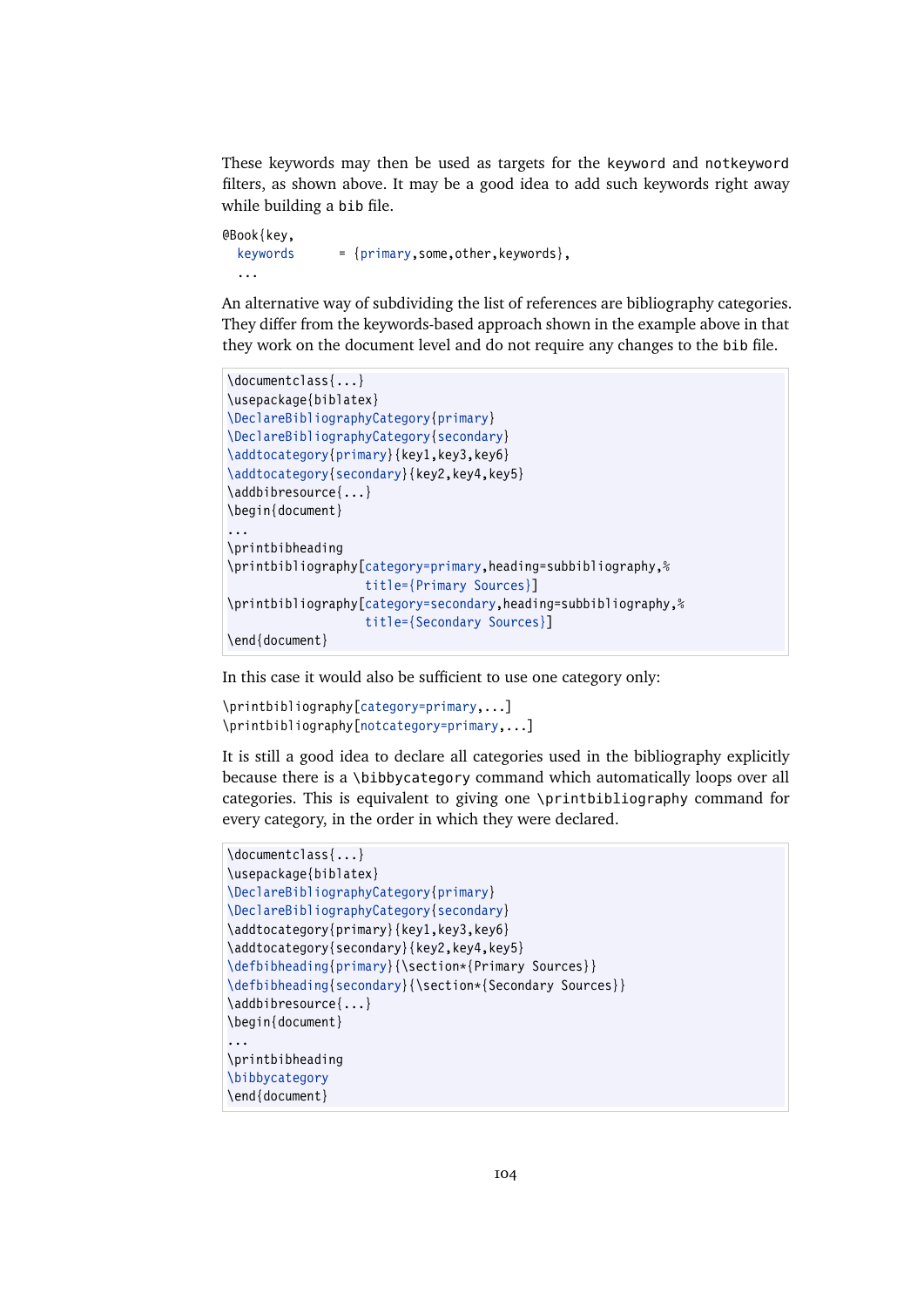<span id="page-104-0"></span>The handling of the headings is different from  $\big\{\phi\}$  bibbysection and  $\big\}$ bibbyseqment in this case. \bibbycategory uses the name of the current category as a heading name. This is equivalent to passing heading= $\langle category \rangle$  to \printbibliography and implies that you need to provide a matching heading for every category.

# **3.10.5 Entry Sets**

An entry set is a group of entries which are cited as a single reference and listed as a single item in the bibliography. The biblatex package supports two types of entry sets. Static entry sets are defined in the bib file like any other entry. Dynamic entry sets are defined with \defbibentryset (§ [3.5.10\)](#page-77-0) on a per-document/perrefsection basis in the document preamble or the document body. This section deals with the definition of entry sets; style authors should also see  $\S$  [4.11.1](#page-192-0) for further information.

#### **3.10.5.1 Static entry sets**

Static entry sets are defined in the bib file like any other entry. When using Biber Biber only as backend, defining an entry set is as simple as adding an entry of type @set. The entry has an entryset field defining the members of the set as a comma-separated list of entry keys:

```
@Set{set1,
  entryset = {key1, key2, key3},}
```
Entries may be part of a set in one document/refsection and stand-alone references in another one, depending on the presence of the @set entry. If the @set entry is cited, the set members are grouped automatically. If not, they will work like any regular entry.

When using BibTeX, which has no native support for entry sets, setting up entry sets involves more work. BibTeX requires entryset and crossref fields to be used in a special way. The members of the set are given in the entryset field of the @set entry. The @set entry also requires a crossref field which points to the first key in the entryset field. In addition to that, all members of the set require entryset fields which are reverse pointers to the entry key of the @set head entry:

```
@Set{set1,
  entryset = {key1, key2, key3},crossref = \{key1\},
}
@Article{key1,
  entryset = {set1},
  author = \{ \ldots \},
  title = \{... \},\...
}
@InCollection{key2,
  entryset = {set1},
  author = \{ \ldots \},\title = {...},
```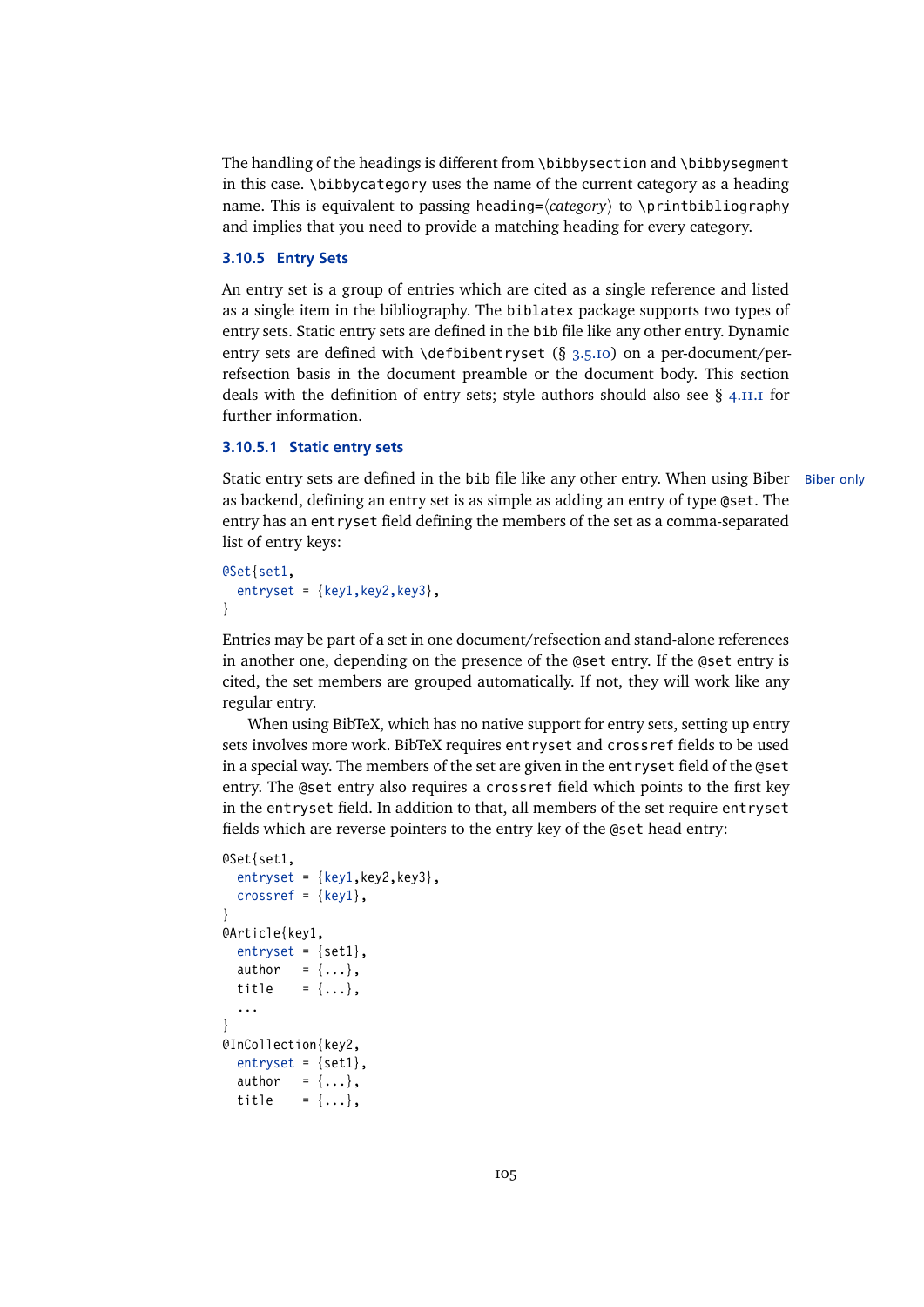```
...
}
@Article{key3,
  entryset = {set1},
  author = \{ \ldots \},\title = \{ \ldots \},
  ...
}
```
Note that citing any set member will automatically load the entire set with BibTeX. If you want to refer to an item as part of a set in one document/refsection and as a stand-alone reference in another one, you need two distinct entries with BibTeX.

# **3.10.5.2 Dynamic entry sets** Biber only

Dynamic entry sets are set up and work much like static ones. The main difference is that they are defined in the document preamble or on the fly in the document body using the \defbibentryset command from  $\S$  [3.5.10:](#page-77-0)

\defbibentryset{set1}{key1,key2,key3}

Dynamic entry sets in the document body are local to the enclosing refsection environment, if any. Otherwise, they are assigned to reference section 0. Those defined in the preamble are assigned to reference section 0. Note that dynamic entry sets require Biber. They will not work with any other backend.

### **3.10.6 Electronic Publishing Information**

The biblatex package provides three fields for electronic publishing information: eprint, eprinttype, and eprintclass. The eprint field is a verbatim field similar to doi which holds the identifier of the item. The eprinttype field holds the resource name, i. e., the name of the site or electronic archive. The optional eprintclass field is intended for additional information specific to the resource indicated by the eprinttype field. This could be a section, a path, classification information, etc. If the eprinttype field is available, the standard styles will use it as a literal label. In the following example, they would print "Resource: identifier" rather than the generic "eprint: identifier":

```
eprint = \{identityeprinttype = {Resource},
```
The standard styles feature dedicated support for a few online archives. For arXiv references, put the identifier in the eprint field and the string arxiv in the eprinttype field:

```
eprint = {math/0307200v3},
eprinttype = \{arxiv\},
```
For papers which use the new identifier scheme (April 2007 and later) add the primary classification in the eprintclass field:

eprint =  ${1008.2849v1}$ , eprinttype =  $\{arxiv\}$ ,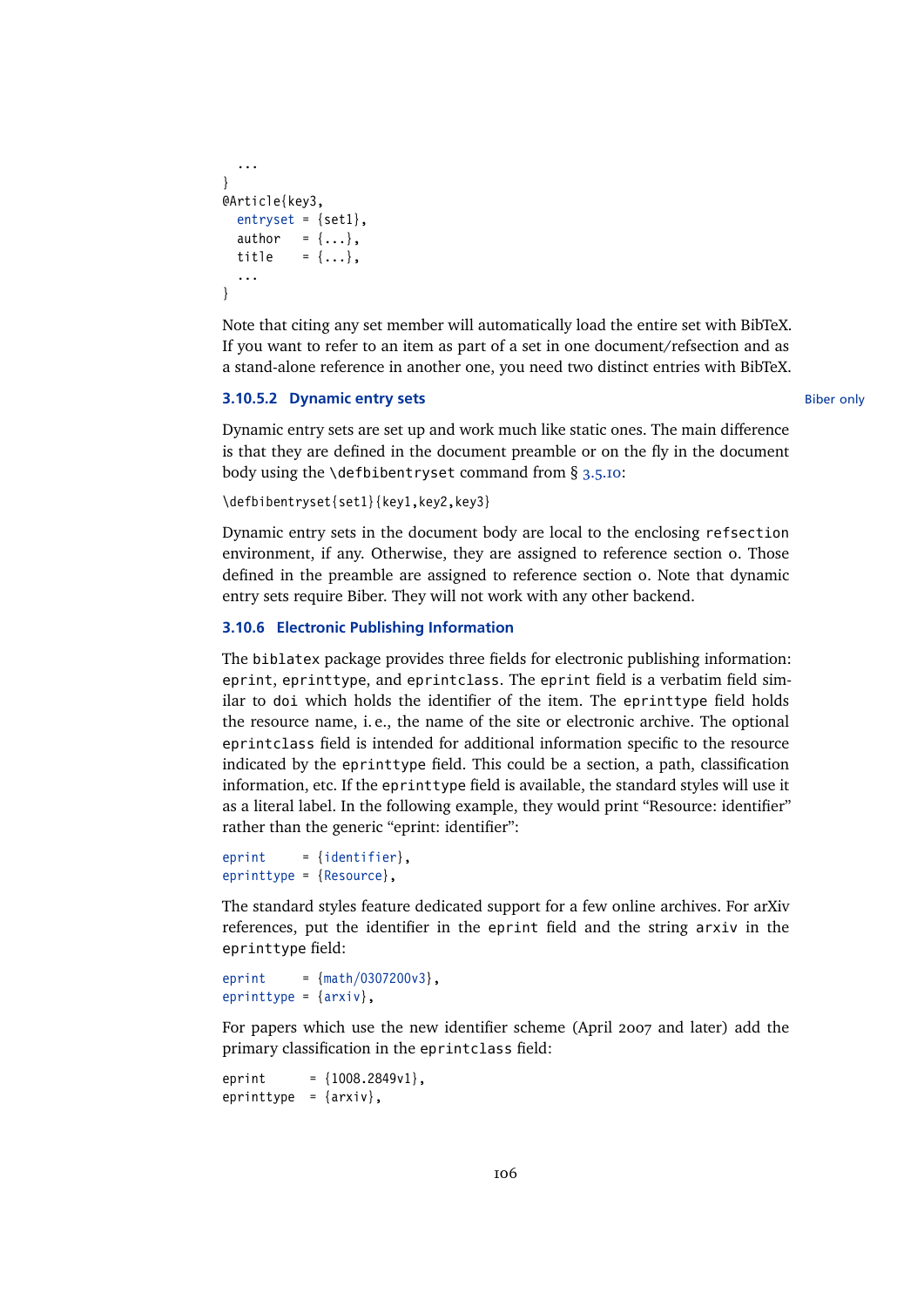eprintclass = {cs.DS},

There are two aliases which ease the integration of arXiv entries. archiveprefix is treated as an alias for eprinttype; primaryclass is an alias for eprintclass. If hyperlinks are enabled, the eprint identifier will be transformed into a link to arxiv.org. See the package option arxiv in  $\S$  [3.1.2.1](#page-43-0) for further details.

For JSTOR references, put the stable JSTOR number in the eprint field and the string jstor in the eprinttype field:

```
eprint = {number},
eprinttype = {jstor},
```
When using JSTOR's export feature to export citations in BibTeX format, JSTOR uses the url field by default (where the  $\langle number \rangle$  is a unique and stable identifier):

```
url = {http://www.jstor.org/stable/number},
```
While this will work as expected, full urles tend to clutter the bibliography. With the eprint fields, the standard styles will use the more readable "JSTOR:  $\langle number \rangle$ " format which also supports hyperlinks. The  $\langle number \rangle$  becomes a clickable link if hyperref support is enabled.

For PubMed references, put the stable PubMed identifier in the eprint field and the string pubmed in the eprinttype field. This means that:

url = {http://www.ncbi.nlm.nih.gov/pubmed/pmid},

becomes:

 $eprint = {pmid}$ .  $e$ printtype = {pubmed},

and the standard styles will print " $pmi$ " *(pmid)*" instead of the lengthy url. If hyperref support is enabled, the *(pmid)* will be a clickable link to PubMed.

For handles (HDLs), put the handle in the eprint field and the string hdl in the eprinttype field:

 $eprint = \{handle\}$ , eprinttype =  $\{hd\}$ ,

For Google Books references, put Google's identifier in the eprint field and the string googlebooks in the eprinttype field. This means that, for example:

url = {http://books.google.com/books?id=XXu4AkRVBBoC},

would become:

```
eprint = {XXu4AkRVBBoC},
eprinttype = {googlebooks},
```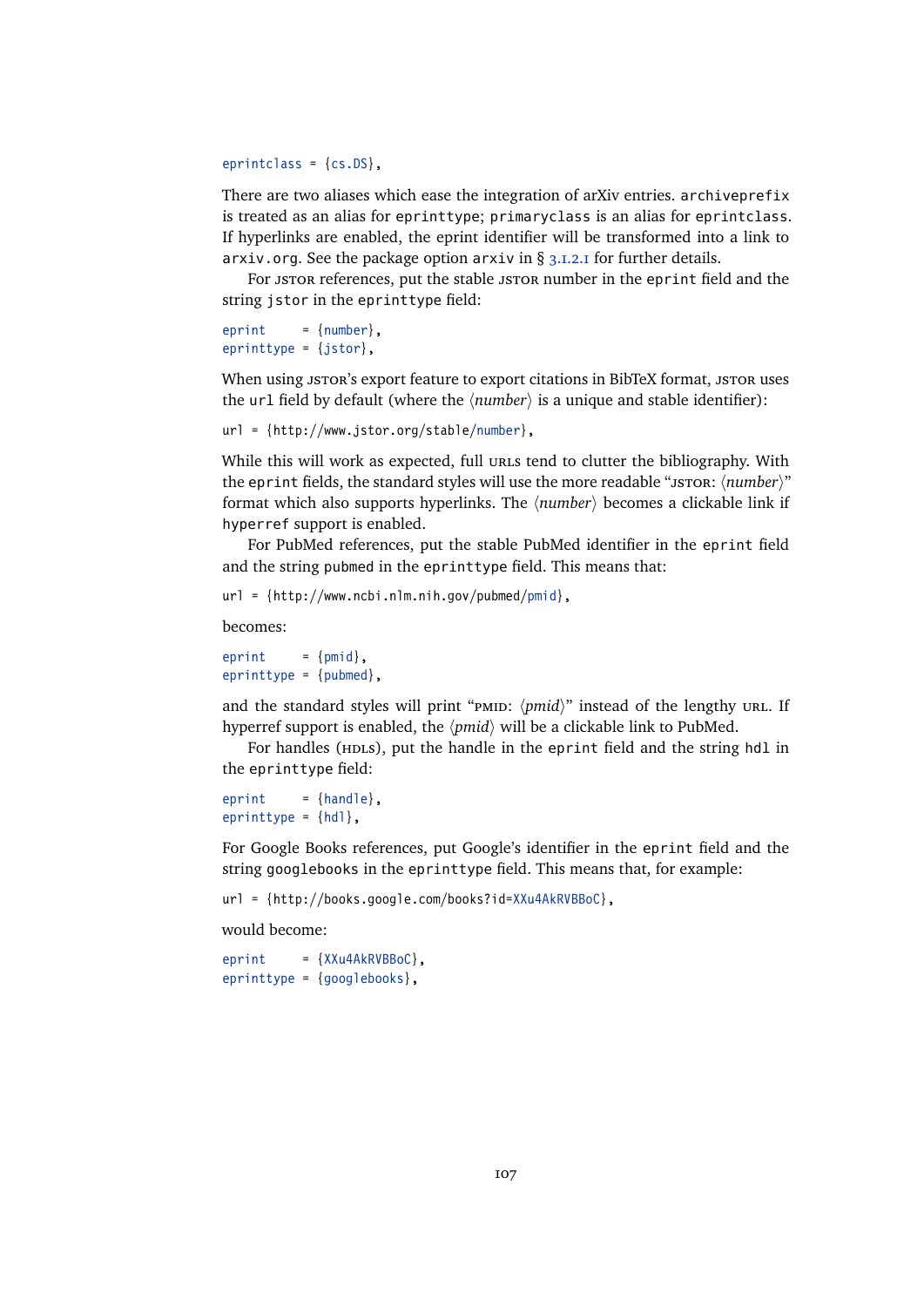<span id="page-107-0"></span>and the standard styles would print "Google Books: XXu4AkRVBBoC" instead of the full URL. If hyperref support is enabled, the identifier will be a clickable link to Google Books.<sup>1</sup>

Note that eprint is a verbatim field. Always give the identifier in its unmodified form. For example, there is no need to replace with  $\setminus$ . Also see § [4.11.2](#page-192-0) on how to add dedicated support for other eprint resources.

# **3.10.7 External Abstracts and Annotations**

Styles which print the fields abstract and/or annotation may support an alternative way of adding abstracts or annotations to the bibliography. Instead of including the text in the bib file, it may also be stored in an external LaTeX file. For example, instead of saying

```
@Article{key1,
  ...
 abstract = {This is an abstract of entry 'key1'.}}
```
in the bib file, you may create a file named bibabstract-key1.tex and put the abstract in this file:

```
This is an abstract of entry 'key1'.
\endinput
```
The name of the external file must be the entry key prefixed with bibabstractor bibannotation-, respectively. You can change these prefixes by redefining \bibabstractprefix and \bibannotationprefix. Note that this feature needs to be enabled explicitly by setting the package option loadfiles from § [3.1.2.1.](#page-43-0) The option is disabled by default for performance reasons. Also note that any abstract and annotation fields in the bib file take precedence over the external files. Using external files is strongly recommended if you have long abstracts or a lot of annotations since this may increase memory requirements significantly. It is also more convenient to edit the text in a dedicated LaTeX file. Style authors should see § [4.11.3](#page-193-0) for further information.

# **3.11 Hints and Caveats**

This section provides additional usage hints and addresses some common problems and potential misconceptions.

#### **3.11.1 Usage with KOMA-Script Classes**

When using biblatex in conjunction with one of the scrbook, scrreprt, or scrartcl classes, the headings bibliography and shorthands from § [3.5.7](#page-74-0) are

I Note that the Google Books in seems to be a bit of an 'internal' value. As of this writing, there does not seem to be any way to search for an ID on Google Books. You may prefer to use the url in this case.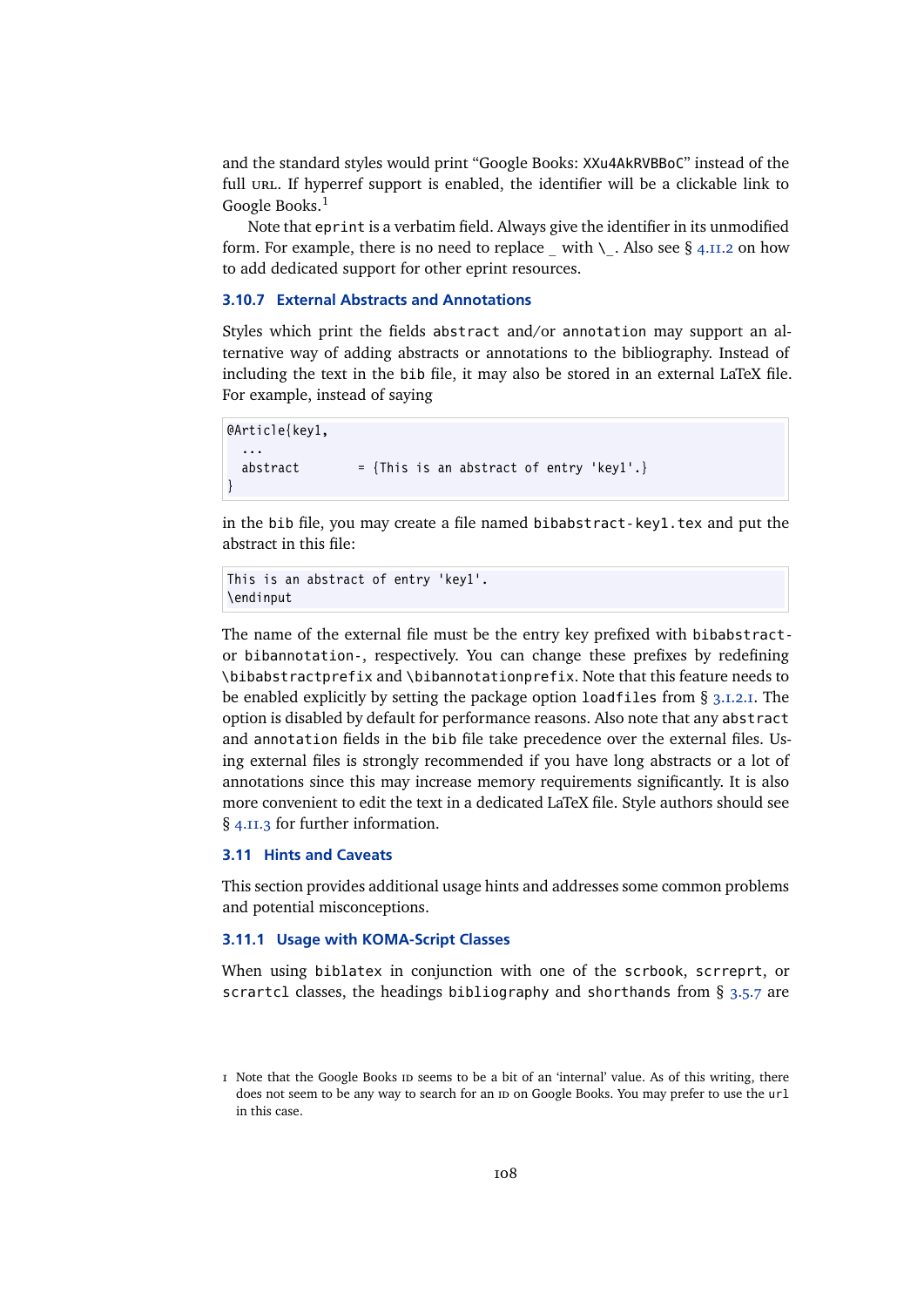responsive to the bibliography-related options of these classes.<sup>1</sup> You can override the default headings by using the heading option of \printbibliography, \printbibheading and \printshorthands. See §§ [3.5.2,](#page-68-0) [3.5.3,](#page-71-0) [3.5.7](#page-74-0) for details. All default headings are adapted at load-time such that they blend with the behavior of these classes. If one of the above classes is detected, biblatex will also provide the following additional tests which may be useful in custom heading definitions:

# \ifkomabibtotoc{ $\langle true \rangle$ }{ $\langle false \rangle$ }

Expands to  $\langle true \rangle$  if the class would add the bibliography to the table of contents, and to  $\langle false \rangle$  otherwise.

# \ifkomabibtotocnumbered{ $\langle true \rangle$ }{ $\langle false \rangle$ }

Expands to  $\langle true \rangle$  if the class would add the bibliography to the table of contents as a numbered section, and to  $\langle false \rangle$  otherwise. If this test yields  $\langle true \rangle$ , \ifkomabibtotoc will always yield  $\langle true \rangle$  as well, but not vice versa.

### **3.11.2 Usage with the Memoir Class**

When using biblatex with the memoir class, most class facilites for adapting the bibliography have no effect. Use the corresponding facilities of this package instead (§§ [3.5.2,](#page-68-0) [3.5.7,](#page-74-0) [3.5.8\)](#page-76-0). Instead of redefining memoir's \bibsection, use the heading option of \printbibliography and \defbibheading (§§ [3.5.2](#page-68-0) and [3.5.7\)](#page-74-0). Instead of \prebibhook and \postbibhook, use the prenote and postnote options of \printbibliography and \defbibnote ( $\S$ § [3.5.2](#page-68-0) and [3.5.8\)](#page-76-0). All default headings are adapted at load-time such that they blend well with the default layout of this class. The default headings bibliography and shorthands  $(§ 3.5.7)$  $(§ 3.5.7)$ are also responsive to memoir's \bibintoc and \nobibintoc switches. The length register \bibitemsep is used by biblatex in a way similar to memoir  $(\S 3.8.3)$  $(\S 3.8.3)$ . This section also introduces some additional length registers which correspond to memoir's \biblistextra. Lastly, \setbiblabel does not map to a single facility of the biblatex package since the style of all labels in the bibliography is controlled by the bibliography style. See  $\S$  [4.2.2](#page-118-0) in the author section of this manual for details. If the memoir class is detected, biblatex will also provide the following additional test which may be useful in custom heading definitions:

# \ifmemoirbibintoc{ $\langle true \rangle$ }{ $\langle false \rangle$ }

Expands to  $\langle true \rangle$  or  $\langle false \rangle$ , depending on memoir's \bibintoc and \nobibintoc switches. This is a LaTeX frontend to memoir's \ifnobibintoc test. Note that the logic of the test is reversed.

<sup>1</sup> This applies to the traditional syntax of these options (bibtotoc and bibtotocnumbered) as well as to the  $\langle key \rangle = \langle value \rangle$  syntax introduced in кома-Script 3.x, i.e., to bibliography=nottotoc, bibliography=totoc, and bibliography=totocnumbered, The global toc=bibliography and toc=bibliographynumbered options as well as their aliases are detected as well. In any case, the options must be set globally in the optional argument to \documentclass.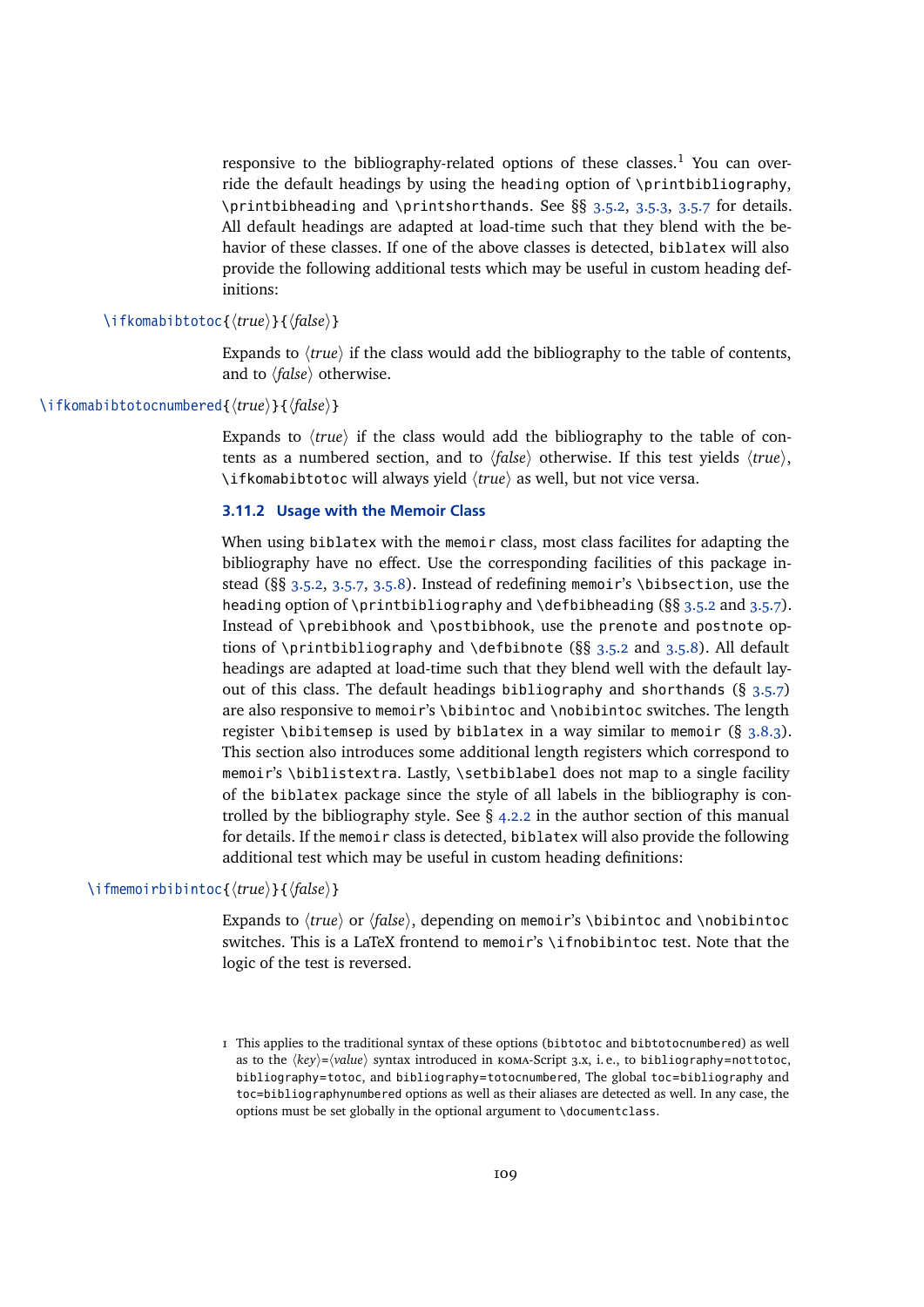## **3.11.3 Page Numbers in Citations**

If the *(postnote)* argument to a citation command is a page number or page range, biblatex will automatically prefix it with 'p.' or 'pp.' by default. This works reliably in typical cases, but sometimes manual intervention may be required. In this case, it is important to understand how this argument is handled in detail. First, biblatex checks if the postnote is an Arabic or Roman numeral (case insensitive). If this test succeeds, the postnote is considered as a single page or other number which will be prefixed with 'p.' or some other string which depends on the pagination field (see  $\S$  [2.3.10\)](#page-33-0). If it fails, a second test is performed to find out if the postnote is a range or a list of Arabic or Roman numerals. If this test succeeds, the postnote will be prefixed with 'pp.' or some other string in the plural form. If it fails as well, the postnote is printed as is. Note that both tests expand the *(postnote)*. All commands used in this argument must therefore be robust or prefixed with  $\preceq$  brotect. Here are a few examples of  $\{postnote\}$  arguments which will be correctly recognized as a single number, a range of numbers, or a list of numbers, respectively:

```
\cite[25]{key}
\cite[vii]{key}
\cite[XIV]{key}
\cite[34--38]{key}
\cite[iv--x]{key}
\cite[185/86]{key}
\cite[XI \& XV]{key}
\cite[3, 5, 7]{key}
\cite[vii--x; 5, 7]{key}
```
In some other cases, however, the tests may get it wrong and you need to resort to the auxiliary commands \pno, \ppno, and \nopp from  $\S$  [3.6.8.](#page-85-0) For example, suppose a work is cited by a special pagination scheme consisting of numbers and letters. In this scheme, the string '27a' would mean 'page 27, part a'. Since this string does not look like a number or a range to biblatex, you need to force the prefix for a single number manually:

```
\cite[\pno~27a]{key}
```
There is also a \ppno command which forces a range prefix as well as a \nopp command which suppresses all prefixes:

```
\cite[\ppno~27a--28c]{key}
\cite[\nopp 25]{key}
```
These commands may be used anywhere in the  $\langle$ *postnote* $\rangle$  argument. They may also be used multiple times. For example, when citing by volume and page number, you may want to suppress the prefix at the beginning of the postnote and add it in the middle of the string:

```
\cite[VII, \pno~5]{key}
\cite[VII, \pno~3, \ppno~40--45]{key}
\cite[see][\ppno~37--46, in particular \pno~40]{key}
```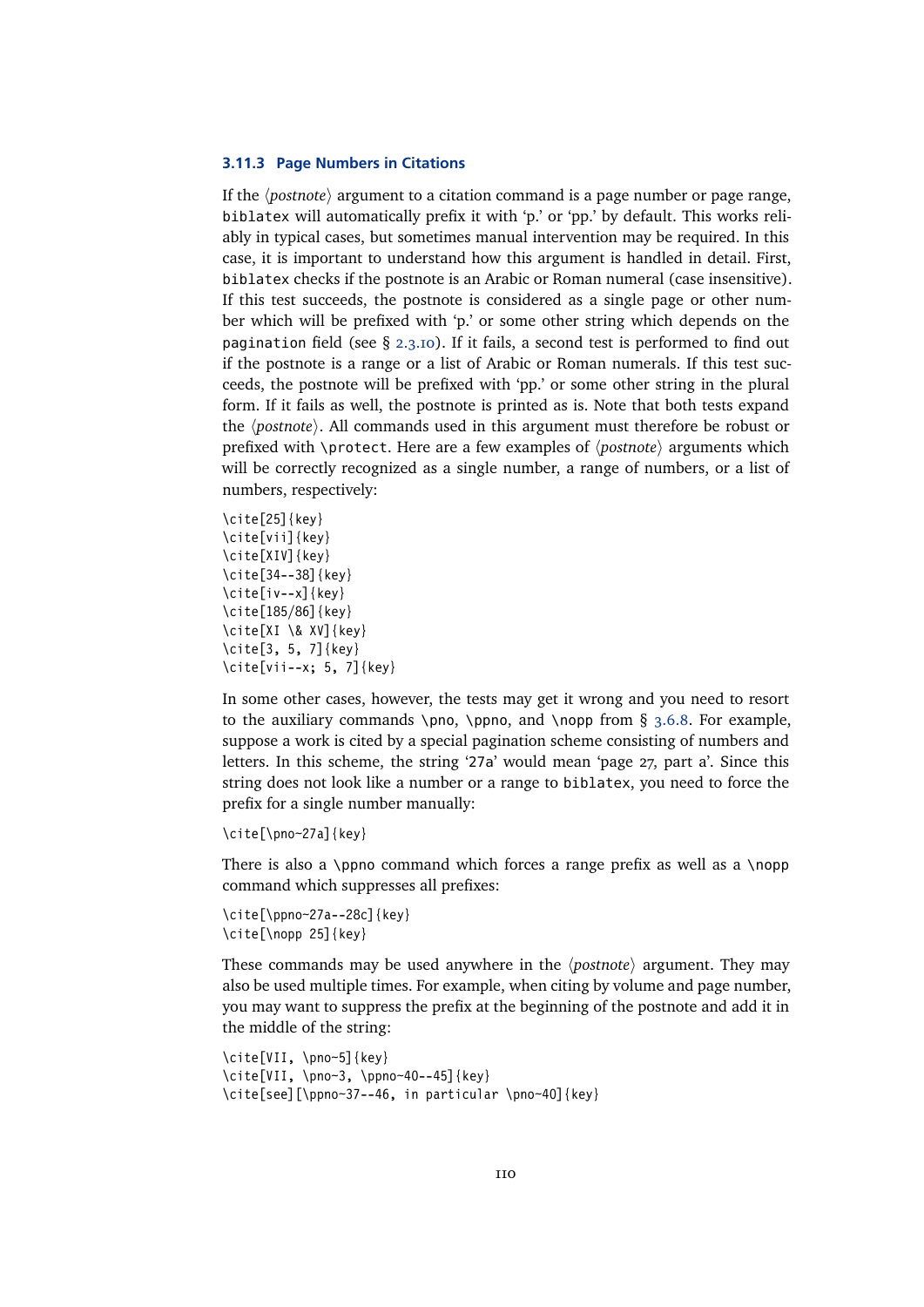<span id="page-110-0"></span>There are also two auxiliary command for suffixes like 'the following page(s)'. Instead of inserting such suffixes literally (which would require \ppno to force a prefix):

```
\cite[\ppno~27~sq.]{key}
\cite[\ppno~55~sqq.]{key}
```
use the auxiliary commands \psq and \psqq. Note that there is no space between the number and the command. This space will be inserted automatically and may be modified by redefining the macro \sqspace.

```
\cite[27\psq]{key}
\cite[55\psqq]{key}
```
Since the postnote is printed without any prefix if it includes any character which is not an Arabic or Roman numeral, you may also type the prefix manually:

\cite[p.~5]{key}

It is possible to suppress the prefix on a per-entry basis by setting the pagination field of an entry to 'none', see § [2.3.10](#page-33-0) for details. If you do not want any prefixes at all or prefer to type them manually, you can also disable the entire mechanism in the document preamble or the configuration file as follows:

```
\DeclareFieldFormat{postnote}{#1}
```
The *(postnote)* argument is handled as a field and the formatting of this field is controlled by a field formatting directive which may be freely redefined. The above definition will simply print the postnote as is. See §§ [4.3.2](#page-129-0) and [4.4.2](#page-134-0) in the author guide for further details.

# **3.11.4 Name Parts and Name Spacing**

The biblatex package gives users and style authors very fine-grained control of name spacing and the line-breaking behavior of names, especially when they are using Biber as backend. The commands discussed in the following are documented in §§ [3.8.1](#page-89-0) and [4.10.1.](#page-181-0) This section is meant to give an overview of how they are put together. A note on terminology: a name *part* is a basic part of the name, for example the first or the last name. Each part of a name may be a single name or it may be composed of multiple names. For example, the name part 'first name' may be composed of a first and a middle name. The latter are referred to as name *elements* in this section. Let's consider a simple name first: "John Edward Doe". This name is composed of the following parts:

First John Edward Prefix — Last Doe Suffix

The spacing and the line-breaking behavior of names is controlled by four macros: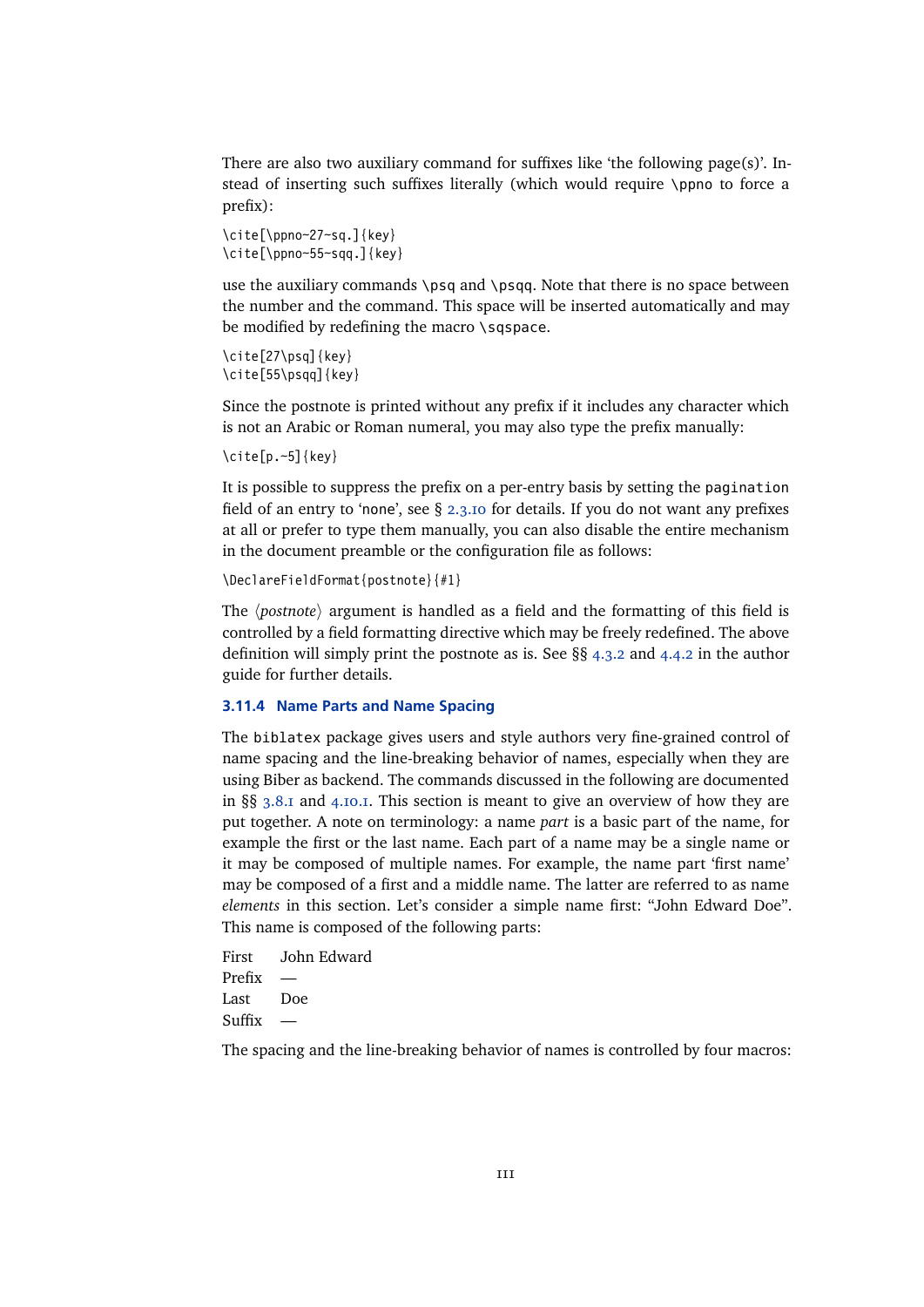| Inserted by the backend after the first element of every     |
|--------------------------------------------------------------|
| name part if that element is less than three characters long |
| and before the last element of every name part.              |
| Inserted by the backend between all elements of a name       |
| part where \bibnamedelima does not apply.                    |
| Inserted by a formatting directive between the name prefix   |
| and the last name if useprefix=true. If                      |
| useprefix=false, \bibnamedelimd is used instead.             |
| Inserted by a formatting directive between name parts        |
| where \bibnamedelimc does not apply.                         |
| Replaces \bibnamedelima/b after initials                     |
|                                                              |

This is how the delimiters are employed:

John $\int_{\text{a}}$ Edward $\int_{\text{d}}$ Doe

Initials in the bib file get a special delimiter:

J.<sub>,</sub>Edward<sub>d</sub>Doe

Let's consider a more complex name: "Charles-Jean Étienne Gustave Nicolas de La Vallée Poussin". This name is composed of the following parts:

First Charles-Jean Étienne Gustave Nicolas Prefix de Last La Vallée Poussin Suffix

The delimiters:

 $\textsf{Charles-Jean}^{\parallel}_{\textsf{b}}$ Etienne $\textsf{g}^{\parallel}_{\textsf{b}}$ Gustave $\textsf{a}^{\parallel}_{\textsf{a}}$  Nicolas $\textsf{a}^{\parallel}_{\textsf{d}}$  de $\textsf{c}^{\parallel}_{\textsf{a}}$  La $\textsf{a}^{\parallel}_{\textsf{a}}$  Vallée $\textsf{a}^{\parallel}_{\textsf{a}}$  Poussin

Note that \bibnamedelima/b/i are inserted by the backend. The backend processes the name parts and takes care of the delimiters between the elements that make up a name part, processing each part individually. In contrast to that, the delimiters between the parts of the complete name (\bibnamedelimc/d) are added by name formatting directives at a later point in the processing chain. The spacing and punctuation of initals is also handled by the backend and may be customized by redefining the following three macros:

| Inserted by the backend after initials.            |
|----------------------------------------------------|
| Inserted by the backend between multiple initials. |
| Inserted by the backend between the initials of    |
| hyphenated name parts, replacing \bibinitperiod    |
| and \bibinitdelim.                                 |
|                                                    |

This is how they are employed:

 $\left| \mathbf{J} \right|_a \left| \mathbf{F} \right|_a$ . Doe K.- **c** H. **a** Mustermann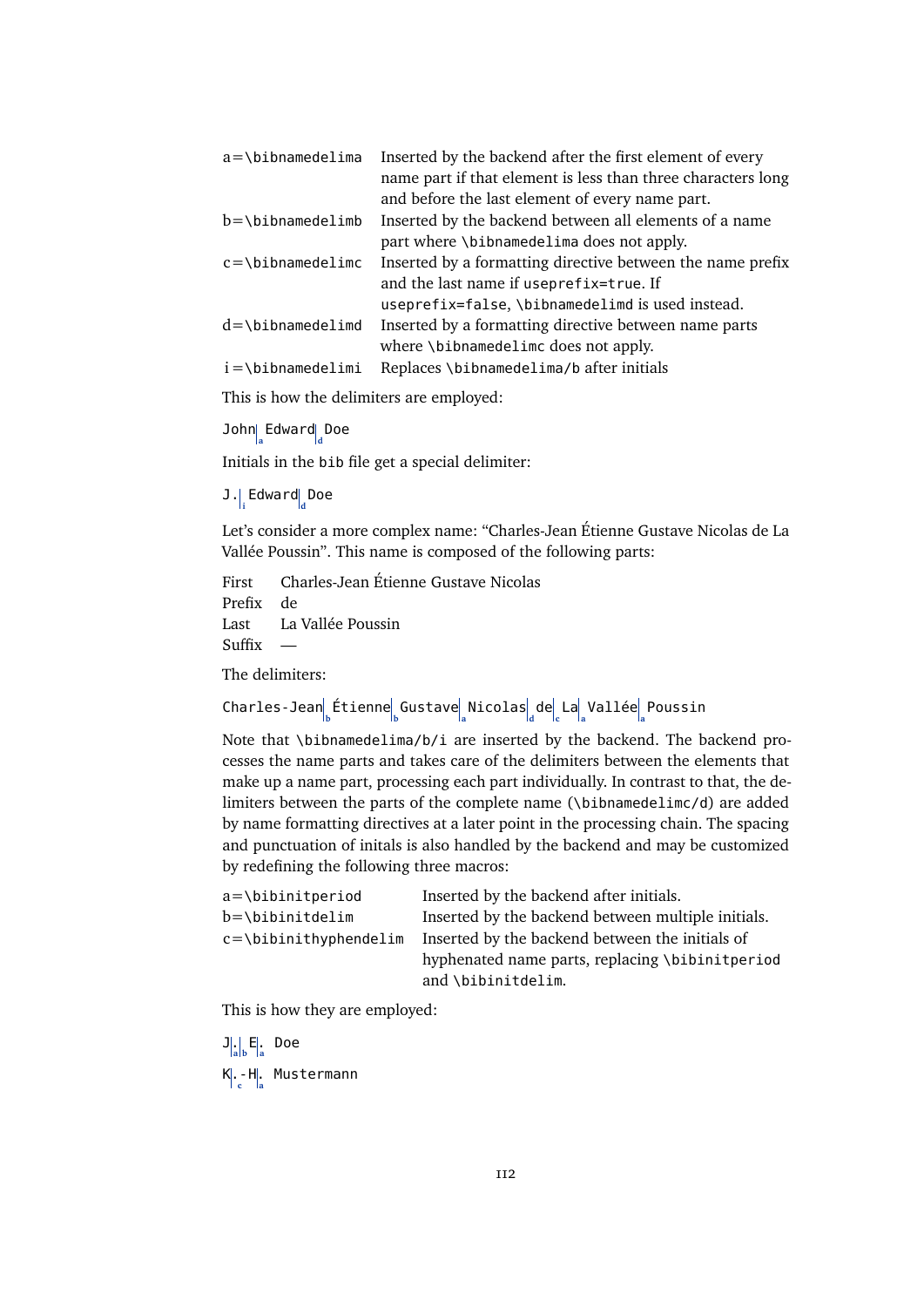## **3.11.5 Bibliography Filters and Citation Labels**

The citation labels generated by this package are assigned to the full list of references before it is split up by any bibliography filters. They are guaranteed to be unique across the entire document (or a refsection environment), no matter how many bibliography filters you are using. When using a numeric citation scheme, however, this will most likely lead to discontinuous numbering in split bibliographies. Use the defernumbers package option to avoid this problem. If this option is enabled, numeric labels are assigned the first time an entry is printed in any bibliography.

## **3.11.6 Active Characters in Bibliography Headings**

Packages using active characters, such as babel, csquotes, or underscore, usually do not make them active until the beginning of the document body to avoid interference with other packages. A typical example of such an active character is the Ascii quote ", which is used by various language modules of the babel package. If shorthands such as "< and "a are used in the argument to \defbibheading and the headings are defined in the document preamble, the non-active form of the characters is saved in the heading definition. When the heading is typeset, they do not function as a command but are simply printed literally. The most straightforward solution consists in moving \defbibheading after \begin{document}. Alternatively, you may use babel's \shorthandon and \shorthandoff commands to temporarily make the shorthands active in the preamble. The above also applies to bibliography notes and the \defbibnote command.

### **3.11.7 Grouping in Reference Sections and Segments**

All LaTeX environments enclosed in \begin and \end form a group. This may have undesirable side effects if the environment contains anything that does not expect to be used within a group. This issue is not specific to refsection and refsegment environments, but it obviously applies to them as well. Since these environments will usually enclose much larger portions of the document than a typical itemize or similar environment, they are simply more likely to trigger problems related to grouping. If you observe any malfunctions after adding refsection environments to a document (for example, if anything seems to be 'trapped' inside the environment), try the following syntax instead:

```
\chapter{...}
\refsection
...
\endrefsection
```
This will not from a group, but otherwise works as usual. As far as biblatex is concerned, it does not matter which syntax you use. The alternative syntax is also supported by the refsegment environment. Note that the commands \newrefsection and \newrefsegment do not form a group. See §§ [3.5.4](#page-72-0) and [3.5.5](#page-73-0) for details.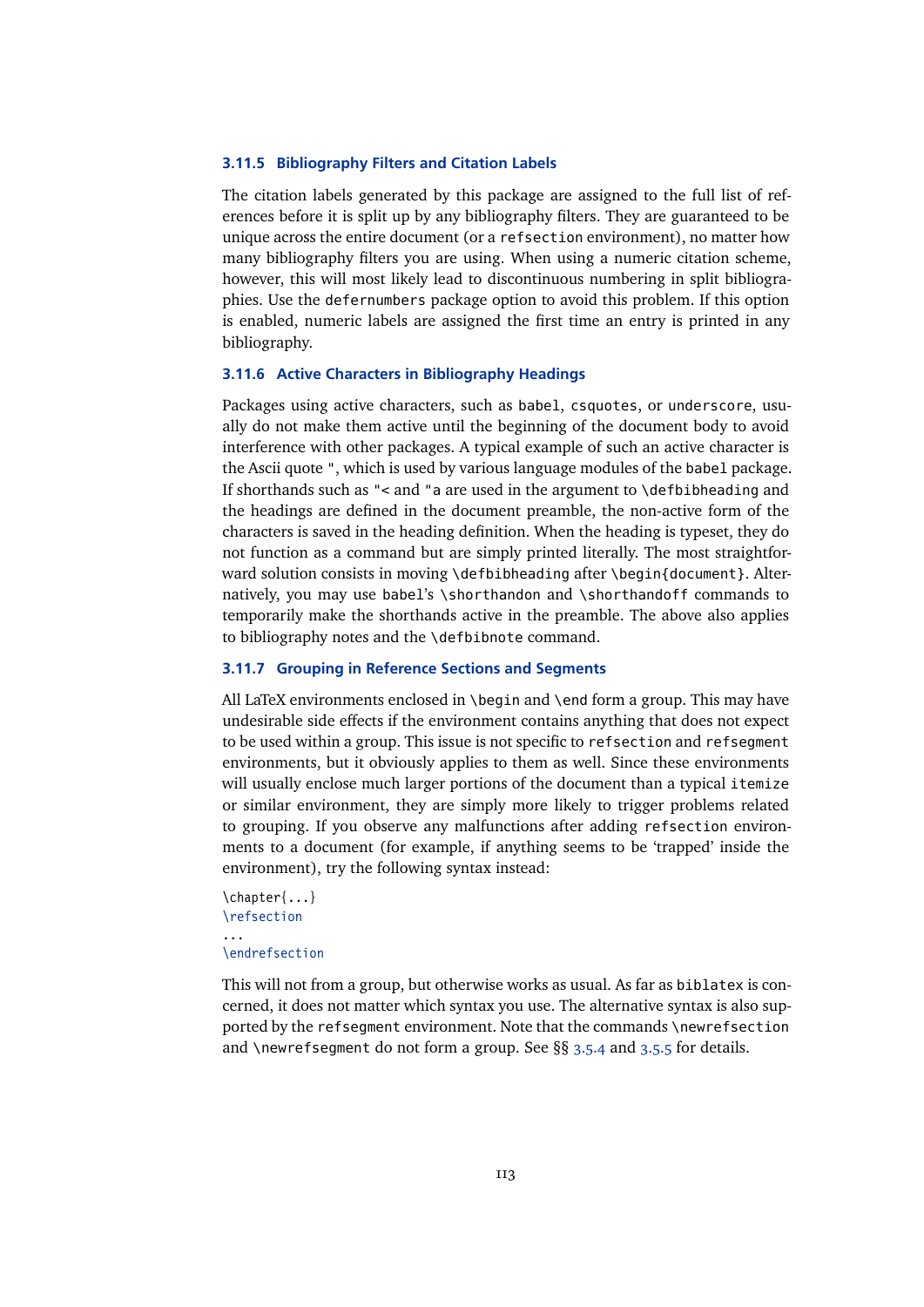# **4 Author Guide**

This part of the manual documents the author interface of the biblatex package. The author guide covers everything you need to know in order to write new citation and bibliography styles or localization modules. You should read the user guide first before continuing with this part of the manual.

## **4.1 Overview**

Before we get to the commands and facilities provided by biblatex, we will have a look at some of its fundamental concepts. The biblatex package interacts with BibTeX in a way that is somewhat different from the traditional way of doing things. Most notably, the bb1 file is used differently and there is only one bst file which implements a structured data interface rather than exporting printable data. With LaTeX's standard bibliographic facilities, a document includes any number of citation commands in the document body plus \bibliographystyle and \bibliography, usually towards the end of the document. The location of the former is arbitrary, the latter marks the spot where the list of references is to be printed:

```
\documentclass{...}
\begin{document}
\cite{...}
...
\bibliographystyle{...}
\bibliography{...}
\end{document}
```
Processing this files requires that a certain procedure be followed. This procedure is as follows:

- 1. Run latex: On the first run, \bibstyle and \bibdata commands are written to the aux file, along with \citation commands for all citations. At this point, the references are undefined because LaTeX is waiting for BibTeX to supply the required data. There is also no bibliography yet.
- 2. Run bibtex: BibTeX writes a thebibliography environment to the bbl file, supplying all entries from the bib file which were requested by the \citation commands in the aux file.
- 3. Run latex: Starting with the second run, the \bibitem commands in the thebibliography environment write one \bibcite command for each bibliography entry to the aux file. These \bibcite commands define the citation labels used by \cite. However, the references are still undefined because the labels are not available until the end of this run.
- 4. Run latex: Starting with the third run, the citation labels are defined as the aux file is read in at the end of the preamble. All citations can now be printed.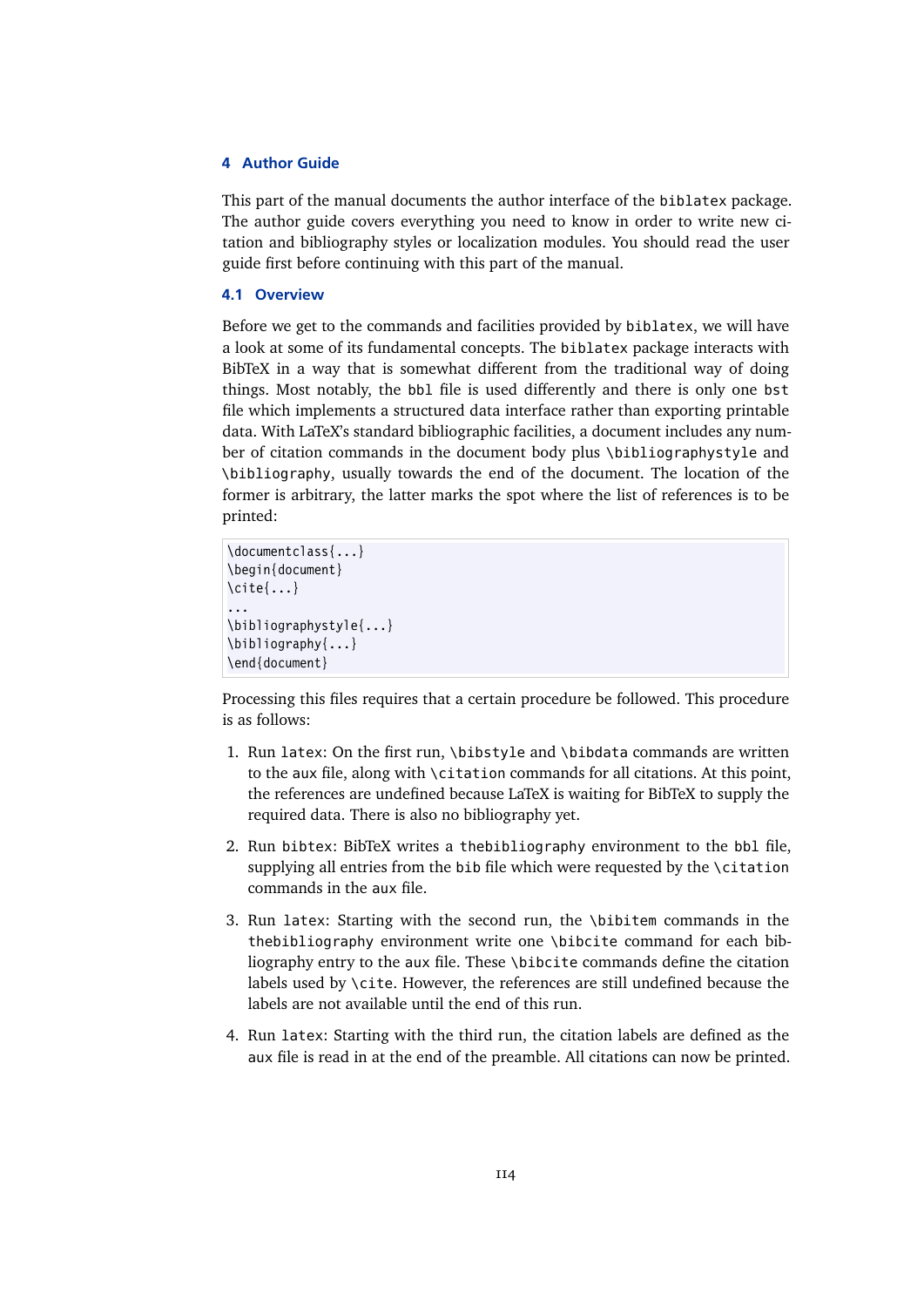Note that all bibliographic data is written to the bbl file in the final format. The bbl file is read in and processed like any printable section of the document. For example, consider the following entry in a bib file:

```
@Book{companion,
 author = {Michel Goossens and Frank Mittelbach and Alexander Samarin},
 title = {The LaTeX Companion},
 publisher = {Addison-Wesley},
 address = {Reading, Mass.},
 year = {1994},
}
```
With the plain.bst style, BibTeX exports this entry to the bbl file as follows:

```
\bibitem{companion}
Michel Goossens, Frank Mittelbach, and Alexander Samarin.
\newblock {\em The LaTeX Companion}.
\newblock Addison-Wesley, Reading, Mass., 1994.
```
By default, LaTeX generates numeric citation labels, hence \bibitem writes lines such as the following to the aux file:

\bibcite{companion}{1}

Implementing a different citation style implies that more data has to be transferred via the aux file. With the natbib package, for example, the aux file contains lines like this one:

```
\bibcite{companion}{{1}{1994}{{Goossens et~al.}}{{Goossens, Mittelbach,
and Samarin}}}
```
The biblatex package supports citations in any arbitrary format, hence citation commands need access to all bibliographic data. What this would mean within the scope of the procedure outlined above becomes obvious when looking at the output of the jurabib package which also makes all bibliographic data available in citations:

```
\bibcite{companion}{{Goossens\jbbfsasep Mittelbach\jbbstasep Samarin}%
  {\{\{0\}}{\{\{000k\}}\{1994\}}{\{\}\{\{\{\}\{\}\{Reading, Mass.\b)\}\n}\}Addison-Wesley%
  \bibbdsep{} 1994}}{{The LaTeX Companion}{}{}{2}{}{}{}{}{}}{\bibnf
  \{Goossens\}Michel\{A\}\Bibbfsasep\binf\{Mittelbach\}\frac{F.}{}{}\Bibbstasep\bibnf{Samarin}{Alexander}{A.}{}{}}{\bibtfont{The
  LaTeX Companion}.\ \apyformat{Reading, Mass.\bpubaddr{}
  Addison-Wesley\bibbdsep{} 1994}}}
```
In this case, the contents of the entire thebibliography environment are effectively transferred via the aux file. The data is read from the bbl file, written to the aux file, read back from the aux file and then kept in memory. The bibliography itself is still generated as the bbl file is read in. The biblatex package would also be forced to cycle all data through the aux file. This implies processing overhead and is also redundant because the data has to be kept in memory anyway.

The traditional procedure is based on the assumption that the full bibliographic data of an entry is only required in the bibliography and that all citations use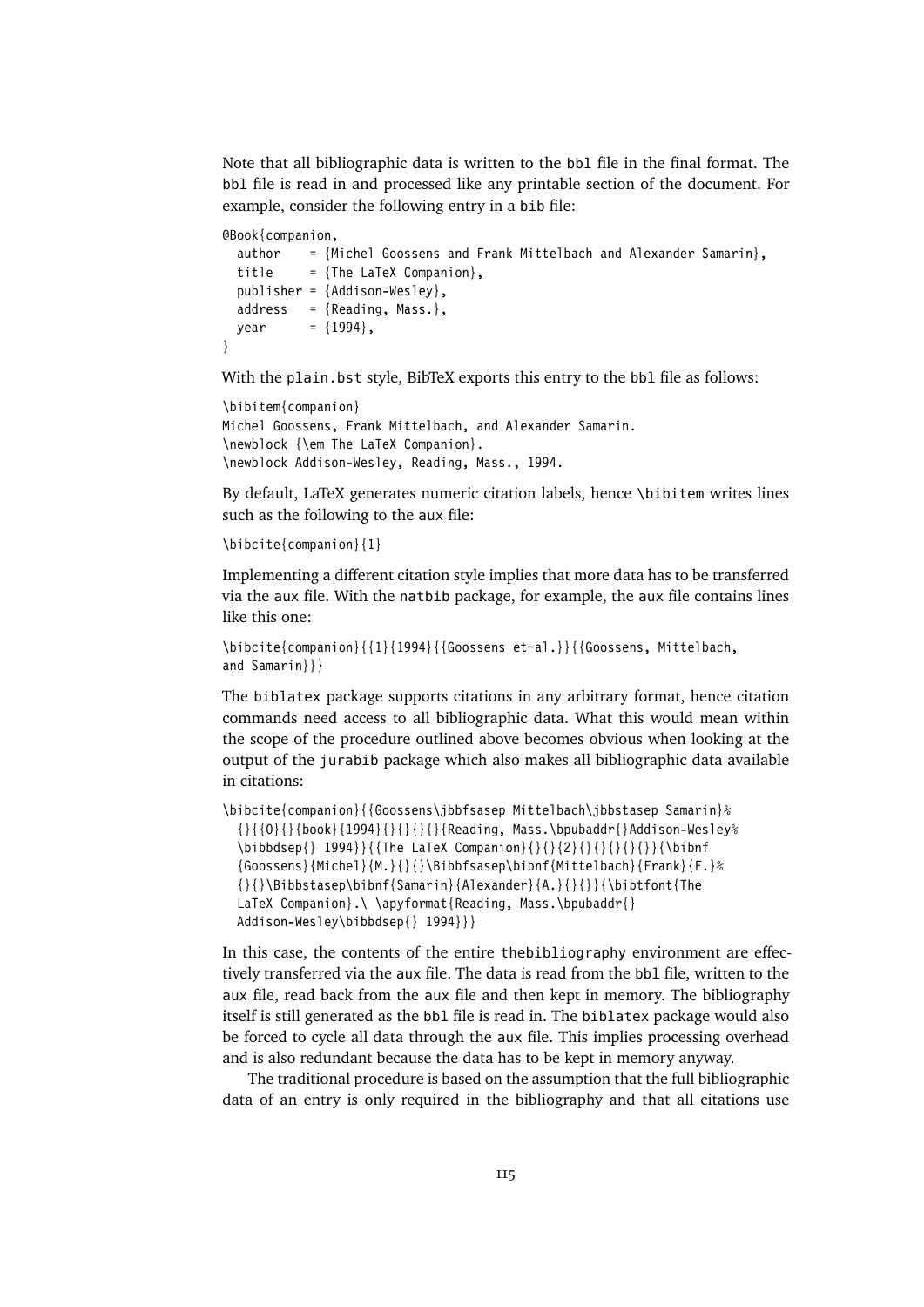short labels. This makes it very effective in terms of memory requirements, but it also implies that it does not scale well. That is why biblatex takes a different approach. First of all, the document structure is slightly different. Instead of using \bibliography in the document body, database files are specified in the preamble with \addbibresource, \bibliographystyle is omitted entirely (all features are controlled by package options), and the bibliography is printed using \printbibliography:

```
\documentclass{...}
\usepackage[...]{biblatex}
\addbibresource{...}
\begin{document}
\cite{...}
...
\printbibliography
\end{document}
```
In order to streamline the whole procedure, biblatex essentially employs the bbl file like an aux file, rendering \bibcite obsolete. We then get the following procedure:

- 1. Run latex: The first step is similar to the traditional procedure described above: \bibstyle and \bibdata commands are written to the aux file, along with \citation commands for all citations. We then wait for BibTeX to supply the required data. Since biblatex uses a special bst file which implements its data interface on the BibTeX end, the \bibstyle command is always \bibstyle{biblatex}.
- 2. Run bibtex: BibTeX supplies those entries from the bib file which were requested by the \citation commands in the aux file. However, it does not write a printable bibliography to the bbl file, but rather a structured representation of the bibliographic data. Just like an aux file, this bbl file does not print anything when read in. It merely puts data in memory.
- 3. Run latex: Starting with the second run, the bbl file is processed right at the beginning of the document body, just like an aux file. From this point on, all bibliographic data is available in memory so that all citations can be printed right away.<sup>1</sup> The citation commands have access to the complete bibliographic data, not only to a predefined label. The bibliography is generated from memory using the same data and may be filtered or split as required.

Let's consider the sample entry given above once more:

```
@Book{companion,
  author = {Michel Goossens and Frank Mittelbach and Alexander Samarin},
  title = {The LaTeX Companion},
```
1 If the defernumbers package option is enabled biblatex uses an alogrithm similar to the traditional procedure to generate numeric lables. In this case, the numbers are assigned as the bibliography is printed and then cycled through the aux file. It will take an additional LaTeX run for them to be picked up in citations.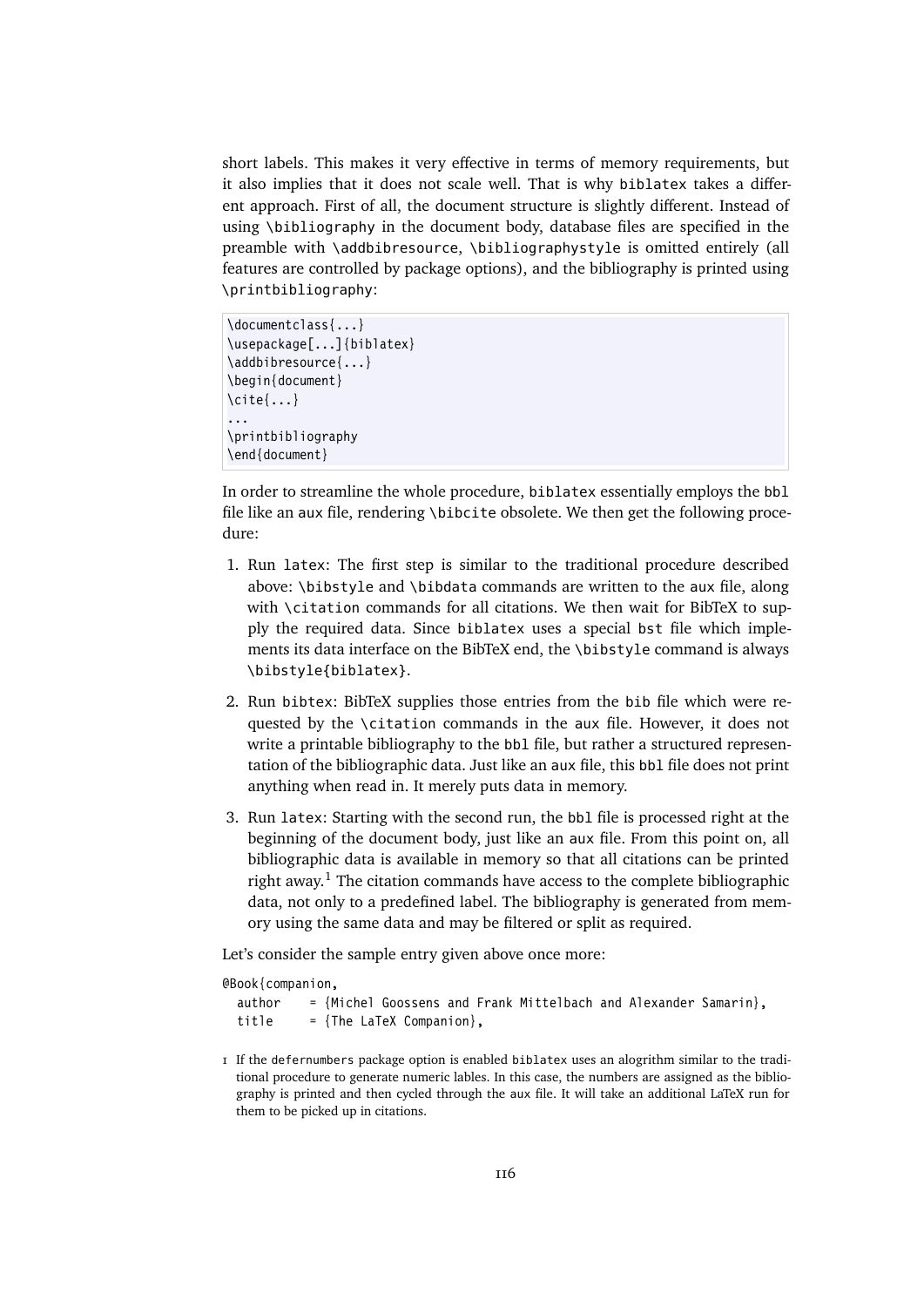```
publisher = {Addison-Wesley},
 address = {Reading, Mass.}year = {1994},}
```
With biblatex, this entry is essentially exported in the following format:

```
\entry{companion}{book}{}
  \name{author}{3}{%
     \{ {\text{Goossens}} {\text{G.}} {\text{Michel}} {\text{M.}} {\text{H}} {\text{H}} {\text{H}} {\text{H}} {\text{H}}\{ {Mittelbach} {M.} {Frank} {F.} {} {} {} } } %
     {{Samarin}{S.}{Alexander}{A.}{}{}{}{}}%
  }
  \list{publisher}{1}{%
     {Addison-Wesley}%
  }
  \list{location}{1}{%
     {Reading, Mass.}%
   }
  \field{title}{The LaTeX Companion}
  \field{year}{1994}
\endentry
```
As seen in this example, the data is presented in a structured format that resembles the structure of a bib file to some extent. At this point, no decision concerning the final format of the bibliography entry has been made. The formatting of the bibliography and all citations is controlled by LaTeX macros, which are defined in bibliography and citation style files.

## **4.2 Bibliography Styles**

A bibliography style is a set of macros which print the entries in the bibliography. Such styles are defined in files with the suffix bbx. The biblatex package loads the selected bibliography style file at the end of the package. Note that a small repertory of frequently used macros shared by several of the standard bibliography styles is included in biblatex.def. This file is loaded at the end of the package as well, prior to the selected bibliography style.

# **4.2.1 Bibliography Style Files**

Before we go over the individual components of a bibliography style, consider this example of the overall structure of a typical bbx file:

```
\ProvidesFile{example.bbx}[2006/03/15 v1.0 biblatex bibliography style]
\defbibenvironment{bibliography}
  {...}
  {...}
  {...}
\defbibenvironment{shorthands}
  {...}
  \{\ldots\}{...}
```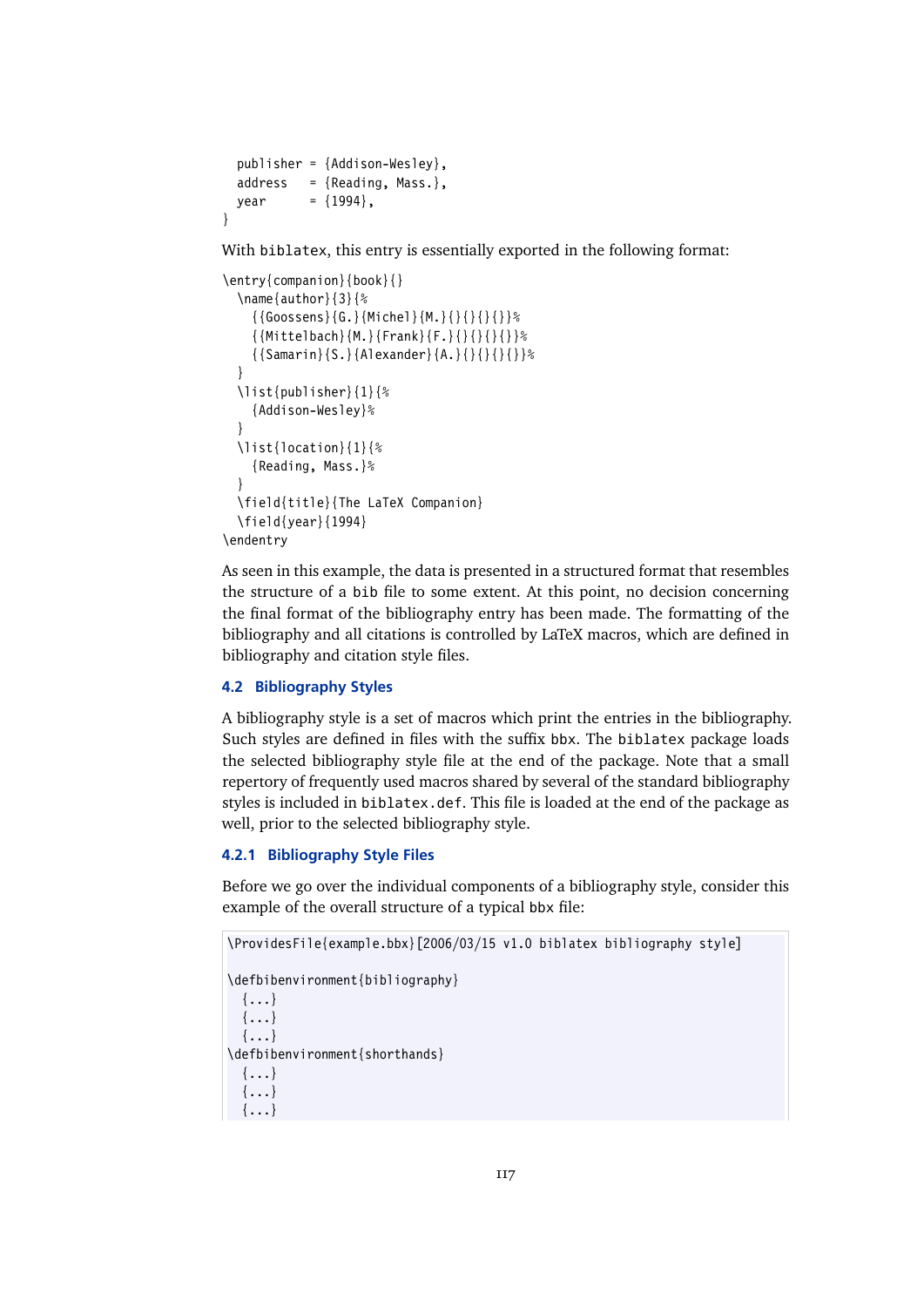```
\InitializeBibliographyStyle{...}
\DeclareBibliographyDriver{article}{...}
\DeclareBibliographyDriver{book}{...}
\DeclareBibliographyDriver{inbook}{...}
...
\DeclareBibliographyDriver{shorthands}{...}
\endinput
```
The main structure of a bibliography style file consists of the following commands:

### \RequireBibliographyStyle{ $\langle style\rangle$ <sup>}</sup>

This command is optional and intended for specialized bibliography styles built on top of a more generic style. It loads the bibliography style style.bbx.

# \InitializeBibliographyStyle{ $\langle code \rangle$ }

Specifies arbitrary  $\langle code \rangle$  to be inserted at the beginning of the bibliography, but inside the group formed by the bibliography. This command is optional. It may be useful for definitions which are shared by several bibliography drivers but not used outside the bibliography. Keep in mind that there may be several bibliographies in a document. If the bibliography drivers make any global assignments, they should be reset at the beginning of the next bibliography.

## \DeclareBibliographyDriver{*\entrytype*}}{*\code*}}

Defines a bibliography driver. A 'driver' is a macro which handles a specific entry type. The *(entrytype)* corresponds to the entry type used in bib files, specified in lowercase letters (see  $\S$  [2.1\)](#page-5-0). The type shorthands has a special meaning. The shorthands driver handles all entries in the list of shorthands. The *{entrytype}* argument may also be an asterisk. In this case, the driver serves as a fallback which is used if no specific driver for the entry type has been defined. The  $\langle code \rangle$  is arbitrary code which typesets all bibliography entries of the respective  $\langle$ *entrytype* $\rangle$ . This command is mandatory. Every bibliography style should provide a driver for each entry type.

# \DeclareBibliographyAlias{*{alias*}}{*{entrytype*}}

If a bibliography driver covers more than one entry type, this command may be used to define an alias. This command is optional. The  $\langle$ *entrytype* $\rangle$  argument may also be an asterisk. In this case, the alias serves as a fallback which is used if no specific driver for the entry type has been defined.

# \DeclareBibliographyOption{ $\langle key \rangle$ }[ $\langle value \rangle$ ]{ $\langle code \rangle$ }

This command defines additional preamble options in  $\langle key \rangle = \langle value \rangle$  format. The  $\langle key \rangle$  is the option key. The  $\langle code \rangle$  is arbitrary TeX code to be executed whenever the option is used. The value passed to the option is passed on to the  $\langle code \rangle$  as #1. The optional  $\langle value \rangle$  is a default value to be used if the bare key is given without any value. This is useful for boolean switches. For example, with a definition like the following: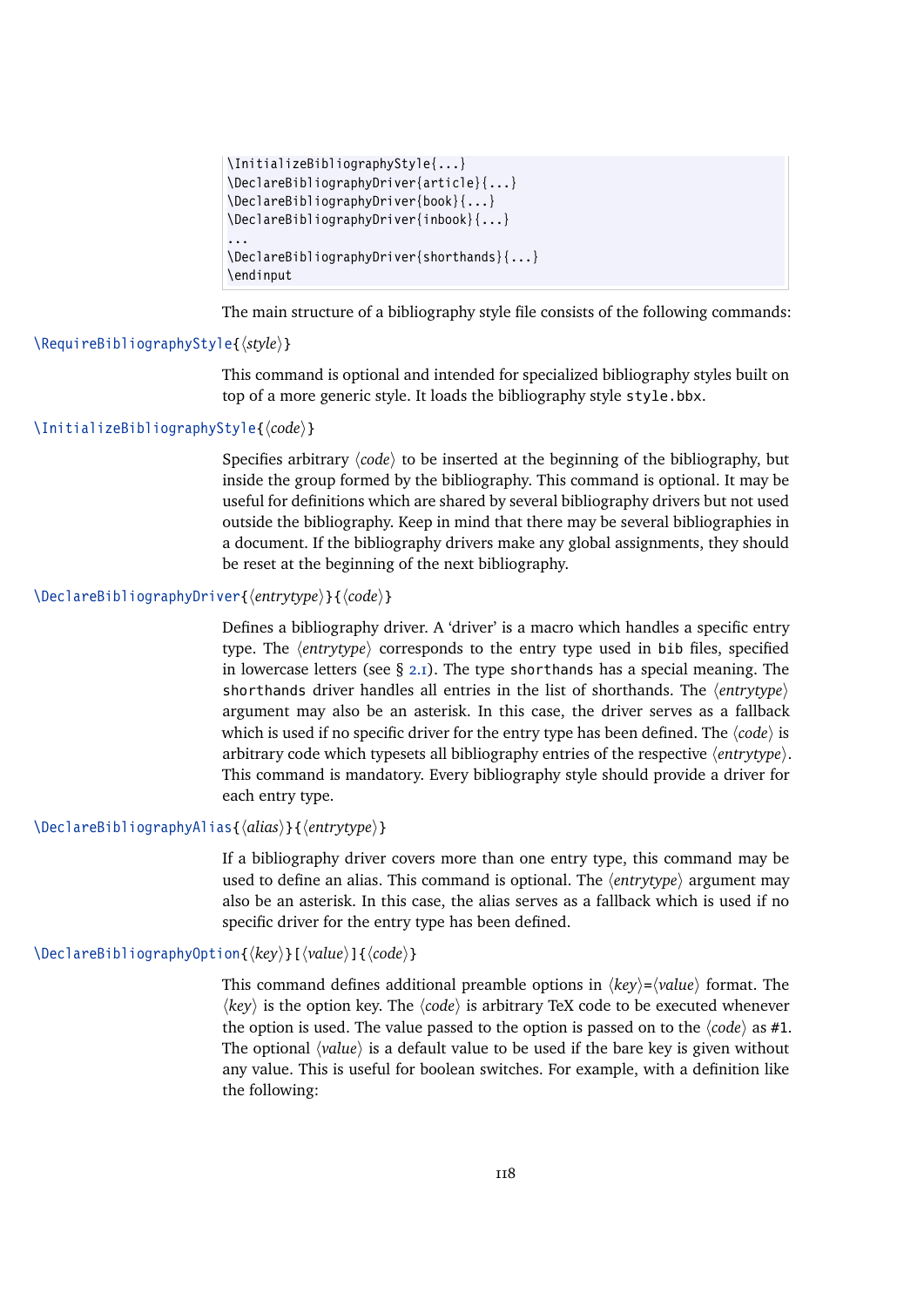\DeclareBibliographyOption{somekey}[true]{...}

giving 'somekey' without a value is equivalent to 'somekey=true'.

#### <span id="page-118-0"></span>\DeclareEntryOption{ $\langle key \rangle$ }[ $\langle value \rangle$ ]{ $\langle code \rangle$ }

Similar to \DeclareBibliographyOption but defines options which are settable on a per-entry basis in the options field from § [2.2.3.](#page-22-0) The  $\langle code \rangle$  is executed whenever biblatex prepares the data of the entry for use by a citation command or a bibliography driver.

## **4.2.2 Bibliography Environments**

Apart from defining bibliography drivers, the bibliography style is also responsible for the environments which control the layout of the bibliography and the list of shorthands. These environments are defined with \defbibenvironment. By default, \printbibliography uses the environment bibliography. Here is a definition suitable for a bibliography style which does not print any labels in the bibliography:

```
\defbibenvironment{bibliography}
  {\list
     {}
     {\setlength{\leftmargin}{\bibhang}%
      \setlength{\itemindent}{-\leftmargin}%
      \setlength{\itemsep}{\bibitemsep}%
      \setlength{\parsep}{\bibparsep}}}
  {\endlist}
  {\item}
```
This definition employs a list environment with hanging indentation, using the \bibhang length register provided by biblatex. It allows for a certain degree of configurability by using \bibitemsep and \bibparsep, two length registers provided by biblatex for this very purpose (see  $\S$  [4.10.3\)](#page-185-0). The authoryear and authortitle bibliography styles use a definition similar to this example.

```
\defbibenvironment{bibliography}
  {\list
     {\printfield[labelnumberwidth]{labelnumber}}
     {\setlength{\labelwidth}{\labelnumberwidth}%
      \setlength{\leftmargin}{\labelwidth}%
      \setlength{\labelsep}{\biblabelsep}%
      \addtolength{\leftmargin}{\labelsep}%
      \setlength{\itemsep}{\bibitemsep}%
      \setlength{\parsep}{\bibparsep}}%
      \renewcommand*{\makelabel}[1]{\hss##1}}
  {\endlist}
  {\item}
```
Some bibliography styles print labels in the bibliography. For example, a bibliography style designed for a numeric citation scheme will print the number of every entry such that the bibliography looks like a numbered list. In the first example,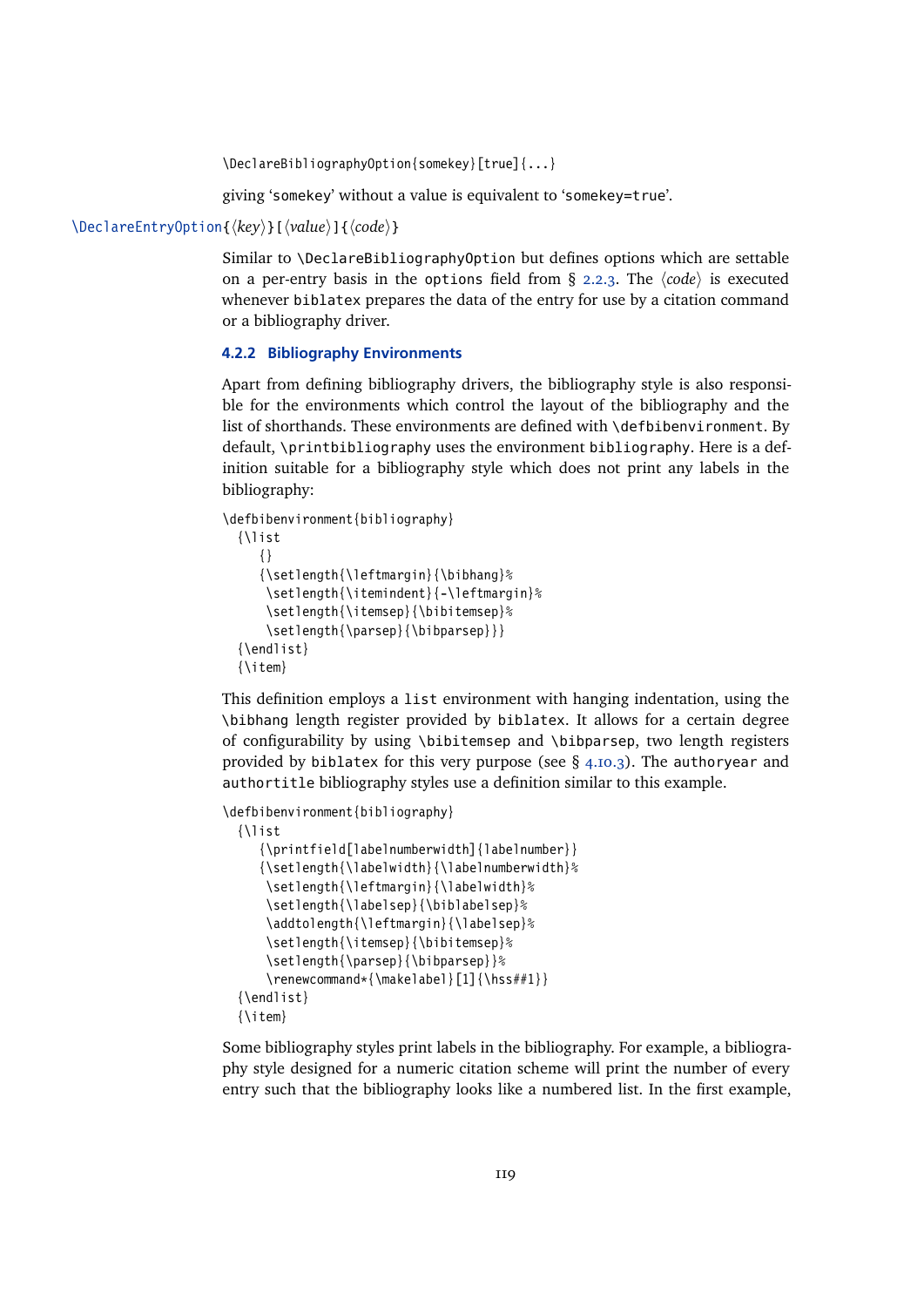the first argument to \list was empty. In this example, we need it to insert the number, which is provided by biblatex in the labelnumber field. We also employ several length registers and other facilities provided by biblatex, see §§ [4.10.4](#page-185-0) and [4.10.5](#page-188-0) for details. The numeric bibliography style uses the definition given above. The alphabetic style is similar, except that labelnumber is replaced by labelalpha and labelnumberwidth by labelalphawidth.

The list of shorthands is handled in a similar way. \printshorthands uses the environment shorthands by default. A typical example is given below. See §§ [4.10.4](#page-185-0) and [4.10.5](#page-188-0) for details on the length registers and facilities used in this example.

\defbibenvironment{shorthands}

```
{\list
  {\printfield[shorthandwidth]{shorthand}}
  {\setlength{\labelwidth}{\shorthandwidth}%
   \setlength{\leftmargin}{\labelwidth}%
   \setlength{\labelsep}{\biblabelsep}%
   \addtolength{\leftmargin}{\labelsep}%
   \setlength{\itemsep}{\bibitemsep}%
   \setlength{\parsep}{\bibparsep}%
   \renewcommand*{\makelabel}[1]{##1\hss}}}
{\endlist}
{\item}
```
#### **4.2.3 Bibliography Drivers**

Before we go over the commands which form the data interface of the biblatex package, it may be instructive to have a look at the structure of a bibliography driver. Note that the example given below is greatly simplified, but still functional. For the sake of readability, we omit several fields which may be part of a @book entry and also simplify the handling of those which are considered. The main point is to give you an idea of how a driver is structured. For information about the mapping of BibTeX's fields to biblatex's data types, see § [2.2.](#page-11-0)

```
\DeclareBibliographyDriver{book}{%
  \printnames{author}%
  \newunit\newblock
  \printfield{title}%
  \newunit\newblock
  \printlist{publisher}%
  \newunit
  \printlist{location}%
  \newunit
  \printfield{year}%
  \finentry}
```
At this point, there is still one piece missing: the formatting directives used by \printnames, \printlist, and \printfield. To give you an idea of what a formatting directive looks like, here are some fictional ones used by our sample driver. Field formats are straightforward, the value of the field is passed to the formatting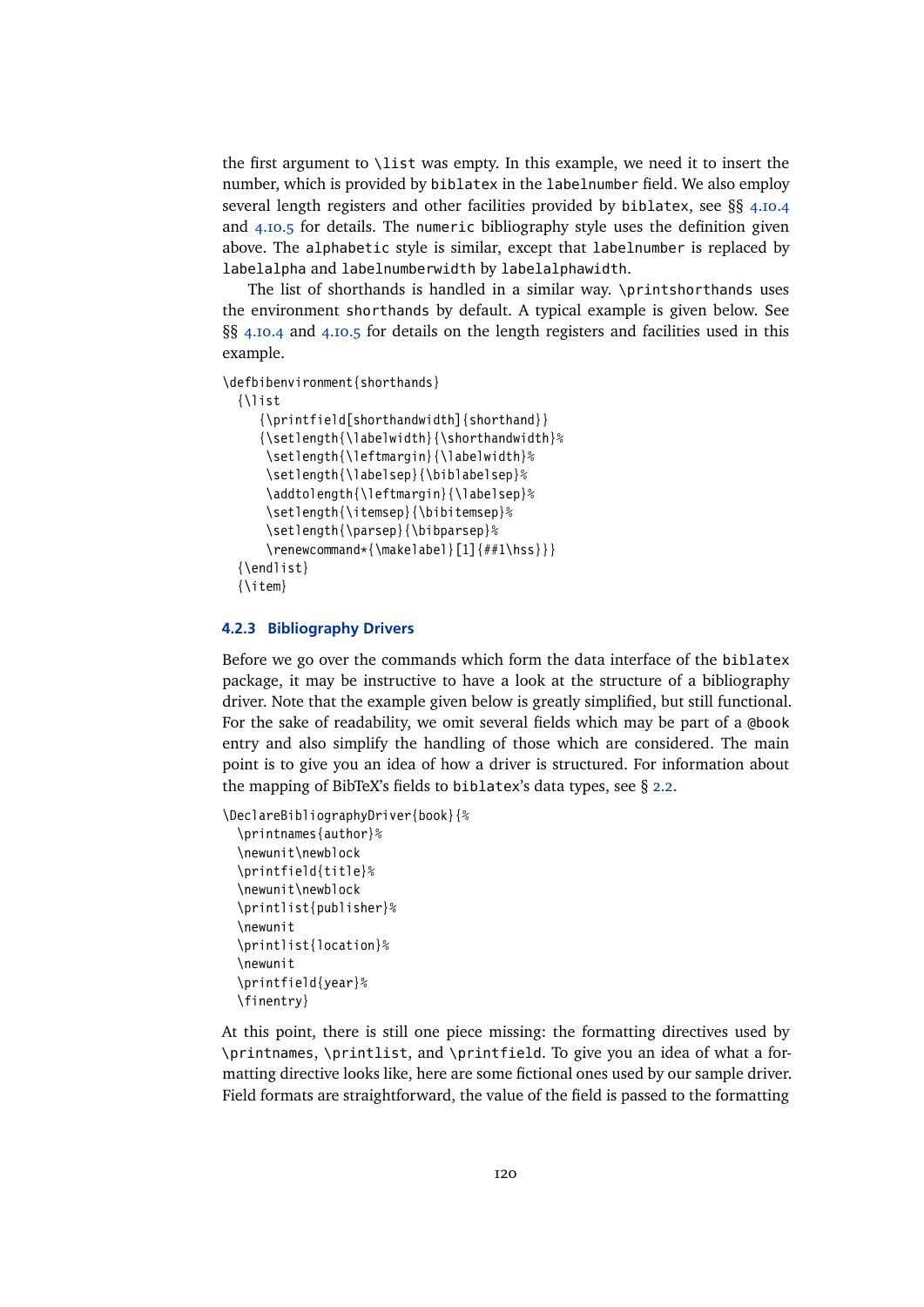<span id="page-120-0"></span>directive as an argument which may be formatted as desired. The following directive will simply wrap its argument in an \emph command:

```
\DeclareFieldFormat{title}{\emph{#1}}
```
List formats are slightly more complex. After splitting up the list into individual items, biblatex will execute the formatting directive once for every item in the list. The item is passed to the directive as an argument. The separator to be inserted between the indivdual items in the list is also handled by the corresponding directive, hence we have to check whether we are in the middle of the list or at the end when inserting it.

```
\DeclareListFormat{location}{%
  #1%
  \ifthenelse{\value{listcount}<\value{liststop}}
    {\addcomma\space}
    {}}
```
Formatting directives for names are similar to those for literal lists, but the individual items in the list are names which are automatically dissected into their components. The list formatting directive is executed once for each name in the list and the components of the name are passed to the formatting directive as separate arguments. For example, #1 is the last name and #3 is the first name. Here is a simplified example:

```
\DeclareNameFormat{author}{%
 \ifthenelse{\value{listcount}=1}
    {#1%
     \ifblank{#3}{}{\addcomma\space #3}}
    {\ifblank{#3}{}{#3\space}%
     #1}%
  \ifthenelse{\value{listcount}<\value{liststop}}
    {\addcomma\space}
    {}}
```
The above directive reverses the name of the first author ("Last, First") and prints the remaining names in their regular sequence ("First Last"). Note that the only component which is guaranteed to be available is the last name, hence we have to check which parts of the name are actually present. If a certain component of a name is not available, the corresponding argument will be blank. As with directives for literal lists, the separator to be inserted between the indivdual items in the list is also handled by the formatting directive, hence we have to check whether we are in the middle of the list or at the end when inserting it. This is what the second \ifthenelse test does.

# **4.2.4 Special Fields**

The following lists and fields are used by biblatex to pass data to bibliography drivers and citation commands. They are not used in bib files but defined automatically by the package. From the perspective of a bibliography or citation style, they are not different from the fields in a bib file.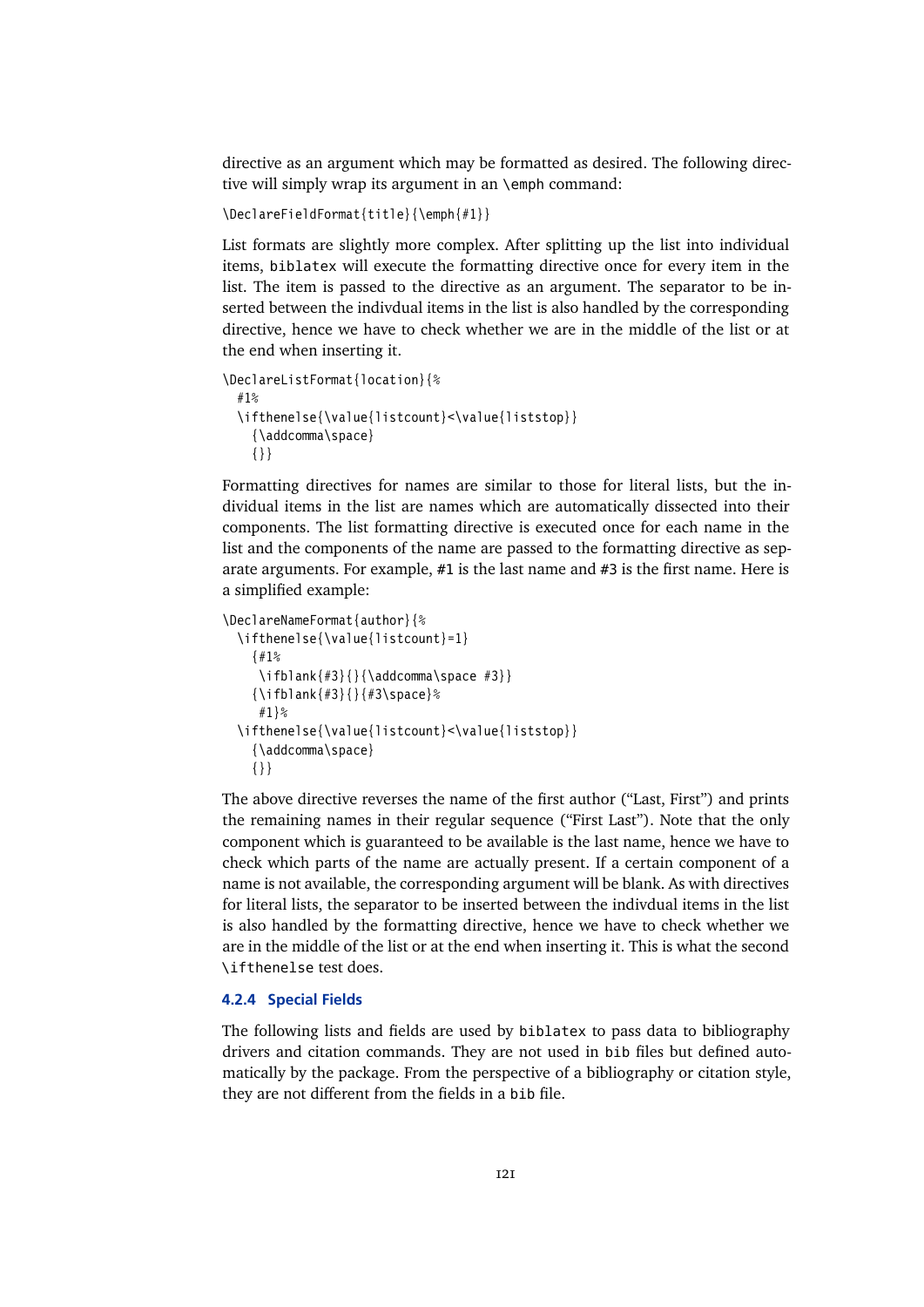# **4.2.4.1 Generic Fields**

entrykey field (string)

The entry key of an item in the bib file. This is the string used by biblatex and BibTeX to identify an entry in the bib file.

### childentrykey field (string)

When citing a subentry of an entry set, biblatex provides the data of the parent @set entry to citation commands. This implies that the entrykey field holds the entry key of the parent. The entry key of the child entry being cited is provided in the childentrykey field. This field is only available when citing a subentry of an entry set.

entrytype field (string)

The entry type (@book, @inbook, etc.), given in lowercase letters.

childentrytype field (string)

When citing a subentry of an entry set, biblatex provides the data of the parent @set entry to citation commands. This implies that the entrytype field holds the entry type of the parent. The entry type of the child entry being cited is provided in the childentrytype field. This field is only available when citing a subentry of an entry set.

entrysetcount field (integer)

This field holds an integer indicating the position of a set member in the entry set (starting at 1). This field is only available in the subentries of an entry set.

hash field (string) Biber only

This field is special in that it is only available locally in name formatting directives. It holds a hash string which uniquely identifies individual names in a name list. This information is available for all names in all name lists. See also namehash and fullhash.

namehash field (string)

A hash string which uniquely identifies the labelname list. This is useful for recurrence checks. For example, a citation style wich replaces recurrent authors or editors with a string like 'idem' could save the namehash field with \savefield and use it in a comparison with \iffieldequals later (see  $\S\S$  [4.6.1](#page-143-0) and [4.6.2\)](#page-145-0). The namehash is derived from the truncated labelname list, i. e., it is responsive to maxnames and minnames. See also hash and fullhash.

fullhash field (string)

A hash string which uniquely identifies the labelname list. This fields differs from namehash in two details: 1) The shortauthor and shorteditor lists are ignored when generating the hash. 2) The hash always refers to the full list, ignoring maxnames and minnames. See also hash and namehash.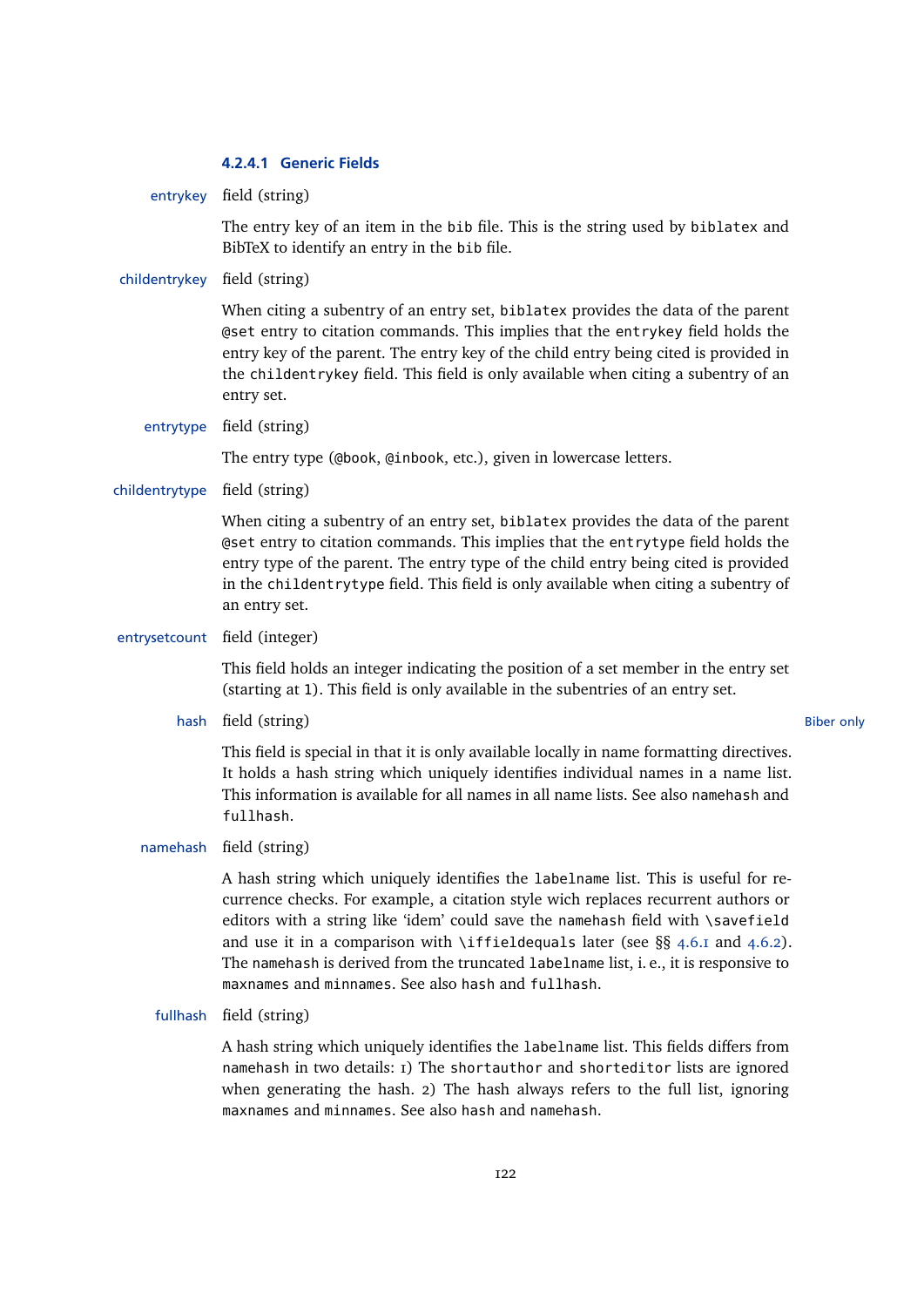### <span id="page-122-0"></span>pageref list (literal)

If the backref package option is enabled, this list holds the page numbers of the pages on which the respective bibliography entry is cited. If there are refsection environments in the document, the back references are local to the reference sections.

# sortinit field (literal)

This field holds the initial letter of the string used during sorting. This is useful when subdividing the bibliography alphabetically.

### **4.2.4.2 Fields for Use in Citation Labels**

labelalpha field (literal)

A label similar to the labels generated by the alpha.bst style of traditional BibTeX. This label consists of initials drawn from the labelname list plus the last two digits of the publication year. The label field may be used to override its nonnumeric portion. If the label field is defined, biblatex will use its value and append the last two digits of the publication year when generating labelalpha. The shorthand field may be used to override the entire label. If defined, labelalpha is the shorthand rather than an automatically generated label. A complete 'alphabetic' label consists of the fields labelalpha plus extraalpha. Note that the labelalpha and extraalpha fields need to be requested with the package option labelalpha (§ [3.1.2.3\)](#page-53-0). See also extraalpha as well as \labelalphaothers in § [3.8.1.](#page-89-0)

#### extraalpha field (integer)

The 'alphabetic' citation scheme usually requires a letter to be appended to the label if the bibliography contains two or more works by the same author which were all published in the same year. In this case, the extraalpha field holds an integer which may be converted to a letter with \mknumalph or formatted in some other way. This field is similar to the role of extrayear in the author-year scheme. A complete 'alphabetic' label consists of the fields labelalpha plus extraalpha. Note that the labelalpha and extraalpha fields need to be requested with the package option labelalpha, see § [3.1.2.3](#page-53-0) for details. See also labelalpha as well as  $\lambda$ labelalphaothers in § [3.8.1.](#page-89-0)

#### labelname list (name)

The name to be printed in citations. This list is a copy of either the shortauthor, the author, the shorteditor, the editor, or the translator list, which are normally checked for in this order. If no authors and editors are available, this list is undefined. Note that this list is also responsive to the useauthor, useeditor, and usetranslator options, see  $\S$  [3.1.3.](#page-57-0) Citation styles should use this list when printing the name in a citation. This list is provided for convenience only and does not carry any additional meaning. With Biber, this field may be customized. See Biber only § [4.5.2](#page-140-0) for details.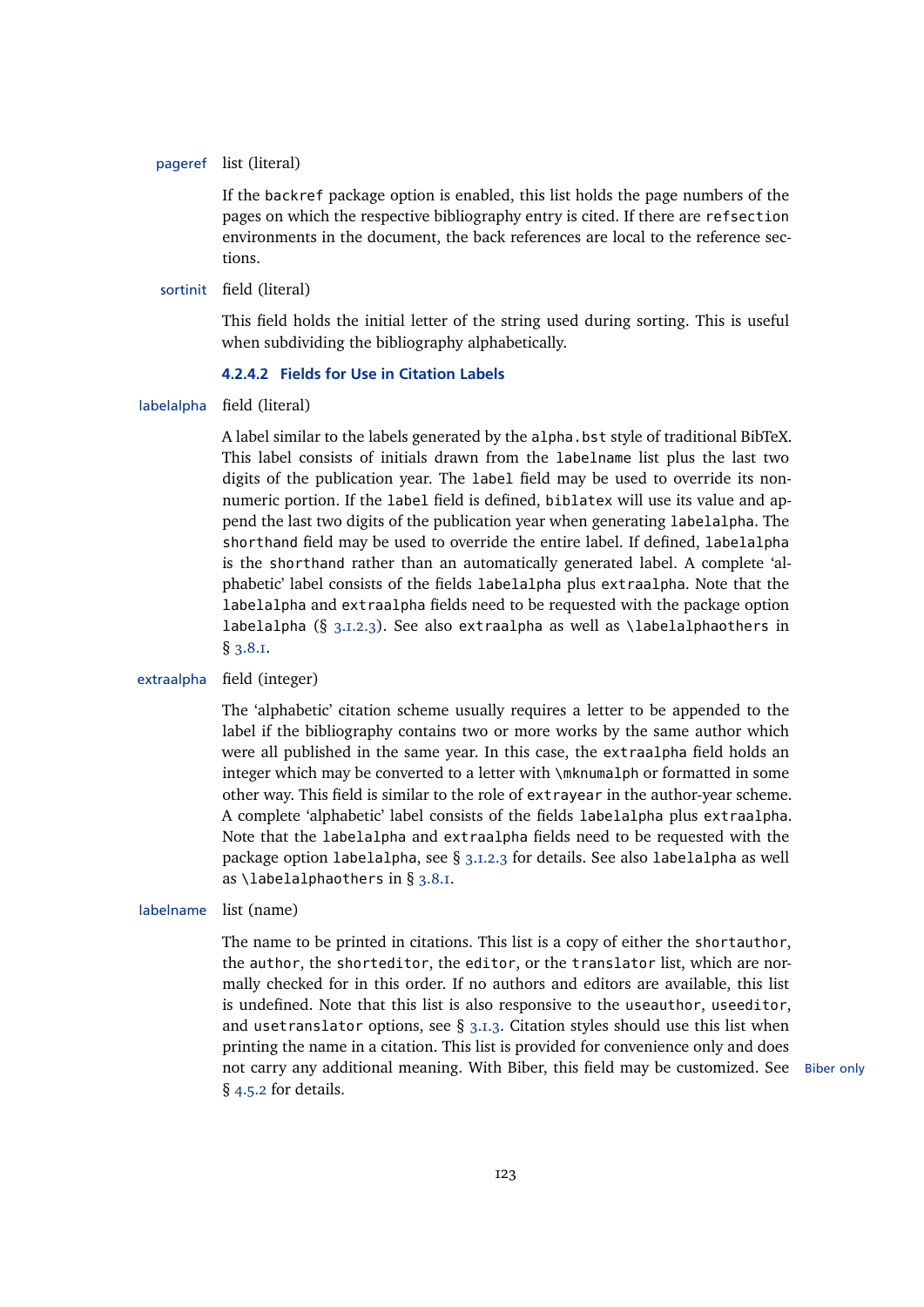#### labelnumber field (literal)

The number of the bibliography entry, as required by numeric citation schemes. If the shorthand field is defined, biblatex does not assign a number to the respective entry. In this case labelnumber is the shorthand rather than a number. Numeric styles must use the value of this field instead of a counter. Note that this field needs to be requested with the package option labelnumber, see § [3.1.2.3](#page-53-0) for details. Also see the package option defernumbers in § [3.1.2.1.](#page-43-0)

# prefixnumber field (literal)

If the prefixnumbers option of \printbibliography has been set in order to prefix all entries in a subbibliography with a fixed string, this string is available in the prefixnumber field of all affected entries. If no prefix has been set, the prefixnumber field of the respective entry is undefined. See the prefixnumbers option of \printbibliography in § [3.5.2](#page-68-0) for details. If the shorthand field is defined, biblatex does not assign the prefix to the prefixnumber field of the respective entry. In this case, the prefixnumber field is undefined.

labeltitle field (literal)

The title to be printed in citations. If a short title is available, labeltitle is a copy of the shorttitle field, otherwise biblatex falls back to the title field. Citation styles printing short titles may simply make use of this field instead of checking whether a shorttitle field is available every time they print a title. This field is provided for convenience only and does not carry any additional meaning.

labelyear field (literal)

The publication year, as specified in the date or the year field, for use in authoryear labels. A complete author-year label consists of the fields labelyear plus extrayear. Note that the labelyear and extrayear fields need to be requested with the package option labelyear, see  $\S$  [3.1.2.3](#page-53-0) for details. See also extrayear. With Biber, this field may be customized. See  $\S$  [4.5.2](#page-140-0) for details. Biber only

extrayear field (integer)

The author-year citation scheme usually requires a letter to be appended to the year if the bibliography contains two or more works by the same author which were all published in the same year. In this case, the extrayear field holds an integer which may be converted to a letter with \mknumalph or formatted in some other way. This field is undefined if there is only one work by the author in the bibliography or if all works by the author have different publication years. A complete author-year label consists of the fields labelyear plus extrayear. Note that the labelyear and extrayear fields need to be requested with the package option labelyear, see § [3.1.2.3](#page-53-0) for details. See also labelyear.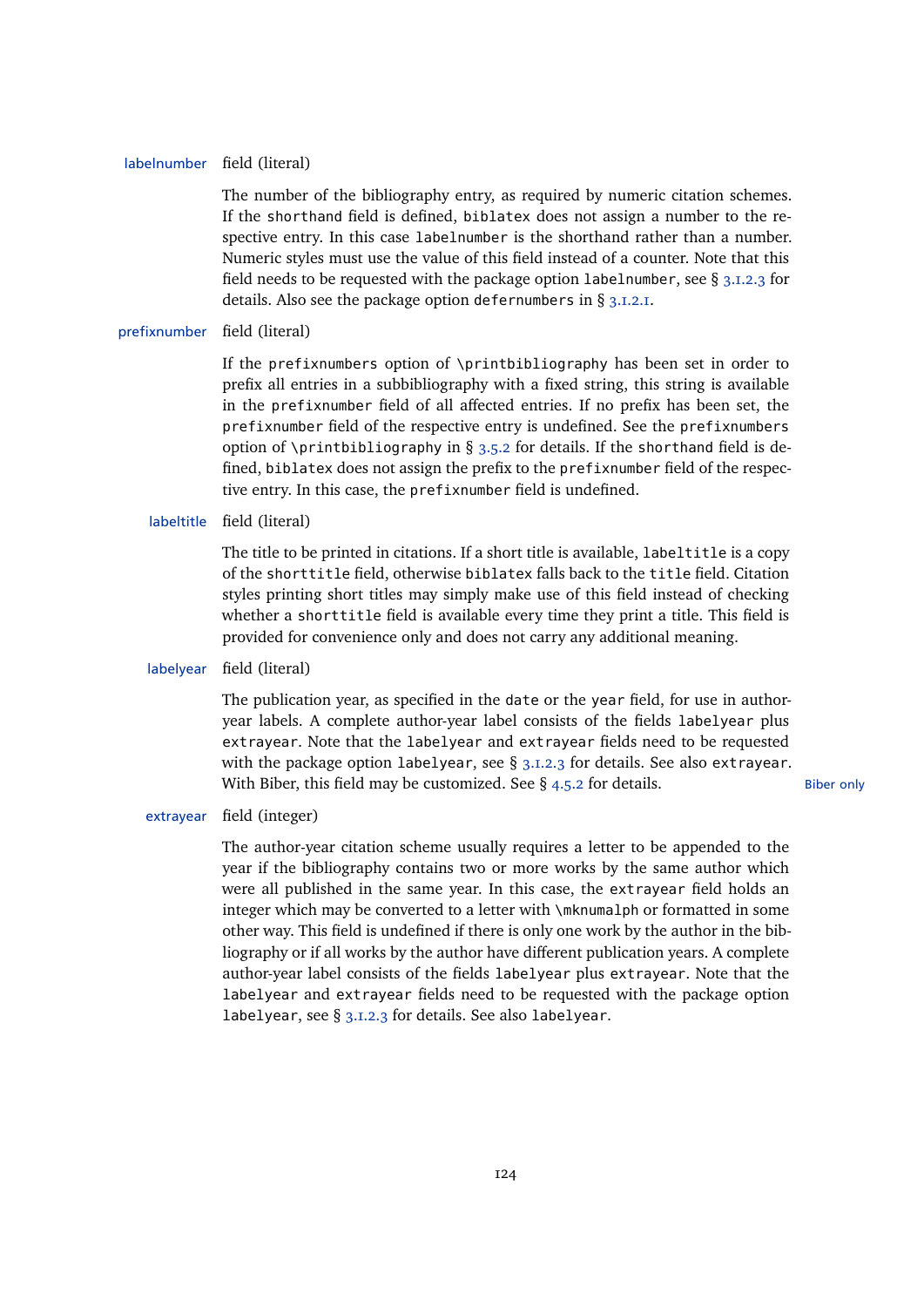#### <span id="page-124-0"></span>**4.2.4.3 Date Component Fields**

See table [7](#page-125-0) for an overview of how the date fields in bib files are related to the date fields provided by the style interface. When testing for a field like origdate in a style, use code like:

\iffieldundef{origyear}{...}{...}

This will tell you if the corresponding date is defined at all. This test:

\iffieldundef{origendyear}{...}{...}

will tell you if the corresponding date is defined and a (fully specified) range. This test:

\iffieldequalstr{origendyear}{}{...}{...}

will tell you if the corresponding date is defined and an open-ended range. Openended ranges are indicated by an empty endyear component (as opposed to an undefined endyear component). See § [2.3.8](#page-32-0) and table [2](#page-32-0) on page [33](#page-32-0) for further examples.

day field (integer)

This field holds the day component of the date field. If the date is a range, it holds the day component of the start date.

month field (integer)

This field is the month as given in the database file or it holds the month component of the date field. If the date is a range, it holds the month component of the start date.

year field (integer)

This field is the year as given in the database file or it holds the year component of the date field. If the date is a range, it holds the year component of the start date.

endday field (integer)

If the date specification in the date field is a range, this field holds the day component of the end date.

endmonth field (integer)

If the date specification in the date field is a range, this field holds the month component of the end date.

endyear field (integer)

If the date specification in the date field is a range, this field holds the year component of the end date. A blank (but defined) endyear component indicates an open ended date range.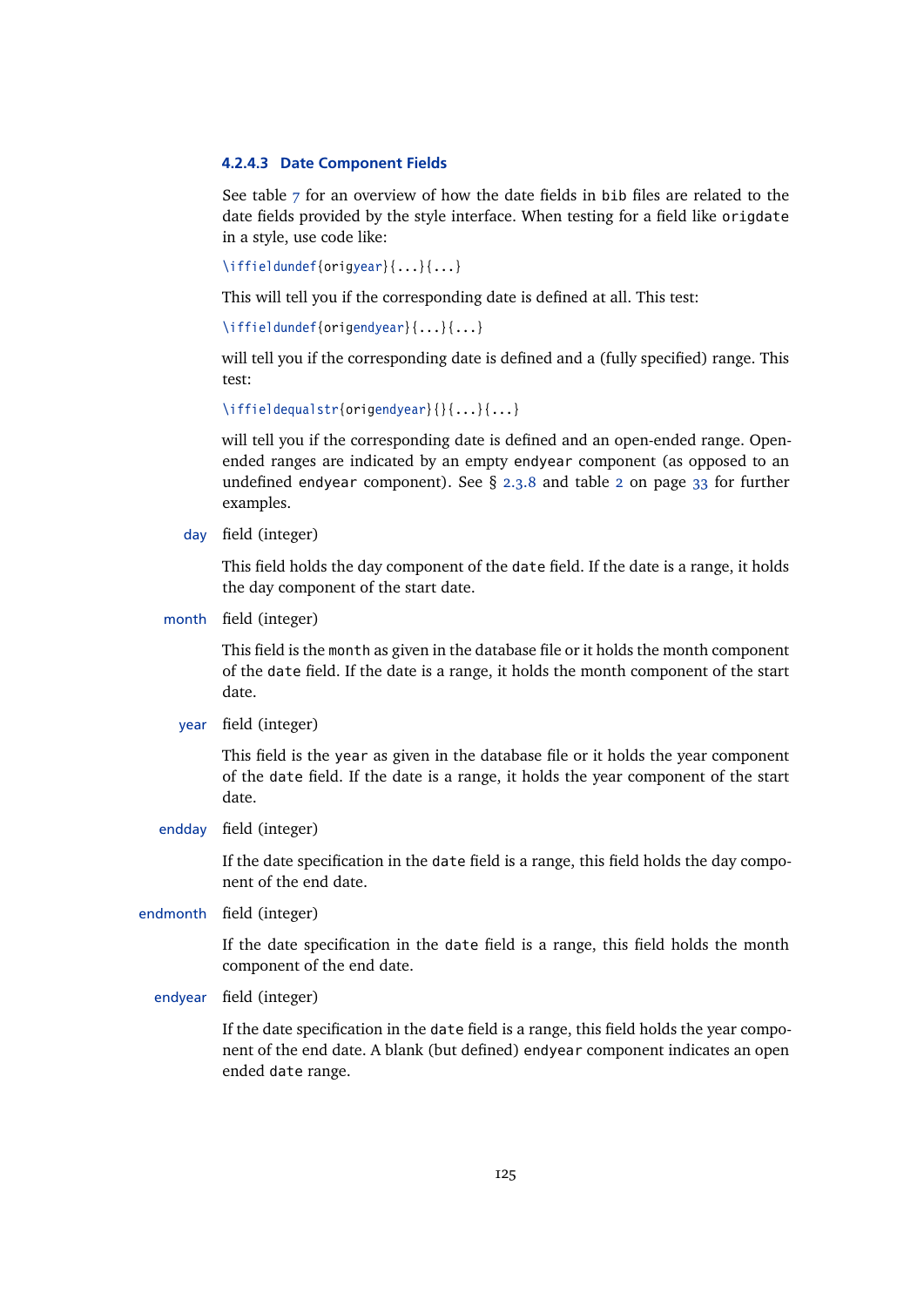<span id="page-125-0"></span>

| <b>bib File</b> |                        | <b>Data Interface</b> |                        |  |
|-----------------|------------------------|-----------------------|------------------------|--|
| <b>Field</b>    | <b>Value (Example)</b> | <b>Field</b>          | <b>Value (Example)</b> |  |
| date            | 1988                   | day                   | undefined              |  |
|                 |                        | month                 | undefined              |  |
|                 |                        | year                  | 1988                   |  |
|                 |                        | endday                | undefined              |  |
|                 |                        | endmonth              | undefined              |  |
|                 |                        | endyear               | undefined              |  |
| date            | 1997/                  | day                   | undefined              |  |
|                 |                        | month                 | undefined              |  |
|                 |                        | year                  | 1997                   |  |
|                 |                        | endday                | undefined              |  |
|                 |                        | endmonth              | undefined              |  |
|                 |                        | endyear               | empty                  |  |
| urldate         | 2009-01-31             | urlday                | 3I                     |  |
|                 |                        | urlmonth              | <b>OI</b>              |  |
|                 |                        | urlyear               | 2009                   |  |
|                 |                        | urlendday             | undefined              |  |
|                 |                        | urlendmonth           | undefined              |  |
|                 |                        | urlendyear            | undefined              |  |
| origdate        | 2002-01/2002-02        | origday               | undefined              |  |
|                 |                        | origmonth             | O <sub>T</sub>         |  |
|                 |                        | origyear              | 2002                   |  |
|                 |                        | origendday            | undefined              |  |
|                 |                        | origendmonth          | 02                     |  |
|                 |                        | origendyear           | 2002                   |  |
| eventdate       | 1995-01-31/1995-02-05  | eventday              | 3I                     |  |
|                 |                        | eventmonth            | <b>OI</b>              |  |
|                 |                        | eventyear             | 1995                   |  |
|                 |                        | eventendday           | 05                     |  |
|                 |                        | eventendmonth         | 02                     |  |
|                 |                        | eventendyear          | 1995                   |  |

# **Table 7: Date Interface**

origday field (integer)

This field holds the day component of the origdate field. If the date is a range, it holds the day component of the start date.

# origmonth field (integer)

This field holds the month component of the origdate field. If the date is a range, it holds the month component of the start date.

## origyear field (integer)

This field holds the year component of the origdate field. If the date is a range, it holds the year component of the start date.

origendday field (integer)

If the date specification in the origdate field is a range, this field holds the day component of the end date.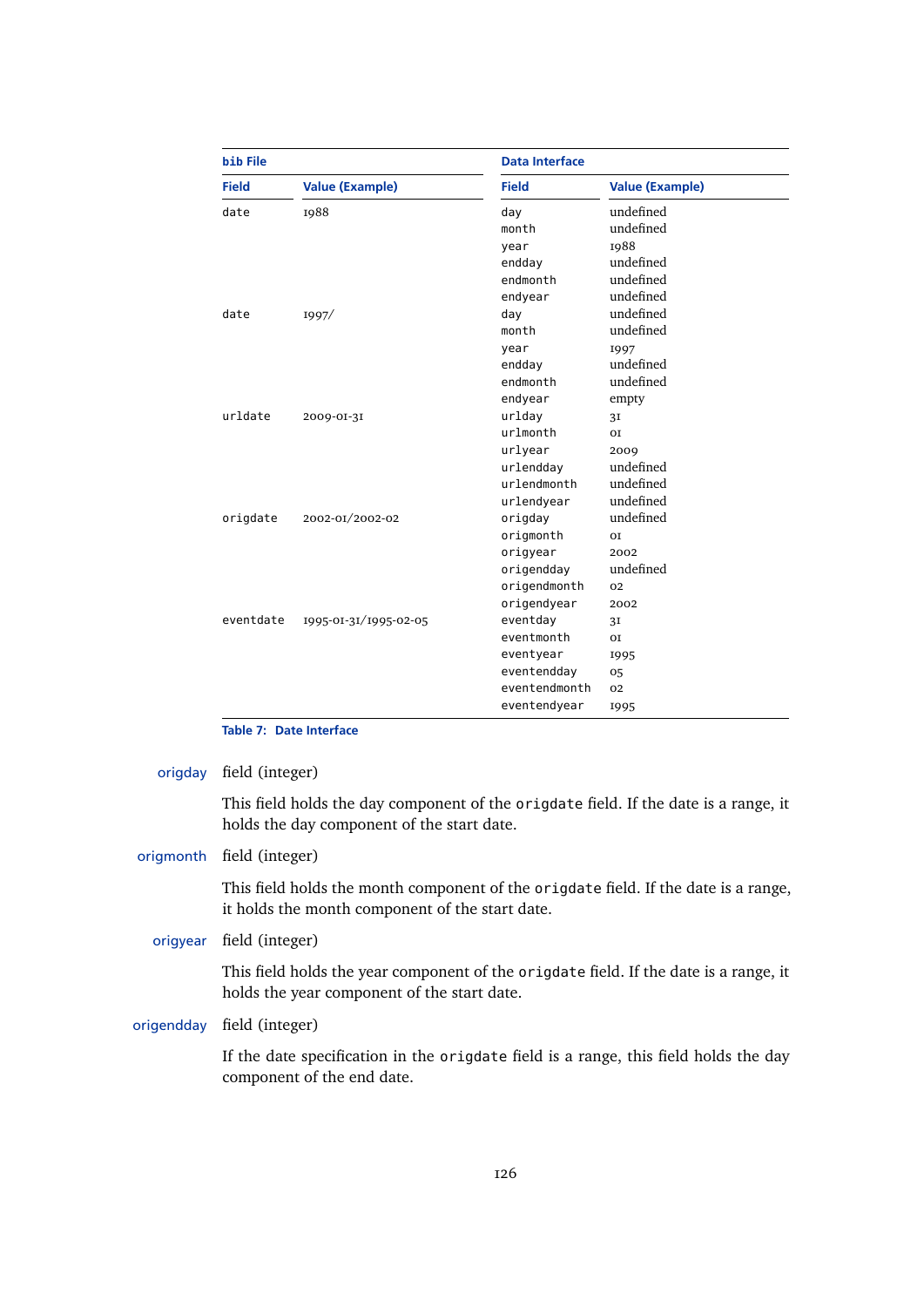|               | origendmonth field (integer)                                                                                                                                                                                  |
|---------------|---------------------------------------------------------------------------------------------------------------------------------------------------------------------------------------------------------------|
|               | If the date specification in the origdate field is a range, this field holds the month<br>component of the end date.                                                                                          |
|               | origendyear field (integer)                                                                                                                                                                                   |
|               | If the date specification in the origdate field is a range, this field holds the year<br>component of the end date. A blank (but defined) origendyear component indi-<br>cates an open ended origdate range.  |
| eventday      | field (integer)                                                                                                                                                                                               |
|               | This field holds the day component of the eventdate field. If the date is a range,<br>it holds the day component of the start date.                                                                           |
| eventmonth    | field (integer)                                                                                                                                                                                               |
|               | This field holds the month component of the eventdate field. If the date is a range,<br>it holds the month component of the start date.                                                                       |
| eventyear     | field (integer)                                                                                                                                                                                               |
|               | This field holds the year component of the eventdate field. If the date is a range,<br>it holds the year component of the start date.                                                                         |
| eventendday   | field (integer)                                                                                                                                                                                               |
|               | If the date specification in the eventdate field is a range, this field holds the day<br>component of the end date.                                                                                           |
| eventendmonth | field (integer)                                                                                                                                                                                               |
|               | If the date specification in the eventdate field is a range, this field holds the month<br>component of the end date.                                                                                         |
| eventendyear  | field (integer)                                                                                                                                                                                               |
|               | If the date specification in the eventdate field is a range, this field holds the<br>year component of the end date. A blank (but defined) eventendyear component<br>indicates an open ended eventdate range. |
| urlday        | field (integer)                                                                                                                                                                                               |
|               | This field holds the day component of the urldate field.                                                                                                                                                      |
| urlmonth      | field (integer)                                                                                                                                                                                               |
|               | This field holds the month component of the urldate field.                                                                                                                                                    |
| urlyear       | field (integer)                                                                                                                                                                                               |
|               | This field holds the year component of the urldate field.                                                                                                                                                     |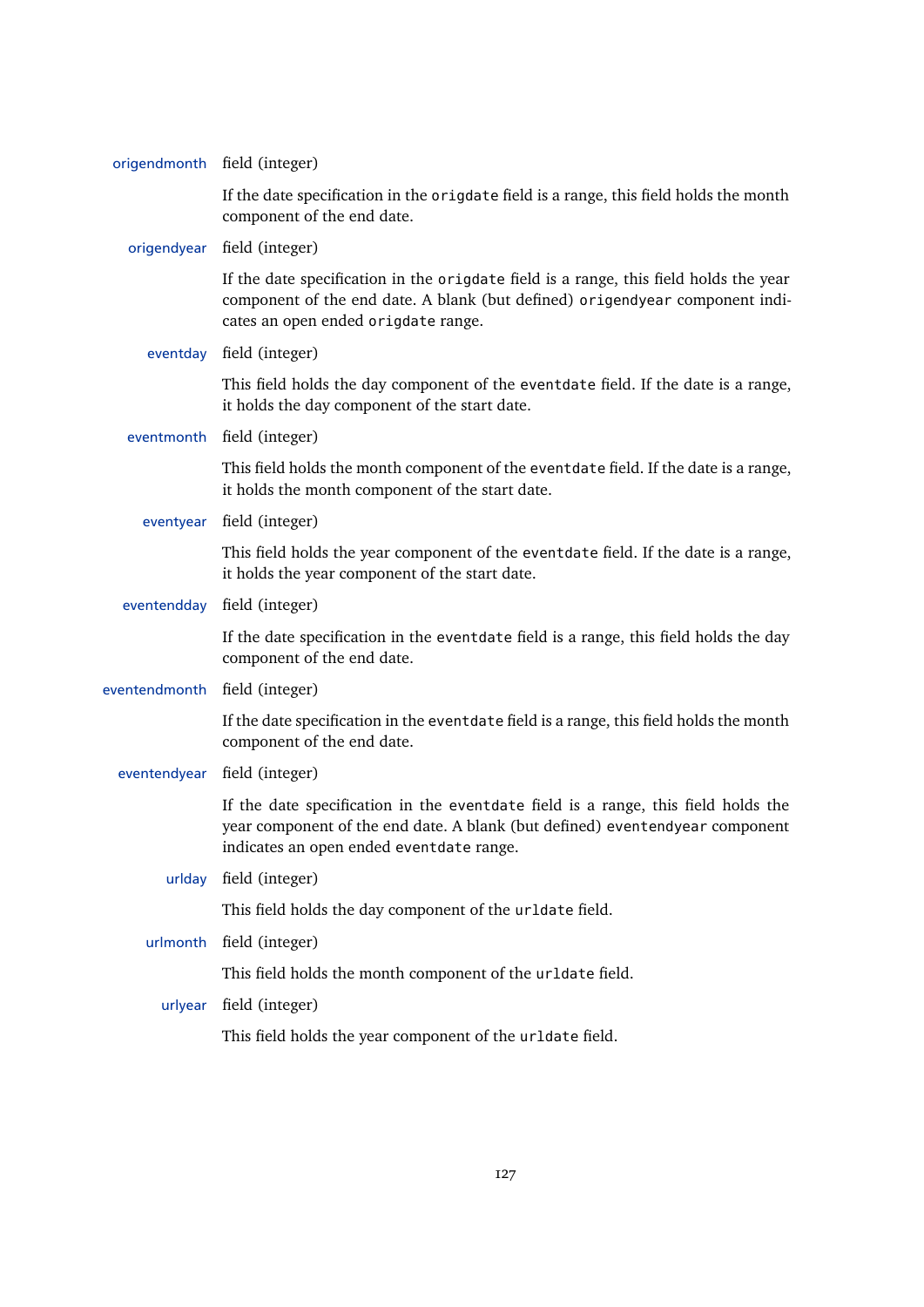urlendday field (integer)

If the date specification in the urldate field is a range, this field holds the day component of the end date.

urlendmonth field (integer)

If the date specification in the urldate field is a range, this field holds the month component of the end date.

# urlendyear field (integer)

If the date specification in the urldate field is a range, this field holds the year component of the end date. A blank (but defined) urlendyear component indicates an open ended urldate range.

# **4.3 Citation Styles**

A citation style is a set of commands such as  $\c{$ i}te which print different types of citations. Such styles are defined in files with the suffix cbx. The biblatex package loads the selected citation style file at the end of the package. Note that a small repertory of frequently used macros shared by several of the standard citation styles is also included in biblatex.def. This file is loaded at the end of the package as well, prior to the selected citation style. It also contains the definitions of the commands from § [3.6.5.](#page-82-0)

#### **4.3.1 Citation Style Files**

Before we go over the individual commands available in citation style files, consider this example of the overall structure of a typical cbx file:

```
\ProvidesFile{example.cbx}[2006/03/15 v1.0 biblatex citation style]
\Delta\{\cite{Command} {...}{...}{...}{...}}
\DeclareCiteCommand{\parencite}[\mkbibparens]{...}{...}{...}{...}
\DeclareCiteCommand{\footcite}[\mkbibfootnote]{...}{...}{...}{...}
\DeclareCiteCommand{\textcite}{...}{...}{...}{...}
\endinput
```
# \RequireCitationStyle{ $\langle style\rangle$ <sup>}</sup>

This command is optional and intended for specialized citation styles built on top of a more generic style. It loads the citation style style.cbx.

# \InitializeCitationStyle{ $\langle code \rangle$ }

Specifies arbitrary  $\langle code \rangle$  required to initialize or reset the citation style. This hook will be executed once at package load-time and every time the \citereset command from § [3.6.8](#page-85-0) is used. The \citereset command also resets the internal citation trackers of this package. The reset will affect the  $\iota$ ifciteseen, \ifentryseen, \ifciteibid, and \ifciteidem tests discussed in § [4.6.2.](#page-145-0) When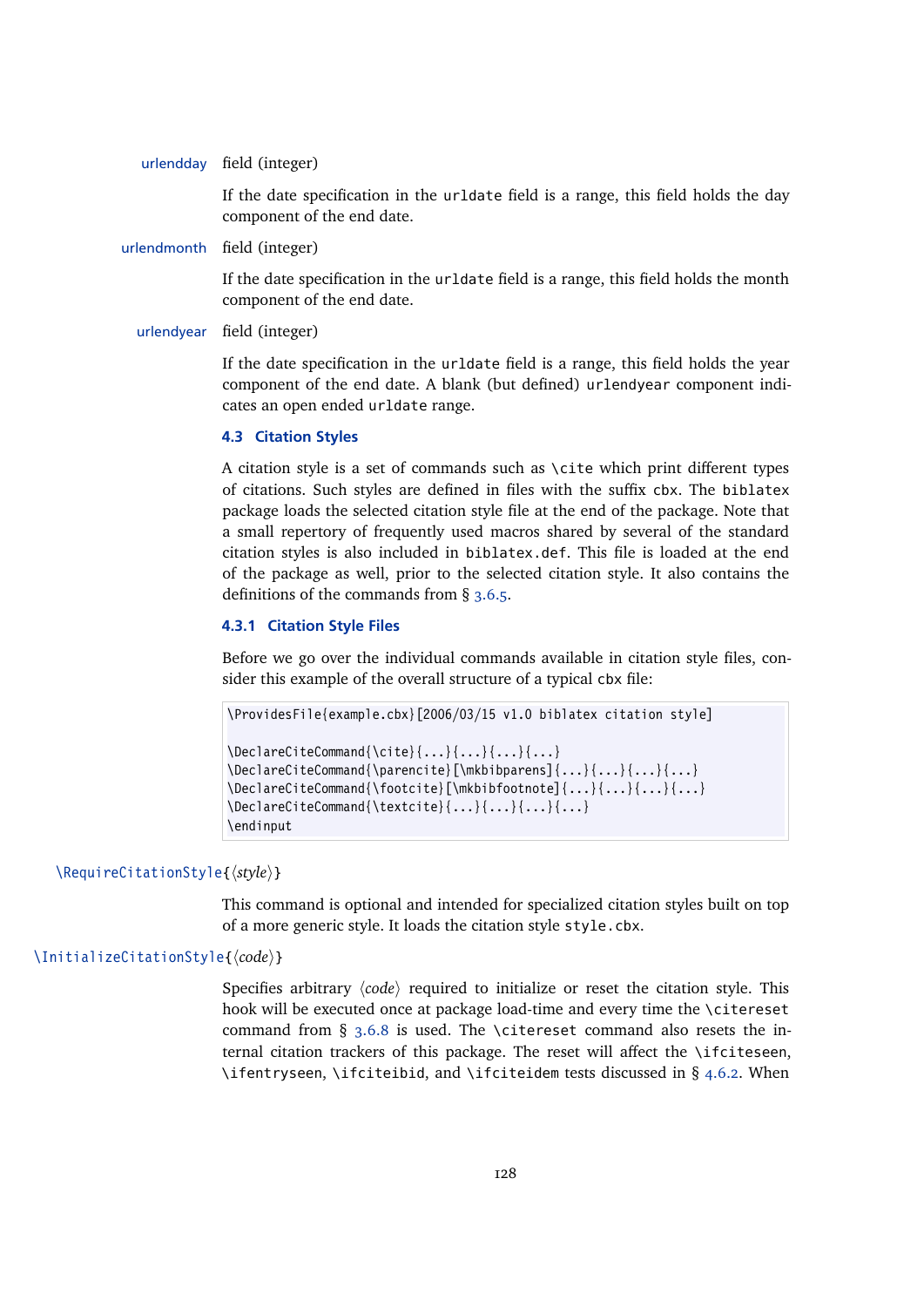used in a refsection environment, the reset of the citation tracker is local to the current refsection environment.

# \OnManualCitation{ $\langle code \rangle$ }

Specifies arbitrary  $\langle code \rangle$  required for a partial reset of the citation style. This hook will be executed every time the \mancite command from  $\S$  [3.6.8](#page-85-0) is used. It is particularly useful in citation styles which replace repeated citations by abbreviations like 'ibidem' or 'op. cit.' which may get ambiguous if automatically generated and manual citations are mixed. The \mancite command also resets the internal 'ibidem' and 'idem' trackers of this package. The reset will affect the \ifciteibid and \ifciteidem tests discussed in § [4.6.2.](#page-145-0)

\DeclareCiteCommand{*(command*)}[*\wrapper*)]{*\precode*}}{*\loopcode*}}{*\sepcode*}}{*\postcode*}} \DeclareCiteCommand\*{\*command*}}[\*wrapper*)]{\precode\}{\loopcode\}{\sepcode\}{\postcode\}

> This is the core command used to define all citation commands. It takes one optional and five mandatory arguments. The  $\langle$ *command* $\rangle$  is the command to be defined, for example \cite. If the optional  $\langle wrapper \rangle$  argument is given, the entire citation will be passed to the  $\langle wrapper \rangle$  as an argument, i. e., the wrapper command must take one mandatory argument.<sup>1</sup> The  $\langle precede \rangle$  is arbitrary code to be executed at the beginning of the citation. It will typically handle the *(prenote)* argument which is available in the prenote field. It may also be used to initialize macros required by the  $\langle loopcode\rangle$ . The  $\langle loopcode\rangle$  is arbitrary code to be executed for each entry key passed to the  $\langle command \rangle$ . This is the core code which prints the citation labels or any other data. The  $\langle$ sepcode $\rangle$  is arbitrary code to be executed after each iteration of the *(loopcode)*. It will only be executed if a list of entry keys is passed to the  $\langle command \rangle$ . The  $\langle sepcode \rangle$  will usually insert some kind of separator, such as a comma or a semicolon. The  $\langle postcode \rangle$  is arbitrary code to be executed at the end of the citation. The  $\langle$ *postcode* $\rangle$  will typically handle the  $\langle$ *postnote* $\rangle$  argument which is available in the postnote field.<sup>2</sup> The starred variant of \DeclareCiteCommand defines a starred *(command)*. For example, \DeclareCiteCommand\*{cite} would define \cite\*.<sup>3</sup>

\DeclareMultiCiteCommand{*\command*}}[ $\langle$ *vrapper*}]{ $\langle$ *cite*}}{\*delimiter*}}

This command defines 'multicite' commands  $(\S 3.6.3)$  $(\S 3.6.3)$ . The  $\langle command \rangle$  is the multicite command to be defined, for example \cites. It is automatically made robust. Multicite commands are built on top of backend commands defined with  $\Delta$ DeclareCiteCommand and the  $\langle$ *cite* $\rangle$  argument specifies the name of the backend

<sup>1</sup> Typical examples of wrapper commands are \mkbibparens and \mkbibfootnote.

<sup>2</sup> The bibliographic data available to the  $\langle loopcode \rangle$  is the data of the entry currently being processed. In addition to that, the data of the first entry is available to the  $\langle precode\rangle$  and the data of the last one is available to the  $\langle postcode \rangle$ . 'First' and 'last' refer to the order in which the citations are printed. If the sortcites package option is active, this is the order of the list after sorting. Note that no bibliographic data is available to the  $\langle$ sepcode $\rangle$ .

<sup>3</sup> Note that the regular variant of \DeclareCiteCommand defines a starred version of the  $\langle command \rangle$ implicitly, unless the starred version has been defined before. This is intended as a fallback. The implicit definition is an alias for the regular variant.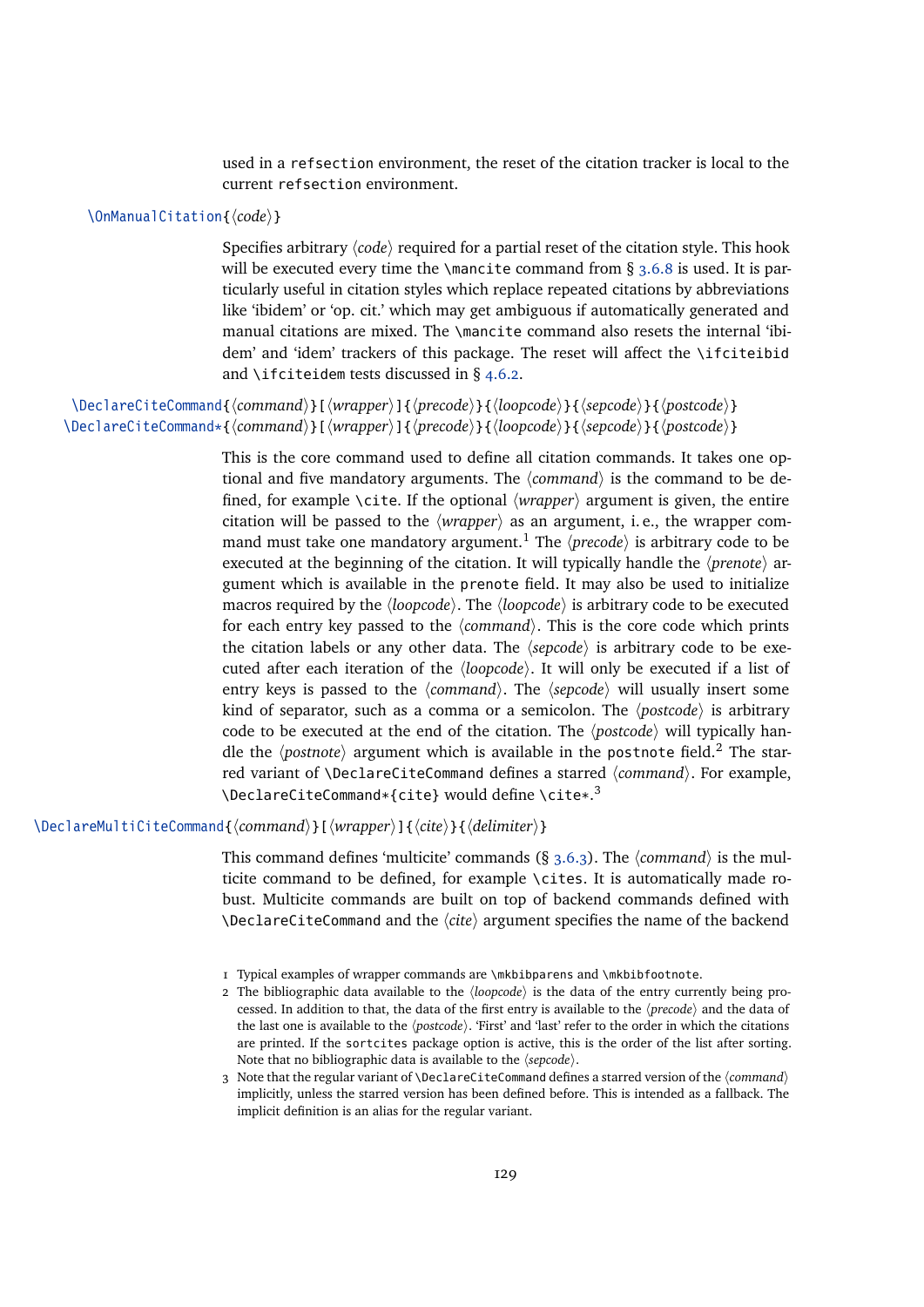<span id="page-129-0"></span>command to be used. Note that the wrapper of the backend command (i. e., the *(wrapper)* argument passed to *\DeclareCiteCommand)* is ignored. Use the optional  $\langle$ *wrapper* $\rangle$  argument to specify an alternative wrapper. The  $\langle$ *delimiter* $\rangle$  is the string to be printed as a separator between the individual citations in the list. This will typically be \multicitedelim. The following examples are real definitions taken from biblatex.def:

```
\DeclareMultiCiteCommand{\cites}%
        {\cite}{\multicitedelim}
\DeclareMultiCiteCommand{\parencites}[\mkbibparens]%
        {\parencite}{\multicitedelim}
\DeclareMultiCiteCommand{\footcites}[\mkbibfootnote]%
        {\footcite}{\multicitedelim}
```
\DeclareAutoCiteCommand{ $\langle name \rangle$ }[ $\langle position \rangle$ ]{ $\langle cite \rangle$ }{ $\langle multiple \rangle$ }

This command provides definitions for the \autocite and \autocites commands from § [3.6.4.](#page-81-0) The definitions are enabled with the autocite package option from § [3.1.2.1.](#page-43-0) The  $\langle name \rangle$  is an identifier which serves as the value passed to the package option. The autocite commands are built on top of backend commands like \parencite and \parencites. The arguments  $\langle$ *cite* $\rangle$  and  $\langle$ *multicite* $\rangle$  specify the backend commands to use. The  $\langle$ cite $\rangle$  argument refers to  $\lambda$ autocite and  $\langle$ *multicite* $\rangle$  refers to  $\langle$  autocites. The  $\langle$ *position* $\rangle$  argument controls the handling of any punctuation marks after the citation. Possible values are l, r, f. r means that the punctuation is placed to the right of the citation, i. e., it will not be moved around. l means that any punctuation after the citation is moved to the left of the citation. f is like r in a footnote and like l otherwise. This argument is optional and defaults to r. See also \DeclareAutoPunctuation in §  $4.7.5$  and the autopunct package option in  $\S$  [3.1.2.1.](#page-43-0) The following examples are real definitions taken from biblatex.def:

```
\DeclareAutoCiteCommand{plain}{\cite}{\cites}
\DeclareAutoCiteCommand{inline}{\parencite}{\parencites}
\DeclareAutoCiteCommand{footnote}[l]{\footcite}{\footcites}
\DeclareAutoCiteCommand{footnote}[f]{\smartcite}{\smartcites}
```
# **4.3.2 Special Fields**

The following fields are used by biblatex to pass data to citation commands. They are not used in bib files but defined automatically by the package. From the perspective of a citation style, they are not different from the fields in a bib file. See also § [4.2.4.](#page-120-0)

```
prenote field (literal)
```
The  $\langle$ *prenote* $\rangle$  argument passed to a citation command. This field is specific to citations and not available in the bibliography. If the  $\langle$ *prenote* $\rangle$  argument is missing or empty, this field is undefined.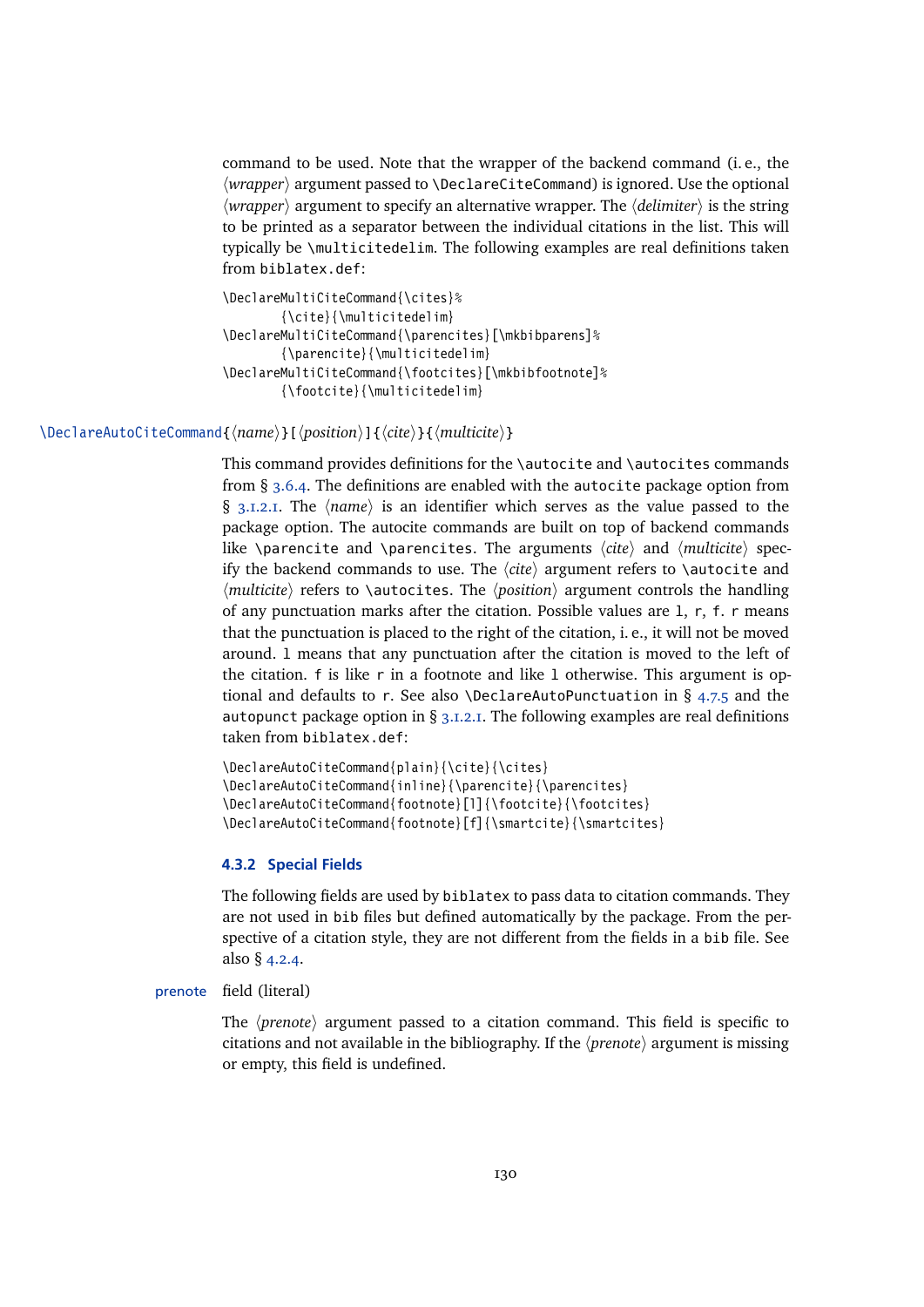#### <span id="page-130-0"></span>postnote field (literal)

The *(postnote)* argument passed to a citation command. This field is specific to citations and not available in the bibliography. If the *(postnote)* argument is missing or empty, this field is undefined.

## **4.4 Data Interface**

The data interface are the facilities used to format and print all bibliographic data. These facilities are available in both bibliography and citation styles.

## **4.4.1 Data Commands**

This section introduces the main data interface of the biblatex package. These are the commands doing most of the work, i. e., they actually print the data provided in lists and fields.

# \printfield[\*format*\]{\*field*\}

This command prints a  $\langle field \rangle$  using the formatting directive  $\langle format \rangle$ , as defined with \DeclareFieldFormat. If a type-specific  $\langle format \rangle$  has been declared, the typespecific formatting directive takes precedence over the generic one. If the  $\langle field \rangle$  is undefined, nothing is printed. If the  $\{format\}$  is omitted, \printfield tries using the name of the field as a format name. For example, if the title field is to be printed and the  $\langle format \rangle$  is not specified, it will try to use the field format  $\texttt{title}.^1$ In this case, any type-specific formatting directive will also take precedence over the generic one. If all of these formats are undefined, it falls back to default as a last resort. Note that \printfield provides the name of the field currently being processed in \currentfield for use in field formatting directives.

# \printlist[\*format*\}][\/\/start\inglefty \distart\inglefty \dist\}

This command loops over all items in a *(literal list)*, starting at item number *(start)* and stopping at item number  $\langle stop \rangle$ , including  $\langle start \rangle$  and  $\langle stop \rangle$  (all lists are numbered starting at 1). Each item is printed using the formatting directive *{format*}, as defined with *\DeclareListFormat. If a type-specific (format)* has been declared, the type-specific formatting directive takes precedence over the generic one. If the *literal list*) is undefined, nothing is printed. If the *format* is omitted,  $\partial$  is intimulated tries using the name of the list as a format name. In this case, any type-specific formatting directive will also take precedence over the generic one. If all of these formats are undefined, it falls back to default as a last resort. The  $\langle start \rangle$  argument defaults to  $r$ ;  $\langle$ stop $\rangle$  defaults to the total number of items in the list. If the total number is greater than  $\langle maxitems \rangle$ ,  $\langle stop \rangle$  defaults to  $\langle minitems \rangle$  (see § [3.1.2.1\)](#page-43-0). See \printnames for further details. Note that \printlist provides the name of the literal list currently being processed in \currentlist for use in list formatting directives.

1 In other words, \printfield{title} is equivalent to \printfield[title]{title}.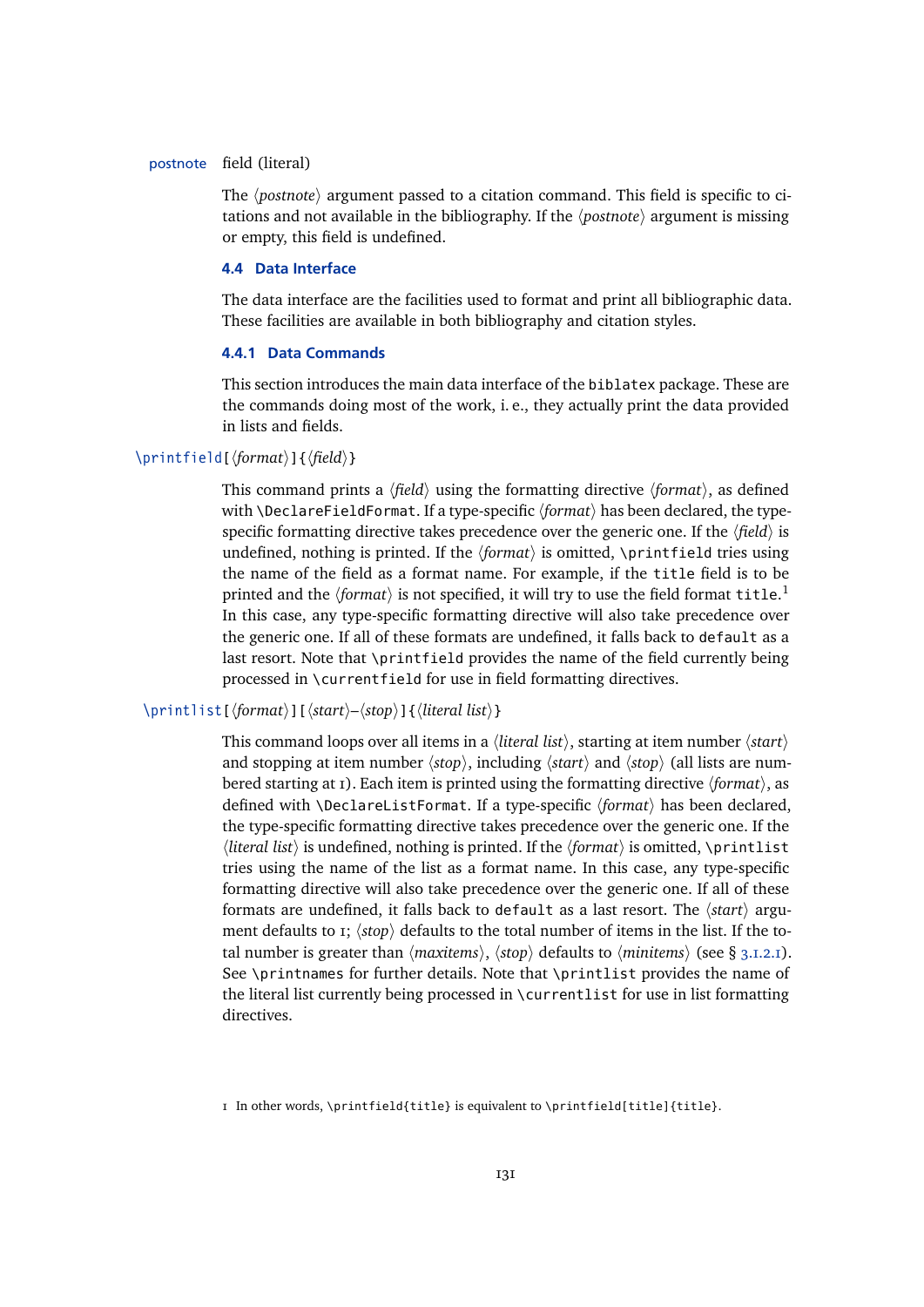\printnames[ $\langle$ format $\rangle$ ][ $\langle$ start $\rangle$ – $\langle$ stop $\rangle$ ]{ $\langle$ name list $\rangle$ }

This command loops over all items in a  $\langle$ *name list* $\rangle$ , starting at item number  $\langle$ *start* $\rangle$ and stopping at item number  $\langle stop \rangle$ , including  $\langle start \rangle$  and  $\langle stop \rangle$  (all lists are numbered starting at 1). Each item is printed using the formatting directive  $\langle format \rangle$ , as defined with \DeclareNameFormat. If a type-specific (format) has been declared, the type-specific formatting directive takes precedence over the generic one. If the  $\langle name \; list \rangle$  is undefined, nothing is printed. If the  $\langle format \rangle$  is omitted, \printnames tries using the name of the list as a format name. In this case, any type-specific formatting directive will also take precedence over the generic one. If all of these formats are undefined, it falls back to default as a last resort. The  $\langle start \rangle$  argument defaults to 1;  $\langle stop \rangle$  defaults to the total number of items in the list. If the total number is greater than  $\langle maxnames \rangle$ ,  $\langle stop \rangle$  defaults to  $\langle minnames \rangle$ (see  $\S$  [3.1.2.1\)](#page-43-0). If you want to select a range but use the default list format, the first optional argument must still be given, but is left empty:

```
\primerintnames[][1-3]\{...]
```
One of  $\langle start \rangle$  and  $\langle stop \rangle$  may be omitted, hence the following arguments are all valid:

 $\prime$ rintnames $[...][-1]{...}$  $\prime$ rintnames $[...][2-](...)$  $\prime$ rintnames $[...][1-3]{...}$ 

If you want to override  $\langle maxnames \rangle$  and  $\langle minnames \rangle$  and force printing of the entire list, you may refer to the listtotal counter in the second optional argument:

```
\printnames[...][-\value{listtotal}]{...}
```
Whenever \printnames and \printlist process a list, information concerning the current state is accessible by way of four counters: the listtotal counter holds the total number of items in the current list, listcount holds the number of the item currently being processed, liststart is the  $\langle start \rangle$  argument passed to \printnames or \printlist, liststop is the h*stop*i argument. These counters are intended for use in list formatting directives. listtotal may also be used in the second optional argument to \printnames and \printlist. Note that these counters are local to list formatting directives and do not hold meaningful values when used anywhere else. For every list, there is also a counter by the same name which holds the total number of items in the corresponding list. For example, the author counter holds the total number of items in the author list. These counters are similar to listtotal except that they may also be used independently of list formatting directives. There are also maxnames and minnames as well as maxitems and minitems counters which hold the values of the corresponding package options. See § [4.10.5](#page-188-0) for a complete list of such internal counters. Note that \printnames provides the name of the name list currently being processed in \currentname for use in name formatting directives.

# \printtext[\*format*\]{\*text*\}

This command prints  $\langle text \rangle$ , which may be printable text or arbitrary code gen-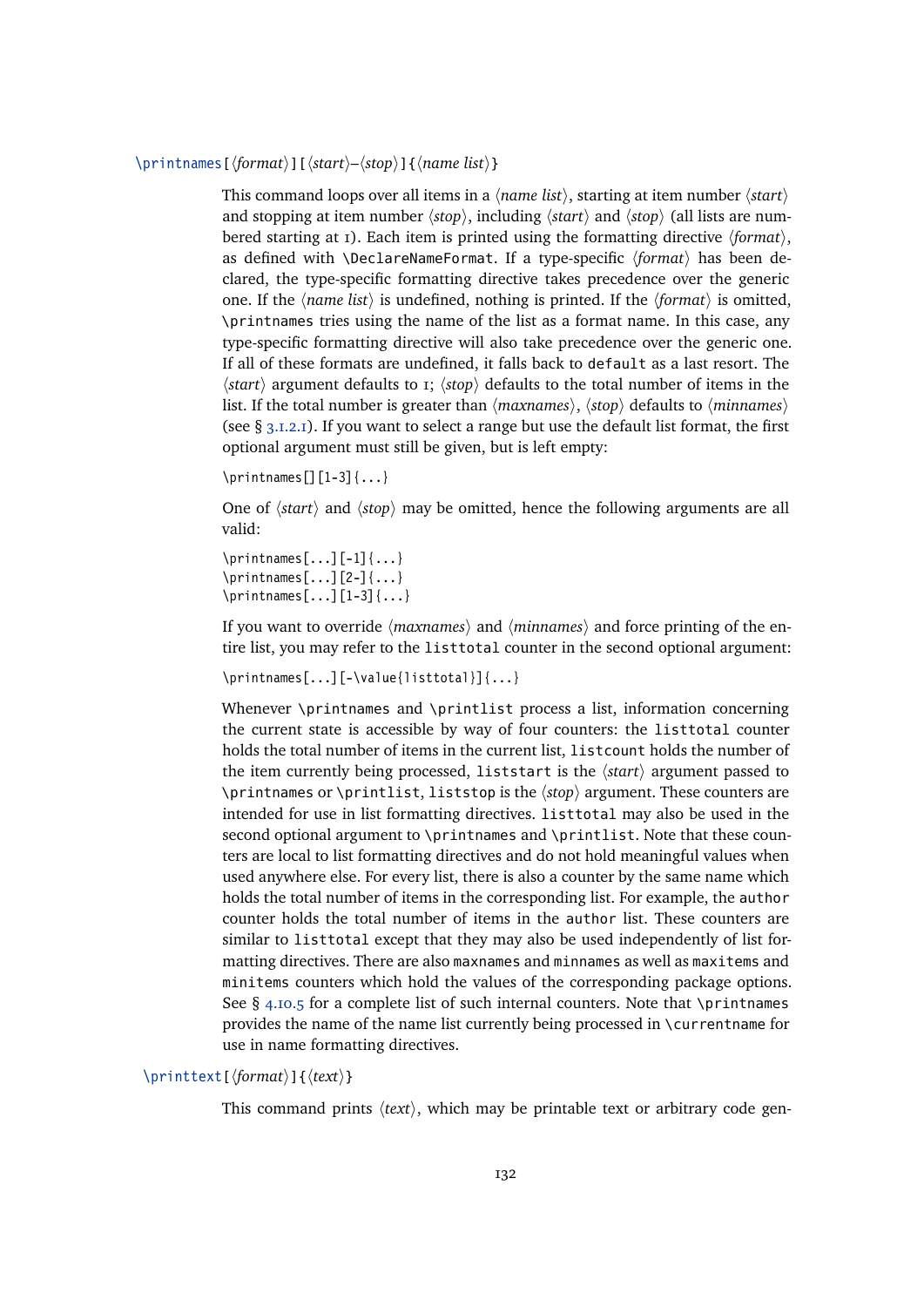erating printable text. It clears the punctuation buffer before inserting  $\langle text \rangle$  and informs biblatex that printable text has been inserted. This ensures that all preceding and following \newblock and \newunit commands have the desired effect. \printfield and \printnames as well as \bibstring and its companion commands (see  $\S$  [4.8\)](#page-168-0) do that automatically. Using this command is required if a bibliography styles inserts literal text (including the commands from §§ [4.7.3](#page-164-0) and  $(4.7.4)$  $(4.7.4)$  to ensure that block and unit punctuation works as advertised in §  $(4.7.1)$ . The optional  $\langle format \rangle$  argument specifies a field formatting directive to be used to format *(text)*. This may also be useful when several fields are to be printed as one chunk, for example, by enclosing the entire chunk in parentheses or quotation marks. If a type-specific  $\langle format \rangle$  has been declared, the type-specific formatting directive takes precedence over the generic one. If the  $\langle format \rangle$  is omitted, the  $\langle text \rangle$  is printed as is. See also § [4.11.7](#page-199-0) for some practical hints.

### $\prime$ intfile[ $\{format\}$ ]{ $\{file\}$ }

This command is similar to \printtext except that the second argument is a file name rather than literal text. The  $\langle file \rangle$  argument must be the name of a valid LaTeX file found in TeX's search path. \printfile will use \input to load this  $\langle file \rangle$ . If there is no such file, \printfile does nothing. The optional  $\langle format \rangle$ argument specifies a field formatting directive to be applied to the  $\langle$ *file* $\rangle$ . If a typespecific (format) has been declared, the type-specific formatting directive takes precedence over the generic one. If the  $\langle format \rangle$  is omitted, the  $\langle file \rangle$  is printed as is. Note that this feature needs to be enabled explicitly by setting the package option loadfiles from § [3.1.2.1.](#page-43-0) By default, \printfile will not input any files.

- \printdate This command prints the date of the entry, as specified in the fields date or month/ year. The format is controlled by the package option date from  $\S$  [3.1.2.1.](#page-43-0) Note that this command interfaces with the punctuation tracker. There is no need to wrap it in a \printtext command.
- \printdateextra Similar to \printdate but incorporates the extrayear field in the date specification. This is useful for bibliography styles designed for author-year citations.
	- \printurldate This command prints the urldate of the entry. The format is controlled by the package option urldate from § [3.1.2.1.](#page-43-0) Note that this command interfaces with the punctuation tracker. There is no need to wrap it in a \printtext command.
- \printorigdate This command prints the origdate of the entry. The format is controlled by the package option origdate from  $\S$  [3.1.2.1.](#page-43-0) Note that this command interfaces with the punctuation tracker. There is no need to wrap it in a \printtext command.
- \printeventdate This command prints the eventdate of the entry. The format is controlled by the package option eventdate from  $\S$  [3.1.2.1.](#page-43-0) Note that this command interfaces with the punctuation tracker. There is no need to wrap it in a \printtext command.

\indexfield[\*format*\]{\*field*\}

This command is similar to \printfield except that the  $\langle field \rangle$  is not printed but added to the index using the formatting directive  $\langle format \rangle$ , as defined with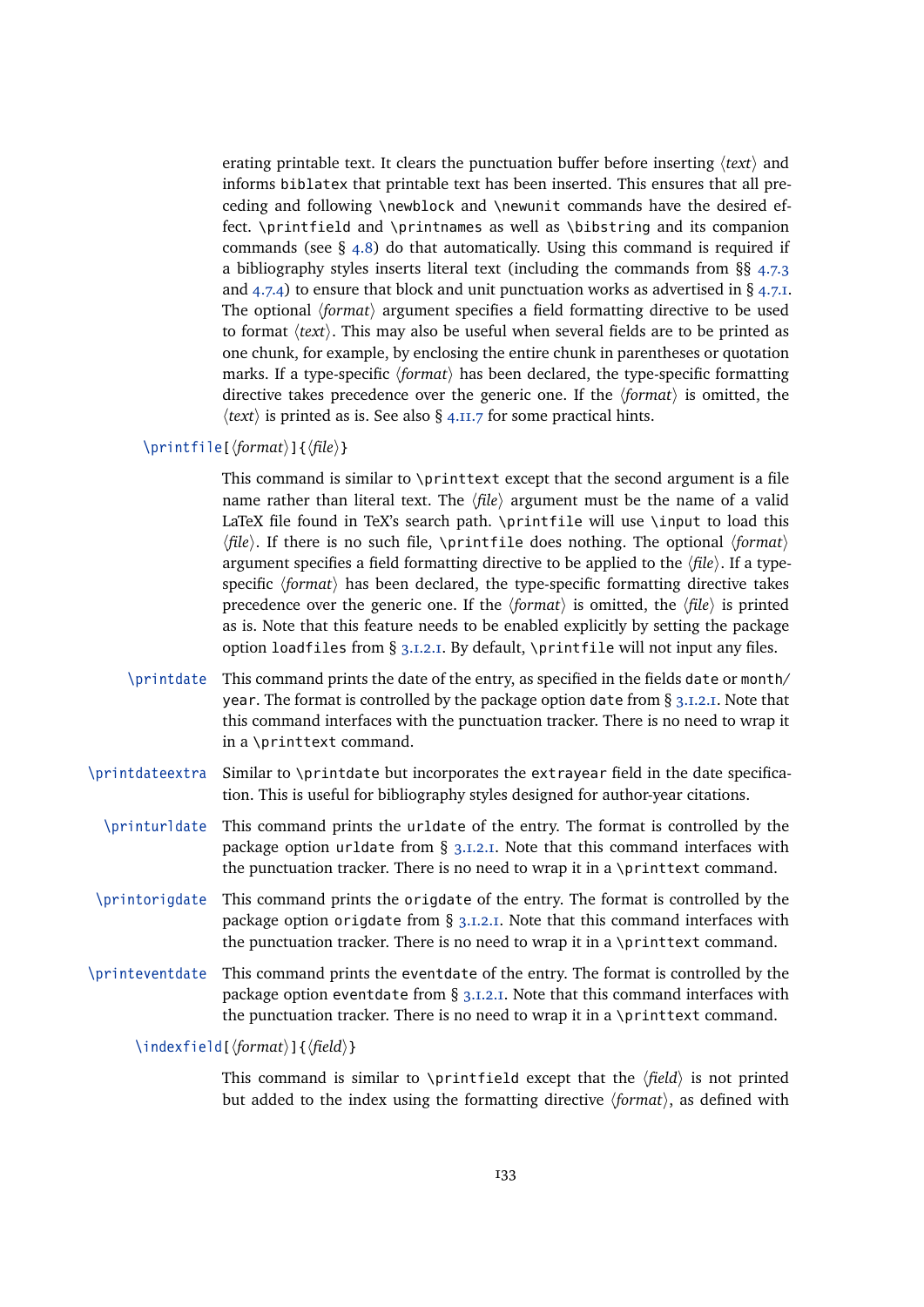\DeclareIndexFieldFormat. If a type-specific *(format)* has been declared, it takes precedence over the generic one. If the  $\langle field \rangle$  is undefined, this command does nothing. If the *(format)* is omitted, *\indexfield tries using the name of the field* as a format name. In this case, any type-specific formatting directive will also take precedence over the generic one. If all of these formats are undefined, it falls back to default as a last resort.

\indexlist[\*format*\ildextinat}][\distart\rightart\rightart\rightart\rightart\rightart\rightart\rightart\rightart\rightart\rightart\rightart\rightart\rightart\rightart\rightart\rightart\rightart\rightart\rightart\rightart

This command is similar to \printlist except that the items in the list are not printed but added to the index using the formatting directive  $\langle format \rangle$ , as defined with \DeclareIndexListFormat. If a type-specific  $\langle format \rangle$  has been declared, the type-specific formatting directive takes precedence over the generic one. If the  $\langle$ *literal list* $\rangle$  is undefined, this command does nothing. If the  $\langle$ *format* $\rangle$  is omitted, \indexlist tries using the name of the list as a format name. In this case, any type-specific formatting directive will also take precedence over the generic one. If all of these formats are undefined, it falls back to default as a last resort.

## \indexnames[h*format*i][h*start*i*–*h*stop*i]{h*name list*i}

This command is similar to \printnames except that the items in the list are not printed but added to the index using the formatting directive  $\langle format \rangle$ , as defined with \DeclareIndexNameFormat. If a type-specific  $\langle format \rangle$  has been declared, the type-specific formatting directive takes precedence over the generic one. If the  $\langle$  *name list* $\rangle$  is undefined, this command does nothing. If the  $\langle$  *format* $\rangle$  is omitted, \indexnames tries using the name of the list as a format name. In this case, any type-specific formatting directive will also take precedence over the generic one. If all of these formats are undefined, it falls back to default as a last resort.

# \entrydata{*\key*}}{*\code*}} \entrydata\*{ $\langle key \rangle$ }{ $\langle code \rangle$ }

Data commands like \printfield normally use the data of the entry currently being processed. You may use \entrydata to switch contexts locally. The  $\langle key \rangle$  is the entry key of the entry to use locally. The  $\langle code \rangle$  is arbitrary code to be executed in this context. This code will be executed in a group. See  $\S$  [4.11.6](#page-198-0) for an example. Note that this command will automatically switch languages if the babel package option is enabled. The starred version \entrydata\* will clone all fields of the enclosing entry, using field, counter, and other resource names prefixed with the string 'saved'. This is useful when comparing two data sets. For example, inside the  $\langle code \rangle$  argument, the author field holds the author of entry  $\langle key \rangle$  and the author of the enclosing entry is available as savedauthor. The author counter holds the number of names in the author field of  $\langle key \rangle$ ; the savedauthor counter refers to the author count of the enclosing entry.

# \entryset{*\precode*}}{*\postcode*}}

This command is intended for use in bibliography drivers handling @set entries. It will loop over all members of the set, as indicated by the entryset field, and execute the appropriate driver for the respective set member. This is similar to exe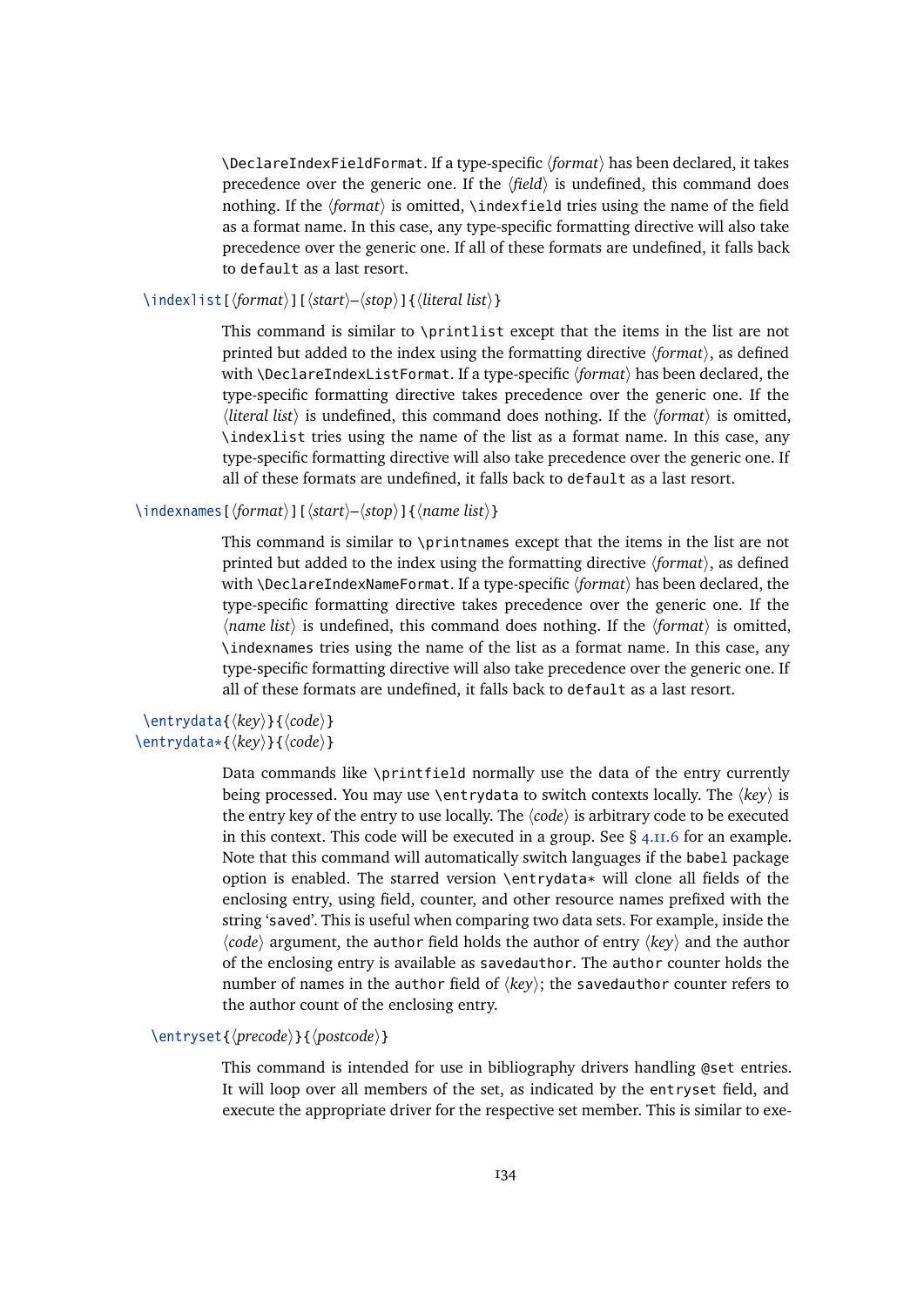<span id="page-134-0"></span>cuting the \usedriver command from  $\S$  [4.6.4](#page-154-0) for each set member. The  $\langle precede \rangle$ is arbitrary code to be executed prior to processing each item in the set. The  $\langle$ *postcode* $\rangle$  is arbitrary code to be executed immediately after processing each item. Both arguments are mandatory in terms of the syntax but may be left empty. See § [4.11.1](#page-192-0) for usage examples.

# **4.4.2 Formatting Directives**

This section introduces the commands used to define the formatting directives required by the data commands from  $\S$  [4.4.1.](#page-130-0) Note that all standard formats are defined in biblatex.def.

```
\DeclareFieldFormat[\entrytype, ... )]{\format}}{\code}}
\DeclareFieldFormat*{\format}}{\code}}
```
Defines the field format *(format)*. This formatting directive is arbitrary *(code)* to be executed by \printfield. The value of the field will be passed to the  $\langle code \rangle$ as its first and only argument. The name of the field currently being processed is available to the  $\langle code \rangle$  as  $\currentfield.$  If an  $\langle entropype \rangle$  is specified, the format is specific to that type. The  $\langle$ *entrytype* $\rangle$  argument may be a comma-separated list of values. The starred variant of this command is similar to the regular version, except that all type-specific formats are cleared.

```
\DeclareListFormat[\entrytype, ... )]{\format}}{\code}}
\DeclareListFormat*{\format}}{\code}}
```
Defines the literal list format  $\langle format \rangle$ . This formatting directive is arbitrary  $\langle code \rangle$ to be executed for every item in a list processed by \printlist. The current item will be passed to the  $\langle code \rangle$  as its first and only argument. The name of the literal list currently being processed is available to the  $\langle code \rangle$  as  $\zeta$  rentlist. If an  $\langle$ *entrytype* $\rangle$  is specified, the format is specific to that type. The  $\langle$ *entrytype* $\rangle$  argument may be a comma-separated list of values. Note that the formatting directive also handles the punctuation to be inserted between the individual items in the list. You need to check whether you are in the middle of or at the end of the list, i. e., whether listcount is smaller than or equal to liststop. The starred variant of this command is similar to the regular version, except that all type-specific formats are cleared.

```
\DeclareNameFormat[\langleentrytype,...)]{\langleformat\rangle}{\langlecode\rangle}
\DeclareNameFormat*{\format}}{\code}}
```
Defines the name list format *(format)*. This formatting directive is arbitrary *(code)* to be executed for every name in a list processed by \printnames. If an  $\langle$ *entrytype* $\rangle$ is specified, the format is specific to that type. The  $\langle$ *entrytype* $\rangle$  argument may be a comma-separated list of values. The individual parts of a name will be passed to the  $\langle code \rangle$  as separate arguments. These arguments are as follows:

- #1 The last names. If a name consists of a single part only (for example, 'Aristotle'), this part will be treated as the last name.
- #2 The last names, given as initials.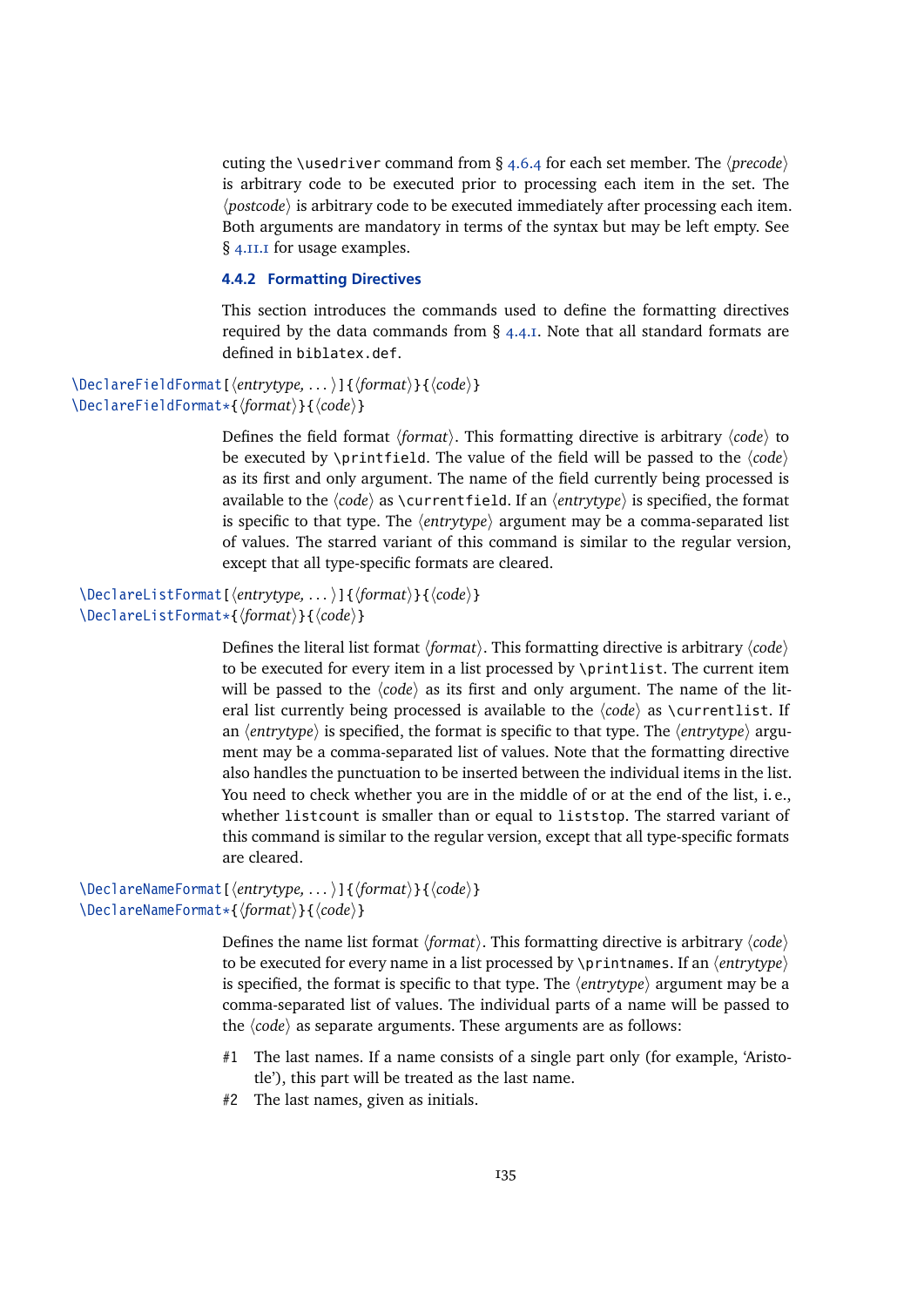- #3 The first names. This argument also includes all middle names.
- #4 The first names, given as initials.
- #5 The name prefixes, for example von, van, of, da, de, del, della, etc. Note that name prefixes are referred to as the 'von part' of the name in the BibTeX documentation.
- #6 The name prefixes, given as initials.
- #7 The name affixes, for example 'junior', 'senior', 'der Jüngere', 'der Ältere', etc. Note that name affixes are referred to as the 'junior part' of the name in the BibTeX documentation.
- $#8$  The name affixes, given as initials.

If a certain part of a name is not available, the corresponding argument will be empty, hence you may use \ifblank tests to check for the inidividual parts of a name. The name of the name list currently being processed is available to the  $\langle code \rangle$  as  $\langle currentname$ . Note that the formatting directive also handles the punctuation to be inserted between separate names and between the individual parts of a name. You need to check whether you are in the middle of or at the end of the list, i.e., whether listcount is smaller than or equal to liststop. See also § [3.11.4.](#page-110-0) The starred variant of this command is similar to the regular version, except that all type-specific formats are cleared.

```
\DeclareIndexFieldFormat[\langleentrytype,...)]{\langleformat\rangle}{\langlecode\rangle}
\DeclareIndexFieldFormat*{\format}}{\code}}
```
Defines the field format  $\langle format \rangle$ . This formatting directive is arbitrary  $\langle code \rangle$  to be executed by \indexfield. The value of the field will be passed to the  $\langle code \rangle$ as its first and only argument. The name of the field currently being processed is available to the  $\langle code \rangle$  as  $\currentfield.$  If an  $\langle entropype \rangle$  is specified, the format is specific to that type. The  $\langle$ *entrytype* $\rangle$  argument may be a comma-separated list of values. This command is similar to \DeclareFieldFormat except that the data handled by the  $\langle code \rangle$  is not intended to be printed but written to the index. Note that \indexfield will execute the  $\langle code \rangle$  as is, i. e., the  $\langle code \rangle$  must include \index or a similar command. The starred variant of this command is similar to the regular version, except that all type-specific formats are cleared.

```
\DeclareIndexListFormat[\entrytype, ... )]{\format}}{\code}}
\DeclareIndexListFormat*{\format}}{\code}}
```
Defines the literal list format  $\langle format \rangle$ . This formatting directive is arbitrary  $\langle code \rangle$ to be executed for every item in a list processed by \indexlist. The current item will be passed to the  $\langle code \rangle$  as its only argument. The name of the literal list currently being processed is available to the  $\langle code \rangle$  as  $\langle currentlist.$  If an  $\langle entrytype \rangle$ is specified, the format is specific to that type. The  $\langle$ *entrytype* $\rangle$  argument may be a comma-separated list of values. This command is similar to \DeclareListFormat except that the data handled by the  $\langle code \rangle$  is not intended to be printed but written to the index. Note that  $\ind$ exlist will execute the  $\langle code \rangle$  as is, i. e., the  $\langle code \rangle$ must include \index or a similar command. The starred variant of this command is similar to the regular version, except that all type-specific formats are cleared.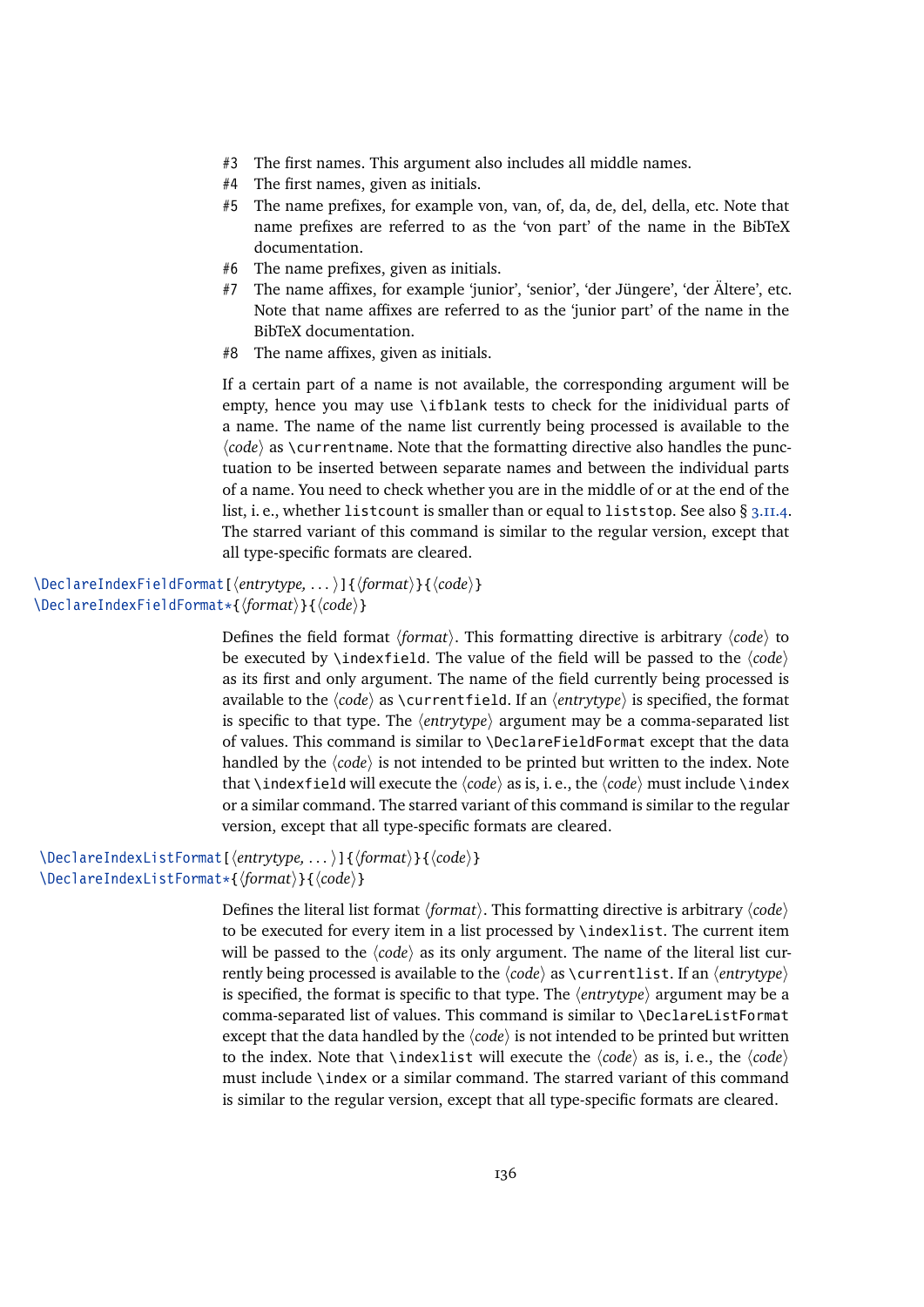\DeclareIndexNameFormat[ $\langle$ *entrytype,...*)]{ $\langle$ *format*)}{ $\langle$ *code*}} \DeclareIndexNameFormat\*{\*format*}}{\*code*}}

> Defines the name list format *(format)*. This formatting directive is arbitrary *(code)* to be executed for every name in a list processed by \indexnames. The name of the name list currently being processed is available to the  $\langle code \rangle$  as  $\zeta$ If an  $\langle$ *entrytype* $\rangle$  is specified, the format is specific to that type. The  $\langle$ *entrytype* $\rangle$ argument may be a comma-separated list of values. The parts of the name will be passed to the *(code)* as separate arguments. This command is very similar to  $\Delta$ DeclareNameFormat except that the data handled by the  $\langle code \rangle$  is not intended to be printed but written to the index. Note that  $\iota$  indexnames will execute the  $\langle code \rangle$ as is, i.e., the  $\langle code \rangle$  must include  $\langle$  or a similar command. The starred variant of this command is similar to the regular version, except that all typespecific formats are cleared.

\DeclareFieldAlias[ $\langle$ *entry type* $\rangle$ ]{ $\langle$ *alias* $\rangle$ }[ $\langle$ *format entry type* $\rangle$ ]{ $\langle$ *format* $\rangle$ }

Declares  $\langle \textit{alias} \rangle$  to be an alias for the field format  $\langle \textit{format} \rangle$ . If an  $\langle \textit{entrytype} \rangle$  is specified, the alias is specific to that type. The  $\langle$  *format entry type* $\rangle$  is the entry type of the backend format. This is only required when declaring an alias for a typespecific formatting directive.

\DeclareListAlias[ $\langle entry type \rangle$ ]{ $\langle alias \rangle$ }[*format entry type*}]{ $\langle format \rangle$ }

Declares  $\langle alias \rangle$  to be an alias for the literal list format  $\langle format \rangle$ . If an  $\langle entrytype \rangle$ is specified, the alias is specific to that type. The  $\langle$  *format entry type* $\rangle$  is the entry type of the backend format. This is only required when declaring an alias for a type-specific formatting directive.

\DeclareNameAlias[ $\langle$ *entry type*)]{ $\langle$ *alias*}}[ $\langle$ *format entry type*)]{ $\langle$ *format* $\rangle$ }

Declares *(alias)* to be an alias for the name list format *(format)*. If an *(entrytype)* is specified, the alias is specific to that type. The  $\langle$  *format entry type* $\rangle$  is the entry type of the backend format. This is only required when declaring an alias for a typespecific formatting directive.

\DeclareIndexFieldAlias[\/\/entry type\]{\/dias\displanetizing type\]{\/format\}

Declares  $\langle alias \rangle$  to be an alias for the field format  $\langle format \rangle$ . If an  $\langle entrytype \rangle$  is specified, the alias is specific to that type. The  $\langle$  *format entry type* $\rangle$  is the entry type of the backend format. This is only required when declaring an alias for a typespecific formatting directive.

\DeclareIndexListAlias[ $\{entry type\}$ ]{ $\{alias\}$ [ $\{format entry type\}$ ]{ $\{format\}$ }

Declares *(alias)* to be an alias for the literal list format *(format)*. If an *(entrytype)* is specified, the alias is specific to that type. The  $\langle$  *format entry type* $\rangle$  is the entry type of the backend format. This is only required when declaring an alias for a type-specific formatting directive.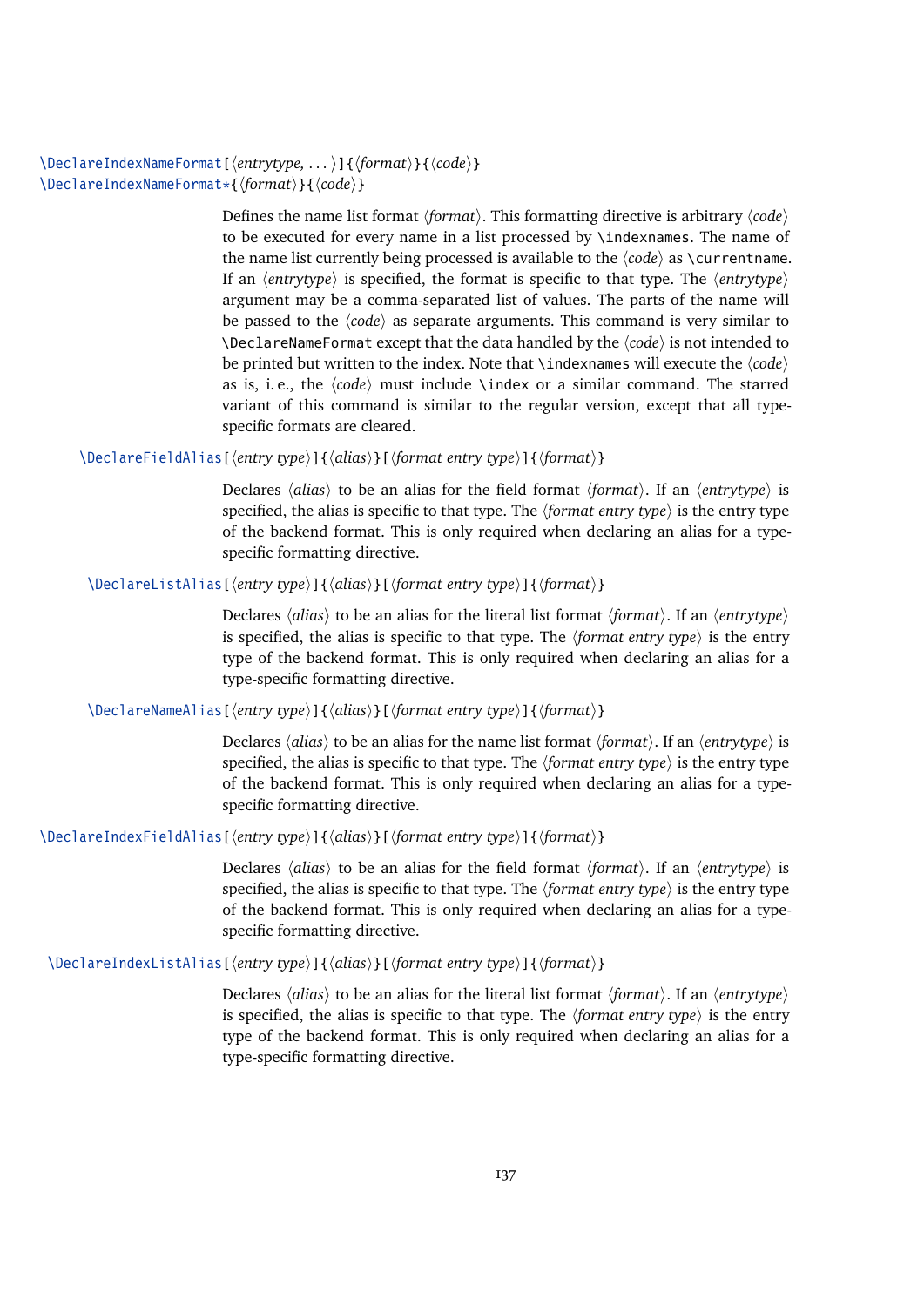# \DeclareIndexNameAlias[ $\{entry type\}$ ]{ $\{alias\}$ [ $\{format entry type\}$ ]{ $\{format\}$ }

Declares *(alias)* to be an alias for the name list format *(format)*. If an *(entrytype)* is specified, the alias is specific to that type. The  $\langle$  *format entry type* $\rangle$  is the entry type of the backend format. This is only required when declaring an alias for a typespecific formatting directive.

# **4.5 Customization**

## **4.5.1 Sorting**

In addition to the predefined sorting schemes discussed in  $\S$  [3.4,](#page-66-0) it is possible to define new ones or modify the default definitions. The sorting process may be customized further by excluding certain fields from sorting on a per-type basis and by automatically populating the presort field on a per-type basis. Note that custom sorting schemes require Biber. They will not work with any other backend.

# \DeclareSortingScheme{/*name*}}{/specification}} Biber only

Defines the sorting scheme  $\langle name \rangle$ . The  $\langle name \rangle$  is the identifier passed to the sorting option (§ [3.1.2.1\)](#page-43-0) when selecting the sorting scheme. The *specification*) is an undelimited list of \sort directives which specify the elements to be considered in the sorting process. Spaces, tabs, and line endings may be used freely to visually arrange the  $\langle specification \rangle$ . Blank lines are not permissible. This command may only be used in the preamble.

# \sort{*\elements*}}

Specifies the elements considered in the sorting process. The  $\langle$  *elements* $\rangle$  are an undelimited list of \name, \list, \field, \literal, and \citeorder commands which are evalutated in the order in which they are given. If an element is defined, it is added to the sort key and the sorting routine skips to the next \sort directive. If it is undefined, the next element is evaluated. Since literal strings are always defined, any \literal commands should be the sole or the last element in a \sort directive. The \sort command supports the following optional arguments:

direction=ascending, descending default: ascending

The sort direction, which may be either ascending or descending. The default is ascending order.

# final=true, false default: false

This option marks a \sort directive as the final one in the  $\langle specification \rangle$ . If one of the *(elements)* is available, the remainder of the *(specification)* will be ignored. The short form final is equivalent to final=true.

# sortcase=true, false

Whether or not to sort case-sensitively. The default setting depends on the global sortcase option.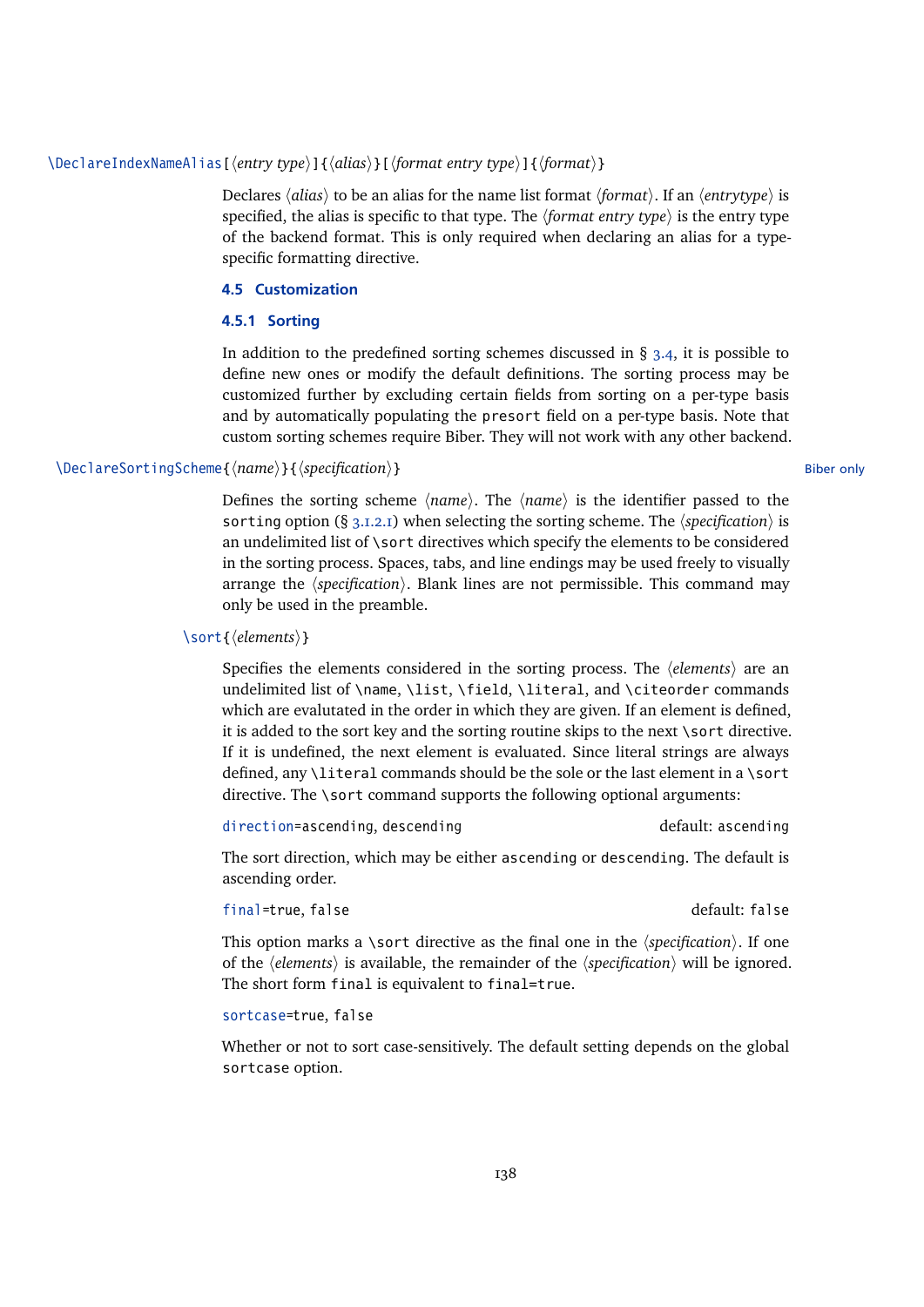#### sortupper=true, false

Whether or not to sort in 'uppercase before lowercase' (true) or 'lowercase before uppercase' order (false). The default setting depends on the global sortupper option.

 $\langle$  name { $\langle$ *name list*}}

The \name element adds a  $\langle name \; list \rangle$  to the sorting specification. If the  $\langle name \; list \rangle$ is undefined, the element is skipped.

\list{h*literal list*i}

The \list element adds a  $\langle$ *literal list* $\rangle$  to the sorting specification. If the  $\langle$ *literal list* $\rangle$ is undefined, the element is skipped.

 $\left\{ \frac{key=value, \ldots}{\left\{ \frac{field}{}\right\} } \right\}$ 

The \field element adds a  $\langle field \rangle$  to the sorting specification. If the  $\langle field \rangle$  is undefined, the element is skipped. The \field command supports the following optional arguments:

padside=left, right default: left

Pads a field on the left or right side using padchar so that its width is padwidth. If no padding option is set, no padding is done at all. If any padding option is specified, then padding is performed and the missing options are assigned built-in default values. If padding and substring matching are both specified, the substring match is performed first. Padding is particularly useful with numeric fields. For example, the command

\field[padside=left,padwidth=2,padchar=0]{volume}

will pad the volume field with leading zeros to a width of two characters. This way, volumes are sorted by numeric value (01/02/11/12) rather than in alphabetic order (1/11/12/2).

| $padwidth = \langle integer \rangle$ | default: 4 |
|--------------------------------------|------------|
| The target width in characters.      |            |
| $padchar=\langle character \rangle$  | default: 0 |

The character to be used when padding the field.

strside=left, right default: left

Performs a substring match on the left or right side of the field. The number of characters to match is specified by the corresponding strwidth option. If no substring option is set, no substring matching is performed at all. If any substring option is specified, then substring matching is performed and the missing options are assigned built-in default values. If padding and substring matching are both specified, the substring match is performed first.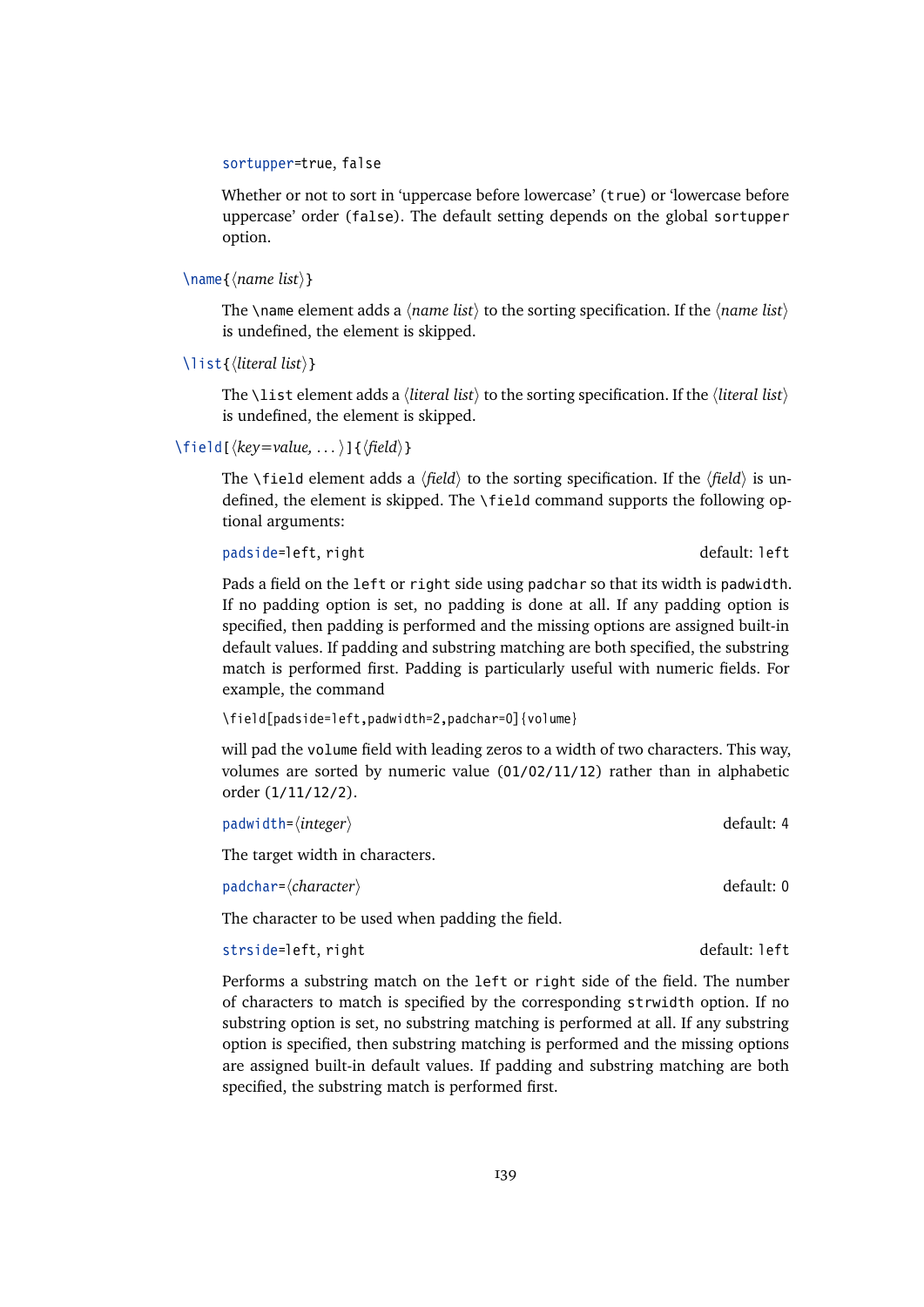strwidth=(*integer*) default: 4

The number of characters to match.

```
\literal{(string)}
```
The \literal element adds a literal  $\langle$ *string* $\rangle$  to the sorting specification. This is useful as a fallback if some fields are not available.

\citeorder The \citeorder element has a special meaning. It indicates that the entries should be kept in the order in which they were cited. It is usually the only element in the  $\langle specification \rangle$ :

```
\DeclareSortingScheme{none}{
  \sort{\citeorder}
}
```
Here are some examples. In the first example, we define a simple name/title/ year scheme. The name element may be either the author, the editor, or the translator. Given this specification, the sorting routine will use the first element which is available and continue with the title. Note that the options useauthor, useeditor, and usetranslator are considered automatically in the sorting process:

```
\DeclareSortingScheme{sample}{
  \sort{
    \name{author}
    \name{editor}
    \name{translator}
  }
  \sort{
    \field{title}
  }
  \sort{
    \field{year}
  }
}
```
In the next example, we define the same scheme in a more elaborate way, considering special fields such as presort, sortkey, sortname, etc. Since the sortkey field specifies the master sort key, it needs to override all other elements except for presort. This is indicated by the final option. If the sortkey field is available, processing will stop at this point. If not, the sorting routine continues with the next \sort directive. This setup corresponds to the default definition of the nty scheme:

```
\DeclareSortingScheme{nty}{
  \sort{
    \field{presort}
  }
  \sort[final]{
    \field{sortkey}
```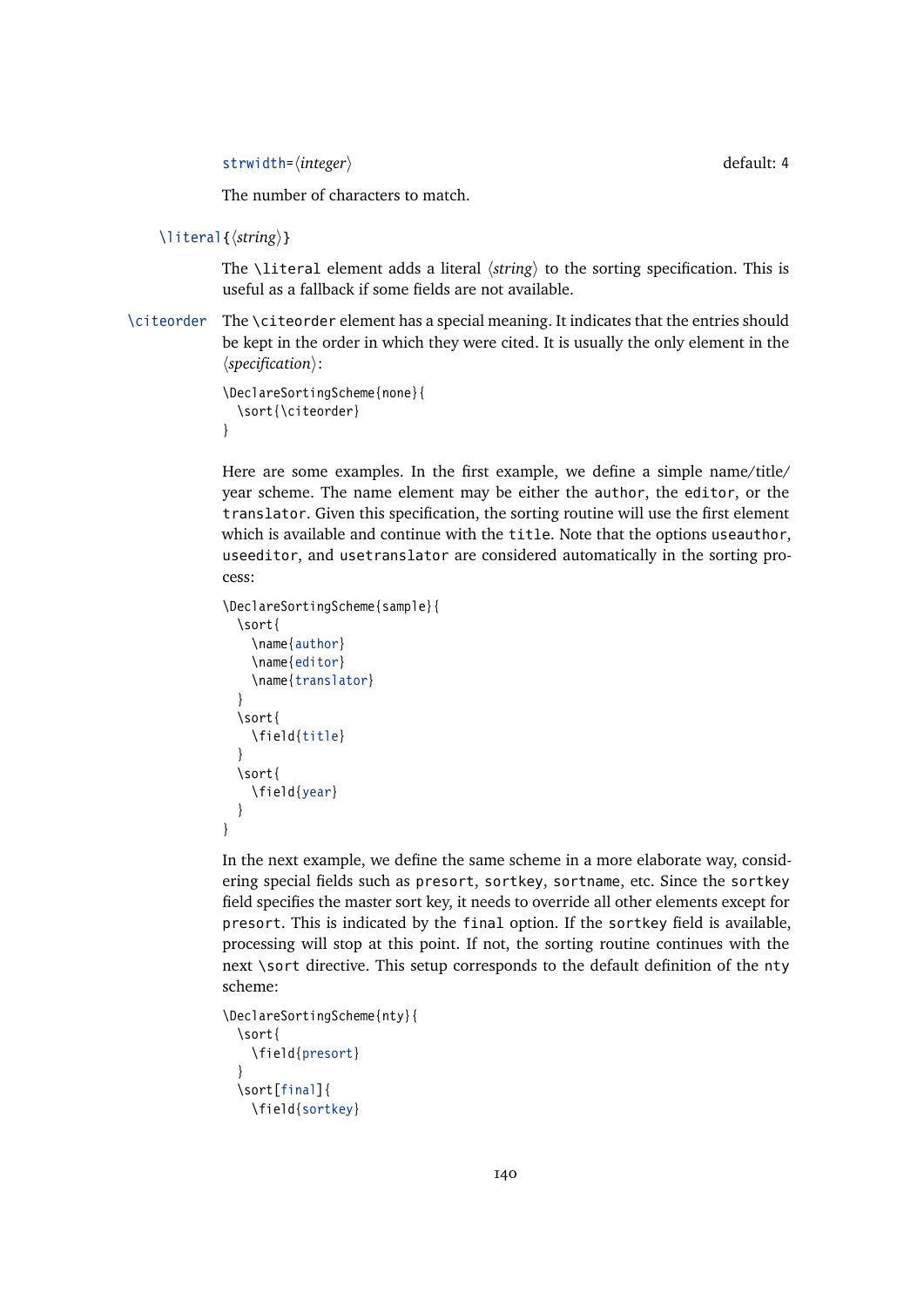```
}
  \sort{
    \name{sortname}
    \name{author}
    \name{editor}
    \name{translator}
    \field{sorttitle}
    \field{title}
  }
  \sort{
    \field{sorttitle}
    \field{title}
  }
  \sort{
    \field{sortyear}
    \field{year}
  }
}
```
# \DeclareSortExclusion{*\entrytype,...*)}{*\field,...*)} Biber only

Specifies fields to be excluded from sorting on a per-type basis. The *{entrytype}* argument and the  $\langle field \rangle$  argument may be a comma-separated list of values. A blank *(field*) argument will clear all exclusions for this *(entrytype)*. This command may only be used in the preamble.

```
\DeclarePresort[\entrytype, ... )]{\string}} Biber only
```
Specifies are string to be used to automatically populate the presort field of entries without a presort field. The presort may be defined globally or on a pertype basis. If the optional  $\langle$ *entrytype* $\rangle$  argument is given, the  $\langle$ *string* $\rangle$  applies to the respective entry type. If not, it serves as the global default value. Specifying an  $\langle$ *entrytype* $\rangle$  in conjunction with a blank  $\langle$ *string* $\rangle$  will clear the type-specific setting. The *(entrytype)* argument may be a comma-separated list of values. This command may only be used in the preamble.

#### **4.5.2 Special Fields**

Some of the automatically generated fields from § [4.2.4.2](#page-122-0) may be customized. Note that this requires Biber.

# \DeclareLabelname[ $\langle$ *entrytype,...*)]{ $\langle \text{specification} \rangle$ } Biber only

Defines the fields to consider when generating the labelname field (see  $\S$  [4.2.4.2\)](#page-122-0). The  $\langle \text{specification} \rangle$  is a comma-separated list of fields. The fields are checked in the order listed and the first field which is available will be used as labelname. This is the default definition:

\DeclareLabelname{shortauthor,author,shorteditor,editor,translator}

The labelname field may be customized globally or on a per-type basis. If the optional  $\langle$ *entrytype* $\rangle$  argument is given, the specification applies to the respective

#### 141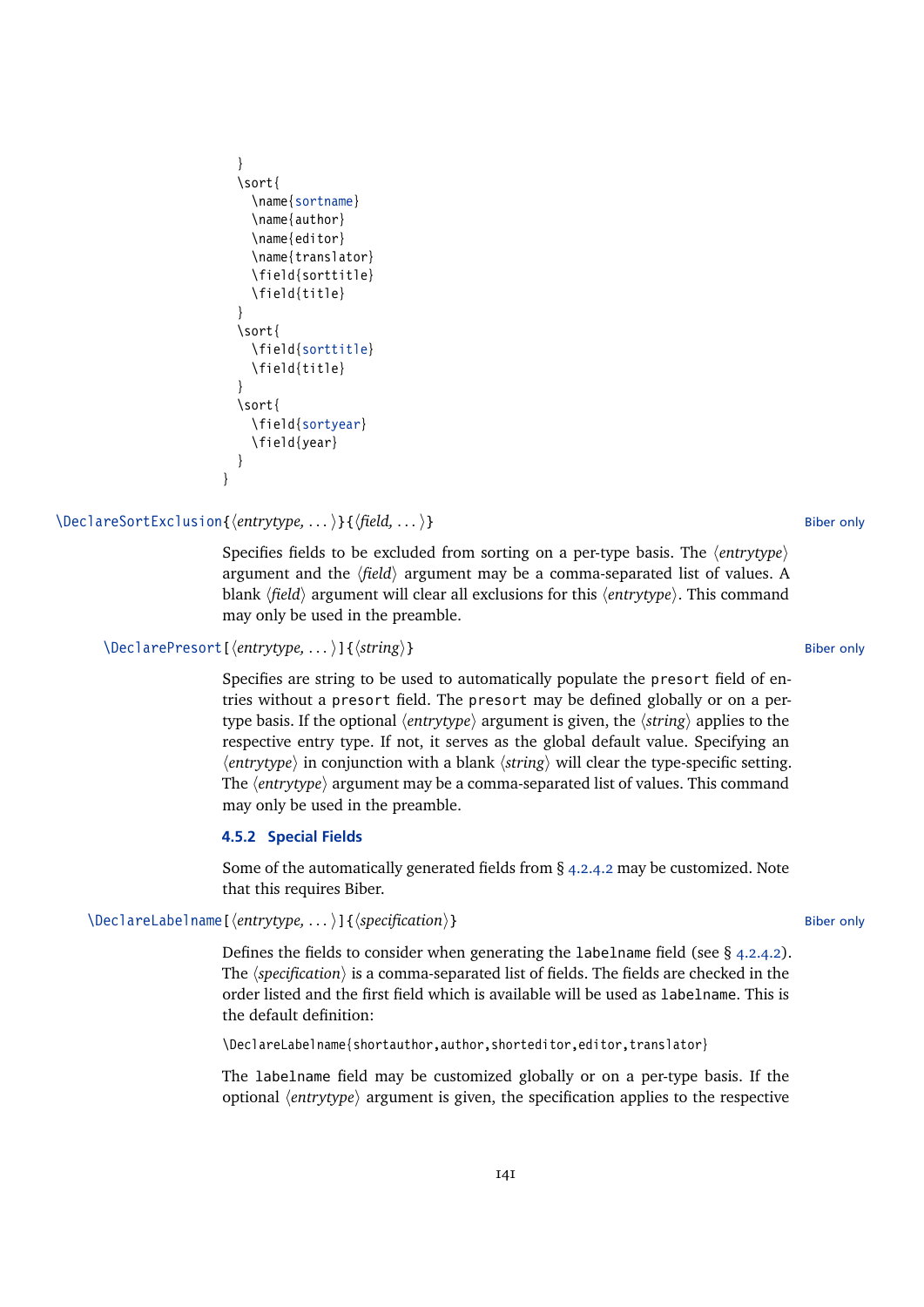entry type. If not, it is applied globally. The  $\langle$ *entrytype* $\rangle$  argument may be a commaseparated list of values. This command may only be used in the preamble.

# \DeclareLabelyear[\*entrytype, ...* )]{\*specification*}} Biber only

Defines the date components to consider when generating the labelyear field (see  $\S$  [4.2.4.2\)](#page-122-0). The *(specification)* is a comma-separated list of date components. The items are checked in the order listed and the first item which is available will be used as labelyear. Note that the items are date components, not date fields. This is the default definition:

\DeclareLabelyear{year,eventyear,origyear,urlyear}

The labelyear field may be customized globally or on a per-type basis. If the optional  $\langle$ *entrytype* $\rangle$  argument is given, the specification applies to the respective entry type. If not, it is applied globally. The  $\langle$ *entrytype* $\rangle$  argument may be a commaseparated list of values. This command may only be used in the preamble. See also § [4.2.4.3.](#page-124-0)

# **4.5.3 Data Inheritance (crossref)**

Biber features a highly customizable cross-referencing mechanism with flexible data inheritance rules. This sections deals with the configuration interface. See appendix [a](#page-206-0) for the default configuration. Note that customized data inheritance requires Biber. It will not work with any other backend. A note on terminology: the *child* or *target* is the entry with the crossref field, the *parent* or *source* is the entry the crossref field points to. The child inherits data from the parent.

## \DefaultInheritance[ $\langle$ *exceptions*}]{ $\langle$ *options*}} Biber only

Configures the default inheritance behavior. This command may only be used in the preamble. The default behavior may be customized be setting the following  $\langle options\rangle$ :

all=true, false default: true

Whether or not to inherit all fields from the parent by default,  $all = true$  means that the child entry inherits all fields from the parent, unless a more specific inheritance rule has been set up with \DeclareDataInheritance. If an inheritance rule is defined for a field, data inheritance is controlled by that rule. all=false means that no data is inherited from the parent by default. Each field to be inherited requires an explicit inheritance rule set up with \DeclareDataInheritance. The package default is all=true.

#### override=true, false default: false

Whether or not to overwrite target fields with source fields if both are defined. This applies both to automatic inheritance and to explicit inheritance rules. The package default is override=false, i. e., existing fields of the child entry are not overwritten.

The optional *(exceptions)* are an undelimited list of *\except directives*. Spaces,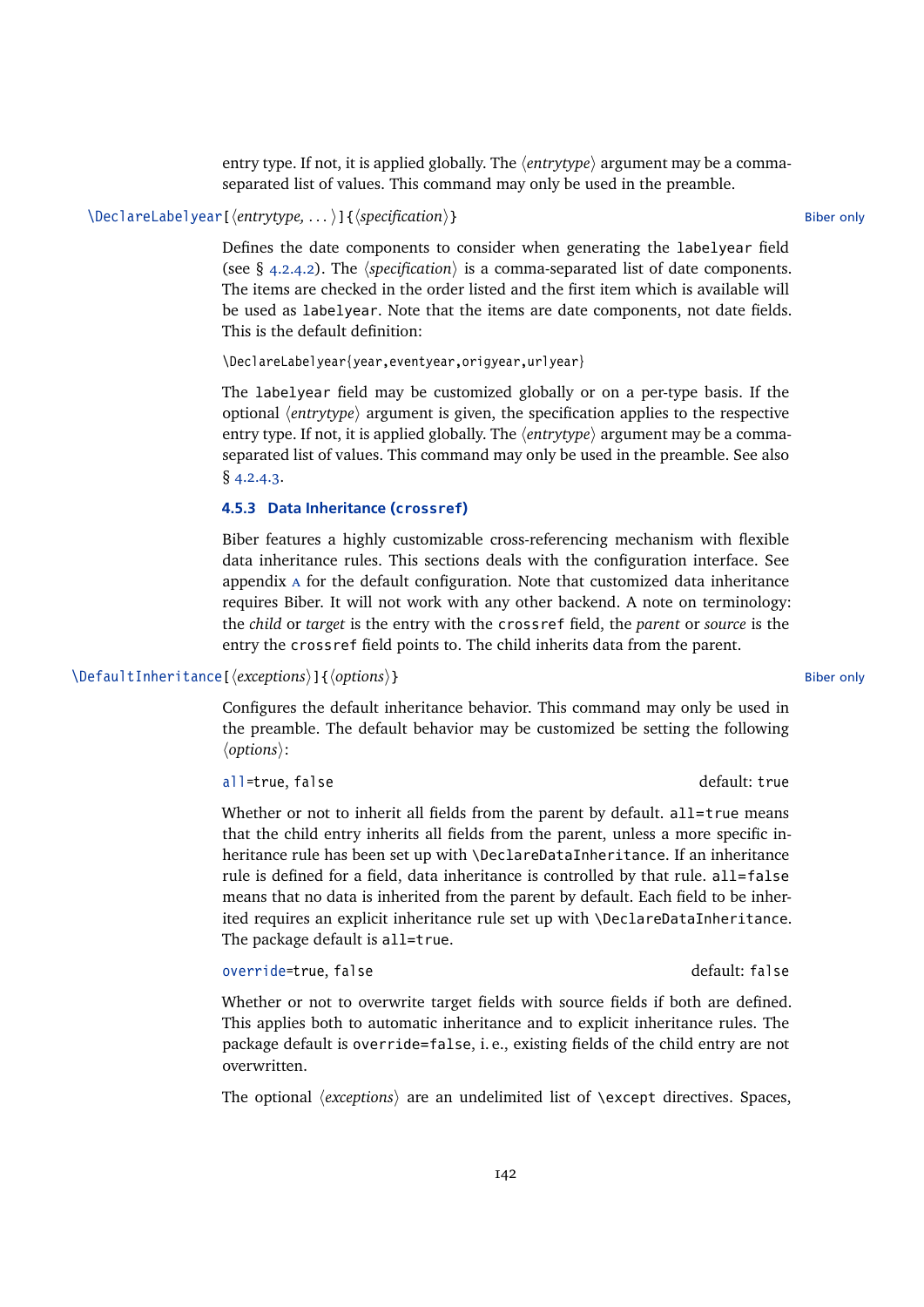tabs, and line endings may be used freely to visually arrange the *(exceptions)*. Blank lines are not permissible.

\except{*\source*}}{*\target*}}{*\options*}}

Sets the *(options)* for a specific *(source)* and *(target)* combination. The *(source)* and *(target)* arguments specify the parent and the child entry type. The asterisk matches all types and is permissible in either argument.

\DeclareDataInheritance{*\source, ...* )}{*\target, ...* )}{*\rules*}} Biber only

Declares inheritance rules. The *(source)* and *(target)* arguments specify the parent and the child entry type. Either argument may be a single entry type, a commaseparated list of types, or an asterisk. The asterisk matches all entry types. The *(rules)* are an undelimited list of \inherit and/or \noinherit directives. Spaces, tabs, and line endings may be used freely to visually arrange the *(rules)*. Blank lines are not permissible. This command may only be used in the preamble.

\inherit[\*option*\]{\*source*\}{\*target*\}

Defines an inheritance rule by mapping a *(source)* field to a *(target)* field. The  $\langle$ option $\rangle$  is the override option explained above. When set locally, it takes precedence over any global options set with \DefaultInheritance.

\noinherit{\*source*}}

Unconditionally prevents inheritance of the  $\langle source \rangle$  field.

\ResetDataInheritance Clears all inheritance rules defined with \DeclareDataInheritance. This com- Biber only mand may only be used in the preamble.

Here are some practical examples:

\DefaultInheritance{all=true,override=false}

This example shows how to configure the default inheritance behavior. The above settings are the package defaults.

```
\DefaultInheritance[
  \except{*}{online}{all=false}
]{all=true,override=false}
```
This example is similar to the one above but adds one exception: entries of type @online will, by default, not inherit any data from any parent.

```
\DeclareDataInheritance{collection}{incollection}{
  \inherit{title}{booktitle}
  \inherit{subtitle}{booksubtitle}
  \inherit{titleaddon}{booktitleaddon}
}
```
So far we have looked at setting up the defaults. For example, all=true means that the publisher field of a source entry is copied to the publisher field of the target entry. In some cases, however, asymmetric mappings are required. They are defined with \DeclareDataInheritance. The above example sets up three typical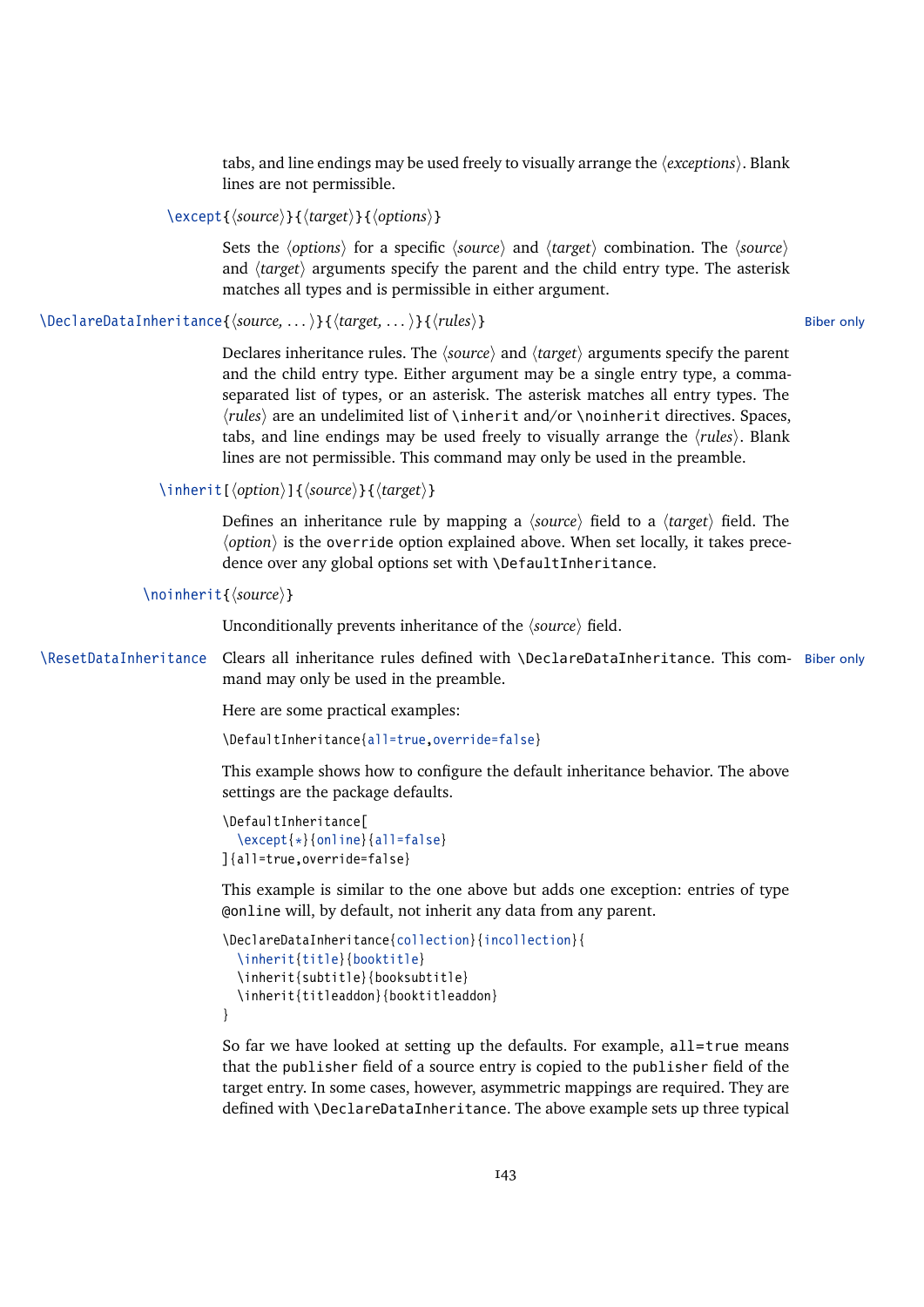<span id="page-143-0"></span>rules for @incollection entries referencing a @collection. We map the title and related fields of the source to the corresponding booktitle fields of the target.

```
\DeclareDataInheritance{mvbook,book}{inbook,bookinbook}{
  \inherit{author}{author}
  \inherit{author}{bookauthor}
}
```
This rule is an example of one-to-many mapping: it maps the author field of the source to both the author and the bookauthor fields of the target in order to allow for compact inbook/bookinbook entries. The source may be either a @mvbook or a @book entry, the target either an @inbook or a @bookinbook entry.

```
\DeclareDataInheritance{*}{inbook,incollection}{
 \noinherit{introduction}
}
```
This rule prevents inheritance of the introduction field. It applies to all targets of type @inbook or @incollection, regardless of the source entry type.

```
\DeclareDataInheritance{*}{*}{
  \noinherit{abstract}
}
```
This rule, which applies to all entries, regardless of the source and target entry types, prevents inheritance of the abstract field.

```
\DefaultInheritance{all=true,override=false}
\ResetDataInheritance
```
This example demonstrates how to emulate BibTeX's cross-referencing mechanism. It enables inheritance by default, disables overwriting, and clears all other inheritance rules and mappings.

# **4.6 Auxiliary Commands**

The facilities in this section are intended for analyzing and saving bibliographic data rather than formatting and printing it.

# **4.6.1 Data Commands**

The commands in this section grant low-level access to the unformatted bibliographic data. They are not intended for typesetting but rather for things like saving data to a temporary macro so that it may be used in a comparison later.

\thefield{\*field*}}

Expands to the unformatted  $\langle field \rangle$ . If the  $\langle field \rangle$  is undefined, this command expands to an empty string.

# $\left\{\frac{\text{field}}{\text{field}}\right\}$

Similar to \thefield, except that the field is automatically sanitized such that its value may safely be used in the formation of a control sequence name.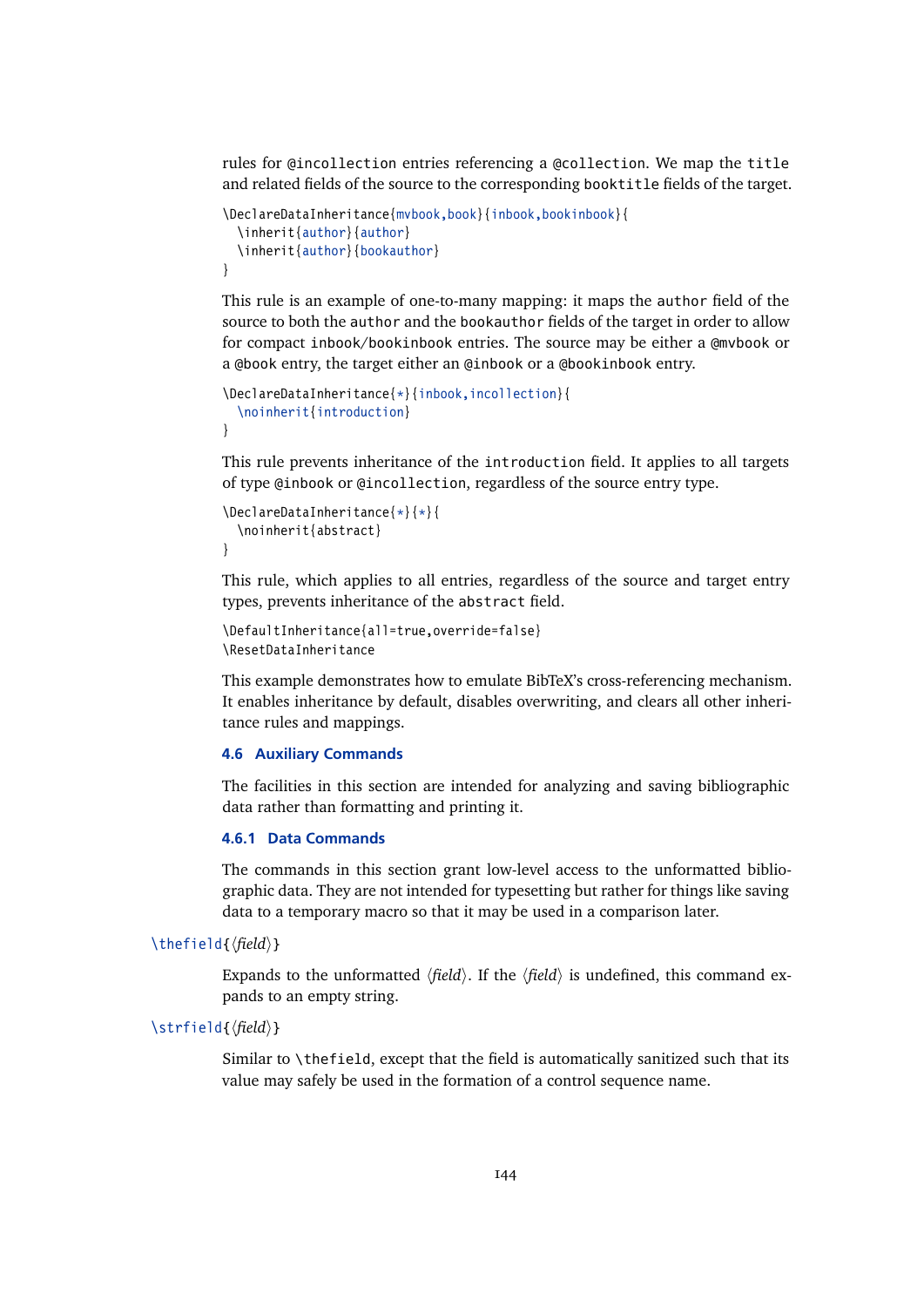\thelist{\*literal list*}}

Expands to the unformatted *(literal list)*. If the list is undefined, this command expands to an empty string. Note that this command will dump the *(literal list)* in the internal format used by this package. This format is not suitable for printing.

\thename{/*name list*}}

Expands to the unformatted  $\langle name \, list \rangle$ . If the list is undefined, this command expands to an empty string. Note that this command will dump the  $\langle name \; list \rangle$  in the internal format used by this package. This format is not suitable for printing.

```
\savefield{\field}}{\macro}}
\savefield*{\field\}{\macro\}
```
Copies an unformatted  $\langle field \rangle$  to a  $\langle macro \rangle$ . The regular variant of this command defines the  $\langle macro\rangle$  globally, the starred one works locally.

```
\savelist{hliteral listi}{hmacroi}
\savelist*{\literal list}}{\macro}}
```
Copies an unformatted *{literal list}* to a *{macro}*. The regular variant of this command defines the  $\langle macro\rangle$  globally, the starred one works locally.

```
\savename{\name list}}{\macro}}
\savename*{\name list}}{\macro}}
```
Copies an unformatted  $\langle name \; list \rangle$  to a  $\langle macro \rangle$ . The regular variant of this command defines the  $\langle macro\rangle$  globally, the starred one works locally.

```
\savefieldcs{\field\}{\csname}}
\savefieldcs*{\field}}{\csname}}
```
Similar to \savefield, but takes the control sequence name  $\langle$ *csname* $\rangle$  (without a leading backslash) as an argument, rather than a macro name.

```
\savelistcs{\literal list}}{\csname}}
\savelistcs*{\literal list}}{\csname}}
```
Similar to \savelist, but takes the control sequence name  $\langle$ *csname* $\rangle$  (without a leading backslash) as an argument, rather than a macro name.

```
\savenamecs{\langle name list \rangle}{\langle scanned \rangle}
\savenamecs*{\name list}}{\csname}}
```
Similar to \savename, but takes the control sequence name  $\langle$ *csname* $\rangle$  (without a leading backslash) as an argument, rather than a macro name.

\restorefield{*\field*}}{*\macro*}}

Restores a  $\langle field \rangle$  from a  $\langle macro \rangle$  defined with **\savefield** before. The field is restored within a local scope.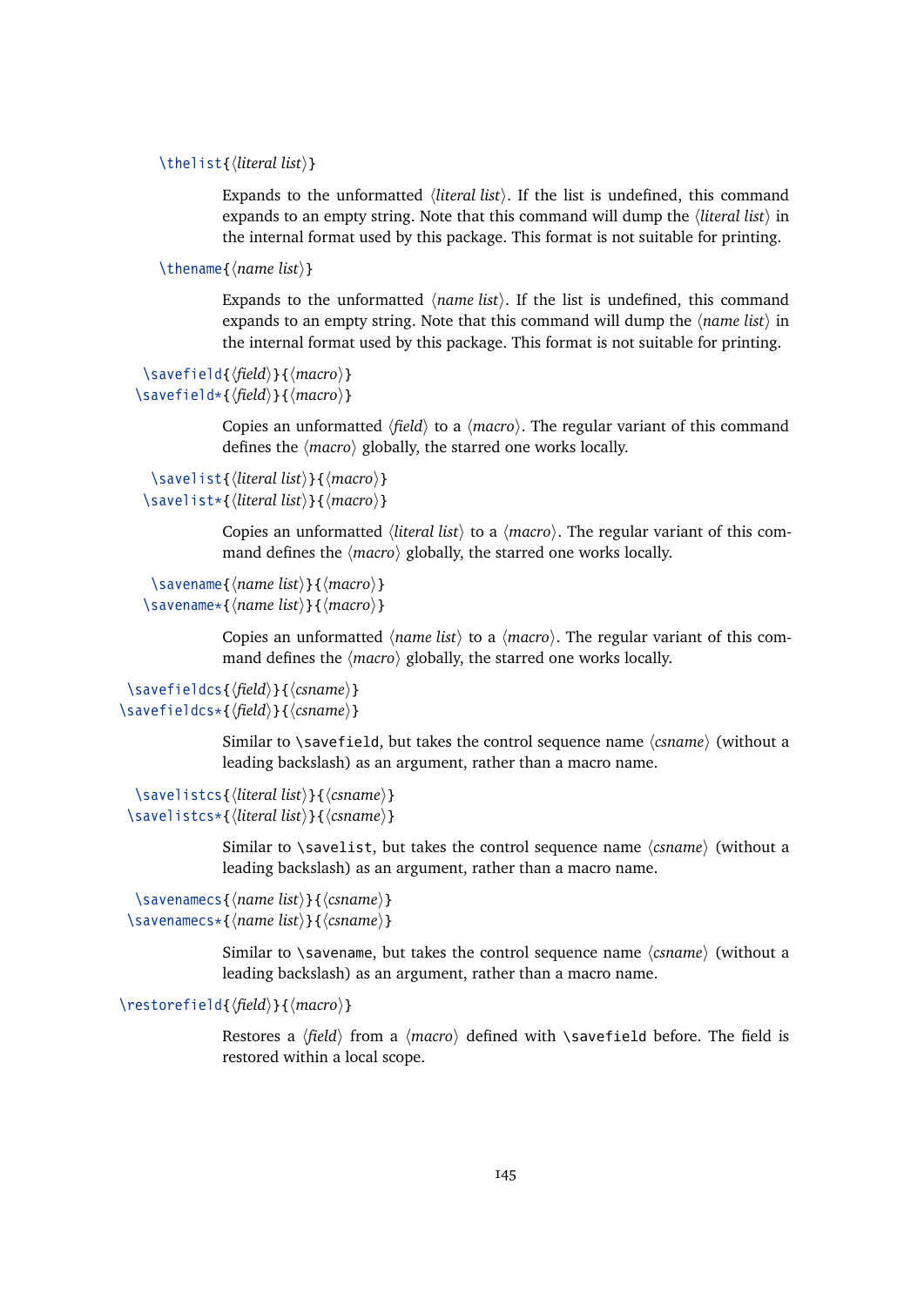<span id="page-145-0"></span>\restorelist{*\literal list*}}{*\macro*}}

Restores a *{literal list}* from a *{macro}* defined with *\savelist before. The list is* restored within a local scope.

\restorename{*\name list*}}{*\macro*}}

Restores a  $\langle$ *name list* $\rangle$  from a  $\langle$ *macro* $\rangle$  defined with  $\langle$  savename before. The list is restored within a local scope.

\clearfield{\*field*}}

Clears the  $\langle$ *field* $\rangle$  within a local scope. A field cleared this way is treated as undefined by subsequent data commands.

```
\clearlist{hliteral listi}
```
Clears the *(literal list)* within a local scope. A list cleared this way is treated as undefined by subsequent data commands.

\clearname{*\name list*}}

Clears the  $\langle$ *name list* $\rangle$  within a local scope. A list cleared this way is treated as undefined by subsequent data commands.

# **4.6.2 Stand-alone Tests**

The commands in this section are various kinds of stand-alone tests for use in bibliography and citation styles.

\iffieldundef{\*field*\}{\*true*\}{\*false*\}

Expands to  $\langle true \rangle$  if the  $\langle field \rangle$  is undefined, and to  $\langle false \rangle$  otherwise.

\iflistundef{\*literal list*}}{\*true*}}{\*false*}}

Expands to  $\langle true \rangle$  if the  $\langle literal \; list \rangle$  is undefined, and to  $\langle false \rangle$  otherwise.

\ifnameundef{\*hame list*\}{\*true*\}{\*false*\}

Expands to  $\langle true \rangle$  if the  $\langle name \; list \rangle$  is undefined, and to  $\langle false \rangle$  otherwise.

\iffieldsequal{ $\{field I\}$ }{ $\{field 2\}$ }{ $\{true\}$ }{ $\{false\}$ }

Expands to  $\langle true \rangle$  if the values of  $\langle field I \rangle$  and  $\langle field 2 \rangle$  are equal, and to  $\langle false \rangle$ otherwise.

\iflistsequal{*\literal list 1*}}{*\literal list 2*)}{*\true*}}{*\false*}}

Expands to  $\langle true \rangle$  if the values of  $\langle literal \, list \, t \rangle$  and  $\langle literal \, list \, z \rangle$  are equal, and to *(false)* otherwise.

\ifnamesequal{*\name list 1*}}{*\name list 2*}}{*\true*}}{*\false*}}

Expands to  $\langle true \rangle$  if the values of  $\langle name \, list \, i \rangle$  and  $\langle name \, list \, 2 \rangle$  are equal, and to  $\langle false \rangle$  otherwise.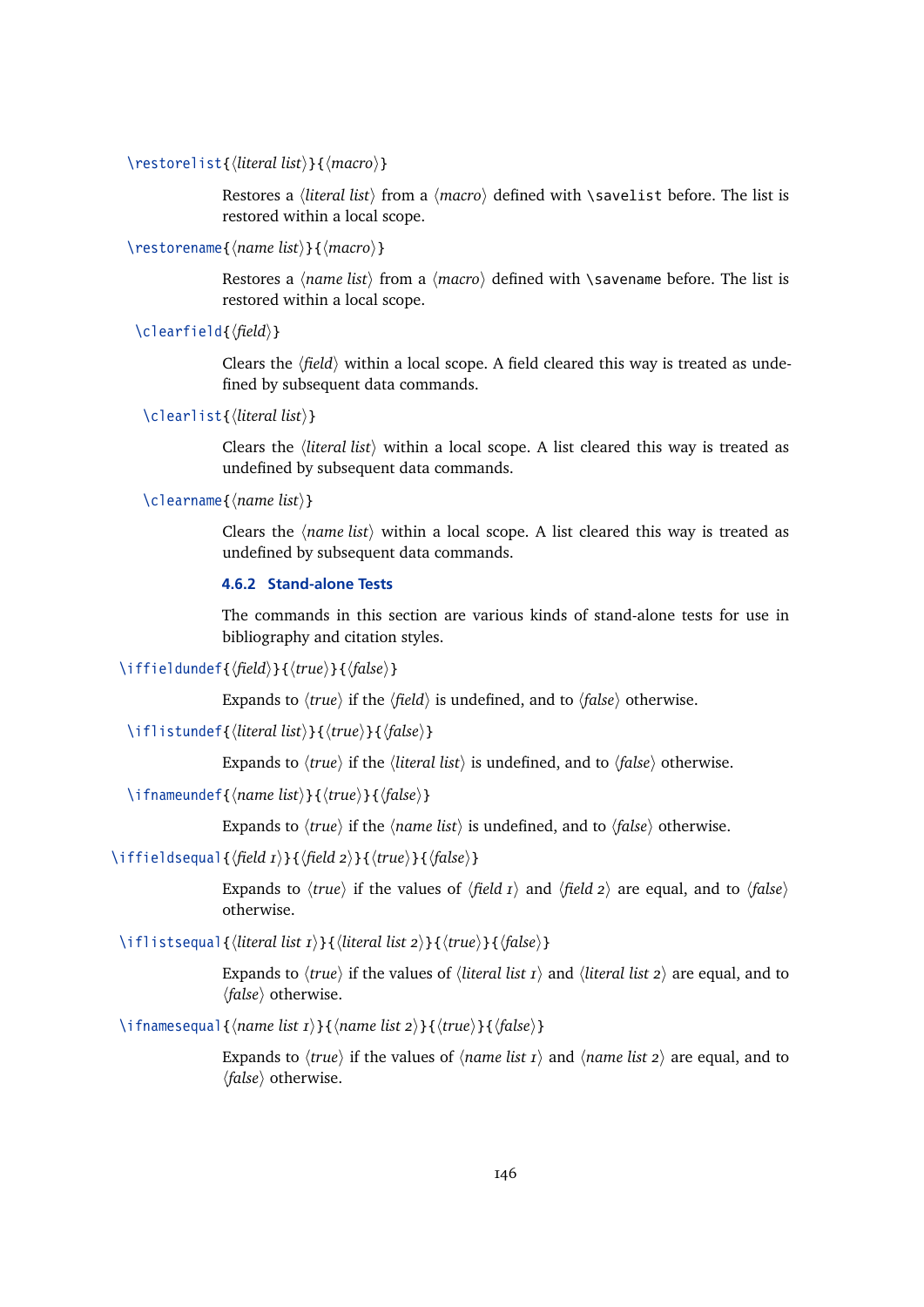\iffieldequals{h*field*i}{h*macro*i}{h*true*i}{h*false*i}

Expands to  $\langle true \rangle$  if the value of the  $\langle field \rangle$  is equal to the definition of  $\langle macro \rangle$ , and to  $\langle false \rangle$  otherwise.

\iflistequals{\*literal list*}}{\*macro*}}{\true}}{\*false*}}

Expands to  $\langle true \rangle$  if the value of the  $\langle literal \; list \rangle$  is equal to the definition of  $\langle macro\rangle$ , and to  $\langle false\rangle$  otherwise.

\ifnameequals{\*name list*\}{\*macro*}}{\*true*}}{\*false*}}

Expands to  $\langle true \rangle$  if the value of the  $\langle name \; list \rangle$  is equal to the definition of  $\langle macro \rangle$ , and to  $\langle false \rangle$  otherwise.

\iffieldequalcs{\*field*}}{\*csname*}}{\*true*}}{\*false*}}

Similar to \iffieldequals but takes the control sequence name  $\langle$ *csname* $\rangle$  (without a leading backslash) as an argument, rather than a macro name.

\iflistequalcs{\*literal list*}}{\*csname*}}{\*true*}}{\*false*}}

Similar to \iflistequals but takes the control sequence name  $\langle$ *csname*} (without a leading backslash) as an argument, rather than a macro name.

\ifnameequalcs{\*name list*}}{\*csname*}}{\*true*}}{\*false*}}

Similar to \ifnameequals but takes the control sequence name  $\langle$ *csname* $\rangle$  (without a leading backslash) as an argument, rather than a macro name.

\iffieldequalstr{\*field*}}{\/*string*}}{\*true*}}{\*false*}}

Executes  $\langle true \rangle$  if the value of the  $\langle field \rangle$  is equal to  $\langle string \rangle$ , and  $\langle false \rangle$  otherwise. This command is robust.

\iffieldxref{ $\langle$ *field* $\rangle$ }{ $\langle$ *frue* $\rangle$ }{ $\langle$ *false* $\rangle$ }

If the crossref/xref field of an entry is defined, this command checks if the  $\langle field \rangle$  is related to the cross-referenced parent entry. It executes  $\langle true \rangle$  if the  $\langle field \rangle$  of the child entry is equal to the corresponding  $\langle field \rangle$  of the parent entry, and  $\langle false \rangle$  otherwise. If the crossref/xref field is undefined, it always executes *(false)*. This command is robust. See the description of the crossref and xref fields in § [2.2.3](#page-22-0) as well as § [2.4.1](#page-34-0) for further information concerning cross-referencing.

\iflistxref{*\literal list*}}{*\true*}}{*\false*}}

Similar to \iffieldxref but checks if a  $\langle$ *literal list* $\rangle$  is related to the cross-referenced parent entry. See the description of the crossref and xref fields in § [2.2.3](#page-22-0) as well as § [2.4.1](#page-34-0) for further information concerning cross-referencing.

\ifnamexref{\*name list*\}{\*true*\}{\*false*\}

Similar to \iffieldxref but checks if a  $\langle$ *name list* $\rangle$  is related to the cross-refer-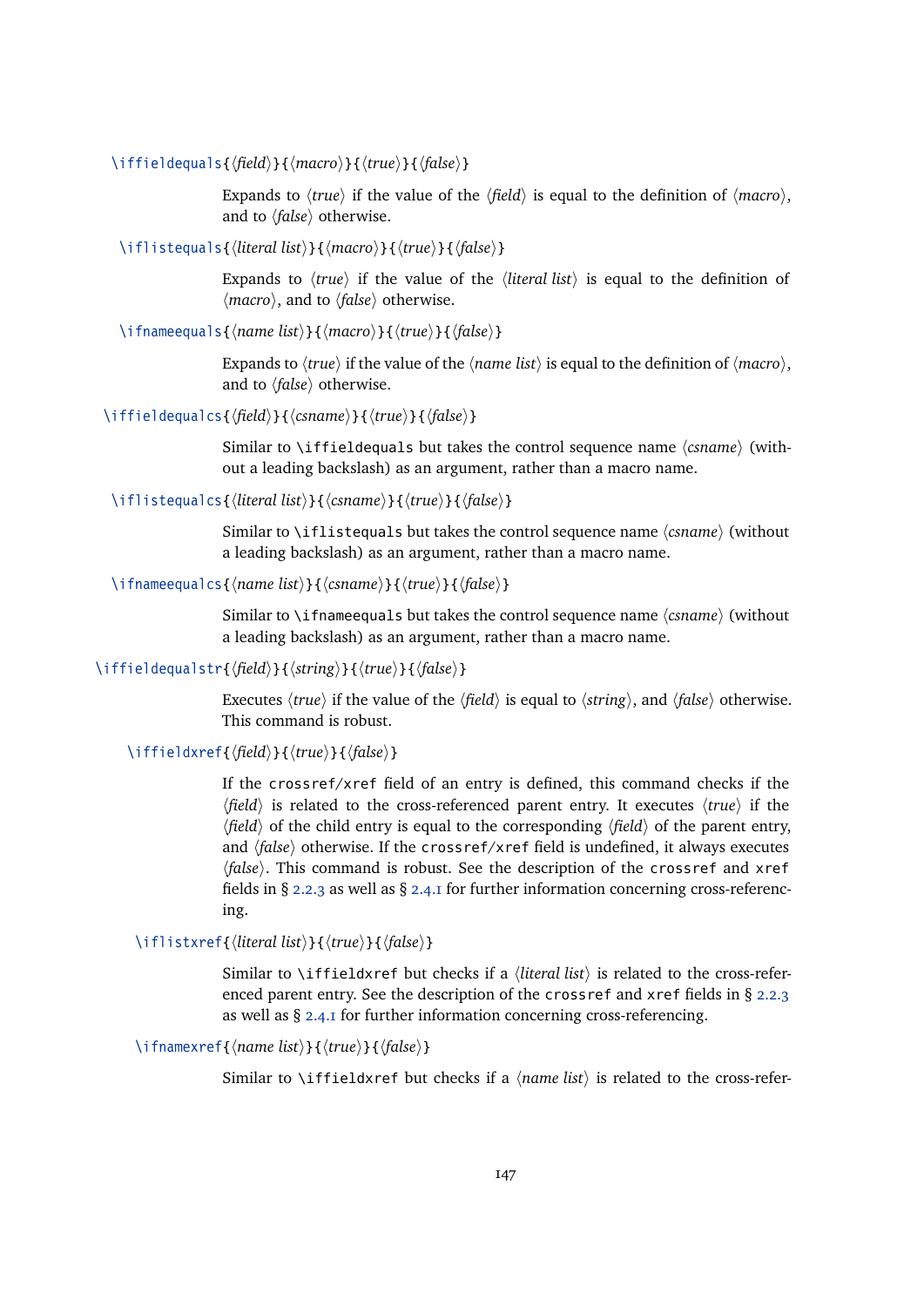enced parent entry. See the description of the crossref and xref fields in § [2.2.3](#page-22-0) as well as § [2.4.1](#page-34-0) for further information concerning cross-referencing.

\ifcurrentfield{*\field*}}{*\true*}}{*\false*}}

Executes  $\langle true \rangle$  if the current field is  $\langle field \rangle$ , and  $\langle false \rangle$  otherwise. This command is robust. It is intended for use in field formatting directives and always executes  $\langle false \rangle$  when used in any other context.

\ifcurrentlist{\*literal list*}}{\*true*}}{\*false*}}

Executes  $\langle true \rangle$  if the current list is  $\langle literal \; list \rangle$ , and  $\langle false \rangle$  otherwise. This command is robust. It is intended for use in list formatting directives and always executes  $\langle false \rangle$  when used in any other context.

```
\ifcurrentname{\name list}}{\true}}{\false}}
```
Executes  $\langle true \rangle$  if the current list is  $\langle name \; list \rangle$ , and  $\langle false \rangle$  otherwise. This command is robust. It is intended for use in list formatting directives and always executes  $\langle false \rangle$  when used in any other context.

\ifuseprefix{*\true*}}{*\false*}}

Expands to  $\langle true \rangle$  if the useprefix option is enabled (either globally or for the current entry), and  $\langle false \rangle$  otherwise. See § [3.1.3](#page-57-0) for details on this option.

\ifuseauthor{ $\langle true \rangle$ }{ $\langle false \rangle$ }

Expands to  $\langle true \rangle$  if the useauthor option is enabled (either globally or for the current entry), and  $\langle false \rangle$  otherwise. See § [3.1.3](#page-57-0) for details on this option.

\ifuseeditor{*\true*}}{*\false*}}

Expands to  $\langle true \rangle$  if the useeditor option is enabled (either globally or for the current entry), and  $\langle false \rangle$  otherwise. See § [3.1.3](#page-57-0) for details on this option.

# \ifusetranslator{*(true*)}{*(false)*}

Expands to *(true)* if the uset ranslator option is enabled (either globally or for the current entry), and  $\langle false \rangle$  otherwise. See § [3.1.3](#page-57-0) for details on this option.

# \ifsingletitle{*\true*}}{*\false*}}

Expands to  $\langle true \rangle$  if there is only one work by the author/editor in the bibliography, and to  $\langle false \rangle$  otherwise. Note that this feature needs to be enabled explicitly with the package option singletitle.

\ifandothers{ $\langle$ *list* $\rangle$ }{ $\langle$ *frue* $\rangle$ }{ $\langle$ *false* $\rangle$ }

Expands to  $\langle true \rangle$  if the  $\langle list \rangle$  is defined and has been truncated in the bib file with the keyword 'and others', and to  $\langle false \rangle$  otherwise. The  $\langle list \rangle$  may be a literal list or a name list.

# \ifmorenames{*\true*}}{*\false*}}

Expands to  $\langle true \rangle$  if the current name list has been or will be truncated, and to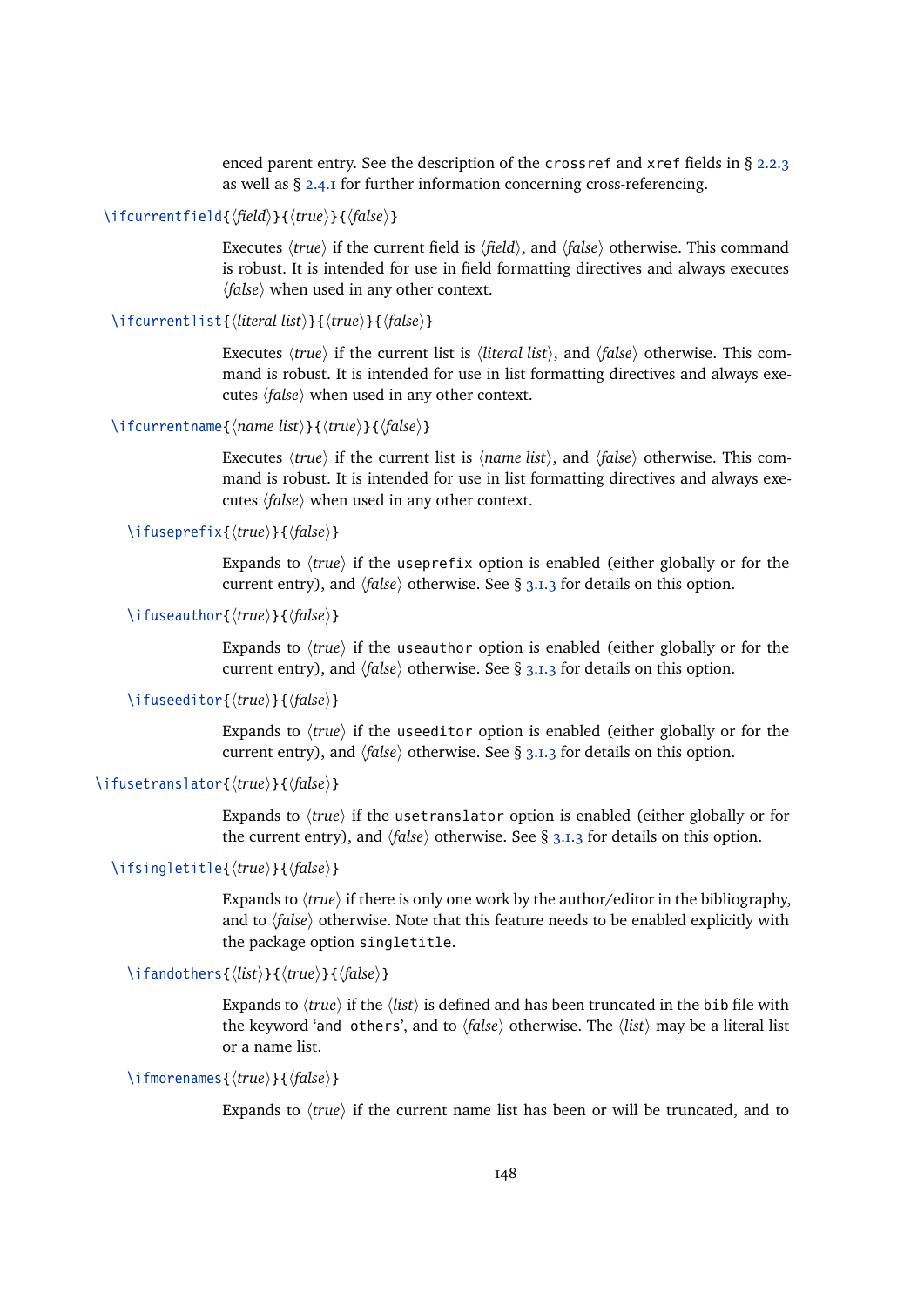h*false*i otherwise. This command is intended for use in formatting directives for name lists. It will always expand to  $\langle false \rangle$  when used elsewhere. This command performs the equivalent of an \ifandothers test for the current list. If this test is negative, it also checks if the listtotal counter is larger than liststop. This command may be used in a formatting directive to decide if a note such as "and others" or "et al." is to be printed at the end of the list. Note that you still need to check whether you are in the middle or at the end of the list, i. e., whether listcount is smaller than or equal to liststop, see § [4.4.1](#page-130-0) for details.

\ifmoreitems{ $\langle true \rangle$ }{ $\langle false \rangle$ }

This command is similar to \ifmorenames but checks the current literal list. It is intended for use in formatting directives for literal lists. It will always expand to  $\langle false \rangle$  when used elsewhere.

# \iffirstinits{\*true*}}{\*false*}}

Expands to  $\langle true \rangle$  or  $\langle false \rangle$ , depending on the state of the firstinits package option (see  $\S$  [3.1.2.3\)](#page-53-0). This command is intended for use in formatting directives for name lists.

# \ifkeyword{*\keyword*}}{\*true*}}{\*false*}}

Executes  $\langle true \rangle$  if the  $\langle keyword \rangle$  is found in the keywords field of the entry currently being processed, and  $\langle false \rangle$  otherwise.

# \ifentrykeyword{*\entrykey*}}{*\teyword*}}{*\true*}}{*\false*}}

A variant of \ifkeyword which takes an entry key as its first argument. This is useful for testing an entry other than the one currently processed.

# \ifcategory{ $\langle category{\rangle}{\langle true{\rangle}}{\{\langle false{\rangle}\}}$

Executes  $\langle true \rangle$  if the entry currently being processed has been assigned to a  $\langle category \rangle$  with \addtocategory, and  $\langle false \rangle$  otherwise.

# \ifentrycategory{*\entrykey*}}{*\category*}}{*\true*}}{*\false*}}

A variant of \ifcategory which takes an entry key as its first argument. This is useful for testing an entry other than the one currently processed.

# \ifciteseen{*\true*}}{*\false*}}

Executes  $\langle true \rangle$  if the entry currently being processed has been cited before, and  $\langle false \rangle$  otherwise. This command is robust and intended for use in citation styles. If there are any refsection environments in the document, the citation tracking is local to these environments. Note that the citation tracker needs to be enabled explicitly with the package option citetracker. The behavior of this test depends on the mode the citation tracker is operating in, see  $\S$  [3.1.2.3](#page-53-0) for details. If the citation tracker is disabled, the test always yields  $\langle false \rangle$ . Also see the \citetrackertrue and \citetrackerfalse switches in § [4.6.4.](#page-154-0)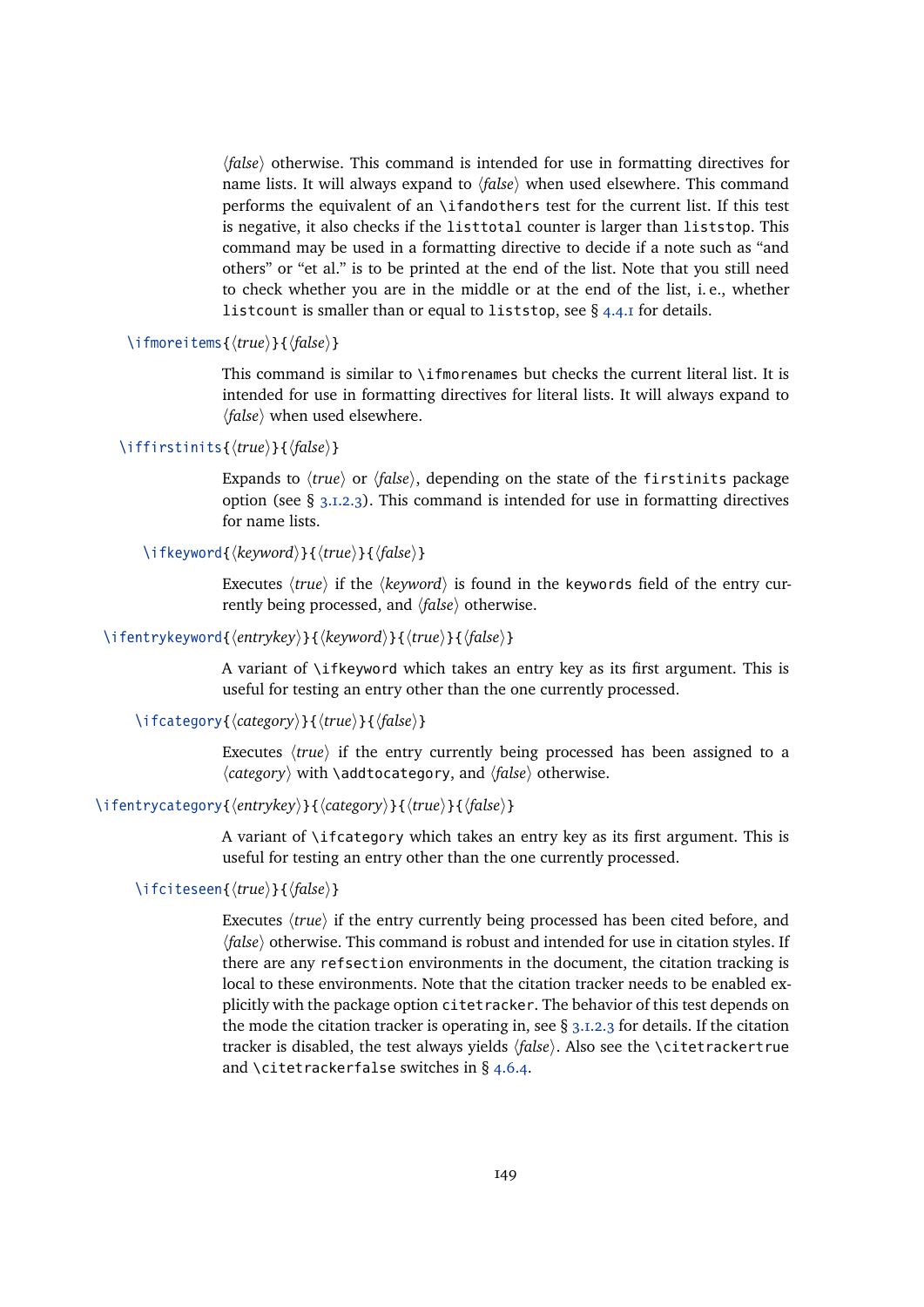\ifentryseen{*\entrykey*}}{*\true*}}{*\false*}}

A variant of \ifciteseen which takes an entry key as its first argument. Since the  $\langle$ *entrykey*) is expanded prior to performing the test, it is possible to test for entry keys in a field such as xref:

\ifentryseen{\thefield{xref}}{true}{false}

Apart from the additional argument, \ifentryseen behaves like \ifciteseen.

# \ifciteibid{\*true*}}{\*false*}}

Expands to  $\langle true \rangle$  if the entry currently being processed is the same as the last one, and to  $\langle false \rangle$  otherwise. This command is intended for use in citation styles. If there are any refsection environments in the document, the tracking is local to these environments. Note that the 'ibidem' tracker needs to be enabled explicitly with the package option ibidtracker. The behavior of this test depends on the mode the tracker is operating in, see  $\S$  [3.1.2.3](#page-53-0) for details. If the tracker is disabled, the test always yields  $\langle false \rangle$ . Also see the \citetrackertrue and \citetrackerfalse switches in § [4.6.4.](#page-154-0)

### \ifciteidem{*(true*)}{*(false)*}

Expands to  $\langle true \rangle$  if the primary name (i. e., the author or editor) in the entry currently being processed is the same as the last one, and to  $\langle false \rangle$  otherwise. This command is intended for use in citation styles. If there are any refsection environments in the document, the tracking is local to these environments. Note that the 'idem' tracker needs to be enabled explicitly with the package option idemtracker. The behavior of this test depends on the mode the tracker is operating in, see  $\S$  [3.1.2.3](#page-53-0) for details. If the tracker is disabled, the test always yields *\false*}. Also see \citetrackertrue and \citetrackerfalse in § [4.6.4.](#page-154-0)

## \ifopcit{\*true*}}{\*false*}}

This command is similar to \ifciteibid except that it expands to  $\langle true \rangle$  if the entry currently being processed is the same as the last one *by this author or editor*. Note that the 'opcit' tracker needs to be enabled explicitly with the package option opcittracker. The behavior of this test depends on the mode the tracker is operating in, see  $\S$  [3.1.2.3](#page-53-0) for details. If the tracker is disabled, the test always yields  $\{false\}$ . Also see the \citetrackertrue and \citetrackerfalse switches in § [4.6.4.](#page-154-0)

#### $\iint{occit}{\langle true \rangle}{\{\langle false \rangle\}}$

This command is similar to \ifopcit except that it also compares the  $\langle postnote \rangle$ arguments and expands to  $\langle true \rangle$  only if they match and are numerical (in the sense of \ifnumerals from § [4.6.2\)](#page-145-0), i.e., \ifloccit will yield true if the citation refers to the same page cited before. Note that the 'loccit' tracker needs to be enabled explicitly with the package option loccittracker. The behavior of this test depends on the mode the tracker is operating in, see § [3.1.2.3](#page-53-0) for details. If the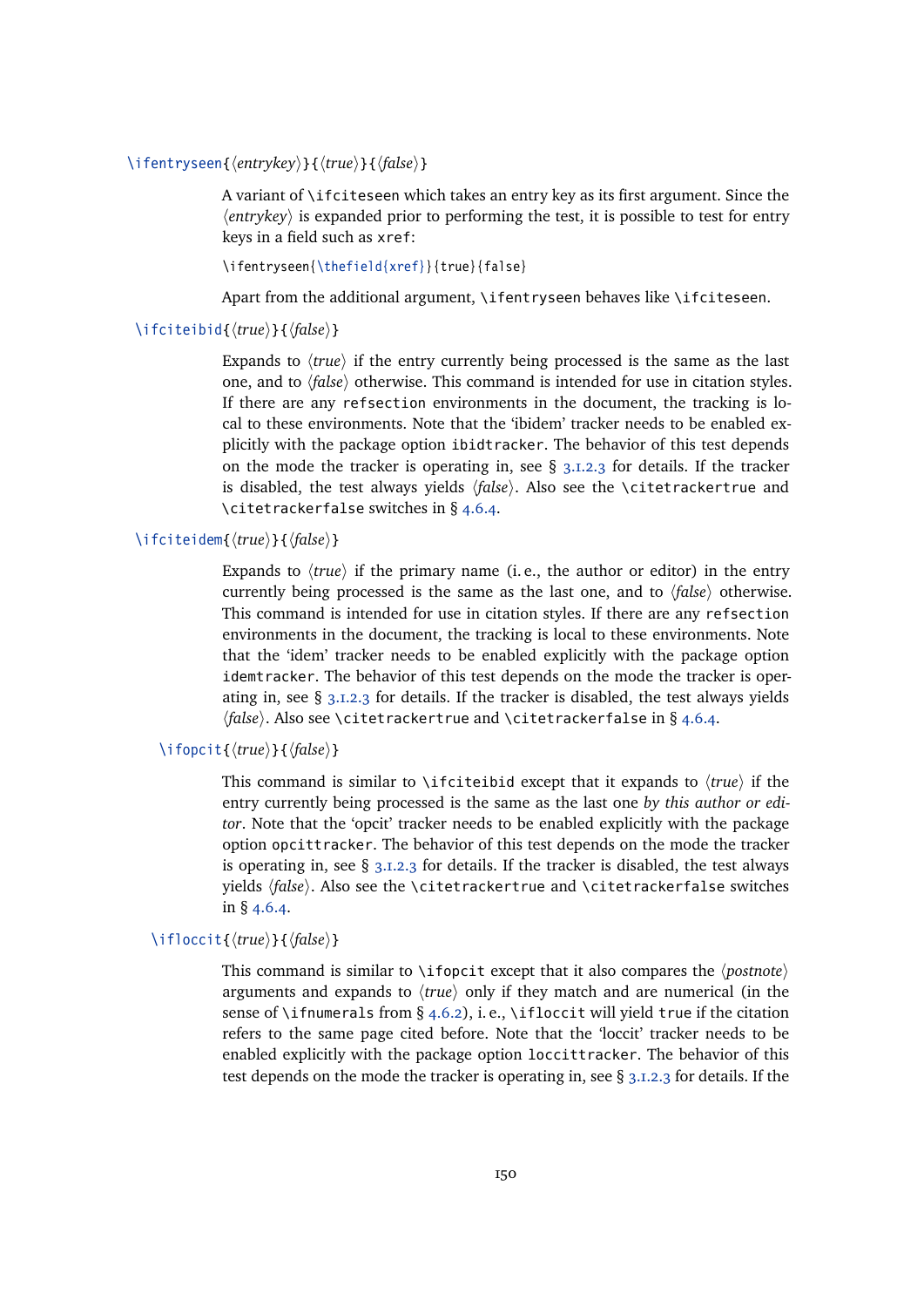tracker is disabled, the test always yields  $\langle false \rangle$ . Also see the \citetrackertrue and \citetrackerfalse switches in § [4.6.4.](#page-154-0)

# \iffirstonpage{*\true*}}{*\false*}}

The behavior of this command is responsive to the package option pagetracker. If the option is set to page, it expands to  $\langle true \rangle$  if the current item is the first one on the page, and to  $\langle false \rangle$  otherwise. If the option is set to spread, it expands to  $\langle true \rangle$  if the current item is the first one on the double-page spread, and to  $\langle false \rangle$ otherwise. If the page tracker is disabled, this test always yields  $\langle false \rangle$ . Depending on the context, the 'item' may be a citation or an entry in the bibliography or the list of shorthands. Note that this test distinguishes between body text and footnotes. For example, if used in the first footnote on a page, it will expand to  $\langle true \rangle$  even if there is a citation in the body text prior to the footnote. Also see the \pagetrackertrue and \pagetrackerfalse switches in § [4.6.4.](#page-154-0)

\ifsamepage{*\instance 1*}}{*\instance 2*}}{*\true*}}{*\false*}}

This command expands to  $\langle true \rangle$  if two instances of a reference are located on the same page or double-page spread, and to  $\langle false \rangle$  otherwise. An instance of a reference may be a citation or an entry in the bibliography or the list of shorthands. These instances are identified by the value of the instcount counter, see § [4.10.5.](#page-188-0) The behavior of this command is responsive to the package option pagetracker. If this option is set to spread, \ifsamepage is in fact an 'if same spread' test. If the page tracker is disabled, this test always yields  $\langle false \rangle$ . The arguments  $\langle instance I \rangle$ and  $\langle$ *instance 2* $\rangle$  are treated as integer expressions in the sense of e-TeX's \numexpr. This implies that it is possible to make calculations within these arguments, for example:

\ifsamepage{\value{instcount}}{\value{instcount}-1}{true}{false}

Note that \value is not prefixed by \the and that the subtraction is included in the second argument in the above example. If  $\langle$ *instance 1* $\rangle$  or  $\langle$ *instance 2* $\rangle$  is an invalid number (for example, a negative one), the test yields  $\langle false \rangle$ . Also note that this test does not distinguish between body text and footnotes. Also see the \pagetrackertrue and \pagetrackerfalse switches in § [4.6.4.](#page-154-0)

\ifinteger{ $\langle string \rangle$ }{ $\langle true \rangle$ }{ $\langle false \rangle$ }

Executes  $\langle true \rangle$  if the  $\langle string \rangle$  is a positive integer, and  $\langle false \rangle$  otherwise. This command is robust.

\ifnumeral{*\tring*}}{*\true*}}{*\false*}}

Executes  $\langle true \rangle$  if the  $\langle string \rangle$  is an Arabic or Roman numeral, and  $\langle false \rangle$  otherwise. This command is robust. See also \DeclareNumChars and \NumCheckSetup in § [4.6.4.](#page-154-0)

# \ifnumerals{\*false*}}{\*frue*}}{\*false*}}

Executes  $\langle true \rangle$  if the  $\langle string \rangle$  is a range or a list of Arabic or Roman numerals, and  $\langle false \rangle$  otherwise. This command is robust. In contrast to \ifnumeral,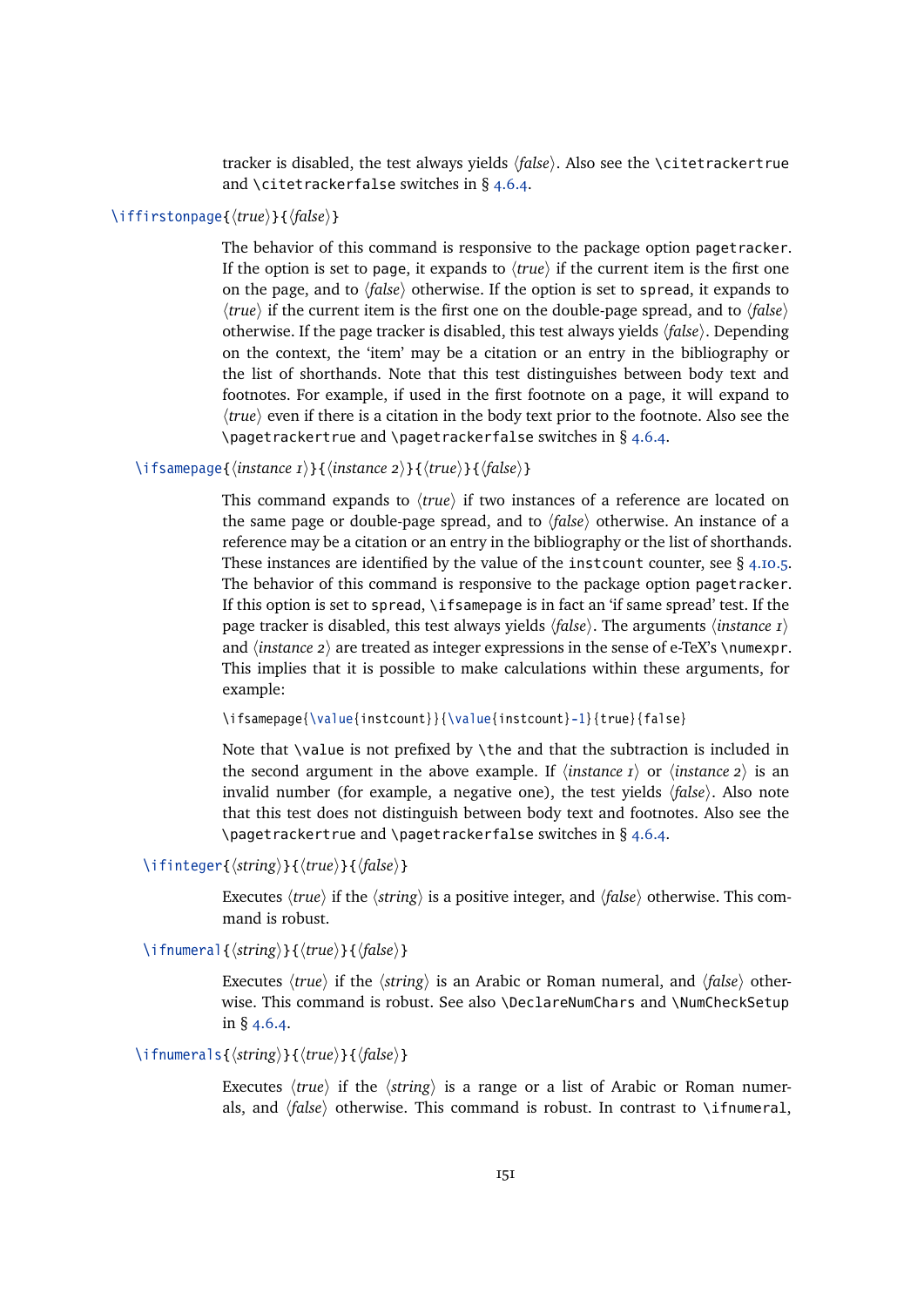it will also execute  $\langle true \rangle$  with arguments like "52–58", " $14/15$ ", "1, 3, 5", and so on. See also \DeclareNumChars, \DeclareRangeChars, \DeclareRangeCommands, and \NumCheckSetup in § [4.6.4.](#page-154-0)

\ifpages{\*{string*}}{\*{true*}}{\*{false*}}

Similar to \ifnumerals, but also considers \DeclarePageCommands from § [4.6.4.](#page-154-0)

\iffieldint{\*field*\}{\true\}{\*false*\}

Similar to \ifinteger, but uses the value of a  $\langle field \rangle$  rather than a literal string in the test. If the  $\langle field \rangle$  is undefined, it executes  $\langle false \rangle$ .

\iffieldnum{\*field*\}{\true\}{\*false*\}

Similar to \ifnumeral, but uses the value of a  $\langle$ *field* $\rangle$  rather than a literal string in the test. If the  $\langle field \rangle$  is undefined, it executes  $\langle false \rangle$ .

\iffieldnums{\*field*\}{\*true*\}{\*false*\}

Similar to \ifnumerals, but uses the value of a  $\langle$ *field* $\rangle$  rather than a literal string in the test. If the  $\langle \text{field} \rangle$  is undefined, it executes  $\langle \text{false} \rangle$ .

\iffieldpages{\*field*}}{\*true*}}{\*false*}}

Similar to \ifpages, but uses the value of a  $\langle field \rangle$  rather than a literal string in the test. If the  $\langle field \rangle$  is undefined, it executes  $\langle false \rangle$ .

# \ifbibstring{ $\langle string \rangle$ }{ $\langle true \rangle$ }{ $\langle false \rangle$ }

Expands to  $\langle true \rangle$  if the  $\langle string \rangle$  is a known localization key, and to  $\langle false \rangle$  otherwise. The localization keys defined by default are listed in  $\S$  [4.9.2.](#page-172-0) New ones may be defined with \NewBibliographyString.

\ifbibxstring{*\tring*}}{*\true*}}{*\false*}}

Similar to  $\iint_{\mathbb{R}}$  bistring, but the  $\langle$ *string* $\rangle$  is expanded.

#### \iffieldbibstring{*\field*}}{*\true*}}{*\false*}}

Similar to \ifbibstring, but uses the value of a  $\langle$ *field* $\rangle$  rather than a literal string in the test. If the  $\langle field \rangle$  is undefined, it expands to  $\langle false \rangle$ .

\ifdriver{\*entrytype*}}{\*true*}}{\*false*}}

Expands to  $\langle true \rangle$  if a driver for the  $\langle entrytype \rangle$  is available, and to  $\langle false \rangle$  otherwise.

# \ifcapital{*\true*}}{*\false*}}

Executes  $\langle true \rangle$  if biblatex's punctuation tracker would capitalize a localization string at the current location, and *{false}* otherwise. This command is robust. It may be useful for conditional capitalization of certain parts of a name in a formatting directive.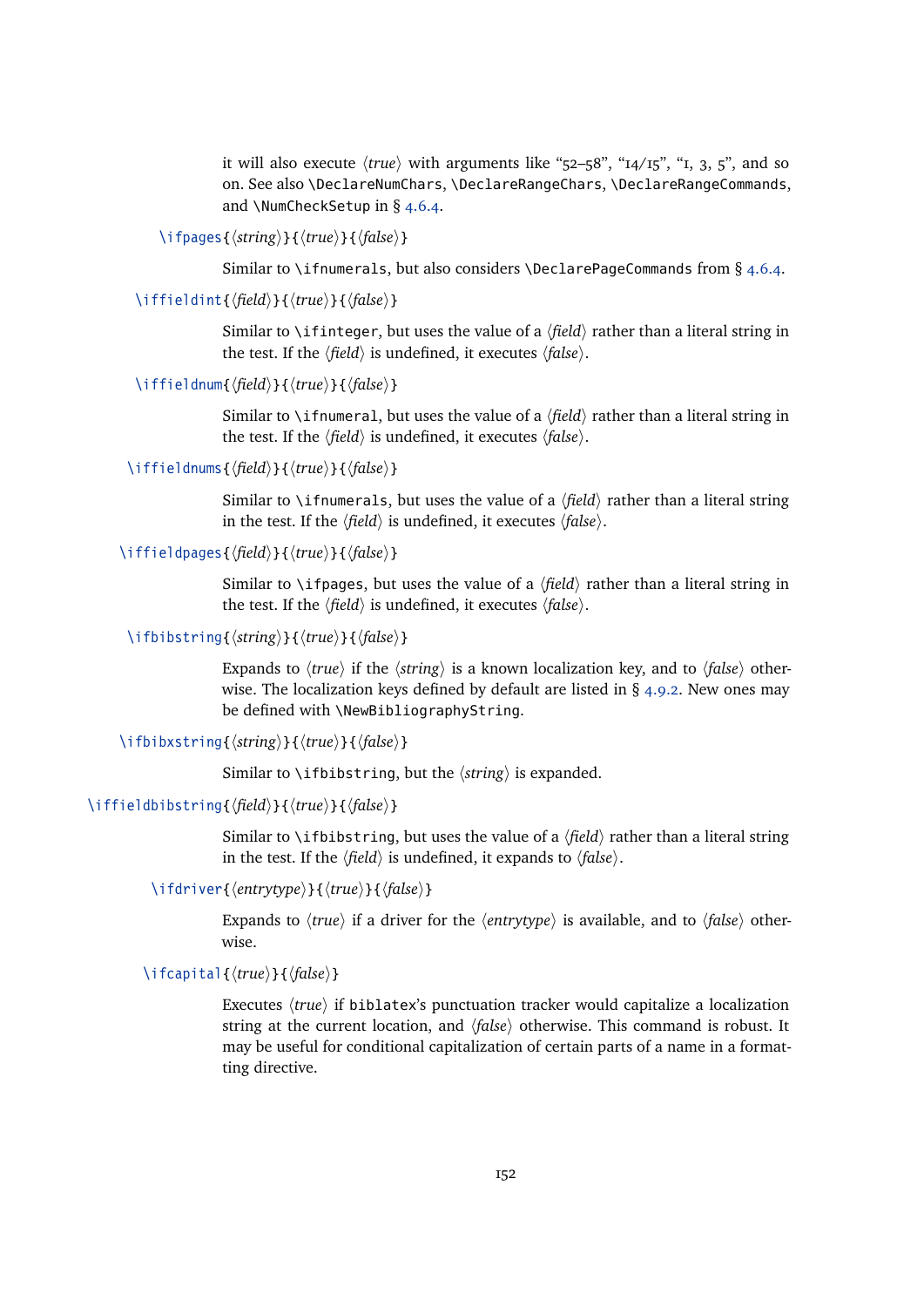# \ifcitation{*\true*}}{*\false*}}

Expands to  $\langle true \rangle$  when located in a citation, and to  $\langle false \rangle$  otherwise. Note that this command is responsive to the outermost context in which it is used. For example, if a citation command defined with \DeclareCiteCommand executes a driver defined with \DeclareBibliographyDriver, any \ifcitation tests in the driver code will yield  $\langle true \rangle$ . See § [4.11.6](#page-198-0) for a practical example.

#### \ifbibliography{ $\langle true \rangle$ }{ $\langle false \rangle$ }

Expands to  $\langle true \rangle$  when located in a bibliography, and to  $\langle false \rangle$  otherwise. Note that this command is responsive to the outermost context in which it is used. For example, if a driver defined with \DeclareBibliographyDriver executes a citation command defined with \DeclareCiteCommand, any \ifbibliography tests in the citation code will yield  $\langle true \rangle$ . See § [4.11.6](#page-198-0) for a practical example.

# \ifnatbibmode{*\true*}}{*\false*}}

Expands to  $\langle true \rangle$  or  $\langle false \rangle$  depending on the natbib option from § [3.1.1.](#page-42-0)

# \ifciteindex{\*true*}}{\*false*}}

Expands to  $\langle true \rangle$  or  $\langle false \rangle$  depending on the indexing option from § [3.1.2.1.](#page-43-0)

# \ifbibindex{\*true*}}{\*false*}}

Expands to  $\langle true \rangle$  or  $\langle false \rangle$  depending on the indexing option from § [3.1.2.1.](#page-43-0)

# \iffootnote{ $\langle true \rangle$ }{ $\langle false \rangle$ }

Expands to  $\langle true \rangle$  when located in a footnote, and to  $\langle false \rangle$  otherwise. Note that footnotes in minipage environments are considered to be part of the body text. This command will only expand to  $\langle true \rangle$  in footnotes a the bottom of the page and in endnotes as provided by the endnotes package.

- citecounter This counter indicates how many times the entry currently being processed is cited in the current reference section. Note that this feature needs to be enabled explicitly with the package option citecounter. If the option is set to context, citations in the body text and in footnotes are counted separately. In this case, citecounter will hold the value of the context it is used in.
- uniquename This counter refers to the labelname list. It is set on a per-name basis. Its value is Biber only 0 if the last name is unique, 1 if adding the other parts of the name (first name, prefix, suffix) as initials will make it unique, and 2 if the full name is required to disambiguate the name. This information is required by author-year and authortitle citation schemes which add additional parts of the name when citing different authors with the same last name. For example, if there is one 'John Doe' and one 'Edward Doe' in the list of references, this counter will be set to 1. If there is one 'John Doe' and one 'Jane Doe', the value of the counter will be 2. If the option is set to init/allinit/mininit, the counter will be limited to 1. This is useful for citations styles which use initials to disambiguate names but never print the full name in citations. If adding the initials is not sufficient to disambiguate the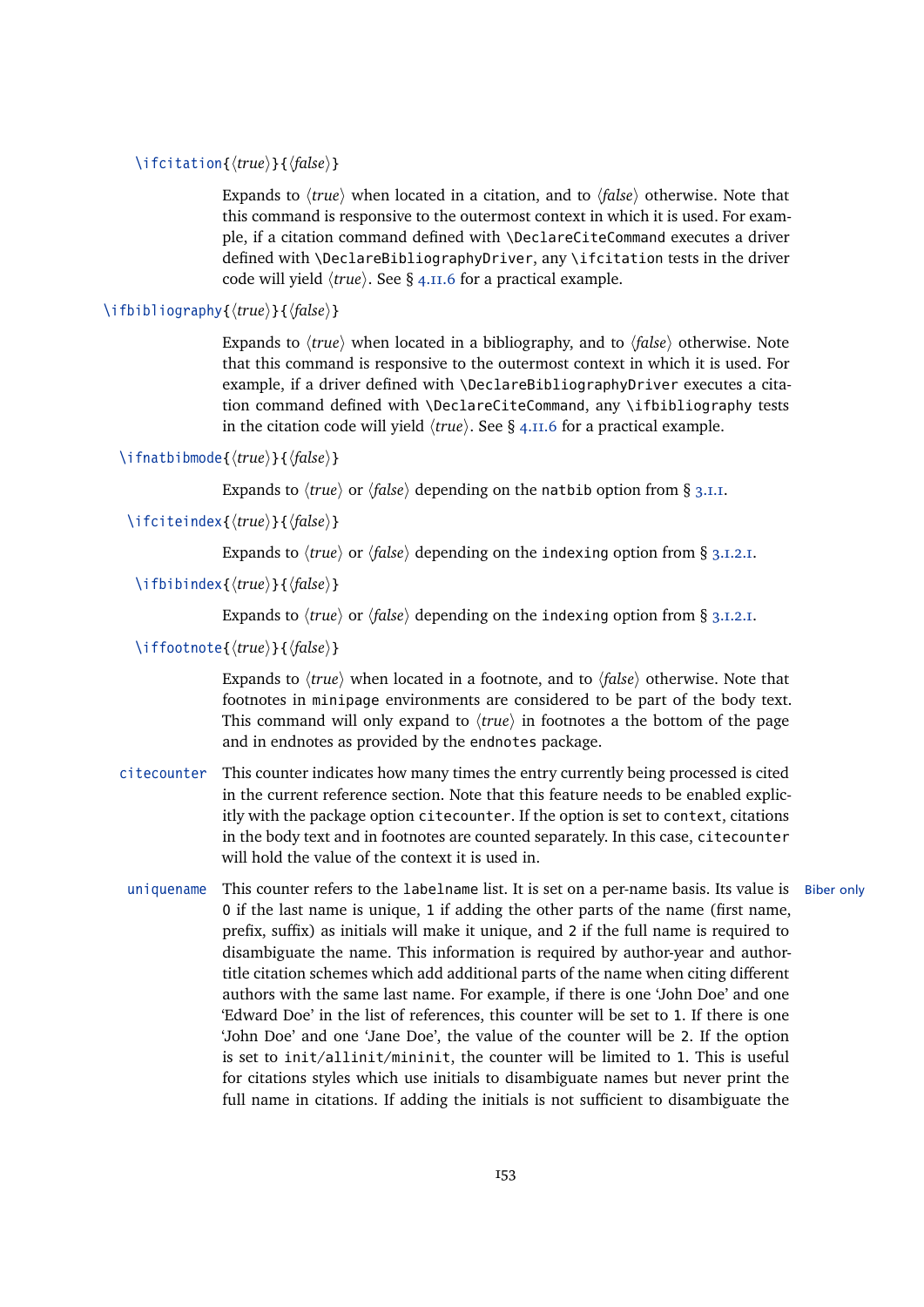name, uniquename will also be set to 0 for that name. This feature needs to be enabled explicitly with the package option uniquename. Note that the uniquename counter is local to \printnames and that it is only set for the labelname list and to the name list labelname has been derived from (typically author or editor). Its value is zero in any other context, i.e., it must be evaluated in the name formatting directives handling name lists. See § [4.11.4](#page-193-0) for further details and practical examples.

- uniquelist This counter refers to the labelname list. It is set on a per-field basis. Its value Biber only indicates the number of names required to disambiguate the name list if automatic maxnames/minnames truncation would lead to ambiguous citations. For example, if there is one work by 'Doe/Smith/Johnson' and another one by 'Doe/ Edwards/Williams', setting maxnames=1 would lead to 'Doe et al.' in both cases. In this case, uniquelist would be set to 2 on the labelname lists of both entries because at least the first two names are required to disambiguate them. Note that the uniquelist counter is local to \printnames and that it is only set for the labelname list and to the name list labelname has been derived from (typically author or editor). Its value is zero in any other context. If available, the uniquelist value will be used automatically by \printnames when processing the name list, i. e., it will automatically override maxnames/minnames. This feature needs to be enabled explicitly with the package option uniquelist. See  $\S$  [4.11.4](#page-193-0) for further details and practical examples.
- parenlevel The current nesting level of parentheses and/or brackets. This information is only available if the parentracker from § [3.1.2.3](#page-53-0) is enabled.

#### **4.6.3 Tests with \ifboolexpr and \ifthenelse**

The tests introduced in § [4.6.2](#page-145-0) may also be used with the \ifboolexpr command provided by the etoolbox package and the \ifthenelse command provided by the ifthen package. The syntax of the tests is slightly different in this case: the *h*  $\langle true \rangle$  and  $\langle false \rangle$  arguments are omitted from the test itself and passed to the \ifboolexpr or \ifthenelse command instead. Note that the use of these commands implies some processing overhead. If you do not need any boolean operators, it is more efficient to use the stand-alone tests from  $\S$  [4.6.2.](#page-145-0)

## \ifboolexpr{*\expression*}}{*\true*}}{*\false*}}

etoolbox command which allows for complex tests with boolean operators and grouping:

```
\ifboolexpr{ (
```
}

```
test {\ifnameundef{editor}}
             and
             not test {\iflistundef{location}}
           )
           or test {\iffieldundef{year}}
{...}
{...}
```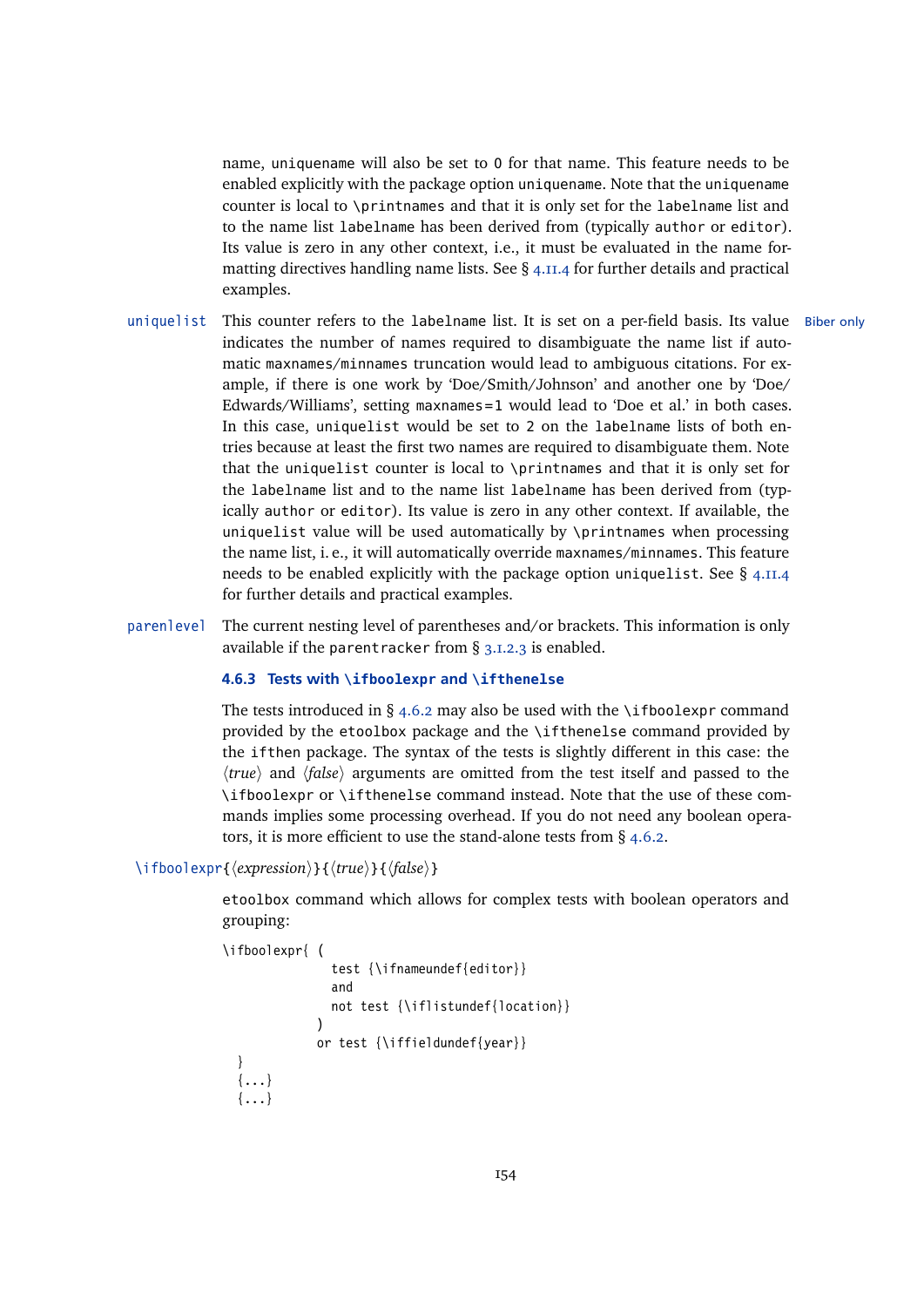### <span id="page-154-0"></span>\ifthenelse{*\tests*}}{*\true*}}{*\false*}}

ifthen command which allows for complex tests with boolean operators and grouping:

```
\ifthenelse{ \(
                  \ifnameundef{editor}
                  \and
                  \not \iflistundef{location}
              \setminus\or \iffieldundef{year}
  }
  {...}
  {...}
```
The additional tests provided by biblatex are only available when \ifboolexpr or \ifthenelse are used in citation commands and in the bibliography.

### **4.6.4 Miscellaneous Commands**

The section introduced miscellaneous commands and little helpers for use in bibliography and citation styles.

```
\langlenewbibmacro{\langlename\rangle}[\langlearguments\rangle][\langleoptional\rangle]{\langledefinition\rangle}
\newbibmacro*{\name}}[\arguments\end{\][\definition\}}
```
Defines a macro to be executed via \usebibmacro later. The syntax of this command is very similar to \newcommand except that  $\langle name \rangle$  may contain characters such as numbers and punctuation marks and does not start with a backslash. The optional argument  $\langle arguments \rangle$  is an integer specifying the number of arguments taken by the macro. If  $\langle$ *optional* $\rangle$  is given, it specifies a default value for the first argument of the macro, which automatically becomes an optional argument. In contrast to \newcommand, \newbibmacro issues a warning message if the macro is already defined, and automatically falls back to \renewbibmacro. As with \newcommand, the regular variant of this command uses the \long prefix in the definition while the starred one does not. If a macro has been declared to be long, it may take arguments containing \par tokens. \newbibmacro and \renewbibmacro are provided for convenience. Style authors are free to use \newcommand or \def instead. However, note that most shared definitions found in biblatex.def are defined with \newbibmacro, hence they must be used and modified accordingly.

```
\renewbibmacro{\name}}[\arguments\renewalleriginal\jeval{harger}}
\renewbibmacro*{\name}}[\arguments\dillarginglefinition\}}
```
Similar to \newbibmacro but redefines  $\langle name \rangle$ . In contrast to \renewcommand, \renewbibmacro issues a warning message if the macro is undefined, and automatically falls back to \newbibmacro.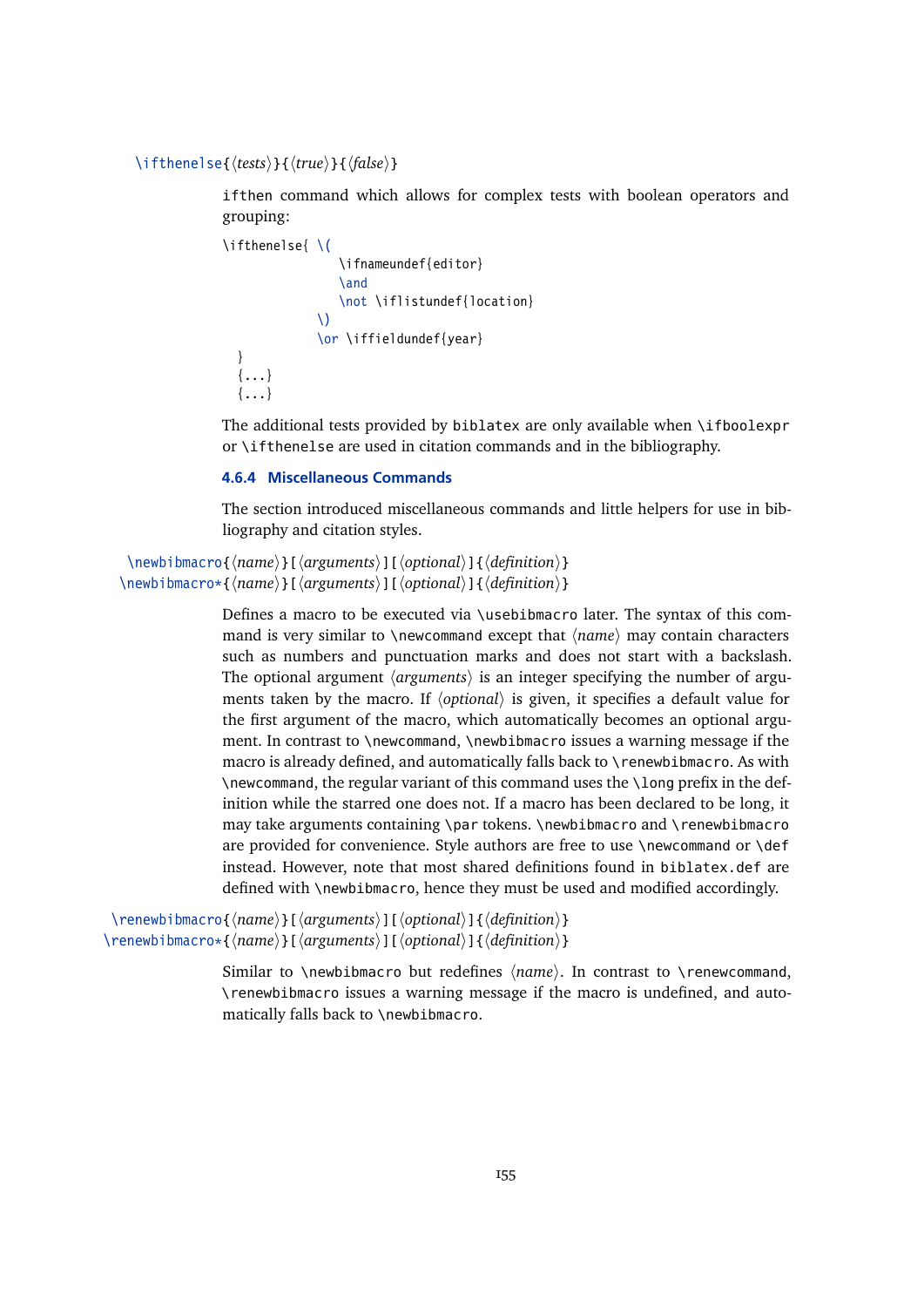```
\providebibmacro{\langle name \rangle}[\langle arguments \rangle][\langle optimal \rangle]{\langle definition \rangle}
\providebibmacro*{\langle name \rangle}[\langle arguments \rangle][\langle optimal \rangle]{\langle definition \rangle}
```
Similar to \newbibmacro but only defines *(name*) if it is undefined. This command is similar in concept to \providecommand.

\usebibmacro{*(name*)}

Executes the macro  $\langle name \rangle$ , as defined with  $\{\newline new \newline b \in \mathbb{N}\right\}$  and  $\newline$  are macro takes any arguments, they are simply appended after  $\langle name \rangle$ . \usebibmacro is robust.

```
\savecommand{\command}}
\restorecommand{\command}}
```
These commands save and restore any  $\langle command \rangle$ , which must be a command name starting with a backslash. Both commands work within a local scope. They are mainly provided for use in localization files.

```
\savebibmacro{\name}}
\restorebibmacro{\langle name \rangle}
```
These commands save and restore the macro  $\langle name \rangle$ , where  $\langle name \rangle$  is the identifier of a macro defined with \newbibmacro. Both commands work within a local scope. They are mainly provided for use in localization files.

```
\savefieldformat[\/entry type}]{\format}}
\restorefieldformat[\\\tenty type\]{\\tenty format\}
```
These commands save and restore the formatting directive  $\langle format \rangle$ , as defined with \DeclareFieldFormat. Both commands work within a local scope. They are mainly provided for use in localization files.

```
\savelistformat[\lentry type}]{\format}}
\restorelistformat[\lentry type}]{\format}}
```
These commands save and restore the formatting directive h*format*i, as defined with \DeclareListFormat. Both commands work within a local scope. They are mainly provided for use in localization files.

```
\savenameformat[\lentry type}]{\format}}
\restorenameformat[\{entry type}]{\format}}
```
These commands save and restore the formatting directive  $\langle format \rangle$ , as defined with \DeclareNameFormat. Both commands work within a local scope. They are mainly provided for use in localization files.

\usedriver{*\code*}}{*\entrytype*}}

Executes the bibliography driver for an  $\langle$ *entrytype* $\rangle$ . Calling this command in the h*loopcode*i of a citation command defined with \DeclareCiteCommand is a simple way to print full citations similar to a bibliography entry. Commands such as \newblock, which are not applicable in a citation, are disabled automatically. Additional initialization commands may be passed as the  $\langle code \rangle$  argument. This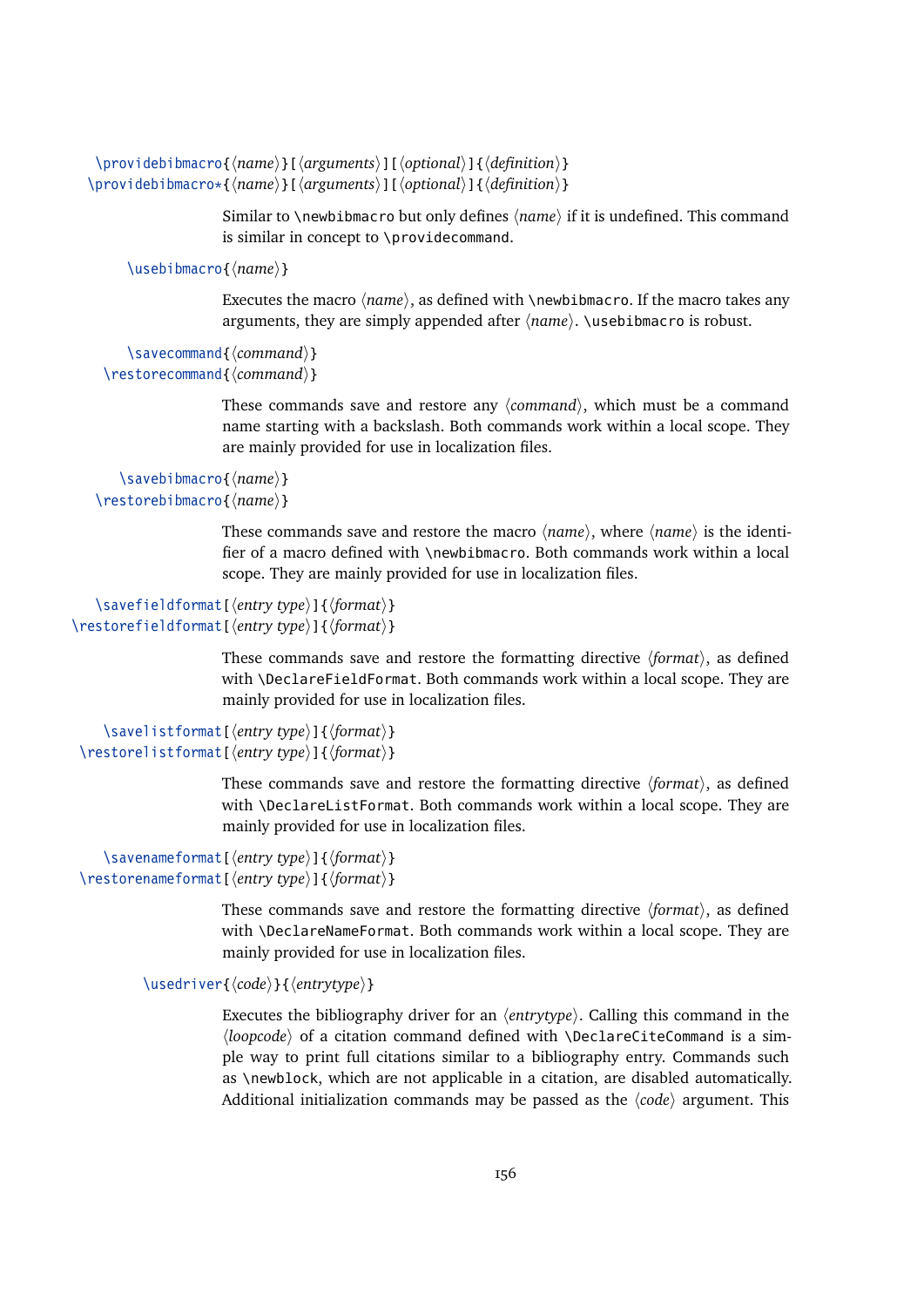argument is executed inside the group in which \usedriver runs the respective driver. Note that it is mandatory in terms of the syntax but may be left empty. Also note that this command will automatically switch languages if the babel package option is enabled.

# \bibhypertarget{\*name*}}{\*text*}}

A wrapper for hyperref's \hypertarget command. The  $\langle name \rangle$  is the name of the anchor, the  $\langle text \rangle$  is arbitrary printable text or code which serves as an anchor. If there are any refsection environments in the document, the  $\langle name \rangle$  is local to the current environment. If the hyperref package option is disabled or the hyperref package has not been loaded, this command will simply pass on its  $\langle text \rangle$  argument. See also the formatting directive bibhypertarget in § [4.10.4.](#page-185-0)

# \bibhyperlink{*\name*}}{*\text*}}

A wrapper for hyperref's \hyperlink command. The  $\langle name \rangle$  is the name of an anchor defined with \bibhypertarget, the  $\langle text \rangle$  is arbitrary printable text or code to be transformed into a link. If there are any refsection environments in the document, the  $\langle name \rangle$  is local to the current environment. If the hyperref package option is disabled or the hyperref package has not been loaded, this command will simply pass on its  $\langle text \rangle$  argument. See also the formatting directive bibhyperlink in § [4.10.4.](#page-185-0)

# \bibhyperref[\*{entrykey*}]{\*text*}}

Transforms  $\langle text \rangle$  into an internal link pointing to  $\langle entrykey \rangle$  in the bibliography. If  $\langle$ *entrykey* $\rangle$  is omitted, this command uses the key of the entry currently being processed. This command is employed to transform citations into clickable links pointing to the corresponding entry in the bibliography. The link target is marked automatically by biblatex. If there are multiple bibliographies in a document, the target will be the first occurence of  $\langle$ *entrykey* $\rangle$  in one of the bibliographies. If there are refsection environments, the links are local to the environment. See also the formatting directive bibhyperref in § [4.10.4.](#page-185-0)

# \ifhyperref{\*true*}}{\*false*}}

Expands to  $\langle true \rangle$  if the hyperref package option is enabled (which implies that the hyperref package has been loaded), and to  $\langle false \rangle$  otherwise.

# \docsvfield{*\field*}}

Similar to the \docsvlist command from the etoolbox package, except that it takes a field name as its argument. The value of this field is parsed as a commaseparated list. If the  $\langle field \rangle$  is undefined, this command expands to an empty string.

# \forcsvfield{*\handler*}}{*\field*}}

Similar to the \forcsvlist command from the etoolbox package, except that it takes a field name as its argument. The value of this field is parsed as a commaseparated list. If the  $\langle field \rangle$  is undefined, this command expands to an empty string.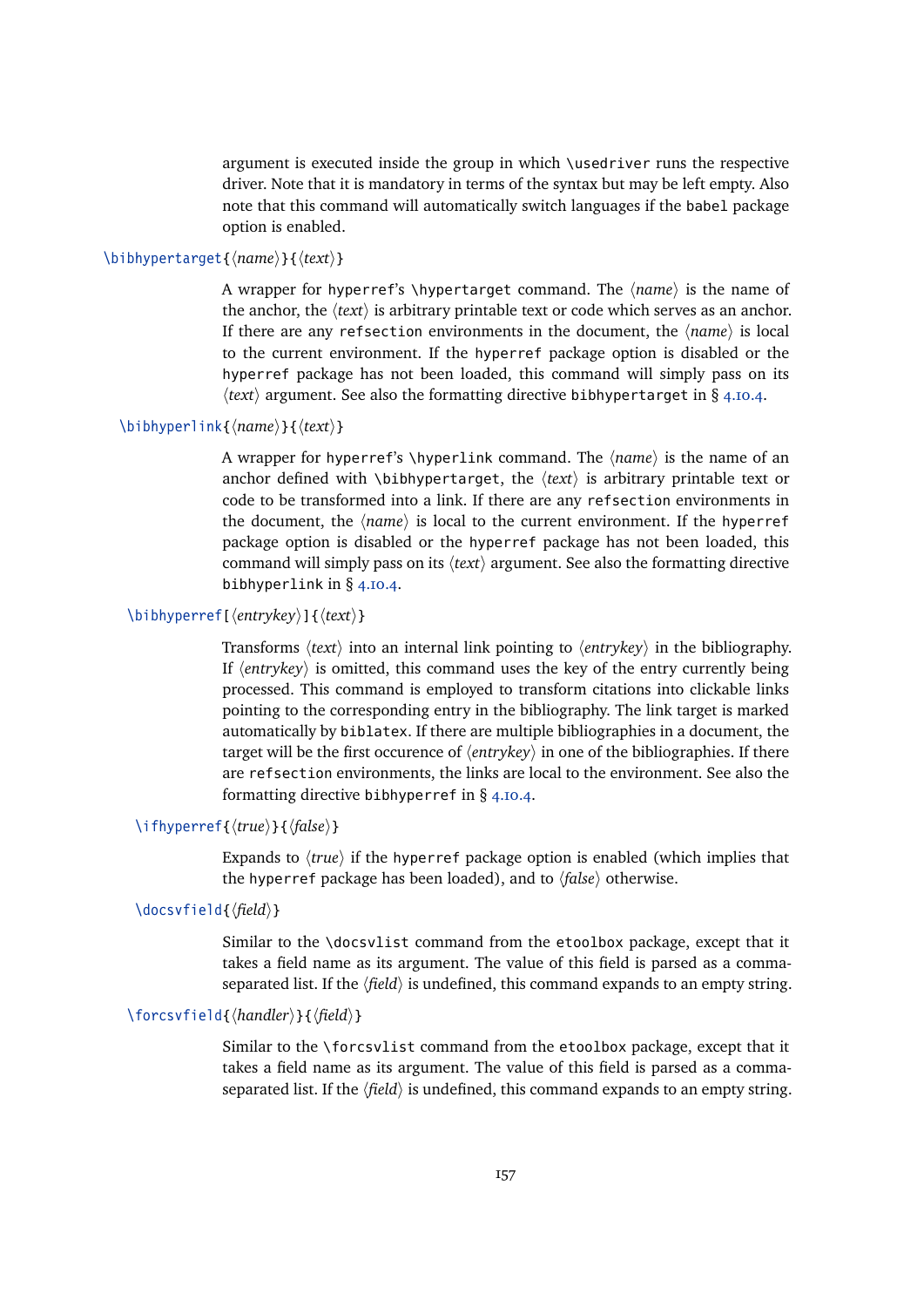#### \MakeCapital{h*text*i}

Similar to \MakeUppercase but only coverts the first printable character in  $\langle text \rangle$ to uppercase. Note that the restrictions that apply to \MakeUppercase also apply to this command. Namely, all commands in  $\langle text \rangle$  must either be robust or prefixed with \protect since the  $\langle text \rangle$  is expanded during capitalization. Apart from Ascii characters and the standard accent commands, this command also handles the active characters of the inputenc package as well as the shorthands of the babel package. If the  $\langle text \rangle$  starts with a control sequence, nothing is capitalized. This command is robust.

# \MakeSentenceCase{*\text*}} \MakeSentenceCase\*{\/text}}

Converts its *(text)* argument to sentence case, i. e., the first word is capitalized and the remainder of the string is converted to lowercase. This command is robust. The starred variant differs from the regular version in that it considers the language of the entry, as specified in the hyphenation field. It only converts the  $\langle text \rangle$  to sentence case if the hyphenation field is undefined or if it holds a language declared with \DeclareCaseLangs (see below).<sup>1</sup> Otherwise, the  $\langle text \rangle$  is not altered in any way. It is recommended to use \MakeSentenceCase\* rather than the regular variant in formatting directives. Both variants support the traditional BibTeX convention for bib files that anything wrapped in a pair of curly braces is not modified when changing the case. For example:

```
\MakeSentenceCase{an Introduction to LaTeX}
\MakeSentenceCase{an Introduction to {LaTeX}}
```
would yield:

An introduction to latex An introduction to LaTeX

In bib files designed with traditional BibTeX in mind, it has been fairly common to only wrap single letters in braces to prevent case-changing:

title = {An Introduction to  ${L}a{T}e{X}$ }

The problem with this convention is that the braces will suppress the kerning on both sides of the enclosed letter. It is preferable to wrap the entire word in braces as shown in the first example.

\mkpageprefix[ $\langle$ *pagination* $\rangle$ ][ $\langle$ *postpro* $\rangle$ ]{ $\langle$ *text* $\rangle$ }

This command is intended for use in field formatting directives which format the page numbers in the *(postnote)* argument of citation commands and the pages field of bibliography entries. It will parse its  $\langle text \rangle$  argument and prefix it with 'p.' or 'pp.' by default. The optional  $\langle$ *pagination* $\rangle$  argument holds the name of a field in-

<sup>1</sup> By default, converting to sentence case is enabled for the following language identifiers: american, british, canadian, english, australian, newzealand as well as the aliases USenglish and UKenglish. Use \DeclareCaseLangs to extend or change this list.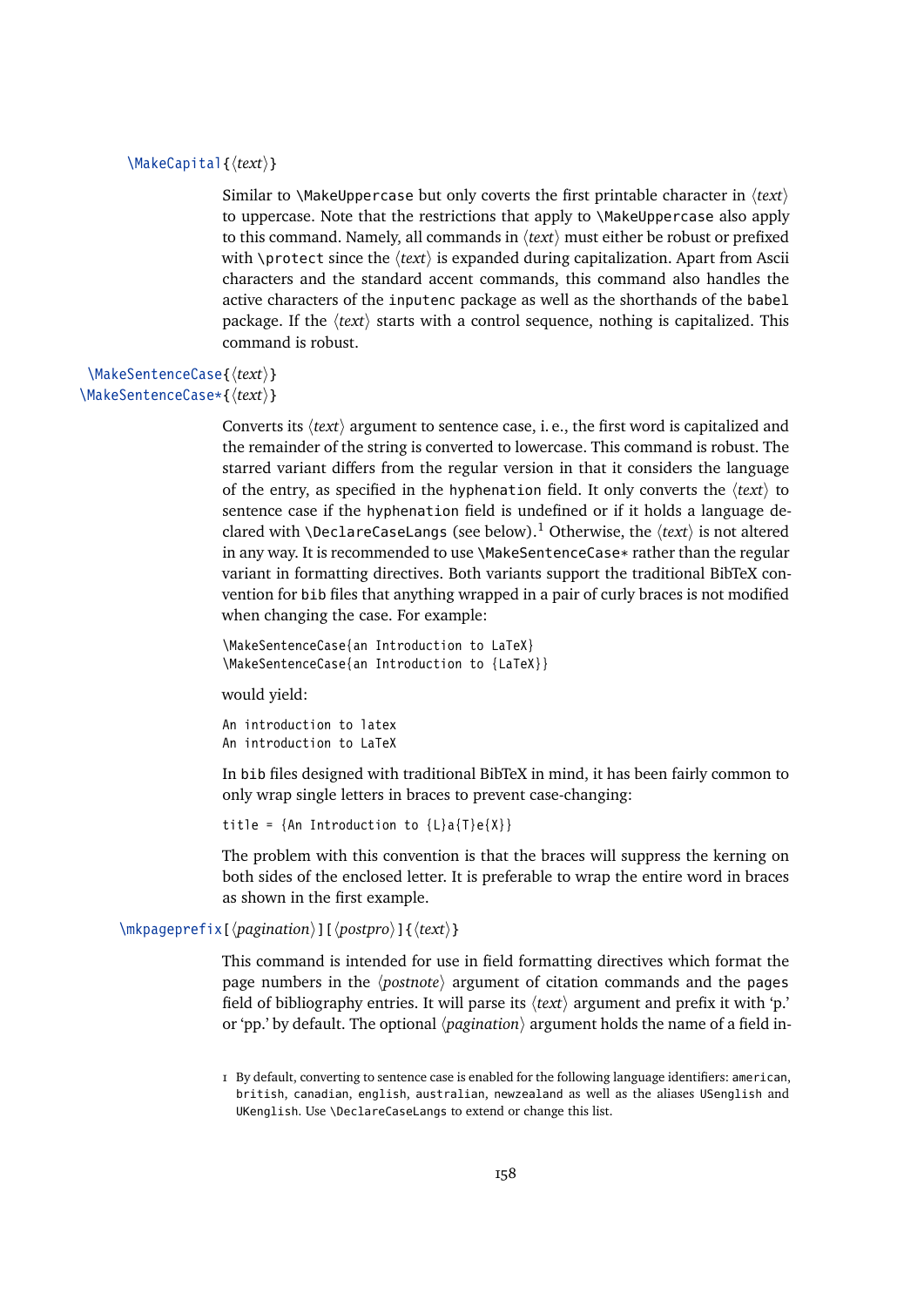| Input       | <b>Output</b>     |                  |                   |
|-------------|-------------------|------------------|-------------------|
|             | mincomprange=10   | mincomprange=100 | mincomprange=1000 |
| $11 - 15$   | $11 - 5$          | $11 - 15$        | 11–15             |
| 111-115     | $111 - 5$         | $111 - 5$        | 111–115           |
| 1111-1115   | $1111 - 5$        | $1111 - 5$       | $1111 - 5$        |
|             | maxcomprange=1000 | maxcomprange=100 | maxcomprange=10   |
| 1111-1115   | $1111 - 5$        | 1111-5           | $1111 - 5$        |
| 1111-1155   | $1111 - 55$       | 1111-55          | 1111-1155         |
| 1111 - 1555 | 1111–555          | 1111-1555        | 1111-1555         |
|             | mincompwidth=1    | mincompwidth=10  | mincompwidth=100  |
| 1111-1115   | $1111 - 5$        | 1111-15          | 1111-115          |
| 1111-1155   | 1111–55           | 1111–55          | 1111–155          |
| 1111 - 1555 | 1111–555          | 1111–555         | 1111–555          |

**Table 8: \mkcomprange setup**

dicating the pagination type. This may be either pagination or bookpagination, with pagination being the default. The spacing between the prefix and the  $\langle text \rangle$ may be modified by redefining \ppspace. The default is an unbreakable interword space. See §§ [2.3.10](#page-33-0) and [3.11.3](#page-109-0) for further details. See also \DeclareNumChars, \DeclareRangeChars, \DeclareRangeCommands, and \NumCheckSetup. The optional *(postpro)* argument specifies a macro to be used for post-processing the  $\langle text \rangle$ . If only one optional argument is given, it is taken as  $\langle$ *pagination* $\rangle$ . Here are two typical examples:

\DeclareFieldFormat{postnote}{\mkpageprefix[pagination]{#1}} \DeclareFieldFormat{pages}{\mkpageprefix[bookpagination]{#1}}

The optional argument pagination in the first example is omissible.

\mkpagetotal[ $\langle$ *pagination* $\rangle$ ][ $\langle$ *postpro* $\rangle$ ]{ $\langle$ *text* $\rangle$ }

This command is similar to \mkpageprefix except that it is intended for the pagetotal field of bibliography entries, i. e., it will print "123 pages" rather than "page  $123$ ". The optional  $\langle$ *pagination* $\rangle$  argument defaults to bookpagination. The spacing inserted between the pagination suffix and the  $\langle text \rangle$  may be modified by redefining the macro \ppspace. The optional  $\langle postpro \rangle$  argument specifies a macro to be used for post-processing the  $\langle text \rangle$ . If only one optional argument is given, it is taken as  $\langle$ *pagination* $\rangle$ . Here is a typical example:

\DeclareFieldFormat{pagetotal}{\mkpagetotal[bookpagination]{#1}}

The optional argument bookpagination is omissible in this case.

# \mkcomprange[ $\langle postpro \rangle$ ]{ $\langle text \rangle$ }

This command, which is intended for use in field formatting directives, will parse its  $\langle text \rangle$  argument for page ranges and compress them. For example, " $125$ – $129$ " may be formatted as "125–9". You may configure the behavior of \mkcomprange by adjusting the LaTeX counters mincomprange, maxcomprange, and mincompwidth, as illustrated in table 8. The default settings are 10, 100000, and 1, respectively.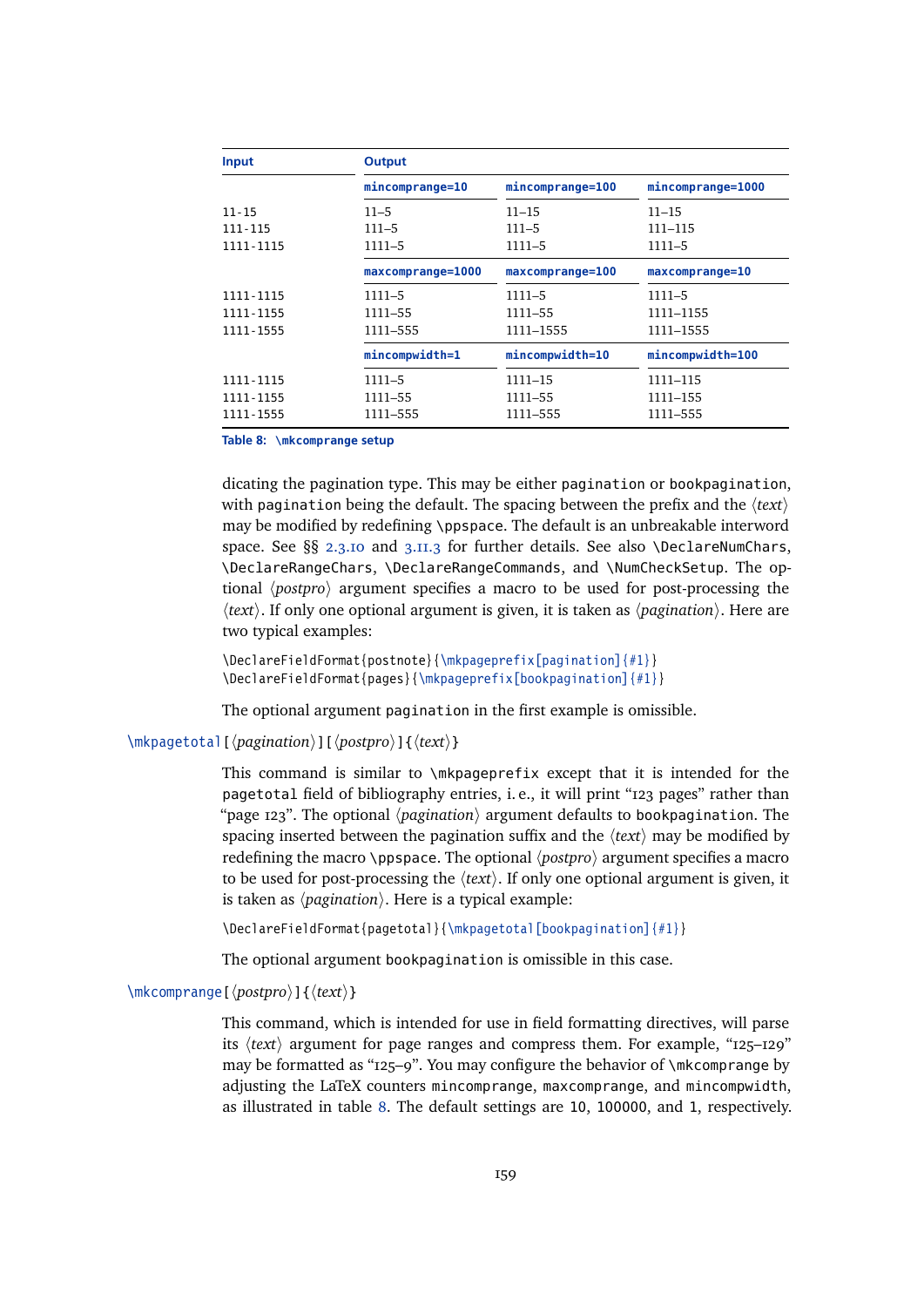This means that the command tries to compress as much as possible by default. Use \setcounter to adjust the parameters. The scanner recognizes \bibrangedash and hyphens as range dashes. It will normalize the dash by replacing any number of consecutive hyphens with \bibrangedash. Lists of ranges delimited with commas and/or semicolons are also supported. If you want to hide a character from the list/range scanner for some reason, wrap the character or the entire string in curly braces. The optional  $\langle postpro \rangle$  argument specifies a macro to be used for postprocessing the  $\text{text}$ . This is important if you want to combine \mkcomprange with other formatting macros which also need to parse their h*text*i argument, such as \mkpageprefix. Simply nesting these commands will not work as expected. Use the  $\langle postpro \rangle$  argument to set up the processing chain as follows:

\DeclareFieldFormat{postnote}{\mkcomprange[{\mkpageprefix[pagination]}]{#1}}

Note that \mkcomprange is executed first, using \mkpageprefix as post-processor. Also note that the  $\langle postpro \rangle$  argument is wrapped in an additional pair of braces. This is only required in this particular case to prevent LaTeX's optional argument scanner from getting confused by the nested brackets.

\mkfirstpage[ $\langle postpro \rangle$ ]{ $\langle text \rangle$ }

This command, which is intended for use in field formatting directives, will parse its *(text)* argument for page ranges and print the start page of the range only. The scanner recognizes \bibrangedash and hyphens as range dashes. Lists of ranges delimited with commas and/or semicolons are also supported. If you want to hide a character from the list/range scanner for some reason, wrap the character or the entire string in curly braces. The optional  $\langle postpro \rangle$  argument specifies a macro to be used for post-processing the  $\langle text \rangle$ . See \mkcomprange on how to use this argument.

```
\DeclareNumChars{\characters}}
\DeclareNumChars*{\characters}}
```
This command configures the \ifnumeral, \ifnumerals, and \ifpages tests from  $§$  [4.6.2.](#page-145-0) The setup will also affect \iffieldnum, \iffieldnums, \iffieldpages as well as \mkpageprefix and \mkpagetotal. The *\characters*} argument is an undelimited list of characters which are to be considered as being part of a number. The regular version of this command replaces the current setting, the starred version appends its argument to the current list. The default setting is:

```
\DeclareNumChars{.}
```
This means that a (section or other) number like '3.4.5' will be considered as a number. Note that Arabic and Roman numerals are detected by default, there is no need to declare them explicitly.

```
\DeclareRangeChars{(characters)}
\DeclareRangeChars*{\characters}}
```
This command configures the \ifnumerals and \ifpages tests from  $\S$  [4.6.2.](#page-145-0) The setup will also affect \iffieldnums and \iffieldpages as well as \mkpageprefix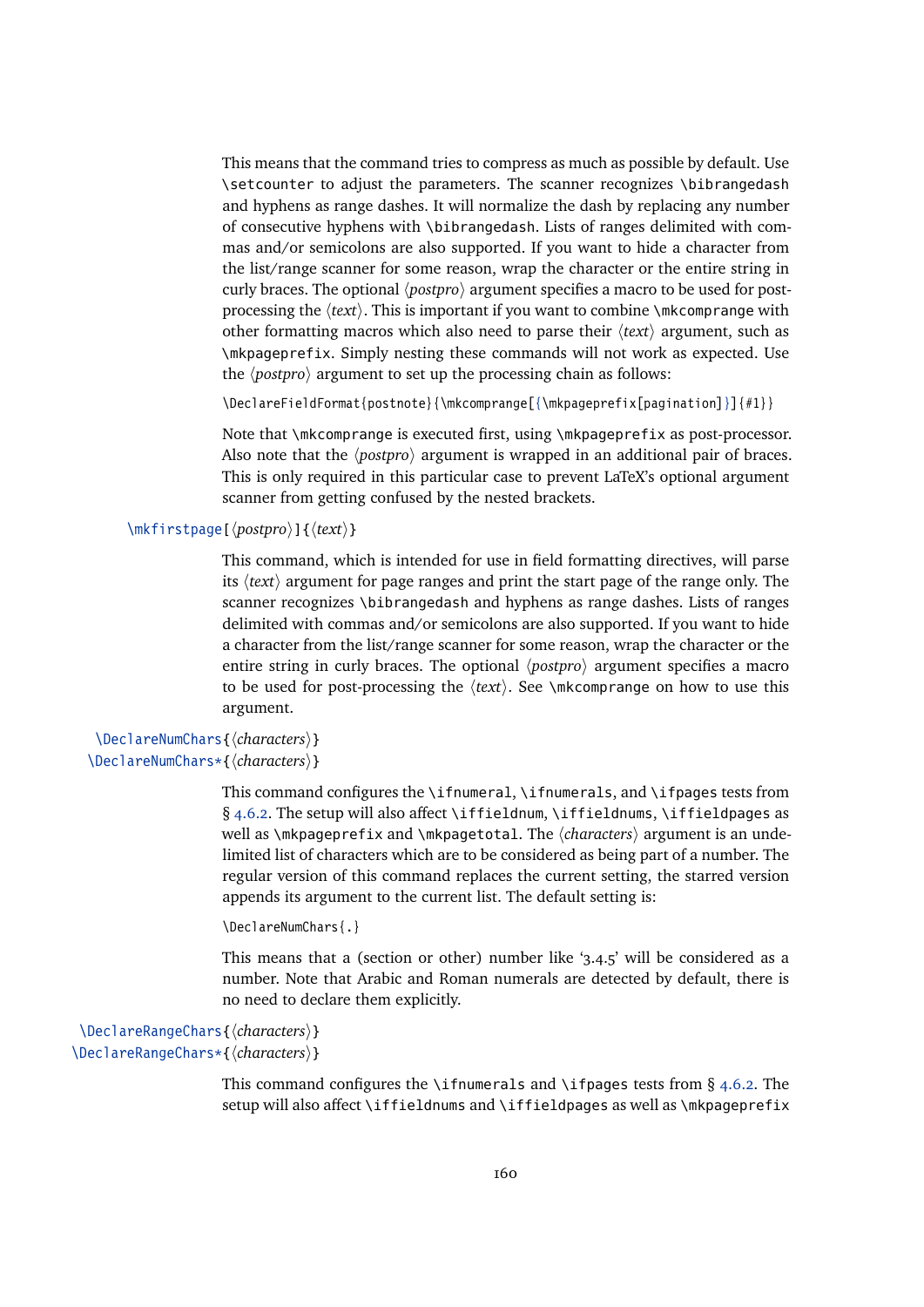and \mkpagetotal. The *(characters)* argument is an undelimited list of characters which are to be considered as range indicators. The regular version of this command replaces the current setting, the starred version appends its argument to the current list. The default setting is:

```
\DeclareRangeChars{~,;-+/}
```
This means that strings like '3-5', '35+', '8/9' and so on will be considered as a range by \ifnumerals and \ifpages. See also §§ [2.3.10](#page-33-0) and [3.11.3](#page-109-0) for further details.

\DeclareRangeCommands{*\commands*}} \DeclareRangeCommands\*{\*commands*}}

> This command is similar to  $\Delta$  beclareRangeChars, except that the  $\langle commands \rangle$ argument is an undelimited list of commands which are to be considered as range indicators. The regular version of this command replaces the current setting, the starred version appends its argument to the current list. The default list is rather long and should cover all common cases; here is a shorter example:

\DeclareRangeCommands{\&\bibrangedash\textendash\textemdash\psq\psqq}

See also §§ [2.3.10](#page-33-0) and [3.11.3](#page-109-0) for further details.

```
\DeclarePageCommands{\commands}}
\DeclarePageCommands*{\commands}}
```
This command is similar to  $\Delta$ -DeclareRangeCommands, except that it only affects the \ifpages and \iffieldpages tests but not \ifnumerals and \iffieldnums. The default setting is:

\DeclarePageCommands{\pno\ppno}

```
\NumCheckSetup{\langle code \rangle}
```
Use this command to temporarily redefine any commands which interfere with the tests performed by \ifnumeral, \ifnumerals, and \ifpages from  $\S$  [4.6.2.](#page-145-0) The setup will also affect \iffieldnum, \iffieldnums, \iffieldpages as well as  $\mathcal{A}$  mkpageprefix and  $\mathcal{A}$  mkpagetotal. The  $\langle code \rangle$  will be executed in a group by these commands. Since the above mentioned commands will expand the string to be analyzed, it is possible to remove commands to be ignored by the tests by making them expand to an empty string. See also §§ [2.3.10](#page-33-0) and [3.11.3](#page-109-0) for further details.

\DeclareCaseLangs{\*languages*}} \DeclareCaseLangs\*{\*languages*}}

> Defines the list of languages which are considered by the \MakeSentenceCase\* command as it converts a string to sentence case. The *languages* argument is a comma-separated list of babel languages identifiers. The regular version of this command replaces the current setting, the starred version appends its argument to the current list. The default setting is: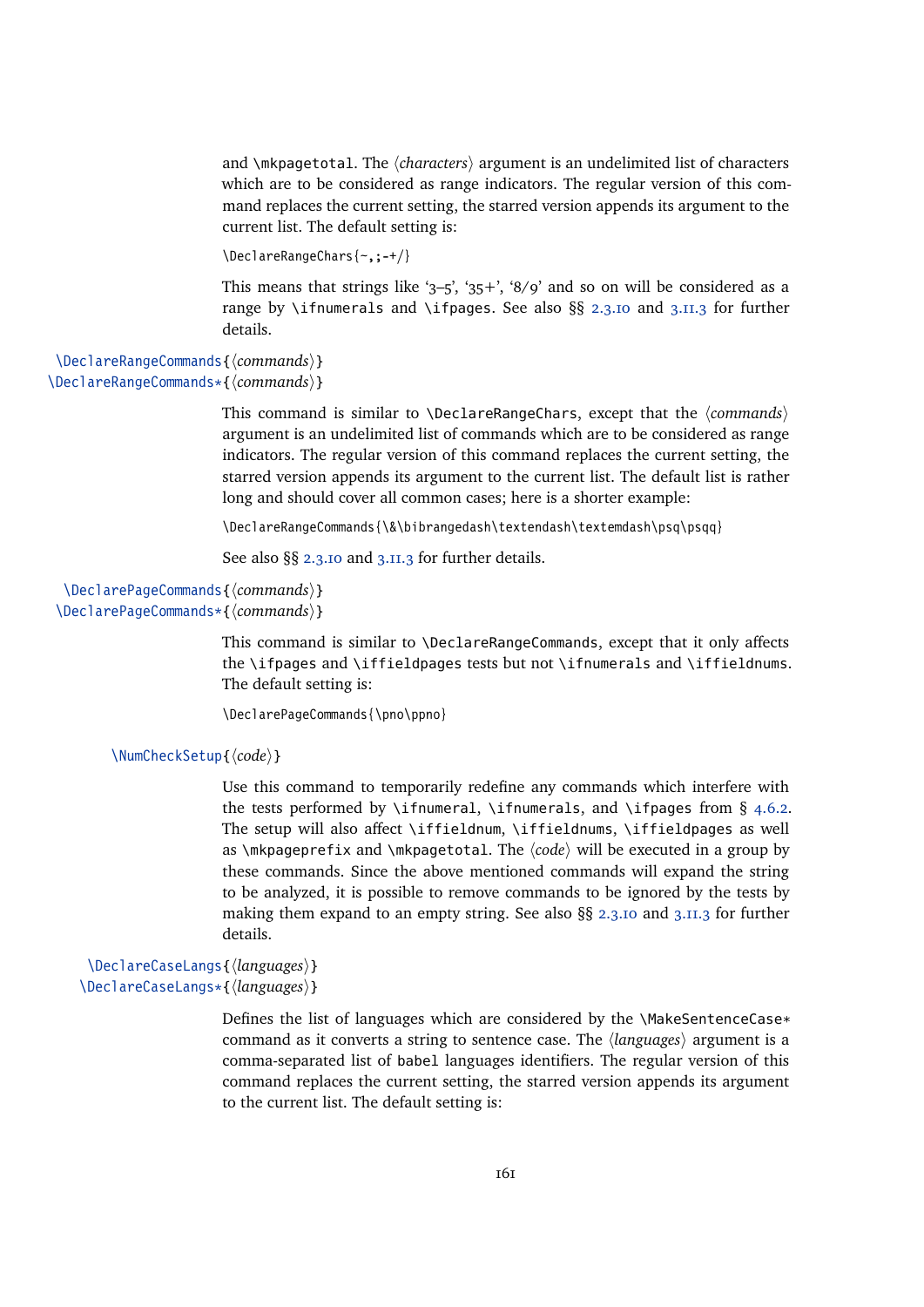```
\DeclareCaseLangs{%
  american,british,canadian,english,australian,newzealand,
  USenglish,UKenglish}
```
See the babel manual and table  $I$  for a list of languages identifiers.

#### \BibliographyWarning{*{message*}}

This command is similar to \PackageWarning but prints the entry key of the entry currently being processed in addition to the input line number. It may be used in the bibliography as well as in citation commands. If the  $\langle$ *message* $\rangle$  is fairly long, use \MessageBreak to include line breaks. Note that the standard \PackageWarning command does not provide a meaningful clue when used in the bibliography since the input line number is the line on which the \printbibliography command was given.

# \RequireBiber[h*severity*i]

This command is intended for use in cbx/bbx files and in the @preamble of bib files. It checks the selected backend and warns if it is not Biber. The optional  $\langle$ severity $\rangle$  argument is an integer specifying the severity. The value 1 triggers an informational message stating that Biber is recommended; 2 triggers a warning stating that Biber is required and the style/bib file may not work properly; 3 triggers an error stating that Biber is strictly required and the style/bib file will not work at all with any other backend. If  $\Re$  RequireBiber is used multiple times, the highest *\severity*} takes precedence. cbx/bbx files on the one hand and the @preamble snippets of all bib files on the other are tracked seperately. If the optional  $\langle severity \rangle$ argument is omitted, the default severity is 2 (warning).

\pagetrackertrue \pagetrackerfalse These commands activate or deactivate the citation tracker locally (this will affect the \iffirstonpage and \ifsamepage test from § [4.6.2\)](#page-145-0). They are intended for use in the definition of citation commands or anywhere in the document body. If a citation command is to be excluded from page tracking, use \pagetrackerfalse in the  $\langle precede \rangle$  argument of **\DeclareCiteCommand.** See § [4.3.1](#page-127-0) for details. Note that these commands have no effect if page tracking has been disabled globally.

\citetrackertrue \citetrackerfalse fect the \ifciteseen, \ifentryseen, \ifciteibid, and \ifciteidem tests from These commands activate or deactivate all citation trackers locally (this will af-§ [4.6.2\)](#page-145-0). They are intended for use in the definition of citation commands or anywhere in the document body. If a citation command is to be excluded from tracking, use \citetrackerfalse in the  $\langle precede \rangle$  argument of \DeclareCiteCommand. See  $\S$  [4.3.1](#page-127-0) for details. Note that these commands have no effect if tracking has been disabled globally.

#### \backtrackertrue \backtrackerfalse These commands activate or deactivate the backref tracker locally. They are intended for use in the definition of citation commands or anywhere in the document body. If a citation command is to be excluded from backtracking, use \backtrackerfalse in the *(precode*) argument of \DeclareCiteCommand. Note that these commands have no effect if the backref option has been not been set globally.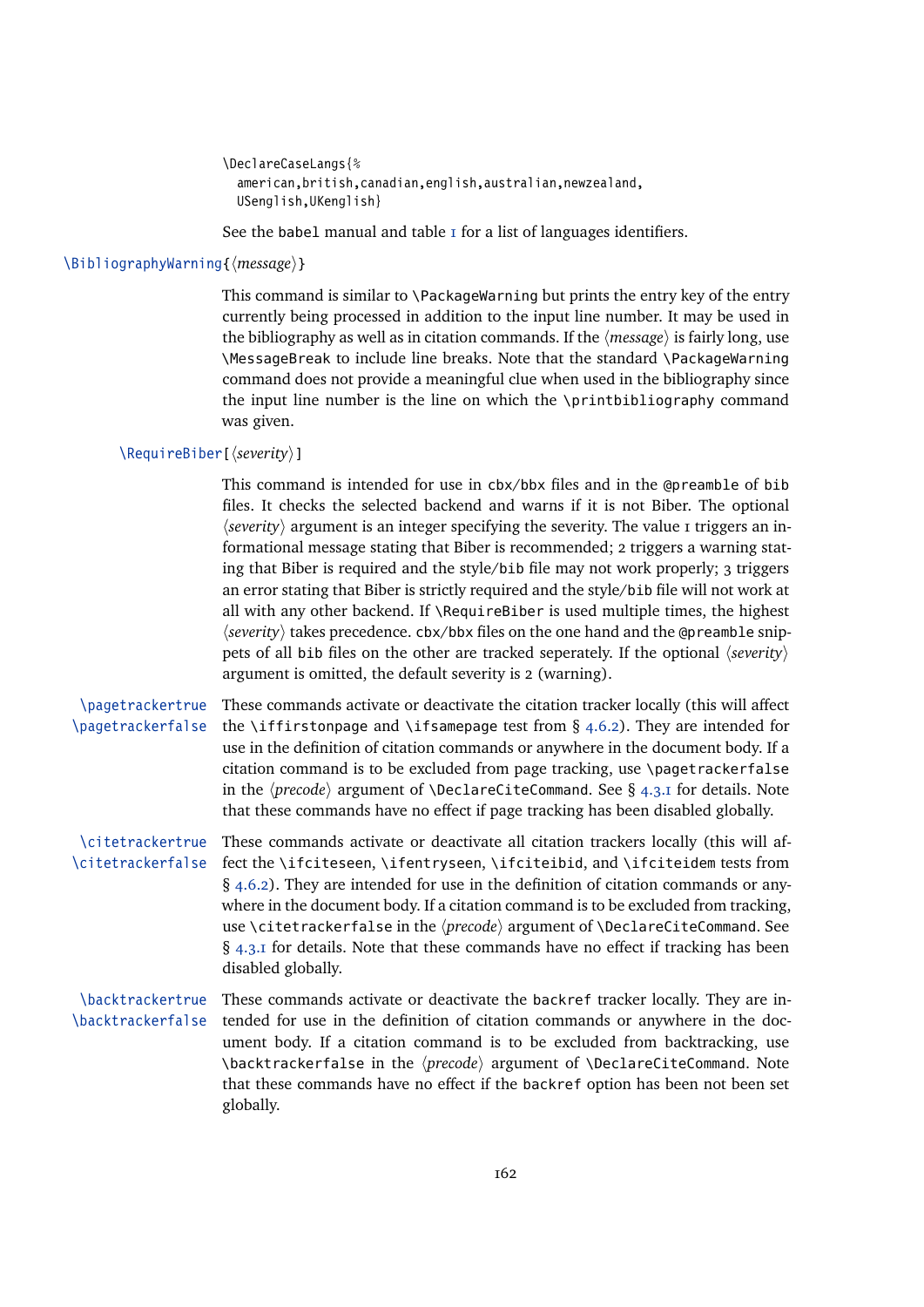#### <span id="page-162-0"></span>**4.7 Punctuation and Spacing**

The biblatex package provides elaborate facilities designed to manage and track punctuation and spacing in the bibliography and in citations. These facilities work on two levels. The high-level commands discussed in  $\S$  4.7.1 deal with punctuation and whitespace inserted by the bibliography style between the individual segments of a bibliography entry. The commands in §§ [4.7.2,](#page-163-0) [4.7.3,](#page-164-0) [4.7.4](#page-164-0) work at a lower level. They use TeX's space factor and modified space factor codes to track punctuation in a robust and efficient way. This way it is possible to detect trailing punctuation marks within fields, not only those explicitly inserted between fields. The same technique is also used for automatic capitalization of localization strings, see \DeclareCapitalPunctuation in § [4.7.5](#page-165-0) as well as § [4.8](#page-168-0) for details. Note that these facilities are only made available locally in citations and bibliographies. They will not affect any other part of a document.

#### **4.7.1 Block and Unit Punctuation**

The major segments of a bibliography entry are 'blocks' and 'units'. A block is the larger segment of the two, a unit is shorter or at most equal in length. For example, the values of fields such as title or note usually form a unit which is separated from subsequent data by a period or a comma. A block may comprise several fields which are treated as separate units, for example publisher, location, and year. The segmentation of an entry into blocks and units is at the discretion of the bibliography style. An entry is segmented by inserting \newblock and \newunit commands at suitable places and \finentry at the very end (see  $\S$  [4.2.3](#page-119-0) for an example). See also § [4.11.7](#page-199-0) for some practical hints.

- \newblock Records the end of a block. This command does not print anything, it merely marks the end of the block. The block delimiter \newblockpunct will be inserted by a subsequent \printtext, \printfield, \printlist, \printnames, or \bibstring command. You may use \newblock at suitable places without having to worry about spurious blocks. A new block will only be started by the next \printfield (or similar) command if this command prints anything. See § [4.11.7](#page-199-0) for further details.
- \newunit Records the end of a unit and puts the default delimiter \newunitpunct in the punctuation buffer. This command does not print anything, it merely marks the end of the unit. The punctuation buffer will be inserted by the next \printtext, \printfield, \printlist, \printnames, or \bibstring command. You may use \newunit after commands like \printfield without having to worry about spurious punctuation and whitespace. The buffer will only be inserted by the next \printfield or similar command if *both* fields are non-empty. This also applies to \printtext, \printlist, \printnames, and \bibstring. See § [4.11.7](#page-199-0) for further details.
- \finentry Inserts \finentrypunct. This command should be used at the very end of every bibliography entry.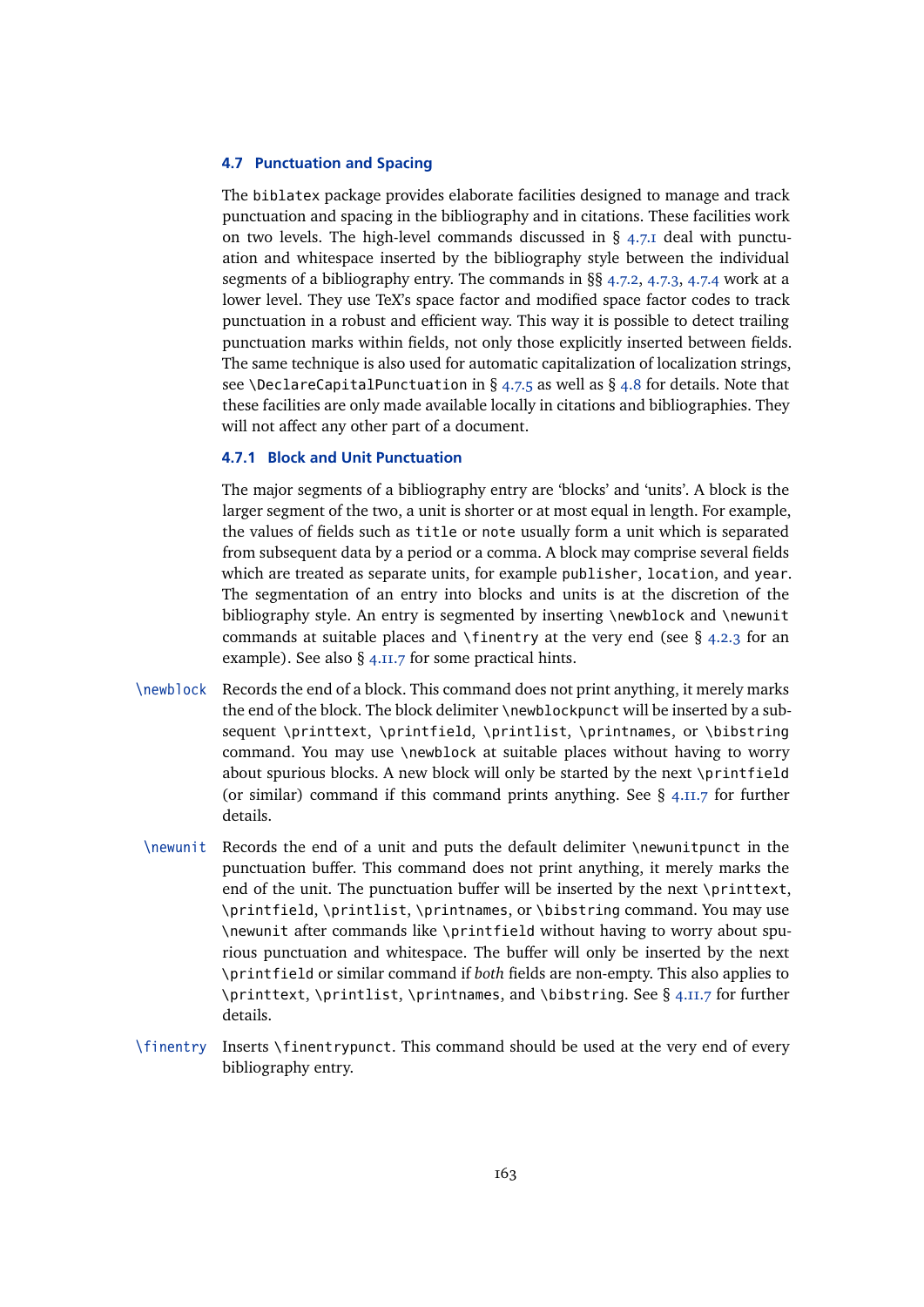```
\setunit{\punctuation}}
\setunit*{\punctuation\}
```
The \setunit command is similar to \newunit except that it uses  $\langle$  *punctuation* $\rangle$ instead of \newunitpunct. The starred variant differs from the regular version in that it checks if the last \printtext, \printfield, \printlist, \printnames, or \bibstring command did actually print anything. If not, it does nothing.

# \setpunctfont{\*/command*}}

This command, which is intended for use in field formatting directives, provides an alternative way of dealing with unit punctuation after a field printed in a different font (for example, a title printed in italics). The standard LaTeX way of dealing with this is adding a small amount of space, the so-called italic correction. This command allows adapting the punctuation to the font of the preceeding field. The  $\langle command \rangle$  should be a text font command which takes one argument, such as \emph or \textbf. This command will only affect punctuation marks inserted by one of the commands from § [4.7.3.](#page-164-0) The font adaption is applied to the next punctuation mark only and will be reset automatically thereafter. If you want to reset it manually before it takes effect, issue \resetpunctfont. If the punctfont package option is disabled, this command does nothing. Note that the \mkbibemph and \mkbibbold wrappers from § [4.10.4](#page-185-0) incorporate this feature by default.

\resetpunctfont This command resets the unit punctuation font defined with \setpunctfont before it takes effect. If the punctfont package option is disabled, this command does nothing.

#### **4.7.2 Punctuation Tests**

The following commands may be used to test for preceding punctuation marks at any point in citations and the bibliography.

\ifpunct{\*{true*}}{\*{false*}}

Executes  $\langle true \rangle$  if preceded by any punctuation mark except for an abbreviation dot, and *(false)* otherwise.

# \ifterm{*\true*}}{*\false*}}

Executes *(true)* if preceded by a terminal punctuation mark, and *(false)* otherwise. A terminal punctuation mark is any punctuation mark which has been registered for automatic capitalization, either with \DeclareCapitalPunctuation or by default, see § [4.7.5](#page-165-0) for details. By default, this applies to periods, exclamation marks, and question marks.

# \ifpunctmark{*\character*}}{*\true*}}{*\false*}}

Executes  $\langle true \rangle$  if preceded by the punctuation mark  $\langle character \rangle$ , and  $\langle false \rangle$  otherwise. The *(character)* may be a comma, a semicolon, a colon, a period, an exclamation mark, a question mark, or an asterisk. Note that a period denotes an end-ofsentence period. Use the asterisk to test for the dot after an abbreviation. If this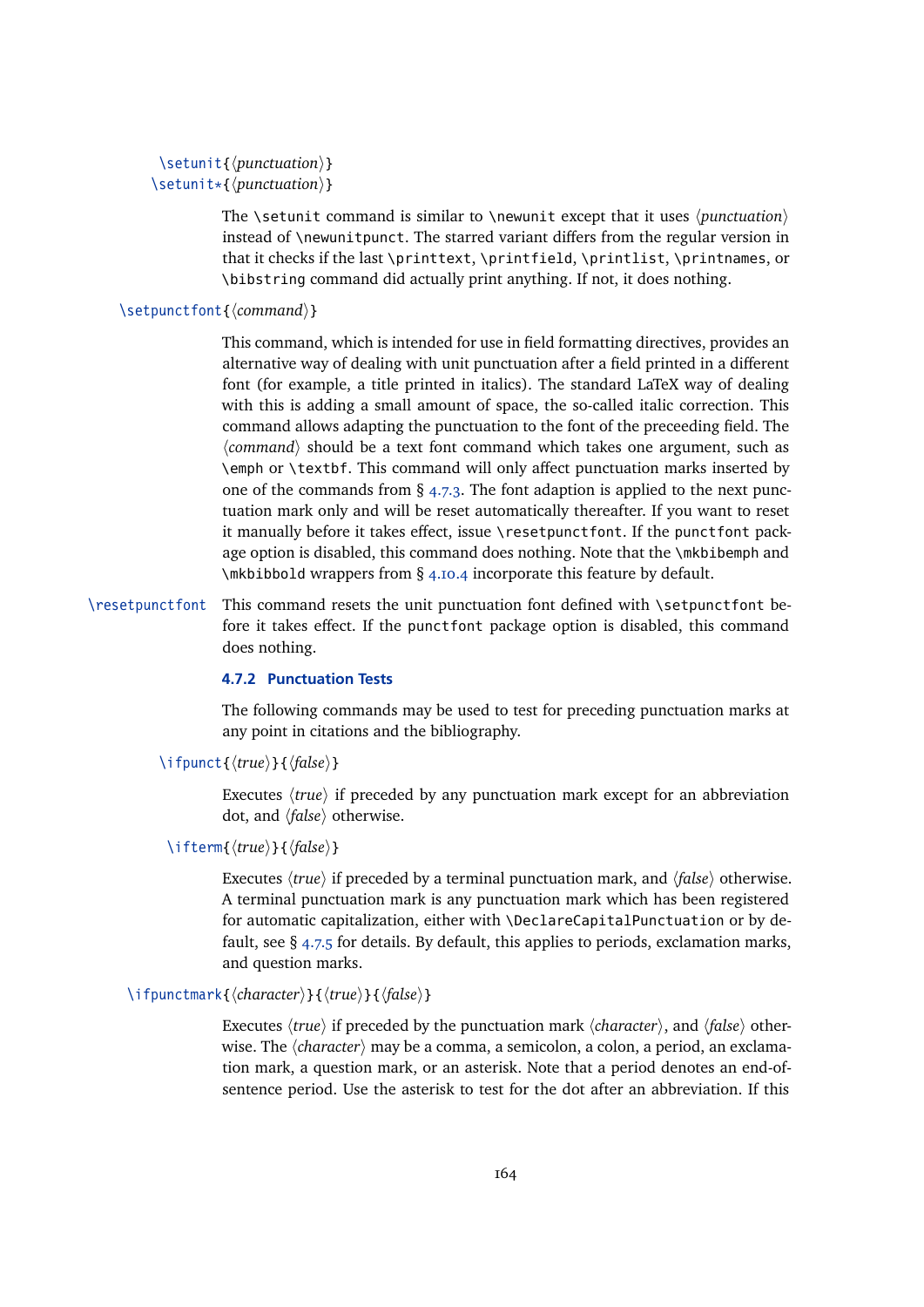<span id="page-164-0"></span>command is used in a formatting directive for name lists, i. e., in the argument to \DeclareNameFormat, the h*character*i may also be an apostrophe.

### **4.7.3 Adding Punctuation**

The following commands are designed to prevent double punctuation marks. Bibliography and citation styles should always use these commands instead of literal punctuation marks. All \add... commands in this section automatically remove preceding whitespace with \unspace (see  $\S$  4.7.4). Note that the behavior of all \add... commands discussed below is the package default, which is restored whenever biblatex switches languages. This behavior may be adjusted with \DeclarePunctuationPairs from § [4.7.5.](#page-165-0)

- \adddot Adds a period unless it is preceded by any punctuation mark. The purpose of this command is inserting the dot after an abbreviation. Any dot inserted this way is recognized as such by the other punctuation commands. This command may also be used to turn a previously inserted literal period into an abbreviation dot.
- \addcomma Adds a comma unless it is preceded by another comma, a semicolon, a colon, or a period.
- \addsemicolon Adds a semicolon unless it is preceded by a comma, another semicolon, a colon, or a period.
	- \addcolon Adds a colon unless it is preceded by a comma, a semicolon, another colon, or a period.
	- \addperiod Adds a period unless it is preceded by an abbreviation dot or any other punctuation mark. This command may also be used to turn a previously inserted abbreviation dot into a period, for example at the end of a sentence.
	- \addexclam Adds an exclamation mark unless it is preceded by any punctuation mark except for an abbreviation dot.
- \addquestion Adds a question mark unless it is preceded by any punctuation mark except for an abbreviation dot.
	- \isdot Turns a previously inserted literal period into an abbreviation dot. In contrast to \adddot, nothing is inserted if this command is not preceded by a period.
	- \nopunct Adds an internal marker which will cause the next punctuation command to print nothing.

# **4.7.4 Adding Whitespace**

The following commands are designed to prevent spurious whitespace. Bibliography and citation styles should always use these commands instead of literal whitespace. In contrast to the commands in §§ [4.7.2](#page-163-0) and 4.7.3, they are not restricted to citations and the bibliography but available globally.

\unspace Removes preceding whitespace, i. e., removes all skips and penalties from the end of the current horizontal list. This command is implicitly executed by all of the following commands.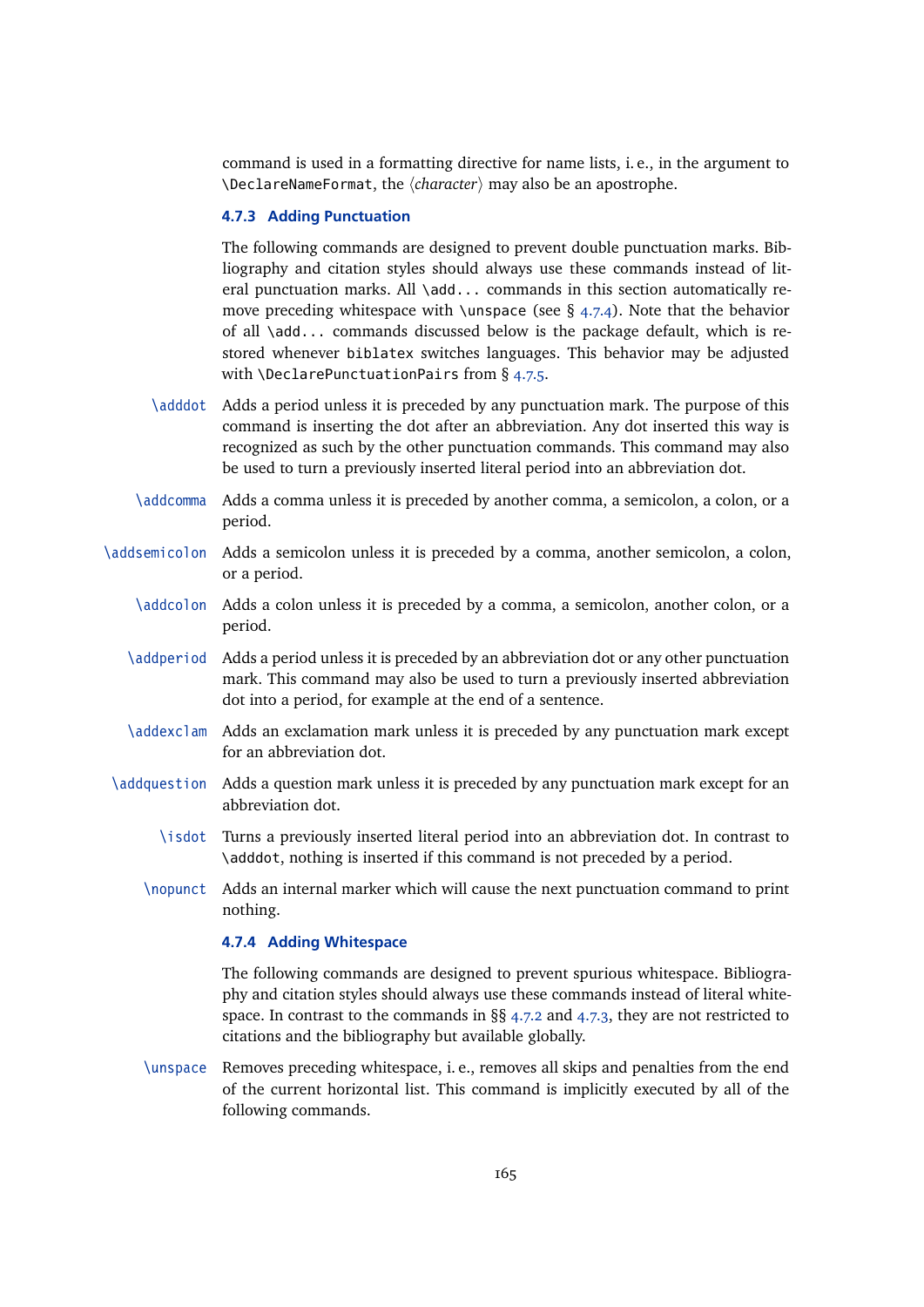<span id="page-165-0"></span>

|                                     | \addspace Adds a breakable interword space.                                                                                                                                                                                                                                                                                                       |
|-------------------------------------|---------------------------------------------------------------------------------------------------------------------------------------------------------------------------------------------------------------------------------------------------------------------------------------------------------------------------------------------------|
| <i><b>\addnbspace</b></i>           | Adds a non-breakable interword space.                                                                                                                                                                                                                                                                                                             |
| <i><u><b>Addthinspace</b></u></i>   | Adds a breakable thin space.                                                                                                                                                                                                                                                                                                                      |
| <i><u><b>Addnbthinspace</b></u></i> | Adds a non-breakable thin space. This is similar to $\setminus$ , and $\setminus$ thinspace.                                                                                                                                                                                                                                                      |
| \addlowpenspace                     | Adds a space penalized by the value of the lowname penalty counter, see $\S$ § 3.8.3<br>and 4.10.3 for details.                                                                                                                                                                                                                                   |
| \addhighpenspace                    | Adds a space penalized by the value of the highname penalty counter, see $\S$ § 3.8.3<br>and 4.10.3 for details.                                                                                                                                                                                                                                  |
| \addlpthinspace                     | Similar to \addlowpenspace but adds a breakable thin space.                                                                                                                                                                                                                                                                                       |
| <i><u><b>Addhpthinspace</b></u></i> | Similar to \addhighpenspace but adds a breakable thin space.                                                                                                                                                                                                                                                                                      |
| \addabbrvspace                      | Adds a space penalized by the value of the abbrypenalty counter, see $\S$ § 3.8.3 and<br>4.10.3 for details.                                                                                                                                                                                                                                      |
| <i><b>\addabthinspace</b></i>       | Similar to \addabbrvspace but using a thin space.                                                                                                                                                                                                                                                                                                 |
| \adddotspace                        | Executes \adddot and adds a space penalized by the value of the abbrypenalty<br>counter, see $\S$ § 3.8.3 and 4.10.3 for details.                                                                                                                                                                                                                 |
| \addslash                           | Adds a breakable slash. This command differs from the \slash command in the<br>LaTeX kernel in that a linebreak after the slash is not penalized at all.                                                                                                                                                                                          |
|                                     | Note that the commands in this section implicitly execute \unspace to remove spu-<br>rious whitespace, hence they may be used to override each other. For example, you<br>may use \addnbspace to transform a previously inserted interword space into a<br>non-breakable one and \addspace to turn a non-breakable space into a breakable<br>one. |
|                                     | 4.7.5 Configuring Punctuation and Capitalization                                                                                                                                                                                                                                                                                                  |

The following commands configure various features related to punctuation and automatic capitalization.

# \DeclareAutoPunctuation{\*characters*}}

This command defines the punctuation marks to be considered by the citation commands as they scan ahead for punctuation. Note that  $\langle characters \rangle$  is an undelimited list of characters. Valid  $\langle characters \rangle$  are period, comma, semicolon, colon, exclamation and question mark. The default setting is:

\DeclareAutoPunctuation{.,;:!?}

This definition is restored automatically whenever the autopunct package option is set to true. Executing \DeclareAutoPunctuation{} is equivalent to setting autopunct=false, i. e., it disables this feature.

#### \DeclareCapitalPunctuation{ $\langle characters \rangle$ }

When biblatex inserts localization strings, i. e., key terms such as 'edition' or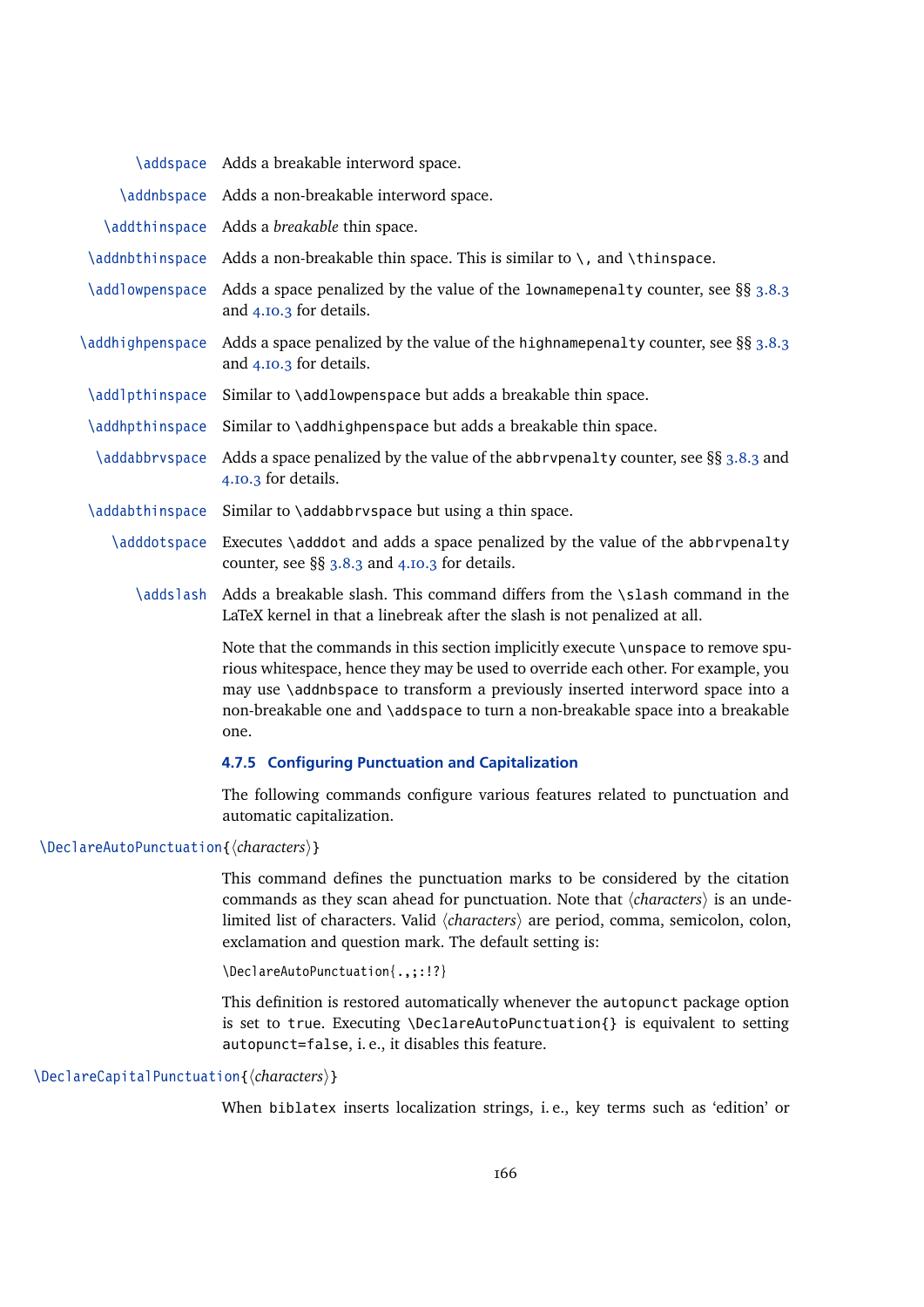'volume', it automatically capitalizes them after terminal punctuation marks. This command defines the punctuation marks which will cause localization strings to be capitalized if one of them preceds a string. Note that  $\langle characters \rangle$  is an undelimited list of characters. Valid  $\langle characters \rangle$  are period, comma, semicolon, colon, exclamation and question mark. The package default is:

\DeclareCapitalPunctuation{.!?}

Using \DeclareCapitalPunctuation with an empty argument is equivalent to disabling automatic capitalization. Since this feature is language specific, this command must be used in the argument to \DefineBibliographyExtras (when used in the preamble) or \DeclareBibliographyExtras (when used in a localization module). See §§ [3.7](#page-87-0) and [4.9](#page-169-0) for details. By default, strings are capitalized after periods, exclamation marks, and question marks. All strings are generally capitalized at the beginning of a paragraph (in fact whenever TeX is in vertical mode).

# \DeclarePunctuationPairs{\*identifier*}}{\*characters*}}

Use this command to declare valid pairs of punctuation marks. This will affect the punctuation commands discussed in  $\S$  [4.7.3.](#page-164-0) For example, the description of \addcomma states that this command adds a comma unless it is preceded by another comma, a semicolon, a colon, or a period. In other words, commas after abbreviation dots, exclamation marks, and question marks are permitted. These valid pairs are declared as follows:

\DeclarePunctuationPairs{comma}{\*!?}

The  $\langle$ *identifier* $\rangle$  selects the command to be configured. The identifiers correspond to the names of the punctuation commands from  $\S$  [4.7.3](#page-164-0) without the \add prefix, i.e., valid *(identifier)* strings are dot, comma, semicolon, colon, period, exclam, question. The  $\langle characters \rangle$  argument is an undelimited list of punctuation marks. Valid *(characters)* are comma, semicolon, colon, period, exclamation mark, question mark, and asterisk. A period in the *(characters)* argument denotes an end-ofsentence period, an asterisk the dot after an abbreviation. This is the default setup, which is automatically restored whenever biblatex switches languages and corresponds to the behavior described in § [4.7.3:](#page-164-0)

```
\DeclarePunctuationPairs{dot}{}
\DeclarePunctuationPairs{comma}{*!?}
\DeclarePunctuationPairs{semicolon}{*!?}
\DeclarePunctuationPairs{colon}{*!?}
\DeclarePunctuationPairs{period}{}
\DeclarePunctuationPairs{exclam}{*}
\DeclarePunctuationPairs{question}{*}
```
Since this feature is language specific, \DeclarePunctuationPairs must be used in the argument to \DefineBibliographyExtras (when used in the preamble) or \DeclareBibliographyExtras (when used in a localization module). See §§ [3.7](#page-87-0)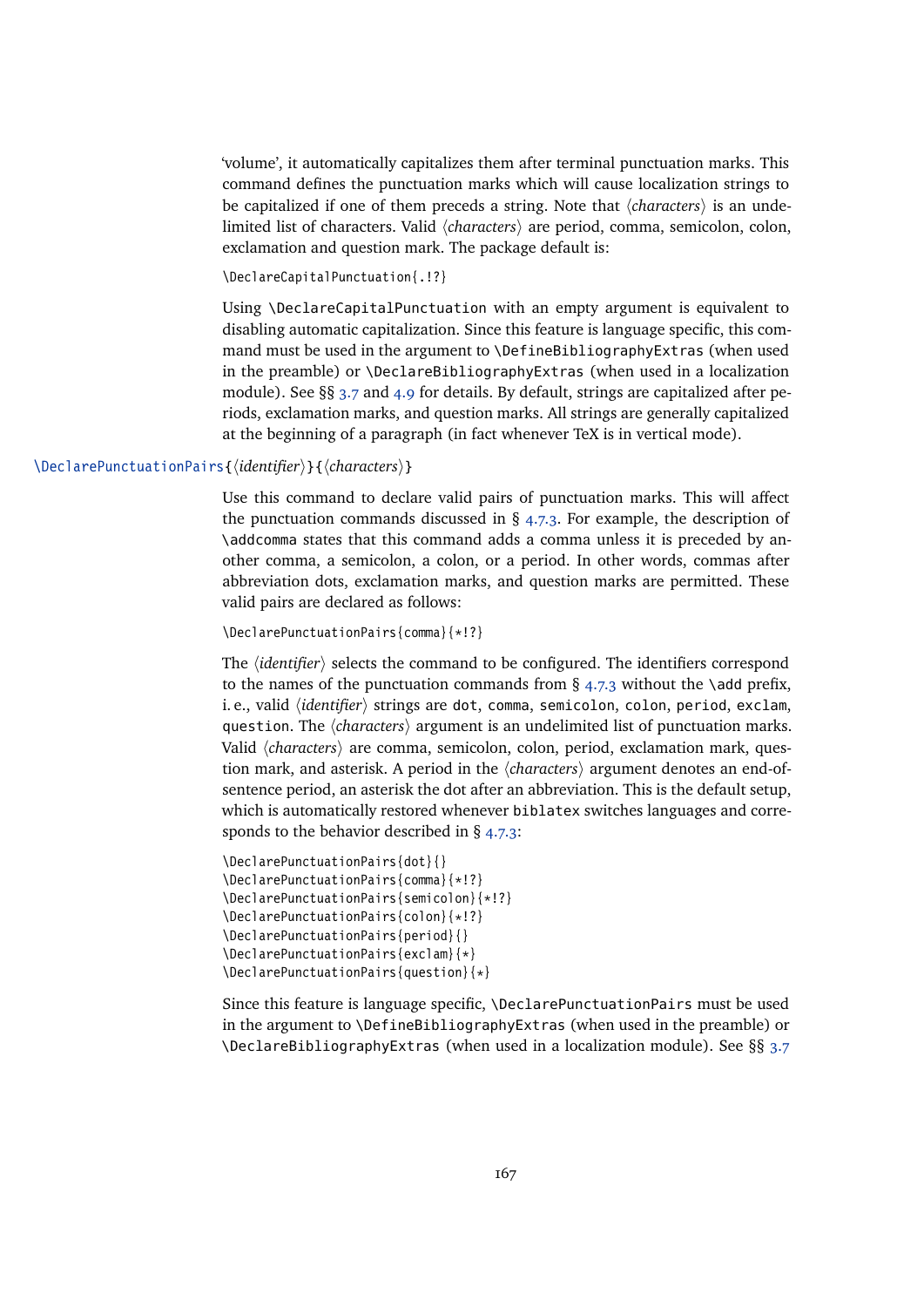and [4.9](#page-169-0) for details. Note that some localization modules may use a setup which is different from the package default.<sup>1</sup>

# \DeclareQuotePunctuation{*(characters)*}

This command controls 'American-style' punctuation. The \mkbibquote wrapper from § [4.10.4](#page-185-0) can interact with the punctuation facilities discussed in §§ [4.7.1,](#page-162-0) [4.7.3,](#page-164-0) [4.7.4.](#page-164-0) Punctuation marks after \mkbibquote will be moved inside the quotes if they have been registered with *\DeclareQuotePunctuation*. Note that  $\langle characters \rangle$  is an undelimited list of characters. Valid *(characters)* are period, comma, semicolon, colon, exclamation and question mark. Here is an example:

\DeclareQuotePunctuation{.,}

Executing \DeclareQuotePunctuation{} is equivalent to disabling this feature. This is the package default. Since this feature is language specific, this command must be used in the argument to \DefineBibliographyExtras (when used in the preamble) or \DeclareBibliographyExtras (when used in a localization module). See  $\S$ § [3.7](#page-87-0) and [4.9](#page-169-0) for details. See also § [3.9.1.](#page-96-0)

- \uspunctuation A shorthand using the lower-level commands \DeclareQuotePunctuation and \DeclarePunctuationPairs to activate 'American-style' punctuation. See § [3.9.1](#page-96-0) for details. This shorthand is provided for convenience only. The effective settings are applied by the lower-level commands.
- \stdpunctuation Undoes the settings applied by \uspunctuation, restoring standard punctuation. As standard punctuation is the default setting, you only need this command to override a previously executed \uspunctuation command. See § [3.9.1](#page-96-0) for details.

# **4.7.6 Correcting Punctuation Tracking**

The facilities for punctuation tracking and automatic capitalization are very reliable under normal circumstances, but there are always marginal cases which may require manual intervention. Typical cases are localization strings printed as the first word in a footnote (which is usually treated as the beginning of a paragaph as far as capitalization is concerned, but TeX is not in vertical mode at this point) or punctuation after periods which are not really end-of-sentence periods (for example, after an ellipsis like "[. . .]" a command such as \addperiod would do nothing since parentheses and brackets are transparent to the punctuation tracker). In such cases, use the following commands in bibliography and citation styles to mark the beginning or middle of a sentence if and where required:

- \bibsentence This command marks the beginning of a sentence. A localization string immediately after this command will be capitalized and the punctuation tracker is reset, i. e., this command hides all preceding punctuation marks from the punctuation tracker and enforces capitalization.
- \midsentence This command marks the middle of a sentence. A localization string immediately after this command will not be capitalized and the punctuation tracker is reset,

1 As of this writing, the american module uses different settings for 'American-style' punctuation.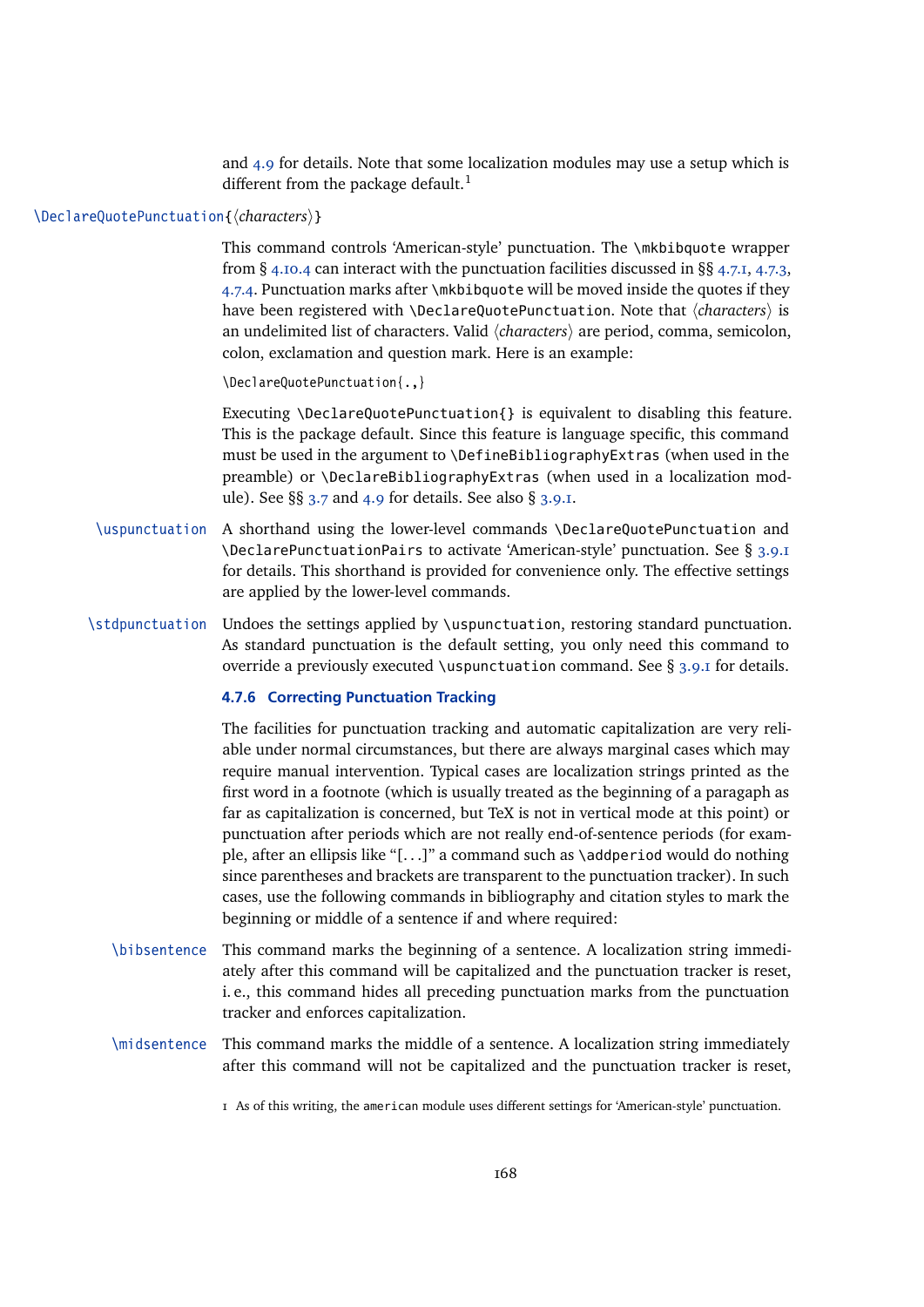i. e., this command hides all preceding punctuation marks from the punctuation tracker and suppresses capitalization.

<span id="page-168-0"></span> $\mid$  \midsentence\* The starred variant of \midsentence differs from the regular one in that a preceding abbreviation dot is not hidden from the the punctuation tracker, i. e., any code after \midsentence\* will see a preceding abbreviation dot. All other punctuation marks are hidden from the punctuation tracker and capitalization is suppressed.

# **4.8 Localization Strings**

Localization strings are key terms such as 'edition' or 'volume' which are automatically translated by biblatex's localization modules. See  $\S$  [4.9](#page-169-0) for an overview and § [4.9.2](#page-172-0) for a list of all strings supported by default. The commands in this section are used to print the localized term.

```
\bibstring[\langle wrapper \rangle]{\langle key \rangle}
```
Prints the localization string  $\langle key \rangle$ , where  $\langle key \rangle$  is an identifier in lowercase letters (see § [4.9.2\)](#page-172-0). The string will be capitalized as required, see § [4.7.5](#page-165-0) for details. Depending on the abbreviate package option from  $\S$  [3.1.2.1,](#page-43-0) \bibstring prints the short or the long version of the string. If localization strings are nested, i. e., if \bibstring is used in another string, it will behave like \bibxstring. If the  $\langle wrapper \rangle$  argument is given, the string is passed to the  $\langle wrapper \rangle$  for formatting. This is intended for font commands such as \emph.

```
\biblstring[\wrapper\]{\key\}
```
Similar to \bibstring but always prints the long string, ignoring the abbreviate option.

```
\bibsstring[\langle wrapper \rangle]{\langle key \rangle}
```
Similar to \bibstring but always prints the short string, ignoring the abbreviate option.

```
\bibcpstring[\langle wrapper \rangle]{\langle key \rangle}
```
Similar to \bibstring but the term is always capitalized.

```
\big\{\begin{array}{c}\n\{key\}\n\end{array}
```
Similar to \biblstring but the term is always capitalized.

```
\bibcpsstring[\langle wrapper \rangle]{\langle key \rangle}
```
Similar to \bibsstring but the term is always capitalized.

\bibucstring[ $\langle wrapper \rangle$ ]{ $\langle key \rangle$ }

Similar to \bibstring but the whole term is uppercased.

\bibuclstring[\*wrapper*)]{\*key*}}

Similar to \biblstring but the whole term is uppercased.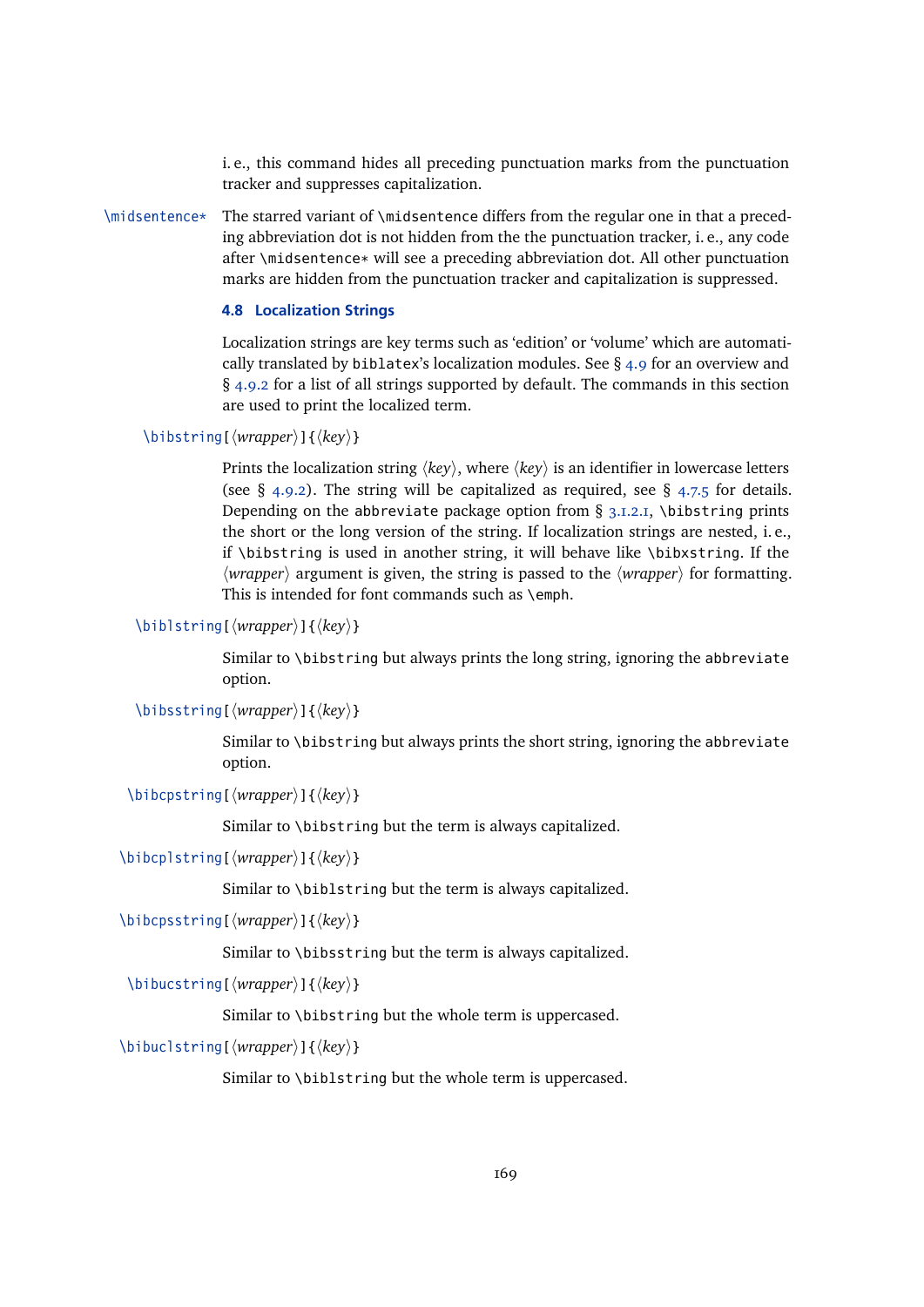<span id="page-169-0"></span>\bibucsstring[\*wrapper*\]{\*key*\}

Similar to \bibsstring but the whole term is uppercased.

\biblcstring[ $\langle wrapper \rangle$ ]{ $\langle key \rangle$ }

Similar to \bibstring but the whole term is lowercased.

\biblclstring[ $\langle wrapper \rangle$ ]{ $\langle key \rangle$ }

Similar to \biblstring but the whole term is lowercased.

```
\biblcsstring[\wrapper}]{\key}}
```
Similar to \bibsstring but the whole term is lowercased.

\bibxstring{*\key*}}

A simplified but expandable version of \bibstring. Note that this variant does not capitalize automatically, nor does it hook into the punctuation tracker. It is intended for special cases in which strings are nested or an expanded localization string is required in a test.

# \bibxlstring[ $\langle wrapper \rangle$ ]{ $\langle key \rangle$ }

Similar to \bibxstring but always uses the long string, ignoring the abbreviate option.

\bibxsstring[\*wrapper*\]{\*key*\}

Similar to \bibxstring but always uses the short string, ignoring the abbreviate option.

# **4.9 Localization Modules**

A localization module provides translations for key terms such as 'edition' or 'volume' as well as definitions for language specific features such as the date format and ordinals. These definitions are provided in files with the suffix 1bx. The base name of the file must be a language name known to the babel package. The lbx files may also be used to map babel's language names to the backend modules of the biblatex package. All localization modules are loaded on demand in the document body. Note that the contents of the file are processed in a group and that the category code of the character @ is temporarily set to 'letter'.

## **4.9.1 Localization Commands**

The user-level versions of the localization commands were already introduced in § [3.7.](#page-87-0) When used in lbx files, however, the syntax of localization commands is different from the user syntax in the preamble and the configuration file. When used in localization files, there is no need to specify the  $\langle \text{language} \rangle$  because the mapping of strings to a language is already provided by the name of the lbx file.

# \DeclareBibliographyStrings{\*definitions*}}

This command is only available in lbx files. It is used to define localization strings.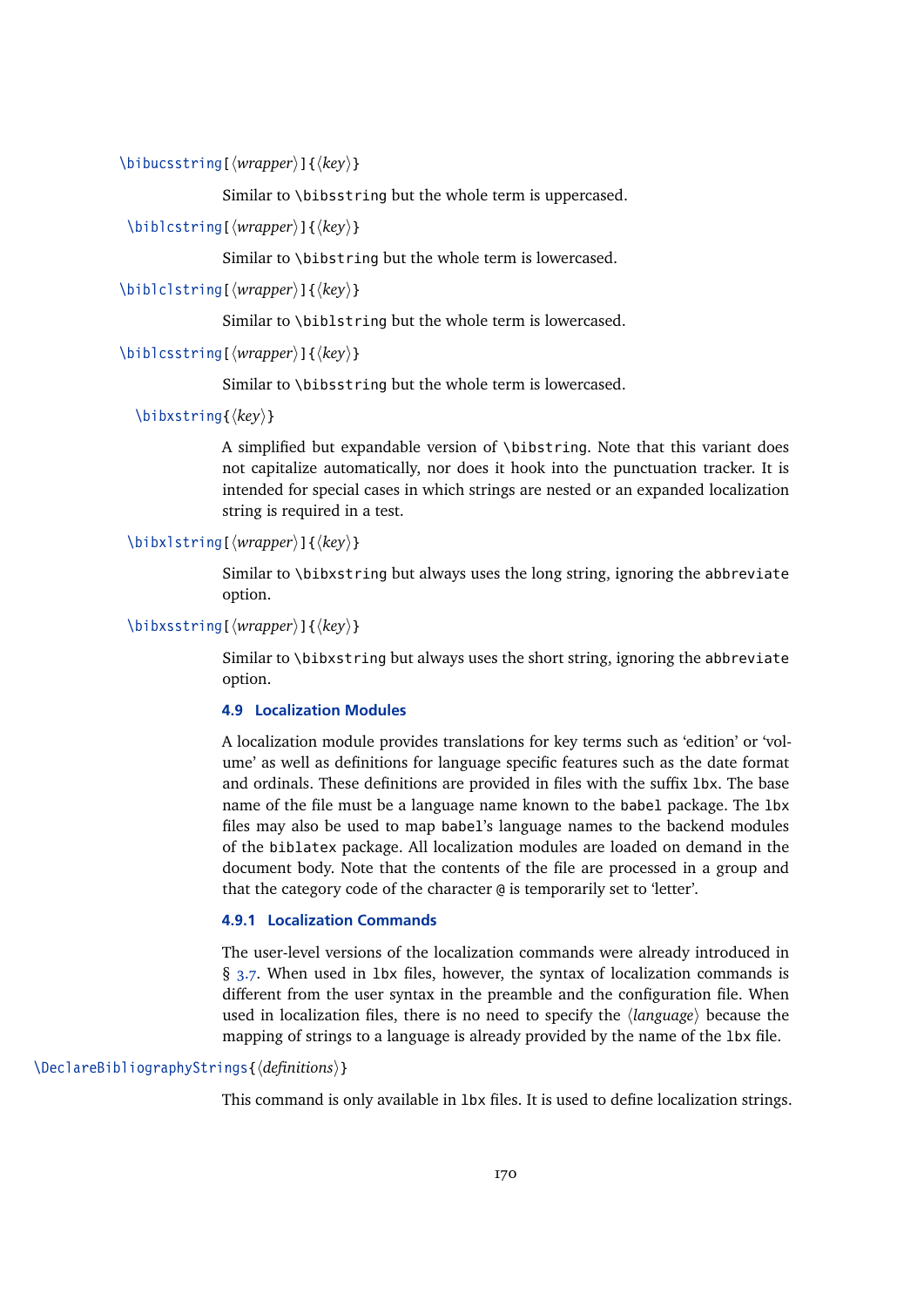The  $\langle definitions\rangle$  consist of  $\langle key\rangle = \langle value\rangle$  pairs which assign an expression to an identifier. A complete list of all keys supported by default is given is  $\S$  [4.9.2.](#page-172-0) Note that the syntax of the value is different in lbx files. The value assigned to a key consists of two expressions, each of which is wrapped in an additional pair of brackets. This is best shown by example:

```
\DeclareBibliographyStrings{%
```

```
bibliography = \{\{\text{Bibliography}\}\ = \{\text{Bibliography}\}\shorthands = {List of Abbreviations}{Abbreviations}editor = {\text{{{editor}},{ed.}}},editors = {\{editors\} \{eds.\}},}
```
The first value is the long, written out expression, the second one is an abbreviated or short form. Both strings must always be given even though they may be identical if an expression is always (or never) abbreviated. Depending on the setting of the abbreviate package option (see  $\S$  [3.1.2.1\)](#page-43-0), biblatex selects one expression when loading the lbx file. There is also a special key named inherit which copies the strings from a different language. This is intended for languages which only differ in a few expressions, such as German and Austrian or American and British English. For example, here are the complete definitions for Austrian:

```
\DeclareBibliographyStrings{%
 inherit = {german},
 january = \{J\"anner\{J\}'an.}},
}
```
The above examples are slightly simplified. Real localization files should use the punctuation and formatting commands discussed in §§ [4.7.3](#page-164-0) and [3.8](#page-89-0) instead of literal puntuation. Here is an excerpt from a real localization file:

```
bibliography = \{ \{ \text{Bibliography} \} \{ \text{Bibliography} \},
shorthands = {List of Abbreviations}{Abbreviations},editor = {\{editor\} {ed\} \cdot \},
editors = {\{editors\} {eds\}adddot}byeditor = {\{edited by} {ed\}addotspace by} \},mathesis = {\{Master's thesis\} {MA\} addabbrvspace thesis}
```
Note the handling of abbreviation dots, the spacing in abbreviated expressions, and the capitalization in the example above. All expressions should be capitalized as they usually are when used in the middle of a sentence. The biblatex package will automatically capitalize the first word when required at the beginning of a sentence, see \DeclareCapitalPunctuation in § [4.7.5](#page-165-0) for details. Expressions intended for use in headings are special. They should be capitalized in a way that is suitable for titling and should not be abbreviated (but they may have a short form).

#### \InheritBibliographyStrings{\*language*}}

This command is only available in lbx files. It copies the localization strings for  $\langle \text{language} \rangle$  to the current language, as specified by the name of the 1bx file.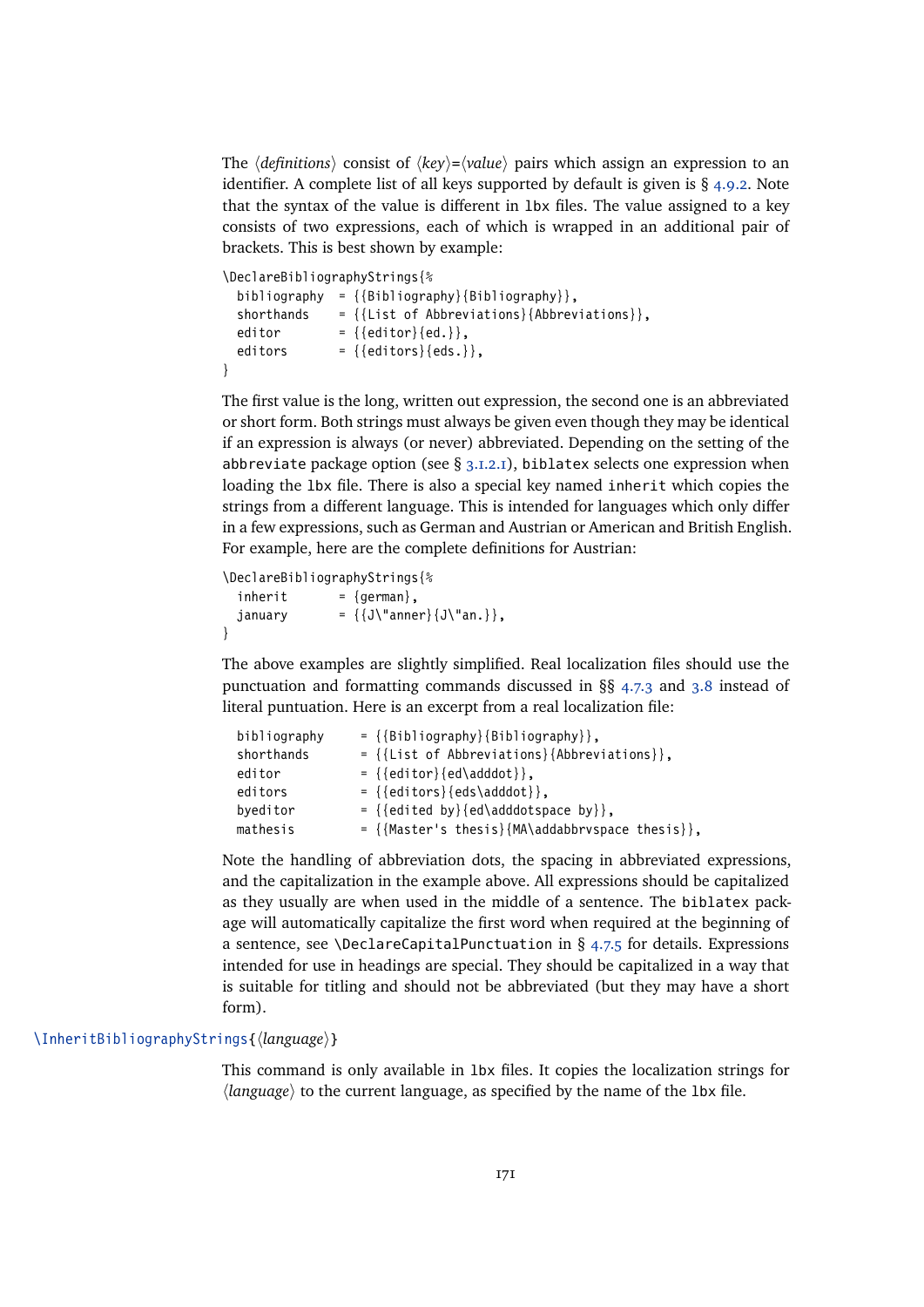### \DeclareBibliographyExtras{\*code*}}

This command is only available in lbx files. It is used to adapt language specific features such as the date format and ordinals. The  $\langle code \rangle$ , which may be arbitrary LaTeX code, will usually consist of redefinitions of the formatting commands from § [4.10.2.](#page-184-0)

# \UndeclareBibliographyExtras{ $\langle code \rangle$ }

This command is only available in lbx files. It is used to restore any formatting commands modified with \DeclareBibliographyExtras. If a redefined command is included in  $\S$  [4.10.2,](#page-184-0) there is no need to restore its previous definition since these commands are localized by all language modules anyway.

#### \InheritBibliographyExtras{\*language*}}

This command is only available in lbx files. It copies the bibliography extras for  $\langle$ language $\rangle$  to the current language, as specified by the name of the 1bx file.

# \DeclareHyphenationExceptions{ $\langle text \rangle$ }

This command corresponds to  $\Delta$  DefineHyphenationExceptions from § [3.7.](#page-87-0) The difference is that it is only available in 1bx files and that the *language* argument is omitted. The hyphenation exceptions will affect the language of the lbx file currently being processed.

# \DeclareRedundantLanguages{\language, language, ...\}{\babel, babel, ...\}

This command provides the language mappings required by the clearlang option from §  $3.1.2.1$ . The  $\langle$ *language* $\rangle$  is the string given in the language field (without the optional lang prefix);  $\langle babel \rangle$  is babel's language identifier, as given in the optional argument of \usepackage when loading babel. This command may be used in lbx files or in the document preamble. Here are some examples:

\DeclareRedundantLanguages{french}{french} \DeclareRedundantLanguages{german}{german,ngerman,austrian,naustrian} \DeclareRedundantLanguages{english,american}{english,american,british, canadian,australian,newzealand,USenglish,UKenglish}

Note that this feature needs to be enabled globally with the clearlang option from § [3.1.2.1.](#page-43-0) If it is disabled, all mappings will be ignored. If the *\babel*} parameter is blank, biblatex will clear the mappings for the corresponding  $\langle \text{language} \rangle$ , i.e., the feature will be disabled for this *(language)* only.

### \DeclareLanguageMapping{\*language*}}{\*file*}}

This command maps a babel language identifier to an lbx file. The *{language}* must be a language name known to the babel package, i. e., one of the identifiers listed in table  $I$ . The  $\langle file \rangle$  argument is the name of an alternative 1bx file without the .1bx suffix. Declaring the same mapping more than once is possible. Subsequent declarations will simply overwrite any previous ones. This command may only be used in the preamble. See  $\S$  [4.11.8](#page-204-0) for further details.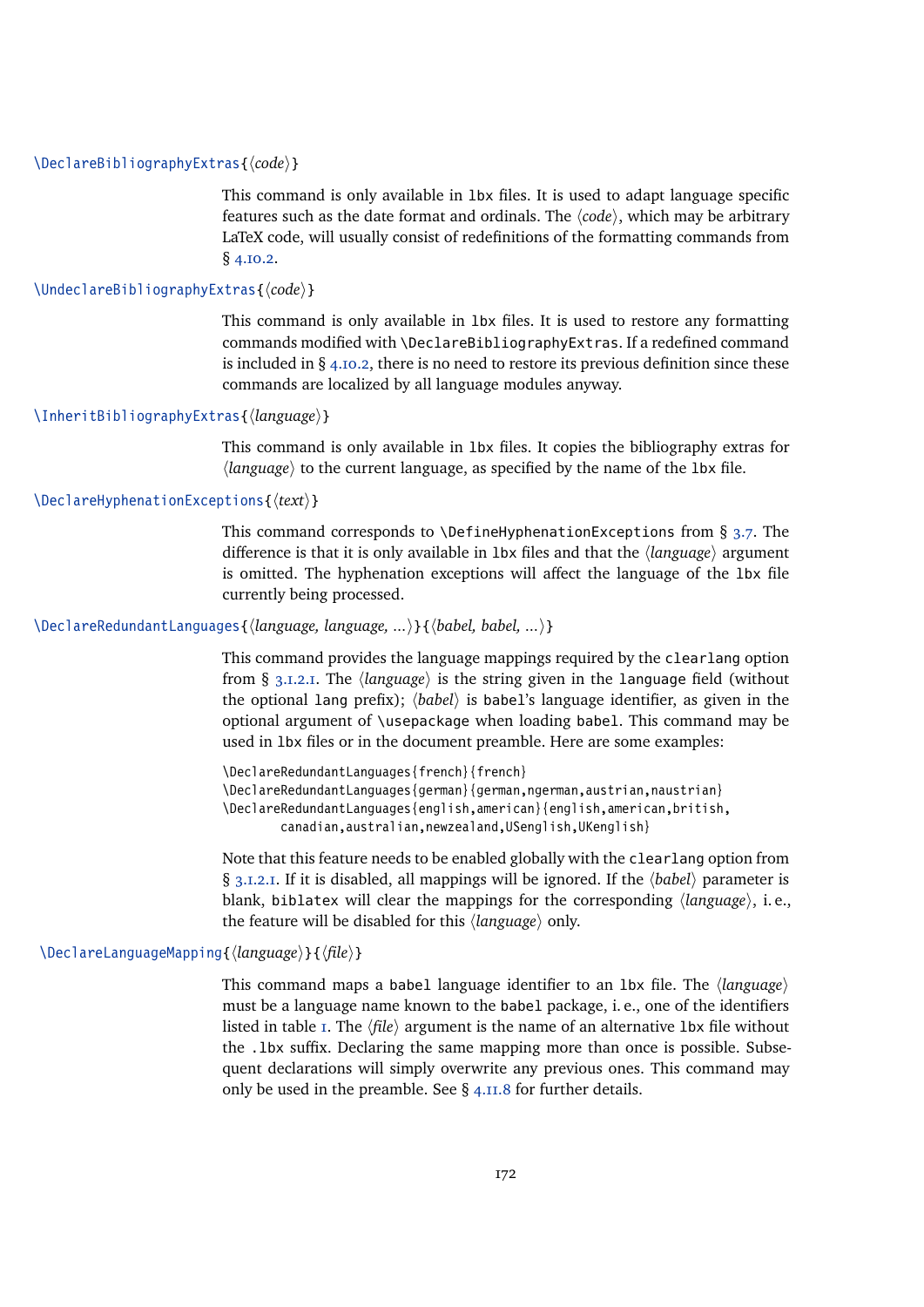# <span id="page-172-0"></span>\NewBibliographyString{ $\langle key \rangle$ }

This command, which may be used in the preamble (including cbx and bbx files) as well as in lbx files, declares new localization strings, i. e., it initializes a new  $\langle key \rangle$  to be used in the  $\langle definitions \rangle$  of  $\Delta$  **befineBibliographyStrings.** The  $\langle key \rangle$ argument may also be a comma-separated list of key names. The keys listed in § 4.9.2 are defined by default.

#### **4.9.2 Localization Keys**

The localization keys in this section are defined by default and covered by the localization files which come with biblatex. Note that these strings are only available in citations, the bibliography, and the list of shorthands. All expressions should be capitalized as they usually are when used in the middle of a sentence. biblatex will capitalize them automatically at the beginning of a sentence. The only exceptions to these rules are the three strings intended for use in headings.

#### **4.9.2.1 Headings**

The following strings are special because they are intended for use in headings and made available globally via macros. For this reason, they should be capitalized for use in headings and they must not include any local commands which are part of biblatex's author interface.

bibliography The term 'bibliography', also available as \bibname. references The term 'references', also available as \refname. shorthands The term 'list of shorthands' or 'list of abbreviations', also available as \losname.

#### **4.9.2.2 Roles, Expressed as Functions**

The following keys refer to roles which are expressed as a function ('editor', 'translator') rather than as an action ('edited by', 'translated by').

| editor       | The term 'editor', referring to the main editor. This is the most generic editorial    |
|--------------|----------------------------------------------------------------------------------------|
|              | role.                                                                                  |
| editors      | The plural form of editor.                                                             |
| compiler     | The term 'compiler', referring to an editor whose task is to compile a work.           |
| compilers    | The plural form of compiler.                                                           |
| founder      | The term 'founder', referring to a founding editor.                                    |
|              | founders The plural form of founder.                                                   |
| continuator  | An expression like 'continuator', 'continuation', or 'continued', referring to a past  |
|              | editor who continued the work of the founding editor but was subsequently              |
|              | replaced by the current editor.                                                        |
| continuators | The plural form of continuator.                                                        |
| redactor     | The term 'redactor', referring to a secondary editor.                                  |
| redactors    | The plural form of redactor.                                                           |
| reviser      | The term 'reviser', referring to a secondary editor.                                   |
| revisers     | The plural form of reviser.                                                            |
| collaborator | A term like 'collaborator', 'collaboration', 'cooperator', or 'cooperation', referring |
|              | to a secondary editor.                                                                 |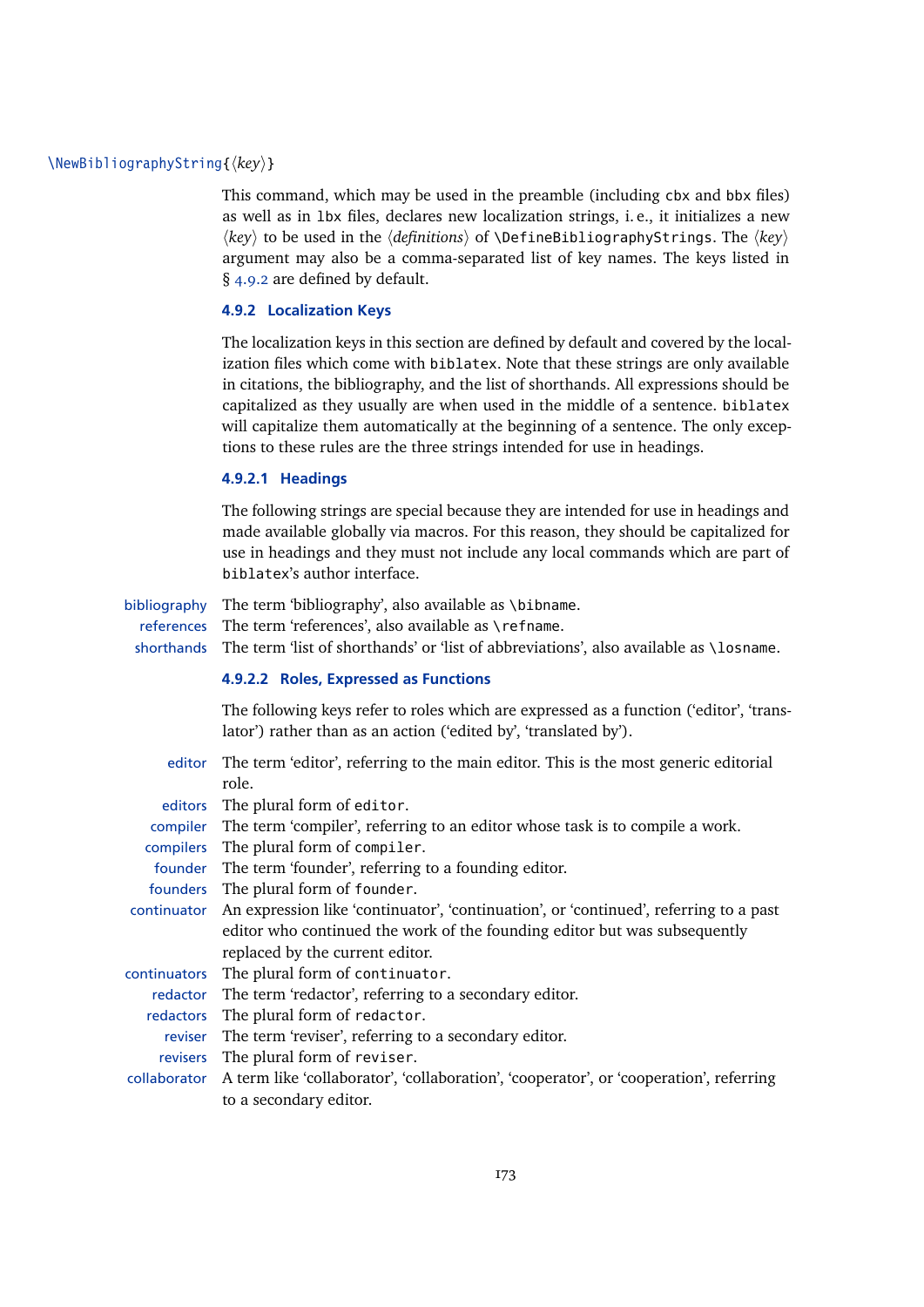collaborators The plural form of collaborator. translator The term 'translator'. translators The plural form of translator. commentator The term 'commentator', referring to the author of a commentary to a work. commentators The plural form of commentators. annotator The term 'annotator', referring to the author of annotations to a work. annotators The plural form of annotators.

# **4.9.2.3 Concatenated Editor Roles, Expressed as Functions**

The following keys are similar in function to editor, translator, etc. They are used to indicate additional roles of the editor, e. g.,'editor and translator', 'editor and foreword'.

| editortr    | Used if editor/translator are identical.                          |
|-------------|-------------------------------------------------------------------|
| editorstr   | The plural form of editortr.                                      |
| editorco    | Used if editor/commentator are identical.                         |
| editorsco   | The plural form of editorco.                                      |
| editoran    | Used if editor/annotator are identical.                           |
| editorsan   | The plural form of editoran.                                      |
| editorin    | Used if editor/introduction are identical.                        |
| editorsin   | The plural form of editorin.                                      |
| editorfo    | Used if editor/foreword are identical.                            |
| editorsfo   | The plural form of editorfo.                                      |
| editoraf    | Used if editor/aftword are identical.                             |
| editorsaf   | The plural form of editoraf.                                      |
|             | Keys for editor/translator/ $\langle role \rangle$ combinations:  |
| editortrco  | Used if editor/translator/commentator are identical.              |
| editorstrco | The plural form of editortrco.                                    |
| editortran  | Used if editor/translator/annotator are identical.                |
| editorstran | The plural form of editortran.                                    |
| editortrin  | Used if editor/translator/introduction are identical.             |
| editorstrin | The plural form of editortrin.                                    |
| editortrfo  | Used if editor/translator/foreword are identical.                 |
| editorstrfo | The plural form of editortrfo.                                    |
| editortraf  | Used if editor/translator/aftword are identical.                  |
| editorstraf | The plural form of editortraf.                                    |
|             | Keys for editor/commentator/ $\langle role \rangle$ combinations: |
| editorcoin  | Used if editor/commentator/introduction are identical.            |
| editorscoin | The plural form of editorcoin.                                    |
| editorcofo  | Used if editor/commentator/foreword are identical.                |
| editorscofo | The plural form of editorcofo.                                    |
| editorcoaf  | Used if editor/commentator/aftword are identical.                 |
| editorscoaf | The plural form of editorcoaf.                                    |
|             | Keys for editor/annotator/ $\langle role \rangle$ combinations:   |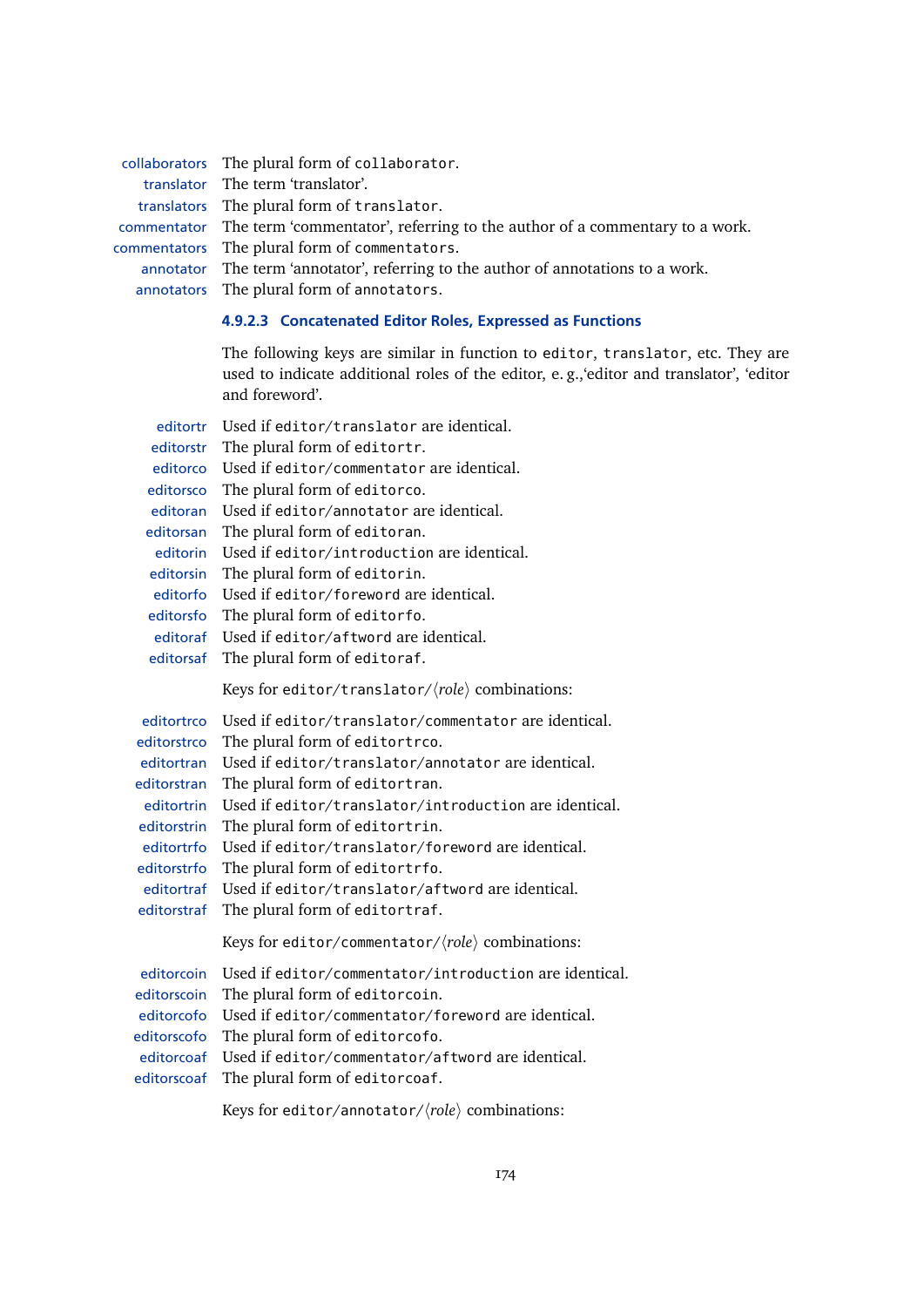| editoranin<br>editorsanin<br>editoranfo<br>editorsanfo<br>editorsanaf                                                                            | Used if editor/annotator/introduction are identical.<br>The plural form of editoranin.<br>Used if editor/annotator/foreword are identical.<br>The plural form of editoranfo.<br>editoranaf Used if editor/annotator/aftword are identical.<br>The plural form of editoranaf.                                                                                                                                                                |
|--------------------------------------------------------------------------------------------------------------------------------------------------|---------------------------------------------------------------------------------------------------------------------------------------------------------------------------------------------------------------------------------------------------------------------------------------------------------------------------------------------------------------------------------------------------------------------------------------------|
|                                                                                                                                                  | Keys for editor/translator/commentator/ $\langle role \rangle$ combinations:                                                                                                                                                                                                                                                                                                                                                                |
| editortrcoin<br>editorstrcoin<br>editortrcofo<br>editorstrcofo<br>editorstrcoaf                                                                  | Used if editor/translator/commentator/introduction are identical.<br>The plural form of editortrcoin.<br>Used if editor/translator/commentator/foreword are identical.<br>The plural form of editortrcofo.<br>editortrcoaf Used if editor/translator/commentator/aftword are identical.<br>The plural form of editortrcoaf.                                                                                                                 |
|                                                                                                                                                  | Keys for editor/annotator/commentator/ $\langle role \rangle$ combinations:                                                                                                                                                                                                                                                                                                                                                                 |
| editortranin<br>editorstranin<br>editortranfo<br>editorstranfo<br>editortranaf<br>editorstranaf                                                  | Used if editor/annotator/commentator/introduction are identical.<br>The plural form of editortranin.<br>Used if editor/annotator/commentator/foreword are identical.<br>The plural form of editortranfo.<br>Used if editor/annotator/commentator/aftword are identical.<br>The plural form of editortranaf.                                                                                                                                 |
|                                                                                                                                                  | 4.9.2.4 Concatenated Translator Roles, Expressed as Functions                                                                                                                                                                                                                                                                                                                                                                               |
|                                                                                                                                                  | The following keys are similar in function to translator. They are used to indicate<br>additional roles of the translator, e.g., 'translator and commentator', 'translator and<br>introduction'.                                                                                                                                                                                                                                            |
| translatorco<br>translatorsco<br>translatoran<br>translatorsan<br>translatorin<br>translatorfo<br>translatorsfo<br>translatoraf<br>translatorsaf | Used if translator/commentator are identical.<br>The plural form of translatorco.<br>Used if translator/annotator are identical.<br>The plural form of translatoran.<br>Used if translator/introduction are identical.<br>translatorsin The plural form of translatorin.<br>Used if translator/foreword are identical.<br>The plural form of translatorfo.<br>Used if translator/aftword are identical.<br>The plural form of translatoraf. |
|                                                                                                                                                  | Keys for translator/commentator/ $\langle role \rangle$ combinations:                                                                                                                                                                                                                                                                                                                                                                       |
| translatorcoin<br>translatorscoin<br>translatorcofo<br>translatorscofo<br>translatorcoaf<br>translatorscoaf                                      | Used if translator/commentator/introduction are identical.<br>The plural form of translatorcoin.<br>Used if translator/commentator/foreword are identical.<br>The plural form of translatorcofo.<br>Used if translator/commentator/aftword are identical.<br>The plural form of translatorcoaf.                                                                                                                                             |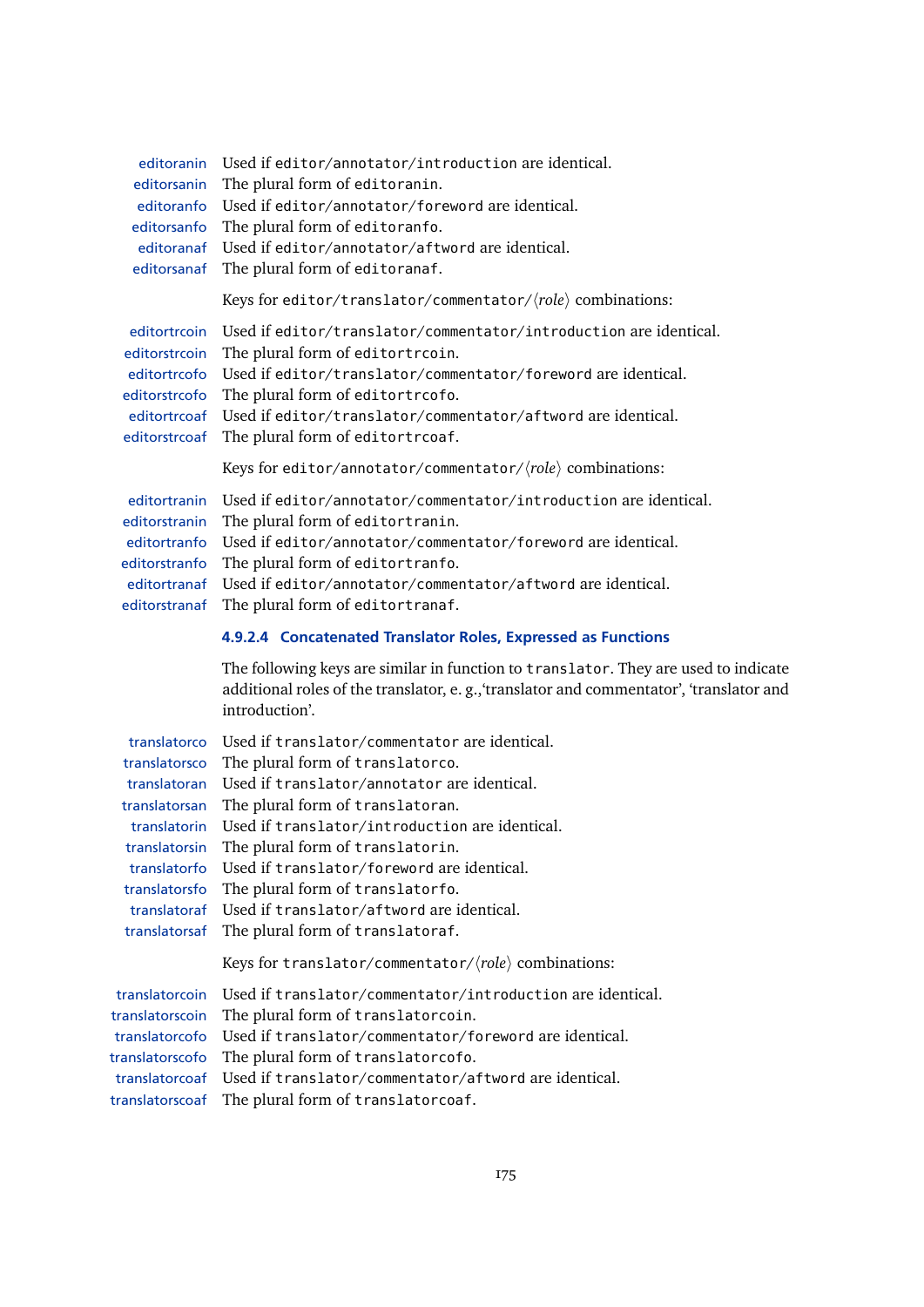Keys for translator/annotator/ $\langle role \rangle$  combinations:

translatoranin Used if translator/annotator/introduction are identical. translatorsanin The plural form of translatoranin. translatoranfo Used if translator/annotator/foreword are identical. translatorsanfo The plural form of translatoranfo. translatoranaf Used if translator/annotator/aftword are identical. translatorsanaf The plural form of translatoranaf.

# **4.9.2.5 Roles, Expressed as Actions**

The following keys refer to roles which are expressed as an action ('edited by', 'translated by') rather than as a function ('editor', 'translator').

| by author The expression '[created] by $\langle name \rangle$ '.                                                                                |
|-------------------------------------------------------------------------------------------------------------------------------------------------|
| byeditor The expression 'edited by $\langle name \rangle$ '.                                                                                    |
| by compiler The expression 'compiled by $\langle name \rangle$ '.                                                                               |
| byfounder The expression 'founded by $\langle name \rangle$ '.                                                                                  |
| by continuator The expression 'continued by $\langle name \rangle$ '.                                                                           |
| byredactor The expression 'redacted by $\langle name \rangle$ '.                                                                                |
| byreviser The expression 'revised by $\langle name \rangle$ '.                                                                                  |
| bycollaborator An expression like 'in collaboration with $\langle name \rangle$ ' or 'in cooperation with $\langle name \rangle$ '.             |
| bytranslator The expression 'translated by $\langle name \rangle$ ' or 'translated from $\langle language \rangle$ by $\langle name \rangle$ '. |
| bycommentator The expression 'commented by $\langle name \rangle$ '.                                                                            |
| by annotator The expression 'annotated by $\langle name \rangle$ '.                                                                             |

#### **4.9.2.6 Concatenated Editor Roles, Expressed as Actions**

The following keys are similar in function to byeditor, bytranslator, etc. They are used to indicate additional roles of the editor, e. g.,'edited and translated by', 'edited and furnished with an introduction by', 'edited, with a foreword, by'.

| byeditortr   | Used if editor/translator are identical.                          |
|--------------|-------------------------------------------------------------------|
| byeditorco   | Used if editor/commentator are identical.                         |
| byeditoran   | Used if editor/annotator are identical.                           |
| byeditorin   | Used if editor/introduction are identical.                        |
| byeditorfo   | Used if editor/foreword are identical.                            |
| byeditoraf   | Used if editor/aftword are identical.                             |
|              | Keys for editor/translator/ $\langle role \rangle$ combinations:  |
| byeditortrco | Used if editor/translator/commentator are identical.              |
| byeditortran | Used if editor/translator/annotator are identical.                |
| byeditortrin | Used if editor/translator/introduction are identical.             |
| byeditortrfo | Used if editor/translator/foreword are identical.                 |
| byeditortraf | Used if editor/translator/aftword are identical.                  |
|              | Keys for editor/commentator/ $\langle role \rangle$ combinations: |
| byeditorcoin | Used if editor/commentator/introduction are identical.            |
| byeditorcofo | Used if editor/commentator/foreword are identical.                |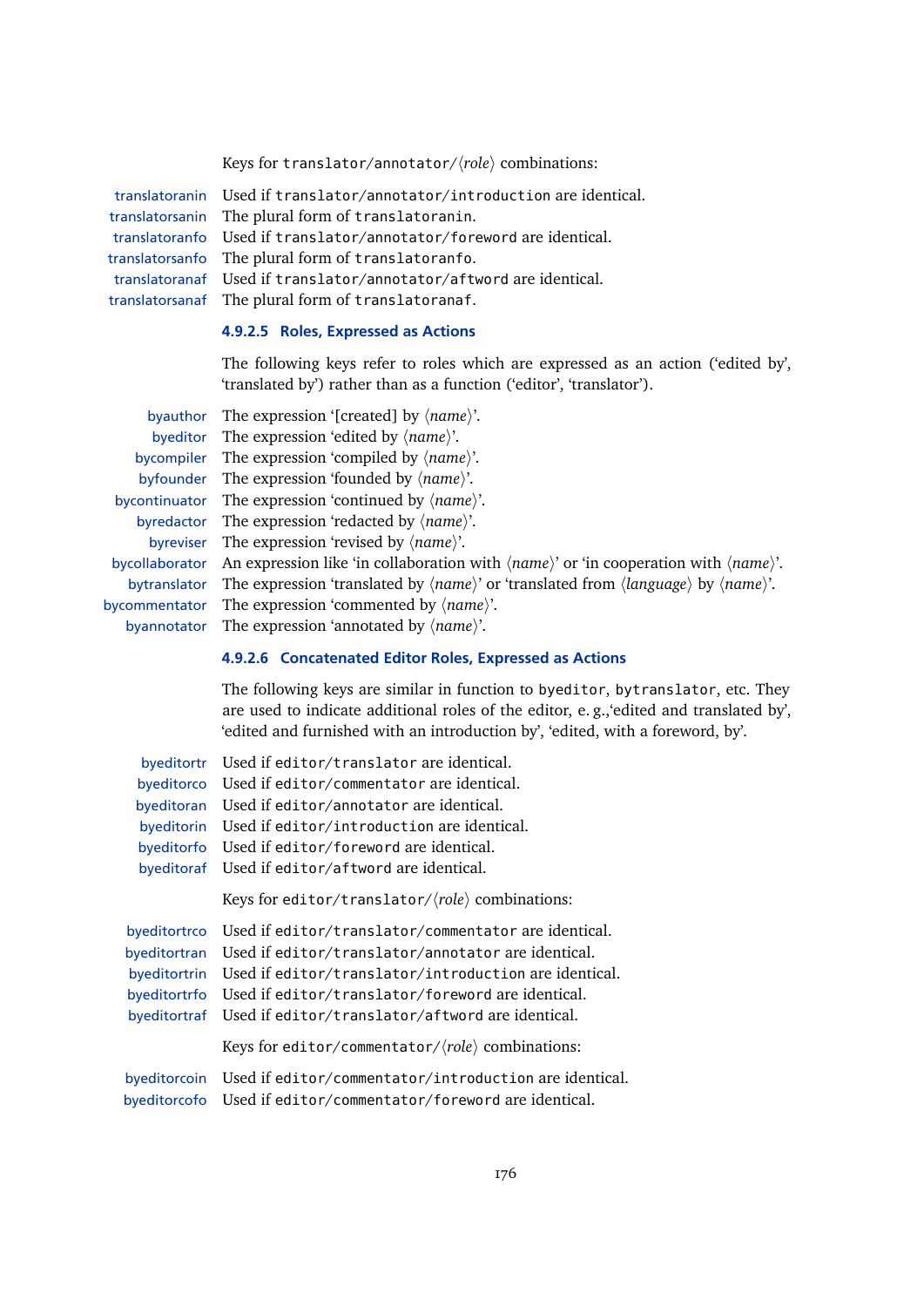|                                                                                        | byeditorcoaf Used if editor/commentator/aftword are identical.                                                                                                                                                                                                       |
|----------------------------------------------------------------------------------------|----------------------------------------------------------------------------------------------------------------------------------------------------------------------------------------------------------------------------------------------------------------------|
|                                                                                        | Keys for editor/annotator/ $\langle role \rangle$ combinations:                                                                                                                                                                                                      |
| byeditoranin<br>byeditoranfo<br>byeditoranaf                                           | Used if editor/annotator/introduction are identical.<br>Used if editor/annotator/foreword are identical.<br>Used if editor/annotator/aftword are identical.                                                                                                          |
|                                                                                        | Keys for editor/translator/commentator/ $\langle role \rangle$ combinations:                                                                                                                                                                                         |
| byeditortrcoin<br>byeditortrcofo<br>byeditortrcoaf                                     | Used if editor/translator/commentator/introduction are identical.<br>Used if editor/translator/commentator/foreword are identical.<br>Used if editor/translator/commentator/aftword are identical.                                                                   |
|                                                                                        | Keys for editor/translator/annotator/ $\langle role \rangle$ combinations:                                                                                                                                                                                           |
| byeditortranin<br>byeditortranfo<br>byeditortranaf                                     | Used if editor/annotator/commentator/introduction are identical.<br>Used if editor/annotator/commentator/foreword are identical.<br>Used if editor/annotator/commentator/aftword are identical.                                                                      |
|                                                                                        | 4.9.2.7 Concatenated Translator Roles, Expressed as Actions                                                                                                                                                                                                          |
|                                                                                        | The following keys are similar in function to bytranslator. They are used to indi-<br>cate additional roles of the translator, e.g., 'translated and commented by', 'trans-<br>lated and furnished with an introduction by', 'translated, with a foreword, by'.      |
| bytranslatorco<br>bytranslatoran<br>bytranslatorin<br>bytranslatorfo<br>bytranslatoraf | Used if translator/commentator are identical.<br>Used if translator/annotator are identical.<br>Used if translator/introduction are identical.<br>Used if translator/foreword are identical.<br>Used if translator/aftword are identical.                            |
|                                                                                        | Keys for translator/commentator/ $\langle role \rangle$ combinations:                                                                                                                                                                                                |
| bytranslatorcoin<br>bytranslatorcofo<br>bytranslatorcoaf                               | Used if translator/commentator/introduction are identical.<br>Used if translator/commentator/foreword are identical.<br>Used if translator/commentator/aftword are identical.                                                                                        |
|                                                                                        | Keys for translator/annotator/ $\langle role \rangle$ combinations:                                                                                                                                                                                                  |
| bytranslatoranin<br>bytranslatoranfo<br>bytranslatoranaf                               | Used if translator/annotator/introduction are identical.<br>Used if translator/annotator/foreword are identical.<br>Used if translator/annotator/aftword are identical.                                                                                              |
|                                                                                        | 4.9.2.8 Roles, Expressed as Objects                                                                                                                                                                                                                                  |
|                                                                                        | Roles which are related to supplementary material may also be expressed as ob-<br>jects ('with a commentary by') rather than as functions ('commentator') or as ac-<br>tions ('commented by').                                                                       |
| withcommentator<br>withannotator<br>withintroduction<br>withforeword                   | The expression 'with a commentary by $\langle name \rangle$ '.<br>The expression 'with annotations by $\langle name \rangle$ '.<br>The expression 'with an introduction by $\langle name \rangle$ '.<br>The expression 'with a foreword by $\langle name \rangle$ '. |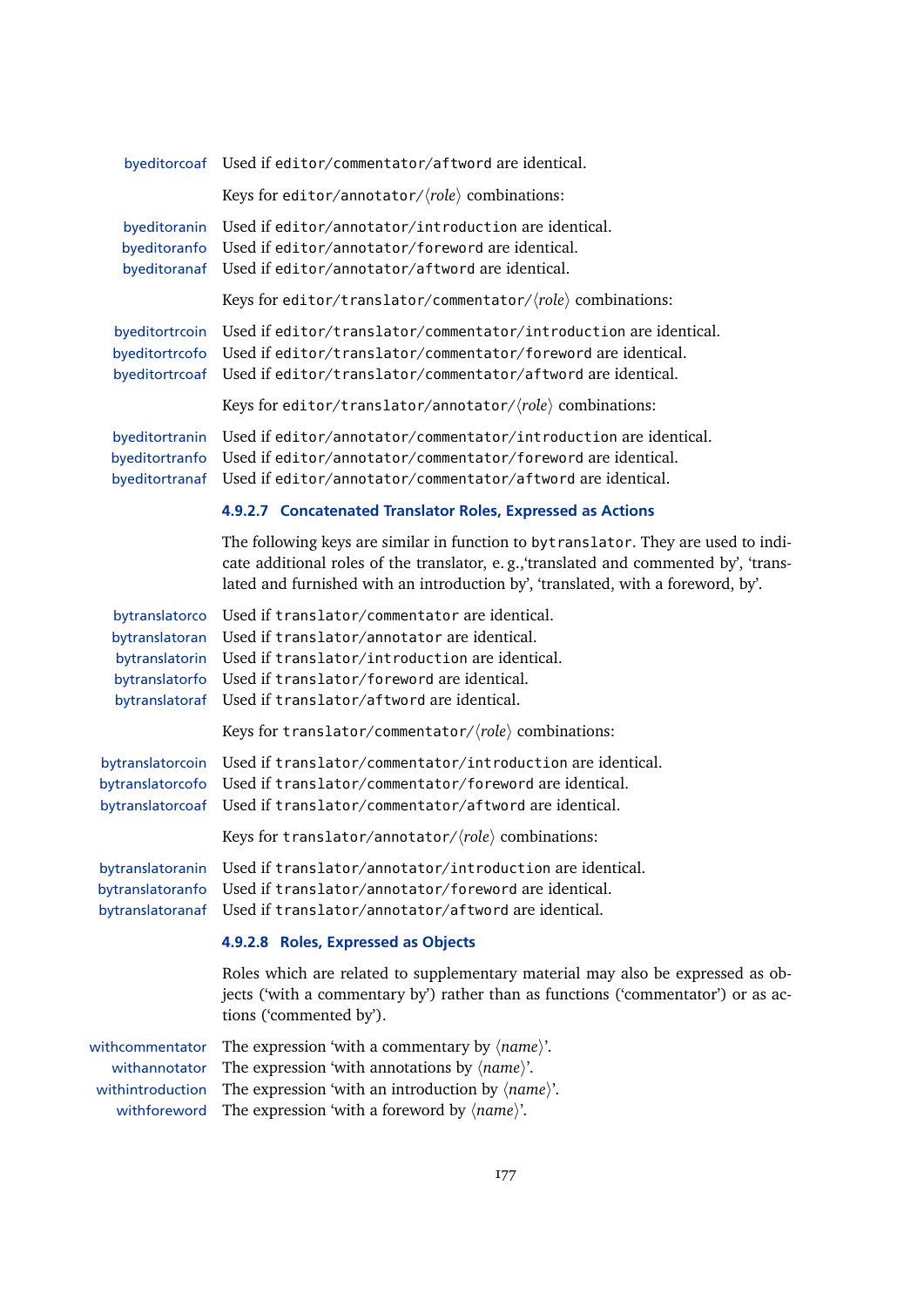withafterword The expression 'with an afterword by  $\langle name \rangle$ '.

# **4.9.2.9 Supplementary Material**

| commentary The term 'commentary'.     |
|---------------------------------------|
| annotations The term 'annotations'.   |
| introduction The term 'introduction'. |
| foreword The term 'foreword'.         |
| afterword The term 'afterword'.       |

# **4.9.2.10 Publication Details**

| volume    | The term 'volume', referring to a book.                                                                                          |
|-----------|----------------------------------------------------------------------------------------------------------------------------------|
| volumes   | The plural form of volume.                                                                                                       |
|           | jourvol The term 'volume', referring to a journal.                                                                               |
| jourser   | The term 'series', referring to a journal.                                                                                       |
| newseries | The expression 'new series', referring to a journal.                                                                             |
| oldseries | The expression 'old series', referring to a journal.                                                                             |
| edition   | The term 'edition'.                                                                                                              |
|           | in The term 'in', referring to the title of a work published as part of another one,                                             |
|           | e.g., '(title of article) in (title of journal)'.                                                                                |
|           | inseries The term 'in', as used in expressions like 'volume $\langle number \rangle$ in $\langle name \ of \ series \rangle'$ '. |
| ofseries  | The term 'of', as used in expressions like 'volume $\langle number \rangle$ of $\langle name \ of \ series \rangle$ '.           |
| number    | The term 'number', referring to an issue of a journal.                                                                           |
| chapter   | The term 'chapter', referring to a chapter in a book.                                                                            |
| version   | The term 'version', referring to a revision number.                                                                              |
|           | reprint The term 'reprint'.                                                                                                      |
|           | reprint of The expression 'reprint of $\langle title \rangle$ '.                                                                 |
|           | reprintas The expression 'reprinted as $\langle title \rangle$ '.                                                                |

# **4.9.2.11 Publication State**

| inpress The expression 'in press'.                                                            |
|-----------------------------------------------------------------------------------------------|
| inpreparation The expression 'in preparation', referring to manuscript being prepared for     |
| publication.                                                                                  |
| submitted The expression 'submitted', referring to an article or paper submitted to a journal |
| or conference.                                                                                |
| $10212$ Domination                                                                            |

# **4.9.2.12 Pagination**

| page       | The term 'page'.                                                                         |
|------------|------------------------------------------------------------------------------------------|
| pages      | The plural form of page.                                                                 |
|            | column The term 'column', referring to a column on a page.                               |
|            | columns The plural form of column.                                                       |
|            | section The term 'section', referring to a document division (usually abbreviated as §). |
|            | sections The plural form of section (usually abbreviated as §§).                         |
|            | paragraph The term 'paragraph' (i.e., a block of text, not to be confused with section). |
| paragraphs | The plural form of paragraph.                                                            |
| verse      | The term 'verse' as used when referring to a work which is cited by verse                |
|            | numhers                                                                                  |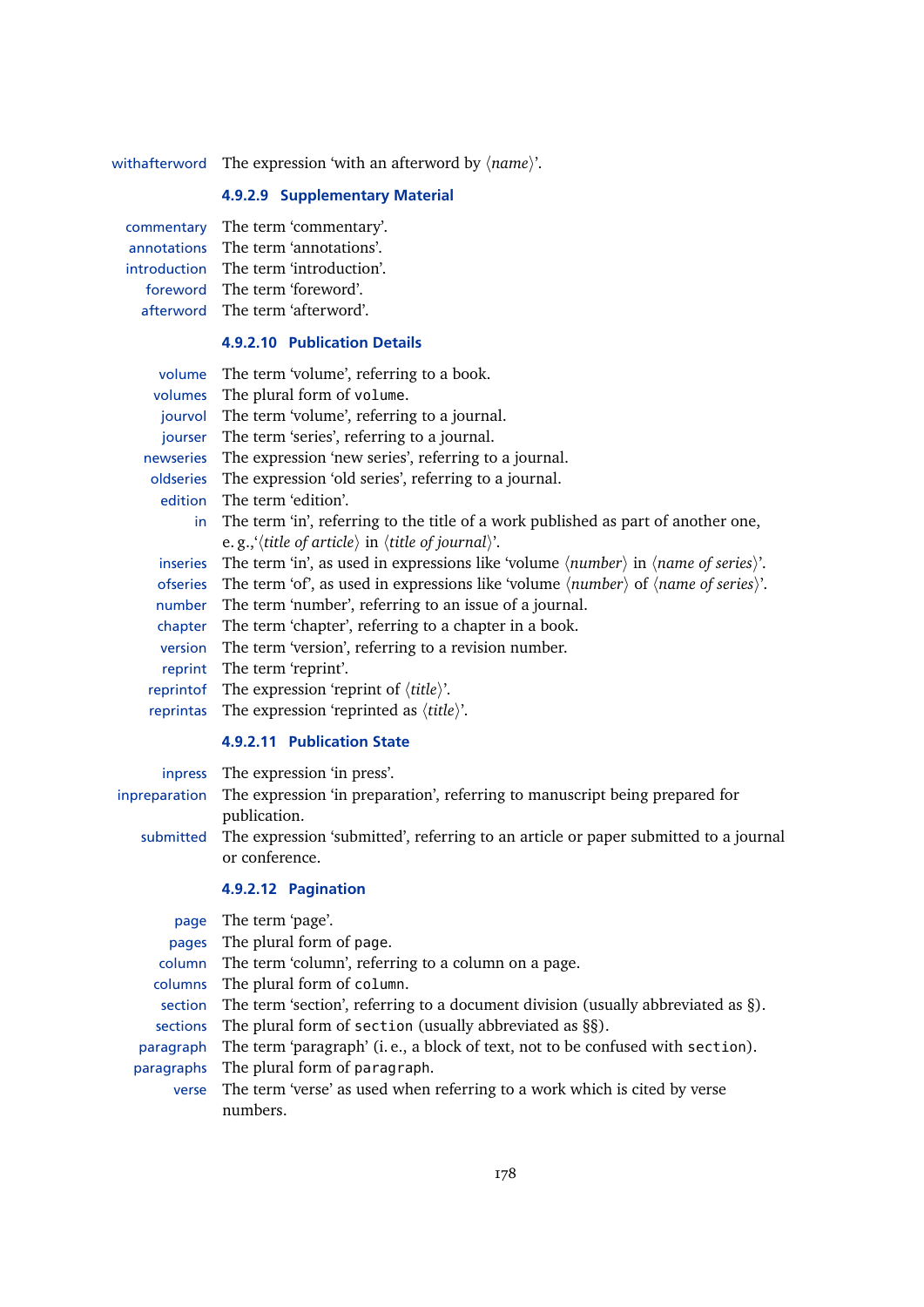verses The plural form of verse.

line The term 'line' as used when referring to a work which is cited by line numbers. lines The plural form of line.

#### **4.9.2.13 Types**

The following keys are typically used in the type field of @thesis, @report, @misc, and other entries:

mathesis An expression equivalent to the term 'Master's thesis'.

phdthesis The term 'PhD thesis', 'PhD dissertation', 'doctoral thesis', etc.

techreport The term 'technical report'.

- resreport The term 'research report'.
- software The term 'computer software'.
- datacd The term 'data CD' or 'CD-ROM'.
- audiocd The term 'audio cp'.

#### **4.9.2.14 Miscellaneous**

and The term 'and', as used in a list of authors or editors, for example. andothers The expression 'and others' or 'et alii', used to mark the truncation of a name list. andmore Like andothers but used to mark the truncation of a literal list.

# **4.9.2.15 Labels**

The following strings are intended for use as labels, e.g., 'Address:  $\langle \text{url}\rangle$ ' or 'Abstract:  $\langle abstract \rangle'.$ 

- url The term 'address' in the sense of an internet address.
- urlseen An expression like 'accessed on  $\langle date \rangle$ ', 'retrieved on  $\langle date \rangle'$ , 'visited on  $\langle date \rangle'$ , referring to the access date of an online resource.
- file The term 'file'.
- library The term 'library'.
- abstract The term 'abstract'.
- annotation The term 'annotations'.

# **4.9.2.16 Citations**

Traditional scholarly expressions used in citations:

- idem The term equivalent to the Latin 'idem' ('the same [person]').
- idemsf The feminine singular form of idem.
- idemsm The masculine singular form of idem.
- idemsn The neuter singular form of idem.
- idempf The feminine plural form of idem.
- idempm The masculine plural form of idem.
- idempn The neuter plural form of idem.
- idempp The plural form of idem suitable for a mixed gender list of names.
- ibidem The term equivalent to the Latin 'ibidem' ('in the same place').
- opcit The term equivalent to the Latin term 'opere citato' ('[in] the work [already] cited').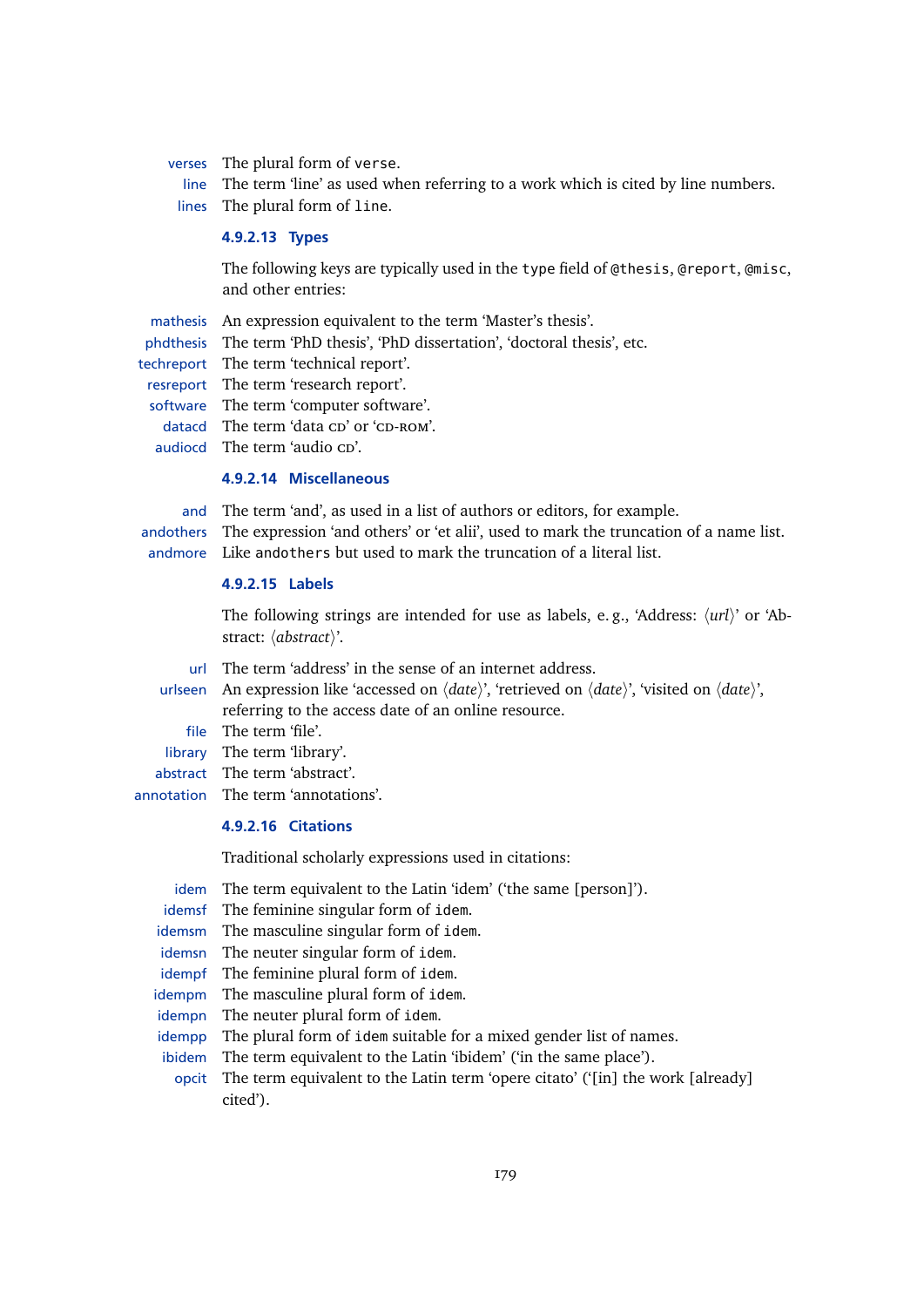| loccit       | The term equivalent to the Latin term 'loco citato' ('[at] the place [already]<br>cited').                                                                                                                                                                                                                       |
|--------------|------------------------------------------------------------------------------------------------------------------------------------------------------------------------------------------------------------------------------------------------------------------------------------------------------------------|
| confer       | The term equivalent to the Latin 'confer' ('compare').                                                                                                                                                                                                                                                           |
| sequens      | The term equivalent to the Latin 'sequens' ('[and] the following [page]'), as used<br>to indicate a range of two pages when only the starting page is provided<br>(e.g., '25 sq.' or '25 f.' instead of '25-26').                                                                                                |
| sequentes    | The term equivalent to the Latin 'sequentes' ('[and] the following [pages]'), as<br>used to indicate an open-ended range of pages when only the starting page is<br>provided (e.g., '25 sqq.' or '25 ff.').                                                                                                      |
| passim       | The term equivalent to the Latin 'passim' ('throughout', 'here and there',<br>'scatteredly').                                                                                                                                                                                                                    |
|              | Other expressions frequently used in citations:                                                                                                                                                                                                                                                                  |
| see          | The term 'see'.                                                                                                                                                                                                                                                                                                  |
| seealso      | The expression 'see also'.                                                                                                                                                                                                                                                                                       |
| seenote      | An expression like 'see note $\langle footnote \rangle$ ' or 'as in $\langle footnote \rangle'$ , used to refer to a<br>previous footnote in a citation.                                                                                                                                                         |
| backrefpage  | An expression like 'see page $\langle page \rangle$ ' or 'cited on page $\langle page \rangle$ ', used to introduce<br>back references in the bibliography.                                                                                                                                                      |
| backrefpages | The plural form of backrefpage, e.g., 'see pages $\langle pages \rangle$ ' or 'cited on pages<br>$\langle pages \rangle$ '.                                                                                                                                                                                      |
| quotedin     | An expression like 'quoted in $\langle$ <i>citation</i> $\rangle$ ', used when quoting a passage which was<br>already a quotation in the cited work.                                                                                                                                                             |
| citedas      | An expression like 'henceforth cited as $\langle shorthand \rangle$ ', used to introduce a<br>shorthand in a citation.                                                                                                                                                                                           |
| thiscite     | The expression used in some verbose citation styles to differentiate between the<br>page range of the cited item (typically an article in a journal, collection, or<br>conference proceedings) and the page number the citation refers to. For example:<br>"Author, Title, in: Book, pp. 45-61, thiscite p. 52." |
|              | 4.9.2.17 Month Names                                                                                                                                                                                                                                                                                             |
| january      | The name 'January'.                                                                                                                                                                                                                                                                                              |

february The name 'February'. march The name 'March'. april The name 'April'. may The name 'May'. june The name 'June'. july The name 'July'. august The name 'August'. september The name 'September'. october The name 'October'. november The name 'November'. december The name 'December'.

# **4.9.2.18 Language Names**

langamerican The language 'American' or 'American English'.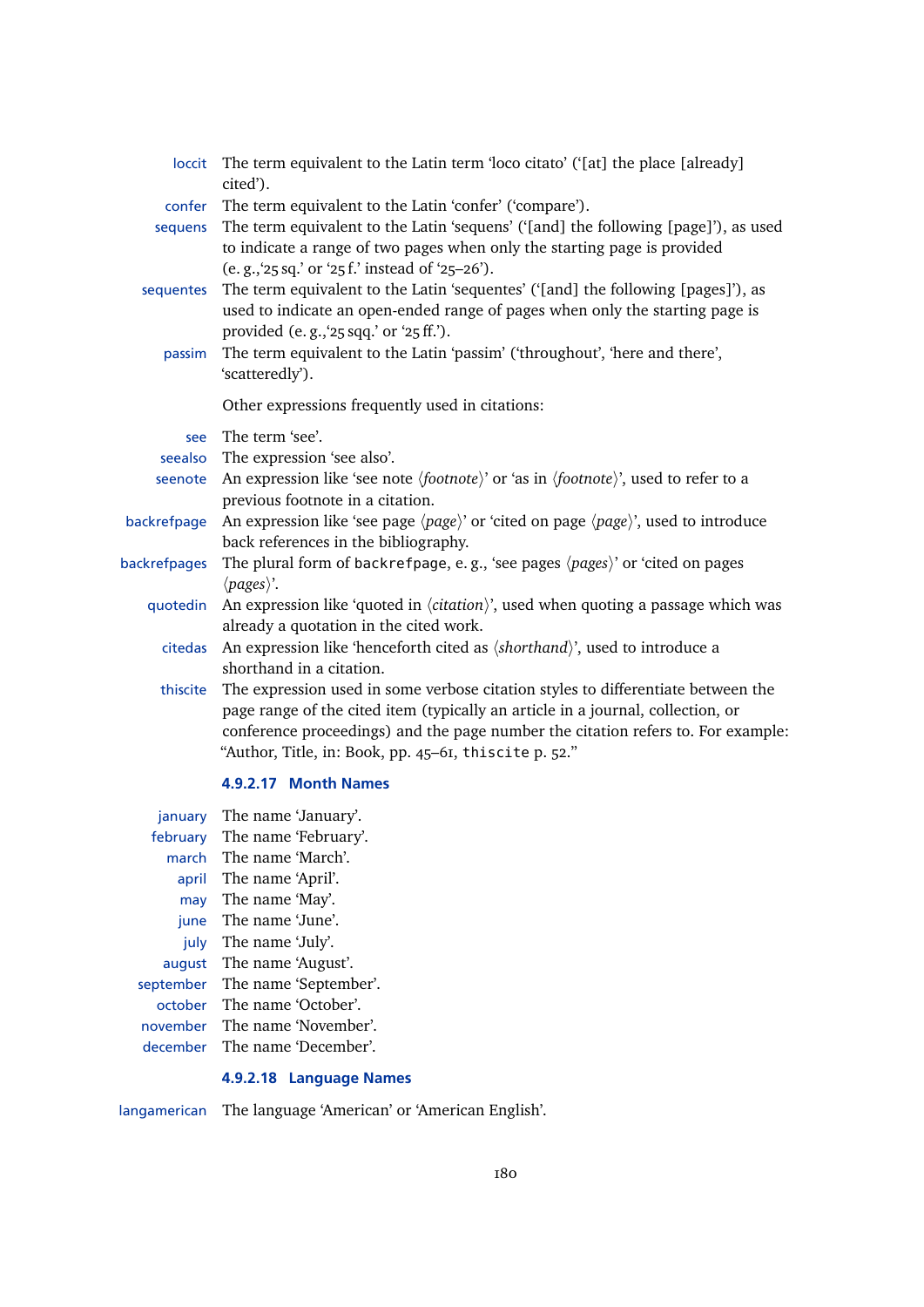| langbrazilian  | The language 'Brazilian' or 'Brazilian Portuguese'.                                                                                     |
|----------------|-----------------------------------------------------------------------------------------------------------------------------------------|
| langdanish     | The language 'Danish'.                                                                                                                  |
| langdutch      | The language 'Dutch'.                                                                                                                   |
| langenglish    | The language 'English'.                                                                                                                 |
| langfrench     | The language 'French'.                                                                                                                  |
| langgerman     | The language 'German'.                                                                                                                  |
| langgreek      | The language 'Greek'.                                                                                                                   |
| langitalian    | The language 'Italian'.                                                                                                                 |
| langlatin      | The language 'Latin'.                                                                                                                   |
| langnorwegian  | The language 'Norwegian'.                                                                                                               |
| langportuguese | The language 'Portuguese'.                                                                                                              |
| langspanish    | The language 'Spanish'.                                                                                                                 |
| langswedish    | The language 'Swedish'.                                                                                                                 |
|                | The following strings are intended for use in phrases like 'translated from [the]<br>English by $\langle$ <i>translator</i> $\rangle$ : |
| fromamerican   | The expression 'from [the] American' or 'from [the] American English'.                                                                  |
| frombrazilian  | The expression 'from [the] Brazilian' or 'from [the] Brazilian Portuguese'.                                                             |
| fromdanish     | The expression 'from [the] Danish'.                                                                                                     |
| fromdutch      | The expression 'from [the] Dutch'.                                                                                                      |
| fromenglish    | The expression 'from [the] English'.                                                                                                    |
| fromfrench     | The expression 'from [the] French'.                                                                                                     |
| fromgerman     | The expression 'from [the] German'.                                                                                                     |
| fromgreek      | The expression 'from [the] Greek'.                                                                                                      |
| fromitalian    | The expression 'from [the] Italian'.                                                                                                    |
| fromlatin      | The expression 'from [the] Latin'.                                                                                                      |
| fromnorwegian  | The expression 'from [the] Norwegian'.                                                                                                  |
| fromportuguese | The expression 'from [the] Portuguese'.                                                                                                 |
| fromspanish    | The expression 'from [the] Spanish'.                                                                                                    |
| fromswedish    | The expression 'from [the] Swedish'.                                                                                                    |

#### **4.9.2.19 Country Names**

Country names are localized by using the string country plus the iso-3166 country code as the key. The short version of the translation should be the iso-3166 country code. Note that only a small number of country names is defined by default, mainly to illustrate this scheme. These keys are used in the location list of @patent entries but they may be useful for other purposes as well.

| countryde The name 'Germany', abbreviated as DE.                                           |
|--------------------------------------------------------------------------------------------|
| countryeu The name 'European Union', abbreviated as EU.                                    |
| countryep Similar to countryeu but abbreviated as EP. This is intended for patent entries. |
| countryfr The name 'France', abbreviated as FR.                                            |
| countryuk The name 'United Kingdom', abbreviated (according to Iso-3166) as GB.            |
| countryus The name 'United States of America', abbreviated as US.                          |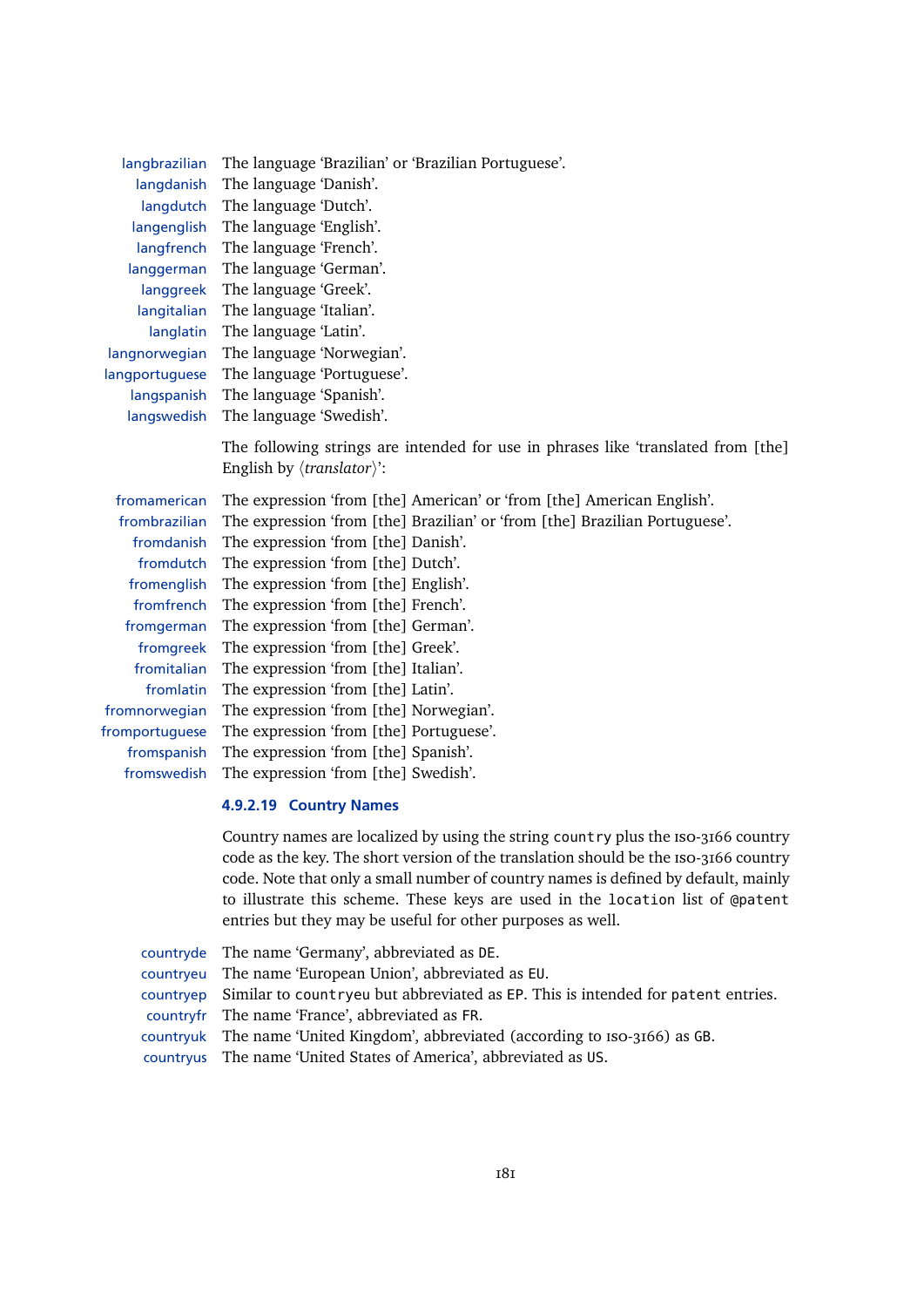#### **4.9.2.20 Patents and Patent Requests**

Strings related to patents are localized by using the term patent plus the iso-3166 country code as the key. Note that only a small number of patent keys is defined by default, mainly to illustrate this scheme. These keys are used in the type field of @patent entries.

| patent The generic term 'patent'.          |
|--------------------------------------------|
| patent de The expression 'German patent'.  |
| patenteu The expression 'European patent'. |
| patentfr The expression 'French patent'.   |
| patentuk The expression 'British patent'.  |
| patentus The expression 'U.S. patent'.     |

Patent requests are handled in a similar way, using the string patreq as the base name of the key:

patreq The generic term 'patent request'. patreqde The expression 'German patent request'. patreqeu The expression 'European patent request'. patreqfr The expression 'French patent request'. patrequk The expression 'British patent request'. patrequs The expression 'U.S. patent request'.

#### **4.10 Formatting Commands**

This section corresponds to  $\S$  [3.8](#page-89-0) in the user part of this manual. Bibliography and citation styles should incorporate the commands and facilities discussed in this section in order to provide a certain degree of high-level configurability. Users should not be forced to write new styles if all they want to do is modify the spacing in the bibliography or the punctuation used in citations.

#### **4.10.1 User-definable Commands and Hooks**

This section corresponds to  $\S$  [3.8.1](#page-89-0) in the user part of the manual. The commands and hooks discussed here are meant to be redefined by users, but bibliography and citation styles may provide a default definition which is different from the package default. These commands are defined in biblatex.def. Note that all commands starting with \mk... take one mandatory argument.

- \bibnamedelima This delimiter controls the spacing between the elements which make up a name Biber only part. It is inserted automatically by the backend after the first name element if the element is less than three characters long and before the last element. The default definition is \addhighpenspace, i. e., a space penalized by the value of the highnamepenalty counter (§ [3.8.3\)](#page-93-0). Please refer to § [3.11.4](#page-110-0) for further details.
- \bibnamedelimb This delimiter controls the spacing between the elements which make up a name Biber only part. It is inserted automatically by the backend between all name elements where \bibnamedelima does not apply. The default definition is \addlowpenspace, i. e., a space penalized by the value of the lownamepenalty counter  $(\S 3.8.3)$  $(\S 3.8.3)$ . Please refer to § [3.11.4](#page-110-0) for further details.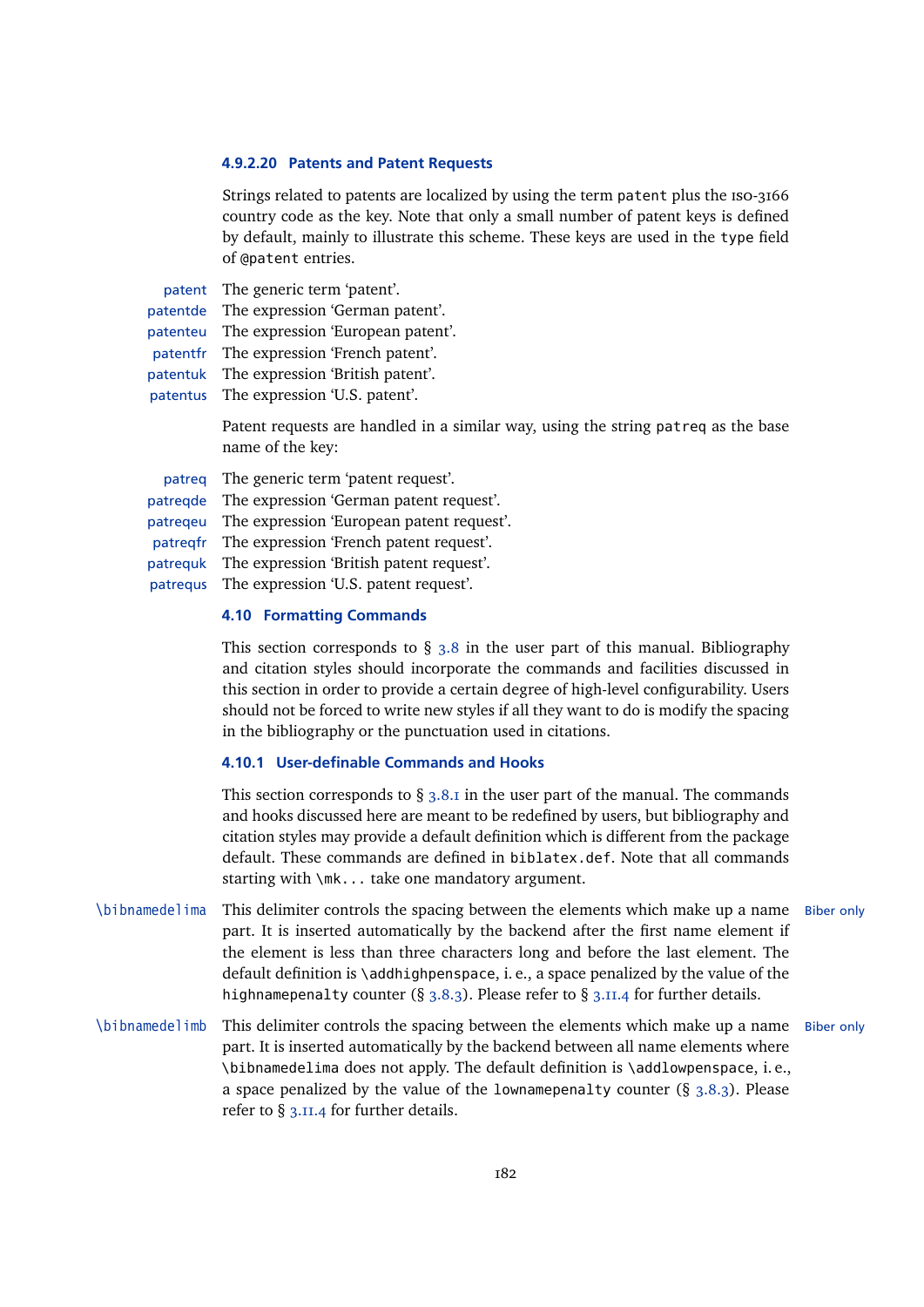| \bibnamedelimc      | This delimiter controls the spacing between name parts. The default name for-<br>mats use it between the name prefix and the last name if useprefix=true. The<br>default definition is \addhighpenspace, i.e., a space penalized by the value of the<br>highnamepenalty counter (§ 3.8.3). Please refer to § 3.11.4 for further details.                        |                   |
|---------------------|-----------------------------------------------------------------------------------------------------------------------------------------------------------------------------------------------------------------------------------------------------------------------------------------------------------------------------------------------------------------|-------------------|
| \bibnamedelimd      | This delimiter controls the spacing between name parts. The default name for-<br>mats use it between all name parts where \bibnamedelimc does not apply. The<br>default definition is \addlowpenspace, i.e., a space penalized by the value of the<br>lownamepenalty counter (§ 3.8.3). Please refer to § 3.11.4 for further details.                           |                   |
| \bibnamedelimi      | This delimiter replaces \bibnamedelima/b after initials. Note that this only applies<br>to initials given as such in the bib file, not to the initials automatically generated<br>by biblatex which use their own set of delimiters.                                                                                                                            | <b>Biber only</b> |
| \bibinitperiod      | The punctuation inserted automatically by the backend after all initials unless<br>\bibinithyphendelim applies. The default definition is a period (\adddot). Please<br>refer to $\S$ 3.11.4 for further details.                                                                                                                                               | <b>Biber only</b> |
| \bibinitdelim       | The spacing inserted automatically by the backend between multiple initials unless<br>\bibinithyphendelim applies. The default definition is an unbreakable interword<br>space. Please refer to $\S$ 3.11.4 for further details.                                                                                                                                | <b>Biber only</b> |
| \bibinithyphendelim | The punctuation inserted automatically by the backend between the initials of hy-Biber only<br>phenated name parts, replacing \bibinitperiod and \bibinitdelim. The default<br>definition is a period followed by an unbreakable hyphen. Please refer to § 3.11.4<br>for further details.                                                                       |                   |
| \bibindexnamedelima | Replaces \bibnamedelima in the index.                                                                                                                                                                                                                                                                                                                           |                   |
| \bibindexnamedelimb | Replaces \bibnamedelimb in the index.                                                                                                                                                                                                                                                                                                                           |                   |
| \bibindexnamedelimc | Replaces \bibnamedelimc in the index.                                                                                                                                                                                                                                                                                                                           |                   |
| \bibindexnamedelimd | Replaces \bibnamedelimd in the index.                                                                                                                                                                                                                                                                                                                           |                   |
| \bibindexnamedelimi | Replaces \bibnamedelimi in the index.                                                                                                                                                                                                                                                                                                                           |                   |
| \bibindexinitperiod | Replaces \bibinitperiod in the index.                                                                                                                                                                                                                                                                                                                           |                   |
|                     | \bibindexinitdelim Replaces \bibinitdelim in the index.                                                                                                                                                                                                                                                                                                         |                   |
|                     | \bibindexinithyphendelim Replaces \bibinithyphendelim in the index.                                                                                                                                                                                                                                                                                             |                   |
|                     | \bibnamedash The dash to be used as a replacement for recurrent authors or editors in the bib-<br>liography. The default is an 'em' or an 'en' dash, depending on the indentation of<br>the list of references.                                                                                                                                                 |                   |
| \labelnamepunct     | The separator to be printed after the name used for alphabetizing in the biblio-<br>graphy (author or editor, if the author field is undefined). Use this separator<br>instead of \newunitpunct at this location. The default is \newunitpunct, i.e., it<br>is not handled differently from regular unit punctuation but permits convenient<br>reconfiguration. |                   |
| \subtitlepunct      | The separator to be printed between the fields title and subtitle, booktitle                                                                                                                                                                                                                                                                                    |                   |
|                     |                                                                                                                                                                                                                                                                                                                                                                 |                   |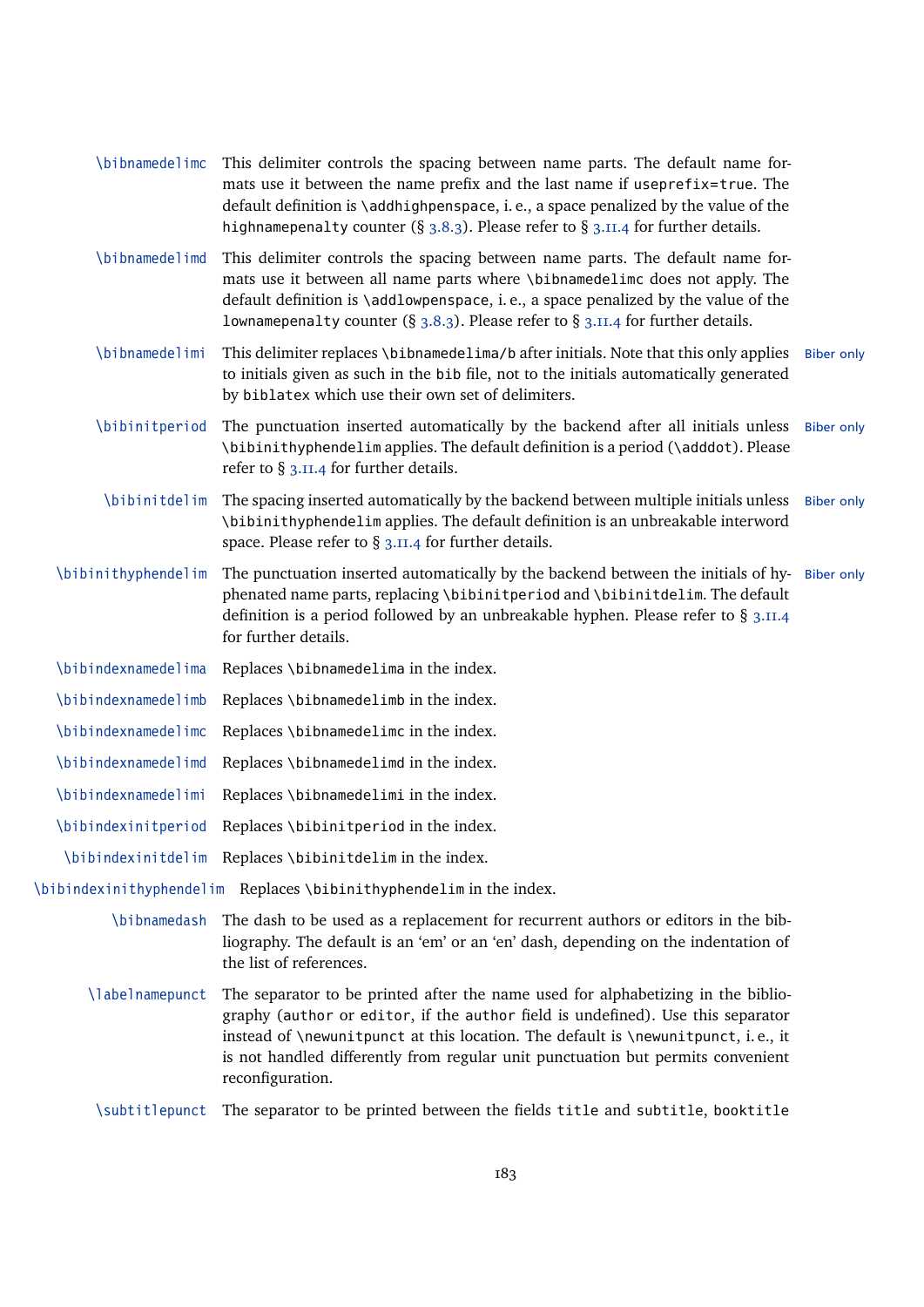and booksubtitle, as well as maintitle and mainsubtitle. Use this separator instead of \newunitpunct at this location. The default is \newunitpunct, i. e., it is not handled differently from regular unit punctuation but permits convenient reconfiguration.

- \intitlepunct The separator to be printed between the word "in" and the following title in entry types such as @article, @inbook, @incollection, etc. Use this separator instead of \newunitpunct at this location. The default definition is a colon plus an interword space.
- \bibpagespunct The separator to be printed before the pages field. Use this separator instead of \newunitpunct at this location. The default is a comma plus an interword space.
- \bibpagerefpunct The separator to be printed before the pageref field. Use this separator instead of \newunitpunct at this location. The default is an interword space.
- \multinamedelim The delimiter to be printed between multiple items in a name list like author or editor if there are more than two names in the list. If there are only two names in the list, use the \finalnamedelim instead. This command should be incorporated in all formatting directives for name lists.
- \finalnamedelim Use this command instead of \multinamedelim before the final name in a name list.
- \revsdnamedelim The extra delimiter to be printed after the first name in a name list (in addition to \finalnamedelim) if the first name is reversed. This command should be incorporated in all formatting directives for name lists.
- \andothersdelim The delimiter to be printed before the localization string 'andothers' if a name list like author or editor is truncated. This command should be incorporated in all formatting directives for name lists.
- \multilistdelim The delimiter to be printed between multiple items in a literal list like publisher or location if there are more than two names in the list. If there are only two items in the list, use the \finallistdelim instead. This command should be incorporated in all formatting directives for literal lists.
- \finallistdelim Use this command instead of \multilistdelim before the final item in a literal list.
	- \andmoredelim The delimiter to be printed before the localization string 'andmore' if a literal list like publisher or location is truncated. This command should be incorporated in all formatting directives for literal lists.
- \multicitedelim The delimiter printed between citations if multiple entry keys are passed to a single citation command. This command should be incorporated in the definition of all citation commands, for example in the  $\langle$ sepcode $\rangle$  argument passed to \DeclareCiteCommand. See § [4.3.1](#page-127-0) for details.
- \supercitedelim Similar to \multinamedelim, but intended for the \supercite command only.

\compcitedelim Similar to \multicitedelim, but intended for citation styles which 'compress' mul-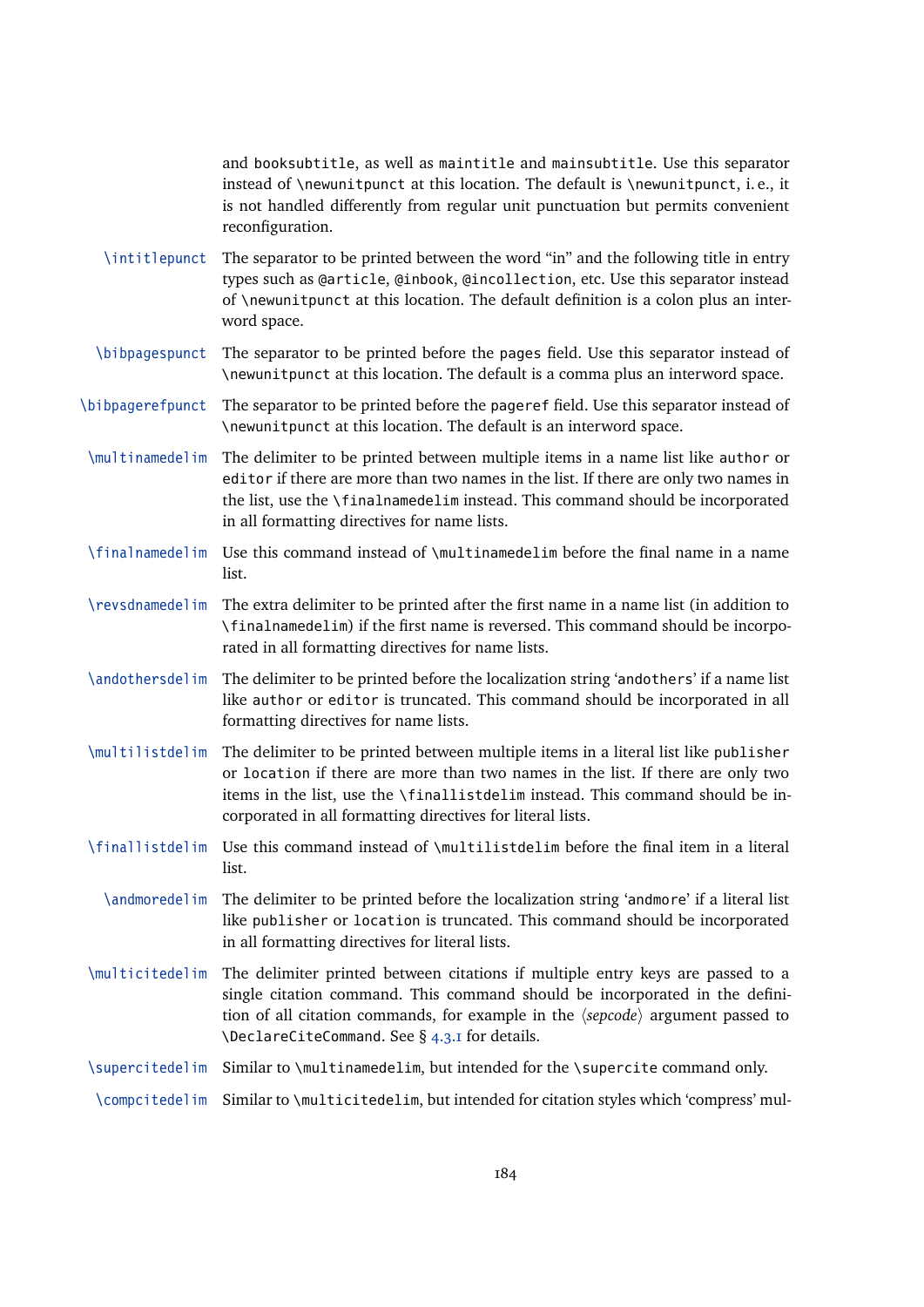tiple citations, i. e., print the author only once if subsequent citations share the same author etc.

- \nametitledelim The delimiter to be printed between the author/editor and the title. This command should be incorporated in the definition of all citation commands of author-title and some verbose citation styles.
- \nameyeardelim The delimiter to be printed between the author/editor and the year. This command should be incorporated in the definition of all citation commands of author-year citation styles.
- \prenotedelim The delimiter to be printed after the  $\langle$ *prenote* $\rangle$  argument of a citation command.
- \postnotedelim The delimiter to be printed after the *\postnote*\ argument of a citation command.

\mkbibnamelast{*\text*}}

Formatting hook for the last name, to be used in all formatting directives for name lists.

\mkbibnamefirst{*(text*)}

Similar to \mkbibnamelast, but intended for the first name.

```
\mkbibnameprefix{htexti}
```
Similar to \mkbibnamelast, but intended for the name prefix.

\mkbibnameaffix{h*text*i}

Similar to \mkbibnamelast, but intended for the name affix.

#### **4.10.2 Language-specific Commands**

This section corresponds to  $\S$  [3.8.2](#page-92-0) in the user part of the manual. The commands discussed here are usually handled by the localization modules, but may also be redefined by users on a per-language basis. Note that all commands starting with \mk... take one or more mandatory arguments.

- \bibrangedash The language specific range dash.
- \bibdatedash The language specific date range dash.
- \mkbibdatelong Takes the names of three field as arguments which correspond to three date components (in the order year/month/day) and uses their values to print the date in the language specific long date format.
- \mkbibdateshort Similar to \mkbibdatelong but using the language specific short date format.
- \finalandcomma Prints the comma to be inserted before the final 'and' in an enumeration, if applicable in the respective language.

\mkbibordinal{*\integer*}}

Takes an integer argument and prints it as an ordinal number.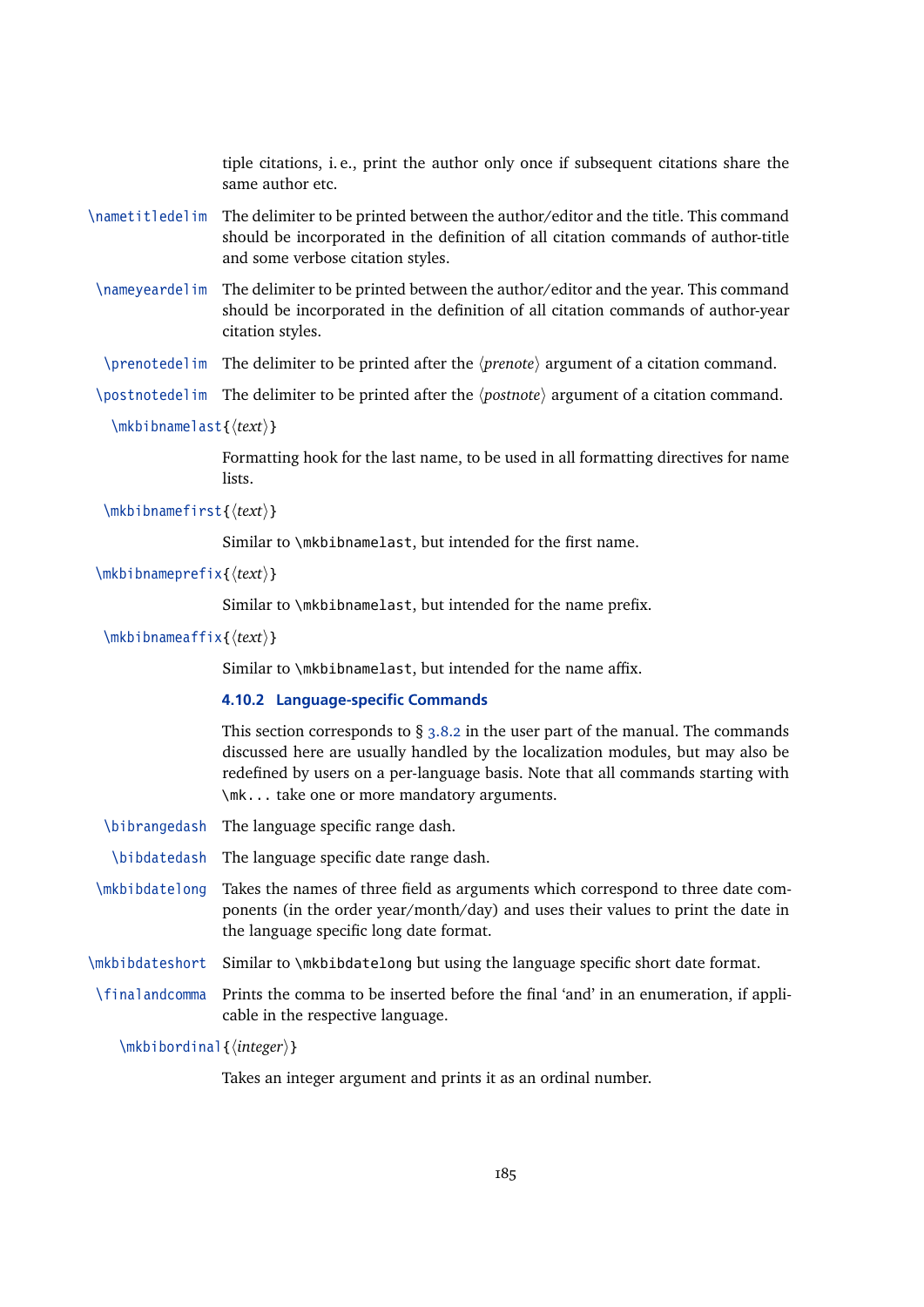```
\mkbibmascord{\integer}}
```
Similar to \mkbibordinal, but prints a masculine ordinal, if applicable in the respective language.

\mkbibfemord{*\integer*}}

Similar to \mkbibordinal, but prints a feminine ordinal, if applicable in the respective language.

\mkbibordedition{*\integer*}}

Similar to \mkbibordinal, but intended for use with the term 'edition'.

\mkbibordseries{*\integer*}}

Similar to \mkbibordinal, but intended for use with the term 'series'.

## **4.10.3 User-definable Lengths and Counters**

This section corresponds to  $\S$  [3.8.3](#page-93-0) in the user part of the manual. The length registers and counters discussed here are meant to be altered by users. Bibliography and citation styles should incorporate them where applicable and may also provide a default setting which is different from the package default.

- \bibhang The hanging indentation of the bibliography. Bibliography styles should incorporate this length in the definition of the bibliography environment, if applicable.
- \biblabelsep The horizontal space between entries and their corresponding labels. Bibliography styles which use list environments and print a label should set \labelsep to \biblabelsep in the definition of the respective environment.
- \bibitemsep The vertical space between the individual entries in the bibliography. Bibliography styles using list environments should set \itemsep to \bibitemsep in the definition of the respective environment.
- \bibparsep The vertical space between paragraphs within an entry in the bibliography. Bibliography styles using list environments should set \parsep to \bibparsep in the definition of the respective environment.
- abbrvpenalty The penalty used by \addabbrvspace, \addabthinspace, and \adddotspace, see § [4.7.4](#page-164-0) for details.
- lownamepenalty The penalty used by \addlowpenspace and \addlpthinspace, see § [4.7.4](#page-164-0) for details.
- highnamepenalty The penalty used by \addhighpenspace and \addhpthinspace, see § [4.7.4](#page-164-0) for details.

## **4.10.4 Auxiliary Commands and Hooks**

The auxiliary commands and facilities in this section serve a special purpose. Some of them are used by biblatex to communicate with bibliography and citation styles in some way or other.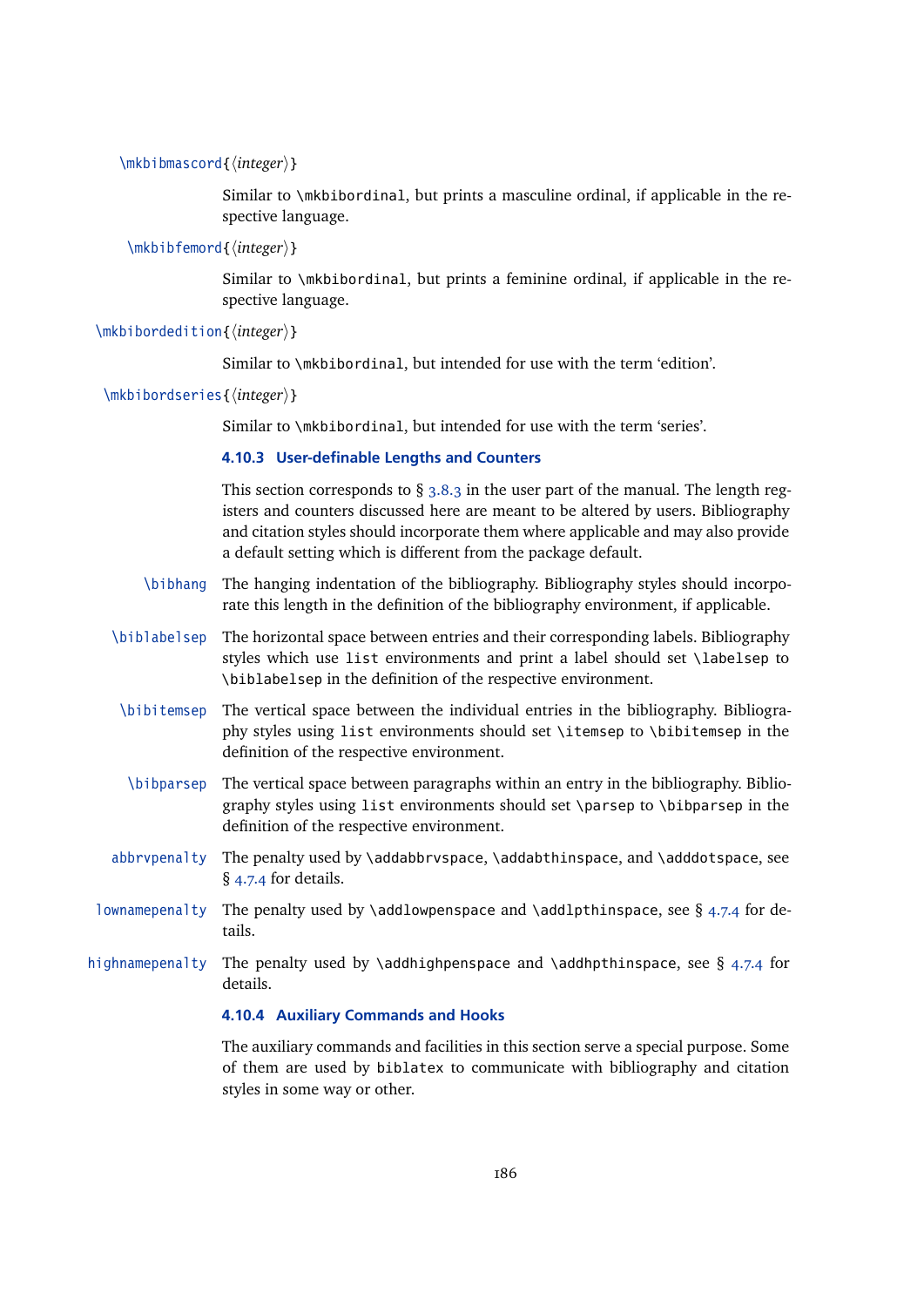## \mkbibemph{ $\langle text \rangle$ }

A generic command which prints its argument in italics. This is a simple wrapper around the standard \emph command. Apart from that, it uses \setpunctfont from  $\S$  [4.7.1](#page-162-0) to adapt the font of the next punctuation mark following the text set in italics. If the punctfont package option is disabled, this command behaves like \emph.

```
\mbox{\mathsf{text}}
```
Similar in concept to \mkbibemph but prints bold text. This is a simple wrapper around the standard \textbf command which incorporates \setpunctfont. If the punctfont package option is disabled, this command behaves like \textbf.

```
\mkbibquote{\langle text \rangle}
```
A generic command which wraps its argument in quotation marks. If the csquotes package is loaded, this command uses the language sensitive quotation marks provided by that package. \mkbibquote also supports 'American-style' punctuation, see \DeclareQuotePunctuation in § [4.7.5](#page-165-0) for details.

## \mkbibparens{*\text*}}

A generic command which wraps its argument in parentheses. This command is nestable. When nested, it will alternate between parentheses and brackets, depending on the nesting level.

### \mkbibbrackets{*\text*}}

A generic command which wraps its argument in square brackets. This command is nestable. When nested, it will alternate between brackets and parentheses, depending on the nesting level.

#### \bibopenparen\*text*\\bibcloseparen

Alternative syntax for \mkbibparens. This will also work across groups. Note that \bibopenparen and \bibcloseparen must always be balanced.

#### \bibopenbracket/text\\bibclosebracket

Alternative syntax for \mkbibbrackets. This will also work across groups. Note that \bibopenbracket and \bibclosebracket must always be balanced.

## \mkbibfootnote{h*text*i}

A generic command which prints its argument as a footnote. This is a wrapper around the standard LaTeX \footnote command which removes spurious whitespace preceeding the footnote mark and prevents nested footnotes. By default, \mkbibfootnote requests capitalization at the beginning of the note and automatically adds a period at the end. You may change this behavior by redefining the \bibfootnotewrapper macro introduced below.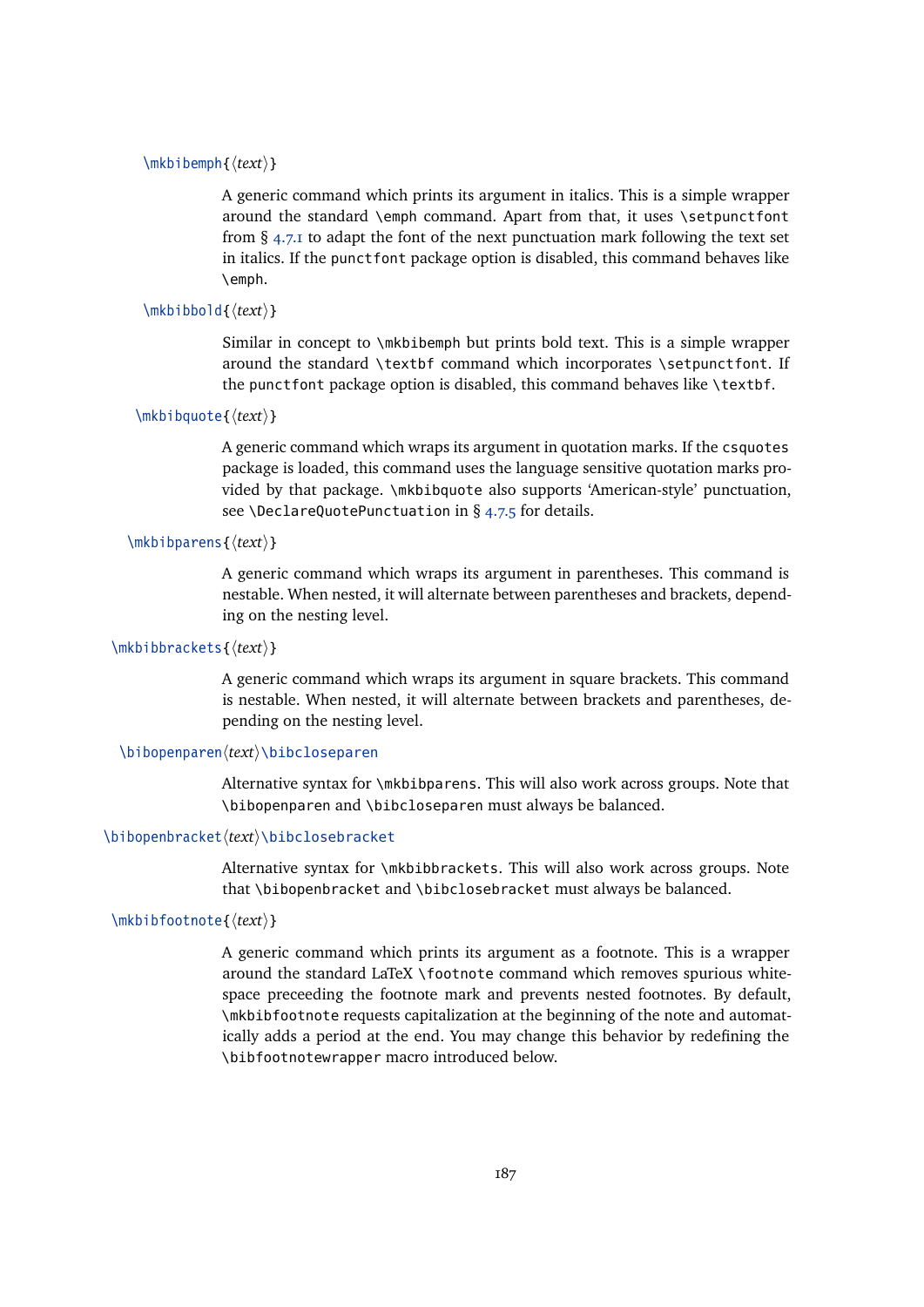## \mkbibfootnotetext{h*text*i}

Similar to \mkbibfootnote but uses the \footnotetext command.

#### \mkbibendnote{h*text*i}

Similar in concept to \mkbibfootnote execept that it prints its argument as an endnote. \mkbibendnote removes spurious whitespace preceeding the endnote mark and prevents nested notes. It supports the \endnote command provided by the endnotes package as well as the \pagenote command provided by the pagenote package and the memoir class. If both commands are available, \endnote takes precedence. If no endnote support is available, \mkbibendnote issues an error and falls back to \footnote. By default, \mkbibendnote requests capitalization at the beginning of the note and automatically adds a period at the end. You may change this behavior by redefining the \bibendnotewrapper macro introduced below.

## \mkbibendnotetext{h*text*i}

Similar to \mkbibendnote but uses the \endnotetext command. Please note that as of this writing, neither the pagenote package nor the memoir class provide a corresponding \pagenotetext command. In this case, \mkbibendnote will issue an error and fall back to \footnotetext.

## \bibfootnotewrapper{ $\langle text \rangle$ }

An inner wrapper which encloses the  $\langle \text{text} \rangle$  argument of  $\mathcal{N}$  arkhibfootnote and \mkbibfootnotetext. For example, \mkbibfootnote eventually boils down to this:

\footnote{\bibfootnotewrapper{text}}

The wrapper ensures capitalization at the beginning of the note and adds a period at the end. The default definition is:

\newcommand{\bibfootnotewrapper}[1]{\bibsentence #1\addperiod}

If you don't want capitalization at the beginning or a period at the end of the note, do not modify \mkbibfootnote but redefine \bibfootnotewrapper instead.

### \bibendnotewrapper{*\text*}}

Similar in concept to \bibfootnotewrapper but related to the \mkbibendnote and \mkbibendnotetext commands.

### \mkbibsuperscript{ $\langle text \rangle$ }

A generic command which prints its argument as superscripted text. This is a simple wrapper around the standard LaTeX \textsuperscript command which removes spurious whitespace and allows hyphenation of the preceeding word.

```
\mkbibmonth{\integer}}
```
This command takes an integer argument and prints it as a month name. Even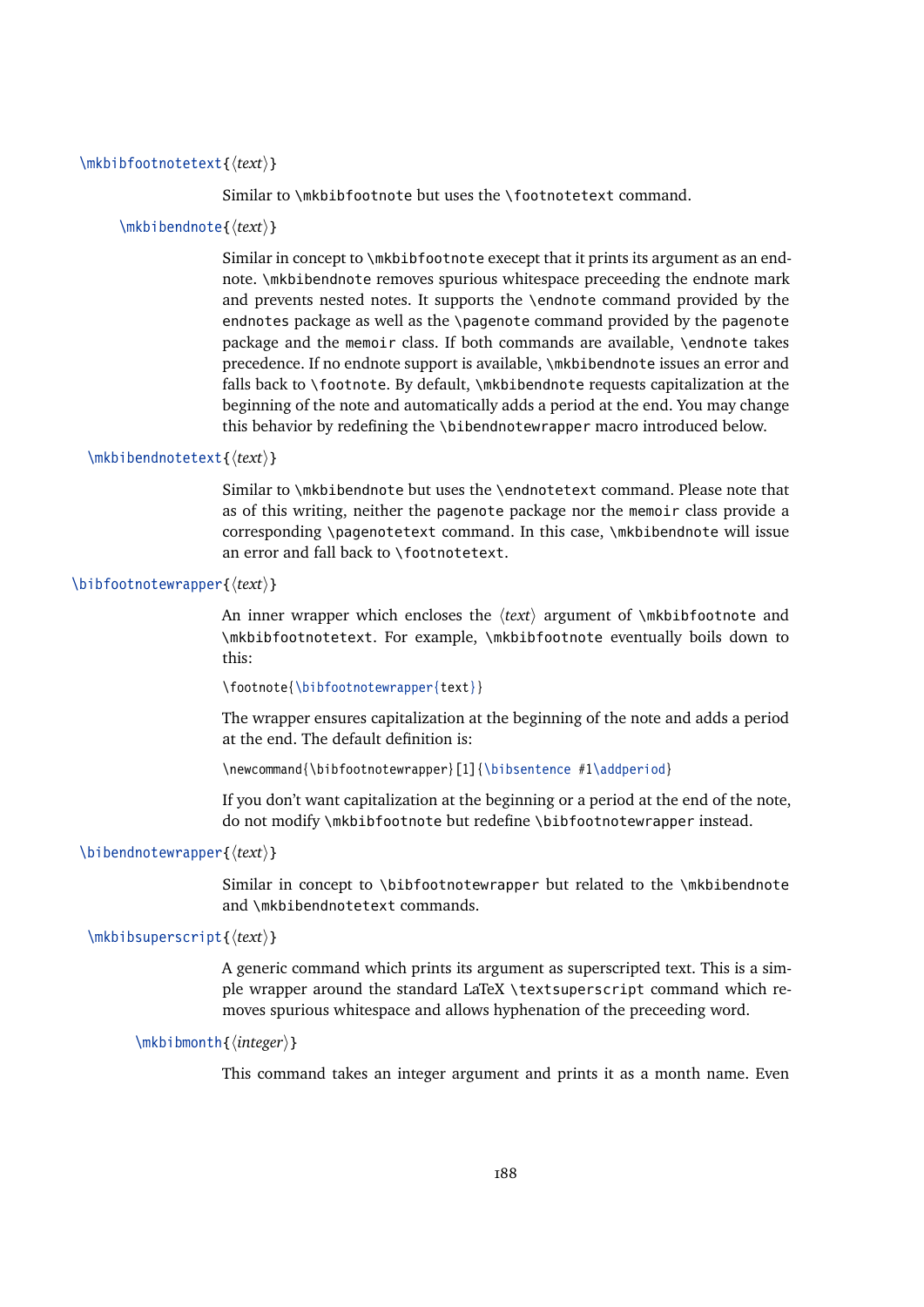though the output of this command is language specific, its definition is not, hence it is normally not redefined in localization modules.

\mkdatezeros{*\integer*}}

This command strips leading zeros from a number or preserves them, depending on the datezeros package option  $(\S 3.1.2.1)$  $(\S 3.1.2.1)$ . It is intended for use in the definition of date formatting macros.

\stripzeros{\*integer*}}

This command strips leading zeros from a number. It is intended for date formatting and ordinals.

- shorthandwidth A special field formatting directive which is used internally by biblatex. When the bibliographic data is read from the bbl file, biblatex measures the values of all shorthand fields and sets the length register \shorthandwidth to the width of the widest shorthand (see § 4.10.5). In order to determine the correct width, the package considers two factors: the definition of \bibfont and this formatting directive. All styles should adjust this directive such that it corresponds to the format used in the list of shorthands.
- labelnumberwidth Similar to shorthandwidth, but referring to the labelnumber field and the length register \labelnumberwidth. Numeric styles should adjust this directive such that it corresponds to the format used in the bibliography.
- labelalphawidth Similar to shorthandwidth, but referring to the labelalpha field and the length register \labelalphawidth. Alphabetic styles should adjust this directive such that it corresponds to the format used in the bibliography.
	- bibhyperref A special formatting directive for use with \printfield and \printtext. This directive wraps its argument in a \bibhyperref command, see  $\S$  [4.6.4](#page-154-0) for details.
	- bibhyperlink A special formatting directive for use with \printfield and \printtext. It wraps its argument in a \bibhyperlink command, see  $\S$  [4.6.4](#page-154-0) for details. The  $\langle name \rangle$ argument passed to \bibhyperlink is the value of the entrykey field.
- bibhypertarget A special formatting directive for use with \printfield and \printtext. It wraps its argument in a \bibhypertarget command, see  $\S$  [4.6.4](#page-154-0) for details. The  $\langle name \rangle$ argument passed to \bibhypertarget is the value of the entrykey field.
	- volcitepages A special formatting directive which controls the format of the page/text portion in the argument of citation commands like \volcite.
- volcitevolume A special formatting directive which controls the format of the volume portion in the argument of citation commands like \volcite.

## **4.10.5 Auxiliary Lengths, Counters, and Other Features**

The length registers and counters discussed here are used by biblatex to pass information to bibliography and citation styles. Think of them as read-only registers. Note that all counters are LaTeX counters. Use \value{counter} to read out the current value.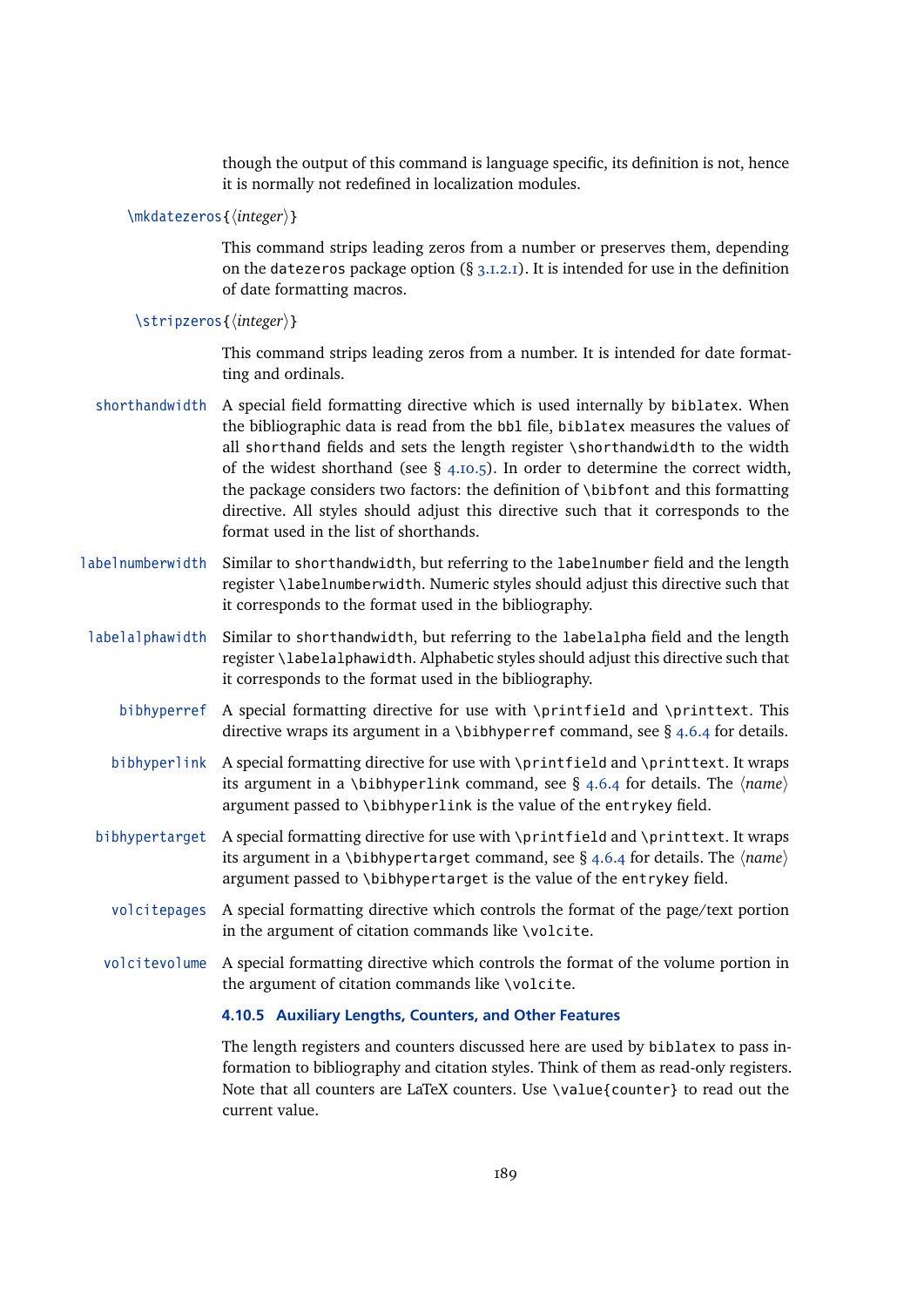| \shorthandwidth   | This length register indicates the width of the widest shorthand. Bibliography<br>styles should incorporate this length in the definition of the list of shorthands, if<br>applicable.                                                                                                           |
|-------------------|--------------------------------------------------------------------------------------------------------------------------------------------------------------------------------------------------------------------------------------------------------------------------------------------------|
| \labelnumberwidth | This length register indicates the width of the widest labelnumber. Numeric bib-<br>liography styles should incorporate this length in the definition of the bibliography<br>environment.                                                                                                        |
| \labelalphawidth  | This length register indicates the width of the widest labelalpha. Alphabetic bib-<br>liography styles should incorporate this length in the definition of the bibliography<br>environment.                                                                                                      |
| maxextraalpha     | This counter holds the highest number found in any extraalpha field.                                                                                                                                                                                                                             |
| maxextrayear      | This counter holds the highest number found in any extrayear field.                                                                                                                                                                                                                              |
| refsection        | This counter indicates the current refsection environment. When queried in a<br>bibliography heading, the counter returns the value of the refsection option<br>passed to \printbibliography.                                                                                                    |
| refsegment        | This counter indicates the current refsegment environment. When queried in a<br>bibliography heading, this counter returns the value of the refsegment option<br>passed to \printbibliography.                                                                                                   |
| maxnames          | This counter holds the setting of the maxnames package option.                                                                                                                                                                                                                                   |
| minnames          | This counter holds the setting of the minnames package option.                                                                                                                                                                                                                                   |
| maxitems          | This counter holds the setting of the maxitems package option.                                                                                                                                                                                                                                   |
| minitems          | This counter holds the setting of the minitems package option.                                                                                                                                                                                                                                   |
| instcount         | This counter is incremented by biblatex for every citation as well as for every<br>entry in the bibliography and the list of shorthands. The value of this counter<br>uniquely identifies a single instance of a reference in the document.                                                      |
| citetotal         | This counter, which is only available in the $\langle loopcode \rangle$ of a citation command<br>defined with \DeclareCiteCommand, holds the total number of valid entry keys<br>passed to the citation command.                                                                                 |
| citecount         | This counter, which is only available in the $\langle loopcode \rangle$ of a citation command de-<br>fined with \DeclareCiteCommand, holds the number of the entry key currently<br>being processed by the $\langle loopcode \rangle$ .                                                          |
| multicitetotal    | This counter is similar to citetotal but only available in multicite commands. It<br>holds the total number of citations passed to the multicite command. Note that<br>each of these citations may consist of more than one entry key. This information<br>is provided by the citetotal counter. |
| multicitecount    | This counter is similar to citecount but only available in multicite commands. It<br>holds the number of the citation currently being processed. Note that this cita-<br>tion may consist of more than one entry key. This information is provided by the<br>citetotal and citecount counters.   |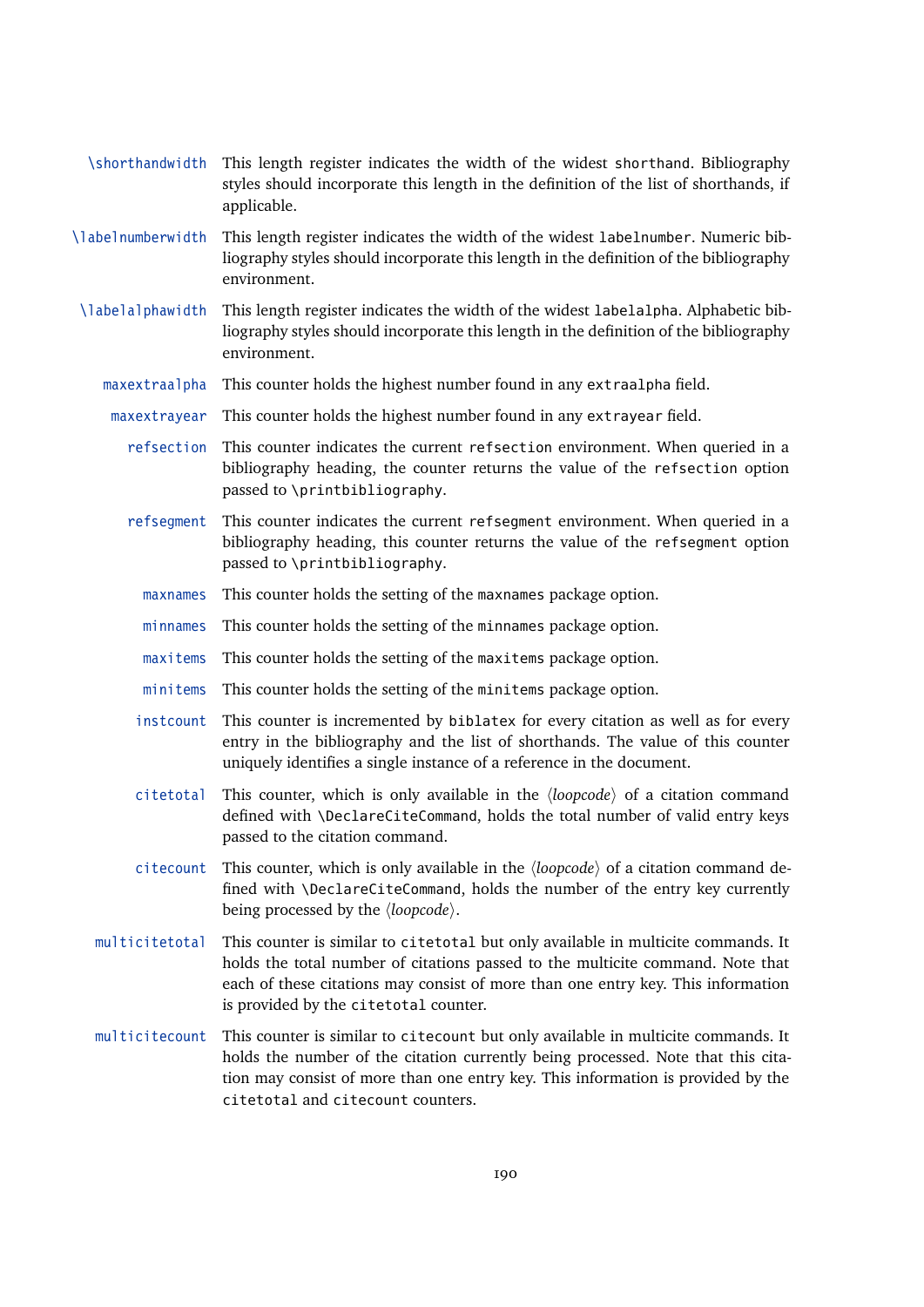- listtotal This counter holds the total number of items in the current list. It is intended for use in list formatting directives and does not hold a meaningful value when used anywhere else. As an exception, it may also be used in the second optional argument to \printnames and \printlist, see  $\S$  [4.4.1](#page-130-0) for details. For every list, there is also a counter by the same name which holds the total number of items in the corresponding list. For example, the author counter holds the total number of items in the author list. This applies to both name lists and literal lists. These counters are similar to listtotal except that they may also be used independently of list formatting directives. For example, a bibliography style might check the editor counter to decide Whether or not to print the term "editor" or rather its plural form "editors" after the list of editors.
- listcount This counter holds the number of the list item currently being processed. It is intended for use in list formatting directives and does not hold a meaningful value when used anywhere else.
- liststart This counter holds the  $\langle start \rangle$  argument passed to \printnames or \printlist. It is intended for use in list formatting directives and does not hold a meaningful value when used anywhere else.
- liststop This counter holds the  $\langle stop \rangle$  argument passed to \printnames or \printlist. It is intended for use in list formatting directives and does not hold a meaningful value when used anywhere else.
- \currentfield The name of the field currently being processed by \printfield. This information is only available locally in field formatting directives.
- \currentlist The name of the literal list currently being processed by \printlist. This information is only available locally in list formatting directives.
- \currentname The name of the name list currently being processed by \printnames. This information is only available locally in name formatting directives.

## **4.10.6 General Purpose Hooks**

\AtBeginBibliography{ $\langle code \rangle$ }

Appends the  $\langle code \rangle$  to an internal hook executed at the beginning of the bibliography. The  $\langle code \rangle$  is executed at the beginning of the list of references, immediately after the *(begin code)* of *\defbibenvironment*. This command may only be used in the preamble.

### \AtBeginShorthands{ $\langle code \rangle$ }

Appends the  $\langle code \rangle$  to an internal hook executed at the beginning of the list of shorthands. The  $\langle code \rangle$  is executed at the beginning of the list of shorthands, immediately after the  $\langle begin \ code \rangle$  of  $\delta$  defbibenvironment. This command may only be used in the preamble.

```
\AtEveryBibitem{\langle code \rangle}
```
Appends the  $\langle code \rangle$  to an internal hook executed at the beginning of every item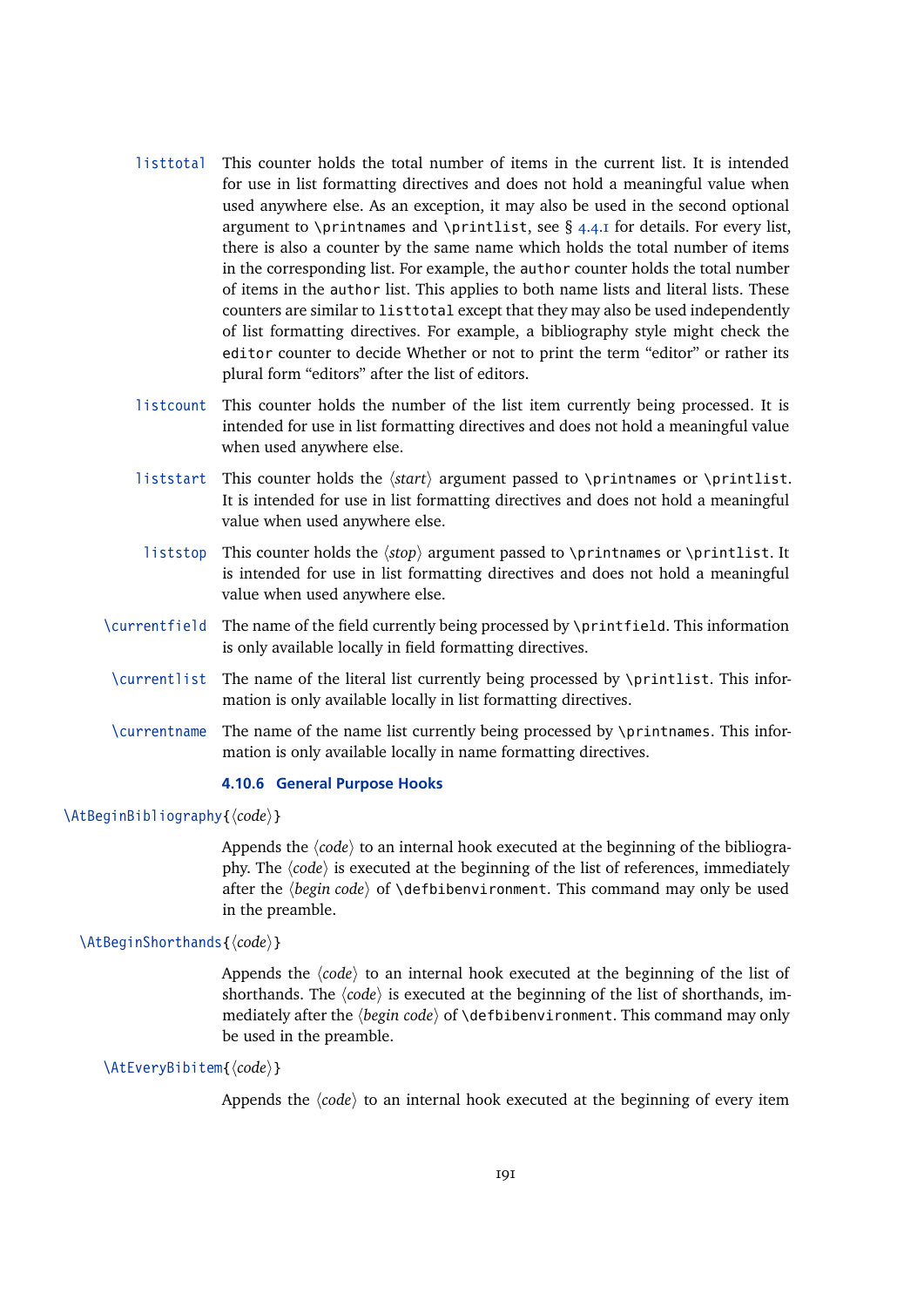in the bibliography. The  $\langle code \rangle$  is executed immediately after the  $\langle item code \rangle$  of \defbibenvironment. The bibliographic data of the respective entry is available at this point. This command may only be used in the preamble.

## \AtEveryLositem{*(code*)}

Appends the  $\langle code \rangle$  to an internal hook executed at the beginning of every item in the list of shorthands. The  $\langle code \rangle$  is executed immediately after the  $\langle item code \rangle$  of \defbibenvironment. The bibliographic data of the respective entry is available at this point. This command may only be used in the preamble.

### \AtEveryCite{*\code*}}

Appends the  $\langle code \rangle$  to an internal hook executed at the beginning of every citation command. The  $\langle code \rangle$  is executed immediately before the  $\langle precede \rangle$  of the command (see  $\S$  [4.3.1\)](#page-127-0). No bibliographic data is available at this point. This command may only be used in the preamble.

## \AtEveryCitekey{ $\langle code \rangle$ }

Appends the  $\langle code \rangle$  to an internal hook executed once for every entry key passed to a citation command. The  $\langle code \rangle$  is executed immediately before the  $\langle loopcode \rangle$ of the command (see  $\S$  [4.3.1\)](#page-127-0). The bibliographic data of the respective entry is available at this point. This command may only be used in the preamble.

## \AtNextCite{\*code*}}

Similar to \AtEveryCite but only affecting the next citation command. The internal hook is cleared after being executed once. This command may be used in the document body.

## \AtNextCitekey{ $\langle code \rangle$ }

Similar to \AtEveryCitekey but only affecting the next entry key. The internal hook is cleared after being executed once. This command may be used in the document body.

## \AtDataInput[\*entrytype*}]{\*code*}}

Appends the  $\langle code \rangle$  to an internal hook executed once for every entry as the bibliographic data is imported from the bbl file. The  $\langle$ *entrytype* $\rangle$  is the entry type the  $\langle code \rangle$  applies to. If it applies to all entry types, omit the optional argument. The  $\langle code \rangle$  is executed immediately after the entry has been imported. This command may only be used in the preamble. Note that, if there are any refsection environments in the document and an entry is cited in more than one of them, the  $\langle code \rangle$ may be executed multiple times for an entry. The refsection counter holds the number of the respective reference section while the data is imported.

#### **4.11 Hints and Caveats**

This section provides some additional hints concerning the author interface of this package. It also addresses common problems and potential misconceptions.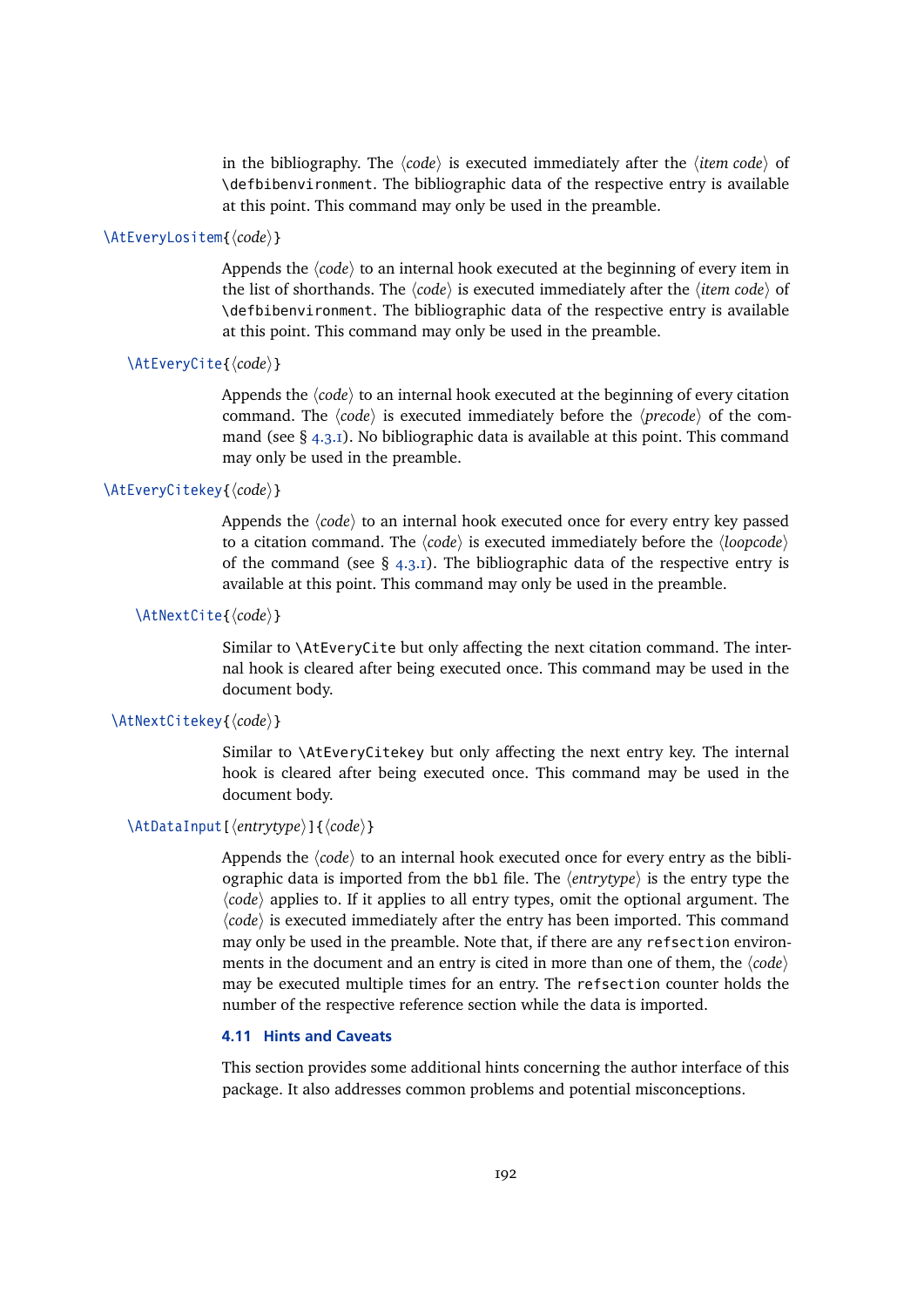### **4.11.1 Entry Sets**

Entry sets have already been introduced in § [3.10.5.](#page-104-0) This section discusses how to process entry sets in a bibliography style. From the perspective of the driver, there is no difference between static and dynamic entry sets. Both types are handled in the same way. You will normally use the \entryset command from § [4.4.1](#page-130-0) to loop over all set members (in the order in which they are listed in the entryset field of the @set entry, or in the order in which they were passed to \defbibentryset, respectively) and append \finentry at the end. That's it. The formatting is handled by the drivers for the entry types of the individual set members:

\DeclareBibliographyDriver{set}{% \entryset{}{}% \finentry}

You may have noticed that the numeric styles which ship with this package support subdivided entry sets, i. e., the members of the set are marked with a letter or some other marker such that citations may either refer to the entire set or to a specific set member. The markers are generated as follows by the bibliography style:

```
\DeclareBibliographyDriver{set}{%
  \entryset
    {\printfield{entrysetcount}%
     \setunit*{\addnbspace}}
    {}%
  \finentry}
```
The entrysetcount field holds an integer indicating the position of a set member in the entry set. The conversion of this number to a letter or some other marker is handled by the formatting directive of the entrysetcount field. All the driver needs to do is print the field and add some white space (or start a new line). Printing the markers in citations works in a similar way. Where a numeric style normally says \printfield{labelnumber}, you simply append the entrysetcount field:

```
\printfield{labelnumber}\printfield{entrysetcount}
```
Since this field is only defined when processing citations referring to a set member, there is no need to add any additional tests.

## **4.11.2 Electronic Publishing Information**

The standard styles feature dedicated support for arXiv references. Support for other resources is easily added. The standard styles handle the eprint field as follows:

```
\iffieldundef{eprinttype}
  {\printfield{eprint}}
  {\printfield[eprint:\strfield{eprinttype}]{eprint}}
```
If an eprinttype field is available, the above code tries to use the field format eprint:  $\langle$ *eprinttype* $\rangle$ . If this format is undefined, \printfield automatically falls back to the field format eprint. There are two predefined field formats, the typespecific format eprint: arxiv and the fallback format eprint: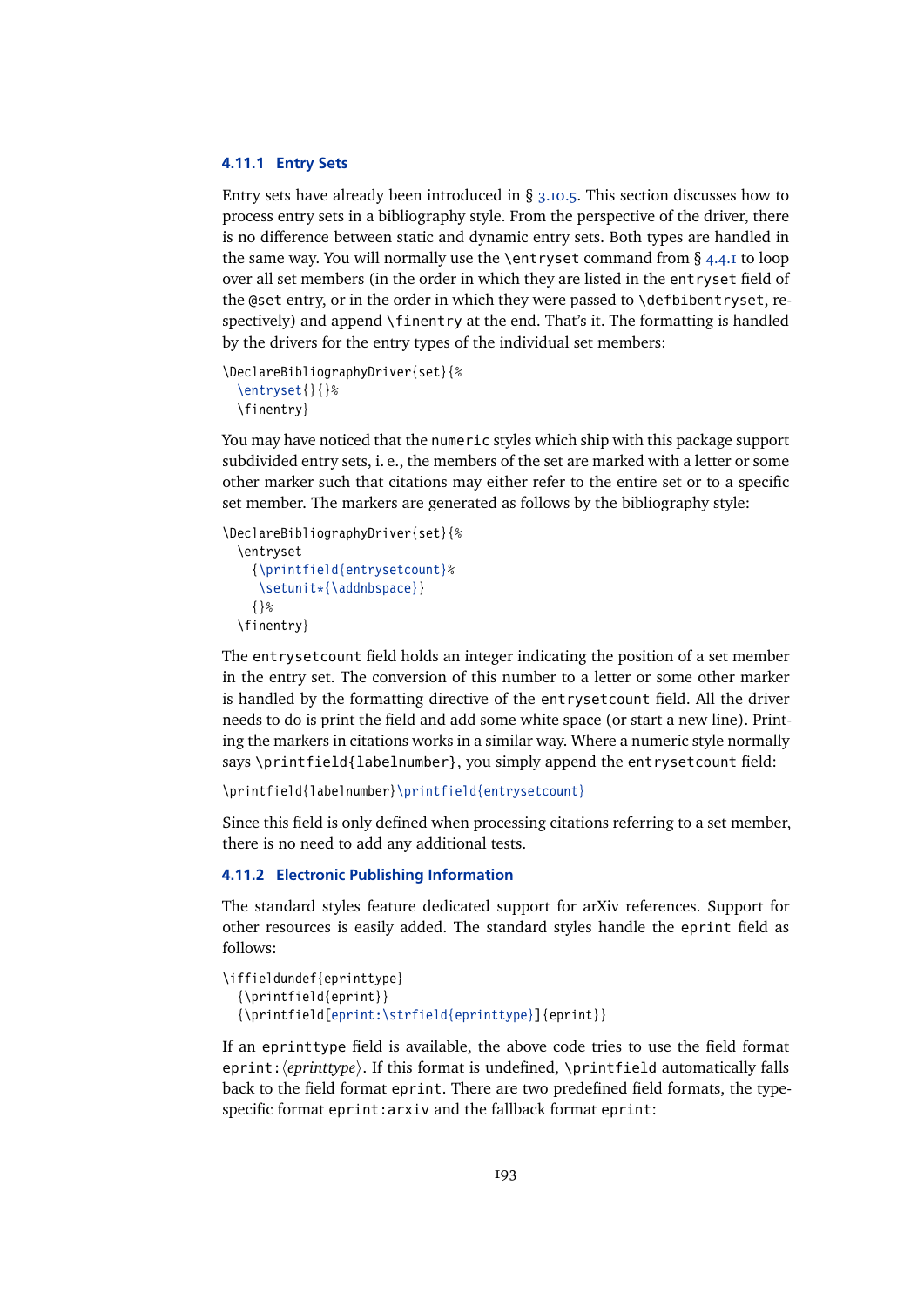```
\DeclareFieldFormat{eprint}{...}
\DeclareFieldFormat{eprint:arxiv}{...}
```
In other words, adding support for additional resources is as easy as defining a field format named eprint:  $\langle resource \rangle$  where  $\langle resource \rangle$  is an identifier to be used in the eprinttype field.

## **4.11.3 External Abstracts and Annotations**

External abstracts and annotations have been discussed in § [3.10.7.](#page-107-0) This section provides some more background for style authors. The standard styles use the following macros (from biblatex.def) to handle abstracts and annotations:

```
\newbibmacro*{annotation}{%
  \iffieldundef{annotation}
    {\printfile[annotation]{\bibannotationprefix\thefield{entrykey}.tex}}%
    {\printfield{annotation}}}
\newcommand*{\bibannotationprefix}{bibannotation-}
\newbibmacro*{abstract}{%
  \iffieldundef{abstract}
    {\printfile[abstract]{\bibabstractprefix\thefield{entrykey}.tex}}%
```

```
{\printfield{abstract}}}
```

```
\newcommand*{\bibabstractprefix}{bibabstract-}
```
If the abstract/annotation field is undefined, the above code tries to load the abstracts/annotations from an external file. The \printfile commands also incorporate file name prefixes which may be redefined by users. Note that you must enable \printfile explicitly by setting the loadfiles package option from  $\S$  [3.1.2.1.](#page-43-0) This feature is disabled by default for performance reasons.

#### **4.11.4 Name Disambiguation** Biber only and the state of the state of the Biber only

The uniquename and uniquelist options introduced in  $\S$  [3.1.2.3](#page-53-0) support various modes of operation. This section explains the differences between these modes by way of example. The uniquename option disambiguates individual names in the labelname list. The uniquelist option disambiguates the labelname list if it has become ambiguous after maxnames/minnames truncation. You can use either option stand-alone or combine both.

### **4.11.4.1 Individual Names (uniquename)**

Let's start off with some uniquename examples. Consider the following data:<br>-lohn-loa = 2008

John Doe Edward Doe 2008 John Smith 2008 Jane Smith 2008

Let's assume we're using an author-year style and set uniquename=false. In this case, we would get the following citations:

Doe 2008a Doe 2008b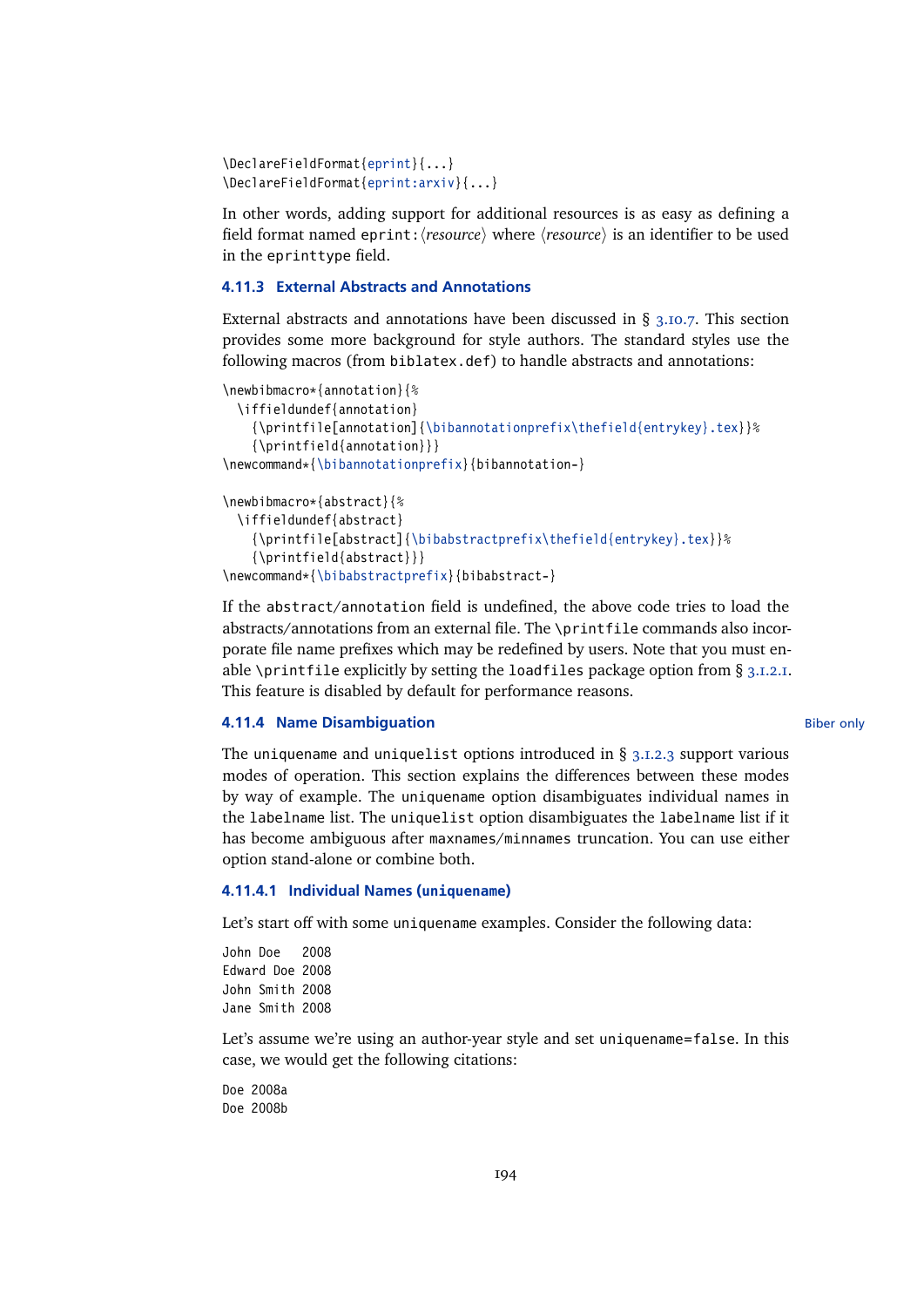Smith 2008a Smith 2008b

Since the last names are ambiguous and all works have been published in the same year, an extra letter is appended to the year to disambiguate the citations. Many style guides, however, mandate that the extra letter be used to disambiguate works by the same authors only, not works by different authors with the same last name. In order to disambiguate the author's last name, you are expected to add additional parts of the name, either as initials or in full. This requirement is addressed by the uniquename option. Here are the same citations with uniquename=init:

J. Doe 2008 E. Doe 2008 Smith 2008a Smith 2008b

uniquename=init restricts name disambiguation to initials. Since 'J. Smith' would still be ambiguous, no additional name parts are added for the 'Smiths'. With uniquename=full, names are printed in full where required:

J. Doe 2008 E. Doe 2008 John Smith 2008 Jane Smith 2008

In order to illustrate the difference between uniquename=init/full and allinit/ allfull, we need to introduce the notion of a 'visible' name. In the following, 'visible' names are all names at a position before the maxnames/minnames/uniquelist truncation point. For example, given this data:

William Jones/Edward Doe/Jane Smith John Doe John Smith

and maxnames=1, minnames=1, uniquename=init/full, we would get the following names in citations:

Jones et al. Doe Smith

When disambiguating names, uniquename=init/full only consider the visible names. Since all visible last names are distinct in this example, no further name parts are added. Let's compare that to the output of uniquename=allinit:

Jones et al. J. Doe Smith

allinit considers all names in all labelname lists, including those which are hidden and replaced by 'et al.' as the list is truncated. In this example, 'John Doe' is disambiguated from 'Edward Doe'. Since the ambiguity of the two 'Smiths' can't be resolved by adding initials, no initials are added in this case. Now let's compare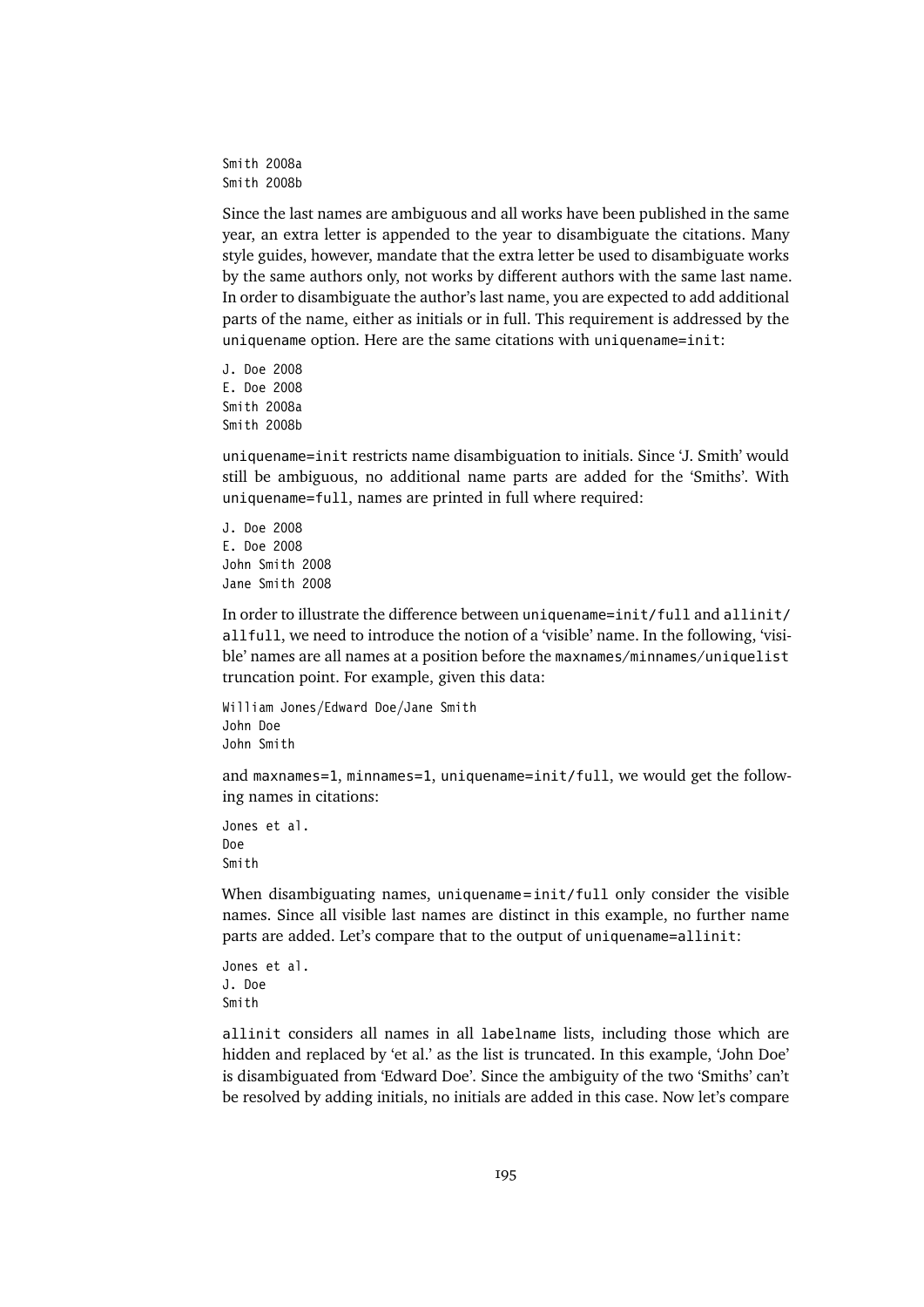that to the output of uniquename=allfull which also disambiguates 'John Smith' from 'Jane Smith':

Jones et al. J. Doe John Smith

The options uniquename=mininit/minfull are similar to init/full in that they only consider visible names, but they perform minimal disambiguation. That is, they will disambiguate individual names only if they occur in identical lists of last names. Consider the following data:

John Doe/William Jones Edward Doe/William Jones John Smith/William Edwards Edward Smith/Allan Johnson

With uniquename=init/full, we would get:

J. Doe and Jones E. Doe and Jones J. Smith and Edwards E. Smith and Johnson

With uniquename=mininit/minfull:

J. Doe and Jones E. Doe and Jones Smith and Edwards Smith and Johnson

The 'Smiths' are not disambiguated because the visible name lists are not ambiguous and the mininit/minfull options serve to disambiguate names occurring in identical last name lists only. Another way of looking at this is that they globally disambiguate last name lists. When it comes to ambiguous lists, note that a truncated list is considered to be distinct from an untruncated one even if the visible names are identical. For example, consider the following data:

```
John Doe/William Jones
Edward Doe
```
With maxnames=1, uniquename=init/full, we would get:

```
J. Doe et al.
E. Doe
```
With uniquename=mininit/minfull:

```
Doe et al.
Doe
```
Because the lists differ in the 'et al.', the names are not disambiguated.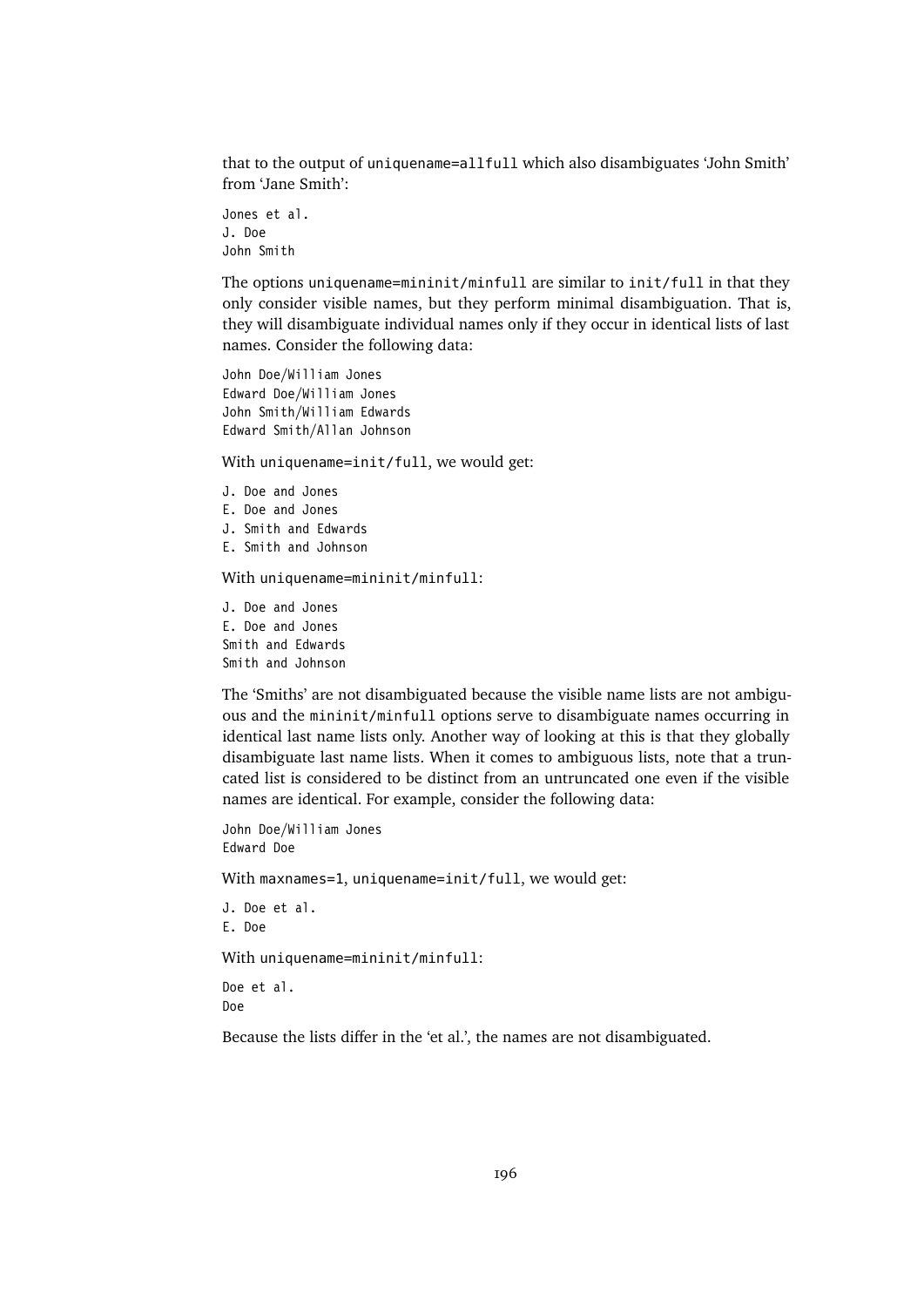#### **4.11.4.2 Lists of Names (uniquelist)**

Ambiguity is also an issue with name lists. If the labelname list is truncated by the maxnames/minnames options, it may become ambiguous. This type of ambiguity is addressed by the uniquelist option. Consider the following data:

Doe/Jones/Smith 2005 Smith/Johnson/Doe 2005 Smith/Doe/Edwards 2005 Smith/Doe/Jones 2005

Many author-year styles truncate long author/editor lists in citations. For example, with maxnames=1 we would get:

Doe et al. 2005 Smith et al. 2005a Smith et al. 2005b Smith et al. 2005c

Since the authors are ambiguous after truncation, the extra letter is added to the year to ensure unique citations. Here again, many style guides mandate that the extra letter be used to disambiguate works by the same authors only. In order to disambiguate author lists, you are usually required to add more names, exceeding the maxnames/minnames truncation point. The uniquelist feature addresses this requirement. With uniquelist=true, we would get:

Doe et al. 2005 Smith, Johnson et al. 2005 Smith, Doe and Edwards 2005 Smith, Doe and Jones 2005

The uniquelist option overrides maxnames/minnames on a per-entry basis. Essentially, what happens is that the 'et al.' part of the citation is expanded to the point of no ambiguity – but no further than that. uniquelist may also be combined with uniquename. Consider the following data:

John Doe/Allan Johnson/William Jones 2009 John Doe/Edward Johnson/William Jones 2009 John Doe/Jane Smith/William Jones 2009 John Doe/John Smith/William Jones 2009 John Doe/John Edwards/William Jones 2009 John Doe/John Edwards/Jack Johnson 2009

With maxnames=1:

Doe et al. 2009a Doe et al. 2009b Doe et al. 2009c Doe et al. 2009d Doe et al. 2009e Doe et al. 2009f

With maxnames=1, uniquename=full, uniquelist=true: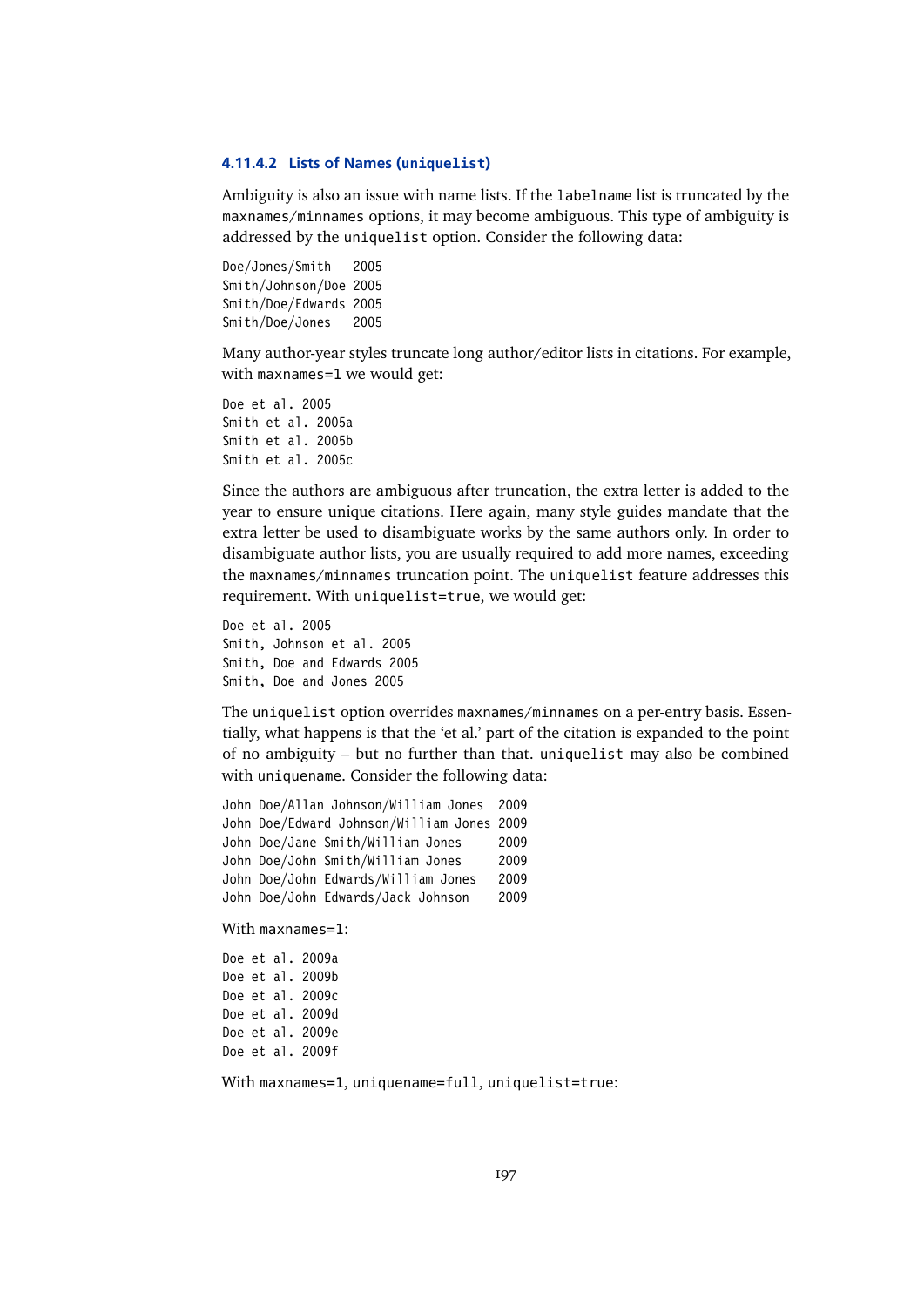Doe, A. Johnson et al. 2009 Doe, E. Johnson et al. 2009 Doe, Jane Smith et al. 2009 Doe, John Smith et al. 2009 Doe, Edwards and Jones 2009 Doe, Edwards and Johnson 2009

With uniquelist=minyear, list disambiguation only happens if the visible list is identical to another visible list with the same labelyear. This is useful for authoryear styles which only require that the citation as a whole be unique, but do not guarantee unambiguous authorship information in citations. This mode is conceptually related to uniquename=mininit/minfull. Consider this example:

Smith/Jones 2000 Smith/Johnson 2001

With maxnames=1 and uniquelist=true, we would get:

Smith and Jones 2000 Smith and Johnson 2001

With uniquelist=minyear:

Smith et al. 2000 Smith et al. 2001

With uniquelist=minyear, it is not clear that the authors are different for the two works but the citations as a whole are still unambiguous since the year is different. In contrast to that, uniquelist=true disambiguates the authorship even if this information is not required to uniquely locate the works in the bibliography. Let's consider another example:

```
Vogel/Beast/Garble/Rook 2000
Vogel/Beast/Tremble/Bite 2000
Vogel/Beast/Acid/Squeeze 2001
```
With maxnames=3, minnames=1, uniquelist=true, we would get:

```
Vogel, Beast, Garble et al. 2000
Vogel, Beast, Tremble et al. 2000
Vogel, Beast, Acid et al. 2001
```
With uniquelist=minyear:

Vogel, Beast, Garble et al. 2000 Vogel, Beast, Tremble et al. 2000 Vogel et al. 2001

In the last citation, uniquelist=minyear does not override maxnames/minnames as the citation does not need disambiguating from the other two because the year is different.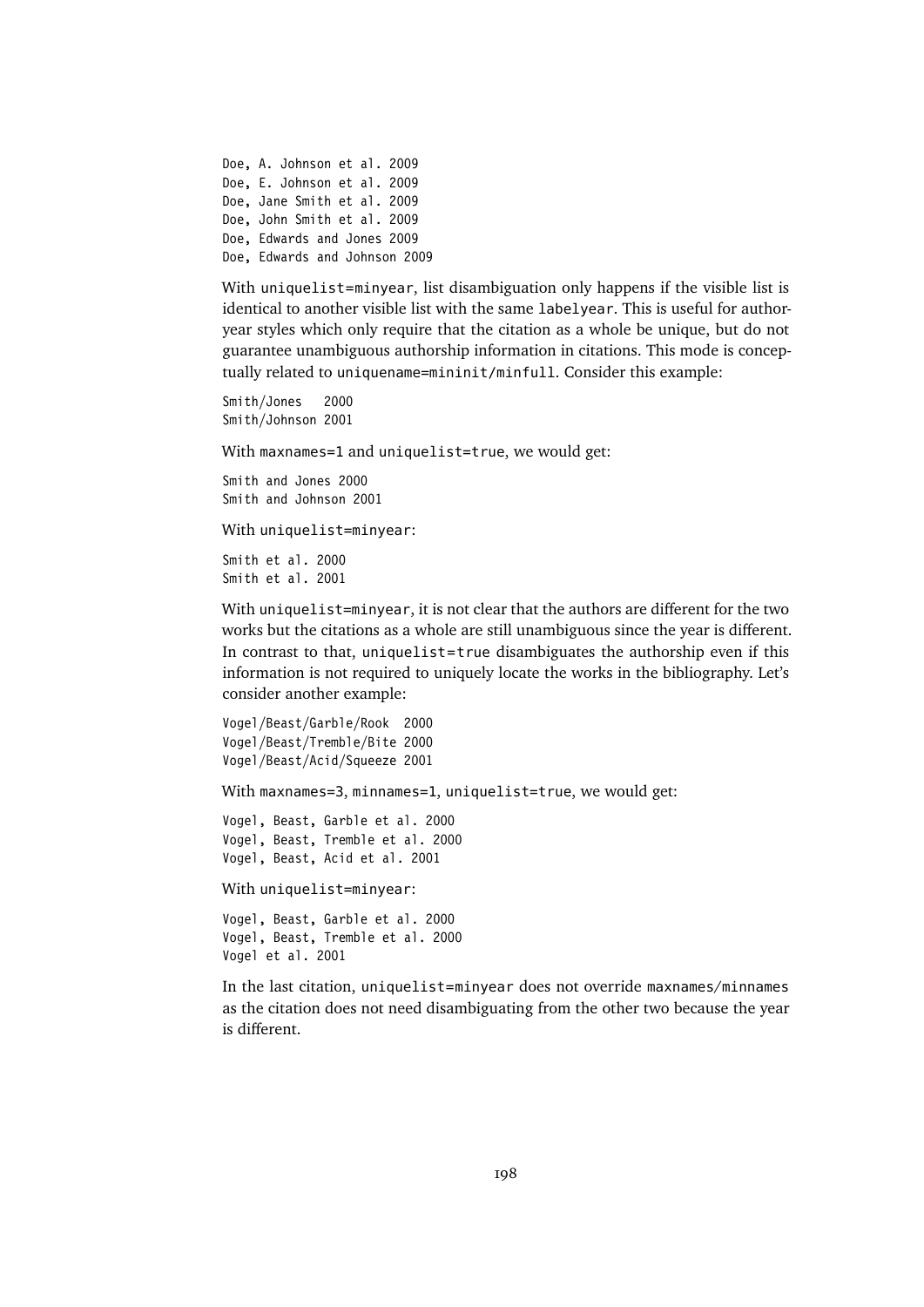## **4.11.5 Trackers in Floats and TOC/LOT/LOF**

If a citation is given in a float (typically in the caption of a figure or table), scholarly back references like 'ibidem' or back references based on the page tracker get ambiguous because floats are objects which are (physically and logically) placed outside the flow of text, hence the logic of such references applies poorly to them. To avoid any such ambiguities, the citation and page trackers are temporarily disabled in all floats. In addition to that, these trackers plus the back reference tracker (backref) are temporarily disabled in the table of contents, the list of figures, and the list of tables.

## **4.11.6 Mixing Programming Interfaces**

The biblatex package provides two main programming interfaces for style authors. The \DeclareBibliographyDriver command, which defines a handler for an entry type, is typically used in bbx files. \DeclareCiteCommand, which defines a new citation command, is typically used in cbx files. However, in some cases it is convenient to mix these two interfaces. For example, the \fullcite command prints a verbose citation similar to the full bibliography entry. It is essentially defined as follows:

```
\DeclareCiteCommand{\fullcite}
  \{ \ldots \}{\usedriver{...}{\thefield{entrytype}}}
  \{\ldots\}{...}
```
As you can see, the core code which prints the citations simply executes the bibliography driver defined with \DeclareBibliographyDriver for the type of the current entry. When writing a citation style for a verbose citation scheme, it is often convenient to use the following structure:

```
\ProvidesFile{example.cbx}[2007/06/09 v1.0 biblatex citation style]
\DeclareCiteCommand{\cite}
  {...}
  {\usedriver{...}{cite:\thefield{entrytype}}}
  \{ \ldots \}{...}
\DeclareBibliographyDriver{cite:article}{...}
\DeclareBibliographyDriver{cite:book}{...}
\DeclareBibliographyDriver{cite:inbook}{...}
...
```
Another case in which mixing interfaces is helpful are styles using cross-references within the bibliography. For example, when printing an @incollection entry, the data inherited from the @collection parent entry would be replaced by a short pointer to the respective parent entry:

[1] Audrey Author: *Title of article*. In: [2], pp. 134–165.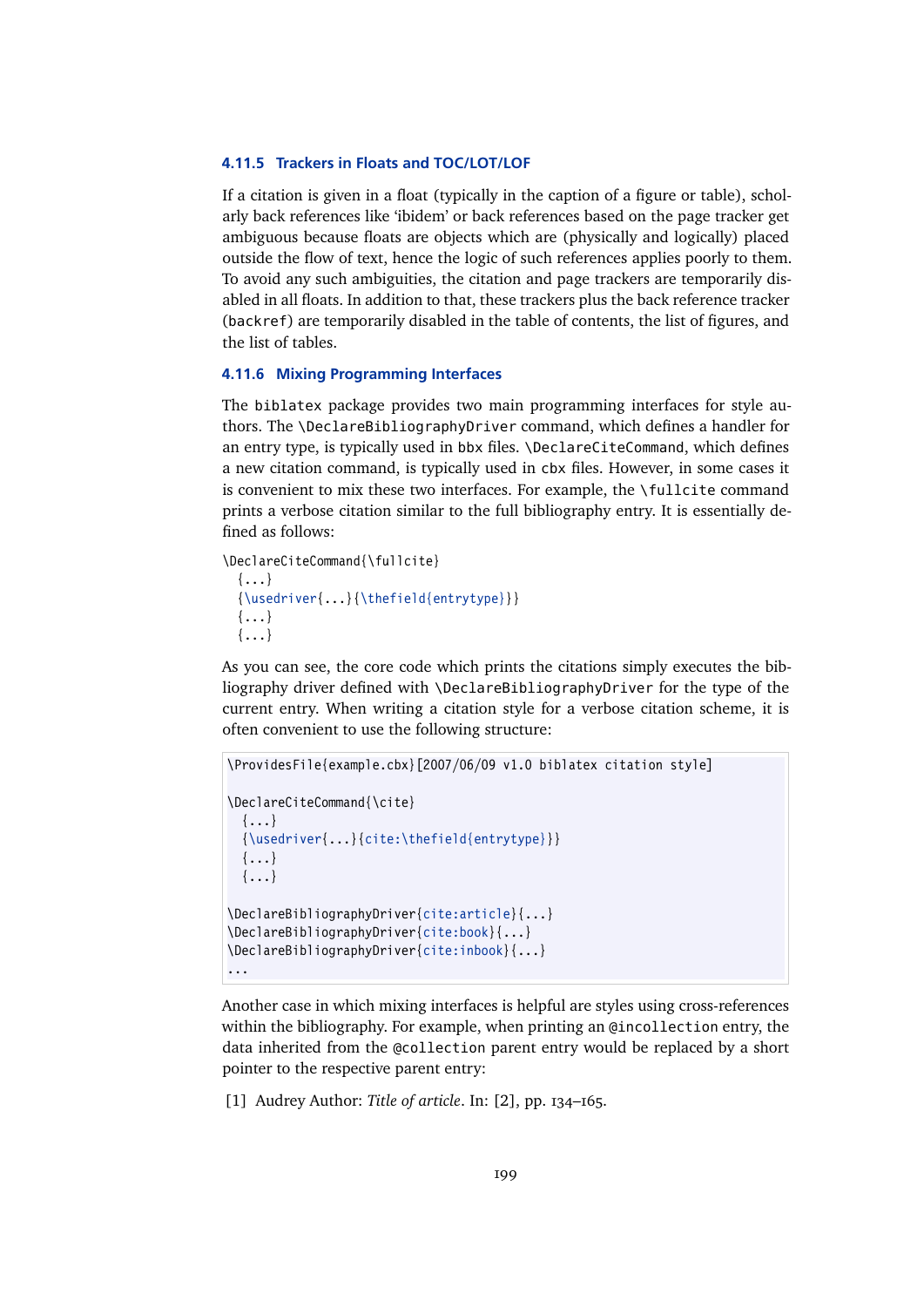[2] Edward Editor, ed.: *Title of collection*. Publisher: Location, 1995.

One way to implement such cross-references within the bibliography is to think of them as citations which use the value of the xref or crossref field as the entry key. Here is an example:

```
\ProvidesFile{example.bbx}[2007/06/09 v1.0 biblatex bibliography style]
\DeclareCiteCommand{\bbx@xref}
 {}
  {...}% code for cross-references
 {}
 {}
\DeclareBibliographyDriver{incollection}{%
  ...
 \iffieldundef{xref}
    {...}% code if no cross-reference
    {\bbx@xref{\thefield{xref}}}%
  ...
}
```
When defining \bbx@xref, the  $\langle$ *precode* $\rangle$ ,  $\langle$ *postcode* $\rangle$ , and  $\langle$ *sepcode* $\rangle$  arguments of \DeclareCiteCommand are left empty in the above example because they will not be used anyway. The cross-reference is printed by the  $\langle loopcode \rangle$  of  $\backslash$ bbx@xref. For further details on the xref field, refer to  $\S$  [2.2.3](#page-22-0) and to the hints in  $\S$  [2.4.1.](#page-34-0) Also see the \iffieldxref, \iflistxref, and \ifnamexref tests in § [4.6.2.](#page-145-0) The above could also be implemented using the \entrydata command from § [4.4.1:](#page-130-0)

```
\ProvidesFile{example.bbx}[2007/06/09 v1.0 biblatex bibliography style]
\DeclareBibliographyDriver{incollection}{%
  ...
 \iffieldundef{xref}
   {...}% code if no cross-reference
    {\entrydata{\thefield{xref}}{%
     % code for cross-references
      ...
    }}%
  ...
}
```
## **4.11.7 Using the Punctuation Tracker**

## **4.11.7.1 The Basics**

There is one fundamental principle style authors should keep in mind when designing a bibligraphy driver: block and unit punctuation is handled asynchronously. This is best explained by way of example. Consider the following code snippet:

```
\printfield{title}%
```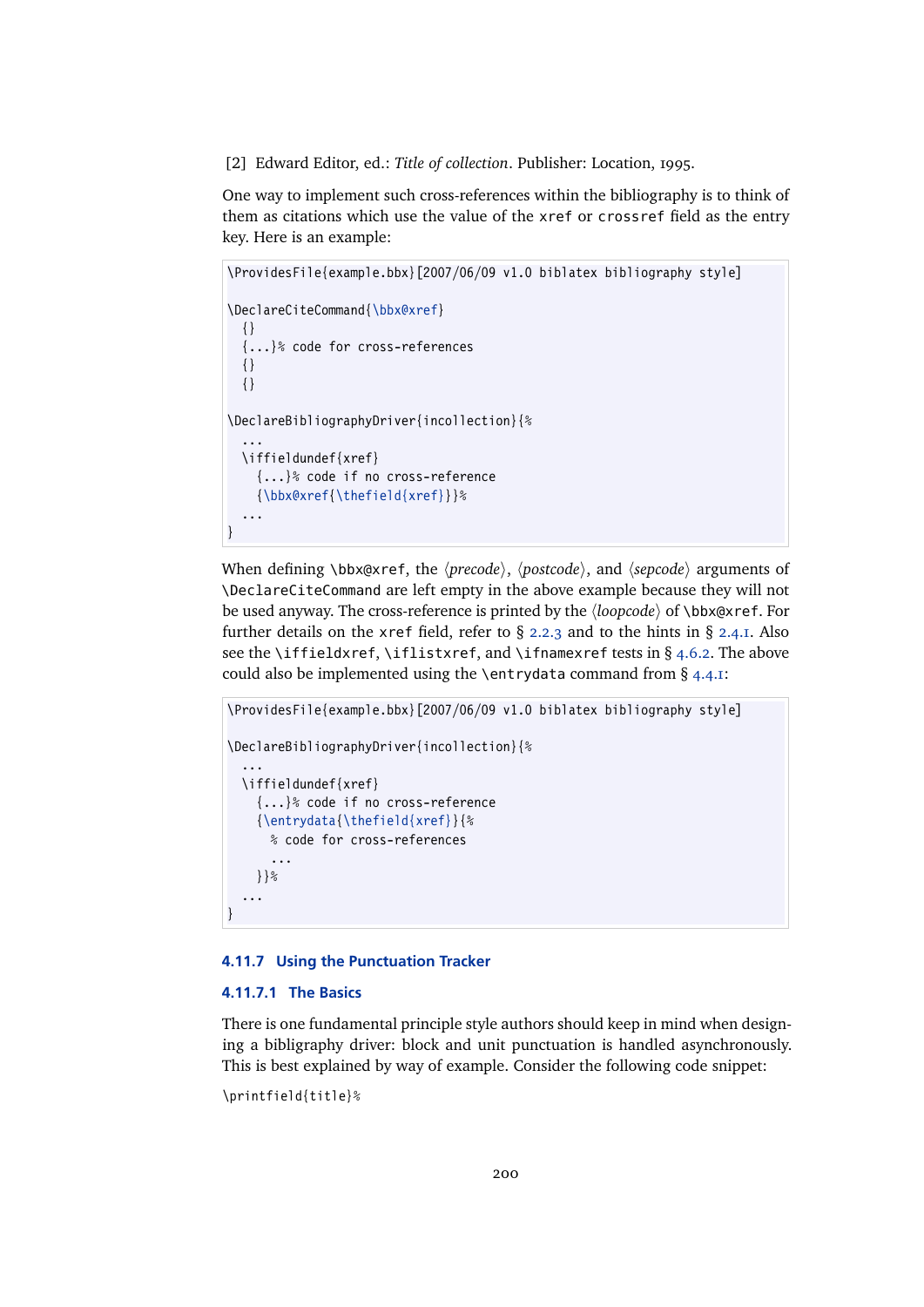\newunit \printfield{edition}% \newunit \printfield{note}%

If there is no edition field, this piece of code will not print:

Title. . Note

but rather:

Title. Note

because the unit punctuation tracker works asynchronously. \newunit will not print the unit punctuation immediately. It merely records a unit boundary and puts \newunitpunct on the punctuation buffer. This buffer will be handled by *subsequent* \printfield, \printlist, or similar commands but only if the respective field or list is defined. Commands like \printfield will consider three factors prior to inserting any block or unit punctuation:

- Has a new unit/block been requested at all?  $=$  Is there any preceding \newunit or \newblock command?
- Did the preceding commands print anything?
	- $=$  Is there any preceding \printfield or similar command?
	- = Did this command actually print anything?
- Are we about to print anything now?
	- = Is the field/list to be processed now defined?

Block and unit punctuation will only be inserted if *all* of these conditions apply. Let's reconsider the above example:

```
\printfield{title}%
\newunit
\printfield{edition}%
\newunit
\printfield{note}%
```
Here's what happens if the edition field is undefined. The first \printfield command prints the title and sets an internal 'new text' flag. The first \newunit sets an interal 'new unit' flag. No punctuation has been printed at this point. The second \printfield does nothing because the edition field is undefined. The next \newunit command sets the interal flag 'new unit' again. Still no punctuation has been printed. The third \printfield checks if the note field is defined. If so, it looks at the 'new text' and 'new unit' flags. If both are set, it inserts the punctuation buffer before printing the note. It then clears the 'new unit' flag and sets the 'new text' flag again.

This may all sound more complicated than it is. In practice, it means that it is possible to write large parts of a bibliography driver in a sequential way. The advantage of this approach becomes obvious when trying to write the above code without using the punctuation tracker. Such an attempt will lead to a rather con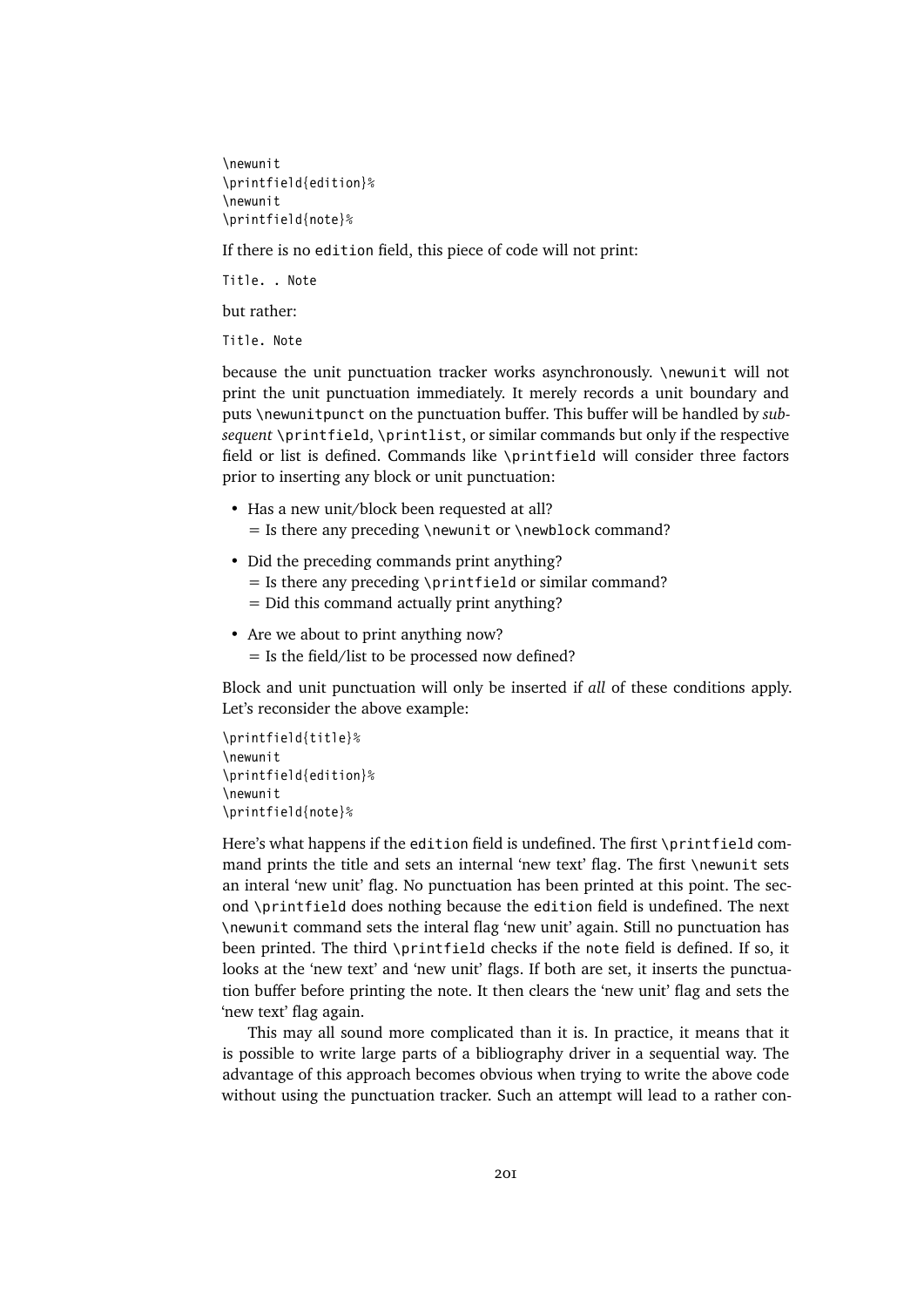voluted set of \iffieldundef tests required to check for all possible field combinations (note that the code below handles three fields; a typical driver may need to cater for some two dozen fields):

```
\iffieldundef{title}%
  {\iffieldundef{edition}
     {\printfield{note}}
     {\printfield{edition}%
     \iffieldundef{note}%
        {}
        \{ . \prime\}{\printfield{title}%
   \iffieldundef{edition}
    {}
     {. \printfield{edition}}%
   \iffieldundef{note}
     {}
     {. \printfield{note}}}%
```
## **4.11.7.2 Common Mistakes**

It is a fairly common misconception to think of the unit punctuation as something that is handled synchronously. This typically causes problems if the driver includes any literal text. Consider this erroneous code snippet which will generate misplaced unit punctuation:

```
\printfield{title}%
\newunit
(\printfield{series} \printfield{number})%
```
This code will yield the following result:

Title (. Series Number)

Here's what happens. The first \printfield prints the title. Then \newunit marks a unit boundary but does not print anything. The unit punctuation is printed by the *next* \printfield command. That's the asynchronous part mentioned before. However, the opening parenthesis is printed immediately before the next \printfield inserts the unit punctuation, leading to a misplaced period. When inserting *any* literal text such as parentheses (including those printed by commands such as \bibopenparen and \mkbibparens), always wrap the text in a \printtext command. For the punctuation tracker to work as expected, it needs to know about all literal text inserted by a driver. This is what \printtext is all about. \printtext interfaces with the punctuation tracker and ensures that the punctuation buffer is inserted before the literal text gets printed. It also sets the internal 'new text' flag. Note there is in fact a third piece of literal text in this example: the space after \printfield{series}. In the corrected example, we will use the punctuation tracker to handle that space.

```
\printfield{title}%
\newunit
```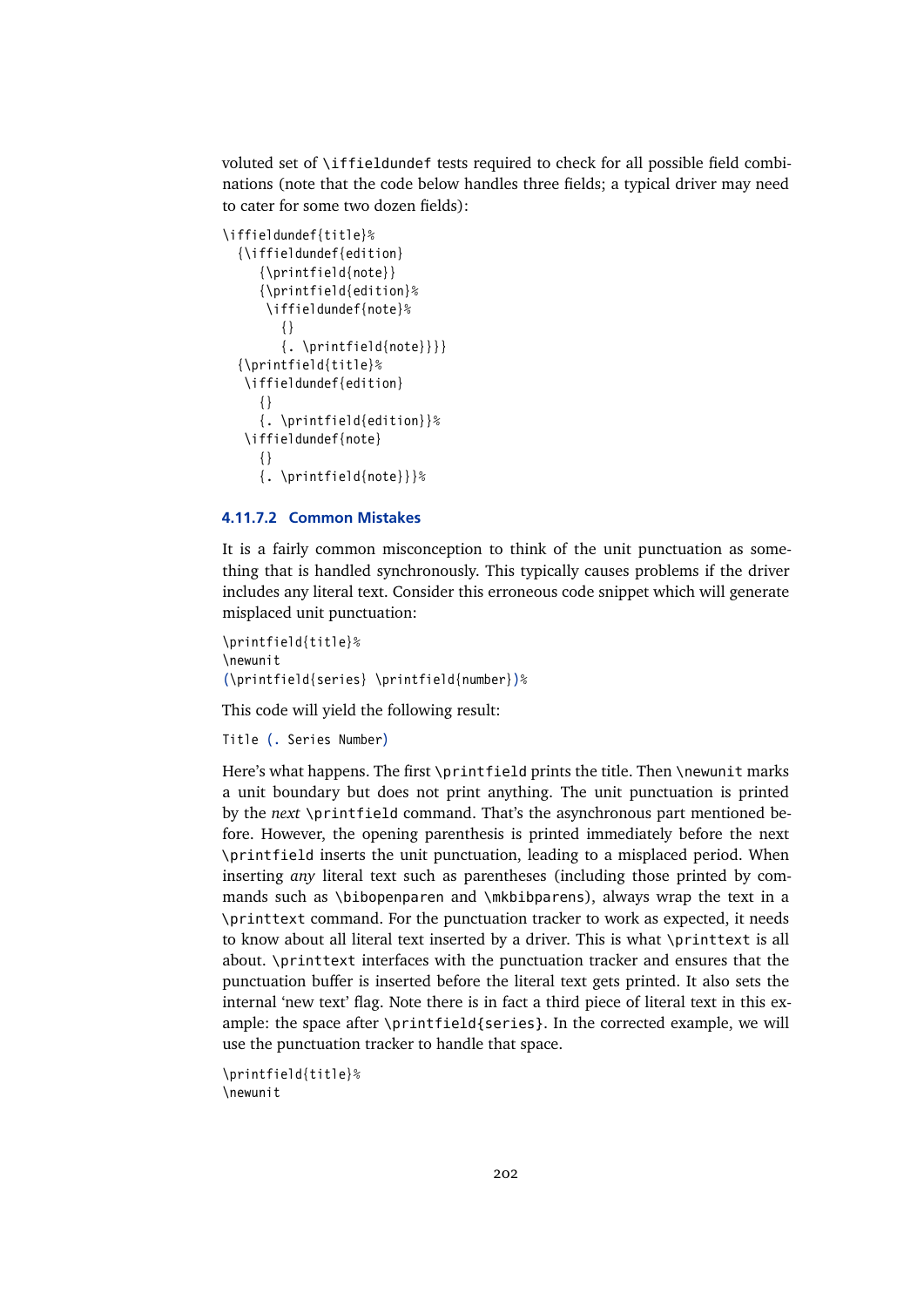```
\printtext{(}%
\printfield{series}%
\setunit*{\addspace}%
\printfield{number}%
\printtext{)}%
```
While the above code will work as expected, the recommended way to handle parentheses, quotes, and other things which enclose more than one field, is to define a field format:

\DeclareFieldFormat{parens}{\mkbibparens{#1}}

Field formats may be used with both \printfield and \printtext, hence we can use them to enclose several fields in a single pair of parentheses:

```
\printtext[parens]{%
  \printfield{series}%
  \setunit*{\addspace}%
  \printfield{number}%
}%
```
We still need to handle cases in which there is no series information at all, so let's improve the code some more:

```
\iffieldundef{series}
  {}
  {\printtext[parens]{%
     \printfield{series}%
     \setunit*{\addspace}%
     \printfield{number}}}%
```
One final hint: localization strings are not literal text as far as the punctuation tracker is concerned. Since \bibstring and similar commands interface with the punctuation tracker, there is no need to wrap them in a \printtext command.

## **4.11.7.3 Advanced Usage**

The punctuation tracker may also be used to handle more complex scenarios. For example, suppose that we want the fields location, publisher, and year to be rendered in one of the following formats, depending on the available data:

```
...text. Location: Publisher, Year. Text...
...text. Location: Publisher. Text...
...text. Location: Year. Text...
...text. Publisher, Year. Text...
...text. Location. Text...
...text. Publisher. Text...
...text. Year. Text...
```
This problem can be solved with a rather convoluted set of \iflistundef and \iffieldundef tests which check for all possible field combinations:

```
\iflistundef{location}
  {\iflistundef{publisher}
     {\printfield{year}}
```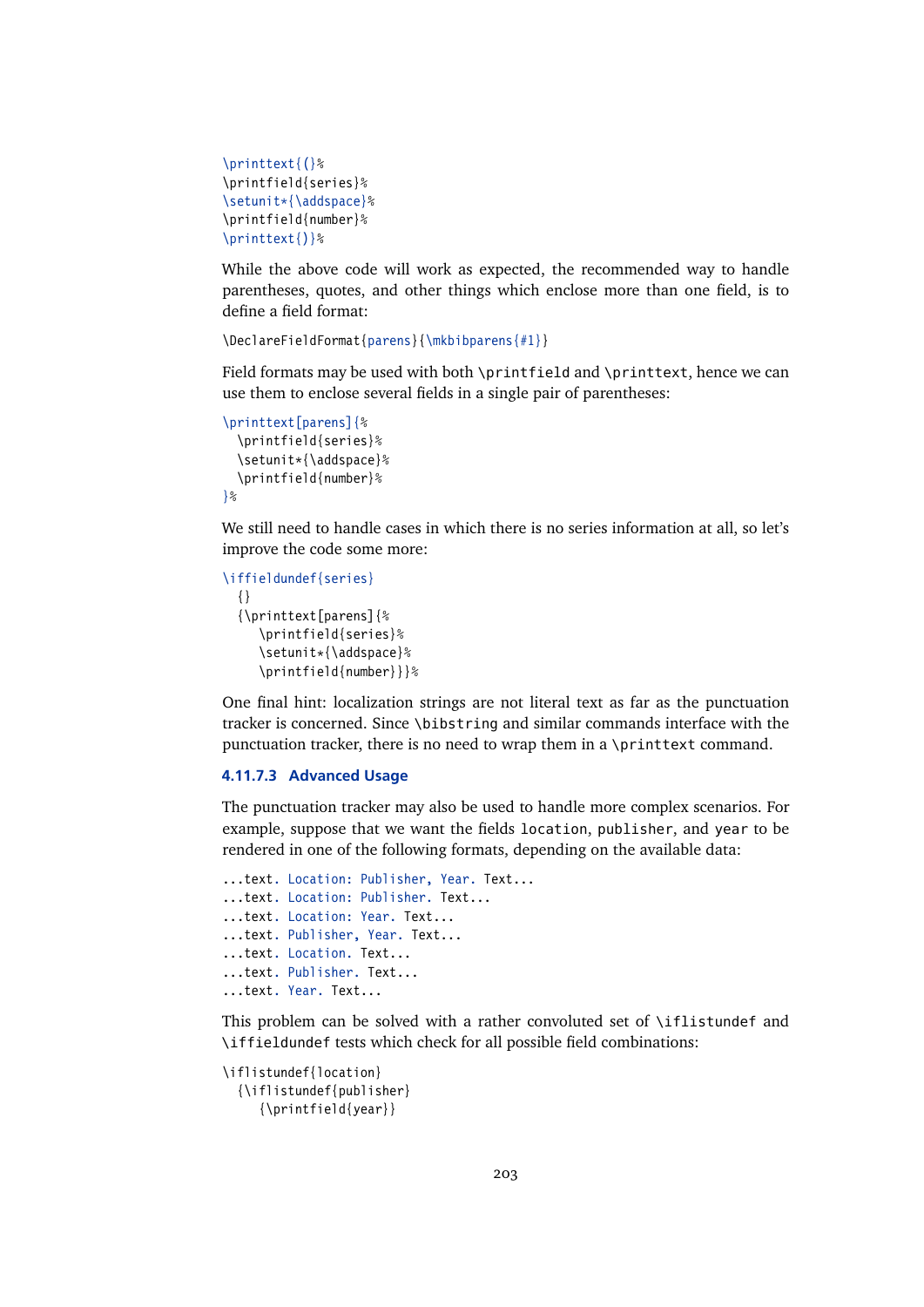```
{\printlist{publisher}%
   \iffieldundef{year}
      {}
      \{, \printfield{year}}}}
{\printlist{location}%
\iflistundef{publisher}%
  {\iffieldundef{year}
      {}
      {: \printfield{year}}}
  {: \printlist{publisher}%
   \iffieldundef{year}
     {}
      \{, \printfield{year}}}}%
```
The above could be written in a somewhat more readable way by employing \ifthenelse and the boolean operators discussed in  $\S$  [4.6.3.](#page-153-0) The approach would still be essentially the same. However, it may also be written sequentially:

```
\newunit
\printlist{location}%
\setunit*{\addcolon\space}%
\printlist{publisher}%
\setunit*{\addcomma\space}%
\printfield{year}%
\newunit
```
In practice, you will often use a combination of explicit tests and the implicit tests performed by the punctuation tracker. For example, consider the following format (note the punctuation after the location if there is no publisher):

```
...text. Location: Publisher, Year. Text...
...text. Location: Publisher. Text...
...text. Location, Year. Text...
...text. Publisher, Year. Text...
...text. Location. Text...
...text. Publisher. Text...
...text. Year. Text...
```
This can be handled by the following code:

```
\newunit
\printlist{location}%
\iflistundef{publisher}
  {\setunit*{\addcomma\space}}
  {\setunit*{\addcolon\space}}%
\printlist{publisher}%
\setunit*{\addcomma\space}%
\printfield{year}%
\newunit
```
Since the punctuation after the location is special if there is no publisher, we need one \iflistundef test to catch this case. Everything else is handled by the punctuation tracker.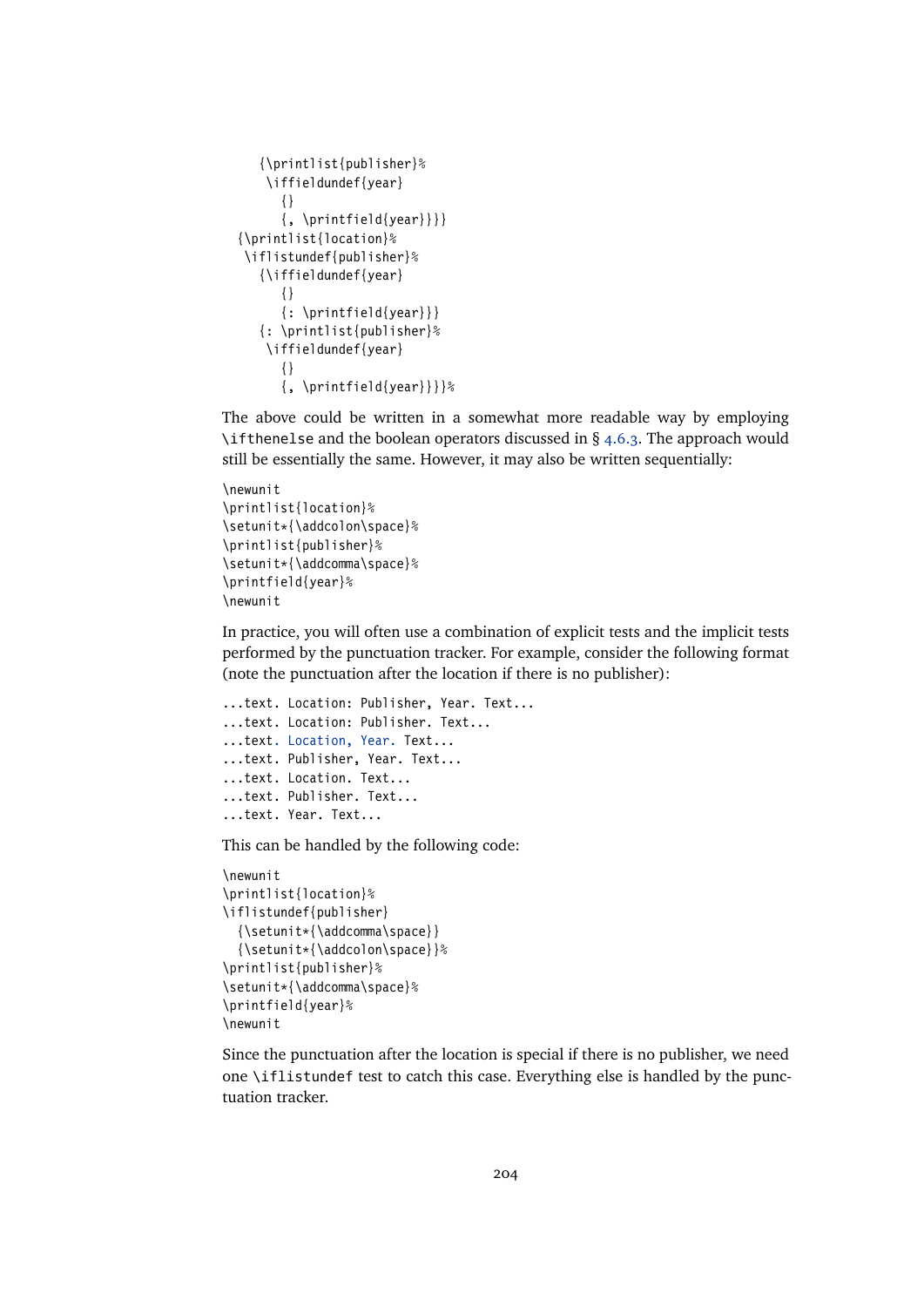#### **4.11.8 Custom Localization Modules**

Style guides may include provisions as to how strings like 'edition' should be abbreviated or they may mandate certain fixed expressions. For example, the mla style guide requires authors to use the term 'Works Cited' rather than 'Bibliography' or 'References' in the heading of the bibliography. Localization commands such as \DefineBibliographyStrings from § [3.7](#page-87-0) may indeed be used in cbx and bbx files to handle such cases. However, overloading style files with translations is rather inconvenient. This is where  $\Delta$  eclareLanguageMapping from § [4.9.1](#page-169-0) comes into play. This command maps an lbx file with alternative translations to a babel language. For example, you could create a file named french-humanities.lbx which provides French translations adapted for use in the humanities and map it to the babel language french in the preamble or in the configuration file:

\DeclareLanguageMapping{french}{french-humanities}

If the document language is set to french, french-humanities.lbx will replace french.lbx. Coming back to the mla example mentioned above, an mla style may come with an american-mla.lbx file to provide strings which comply with the mla style guide. It would declare the following mapping in the cbx and/or bbx file:

\DeclareLanguageMapping{american}{american-mla}

Since the alternative 1bx file can inherit strings from the standard american. 1bx module, american-mla.lbx may be as short as this:

```
\ProvidesFile{american-mla.lbx}[2008/10/01 v1.0 biblatex localization]
\InheritBibliographyExtras{american}
\DeclareBibliographyStrings{%
  \{i\} = \{american\},
 bibliography = {\{Works\, Cited\}\{Works\, Cited\}},references = {\{Works\, Cited\} \{Works\, Cited\}},}
\endinput
```
Alternative lbx files must ensure that the localization module is complete. They will typically do so by inheriting data from the corresponding standard module. If the language american is mapped to american-mla.lbx, biblatex will not load american.lbx unless this module is requested explicitly. In the above example, inheriting 'strings' and 'extras' will cause biblatex to load american.lbx before applying the modifications in american-mla.lbx.

Note that \DeclareLanguageMapping is not intended to handle language variants (e. g., American English vs. British English) or babel language aliases (e. g., USenglish vs. american). For example, babel offers the USenglish option which is similar to american. Therefore, biblatex ships with an USenglish.lbx file which simply inherits all data from american. lbx (which in turn gets the 'strings' from english.lbx). In other words, the mapping of language variants and babel language aliases happens on the file level, the point being that biblatex's language support can be extended simply by adding additional lbx files. There is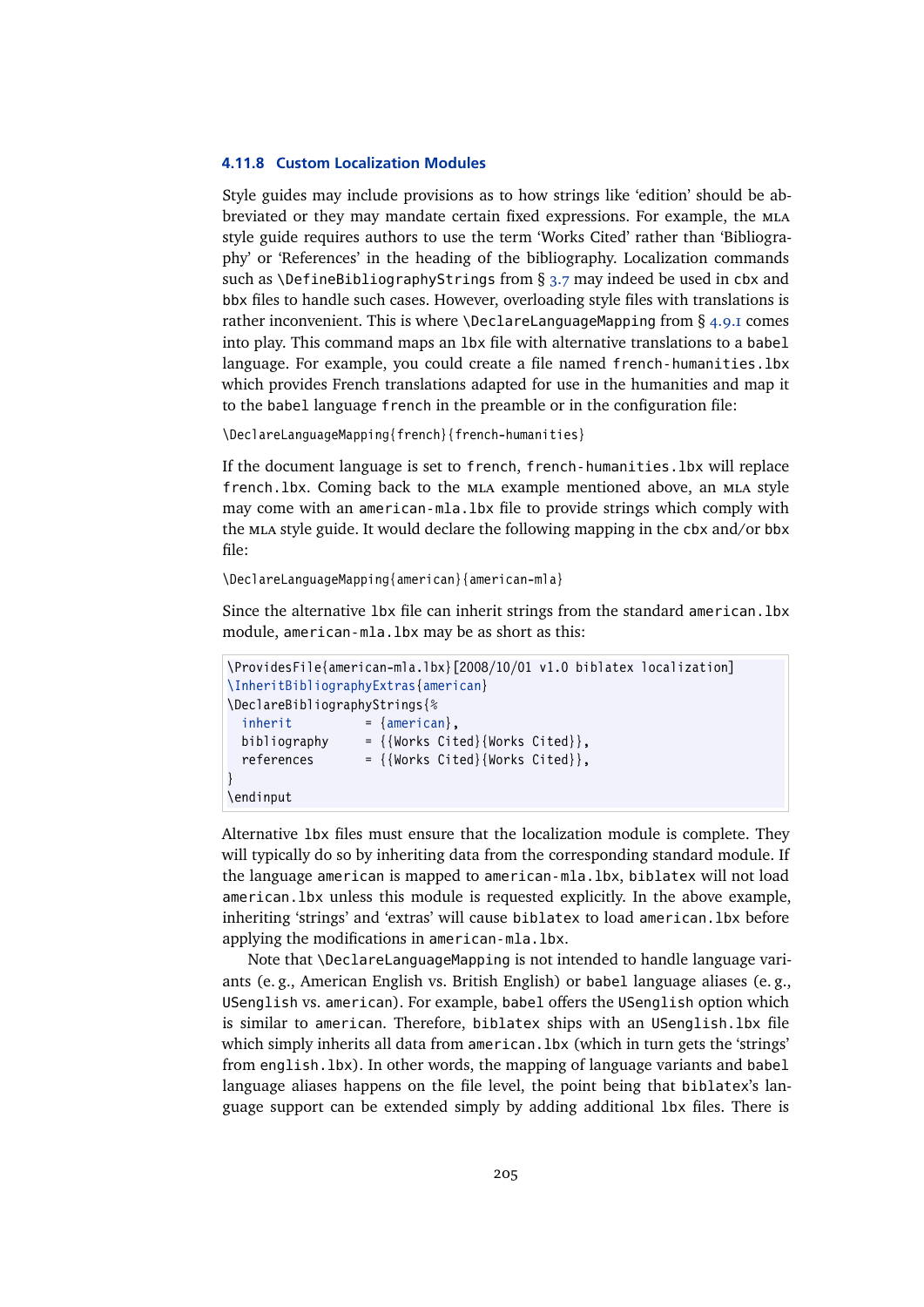no need for centralized mapping. If you need support for, say, Portuguese (babel: portuges), you create a file named portuges. lbx. If babel offered an alias named brasil, you would create brasil.lbx and inherit the data from portuges.lbx. In contrast to that, the point of \DeclareLanguageMapping is handling *stylistic* variants like 'humanities vs. natural sciences' or 'mla vs. apa' etc. which will typically be built on top of existing lbx files.

## **4.11.9 Grouping**

In a citation or bibliography style, you may need to set flags or store certain values for later use. In this case, it is crucial to understand the basic grouping structure imposed by this package. As a rule of thumb, you are working in a large group whenever author commands such as those discussed in  $\S$  [4.6](#page-143-0) are available because the author interface of this package is only enabled locally. If any bibliographic data is available, there is at least one additional group. Here are some general rules:

- The entire list of references printed by \printbibliography and similar commands is processed in a group. Each entry in the list is processed in an additional group which encloses the *(item code)* of *\defbibenvironment* as well as all driver code.
- The entire list of shorthands printed by \printshorthands is processed in a group. Each entry in the list is processed in an additional group which encloses the  $\langle item code \rangle$  of  $\delta$  defbibenvironment as well as all driver code.
- All citation commands defined with \DeclareCiteCommand are processed in a group holding the complete citation code consisting of the  $\langle precode \rangle$ ,  $\langle sepcode \rangle$ ,  $\langle loopcode\rangle$ , and  $\langle postcode\rangle$  arguments. The  $\langle loopcode\rangle$  is enclosed in an additional group every time it is executed. If any  $\langle wrapper \rangle$  code has been specified, the entire unit consisting of the wrapper code and the citation code is wrapped in an additional group.
- In addition to the grouping imposed by all backend commands defined with \DeclareCiteCommand, all 'autocite' and 'multicite' definitions imply an additional group.
- \printfile, \printtext, \printfield, \printlist, and \printnames form groups. This implies that all formatting directives will be processed within a group of their own.
- All lbx files are loaded and processed in a group. If an lbx file contains any code which is not part of \DeclareBibliographyExtras, the definitions must be global.

Note that using \aftergroup in citation and bibliography styles is unreliable because the precise number of groups employed in a certain context may change in future versions of this package. If the above list states that something is processed in a group, this means that there is *at least one* group. There may also be several nested ones.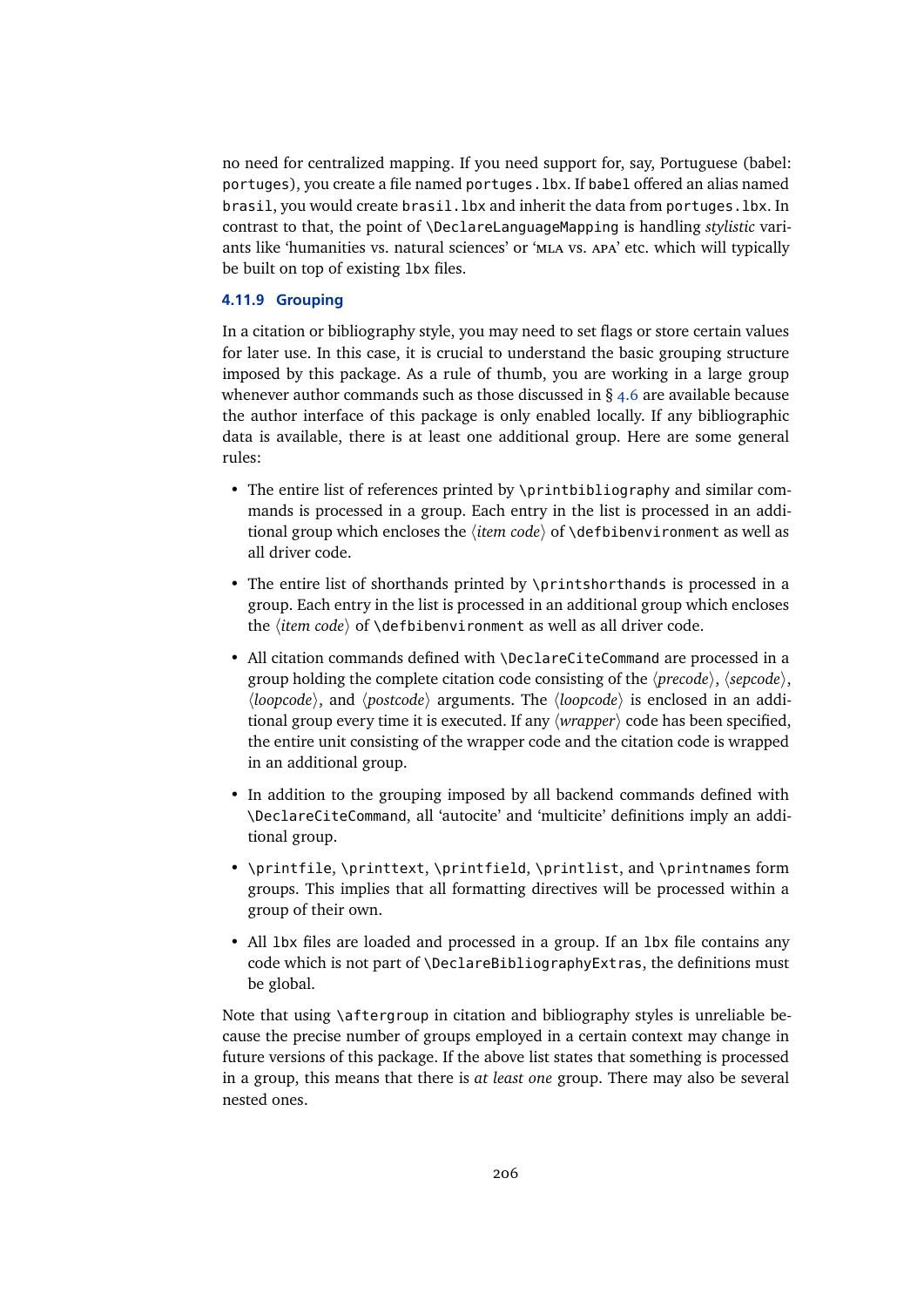#### **4.11.10 Namespaces**

In order to minimize the risk of name clashes, LaTeX packages typically prefix the names of internal macros with a short string specific to the package. For example, if the foobar package requires a macro for internal use, it would typically be called \FB@macro or \foo@macro rather than \macro or \@macro. Here is a list of the prefixes used or recommended by biblatex:

- blx All macros with names like \blx@name are strictly reserved for internal use. This also applies to counter names, length registers, boolean switches, and so on. These macros may be altered in backwards-incompatible ways, they may be renamed or even removed at any time without further notice. Such changes will not even be mentioned in the revision history or the release notes. In short: never use any macros with the string blx in their name in any styles.
- abx Macros prefixed with abx are also internal macros but they are fairly stable. It is always preferable to use the facilities provided by the official author interface, but there may be cases in which using an abx macro is convenient.
- bbx This is the recommended prefix for internal macros defined in bibliography styles.
- cbx This is the recommended prefix for internal macros defined in citation styles.
- lbx This is the recommended base prefix for internal macros defined in localization modules. The localization module should add a second prefix to specify the language. For example, an internal macro defined by the Spanish localization module would be named \lbx@es@macro.

#### **Appendix**

### **A Default crossref Setup**

The following table shows the Biber cross-referencing rules defined by default. Please refer to §§ [2.4.1](#page-34-0) and [4.5.3](#page-141-0) for explanation.

| <b>Types</b>  |               | <b>Fields</b>  |               |  |
|---------------|---------------|----------------|---------------|--|
| <b>Source</b> | <b>Target</b> | <b>Source</b>  | <b>Target</b> |  |
| $\ast$        | $\ast$        | crossref       |               |  |
|               |               | xref           |               |  |
|               |               | entryset       |               |  |
|               |               | entrysubtype   |               |  |
|               |               | execute        |               |  |
|               |               | label          |               |  |
|               |               | options        |               |  |
|               |               | presort        |               |  |
|               |               | related        |               |  |
|               |               | relatedstring  |               |  |
|               |               | relatedtype    |               |  |
|               |               | shorthand      |               |  |
|               |               | shorthandintro |               |  |
|               |               | sortkey        |               |  |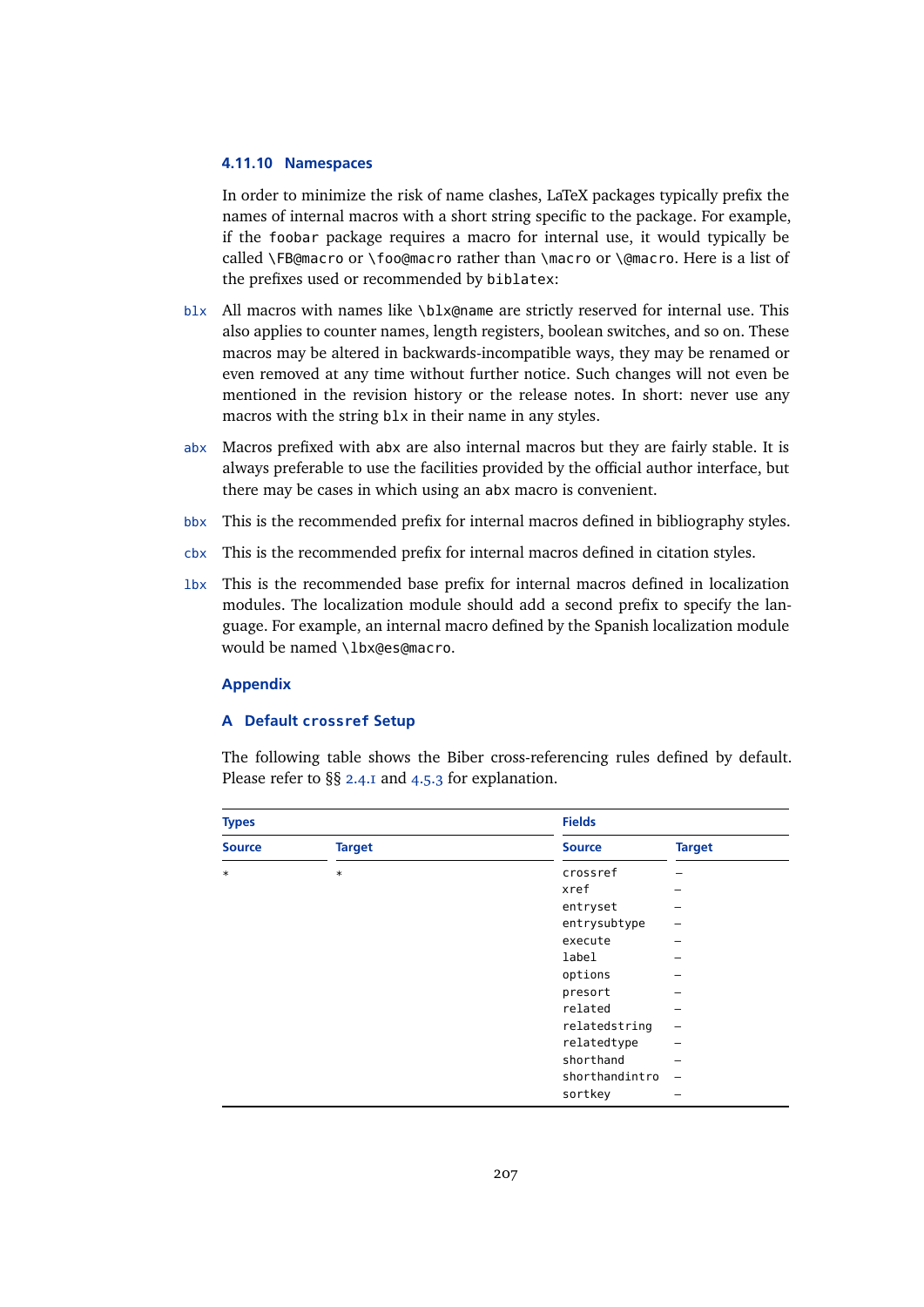| <b>Types</b>  |                                    | <b>Fields</b>  |                 |
|---------------|------------------------------------|----------------|-----------------|
| <b>Source</b> | <b>Target</b>                      | <b>Source</b>  | <b>Target</b>   |
| mvbook, book  | inbook, bookinbook, suppbook       | author         | author          |
|               |                                    | author         | bookauthor      |
| mybook        | book, inbook, bookinbook, suppbook | title          | maintitle       |
|               |                                    | subtitle       | mainsubtitle    |
|               |                                    | titleaddon     | maintitleaddon  |
|               |                                    | shorttitle     |                 |
|               |                                    | sorttitle      |                 |
|               |                                    | indextitle     |                 |
|               |                                    | indexsorttitle |                 |
| mvcollection, | collection, reference,             | title          | maintitle       |
| mvreference   | incollection, inreference,         | subtitle       | mainsubtitle    |
|               | suppcollection                     | titleaddon     | maintitleaddon  |
|               |                                    | shorttitle     |                 |
|               |                                    | sorttitle      |                 |
|               |                                    | indextitle     |                 |
|               |                                    | indexsorttitle |                 |
| mvproceedings | proceedings, inproceedings         | title          | maintitle       |
|               |                                    | subtitle       | mainsubtitle    |
|               |                                    | titleaddon     | maintitleaddon  |
|               |                                    | shorttitle     |                 |
|               |                                    | sorttitle      |                 |
|               |                                    | indextitle     |                 |
|               |                                    | indexsorttitle |                 |
| book          | inbook, bookinbook, suppbook       | title          | booktitle       |
|               |                                    | subtitle       | booksubtitle    |
|               |                                    | titleaddon     | booktitleaddon  |
|               |                                    | shorttitle     |                 |
|               |                                    | sorttitle      |                 |
|               |                                    | indextitle     |                 |
|               |                                    | indexsorttitle |                 |
| collection,   | incollection, inreference,         | title          | booktitle       |
| reference     | suppcollection                     | subtitle       | booksubtitle    |
|               |                                    | titleaddon     | booktitleaddon  |
|               |                                    | shorttitle     |                 |
|               |                                    | sorttitle      |                 |
|               |                                    | indextitle     |                 |
|               |                                    | indexsorttitle |                 |
| proceedings   | inproceedings                      | title          | booktitle       |
|               |                                    | subtitle       | booksubtitle    |
|               |                                    | titleaddon     | booktitleaddon  |
|               |                                    | shorttitle     |                 |
|               |                                    | sorttitle      |                 |
|               |                                    | indextitle     |                 |
|               |                                    | indexsorttitle |                 |
| periodical    | article, suppperiodical            | title          | journaltitle    |
|               |                                    | subtitle       | journalsubtitle |
|               |                                    | shorttitle     |                 |
|               |                                    | sorttitle      |                 |
|               |                                    | indextitle     |                 |
|               |                                    | indexsorttitle |                 |
|               |                                    |                |                 |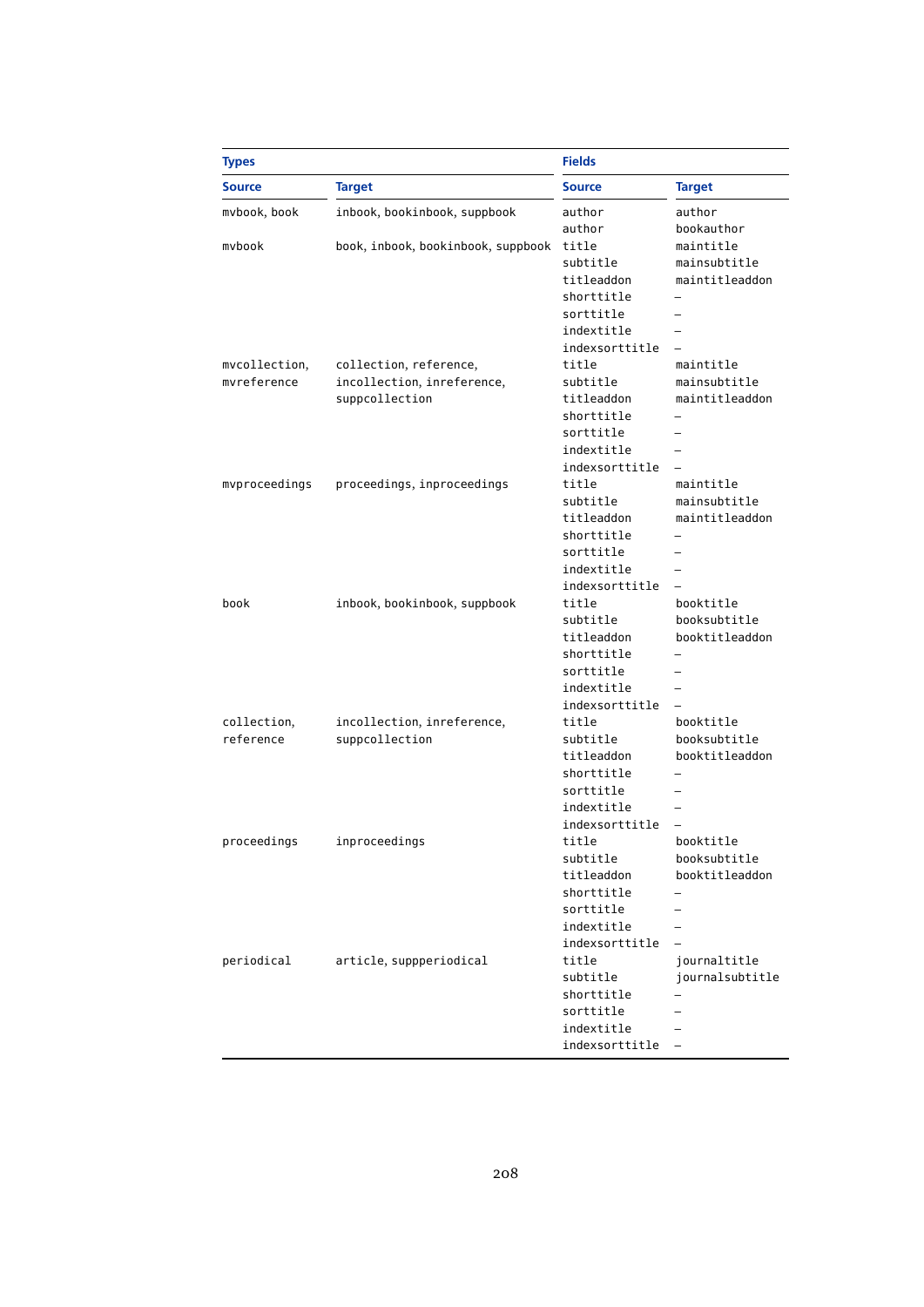## **B Default Sorting Schemes**

## **B1 Alphabetic Schemes 1**

The following table shows the standard alphabetic sorting schemes defined by default. Please refer to § [3.4](#page-66-0) for explanation.

| <b>Option</b> | <b>Sorting scheme</b> |                                                                                                                                                                                  |                                                                                                                              |                                                                       |                                              |
|---------------|-----------------------|----------------------------------------------------------------------------------------------------------------------------------------------------------------------------------|------------------------------------------------------------------------------------------------------------------------------|-----------------------------------------------------------------------|----------------------------------------------|
| nty           | $\hookrightarrow$ mm  | $\hookrightarrow$ author $\hookrightarrow$ title<br>$\hookrightarrow$ editor<br>$\hookrightarrow$ translator<br>$\hookrightarrow$ sorttitle<br>$\hookrightarrow$ title           | $\mathsf{presort}\to\mathsf{sortname}\quad\to\mathsf{sorttitle}$                                                             | $\rightarrow$ sortyear $\rightarrow$ volume<br>$\hookrightarrow$ year | $\leftrightarrow$ 0000                       |
| nyt           | $\hookrightarrow$ mm  | $\hookrightarrow$ author<br>$\hookrightarrow$ editor<br>$\hookrightarrow$ translator<br>$\hookrightarrow$ sorttitle<br>$\hookrightarrow$ title                                   | presort $\rightarrow$ sortname $\rightarrow$ sortyear $\rightarrow$ sorttitle $\rightarrow$ volume<br>$\hookrightarrow$ year | $\hookrightarrow$ title                                               | $\hookrightarrow 0000$                       |
| nyvt          | $\hookrightarrow$ mm  | presort $\rightarrow$ sortname<br>$\hookrightarrow$ author<br>$\hookrightarrow$ editor<br>$\hookrightarrow$ translator<br>$\hookrightarrow$ sorttitle<br>$\hookrightarrow$ title | $\rightarrow$ sortyear<br>$\hookrightarrow$ year                                                                             | $\hookrightarrow$ 0000 $\hookrightarrow$ title                        | $\rightarrow$ volume $\rightarrow$ sorttitle |
| all           | $\hookrightarrow$ mm  | $present \rightarrow sortkey$                                                                                                                                                    |                                                                                                                              |                                                                       |                                              |

## **B2 Alphabetic Schemes 2**

The following table shows the alphabetic sorting schemes for alphabetic styles defined by default. Please refer to § [3.4](#page-66-0) for explanation.

| <b>Option</b> | <b>Sorting scheme</b>                                    |                                                                                                                                                                          |                                                  |                                                                         |                                                    |
|---------------|----------------------------------------------------------|--------------------------------------------------------------------------------------------------------------------------------------------------------------------------|--------------------------------------------------|-------------------------------------------------------------------------|----------------------------------------------------|
| anyt          | $present \rightarrow labelalpha$<br>$\hookrightarrow$ mm | $\rightarrow$ sortname<br>$\hookrightarrow$ author<br>$\hookrightarrow$ editor<br>$\hookrightarrow$ translator<br>$\hookrightarrow$ sorttitle<br>$\hookrightarrow$ title | $\rightarrow$ sortyear<br>$\hookrightarrow$ year | $\rightarrow$ sorttitle $\rightarrow$ volume<br>$\hookrightarrow$ title | $\hookrightarrow$ 0000                             |
| anyvt         | $present \rightarrow labelalpha$<br>$\hookrightarrow$ mm | $\rightarrow$ sortname<br>$\hookrightarrow$ author<br>$\hookrightarrow$ editor<br>$\hookrightarrow$ translator<br>$\hookrightarrow$ sorttitle<br>$\hookrightarrow$ title | $\rightarrow$ sortyear<br>$\hookrightarrow$ year | $\rightarrow$ volume<br>$\hookrightarrow$ 0000                          | $\rightarrow$ sorttitle<br>$\hookrightarrow$ title |
| all           | $present \rightarrow labelalpha$<br>$\hookrightarrow$ mm | $\rightarrow$ sortkey                                                                                                                                                    |                                                  |                                                                         |                                                    |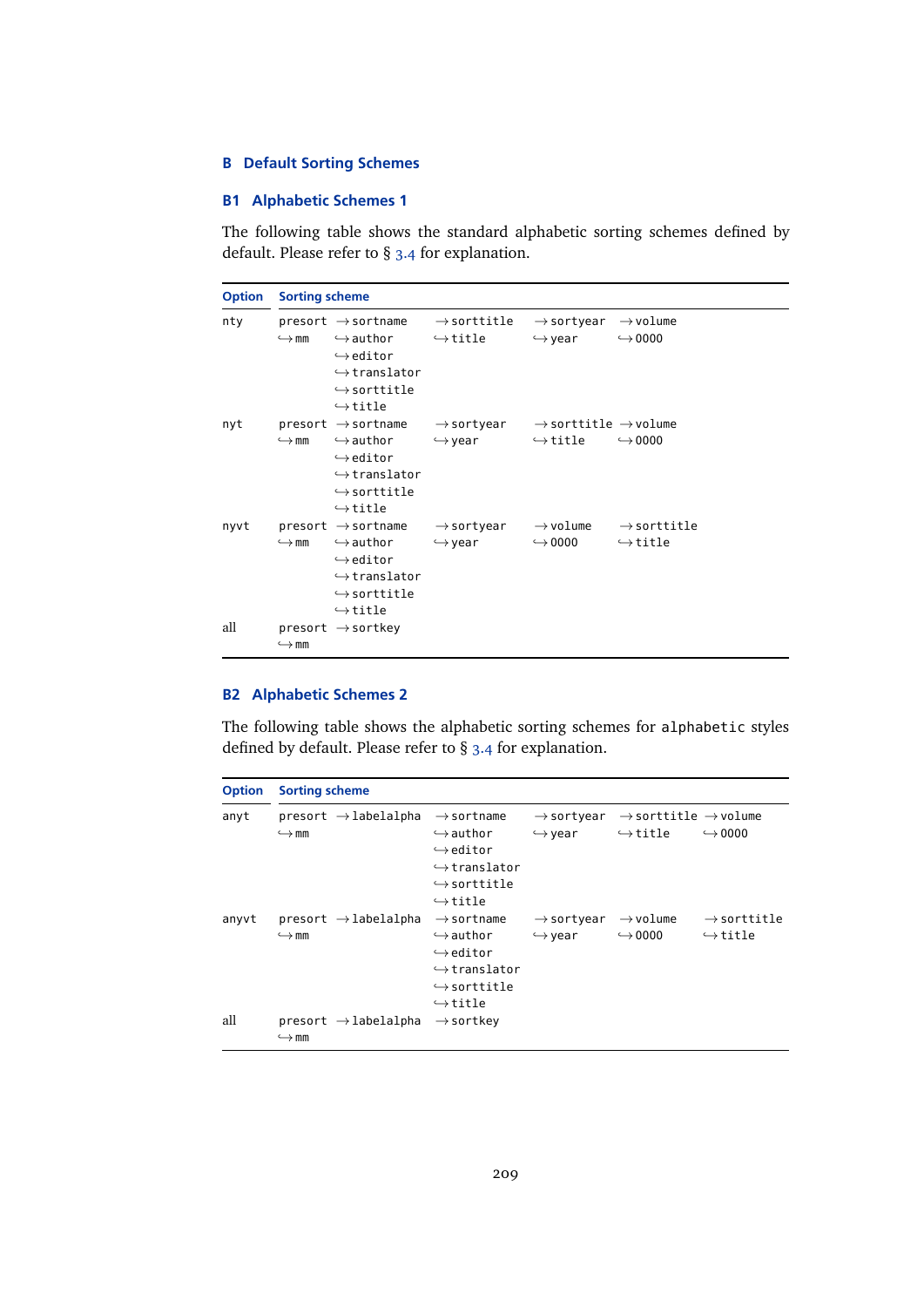#### **B3 Chronological Schemes**

The following table shows the chronological sorting schemes defined by default. Please refer to § [3.4](#page-66-0) for explanation.

```
Option Sorting scheme
ynt presort → sortyear
             \hookrightarrowmm
                           \hookrightarrow vear
                           \hookrightarrow9999
                                                           \rightarrowsortname
                                                           \hookrightarrowauthor
                                                           \hookrightarroweditor
                                                           \hookrightarrowtranslator
                                                           \hookrightarrowsorttitle
                                                           \hookrightarrowtitle
                                                                                    \rightarrowsorttitle
                                                                                    \hookrightarrowtitle
ydnt presort → sortyear (desc.) → sortname
             \hookrightarrow mm
                        \hookrightarrow year (desc.)
                           \hookrightarrow9999
                                                           \hookrightarrowauthor
                                                           ,→editor
                                                           \hookrightarrowtranslator
                                                           \hookrightarrowsorttitle
                                                           \hookrightarrowtitle
                                                                                    \rightarrowsorttitle
                                                                                    \hookrightarrowtitle
all presort → sortkey
              \hookrightarrowmm
```
#### **C Revision History**

This revision history is a list of changes relevant to users of this package. Changes of a more technical nature which do not affect the user interface or the behavior of the package are not included in the list. If an entry in the revision history states that a feature has been *improved* or *extended*, this indicates a modification which either does not affect the syntax and behavior of the package or is syntactically backwards compatible (such as the addition of an optional argument to an existing command). Entries stating that a feature has been *modified*, *renamed*, or *removed* demand attention. They indicate a modification which may require changes to existing styles or documents in some, hopefully rare, cases. The numbers on the right indicate the relevant section of this manual.

## **1.6 2011-07-29**

|                                                                           | <b>Biber only</b> |
|---------------------------------------------------------------------------|-------------------|
|                                                                           |                   |
| Options maxcitenames/mincitenames now supported by backend 3.1.2.1        | <b>Biber only</b> |
| Options maxbibnames/minbibnames now supported by backend $\ldots$ 3.1.2.1 | <b>Biber only</b> |
| Added options maxalphanames/minalphanames 3.I.2.3                         | <b>Biber only</b> |
| Removed local options maxnames/minnames from \printbibliography . 3.5.2   |                   |
| Removed local options maxitems/minitems from \printbibliography . 3.5.2   |                   |
| Removed local options maxnames/minnames from \bibbysection 3.5.2          |                   |
| Removed local options maxitems/minitems from \bibbysection 3.5.2          |                   |
| Removed local options maxnames/minnames from \bibbysegment 3.5.2          |                   |
| Removed local options maxitems/minitems from \bibbyseqment $\dots$ 3.5.2  |                   |
| Removed local options maxnames/minnames from \bibbycategory 3.5.2         |                   |
| Removed local options maxitems/minitems from \bibbycategory 3.5.2         |                   |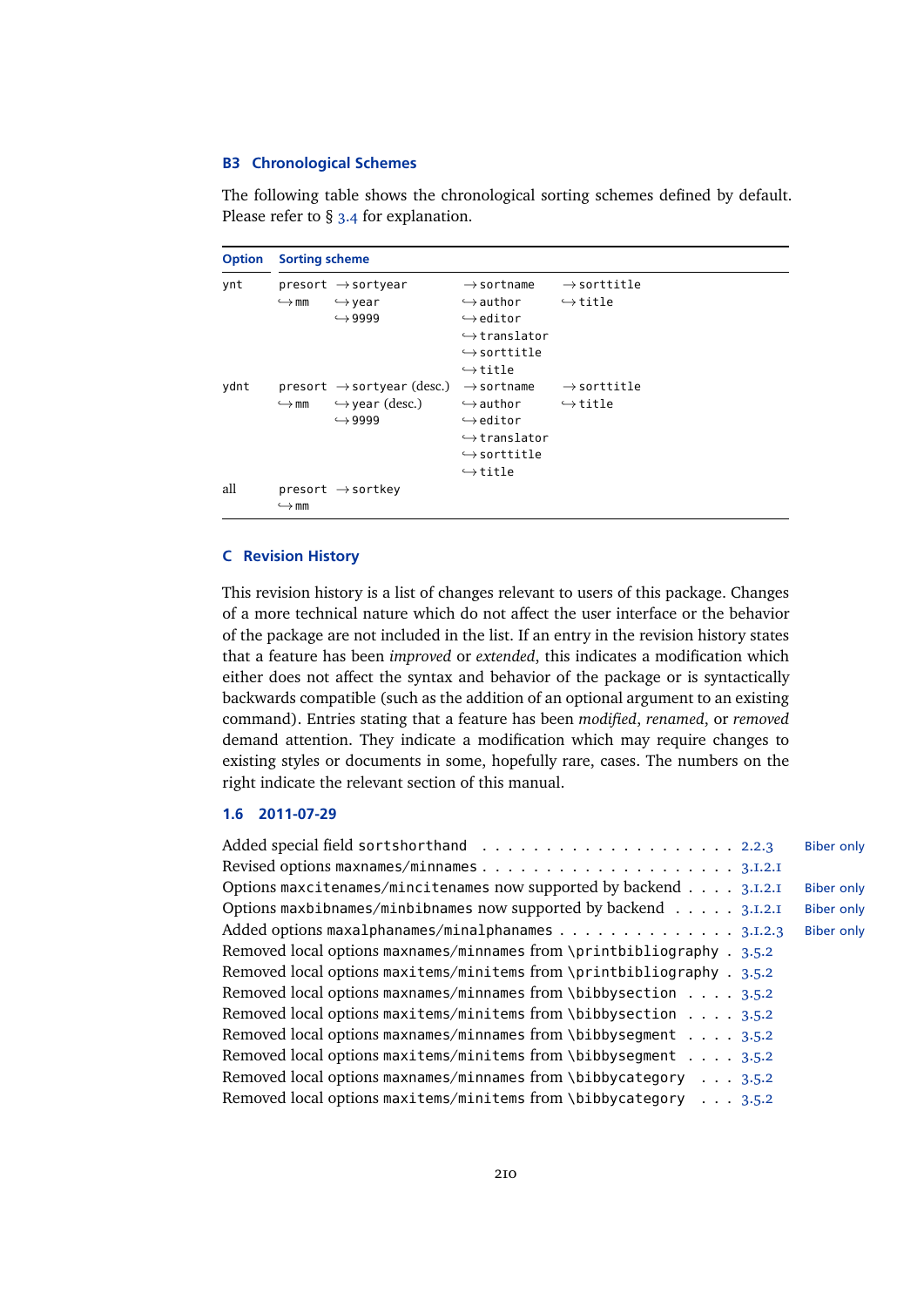| Removed local options maxnames/minnames from \printshorthands 3.5.3 |                   |
|---------------------------------------------------------------------|-------------------|
| Removed local options maxitems/minitems from \printshorthands 3.5.3 |                   |
| Added special field format volcitevolume 3.6.6                      |                   |
| Added special field format volcitepages 3.6.6                       |                   |
|                                                                     | <b>Biber only</b> |
|                                                                     |                   |
|                                                                     |                   |
|                                                                     |                   |
| Fixed some bugs                                                     |                   |

## **1.5a 2011-06-17**

Fixed some bugs

## **1.5 2011-06-08**

| Added option uniquename=mininit/minfull $\dots \dots \dots \dots \dots \dots$ 3.1.2.3 | <b>Biber only</b> |
|---------------------------------------------------------------------------------------|-------------------|
|                                                                                       | <b>Biber only</b> |
| Updated documentation of uniquename counter 4.6.2                                     | <b>Biber only</b> |
| Updated documentation of uniquelist counter 4.6.2                                     | <b>Biber only</b> |
| Expanded documentation for uniquename/uniquelist options $\dots$ . $4.11.4$           | <b>Biber only</b> |
|                                                                                       |                   |
| Added localization keys reviser, revisers, byreviser 4.9.2                            |                   |
|                                                                                       |                   |
| Fixed some memoir compatibility issues                                                |                   |

## **1.4c 2011-05-12**

Fixed some bugs

**1.4b 2011-04-12**

Fixed some bugs

## **1.4a 2011-04-06**

Enable uniquename and uniquelist in all authortitle styles  $\dots \dots$  [3.3.1](#page-60-0) Enable uniquename and uniquelist in all authoryear styles . . . . . . [3.3.1](#page-60-0) Fixed some bugs

## **1.4 2011-03-31**

|                                                                                     | <b>Biber only</b> |
|-------------------------------------------------------------------------------------|-------------------|
|                                                                                     | <b>Biber only</b> |
| Revised and improved package option uniquename 3.I.2.3                              | <b>Biber only</b> |
| Revised and improved special counter uniquename $\ldots \ldots \ldots \ldots$ 4.6.2 | <b>Biber only</b> |
|                                                                                     | <b>Biber only</b> |
|                                                                                     |                   |
| Added \bibindexnamedelimb $\dots \dots \dots \dots \dots \dots \dots \dots \dots$   |                   |
|                                                                                     |                   |
|                                                                                     |                   |
|                                                                                     |                   |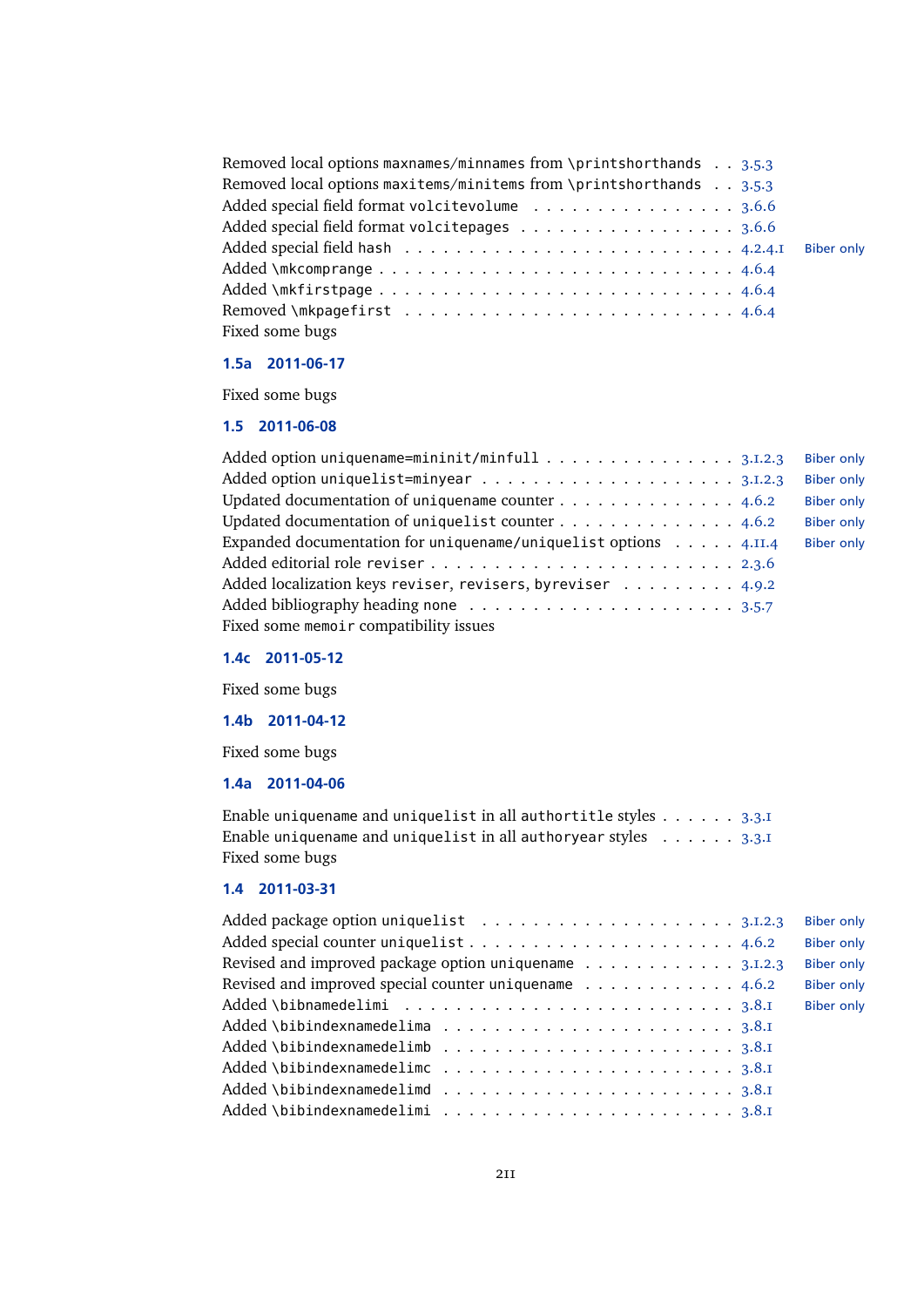| Fixed conflict with some AMS classes |  |
|--------------------------------------|--|

## **1.3a 2011-03-18**

Fixed some bugs

## **1.3 2011-03-14**

| Allow macros in argument to \addbibresource and friends 3.5.I              |                   |
|----------------------------------------------------------------------------|-------------------|
| Allow macros in argument to \bibliography 3.5.1                            |                   |
| Introducing experimental support for Zotero RDF/XML 3.5.I                  | <b>Biber only</b> |
| Introducing experimental support for EndNote xML 3.5.1                     | <b>Biber only</b> |
| Added option citecounter3.1.2.3                                            |                   |
|                                                                            |                   |
|                                                                            |                   |
| Added \smartcites and \Smartcites 3.6.3                                    |                   |
|                                                                            |                   |
|                                                                            | <b>Biber only</b> |
| Added \bibnamedelimb $\dots\dots\dots\dots\dots\dots\dots\dots\dots$ 3.8.1 | <b>Biber only</b> |
| Added \bibnamedelimc                                                       |                   |
|                                                                            |                   |
|                                                                            | <b>Biber only</b> |
|                                                                            | <b>Biber only</b> |
|                                                                            | <b>Biber only</b> |
|                                                                            |                   |
| Added (position) parameter f to \DeclareAutoCiteCommand 4.3.I              |                   |
| 1.2a 2011-02-13                                                            |                   |
|                                                                            |                   |
|                                                                            |                   |
| 2011-02-12<br>1.2 <sub>2</sub>                                             |                   |
|                                                                            |                   |
|                                                                            |                   |
|                                                                            |                   |
|                                                                            |                   |
|                                                                            | <b>Biber only</b> |
|                                                                            | <b>Biber only</b> |
|                                                                            |                   |
|                                                                            |                   |
| \bibliography* replaced by \addglobalbib 3.5.I                             |                   |
|                                                                            |                   |
| Updated and expanded documentation 2.4.I                                   |                   |
| Introducing smart crossref data inheritance 2.4.1.2                        | <b>Biber only</b> |
|                                                                            |                   |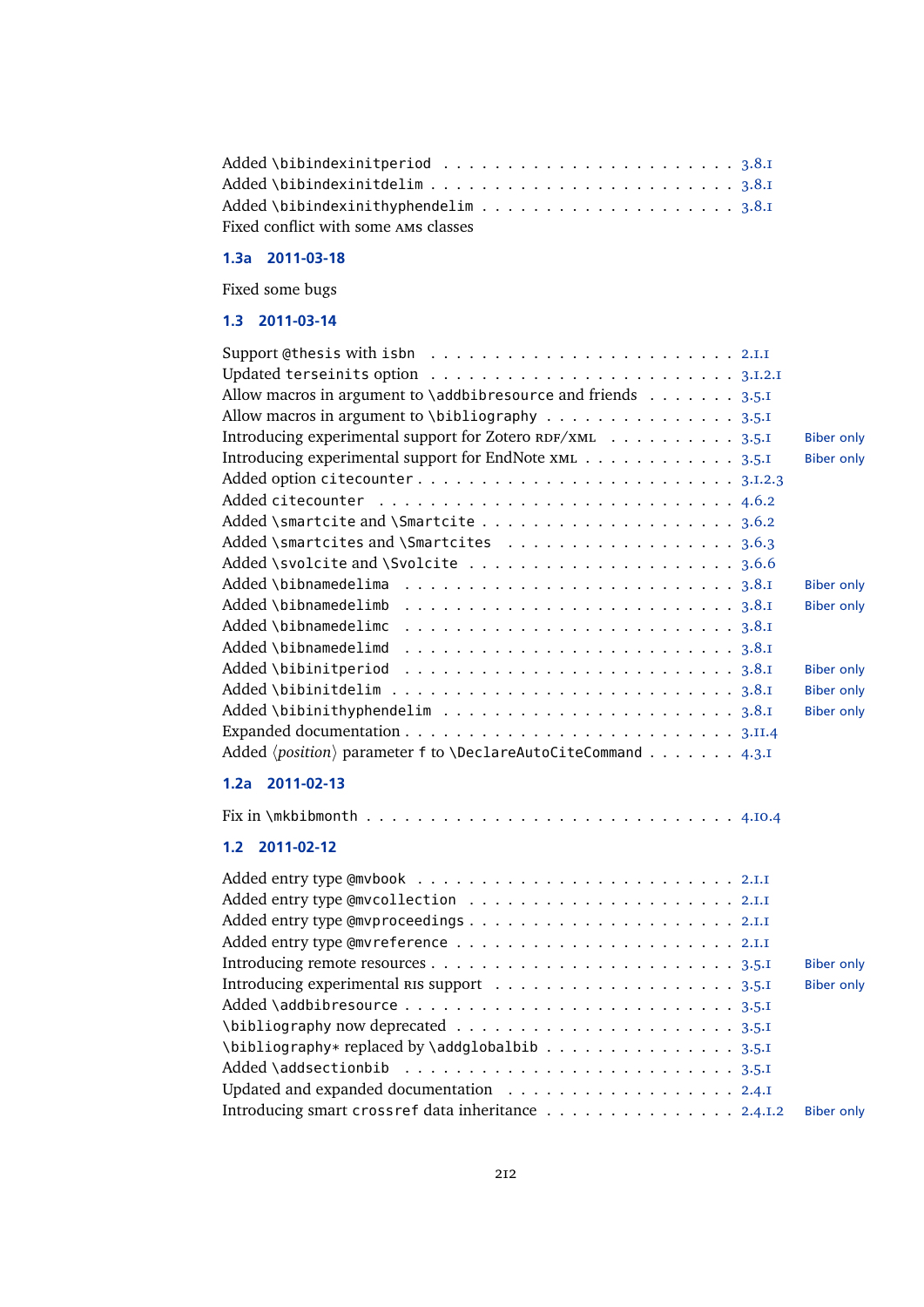| Introducing crossref configuration interface 4.5.3                               | <b>Biber only</b> |
|----------------------------------------------------------------------------------|-------------------|
|                                                                                  | <b>Biber only</b> |
| Added \DeclareDataInheritance4.5.3                                               | <b>Biber only</b> |
|                                                                                  | <b>Biber only</b> |
|                                                                                  |                   |
|                                                                                  |                   |
|                                                                                  |                   |
|                                                                                  |                   |
|                                                                                  |                   |
|                                                                                  |                   |
|                                                                                  |                   |
|                                                                                  |                   |
|                                                                                  |                   |
| Added localization key inpreparation $\dots \dots \dots \dots \dots \dots \dots$ |                   |
| Rearranged manual slightly, moving some tables to the appendix                   |                   |

## **1.1b 2011-02-04**

| Added option texencoding $\dots \dots \dots \dots \dots \dots \dots \dots \dots \dots \dots$ | <b>Biber only</b> |
|----------------------------------------------------------------------------------------------|-------------------|
|                                                                                              | <b>Biber only</b> |
|                                                                                              |                   |
| Improved mergedate option of bibliography style authoryear $\ldots$ 3.3.2                    |                   |
| Removed pass option of \DeclareSortingScheme 4.5.I                                           | <b>Biber only</b> |
| Fixed some bugs                                                                              |                   |

# **1.1a 2011-01-08**

| Added unsupported entry type @bibnote $\dots\dots\dots\dots\dots\dots\dots$          |  |  |  |  |  |  |  |  |  |
|--------------------------------------------------------------------------------------|--|--|--|--|--|--|--|--|--|
| Added \bibliography* $\ldots \ldots \ldots \ldots \ldots \ldots \ldots \ldots 3.5.1$ |  |  |  |  |  |  |  |  |  |
| Fixed some bugs                                                                      |  |  |  |  |  |  |  |  |  |

## **1.1 2011-01-05**

| Fixed idemtracker=strict and idemtracker=constrict 3.1.2.3             |                   |
|------------------------------------------------------------------------|-------------------|
| Added option mergedate to bibliography style authoryear 3.3.2          |                   |
| Added support for prefixnumbers to bibliography style alphabetic 3.3.2 |                   |
| Made option useprefix settable on a per-type basis 3.1.3               | <b>Biber only</b> |
| Made option useauthor settable on a per-type basis 3.1.3               | <b>Biber only</b> |
| Made option useeditor settable on a per-type basis 3.1.3               | <b>Biber only</b> |
| Made option uset ranslator settable on a per-type basis 3.1.3          | <b>Biber only</b> |
| Made option skipbib settable on a per-type basis 3.1.3                 | <b>Biber only</b> |
| Made option skiplos settable on a per-type basis 3.1.3                 | <b>Biber only</b> |
| Made option skiplab settable on a per-type basis 3.1.3                 | <b>Biber only</b> |
| Made option dataonly settable on a per-type basis 3.1.3                | <b>Biber only</b> |
| Made option labelalpha settable on a per-type basis 3.1.2.3            | <b>Biber only</b> |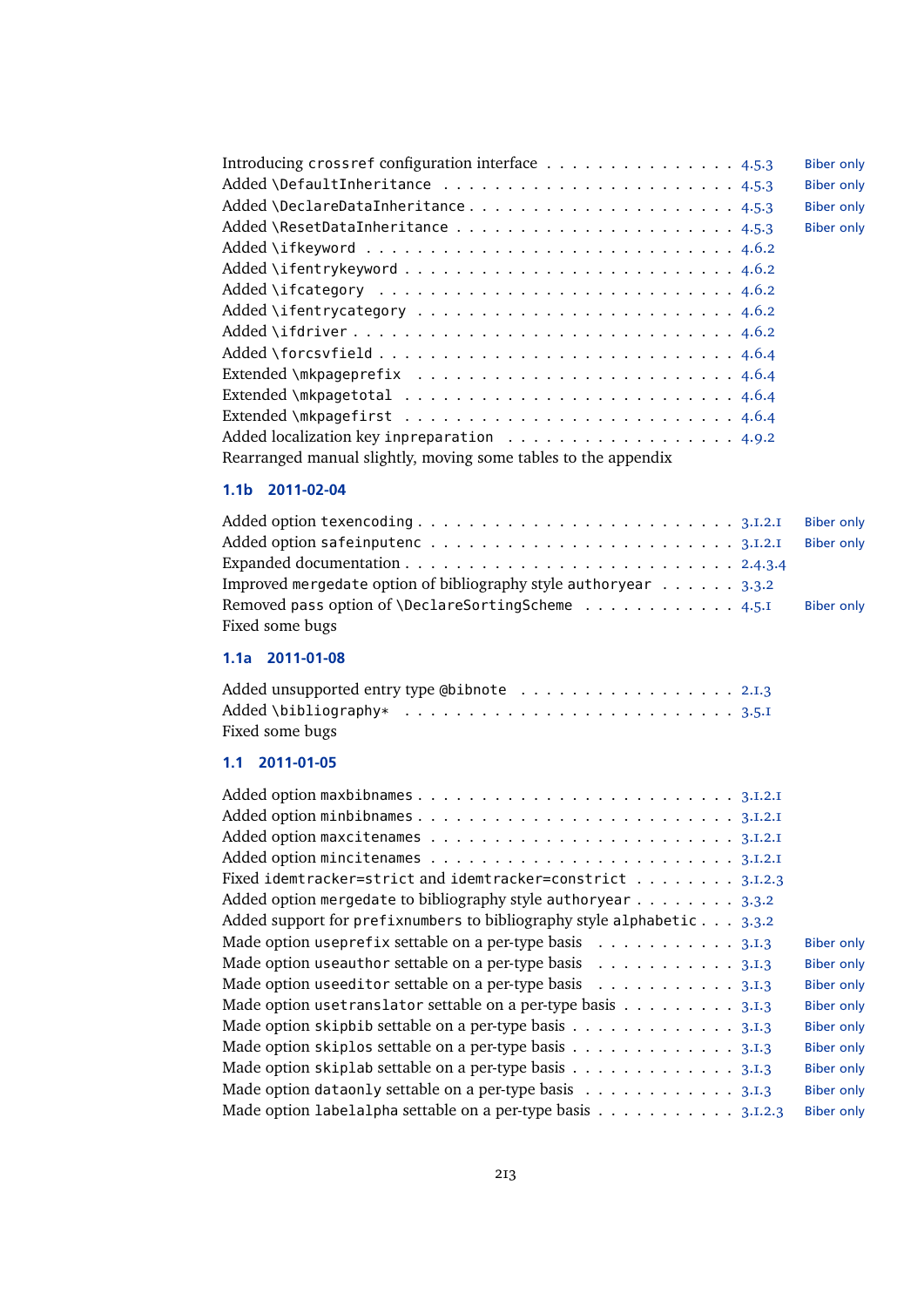| Made option labelnumber settable on a per-type basis 3.1.2.3 |                   |
|--------------------------------------------------------------|-------------------|
| Made option labelyear settable on a per-type basis 3.1.2.3   | <b>Biber only</b> |
| Made option singletitle settable on a per-type basis 3.1.2.3 | <b>Biber only</b> |
| Made option uniquename settable on a per-type basis 3.1.2.3  | <b>Biber only</b> |
| Made option indexing settable on a per-type basis 3.I.2.I    |                   |
| Made option indexing settable on a per-entry basis 3.1.2.1   |                   |
| Extended \ExecuteBibliographyOptions 3.2.2                   |                   |
|                                                              |                   |
|                                                              | <b>Biber only</b> |
|                                                              | <b>Biber only</b> |
|                                                              | <b>Biber only</b> |
|                                                              | <b>Biber only</b> |
| Added mcite/mciteplus-like commands 3.6.10                   | <b>Biber only</b> |
|                                                              | <b>Biber only</b> |
|                                                              |                   |
|                                                              |                   |
|                                                              |                   |
|                                                              |                   |
|                                                              |                   |
| Extended \DeclareIndexFieldFormat 4.4.2                      |                   |
|                                                              |                   |
|                                                              |                   |
|                                                              |                   |
|                                                              |                   |
|                                                              |                   |
|                                                              |                   |
| Introducing configurable sorting schemes                     | <b>Biber only</b> |
|                                                              | <b>Biber only</b> |
|                                                              | <b>Biber only</b> |
|                                                              | <b>Biber only</b> |
|                                                              | <b>Biber only</b> |
|                                                              | <b>Biber only</b> |
|                                                              | <b>Biber only</b> |
|                                                              | <b>Biber only</b> |
|                                                              |                   |
|                                                              |                   |
| Added option check to \printbibliography 3.5.2               |                   |
| Added option check to \printshorthands 3.5.3                 |                   |
|                                                              |                   |
| Updated support for Portuguese (José Carlos Santos)          |                   |
| Fixed conflict with titletoc                                 |                   |
| Fixed some bugs                                              |                   |
|                                                              |                   |

# **1.0 2010-11-19**

First officially stable release Renamed option bibencoding=inputenc to bibencoding=auto . . . . . [3.1.2.1](#page-43-0)